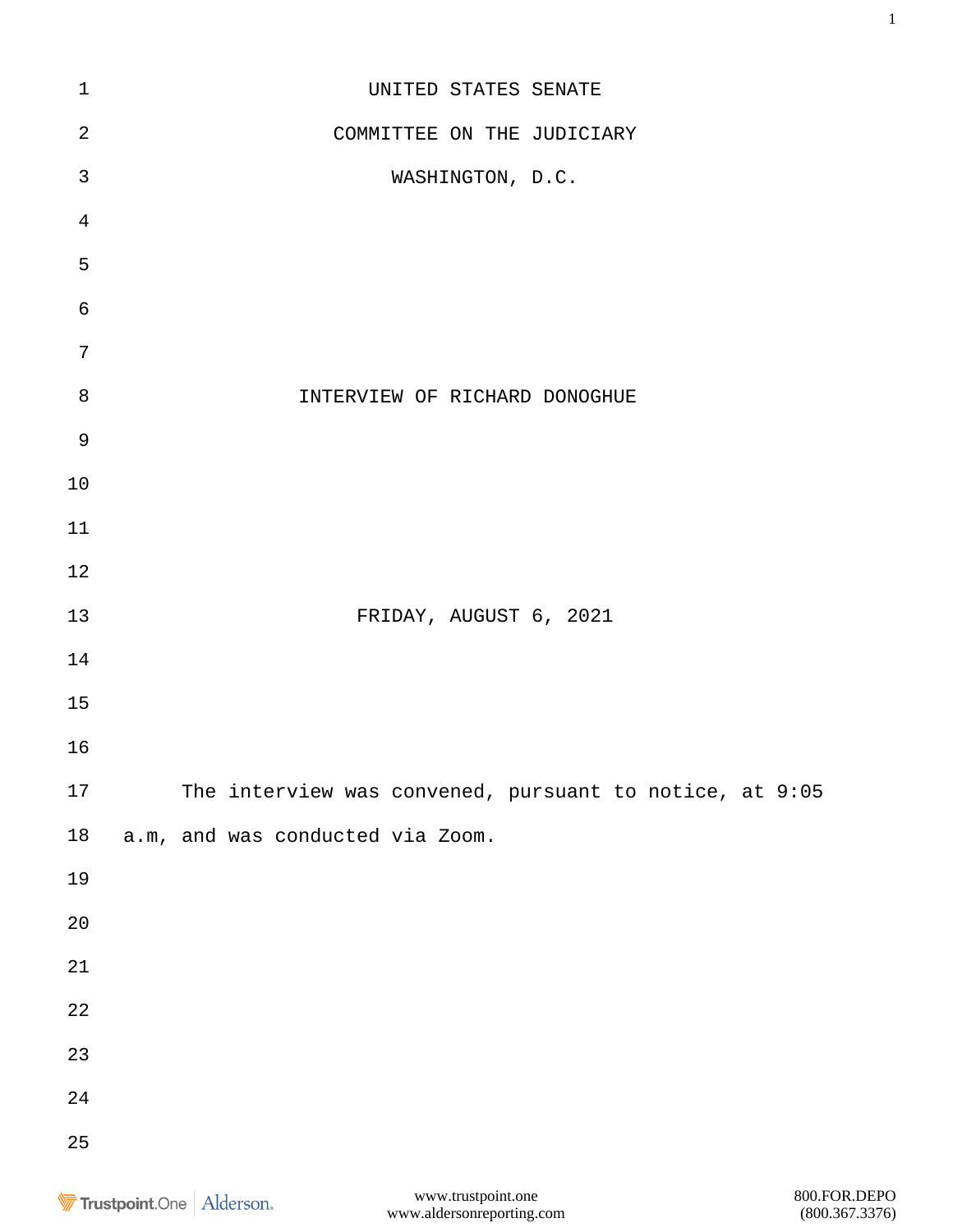| $1\,$ | PROCEEDINGS                                                      |
|-------|------------------------------------------------------------------|
| 2     | 9:05 a.m.                                                        |
| 3     | Ms. Zdeb. This is a transcribed interview of                     |
| 4     | Richard Donoghue. Chair Durbin requested this interview in       |
| 5     | connection with the Judiciary Committee's investigation of       |
| 6     | efforts to involve the Justice Department in former President    |
| 7     | Trump's attempts to overturn the 2020 presidential election.     |
| 8     | Would the witness please state his name for                      |
| 9     | the record.                                                      |
| 10    | Mr. Donoghue. My name is Richard Peter                           |
| 11    | Donoghue, D-o-n-o-g-h-u-e.                                       |
| 12    | Ms. Zdeb. On behalf of Chair Durbin, I'd                         |
| 13    | like to thank you, Mr. Donoghue, for appearing here today.<br>We |
| 14    | appreciate your willingness to appear voluntarily.               |
| 15    | My name is Sara Zdeb. I'm the majority                           |
| 16    | Chief Oversight Counsel for the Judiciary Committee. And I'll    |
| 17    | now ask everyone else on the Zoom to go around and please        |
| 18    | introduce themselves for the record, with the exception of Mr.   |
| 19    | Donoghue's counsel, who we will get to in just a minute.<br>And  |
| 20    | maybe for the ease of this, we can start with my colleagues on   |
| 21    | the chair staff.                                                 |
| 22    | Mr. Charlet. I'm Joe Charlet, Counsel for                        |
| 23    | the majority.                                                    |
| 24    | Ms. McClain Walton. Good morning.<br>I'm                         |
| 25    | Nicole McClain Walton, Counsel for the majority.                 |

Trustpoint.One | Alderson.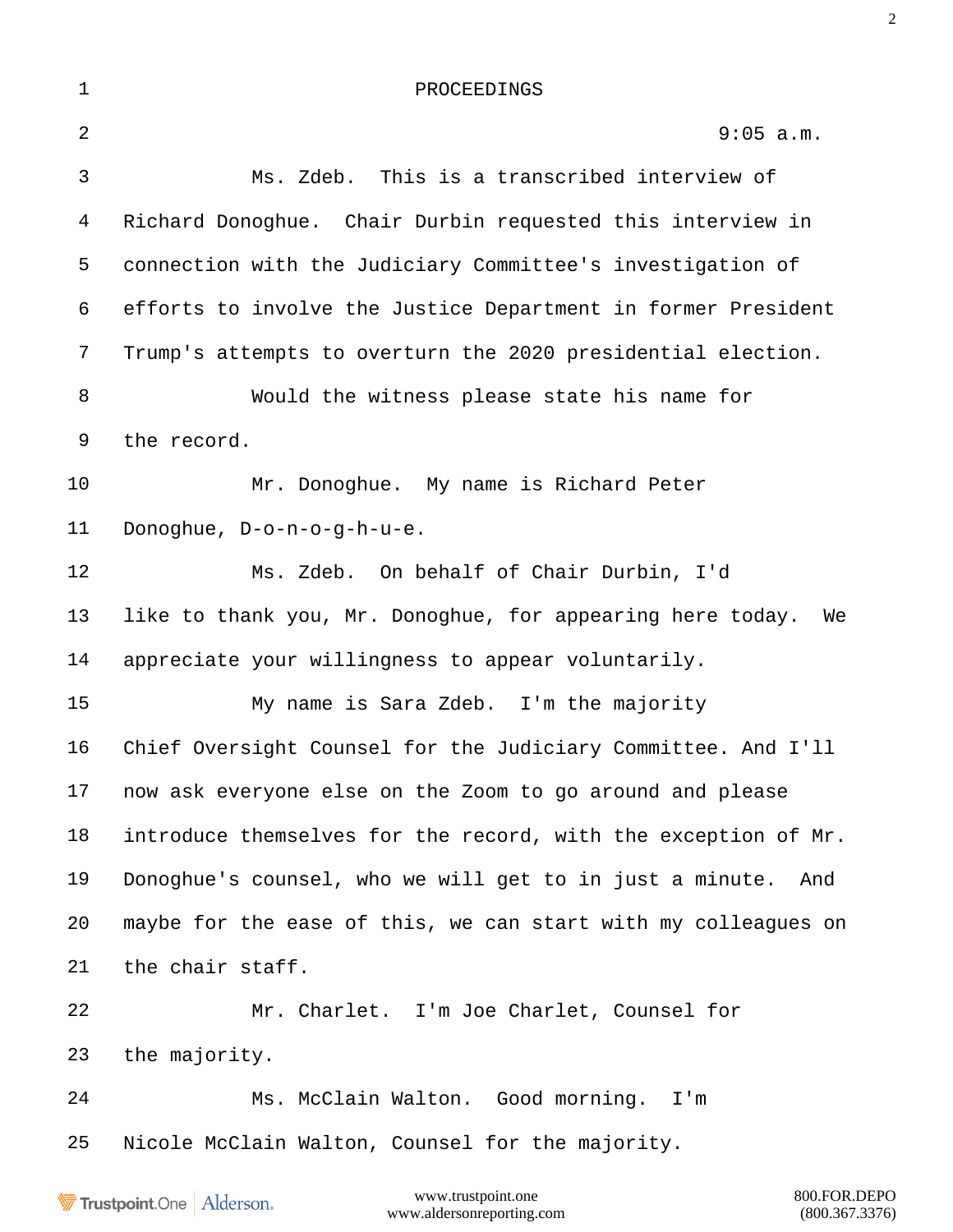| $\mathbf 1$ | Mr. Flynn-Brown. Good morning, Mr. Donoghue.                  |
|-------------|---------------------------------------------------------------|
| 2           | My name is Josh Flynn-Brown. I'm Deputy Chief Investigative   |
| 3           | Counsel for Senator Grassley. We want to thank you for your   |
| 4           | time this morning and this afternoon. And                     |
| 5           | I'll turn it over to DeLisa for her introduction.             |
| 6           | Ms. Ragsdale. I'm DeLisa Ragsdale. I'm                        |
| 7           | Chief Investigative Counsel for Senator Grassley.             |
| 8           | Ms. Zdeb. Department counsel?                                 |
| 9           | Mr. Weinsheimer. Brad Weinsheimer,                            |
| 10          | Department of Justice.                                        |
| 11          | Ms. Loeb. Emily Loeb, Department of Justice.                  |
| 12          | Ms. Antell. Kira Antell, Department of                        |
| 13          | Justice.                                                      |
| 14          | Ms. Zdeb. Thank you.                                          |
| 15          | The Federal Rules of Civil Procedure do not                   |
| 16          | apply to the committee's investigative activities, including  |
| 17          | transcribed interviews. That said, we do follow some          |
| 18          | guidelines that I'll go over now.                             |
| 19          | Our questioning will proceed in rounds.<br>The                |
| 20          | majority staff will ask questions for one hour, then the      |
| 21          | minority staff will have the opportunity to ask questions for |
| 22          | an equal amount of time. We will go back and forth in this    |
| 23          | way until there are no more questions.                        |
| 24          | We typically take a short break at the end of                 |
| 25          | each hour, but if you need to take a break at any other time, |
|             |                                                               |

Trustpoint.One | Alderson.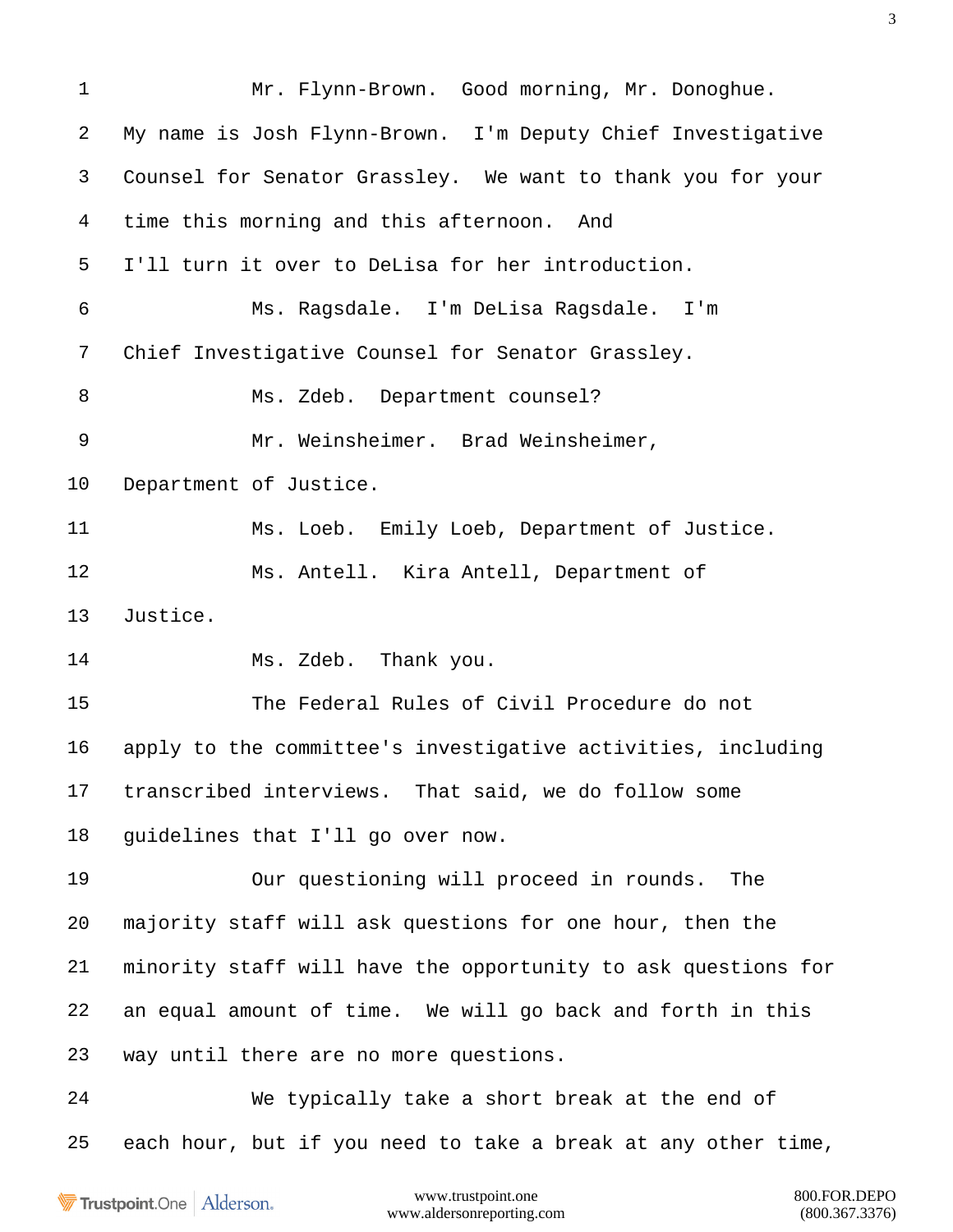please just let us know.

 As I noted earlier, you're appearing voluntarily, and we very much appreciate that. I want to note that you have been authorized by the Department of Justice to provide "unrestricted testimony, irrespective of potential privilege" on topics within the scope of the committee's investigation.

8 As such, we anticipate that our questions will receive complete responses. As you can see, we have a stenographer taking down everything that we say to make a written record. And so we ask that you give verbal responses to each question.

Do you understand?

14 Mr. Donoghue. Yes.

 Ms. Zdeb. We encourage witnesses who appear before the committee to consult freely with counsel if they choose. You're appearing here today with counsel.

Counsel, could you please introduce

yourselves for the record.

 Mr. Andres. Sure. Good morning. My name is Greg Andres from Davis Polk. And together with me here in New York are my colleagues, Kate Swan and Charles Klug. And on the Zoom is Brook Jackling in Washington.

Thank you.

Ms. Zdeb. Mr. Donoghue, we want you to

Trustpoint.One Alderson.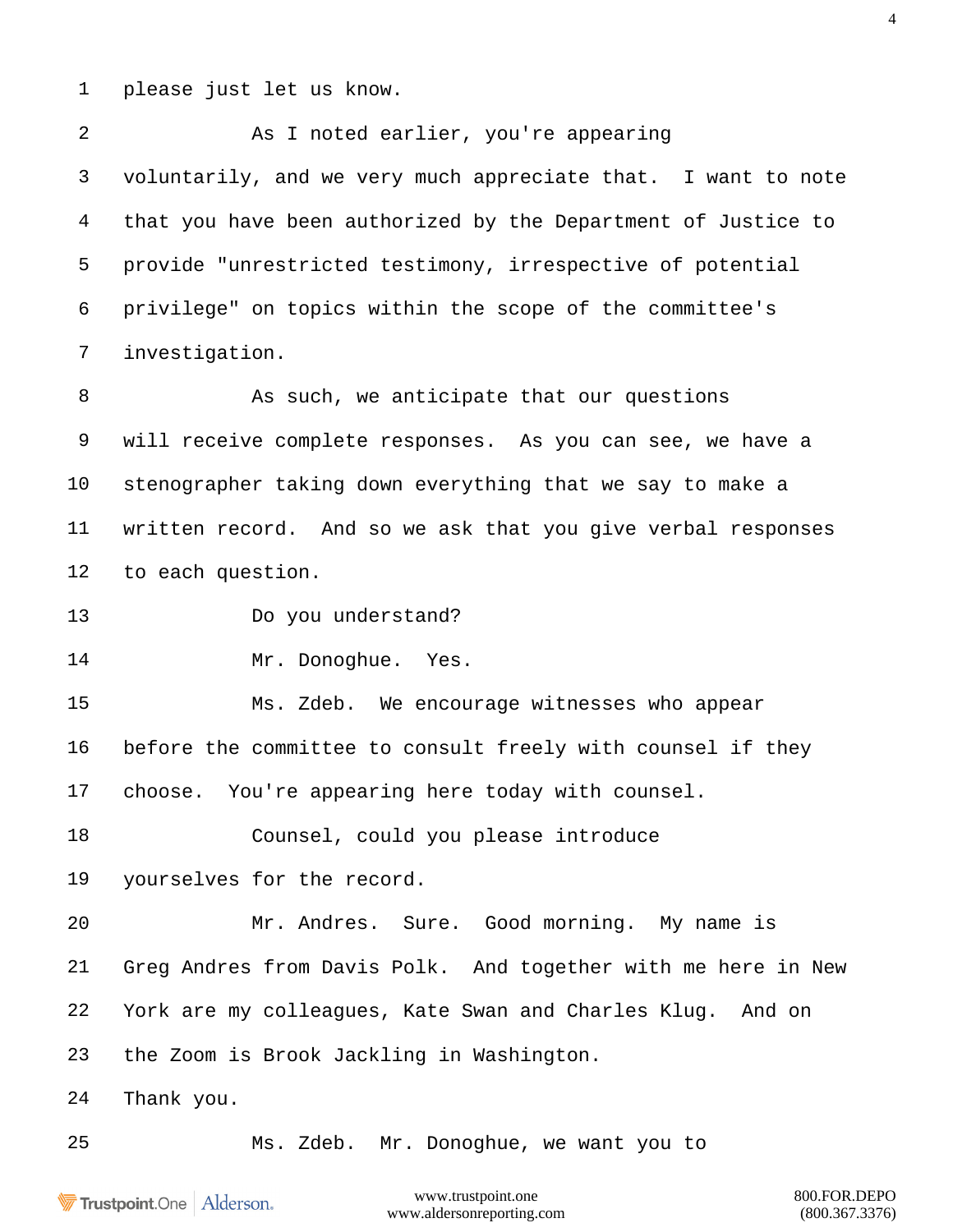answer our questions in a complete and truthful manner. So if you don't understand one of our questions, please just ask. You should understand that, although this interview is not under oath, by law, you are required to answer questions from Congress truthfully. Do you understand that? Mr. Donoghue. Yes, I do. Ms. Zdeb. And specifically, witnesses who knowingly provide materially false statements during the course of a congressional investigation could be subject to criminal prosecution under 18 USC 1001. And this statute applies to your statements in this interview. Do you understand that? Mr. Donoghue. Yes, I do. Ms. Zdeb. Is there any reason why you are unable to provide truthful answers to today's questions? 17 Mr. Donoghue. No. Ms. Zdeb. Finally, we ask that you please not speak about what we discuss in this interview with anyone, outside of those of us who are on the Zoom, in order to preserve the integrity of our investigation. Is there anything else that my colleagues from Senator Grassley's staff would like to add at this point? Mr. Flynn-Brown. I have nothing to add at this point. Thank you.

Trustpoint.One Alderson.

www.trustpoint.one 800.FOR.DEPO www.aldersonreporting.com (800.367.3376)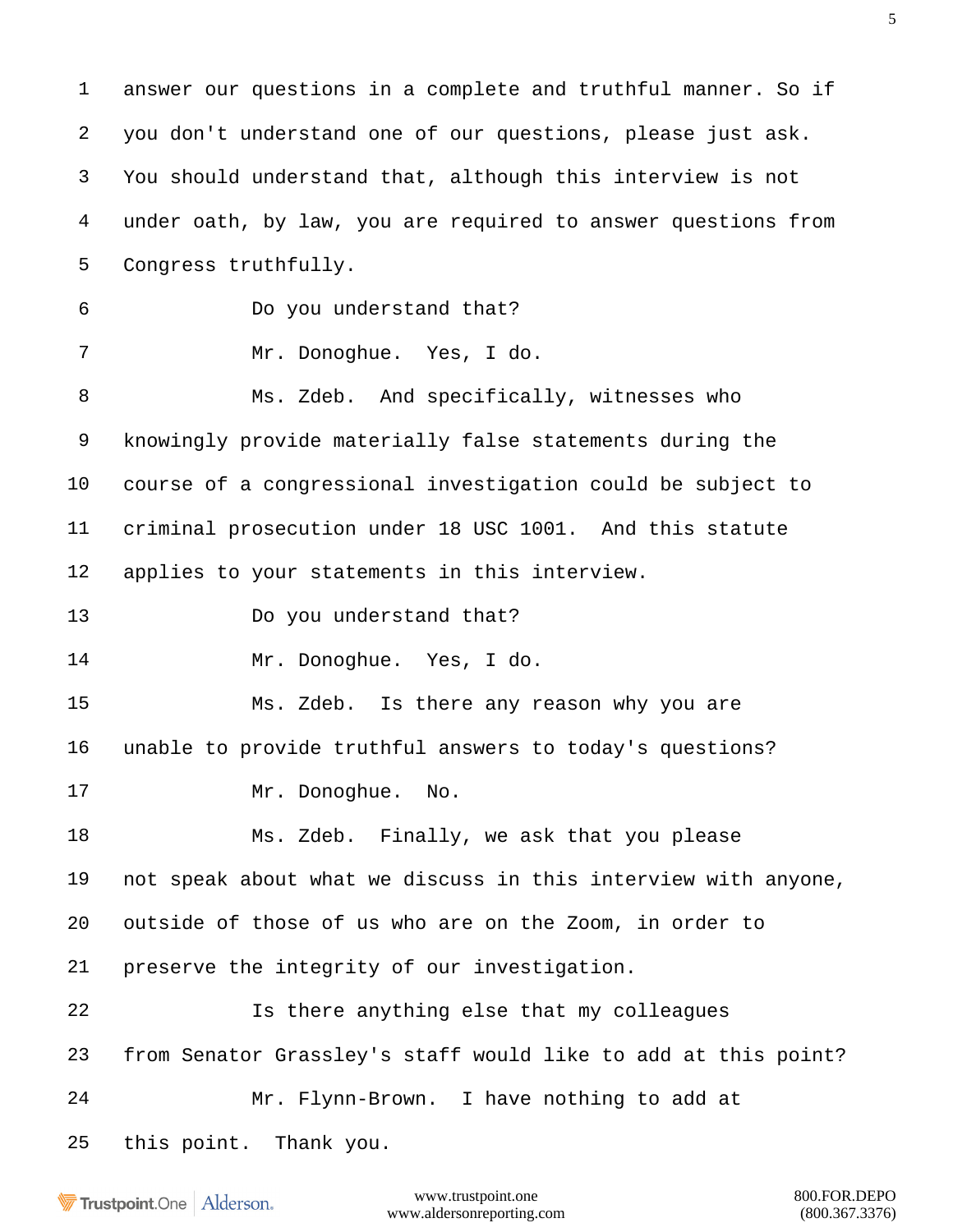Ms. Zdeb. In that case, this is the end of my preamble. Mr. Donoghue, do you have any questions before we begin? Mr. Donoghue. No. I'd just like to thank the Senate and Senate staff for your professionalism throughout, as well as the Davis Polk team that's helped me prepare for today. Thank you. Ms. Zdeb. With that, it is 9:10 a.m., and we can begin our first round of questioning. BY MS. ZDEB. Q. Mr. Donoghue, what was your most recent role at the Department of Justice? A. My last official position at DOJ was as the Principal Associate Deputy Attorney General. I served in that position from mid-July 2020 through the transition. My detail from the Eastern District of New York to D.C. ended at the end of January. So I did remain on DOJ's roll because I was a career employee. I officially retired from DOJ in early April of this year. Q. Congratulations. So working backward from your -- well, actually, strike that. So at some point during that tenure during which you were Principal Associate Deputy Attorney General,

Trustpoint.One Alderson.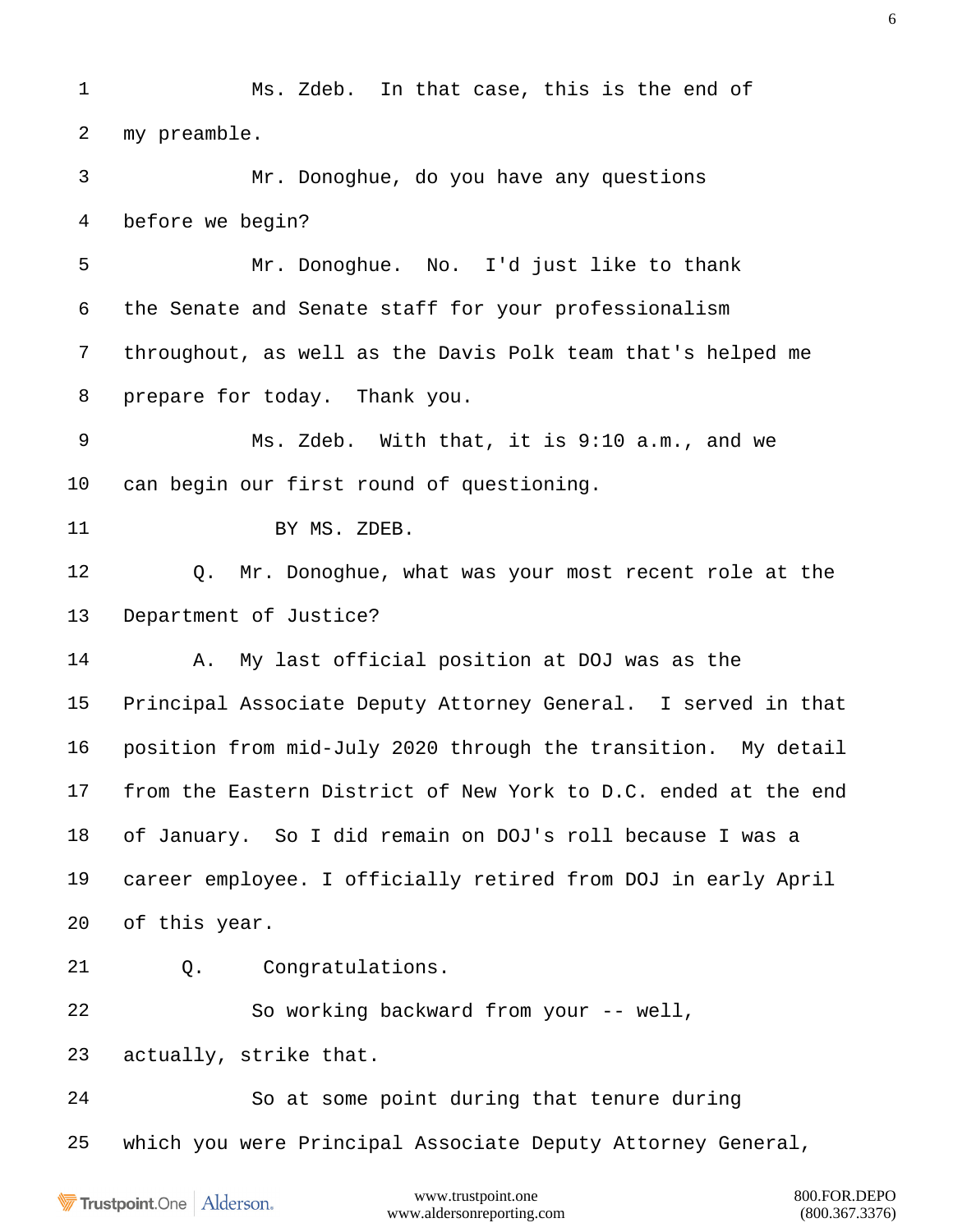you were elevated to the position of Acting Deputy Attorney General; is that right?

 A. Technically, I was not the Acting Deputy Attorney General because, under federal personnel law, if there is a Senate-confirmed individual who is still in the Department, you should not use the term "Acting Deputy Attorney General," or "Acting" in any capacity. And since the Deputy Attorney General confirmed by the Senate was still in the Department, I did not technically use that term to describe my position, nor did others, but I was playing that role. 12 I had the responsibilities and authorities of the Deputy Attorney General from December 23 of 2020 through the transition. Q. And prior to -- prior to your appointment as Principal Associate Deputy Attorney General, you were -- remind me, you were the U.S. Attorney in the Eastern District starting when? A. I started as U.S. Attorney in the Eastern District in January of 2018 and remained in that position until mid- July of 2020 when I went down to D.C. as the Principal Associate DAG. Q. Thank you. And can you give us just a brief overview of your professional experience prior to the time when you became

Trustpoint.One Alderson.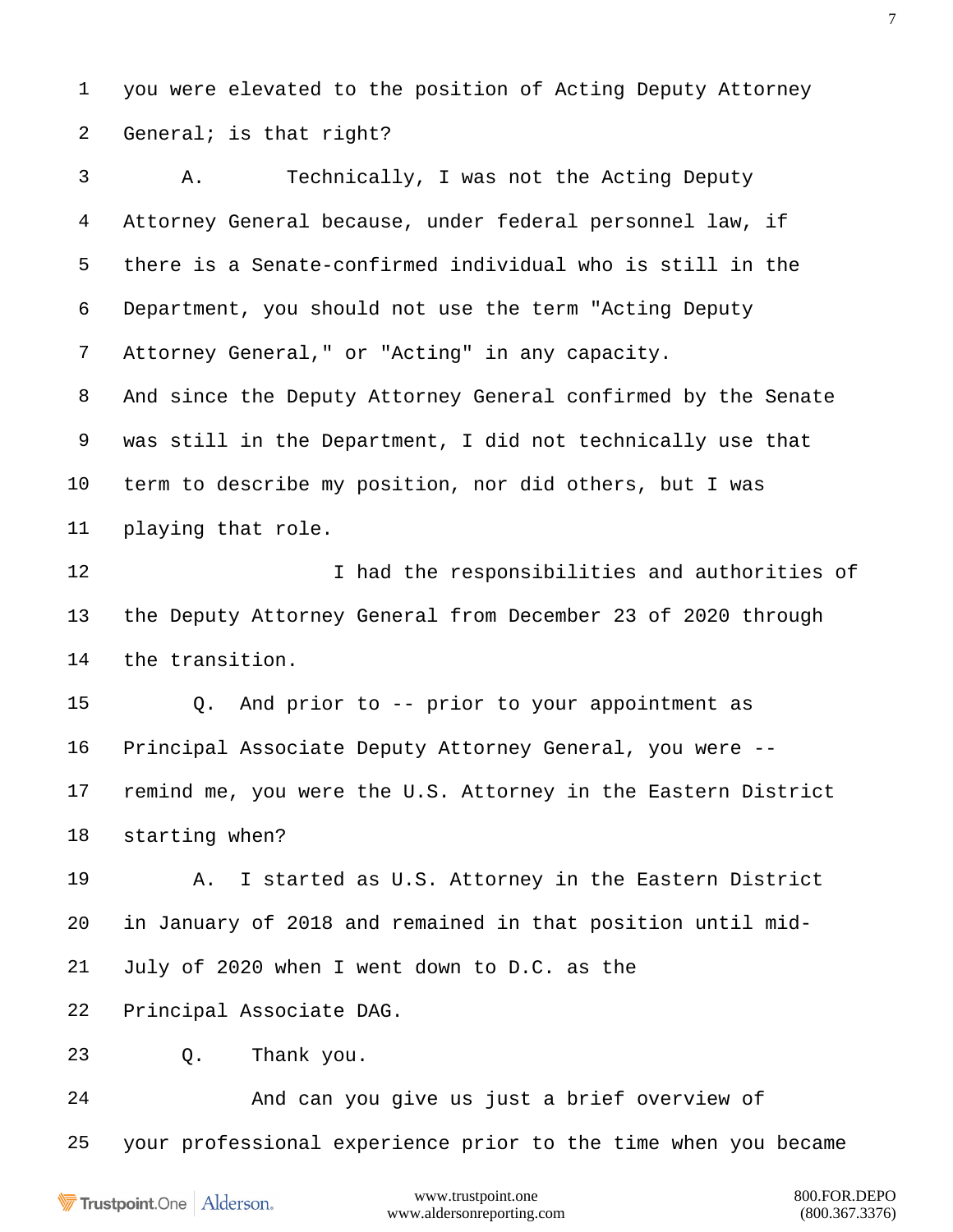U.S. Attorney in the Eastern District?

A. Sure.

 Briefly, I graduated law school in 1992. I was admitted to the bar in December of '92. In January of 1993, I went on active duty in the U.S. Army Judge Advocate General's Corps. I spent seven years on active duty. I served in a variety of places and capacities. Most importantly, I served in the nd 82 Airborne Division in the XVIII Airborne Corps. I was a prosecutor, defense counsel, military magistrate judge, contract litigator, and a few other things along the way. In January of 2000, I began serving as an Assistant United States Attorney in the Eastern District of New York. I remained in that office almost 12 years, leaving in November of 2011. During my time in the EDNY, I was a line assistant. I was promoted to deputy chief of the section, chief of the section, deputy chief of the criminal division. And I was ultimately appointed chief of the criminal division by Loretta Lynch while she was the U.S. Attorney. And as I said, I served there until November of 2011. 22 I left at that point and went to work for a Fortune 500 software company as chief of litigation. And I remained in that role until I became the U.S. Attorney in 2018.

Trustpoint.One Alderson.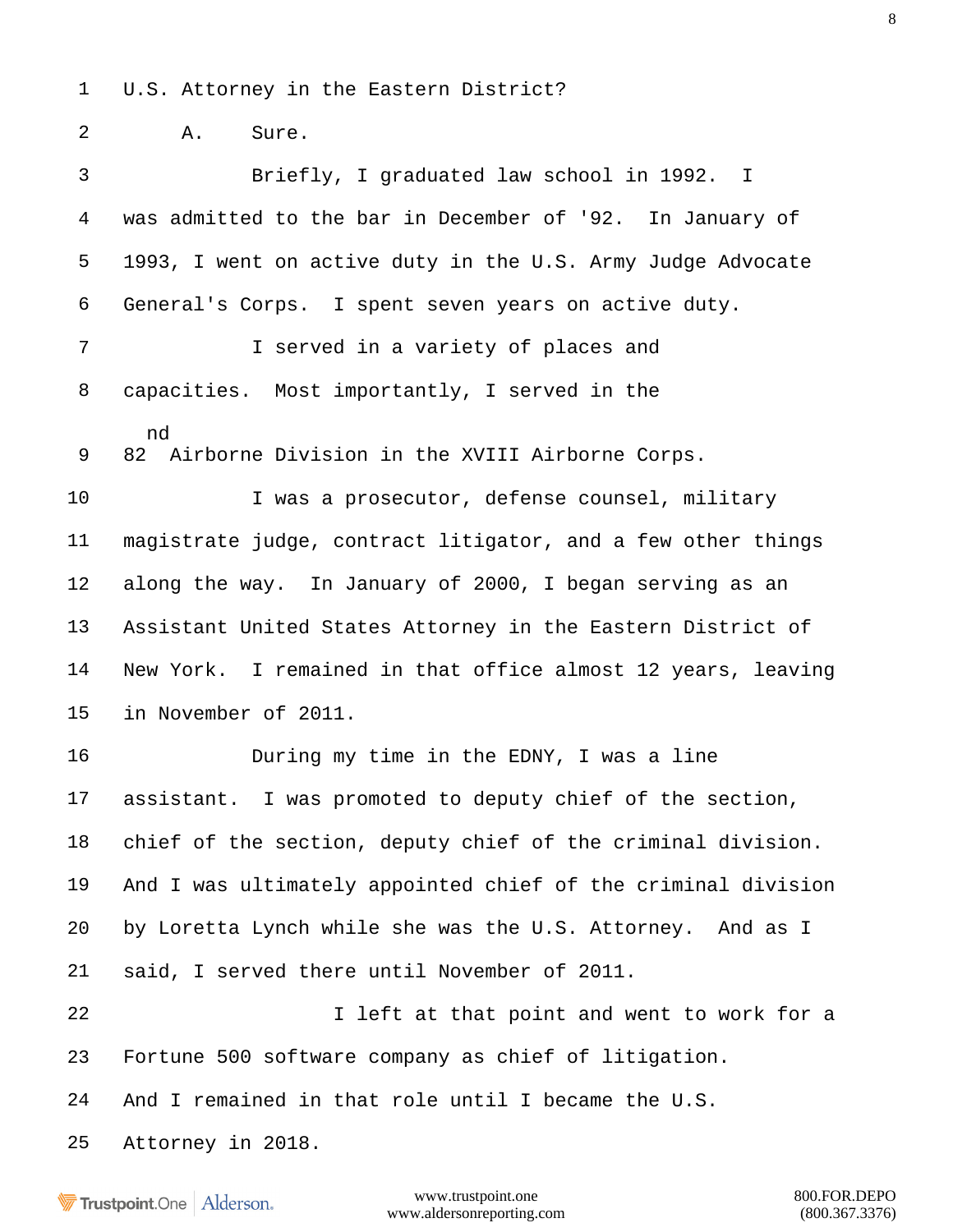Q. Thank you.

| $\overline{2}$ | Turning back to the more recent period during                  |
|----------------|----------------------------------------------------------------|
| 3              | which you were Principal Associate Deputy Attorney General,    |
| 4              | and, in particular, during the period of time after the 2020   |
| 5              | election through the conclusion of your tenure in that role,   |
| 6              | without getting into the details of any particular             |
| 7              | investigation, can you give us just a general overview of what |
| 8              | your role would have been with respect to any investigations   |
| 9              | into allegations of election fraud?                            |
| 10             | The allegations of election fraud were handled<br>Α.           |
| 11             | primarily by the U.S. Attorney's Offices. So each U.S.         |
| 12             | Attorney obviously had authority over their jurisdiction and a |
| 13             | responsibility to carry out investigations that they deemed    |
| 14             | appropriate.                                                   |
| 15             | I, sitting in the Office of Deputy Attorney                    |
| 16             | General, to some extent, supervised these investigations, but  |
| 17             | it was more a coordination role; making sure that the U.S.     |
| 18             | Attorneys were aware of certain things, or making sure that    |
| 19             | they were not in conflict with one another because we had more |
| 20             | than one office investigating the same thing, that sort of     |
| 21             | thing.                                                         |
| 22             | So I had frequent contact with the U.S. Attorneys.             |
| 23             | I was generally aware of the investigations they were doing;   |
| 24             | although, I was not deeply involved in individual              |

investigations. I also made an effort to keep the Deputy

Trustpoint.One | Alderson.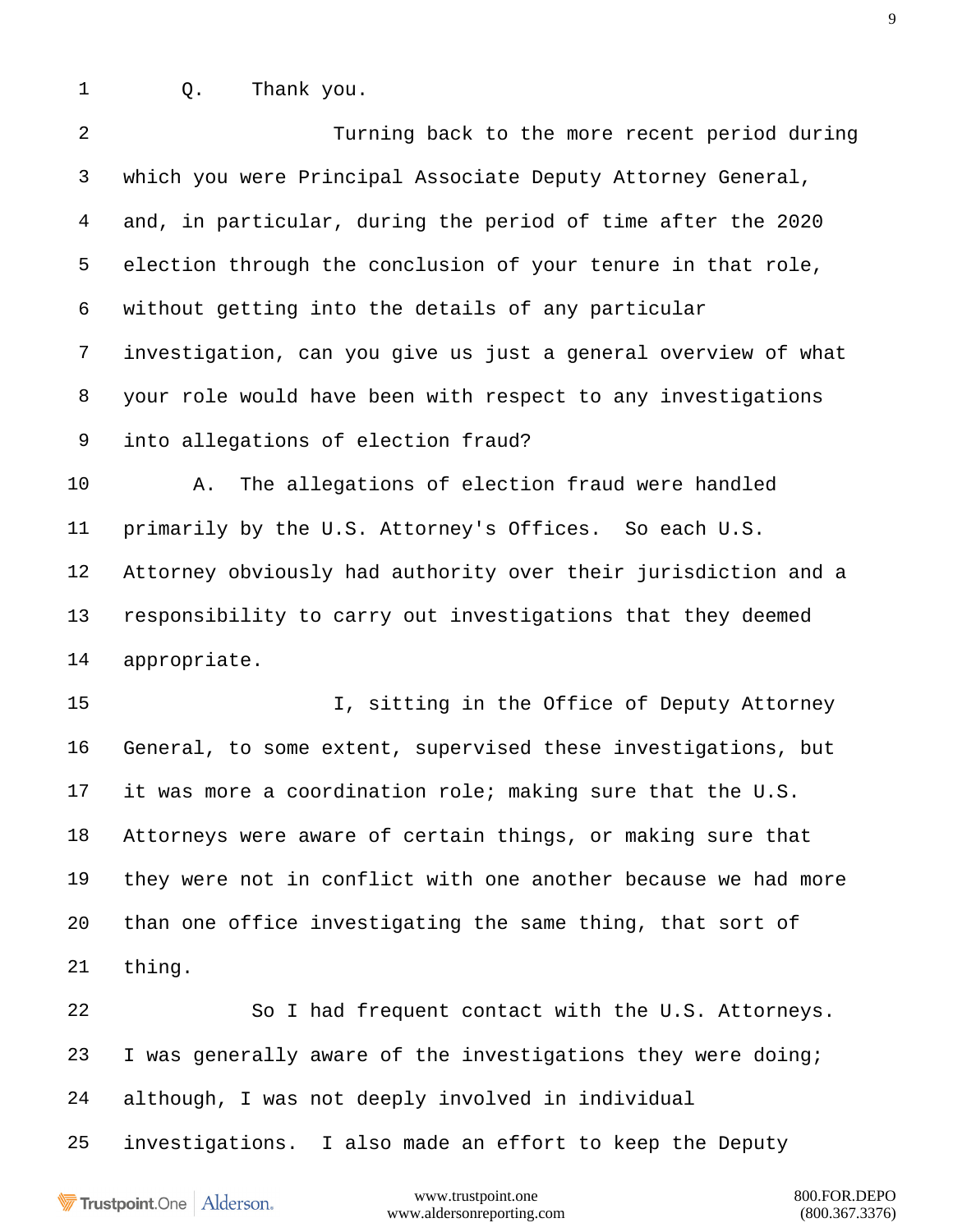Attorney General, Jeff Rosen, up-to-date on what was going on, as well as AG Barr. And also, we had officials within the criminal division headquartered at Main Justice who were involved in some of these investigations.

 So sometimes there were issues between the U.S. Attorney's Office and the criminal division that I became aware of or got involved in.

 Q. Given the role that you just described, again, during this period of time postelection through the conclusion of your tenure in that role, is it fair to say that if the Criminal Division, a U.S. Attorney's Office, or the FBI had concluded that there was evidence of election fraud sufficient to have impacted the outcome of the 2020 election, you would have been made aware of it?

A. Yes, I would have known that.

Q. On December 1, 2020, then-Attorney

 General Barr publicly announced that the Justice Department had found no evidence of widespread election fraud on a scale that could have affected the outcome of the 2020 election. I think he later reaffirmed that finding a couple of weeks later on December 21.

 Did you have any reason to doubt Attorney General Barr's conclusion that the Department had found no evidence of widespread election fraud sufficient to change the outcome of the election?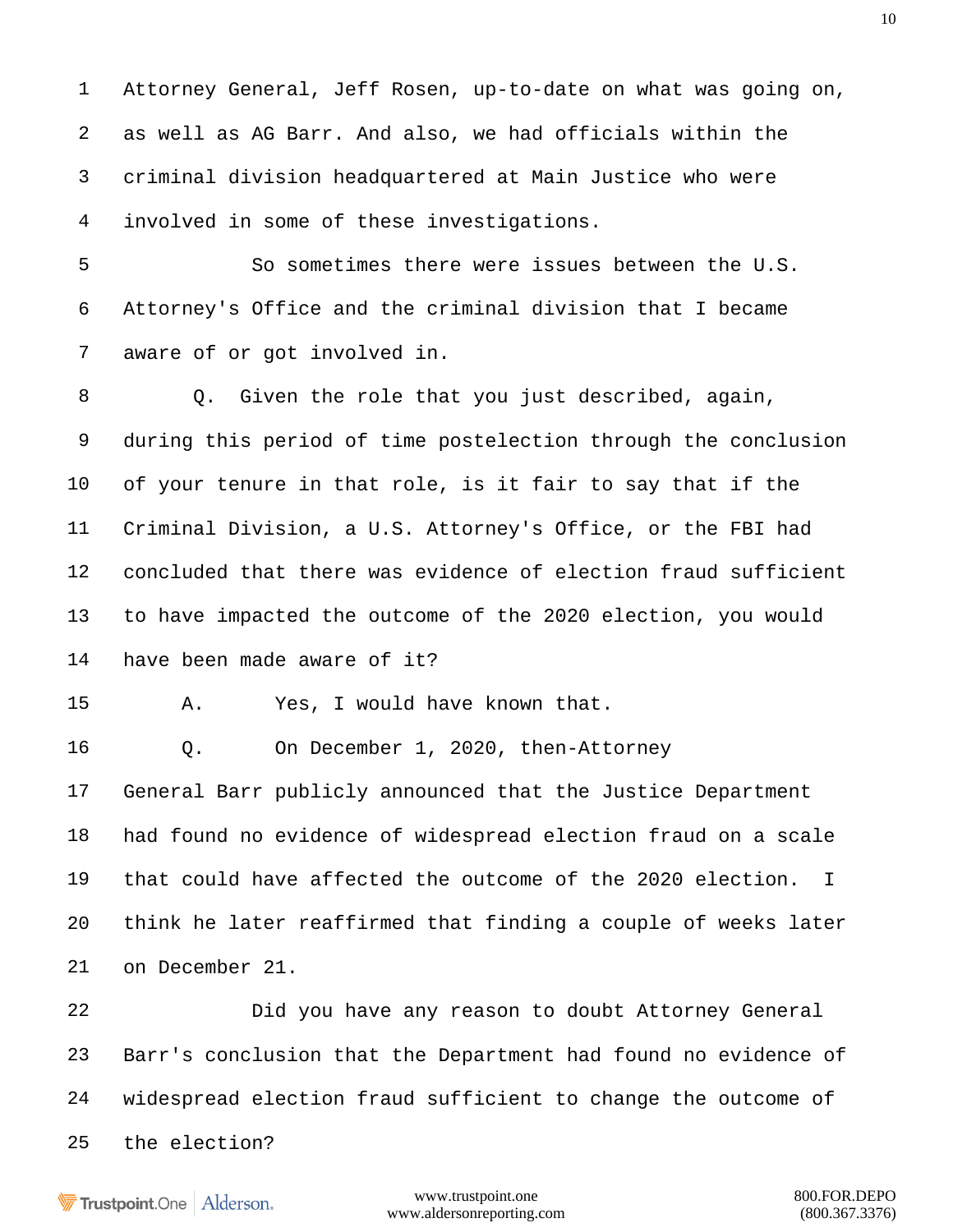A. No, none at all. Q. At this point, I'd like to ask you a couple of questions about a document that we have designated as Majority 1. And we can mark this as Exhibit 1. (Exhibit 1, email, was marked.) BY MS. ZDEB. Q. It is an email. The beginning Bates number at the 8 bottom of the page is -680. A. I have it. Q. Terrific. So this is an email that you sent to Assistant Attorney Generals, copying Mr. Rosen, on November 11, 2020, attaching a couple of policy documents. I imagine you're familiar with these policies? A. Yes. Q. And there's a -- the dual policies that the Department and the White House each maintain, and have historically maintained, that govern limitations on contacts between those two entities; is that right? A. That's right. Q. And at the time you circulated these, what was your general understanding of the limitations they imposed? A. The memos were designed to funnel communications in a certain way, and I won't go through all the details of it, obviously. But the goal of each memo was to minimize contact

Trustpoint.One Alderson.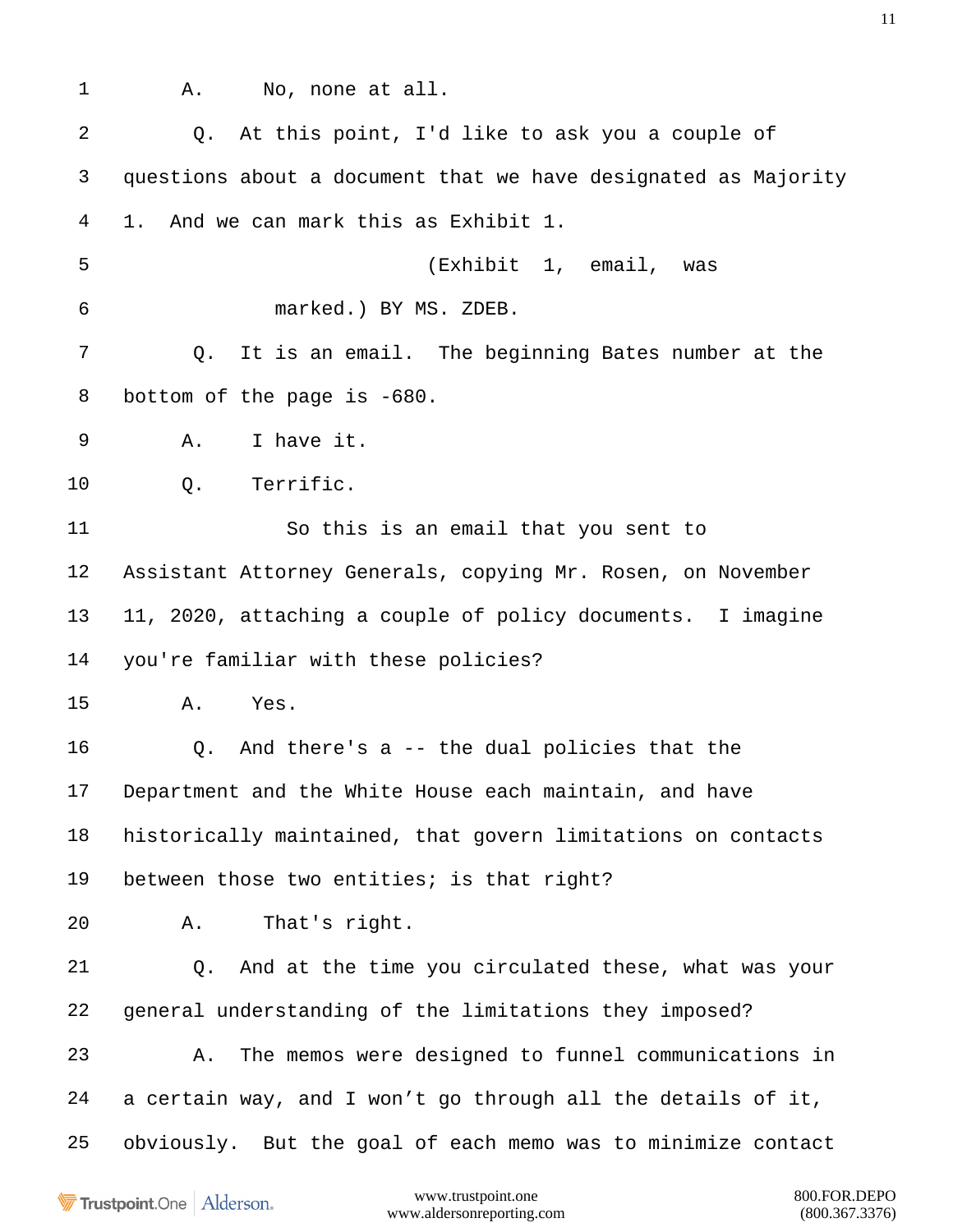between the White House and DOJ personnel, and to make sure that any communications went through the proper channels so that we can have appropriate insight and supervision over those communications.

 Q. So I think you've just described the component of the policy that limits and prescribes who in the White House and the Department can communicate with one another.

8 But as I read it, and tell me if you agree, it seems like the policy also places limits not just on who within the Department can communicate with the White House and vice versa, but also when those sorts of communications can occur.

 So, for instance, at the bottom of the first page of the document, Bates-numbered -681, there is some language -- there's some language indicating that only when it is important for the performance of the President's duties, and important from a law enforcement perspective, is it acceptable for there to be communications about pending or contemplated investigations or prosecutions.

 Is that consistent with your understanding? A. Yes, it is.

 Q. Why did you circulate these policies at the time, which was about a week after the 2020 election?

A. Right. These are long-standing policies, but I

circulated them on that particular day pursuant to a

Trustpoint.One Alderson.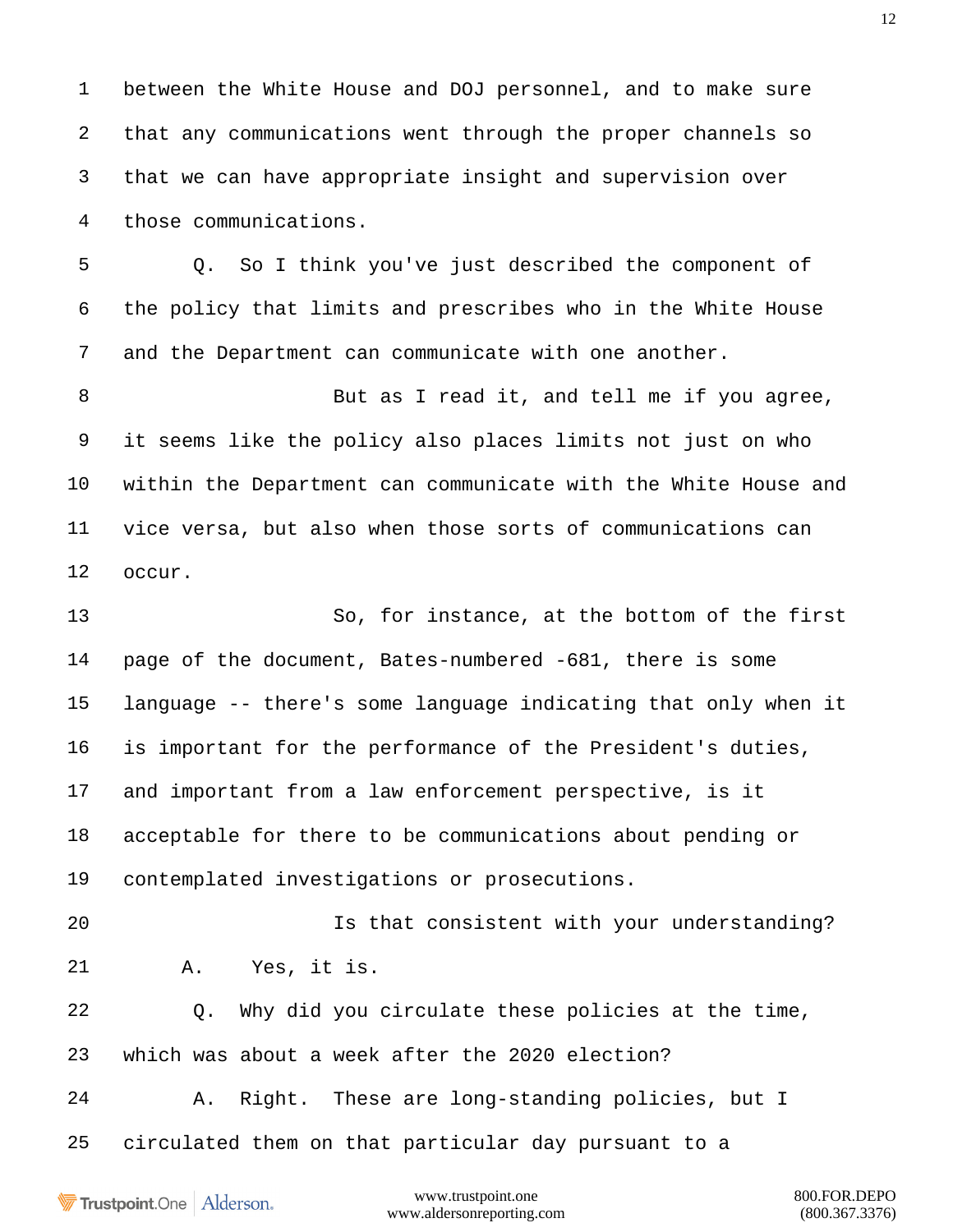conversation I had with Will Levi, L-e-v-i. Will was AG Barr's chief of staff at that point. And I don't remember all the specifics, obviously, but I recall Will calling me -- or we were on the phone, for whatever reason, and he asked me to circulate these policies back around to the AG -- AAGs, sorry -- Assistant Attorneys General, as sort of just a precautionary measure. I don't, again, remember exactly why he said to do this, but he said something like, Let's just make sure nobody trips over a line or anything to that effect. Let's make sure people are aware of the policies. And so I sent it out pursuant to that discussion. Q. Did you have some understanding of why that precaution was needed at that time? A. Not really. I don't remember him giving a specific reason for it, but obviously we were in the post-election period. There were challenges all over with regard to the election, and it was clearly going to be controversial for some period of time. It was a tumultuous period. And I just generally remember Will saying something like, Let's just remind our people of where the lines are. I think he had sent this out to other people in the AG's staff, and he thought it might be a good idea for

Trustpoint.One Alderson.

www.trustpoint.one 800.FOR.DEPO www.aldersonreporting.com (800.367.3376)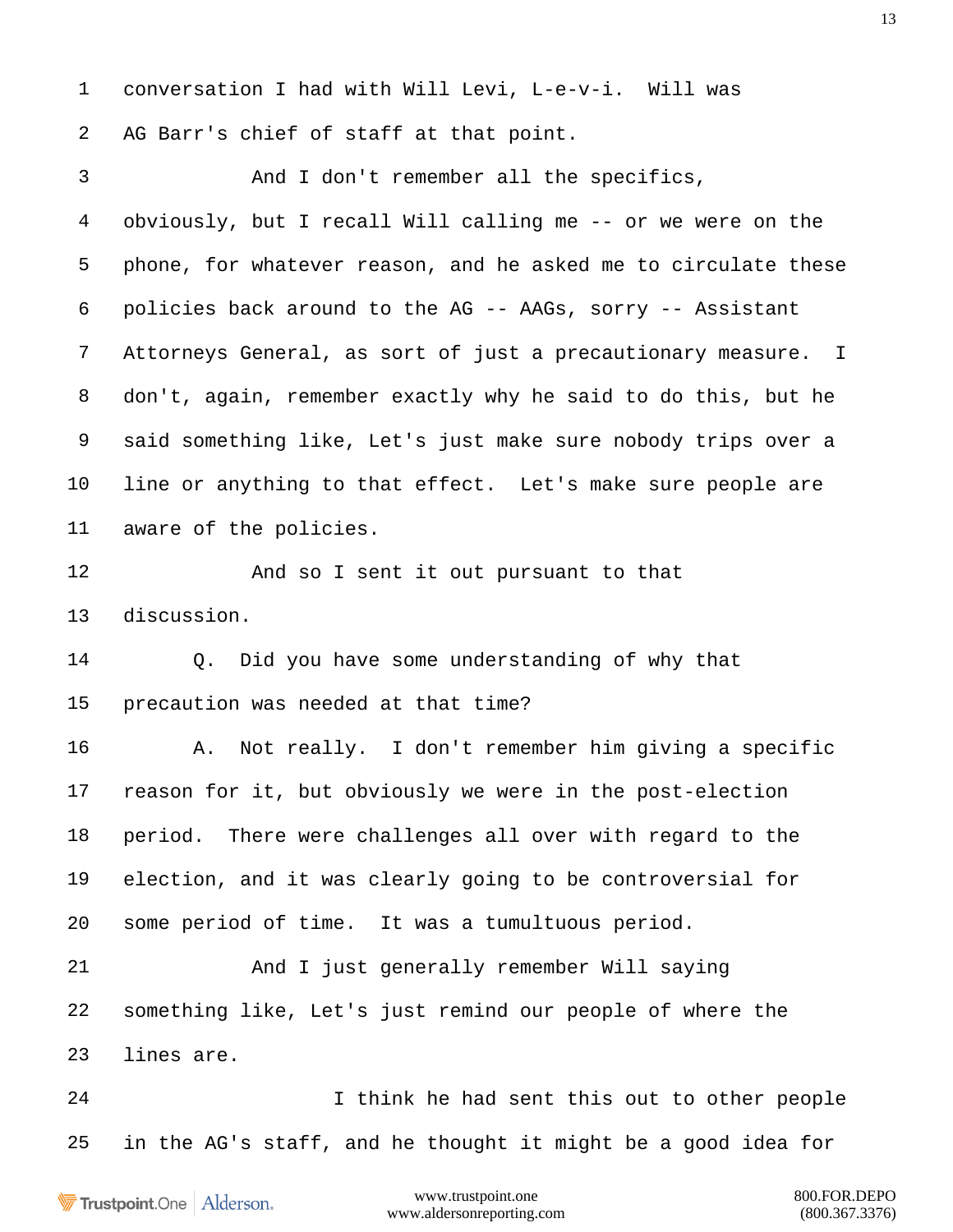www.trustpoint.one 800.FOR.DEPO me to send it to the AAGs. I agreed, and I sent it out. Q. Did you take notes of that call, incidentally? I know we've seen other notes of yours that we'll get to a bit later, but I'm curious if you have any from that conversation with Mr. Levi. A. No, there are no notes from that. I spoke to him often. And it was a very routine thing. I wouldn't have taken notes on that. Q. Fair enough. Just to be clear, because it sounds like you're describing this largely as a prophylactic measure and, perhaps, in anticipation of future communications. But at the time you sent this out -again, November 11, shortly after the election -- were you aware at that point of any outreach from the White House to the Departments that may have implicated those policies? A. No. Ms. Zdeb. So I'd like to jump ahead about a month or so, and ask you about a document that we have designated as Majority 2, if you have that. And we can mark this as Exhibit 2. (Exhibit 2, email, was marked.) BY MS. ZDEB. Q. So this is an email from Theresa Watson in the Office of the Attorney General. It has some documents

Trustpoint.One Alderson.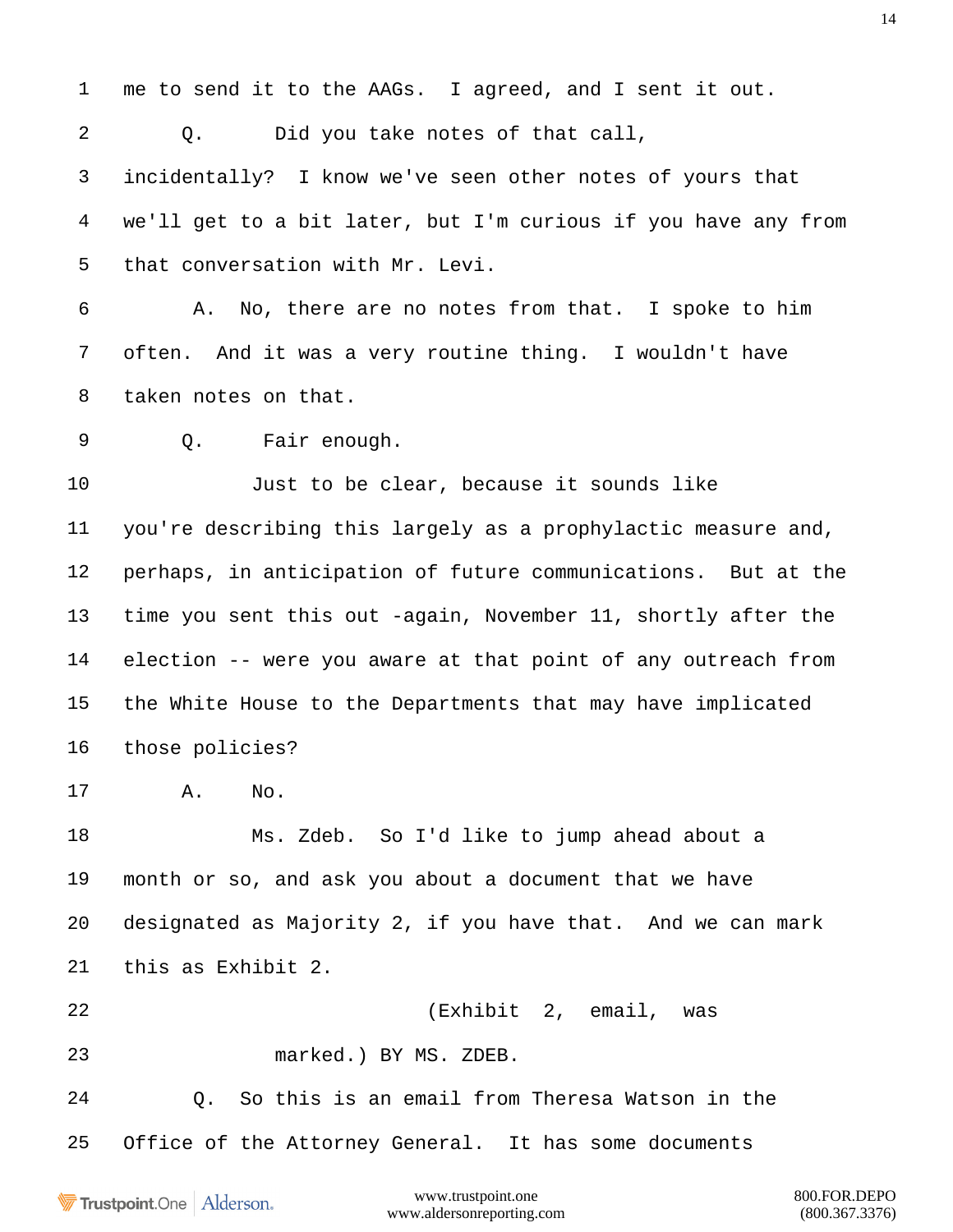attached to it related to allegations of election fraud in Antrim County, Michigan. You're not on the email, but she sends these two documents to the two U.S. Attorneys in Michigan, in the Eastern and the Western District, and she says, "See attachments per Rich Donoghue." 7 Do you recall how the -- how the attachments to this email, that it seems like you requested to be sent to the two U.S. Attorneys, how those attachments first came to your attention? A. Generally, yes. It's been, obviously, quite a number of months at this point. But I do remember generally how those documents were being discussed that day, and why they went out to those U.S. Attorneys. Q So can you describe that context that you're recalling? A. Sure. So the Allied Security Operations Group report that is attached there is dated December 13. These communications took place on December 14. I won't get into all the details of that report, but amongst other things, it claimed to be a forensic review of Dominion Voting machines and Dominion Voting software used in Antrim, A-n-t-r-i-m, County in Michigan. And the report claimed that this forensic review indicated that there was a 68 percent error rate in the

Trustpoint.One Alderson.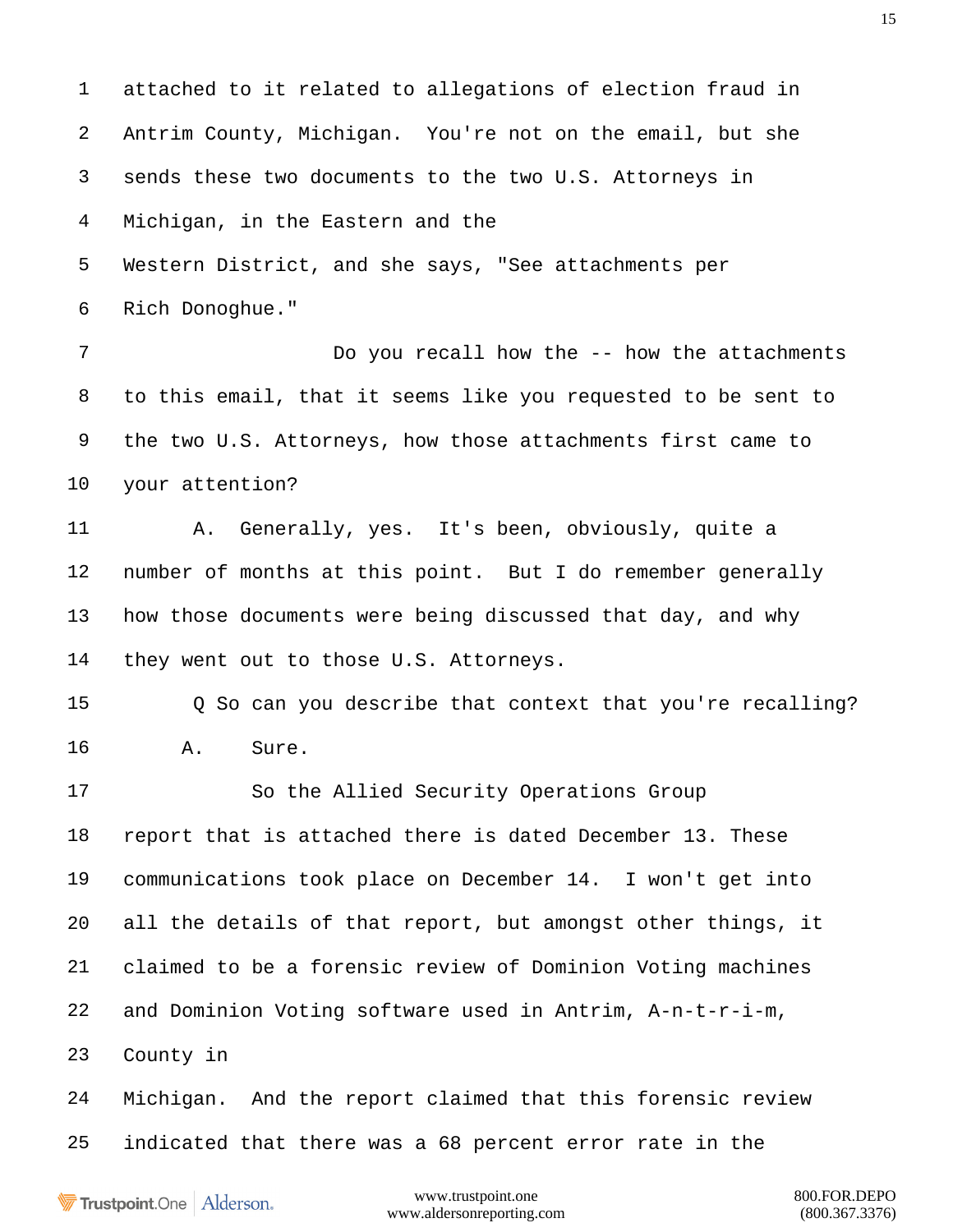machines used in Antrim County. That made a lot of news that day.

 It was -- I think this was part of a civil filing. The forensic review, as I recall correctly, arose from some state litigation. There was some lawsuit filed, I believe, by a private citizen. Pursuant to that action, the state court had authorized its forensic review of the machines and software in the county, and that's what this report supposedly arose from. December 14th was the day that Attorney General Barr announced his resignation and submitted his resignation letter to the President. Later that afternoon, I was up at AG Barr's office, and he said, "Have you heard about or seen this report from Michigan?" It was getting a lot of coverage in the media. And, obviously, if there really was a 68 percent error rate in Dominion Voting machines and systems, we had a huge problem on our hands. Not that we believed that, but obviously that's what the report was claiming. So I don't know if I had seen the report at that point or just seen headlines or whatever it was. But we had a brief discussion, and he said something to the effect of, We have to get on top of this; make sure the U.S. Attorneys are aware of this report, since they would have primary authority and jurisdiction and responsibility for

**Trustpoint**.One Alderson.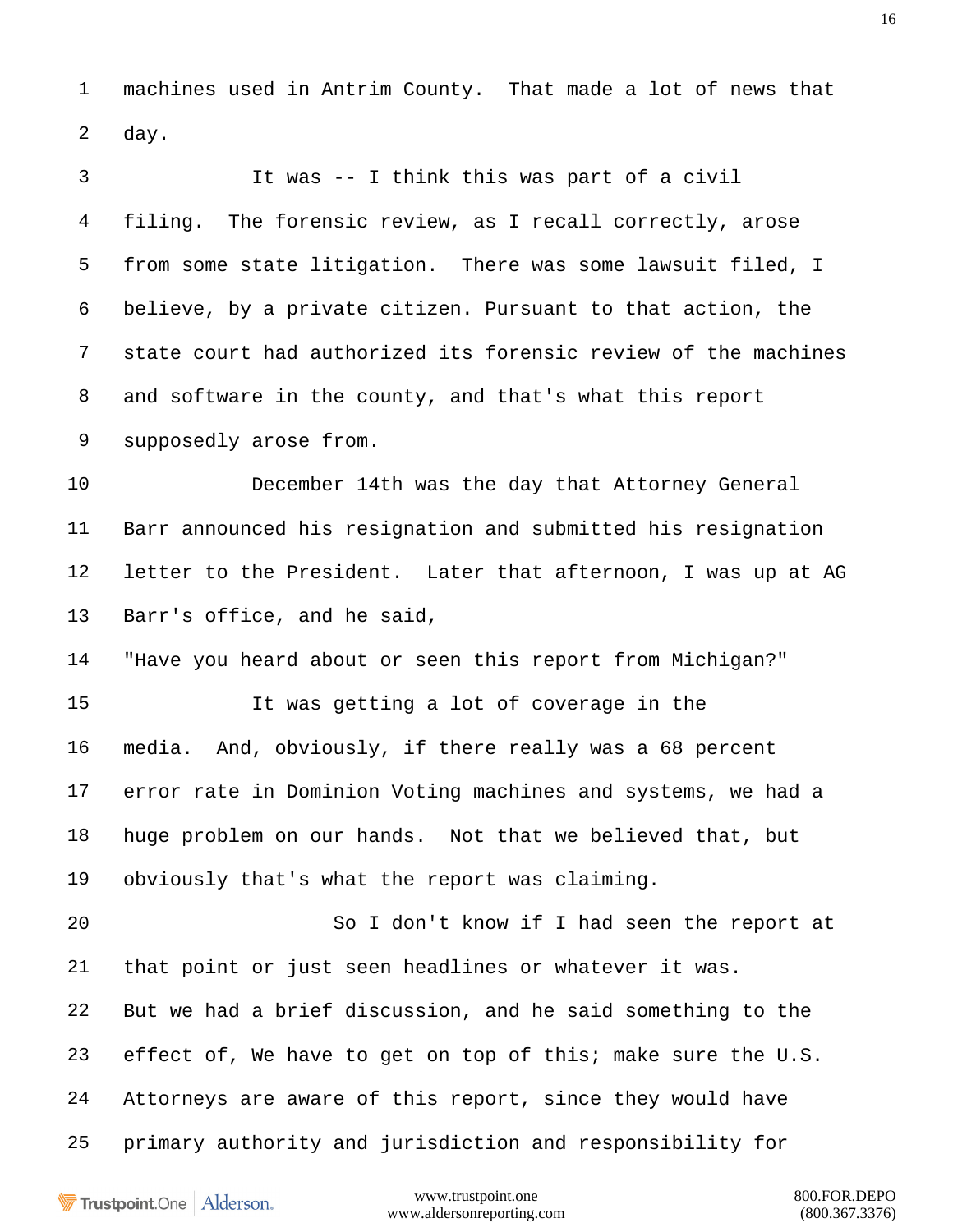addressing these things, and let's find out what this is all about.

 I think at that point, he had said that he wanted DHS, Department of Homeland Security, to take a look at the report and to let him know what their views were. And so various things were going on with regard to this report. And as I was leaving AG Barr's office, I think he said Theresa -- who is Theresa Watson, his secretary -- I think he said Theresa has the report. She has electronic copies. And so as I passed her desk, I said, "Theresa, do you have these reports about this Michigan thing?" She said, "Yeah, I've got them right here." And I said, "Just do me a favor. Send them out to the U.S. Attorneys in Michigan." Which she obviously did pursuant -- as you see in this email. **I think I also called the U.S. Attorneys**  there. My recollection on this is not great, but I believe I called Matt Schneider first. And I just said, hey, you know, heads up. This report is out there. And he was already aware of it. I don't think he had seen the report. I don't recall exactly, but he was aware of it. And I said, all right, just, you know, get on

Trustpoint.One Alderson.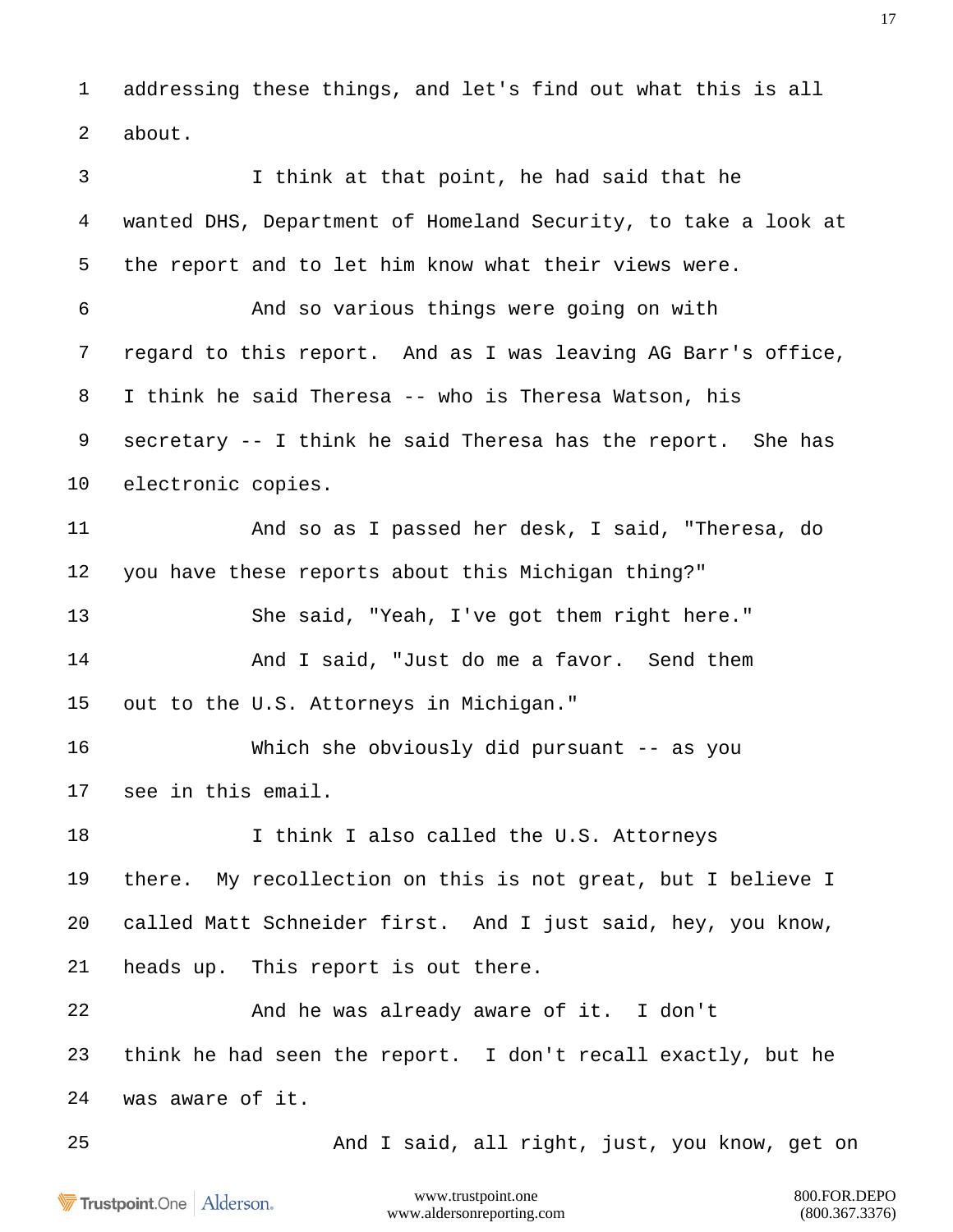top of this. We're going to find out whether there's anything to this.

 And then I believe Matt then told me that Antrim County is actually Andrew Birge's district. I called Andrew and said, you know, basically the same thing. Heads up. This thing's out there. We're going to try to take a look at this and figure out if there's anything to this report.

 And subsequently what happened was DHS did look at the report. There were some communications back and forth. The AG asked them to provide what he termed a "white paper" to provide their views on the report. Ultimately, a couple days later they had provided, I think, a one-page summary. It was just sort of bullet points.

**And they also came over with their experts to**  discuss the report with AG Barr, which we did. We discussed it with DHS as well as the FBI.

 Director Wray was there. I believe the deputy director was there and one or two other FBI personnel.

 And the reason, just so you understand that we were turning to DHS, is because DHS has the expertise with regard to election hardware and software. Their election support efforts are designed to help local, state and other entities conduct elections. And so they had the expertise as to these machines.

They came over. They briefed AG Barr. They

Trustpoint.One Alderson.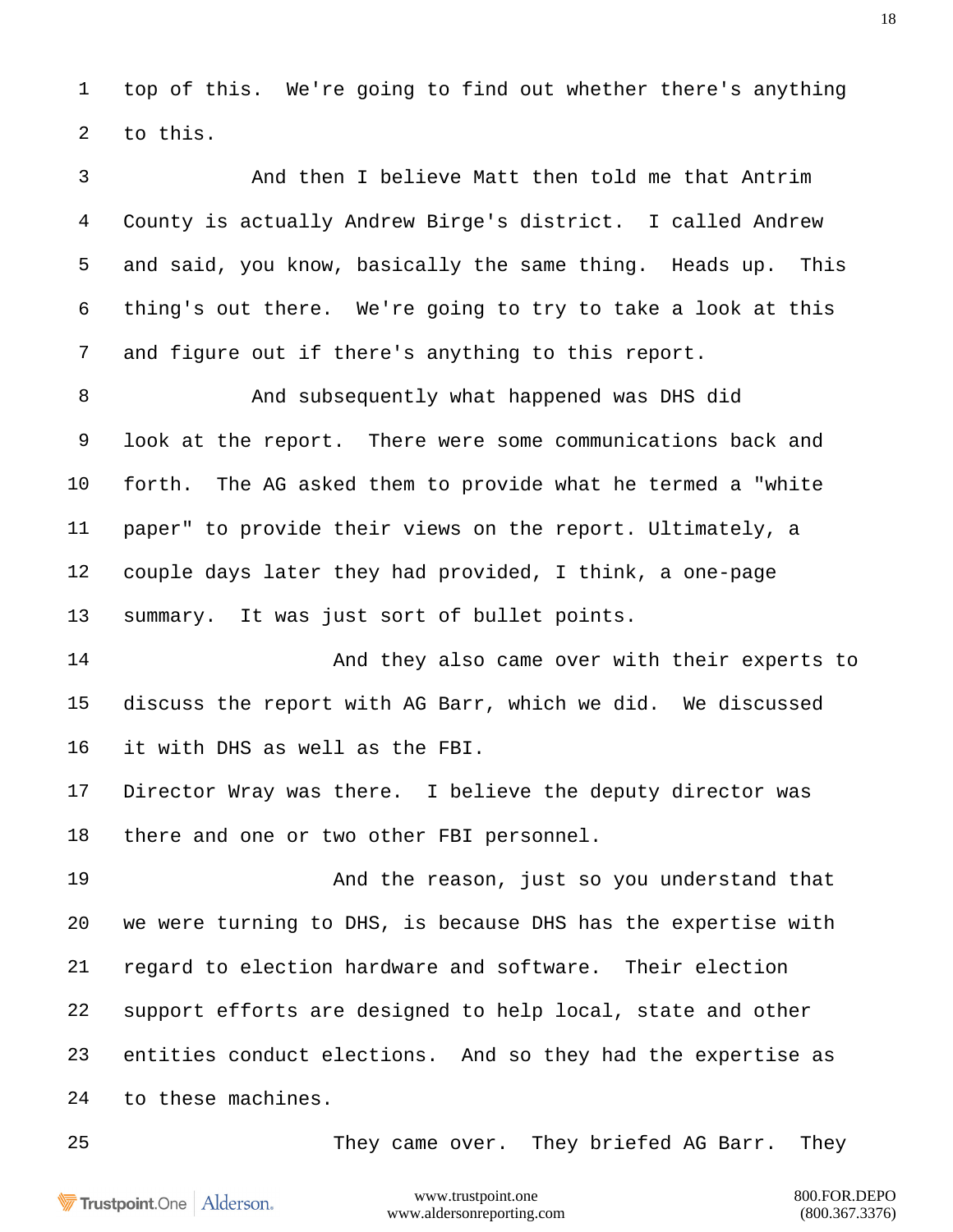provided their report. And they were generally very critical of this Allied Security Operations Group report. They explained why they felt it was defective. Ultimately, there was a hand recount ordered in Antrim County that was pursuant to the state litigation that was going on. And from what I recollect, the hand recount revealed that there was only a one-ballot difference between what the Dominion systems had counted and what the hand recount showed. There were over 15,000 votes cast in Antrim County. And so I just kind of myself did the error rate calculation, and I believe it was .0063. So the difference was the Allied report claiming a 68 percent error rate and the hand recount showing a .0063 error rate. Q. Thank you. When the report first came in, did you have any familiarity with Allied Security Operations Group? A. No. I had never heard of them. Q. And if you flip to the very last page of the so- called forensic audit, you'll see a signature from an individual named Russell Ramsland, who presumably authored the report. Did you have any familiarity with Mr. Ramsland at the time?

Trustpoint.One Alderson.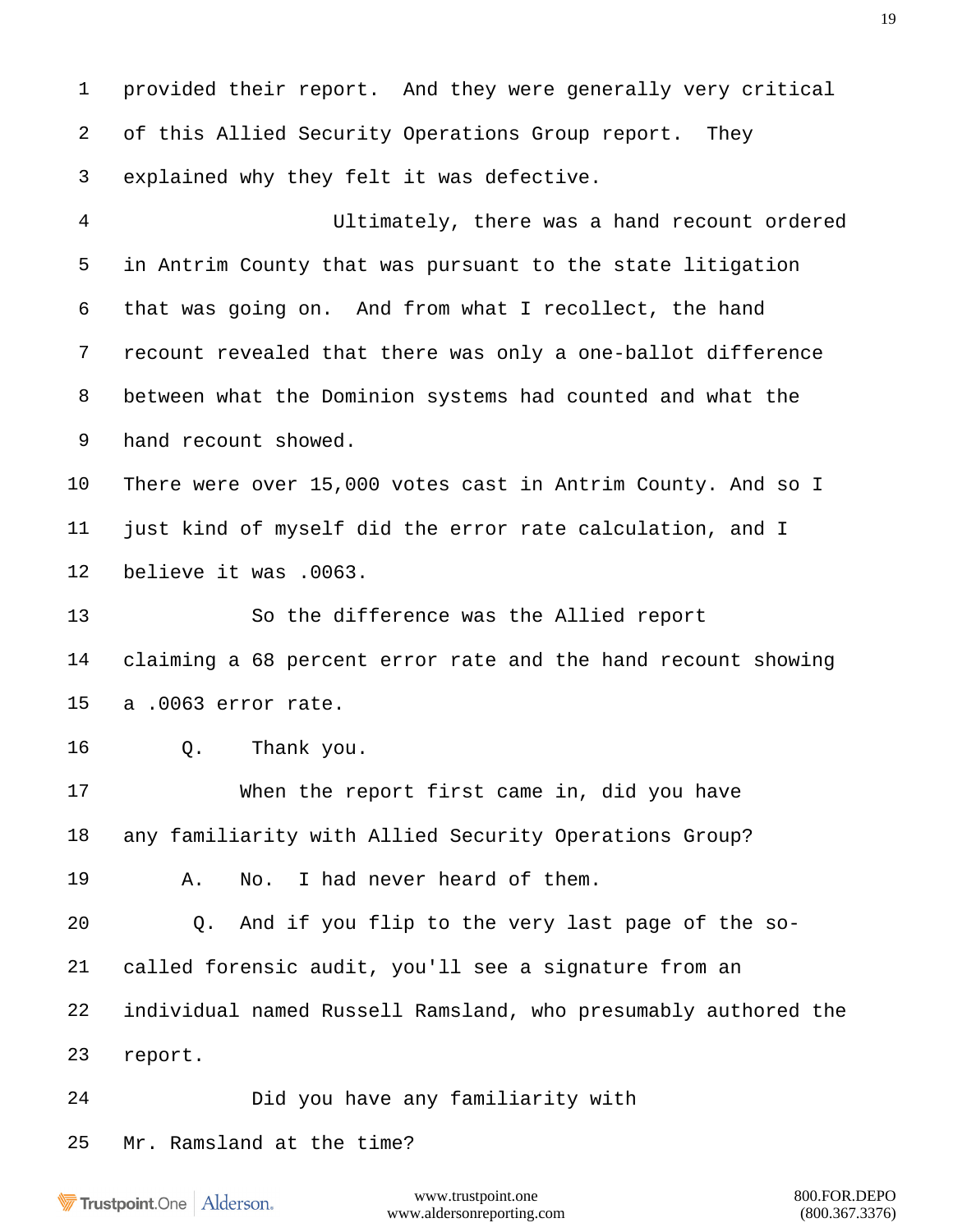A. No, none at all.

 Q. I'd like to go back to something that you said a minute or two ago, because it seems to me that when you were describing this report, you said it "claimed" to be a forensic review. You noted specifically the claimed 68 percent error rate and said "not that we necessarily believed it," or something to that effect. But you also indicated that Attorney General Barr said, "We need to get on top of this." Can you give me a sense of why he felt it was important to get on top of this, if you weren't necessarily certain that it was at all credible? A. So I think you have to understand the AG -by which I mean AG Barr's -- general approach to this, which he had been very consistent about for months. Well before the election, I heard him say on many occasions that we need to make sure the American people can trust the outcome of this election. He was very, very concerned that the election, because it was being conducted in the midst of a pandemic, and there were new procedures, and there were questions to be raised about the security of the election, he was very concerned that we would potentially end up in the situation where a large number of the American people would not trust the outcome of the election. And, as a result, we did various things.

Trustpoint.One Alderson.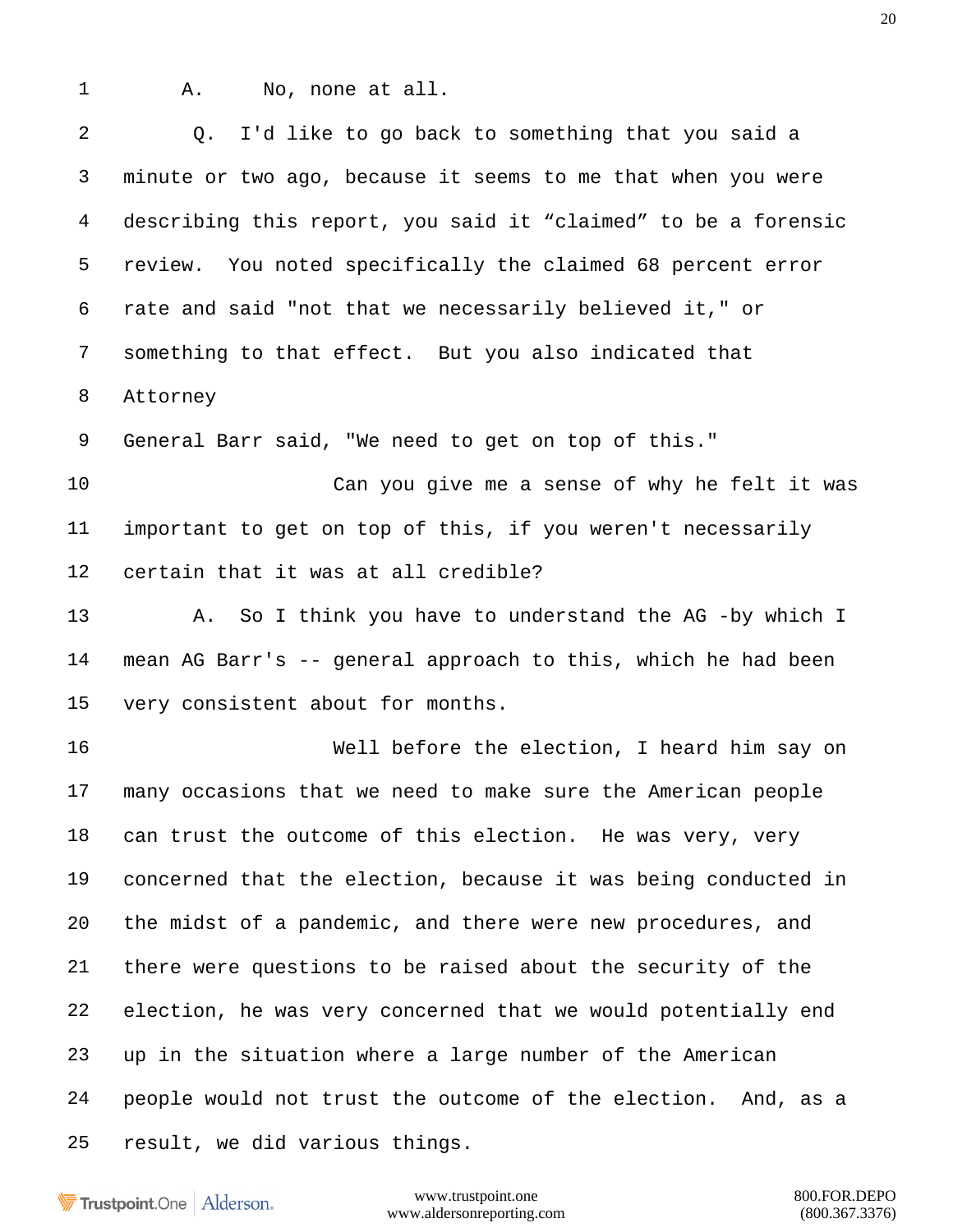One of which was he issued a memo shortly after the election which authorized U.S. Attorney's Offices, FBI and others to conduct real-time investigations, rather than delay those investigations, which would have been the more traditional department approach. And I heard him speak about this pretty passionately a number of times, like, We need to do our job. We need to be able to say to the American people that they can trust this election. And if there's a problem, we need to know what it is and what the scope of it is.

 So this was all in keeping with his approach. So when you have purportedly a forensic audit of a single county, the implications of that go far beyond the county. If, in fact, there really was a 68 percent error rate in one county in Michigan, because Dominion Voting machines and Dominion Voting software was widely used across the United States, that would mean that we had a huge problem across the country and with the

Presidential election.

 So he wanted to get on this quickly because, if that was true, then we needed to understand what the implications were. And if it was not true, we need to be in a position to say that, if appropriate.

 Q. So I'm just trying to understand his position a little bit more.

Trustpoint.One Alderson.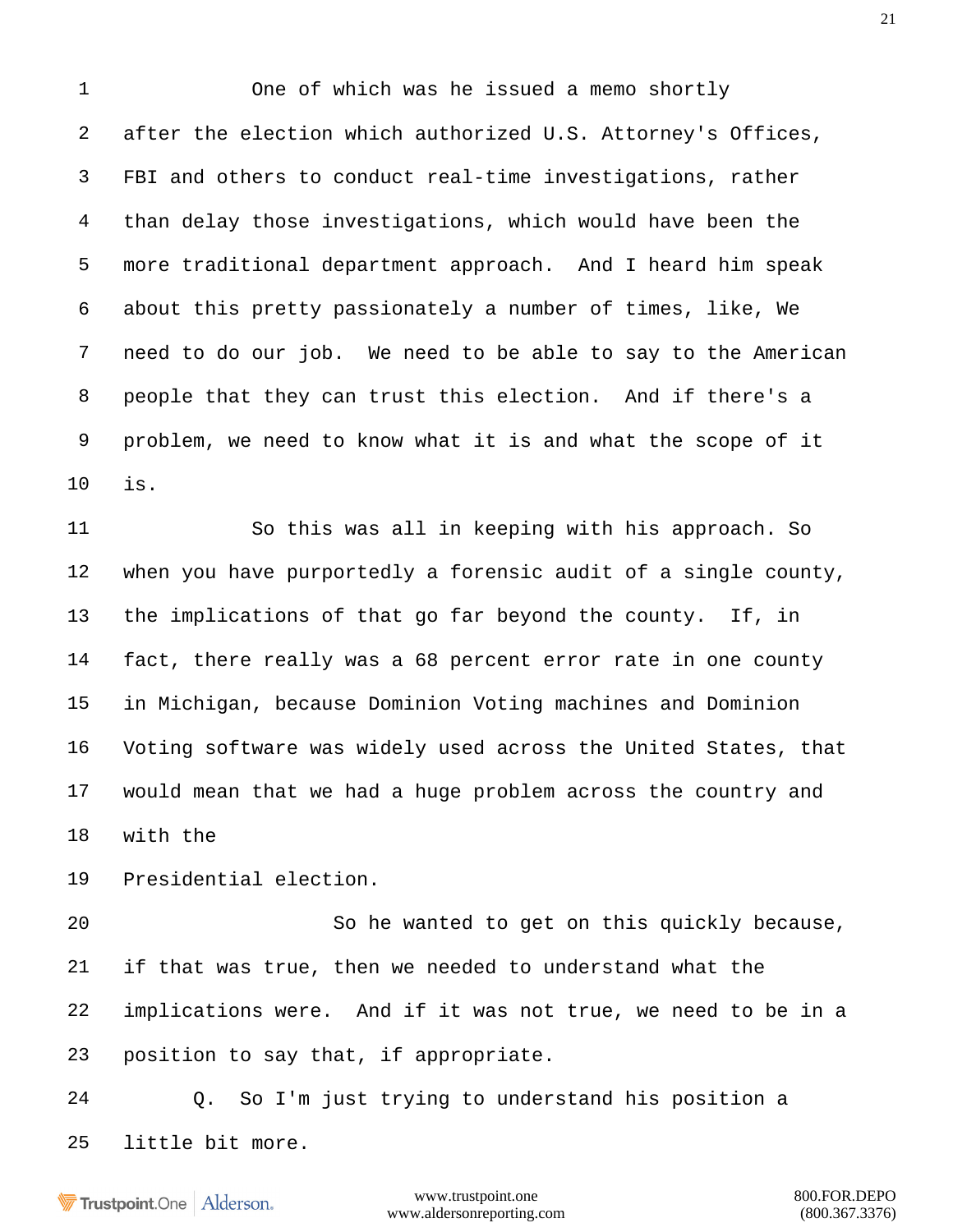Was it your sense that his position was that in order to provide some assurance of the accuracy of the election to the American people that it was the role of the Department to look into all allegations of election fraud irrespective of how farfetched they were? A. I think each of these allegations had to be sort of taken on its own facts, right. And that's why we analyzed them one at a time. And so, obviously, hearing a 68 percent error rate being reported, that seemed unlikely to us. But if it was true, we had a huge problem. 11 And so I think that his concern at that point was understanding, one, how they came up with this; and, two, what DHS said about the reliability of this conclusion. So he was very concerned about claims like this that people could use to undermine the country's confidence in the election. Q. And to your knowledge, did he or did you personally, as part of this thought process, consider whether the act of the Department taking public actions to look into allegations like these might have the inadvertent effect of legitimizing them for the very -the very people that it sounds like he was trying to provide assurances? A. Well, the appearance was always a concern, and it was something that we took into consideration. But, for instance, with regard to this, right, we didn't do anything overtly. It's not as if we

Trustpoint.One Alderson.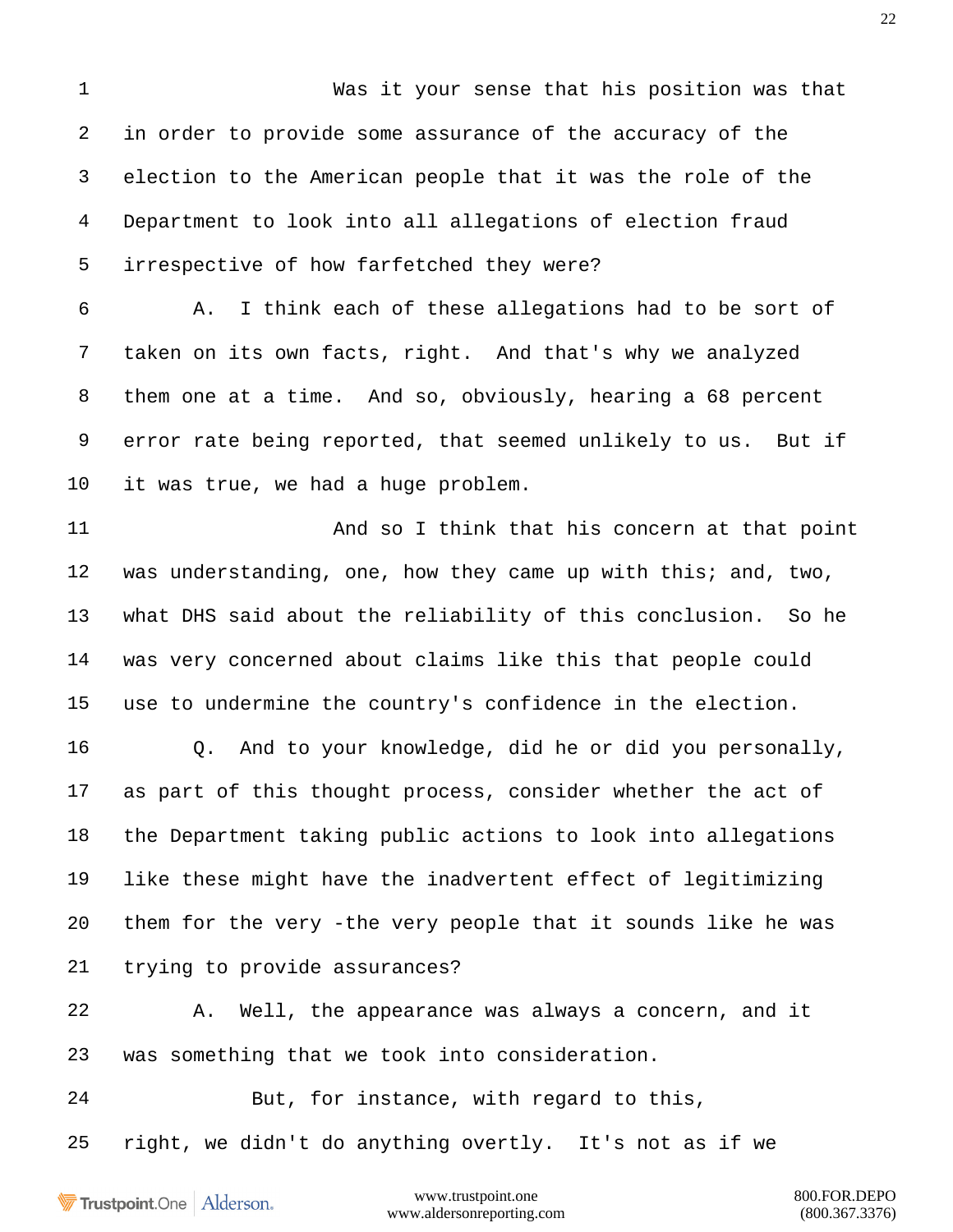issued grand jury subpoenas or began interviewing witnesses or anything like that. At the time, we made a request to DHS. DHS did their evaluations. They provided the paper. They came over and briefed the AG, but no one outside the government knew that. And furthermore, we relied on the hand recount, which we had nothing to do with. That was ordered by the State court. We were not involved in that litigation. We made no public statements about it, to my knowledge, anyway. And so at the end of the day, everything that we did with regard to this Antrim report, I think, was nonpublic, but it did inform the AG's comments when he later said that we've looked at a lot of these allegations, including the most significant ones, and this definitely was a significant allegation. And we at the Department have concluded that there's no fraud on the scale that would call into question the outcome of the election. So all these things mattered. We were very sensitive to the appearances, but you had to balance the appearance against the ability of someone like the Attorney General to say that we've looked at these things, and we either have or have not found fraud that calls into question the election. But, thankfully, he was in the position, because of the decisions he made earlier on, to be able to say

Trustpoint.One Alderson.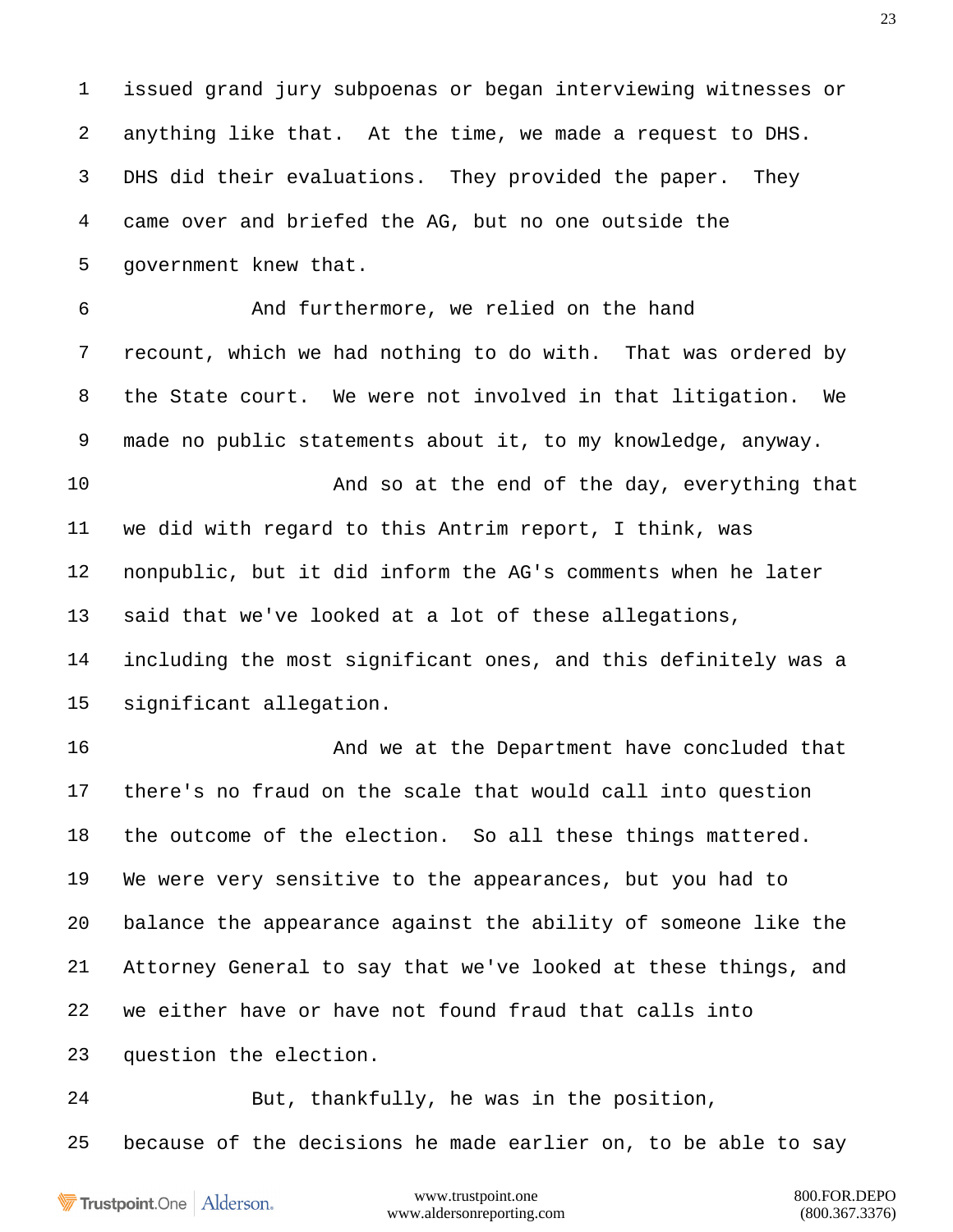that.

 Q. Turning back to the two attachments that you forwarded to the two U.S. Attorneys, do you recall discussing with Mr. Rosen how he received those emails earlier that day? And to be more specific, were you aware that they had been sent to Mr. Rosen by Molly Michael, a White House special assistant, who told him that the documents were "from POTUS"? A. I believe I found it out later, but you should understand that there's no way that I knew that before Theresa Watson sent them out. Just so the physical layout is clear, the Attorney General's office is on the fifth floor. DAG Rosen's office is on the fourth floor. I think, if I remember correctly, the line of these emails, DAG Rosen received that email from the President's secretary about two minutes before Theresa sent them out. So that's coincidental, and it's a result of the fact that this report was all over the place that day. It was all over the Internet. It was being sent to various places. So although it's the same report, the email that went to DAG Rosen was not the source of this email that went from AG Barr's secretary out to the U.S. Attorneys. They were overlapping, but there's no way that we got it in to DAG Rosen's email box and, in less than two minutes, printed it

Trustpoint.One Alderson.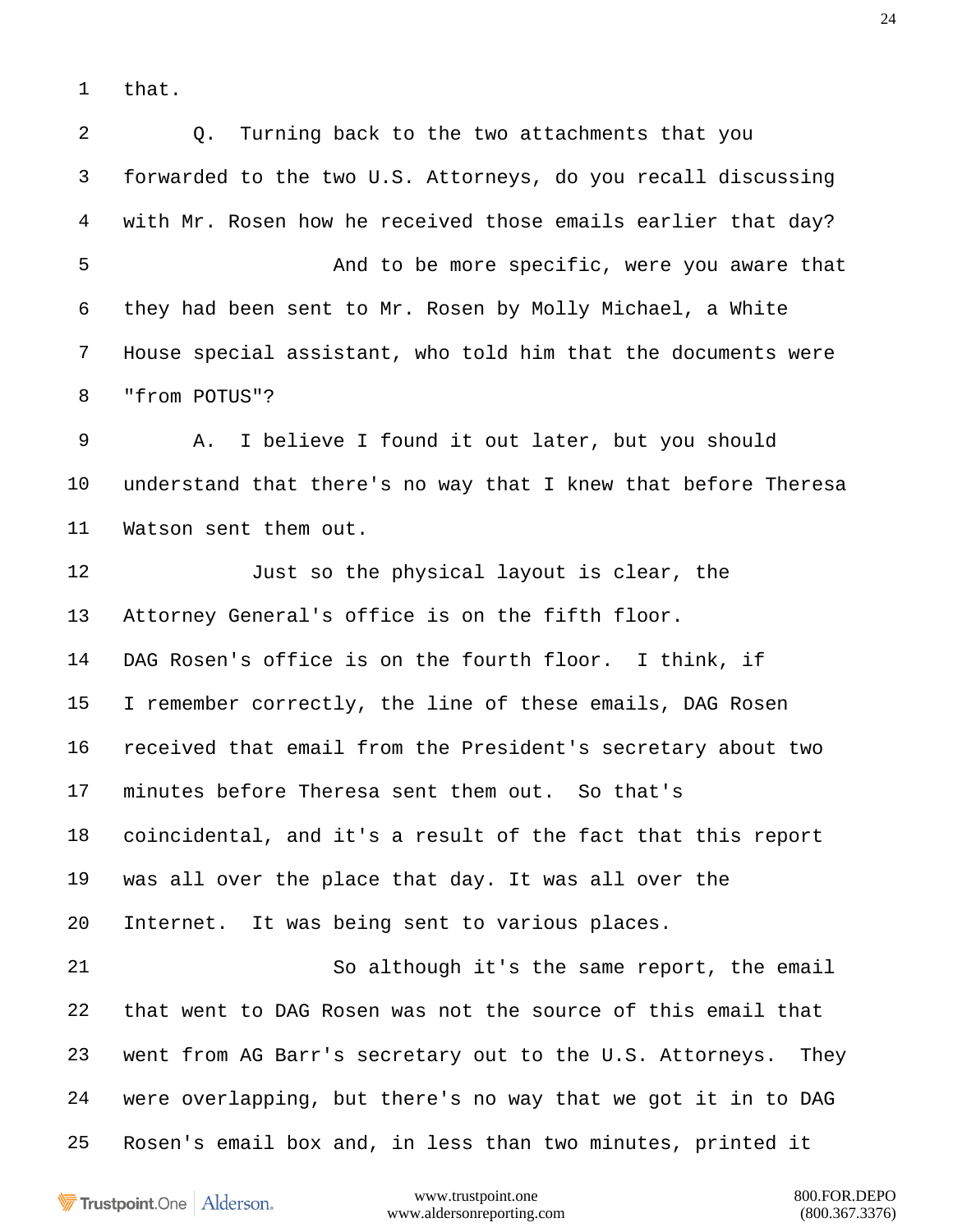out, ran up to the fifth floor, ran down the hallway, had a secretary scan it, and then sent it out to the U.S. Attorneys. It didn't happen that way.

 Q. And just to close the loop on the process that you described in which DHS was pulled in, and I think you described a meeting with DHS, the FBI director, the deputy director and the Department, is it fair to say that the conclusion of the DHS report, I think, as you said was highly critical, and that -well, you tell me.

**How was the DHS report received by that group**  of individuals who assembled to hear the conclusions of DHS's work?

 A. Just as a general matter, DHS reported out that the Allied report was unreliable; that it was riddled with errors and that, amongst other things, they were looking at the wrong version of the software.

17 So the software that Antrim County used was a different version of the Dominion software than is described in the report. I think that the one-page summary gives a lot more detail, and I'll just defer to that. But I do recall being up in the conference room on the sixth floor with the Attorney General and the other assembled federal partners, and sitting through that briefing and having DHS explain to the 24 AG, to Director Wray and to the others in the room why this just did not support.

Trustpoint.One Alderson.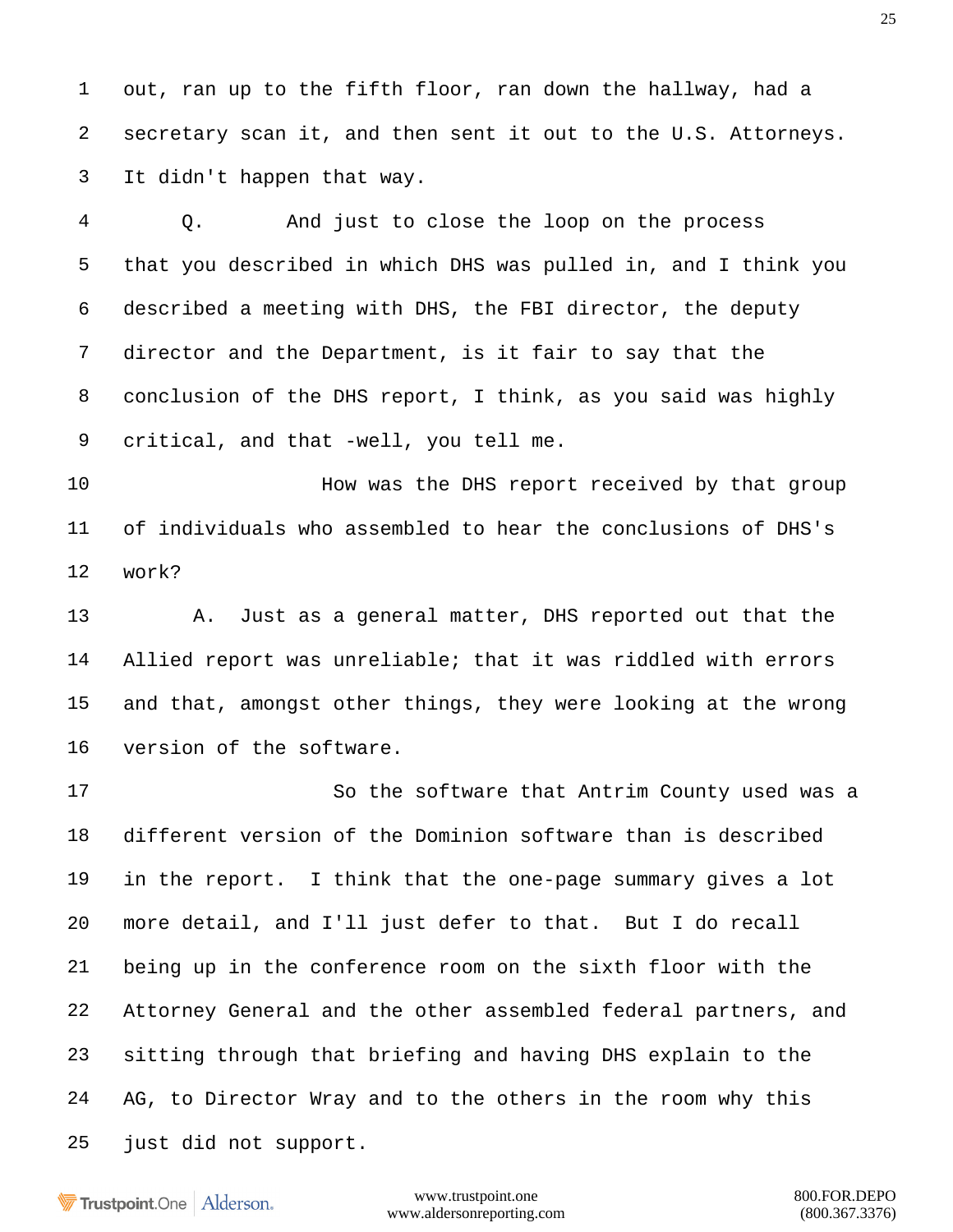And I think it was within a day or two, probably, that the hand recount was completed. And then, you know, obviously, a strong level of confidence that the Allied report was not accurate. Q. So jumping ahead, we've been talking about -we've been talking about, primarily, December 14, which is when that report was first in the news and was the day when it was sent out on your behalf to the two Michigan U.S. Attorneys. Jumping ahead a day to December 15, do you recall attending a meeting or meetings at the White House that day, which, again, was the day after Attorney General Barr announced that he would be resigning? A. Yes, I do. Q. And was it one meeting or two meetings? It's been a little bit unclear to us from the documents. A. There was one meeting in the Oval Office. I don't recall right now as I sit here whether we had a short meeting with the White House counsel or anyone else before we went to the Oval Office, but I do remember the Oval Office meeting. Q. So with respect to the Oval Office meeting, it sounds like you attended, obviously. Who else attended that meeting? A. From what I recall, in the Oval Office, there was obviously the President, Chief of Staff, White House counsel Pat Cipollone, I believe White House Deputy counsel Pat

Trustpoint.One Alderson.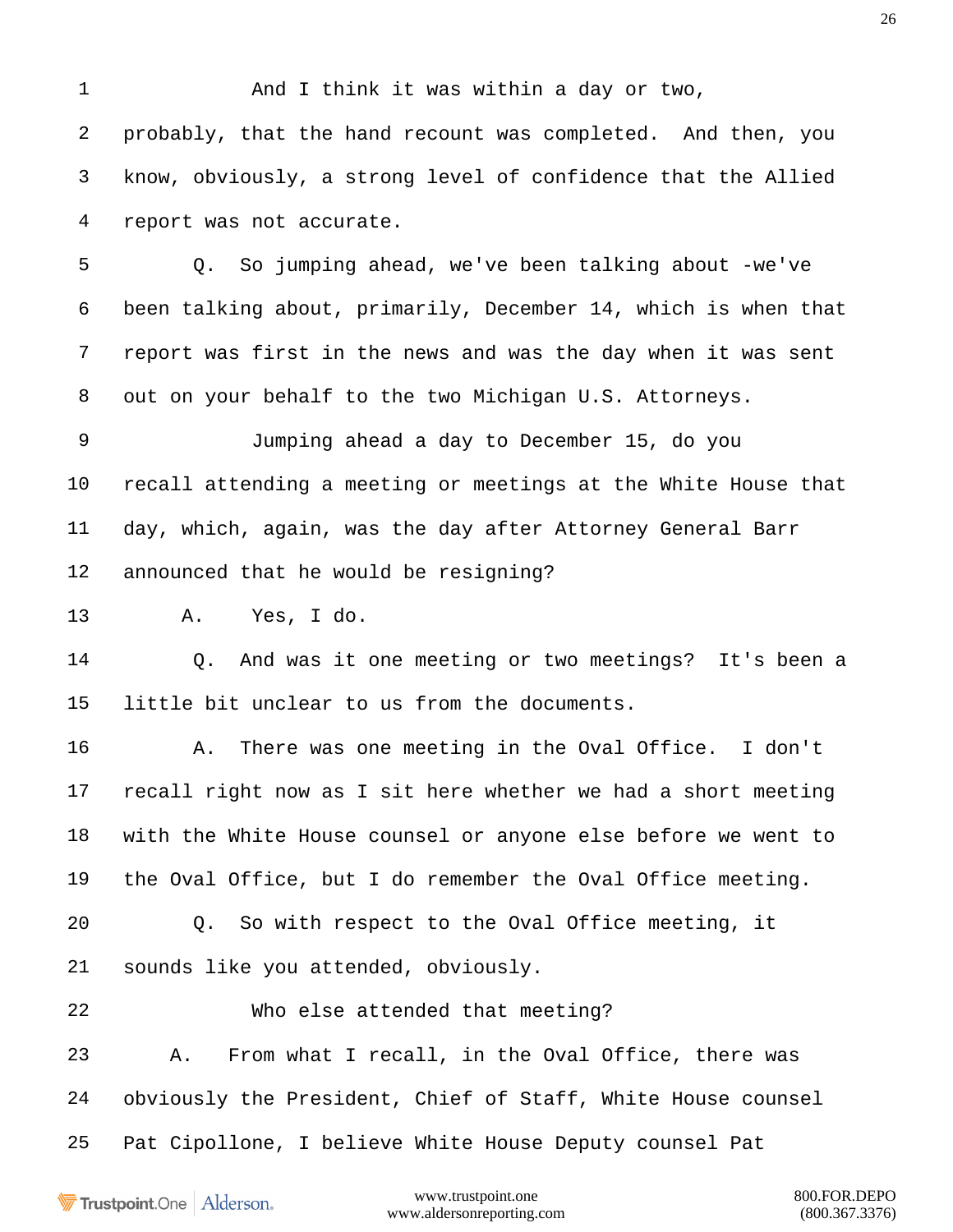Philbin, myself, DAG Rosen, and I believe there was an individual from DHS named Chad Mizelle. After the meeting started, the Chief of Staff excused himself and said he had to go work on something else. And somewhere around that time, Ken Cuccinelli, who was the number two at DHS, the acting number two at DHS, came into the meeting. Q. Who called the meeting? Was it a meeting that the White House called? Was it a meeting that the Department called? 11 A. The department did not call it. We were called over to the White House. Q Did you have a sense at the time of what the reason for your being called over to the White House was? A. I don't remember specifically how it was communicated to me that we had to go over to the White House, but I do think we understood at the time it had to do with election matters. Q. And given the proximity in time to the Antrim County allegations that we were just discussing, I'm curious whether those were a topic of discussion in this meeting? A. Yes, they were. Yes. Q. And could you give us a sense of how that discussion unfolded? Who raised the allegations? Was it the President? Just sort of elaborate a bit on what that

Trustpoint.One Alderson.

www.trustpoint.one 800.FOR.DEPO www.aldersonreporting.com (800.367.3376)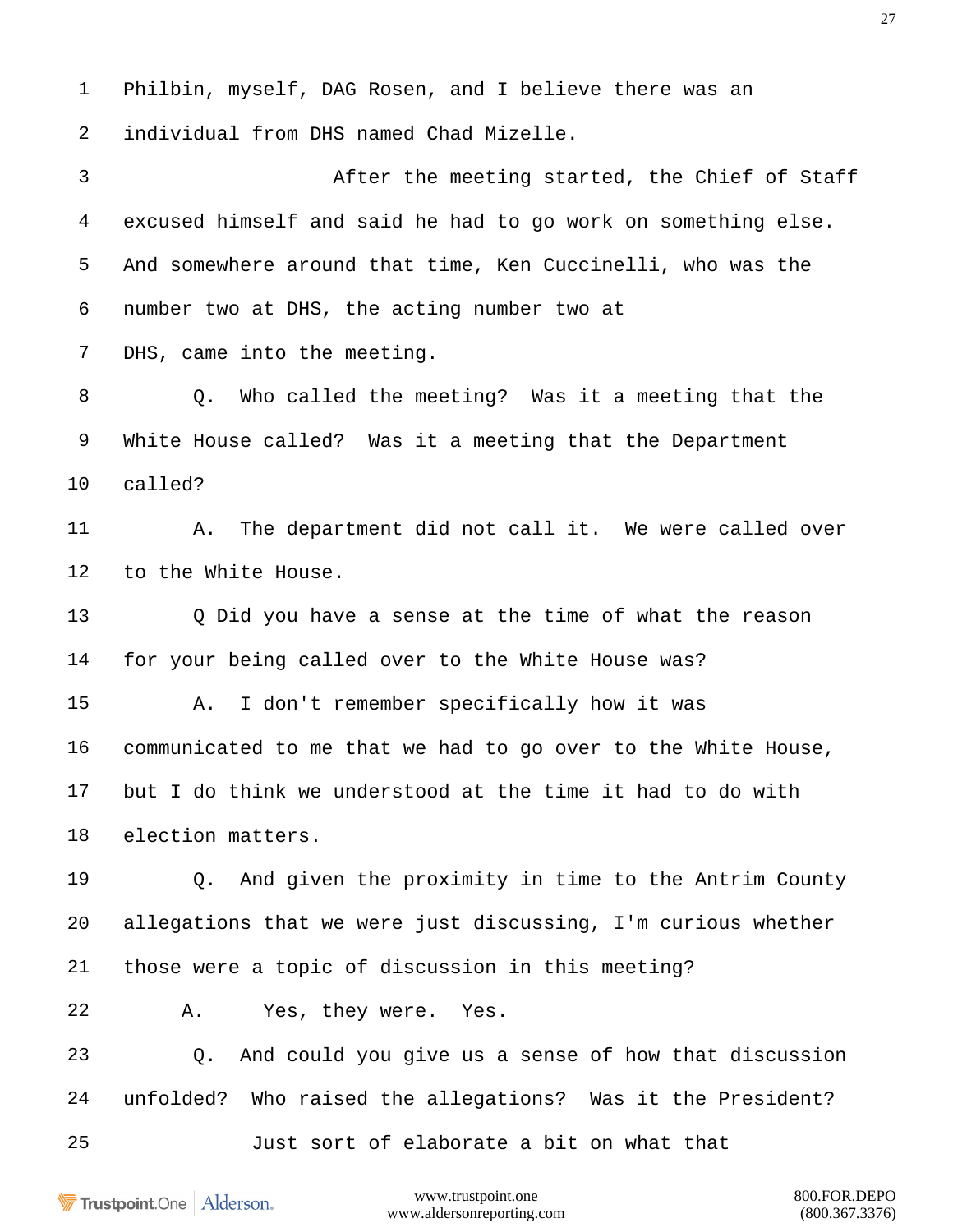discussion involved.

 A. Right. And with the caveat, obviously, I'm not a human tape recorder, so I can't give you exact quotes in many of these instances. But, generally, the President raised the Antrim County matter. And he said something to the effect of, you know, "Have you guys seen this report? This is unbelievable. This is a disaster. They've got a 68 percent error rate. They used these machines all over the country," and so on.

 And so the conversation basically progressed by us saying, Well, there is a hand count underway that should be done shortly. And I recall Ken Cuccinelli saying, "The hand count will be the gold standard. That will tell us whether that's true or not." And we should know in a day or two, or maybe three, at most, whether the hand recount supports or undermines the Allied report.

 And so there was nothing to be decided or to be done. It was just a matter of the President talking about the possible implications of this, if, in fact, the report was correct. And we all agreed that if there's a 68 percent error rate, then, yes, there's a huge problem for the country. But let's not get ahead of ourselves. The hand recount is underway and let's let that progress. And we should know in a day or two whether there's really anything to this.

He seemed satisfied with that response.

**Trustpoint**.One Alderson.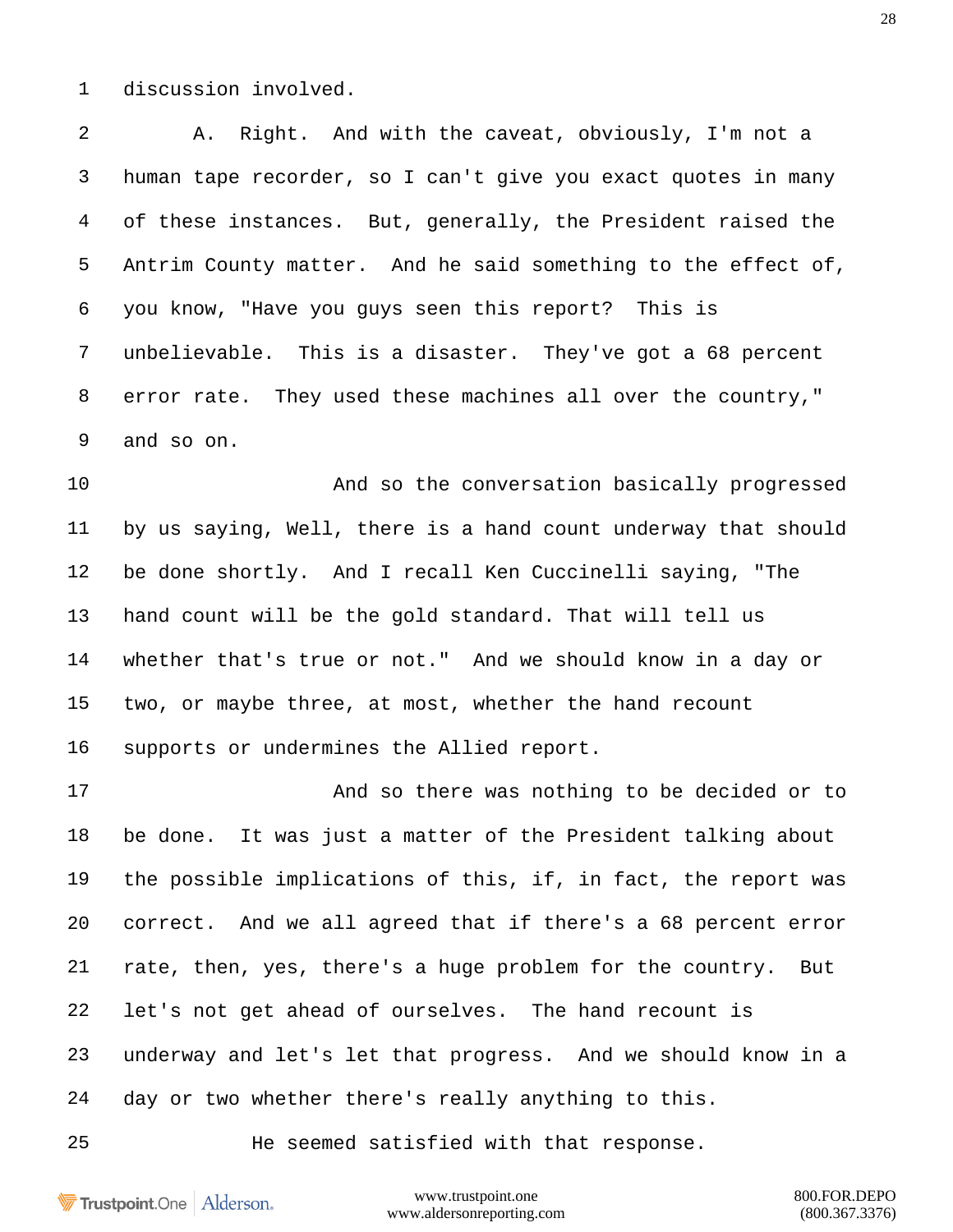Q. Did he give you the impression at the time that this was something he would like the Department to look into? A. The way he generally framed and phrased these things, not just in that meeting but in subsequent meetings, was "I want to make sure you guys were aware of this." And so we said -- well, you know, I think, DAG Rosen said, "Mr. President, we're aware. We're aware of the report. We don't know what to make of it yet." I don't recall if he told him that AG Barr had asked DHS to look at it or not. I just don't remember. But the way the President presented these things throughout was, "I want to make sure you guys know about this, that you're aware of it." We would say, essentially, "Yes, sir, we're aware of it," and leave it at that. **And like I said, because the hand recount was**  already underway on the Antrim County matter, it was very easy to just say, you know, "Let's wait on the hand recount and see what that shows." Q. Did any of the other White House participants in the meeting offer views on the Antrim County issue at the time? For instance, did Mark Meadows chime in, if he was still there? A. Not really. I mean, everyone is aware of the report, obviously. I don't know that anyone in the room had

Trustpoint.One Alderson.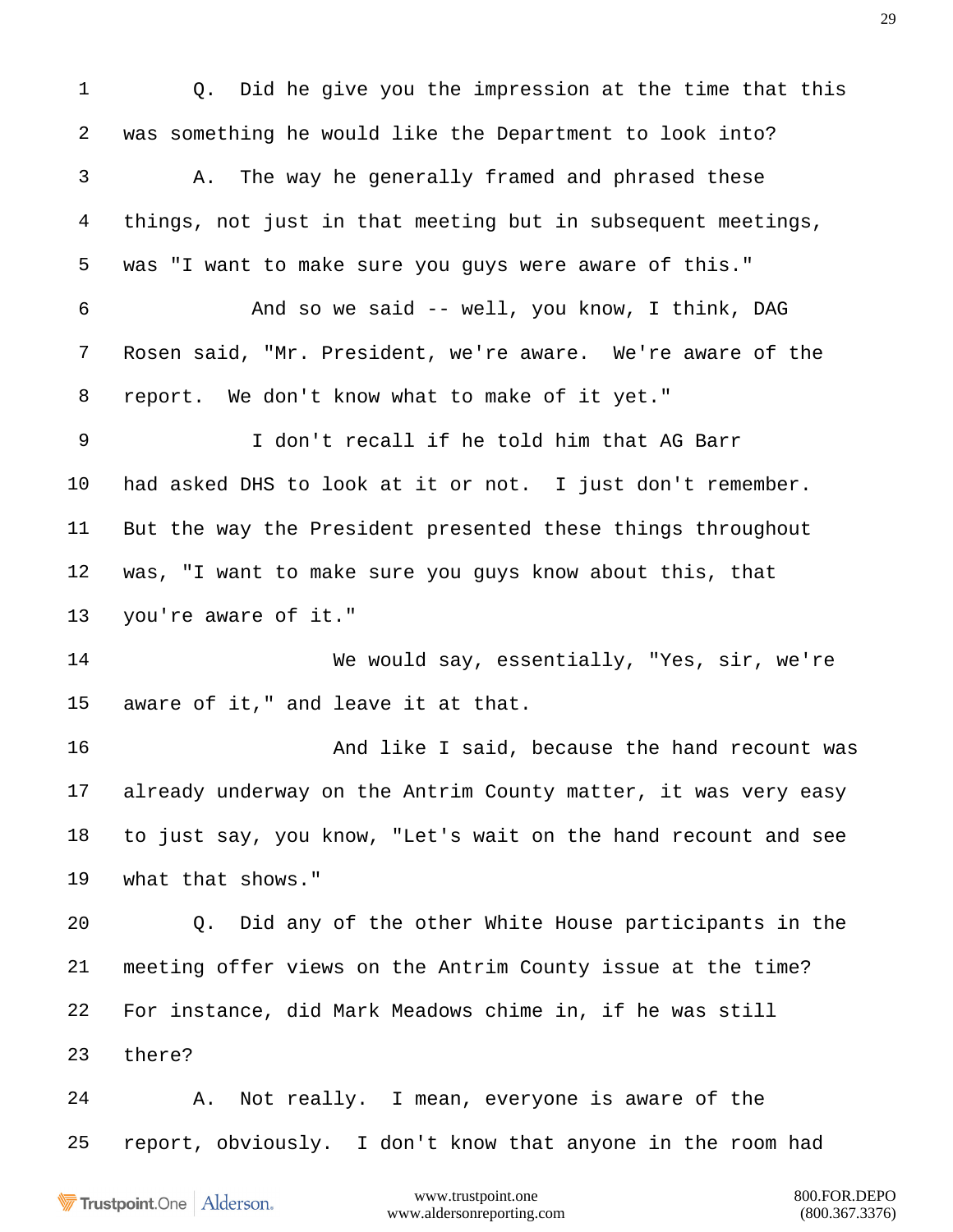read it fully at that point, but everyone was aware, and everyone was aware that if this was right, it had serious implications for the election nationwide. But, again, the matter was very much up in the air.

 I think everyone was just relieved that there was a hand recount underway so that we can say, well, let's just wait for a day or two and see how this thing really shapes up.

 Q. Did the President raise the prospect of appointing special counsels to investigate Dominion

Voting systems?

 A. I don't specifically recall if he did in that meeting. He may have. He raised it in at least one subsequent meeting. And I don't know that it was specifically to Dominion, but he raised the possibility of a special counsel being appointed to look at election fraud overall.

 Q. And what was the subsequent meeting where you do recall him raising that?

 A. I believe it was raised on December 31st, in the meeting. And the reason I recollect that is because the President said something to the effect of, "I think Ken Cuccinelli would be a great special counsel."

 And Ken was not in the room when the President said that. I remember sort of taking note of the fact that Ken wasn't there. I think that was in a subsequent meeting.

Trustpoint.One Alderson.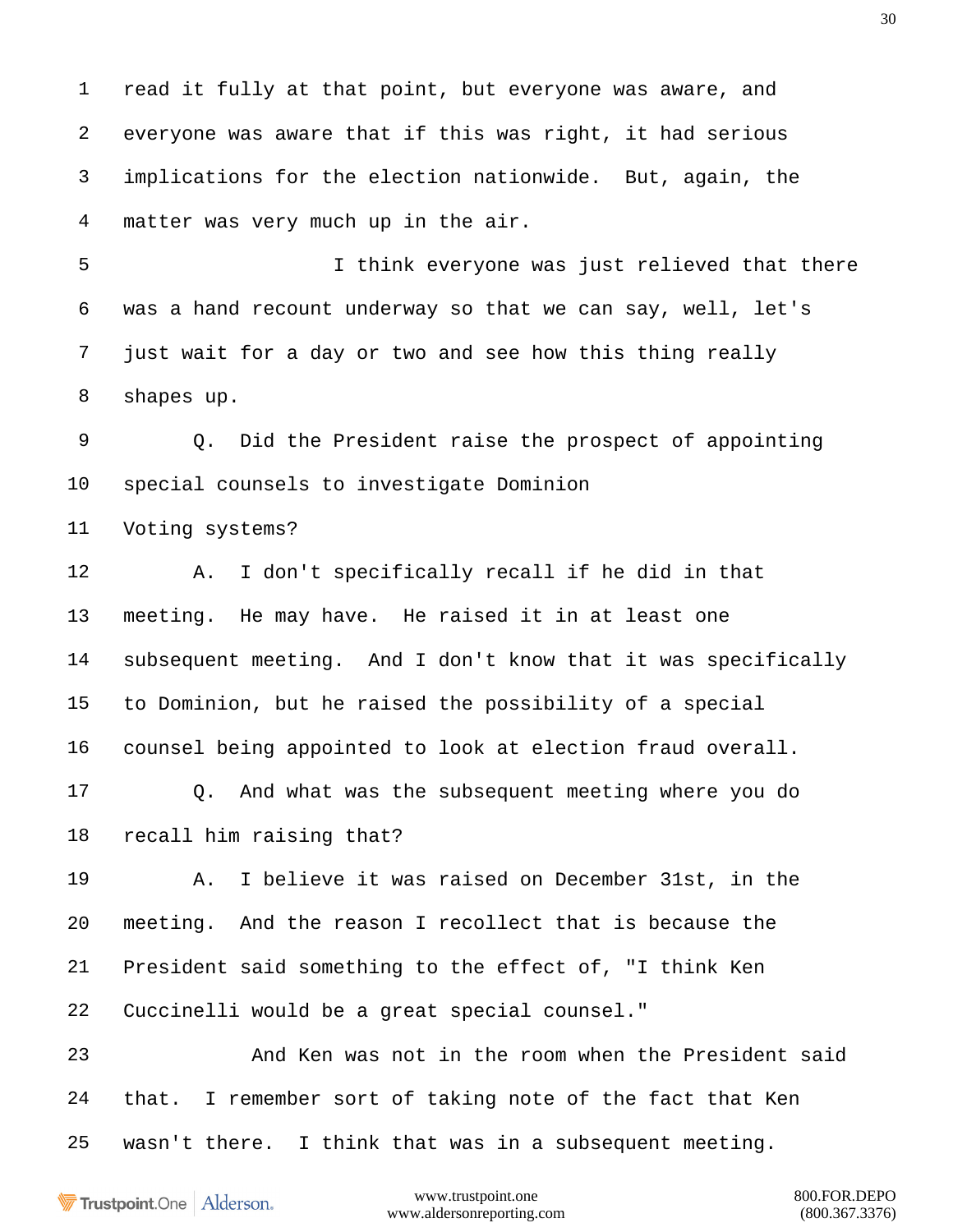Q. Putting aside the question of whether he specifically invoked the idea of special counsels in the December 15th meeting we've been talking about, did he make other complaints about Dominion, generally speaking? Did he ask the Department to look into issues involving Dominion? A. I'm sure Dominion came up, obviously, in connection with Antrim discussion, but I don't specifically recall him either on the 15th or the 31st talking at any length about Dominion. It may have been there. I just can't recall specifically, as I sit here now. Q. Did the President raise the prospect of the Department filing legal briefs in support of his campaigns, lawsuits or lawsuits filed by his allies, with the aim of challenging and overturning the election results? A. He did raise the prospect of the Department filing, not so much on his behalf or the campaign's behalf -- but, again, as he framed and phrased this throughout, it was that the election has been stolen from the American people, and doesn't the Department represent the American people and shouldn't you guys be doing something. So I do recall -- these conversations overlap a little bit, so you'll forgive me. But between the 15th and the 31st, the President saying things like, "All these cases are getting dismissed because the judges say we no have standing."

Trustpoint.One Alderson.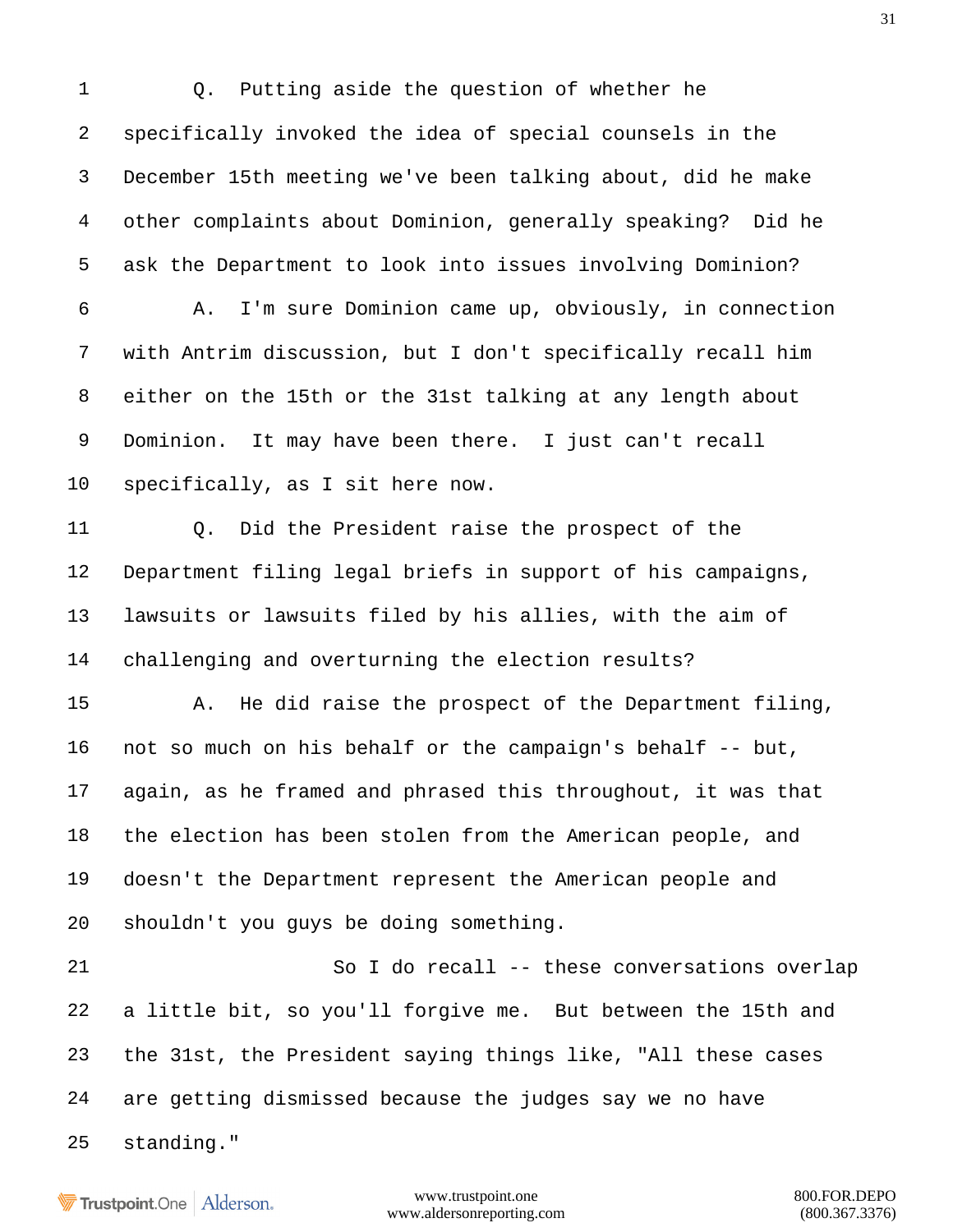And the President clearly believed that the department would have standing. And I can understand, as a layman, why he would.

 So he believed, well, if these elections were not conducted properly in certain states, that means that the American people have been harmed, and, therefore, the Department should be filing things because the Department would have standing. It represents the American people. And then the judges wouldn't dismiss these cases on standing grounds, and you can actually get to the merits.

 We explained to the President a number of times why that doesn't work and why the Department did not have standing. There was a particular brief that was forwarded, I think, to Jeff Rosen, probably after AG Barr left. And we asked both the Office of the Solicitor General and the Office of Legal Counsel to take a look at it and give us their views as to whether the Department would have standing to file such a brief, because that was the first issue. That didn't mean we would file the brief; it just meant there was a question about standing.

 And both OSG and OLC came back and opined that the Department would not have standing to file such a brief.

 Q. Thanks for the explanation. And we'll get back to that, that potential Supreme Court brief in a little bit.

Trustpoint.One Alderson.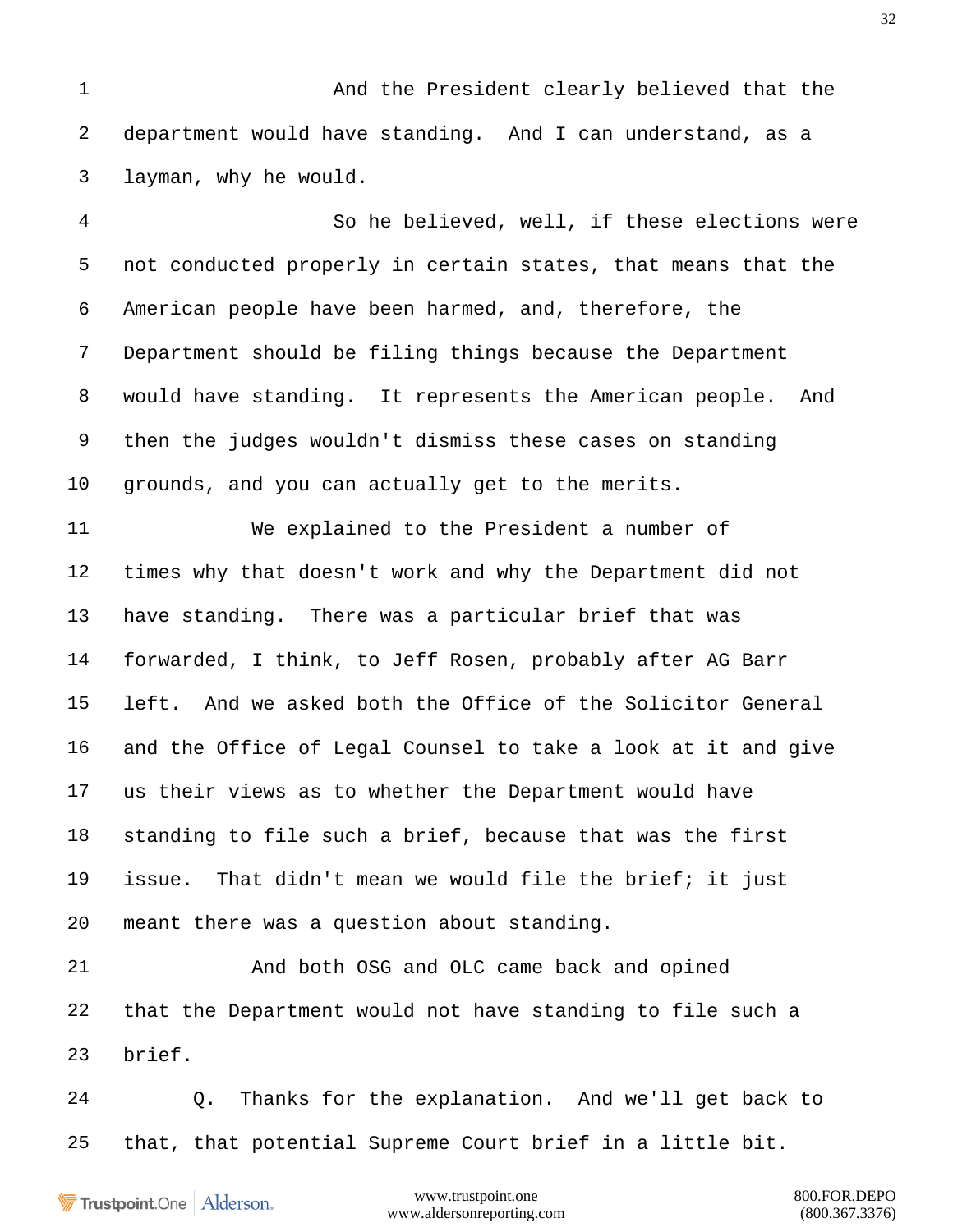I take your point that the President may have viewed or may have conveyed that he viewed the notion of a legal filing by the Department being more on behalf of the American people as opposed to a filing on behalf of his campaign or filing that would benefit him personally. But you understood, obviously, that such a filing would, in fact, have redounded to the benefit of him in 8 his capacity as a political candidate; right? A. Yeah. I think as a practical matter, it would have benefited his campaign, of course. But throughout, the President was very careful in how he worded these things. And he would say, "Well, you guys represent the American people, and the American people are the victim here. They are the ones being harmed," that kind of thing. So I just wanted to make it clear that his wording was more along those lines. He wasn't saying, "I want you to file this on my behalf or on behalf of my campaign." But, sure, we all understood the implications. Q. At some point a couple of days after this meeting on December 21, which was, I think, two days before Attorney General Barr formally stepped down as Attorney General, he reiterated that the public statement he had made previously to the effect of the Department has found no evidence of widespread election fraud sufficient to alter the outcome of the election.

Trustpoint.One Alderson.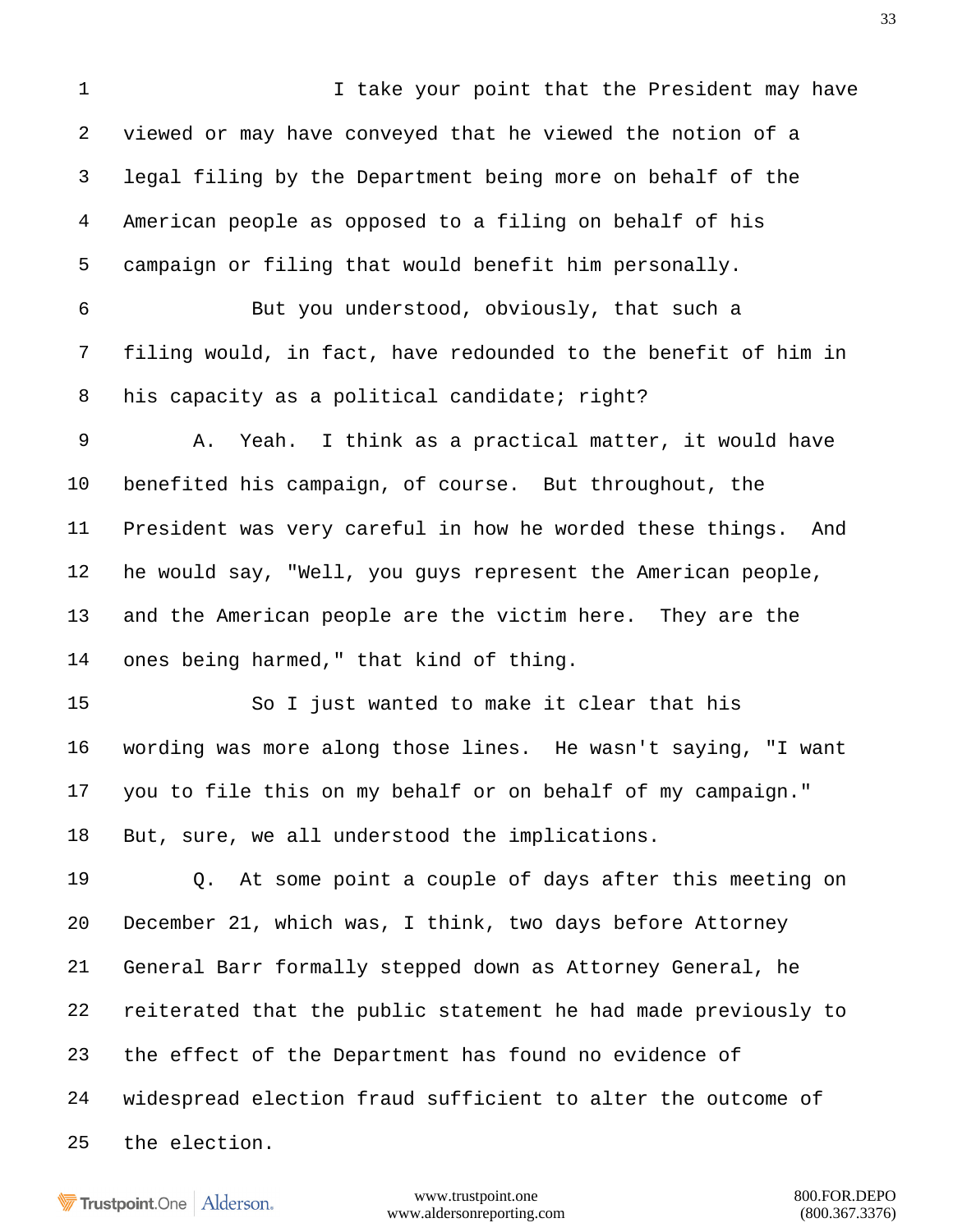And I'm curious whether you have any sense as to whether that later statement on December 21st was related to pressure that he was feeling, that you or Mr. Rosen may have been feeling, from the President to look into some of the issues we just discussed.

 A. I don't know his motivations for making it that day. As you said, he was leaving two days later. I just think he wanted to make it very clear before he left that that was still the situation, as far as the Department was concerned. Q. So, in other words, in the intervening period of time between when he first made the statement and December 21st, none of the allegations that had been brought to the Department, either by the President or that had appeared in the public domain, had changed the conclusion that there was no evidence of widespread election fraud?

A. That's right.

 Q. I want to ask you real quickly about a document just to make sure that I understand what it is and kind of where it fits into the chronology. So if you could pull up the document that is designated

Majority 4.

(Exhibit 3, email, was

marked.) BY MS. ZDEB.

 Q. And this is an email exchange between you and Ken Cuccinelli on December 18th. On December 18th, he

Trustpoint.One Alderson.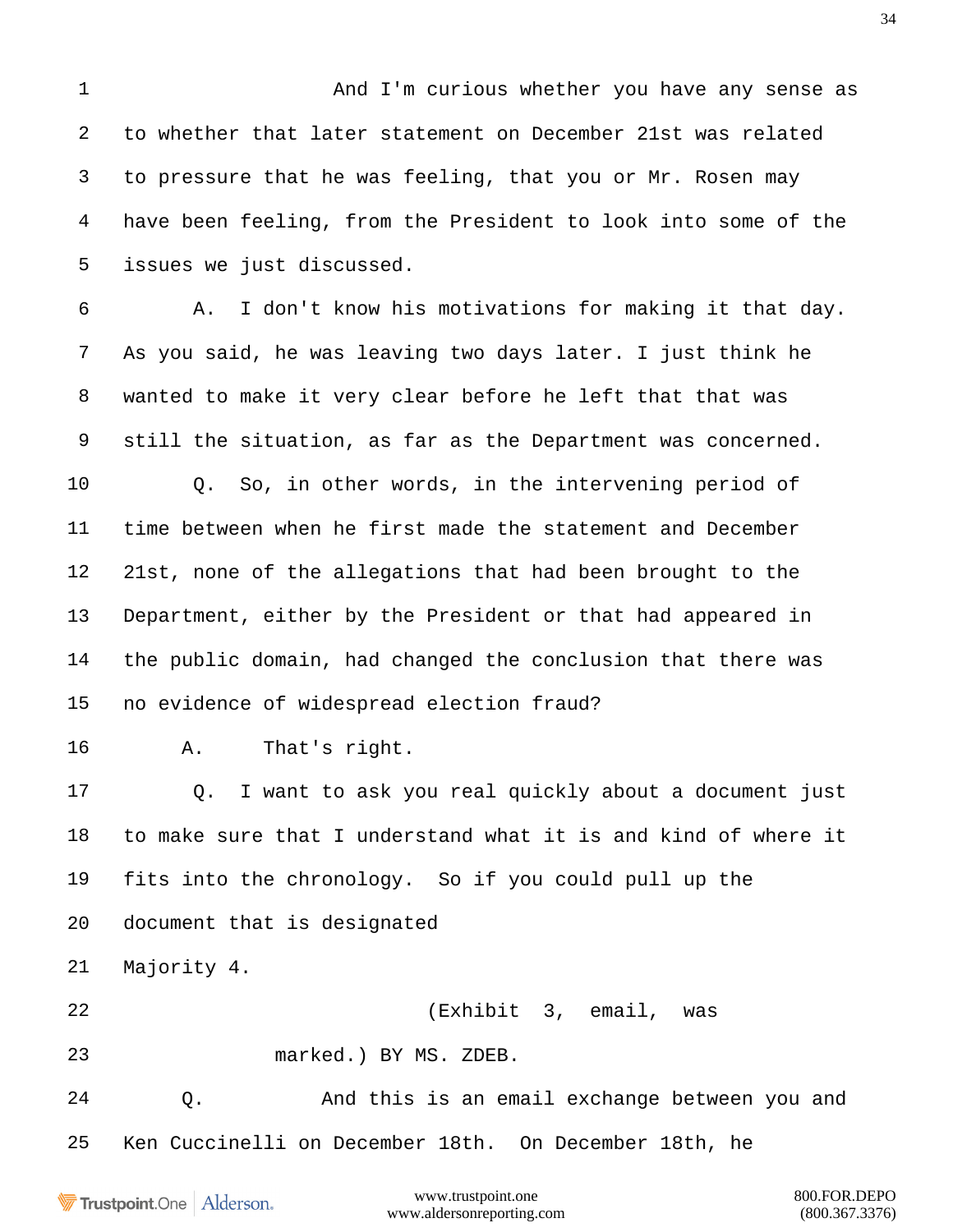forwards you a one-pager that appears to summarize the Antrim County allegations we were just discussing. And then later on in the email chain -- and this is the document numbered -689 at the bottom -- you respond to Cuccinelli, and you say that you understand the limited scope of the document he has attached and will be sure the AG knows that.

 You then, I think, go on on the final page of the exhibit to ask Theresa Watson to forward the attachment to the AG.

 Just to put this in context, is the one-page document attached to Ken Cuccinelli's email to you, which you then went on to ask be forwarded to the Attorney General, is that the DHS kind of summary analysis that you were talking about earlier?

A. Yes, it is.

 Q. And by "AG" in this series of emails, at the time, you were referring to Attorney General Barr and not Mr. Rosen; is that right?

A. Correct.

 Q. So I'd like to ask you about another one of your conversations with the President, and if you could pull up the document labeled Majority 5.

 (Exhibit 4, notes, was marked.) BY

MS. ZDEB.

Trustpoint.One Alderson.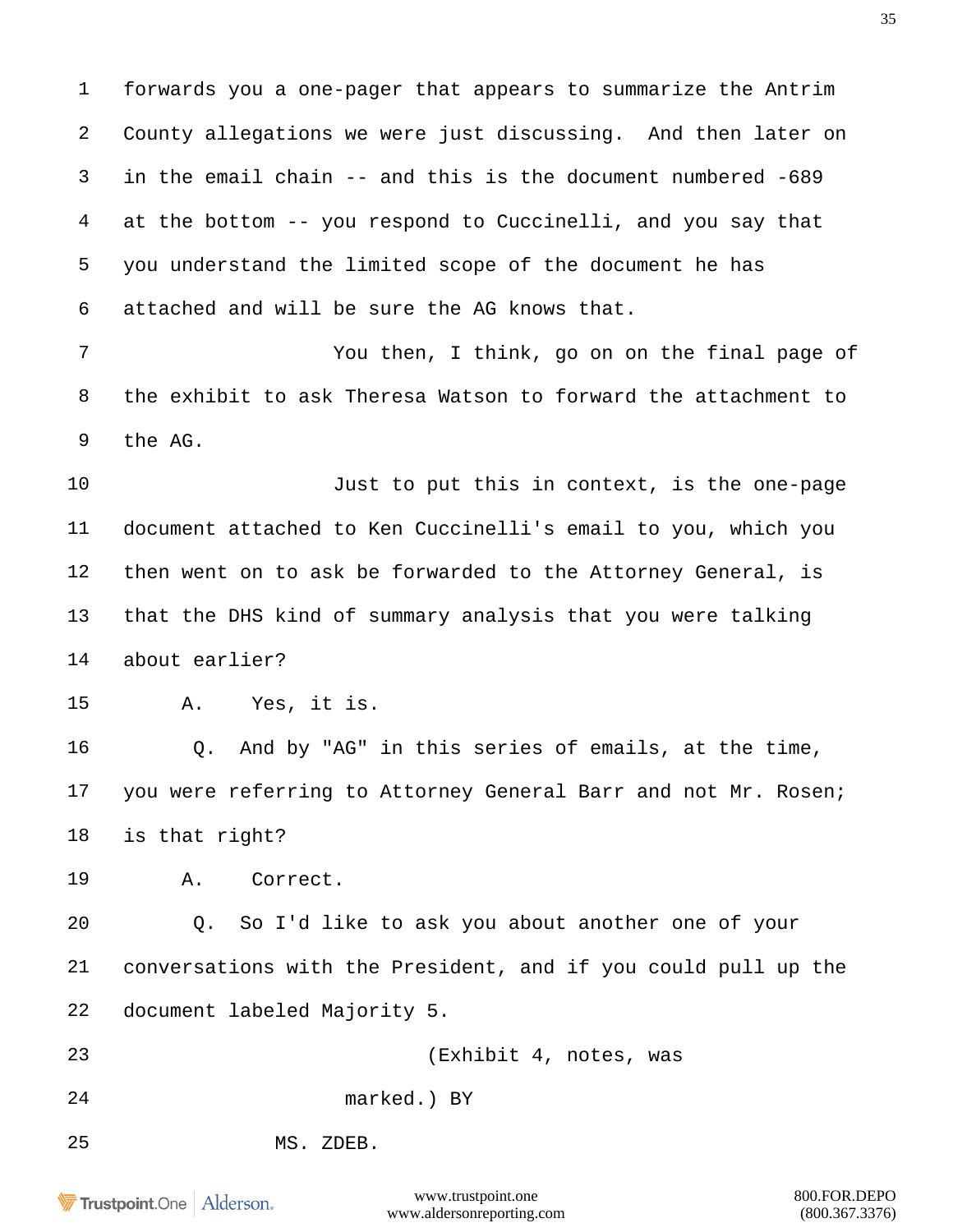Q. And although you've said earlier something to the effect of, I'm not a stenographer, this is one where there are some pretty detailed notes.

 So, for starters, I should ask are these notes that you took?

A. Yes, they are.

 Q. And at the top, there's a notation saying, "12/27/20, DAG called, on with POTUS and wants to conference me in."

 So it sounds like the DAG, who was Mr. Rosen at the time, was on the line with the President and wanted to patch you in. Is that an accurate description of what happened?

14 A. Yes, that's right. And because of the date, you should just be aware that DAG Rosen, who I referred to typically as "the DAG," was the Acting Attorney General because AG Barr had left on the 23rd.

 Ms. Zdeb. Okay. And by the way, just so I am not completely confusing exhibit numbers, I think Majority 5 can be designated --

 Actually, Barb, what exhibit number are we on right now? And if you don't know, we can come back and clarify later.

(Discussion off the record.)

BY MS. ZDEB.

Trustpoint.One Alderson.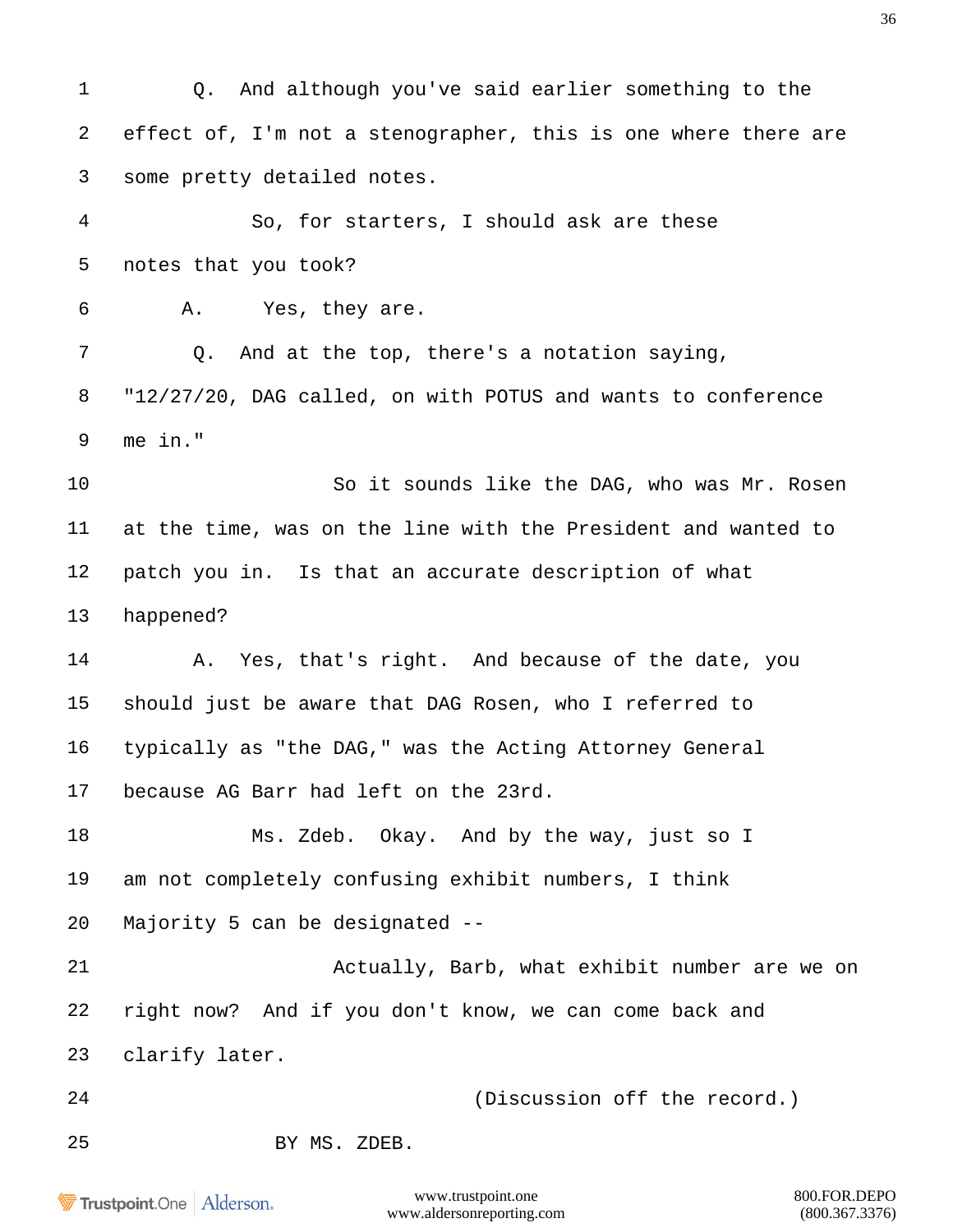Q. So turning back to these notes, which are -which have now been marked as Exhibit 4, do you recall roughly what time of day this call was?

A. It was sometime in the afternoon.

 Q. And did you have a sense as to why Mr. Rosen wanted to patch you in?

 A. Yes. He called me that afternoon. It was on the government cell phone, and I answered it. And he said something to the effect of, "Hey, I'm on the phone with the President. We've been on the phone for about 30 minutes. He's talking a lot about some of these election allegations. It would be very helpful if you were on the phone. Do you mind if I patch you in?" And I said, "Of course."

14 And he then three-wayed me into the call. Q. Did you have a sense of why he thought it would be helpful?

 A. Generally, I knew more about the allegations and the Department's work on the allegations than Acting Attorney General Rosen did, because I was closer to U.S. Attorneys, I was closer to the criminal division, I was very close to the FBI deputy director. So I knew what we were looking at and not looking at, for the most part.

 And I knew that with regard to any major allegations, I had a better sense of, you know, whether we had dispelled them or where we were in the process, that sort of

Trustpoint.One Alderson.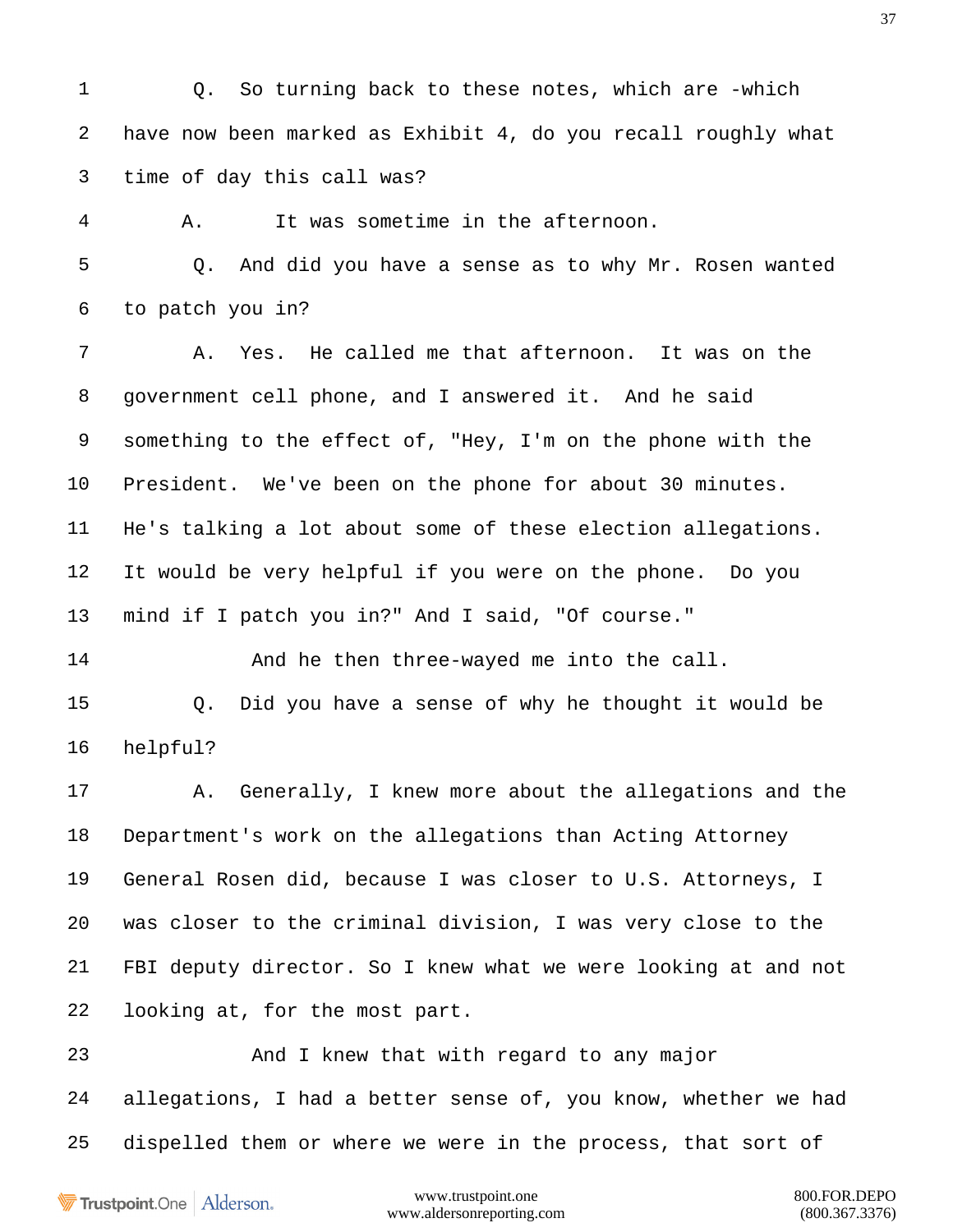thing. Not that we were necessarily going to report any or all of that to the President, but he just felt that I had a better handle on it, so I was useful to have sort of at his side in a conversation like this.

 Q. Was anyone else on the line, to your knowledge? A. Not that I know of.

 Q. You said he had been on the line with the President for some period of time before you got patched in. Did you say three minutes or 30, 3-0, minutes?

 A. He told me 3-0. So it wasn't like he immediately rolled me in. It seemed like he was trying to have the conversation with the President. And for whatever reason, at that point, thought it would be better to have me on the line. Q. Once you joined, how long did the call last? A. It was a long call. I'd say over an hour after I joined.

 Q. Was this the first call of this nature, to your knowledge, that the President had placed to Mr. Rosen?

 A. I don't recall specifically. He would be a better position to say that.

 We had the meeting on the 15th, obviously. But between the 15th and the 27th, I don't remember without looking at, you know, maybe emails or things that were contemporaneous.

Trustpoint.One Alderson.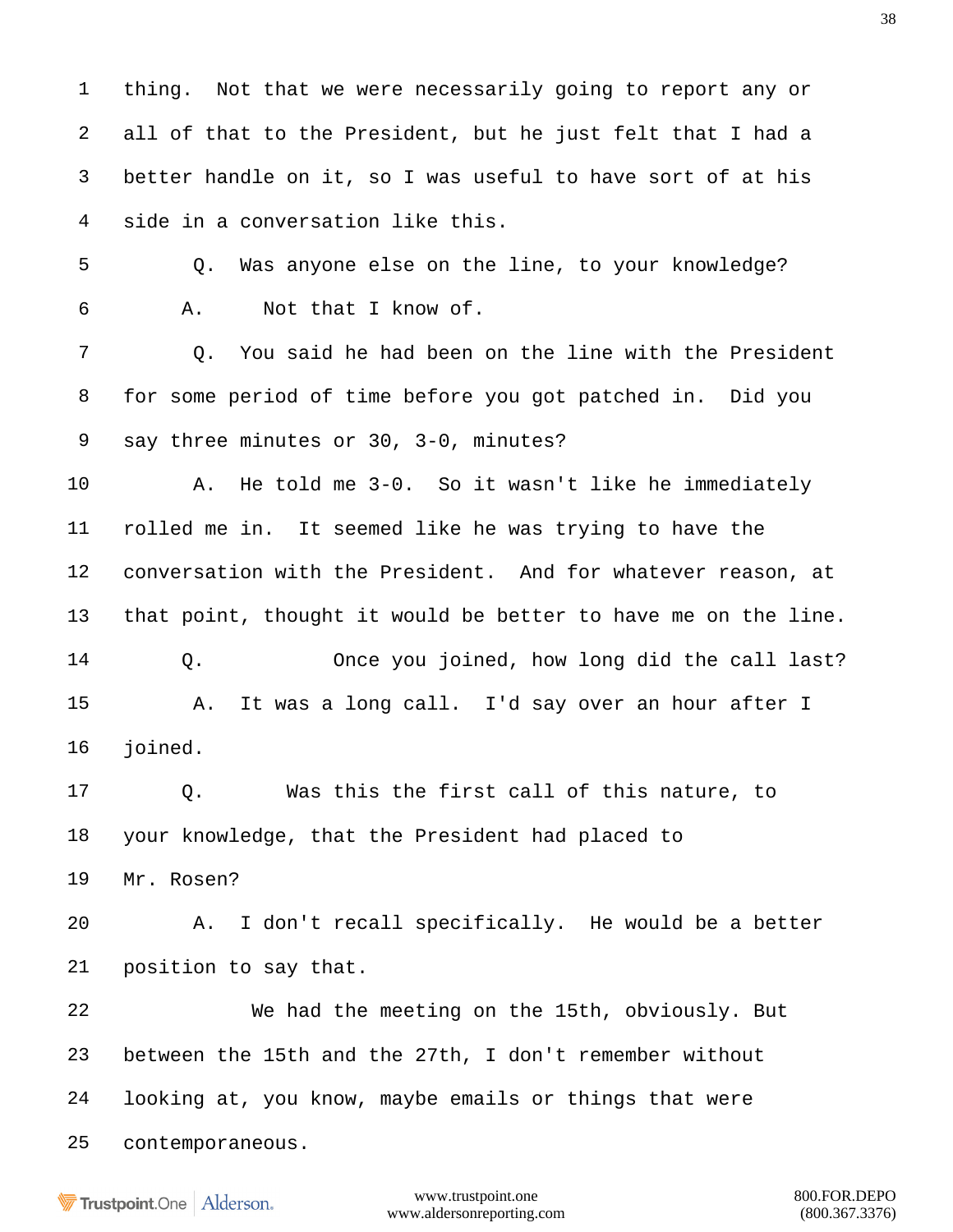Q. But certainly it sounds like this is the first one that you would have been patched in to, whether there were other intervening calls or meetings or not.

A. Yes.

 Q. So in a second, I want to walk through aspects of the notes. But before I do that, I'm wondering if you can just give us kind of a thumbnail sketch, if you will, of the overall tenor of the call.

 A. The President was going on at length about some of these allegations. It was similar to some of things he said on the 15th about "This election has been stolen out from under the American people. Are you guys aware of this or that allegation? Are you taking it seriously?" That sort of thing.

 And the President did the vast majority of the talking. And we sort of were taking the approach of saying, you know, "Yes, we're aware of it," or if we're not, admitting that "Well, we haven't heard that one before."

 And, basically, DAG Rosen and I had conversations in advance of this, and even in advance of the 15th of, saying our approach is going to be to say to the President we're doing our job. "Yes, sir, we understand. We're doing our job." And try to leave it at that as much as possible.

So the President was well-versed in these

Trustpoint.One Alderson.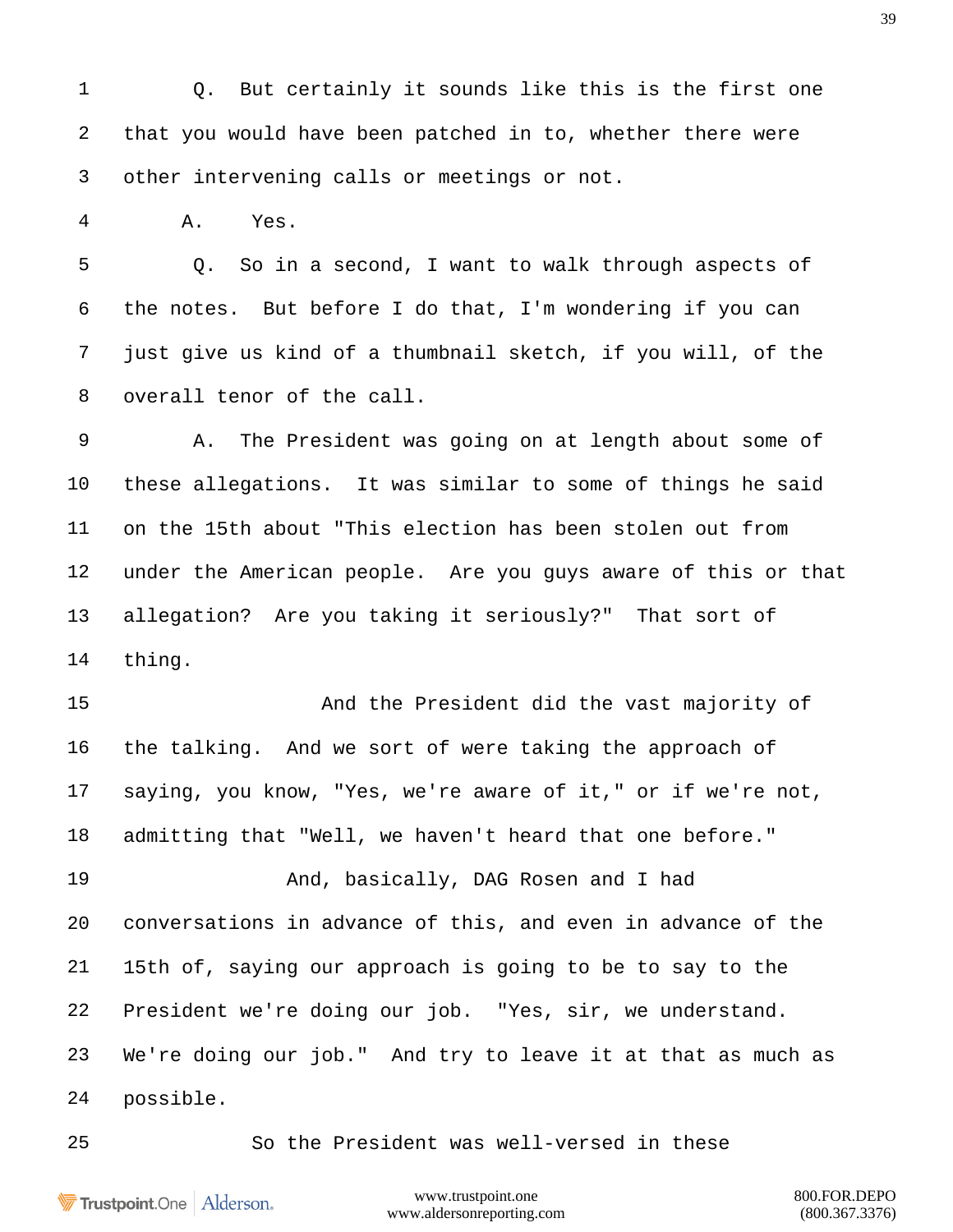various allegations. It certainly seemed that people were providing these allegations to him and he was then relaying them to us. There was at least one allegation in here that I had not heard of before, and, frankly, that was the reason for me taking notes, in case he came up with something that we had not heard of before. We ultimately did check that out, but it did not support any conclusion that there was a problem with the election.

 Q. On the very first page of your notes, there's a notation toward the top about Scott Perry, and then in parenthesis, I think it says "PA." And then it says, "Senator from PA - Doug Mastriano."

 What was the President's point in raising these two individuals, if you recall?

 A. I don't remember exactly, but I generally remember that the President said something to the effect of "there are officials all over the country who are raising issues about the elections."

This one obviously was Pennsylvania.

 And he said, for instance, you know, you've got Scott Perry in Pennsylvania and the State Senator Mastriano. I think the State had had some hearings, or something to that effect, both Pennsylvania and I think Georgia did something similar.

So the President was saying that these local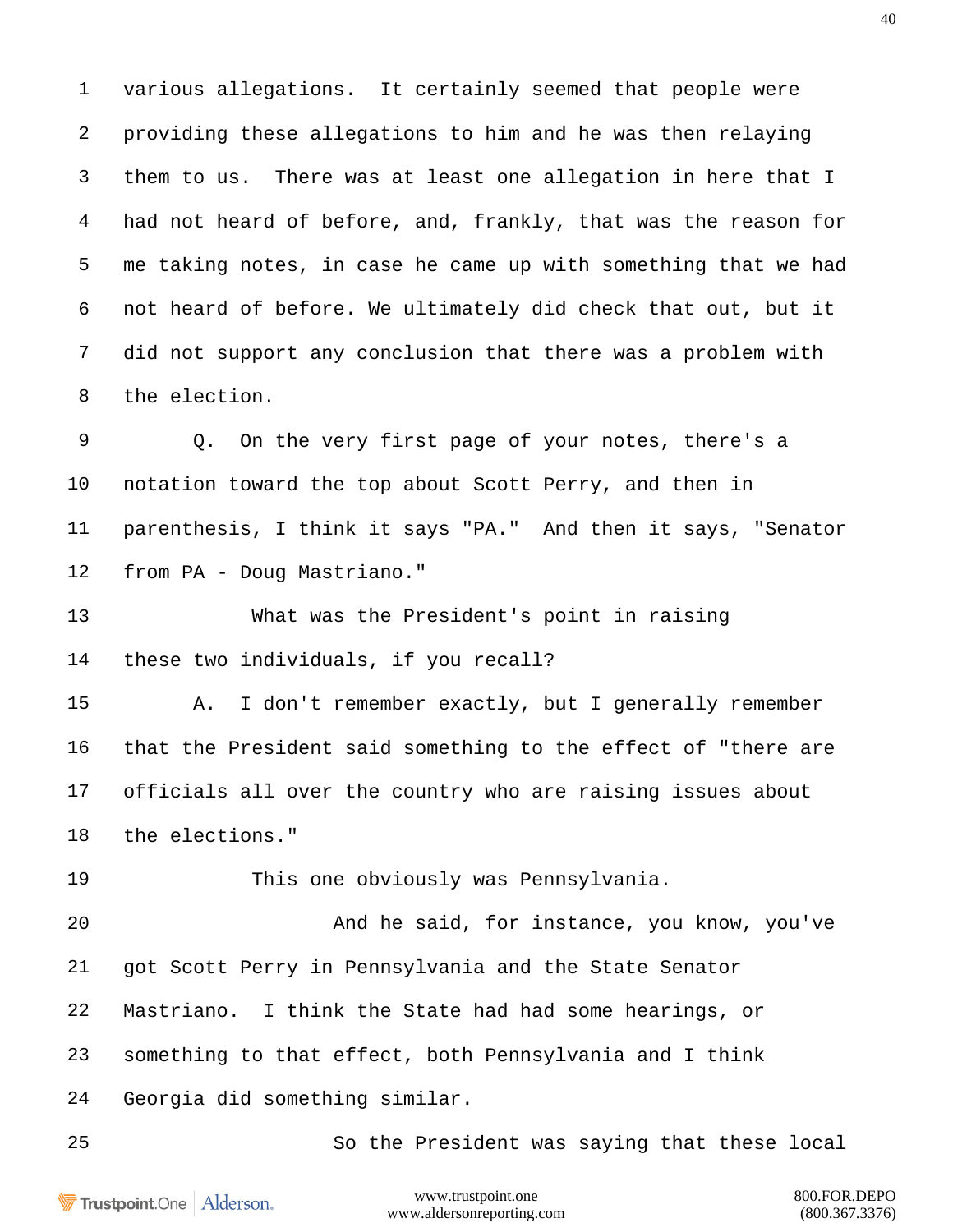officials, or I guess in Scott Perry's case, a federal official, had all kinds of information about all kinds of fraud and problems and things that had impacted the election. Q. There's also a reference to Jim Jordan on this first page. Did the President raise him in a similar vein? In other words, as someone who said or was advancing claims of election fraud? A. He made a passing reference to Jim Jordan. You can see I wrote there, "Fighter." And the President said something to the effect of, you know, "People were trying to address this problem, Scott Perry and Mastriano. Jim Jordan, he's a big fighter, but they can't do it in their own capacities," or something to that effect. You know, they all had this limited authority and limited responsibility. So he did mention him, but it was very much in passing. Q. How did you interpret the rejoinder to that? In other words, if Congressman Scott Perry or Congressman Jim Jordan couldn't do as much as the President wanted in their own limited capacity, was he suggesting that the Department had a greater capacity? A. He didn't say that specifically, but, you know, he would say again, similar to what he said on the 15th, essentially, "My God, are you guys aware of this? Have you

Trustpoint.One Alderson.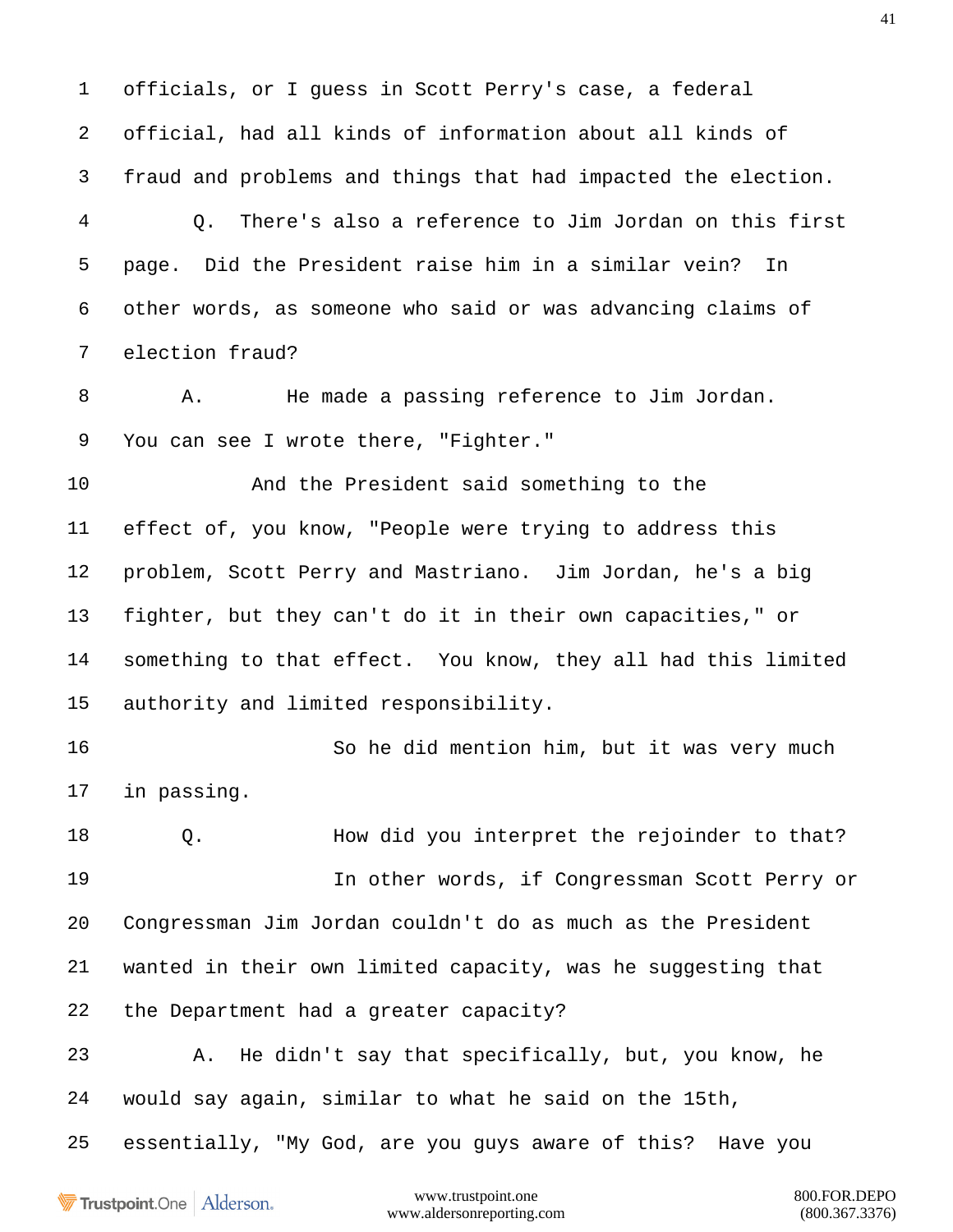seen this? Have you seen these reports? Did you hear about this hearing in

Pennsylvania?"

 And then he would go through various allegations, like you can see I have 205,000 votes there. He said that, you know, according to what he's being told from Pennsylvania, there were 205,000 more votes certified than were actually cast. That, in fact, was an allegation I had not heard before. And, frankly, it's why I started taking notes because I realized the President was going to raise some things that maybe I had not heard before.

12 And so then he went through the 600,000 votes added. And you can see, you know, throughout the notes, he raises various things.

 So, again, sort of in keeping with his tone of "are you guys aware of this," that's how he was discussing it in this call. But he was -- he was concerned, certainly. And starting to get -Q. But -- I'm sorry. Finish your thought.

 A. No. The President was pretty, you know, adamant about there being a major problem, in his view, or a series of problems with the election.

 Q. So it seems like, at some point, he then did go on, at least according to your notes, to specifically invoke and perhaps even complain about the Department and the FBI. You have a notation here saying, "People are angry - blaming DOJ

Trustpoint.One Alderson.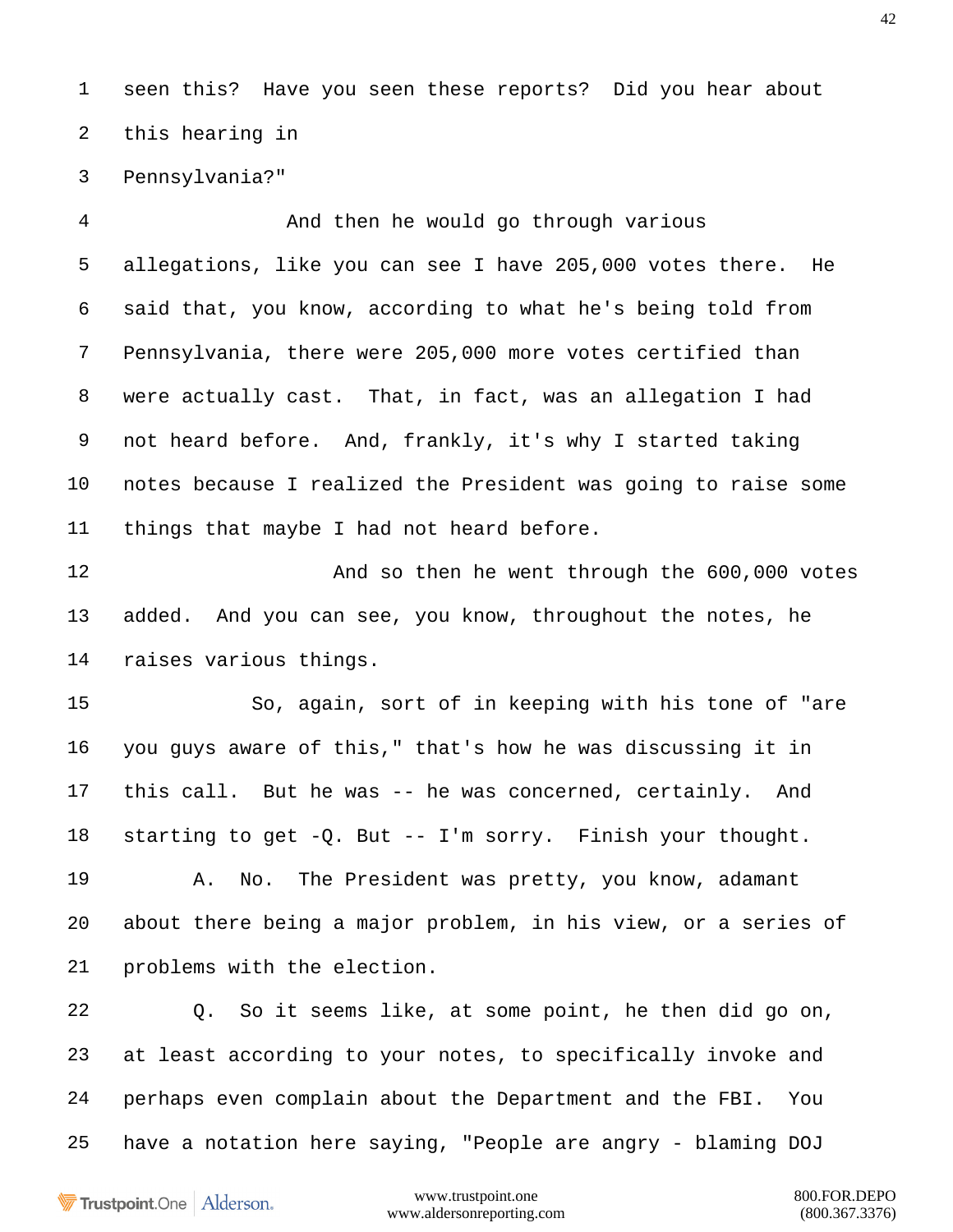for inaction."

2 Am I reading that correctly? A. No. That's right. He did say that. Q. And then later on down the page of your notes, there's a notation about U.S. Attorney's Offices and FBI. And then on the third page of your notes, which is Bates numbered -737 at the bottom, you have a notation here saying, "DOJ failing to respond to legitimate complaints/reports of crimes." Is that -- am I -- have I deciphered your notes correctly there? A. Yes, he does say that. Q. So I hear what you're saying in terms of the way it sounds like the President would typically present the various allegations of election fraud. But as you're sitting there listening to this, and you hear the complaints about the allegations, you then hear him say, "Jim Jordan and Scott Perry are great, but they are limited in their capacity in terms of what they can do." And he then goes on to say, "DOJ is failing to respond to legitimate complaints." So when you put all of those things together, I'm curious how you interpreted it, right? Irrespective of the specific words the President may have used, how did you interpret that as a commentary on what the Department should or should not be doing, in his view?

Trustpoint.One Alderson.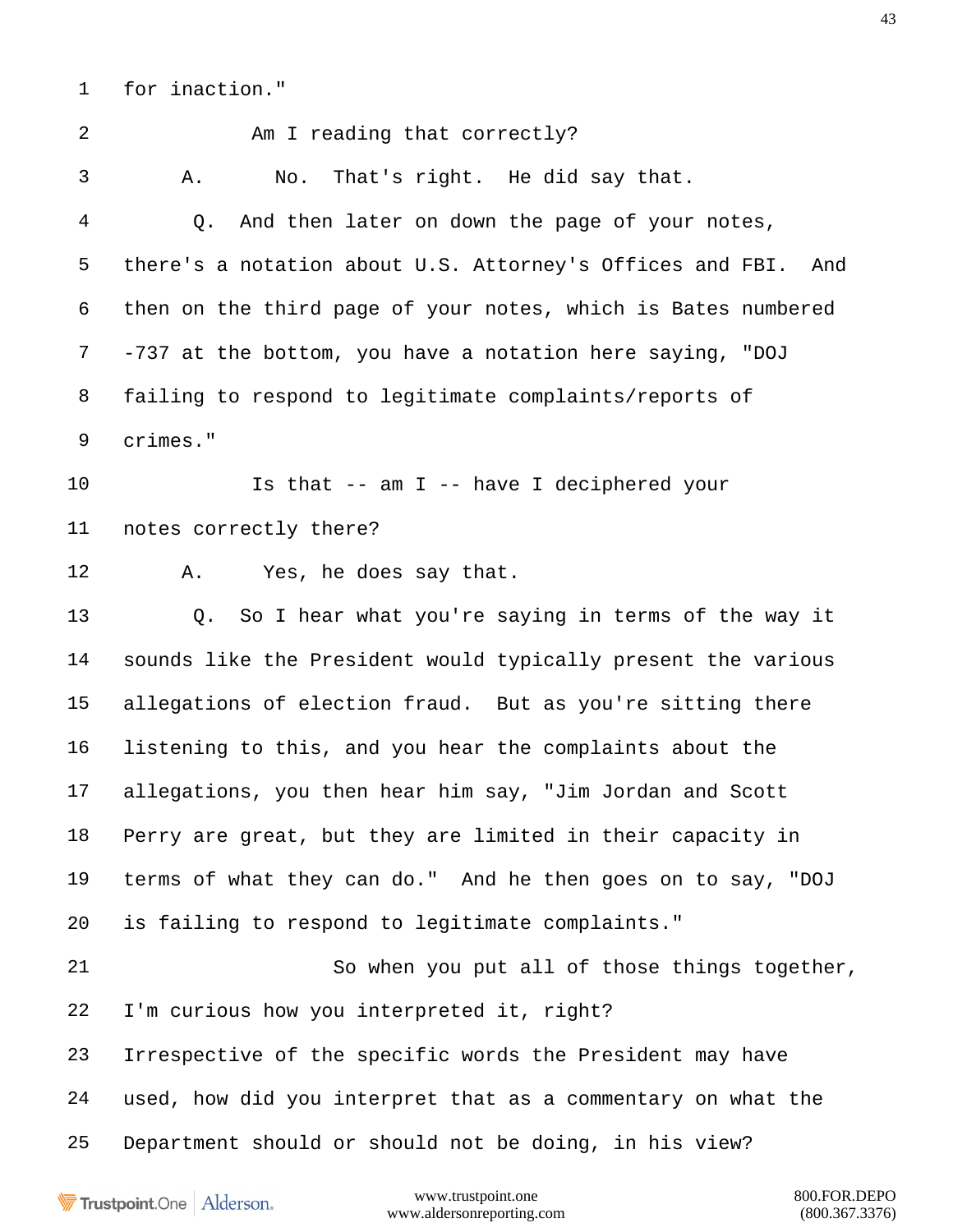A. He was certainly complaining about what he thought to be the Department's lack of action. His displeasure was clear. He felt that we should be doing things that, in his mind, at least, we weren't doing.

 Q. I'm getting close to the end of my hour. So let me just ask one or two more quick questions in the vein of deciphering some of your handwriting before we take a quick break.

 There's a notation again on the third page of your notes about -- it seems to be about Georgia. And it says -- I think it says, "Tape" something "shows fraud."

 Can you elaborate on what that -- what that statement or allegation was?

A. Sure.

 This relates to Georgia. He was going through the different states and he was sort of rattling off these various theories and allegations. With regard to Georgia, he said, "the tape," meaning the videotape at the --

I believe it's the State Farm

Arena -- "shows fraud."

 Here it says "Ruby Freeman." And the word next to that is "Huckster." Then he says, "Closed the facility and then came back with hidden ballots under the table." I have an ellipsis there to show that he kept talking about that particular claim, and I heard him make that claim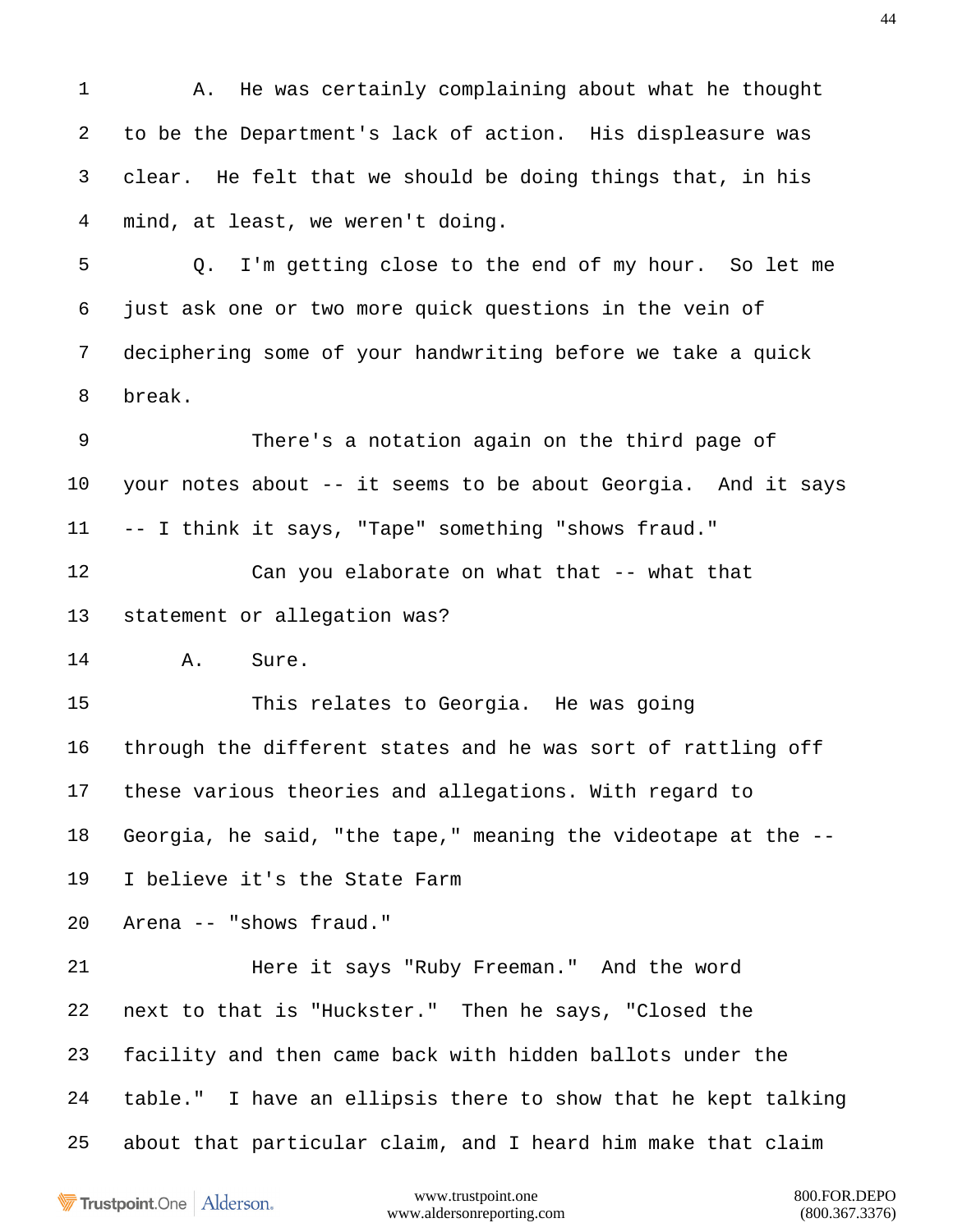on numerous occasions.

 He said "The networks," meaning the television networks, "magnified the tape and saw them running them through repeatedly," which was -- the President seemed to be of the view that the videotape in the State Farm Arena showed that the ballot workers were taking the same ballots and running them through the machine repeatedly, I suppose, to rack up votes for one candidate versus the other. Ms. Zdeb. I've reached the end of my hour, so why don't we go off the record and take a quick break. And then we can come back and my colleagues on Senator Grassley's staff will have their turn. 13 (Discussion off the record.) Ms. Zdeb. It is 10:24, and we can go back on the record. And, with that, I will turn it over to my colleagues on Senator Grassley's staff. 17 BY MR. FLYNN-BROWN. Q Thank you, Mr. Donoghue. Thank you for your time today. Can you hear me okay, first of all? A. I can. Q. Great. I'd just like to introduce Minority 7 as Exhibit 5, I believe. This is Bates-stamped -744 to  $25 - 750.$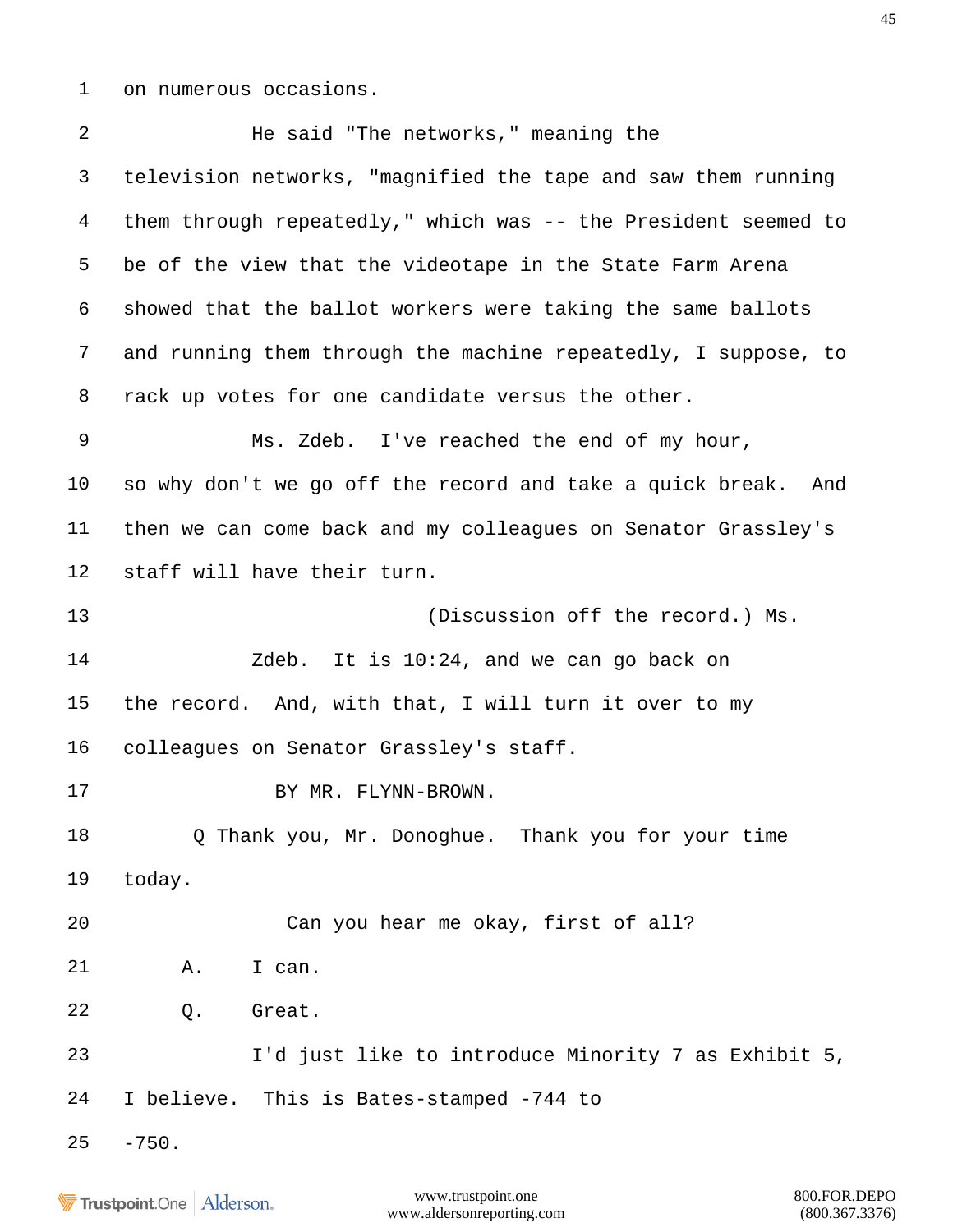| $\mathbf{1}$ | (Exhibit 5, Description                                        |
|--------------|----------------------------------------------------------------|
| 2            | , was marked.)                                                 |
| 3            | BY MR. FLYNN-BROWN.                                            |
| 4            | You can pull that up and let me know.<br>Q.                    |
| 5            | I have it.<br>Α.                                               |
| 6            | So with reference to the December 28, 2020, email on<br>Q.     |
| 7            | Bates -745 from Jeffrey Clark to you and Jeffrey Rosen, it     |
| 8            | says in part that the draft Clark letter would have been sent  |
| 9            | to the "Governor, Speaker and president pro temp of each       |
| $10 \,$      | relevant state to indicate that in light of time urgency and   |
| 11           | sworn evidence of election irregularities presented to courts  |
| 12           | and to legislative committees, the legislatures thereof should |
| 13           | each assemble and make a decision about Elector appointment in |
| 14           | light of their deliberations."                                 |
| 15           | And then let's move back to Bates -744, the                    |
| 16           | first page in this exhibit. And I'm going to reference to      |
| 17           | your email dated December 28, 2020, in response to Clark's     |
| 18           | email that I just referenced and where you rejected the        |
| 19           | letter. And with the following handwritten at the top right    |
| 20           | corner, if you see that, it says, "This letter was opposed by  |
| 21           | A/AG + OLC. Discussed with POTUS on January 3, 2021, and he    |
| 22           | rejected AAG Clark's idea to send it."                         |
| 23           | Sir, are these your handwritten notes at the                   |
| 24           | top right corner?                                              |
| 25           | No, I have no idea who wrote that.<br>Α.                       |

Trustpoint.One | Alderson.

www.trustpoint.one 800.FOR.DEPO<br>w.aldersonreporting.com (800.367.3376) www.aldersonreporting.com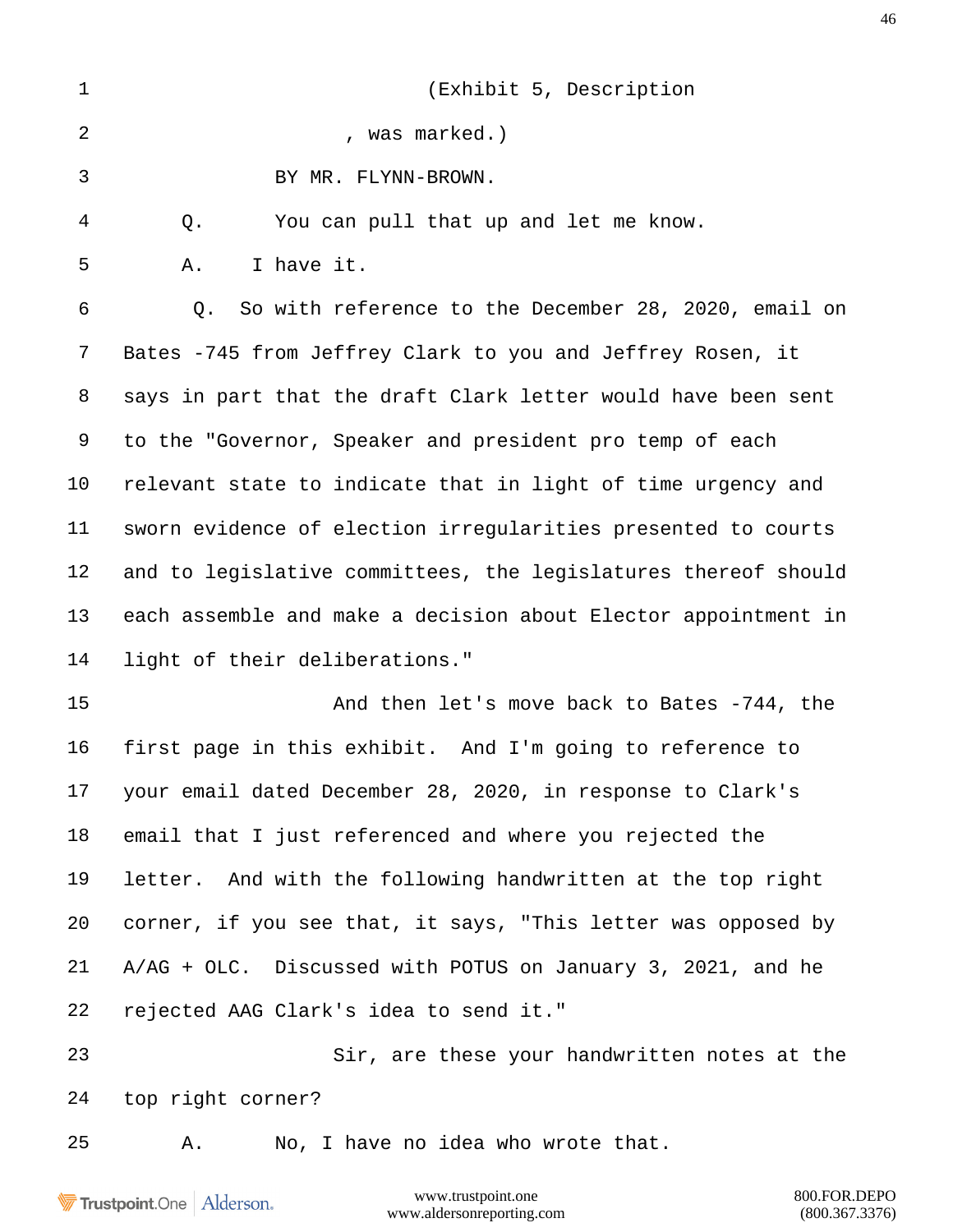1 Q. Is it accurate to say that A/AG refers to Acting Attorney General? A. If I didn't write it, I don't know, but I would assume that's correct. Q. And would you assume that OLC refers to the Office of Legal Counsel? A. Yes, I would assume that. Q Were you in this referenced January 3, 2021, meeting? A. Yes. Q. So is it accurate to say that along with President Trump, the Acting Attorney General and the Office of Legal Counsel rejected sending the draft Clark letter? A. Yes, that's right. Q. And is it correct to say that you also opposed sending the draft Clark letter, based on your email here? A. That's correct. Q. Now, with respect to the January 3 meeting, based on your recollection, who was in that meeting? A. I entered the meeting after it was already underway. But when I entered, in the Oval Office were the President; White House Counsel Pat Cipollone; Deputy White House Counsel Pat Philbin; the Acting Attorney General Jeff Rosen; Jeffrey Clark, who was the Acting Assistant Attorney General in charge of the

**Trustpoint**.One Alderson.

www.trustpoint.one 800.FOR.DEPO www.aldersonreporting.com (800.367.3376)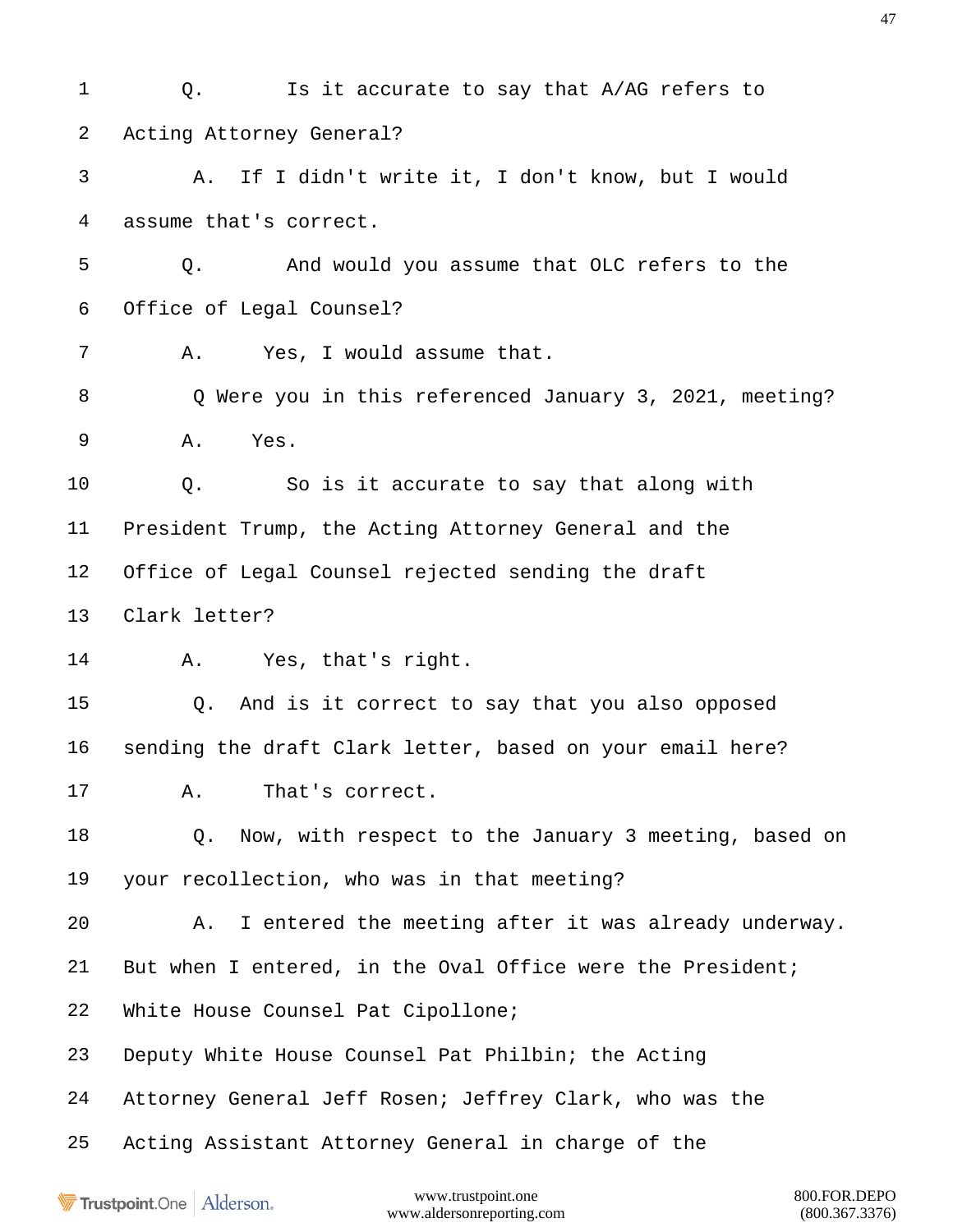Civil Division; Steve Engel, who was the Assistant Attorney General in charge of the Office of Legal Counsel; a White House lawyer named Eric Herschmann; and myself. Q. Thank you. So is it accurate that -- is it accurate to say then that both you and Rosen provided advice and recommendations relating to this draft Clark letter in that meeting, and that you provided advice and recommendations to the President? A. Yes, we did. Q. And President Trump -- is it accurate to say that President Trump accepted your advice and recommendations as well as those of the Office of Legal Counsel's? A. At the end of the meeting, yes, he did. Q. Now, Trump isn't a lawyer; correct? A. Right. Q. So he listened to the advice of the lawyers in the room; is that right? A Yes. Yes, he got conflicting advice, and he made a decision. Q. And where did that conflict exist? A. Basically, the only one -- the only one advocating for this letter or for a change in department leadership was Jeff Clark, and everyone else in the room was adamantly opposed. The President heard out both sides for several hours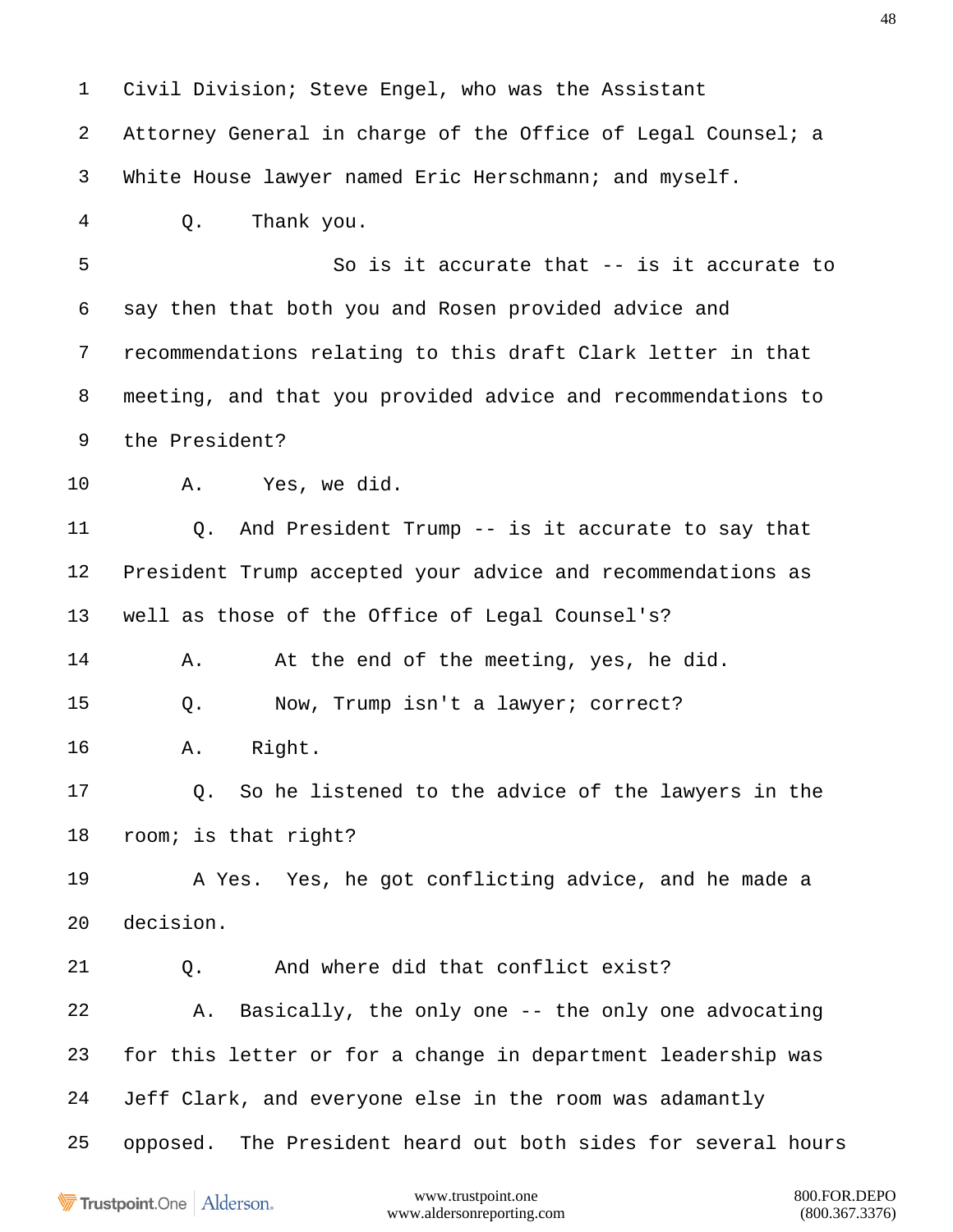and then made a decision.

 Q. And he made a decision on -- and correct me if I misunderstood you. He made a decision on two fronts, then; on one front, it had to do with the draft Clark letter, and on the second front, it had to do with replacing Rosen. Did I hear you right? A. Correct. That meeting was largely about the leadership change or the potential for leadership change. And at that point, it was very difficult to separate that decision and the leadership change from whether this letter would be sent, because Jeff Clark was pretty clear that he wanted to send this letter and he intended to send the letter, and he would send the letter if he became the Acting Attorney General. So they sort of went hand in hand. Q. I see. Okay. So then the President, President Trump, rejected not just the draft Clark letter, but he rejected firing Jeff Rosen and replacing him with Jeff Clark? A. Yes, that's right. Q. So with respect to that advice that you and Rosen rendered and the President's ultimate decision related to that advice, did he ever instruct you or Rosen to engage in illegal activity? A. I'll leave the legal conclusions to others. Since I'm a fact witness, I'm happy to relate to the extent I recall what was said and done, but I don't think it's appropriate for

Trustpoint.One Alderson.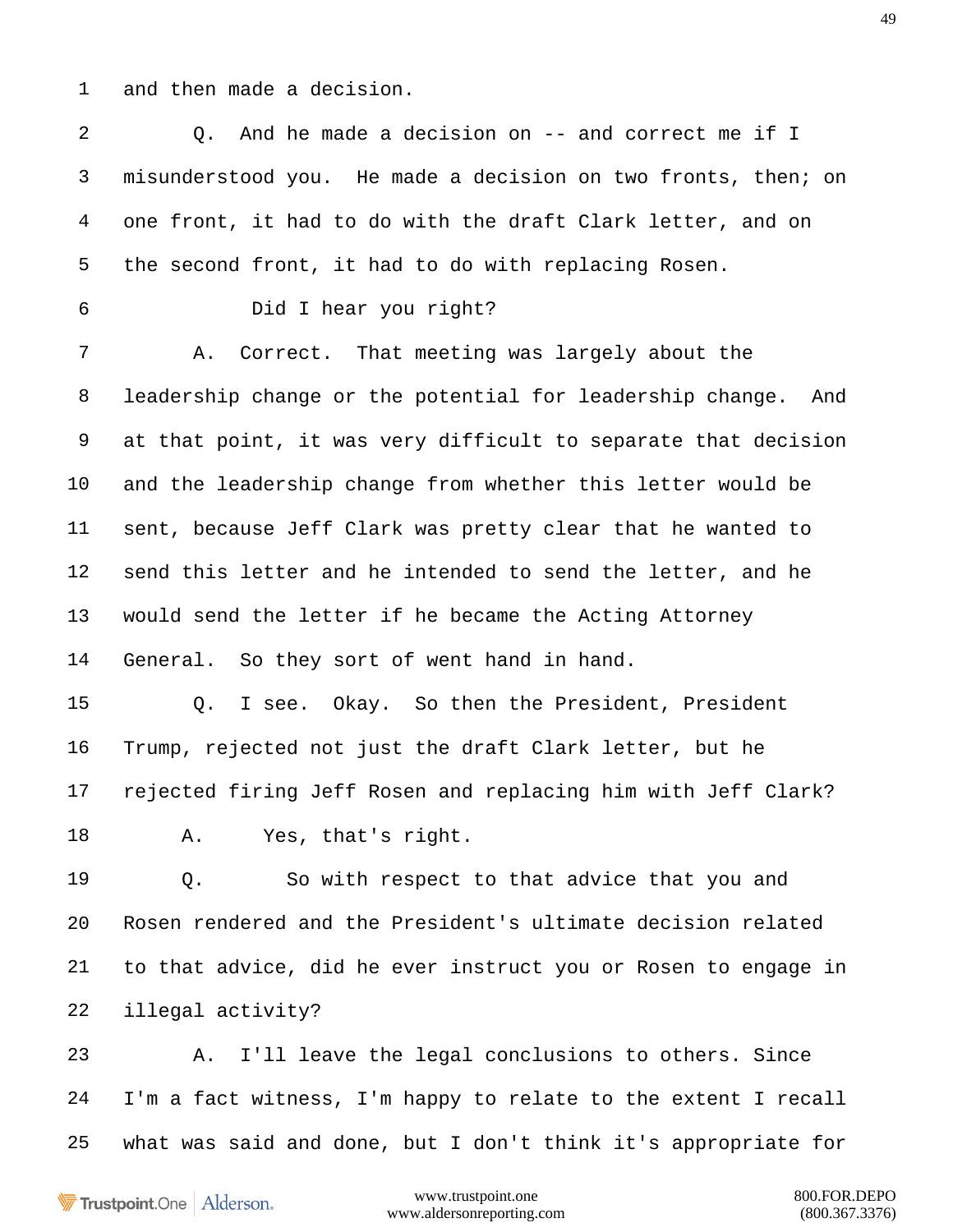me at this point to make legal conclusions about whether the President's activities were in violation of any laws.

 Q. Well, that wasn't my question. So let me restate it to make sure I articulated it properly.

 So I said, with respect to the advice that you and Rosen rendered at that January 3rd meeting and the President's ultimate decision related to that advice that you rendered, did he ever instruct you or Rosen to engage in illegal activity based on that advice?

 A. Again, with the caveat that others can decide whether or not the instructions, if any, were legal or illegal, I did not perceive it to be that, at the time, certainly.

 Q. So the ultimate decisions that the President made here is, one, he's rejecting sending the Clark letter, which was your advice; and he's rejecting firing Rosen, which was also your advice.

A. Right.

 Q. So I don't see, frankly, anything illegal about those two decisions. And those were based on the recommendations that were provided to him by the Department lawyers in the room and, I guess, other folks in the room. So is that a correct accounting of January 3rd?

A. That is a correct summary of the President's

Trustpoint.One Alderson.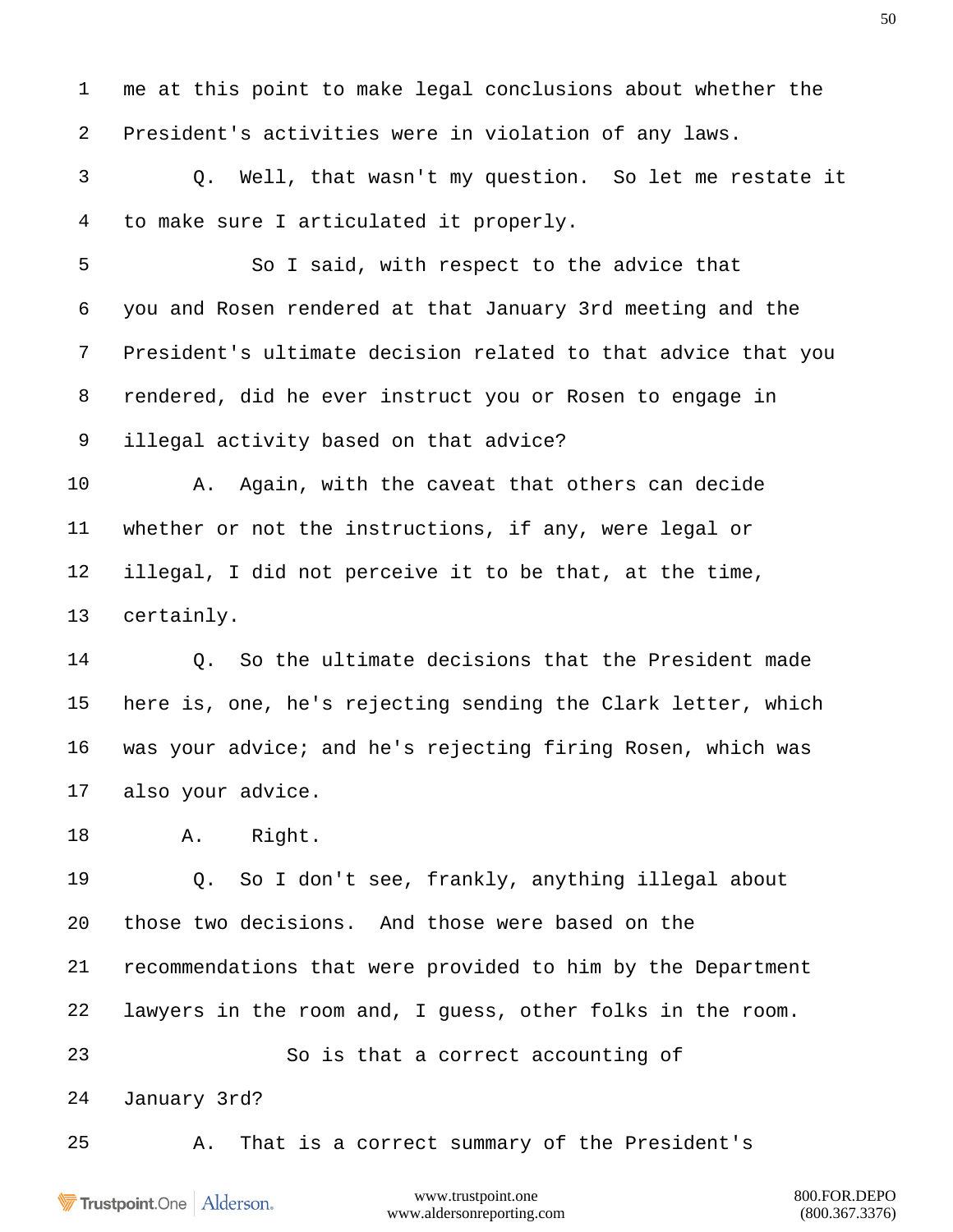ultimate decisions, yes.

www.trustpoint.one 800.FOR.DEPO Q. I think in your testimony earlier with Sara you mentioned a December 15th and a December 31st, 3-1 or 2-1, meeting with the President? A. 3-1. It was New Years Eve. Q. Okay. So we have a January 3rd, 2021, and a December 15th, 2020, and a December 31st, 2020, meeting with the President. Did you meet with the President in person at any other times relating to election fraud matters? A. No, those were the three times that we met at the Oval Office in relation to election fraud. Q. Other than this December 27th phone call that Rosen looped you in on, were there any other phone calls that you had with the President? A. I've had a number of phone calls with the President over the last few years -- Q. Well, I should say relating to election fraud. I apologize for interrupting, but I should have been more precise here. But with respect to, you know, the election fraud-related issues. A. Right. He called me on a morning of December 28th, which was essentially a follow-up to the December 27th late afternoon call. It was a very short call.

Trustpoint.One Alderson.

www.aldersonreporting.com (800.367.3376)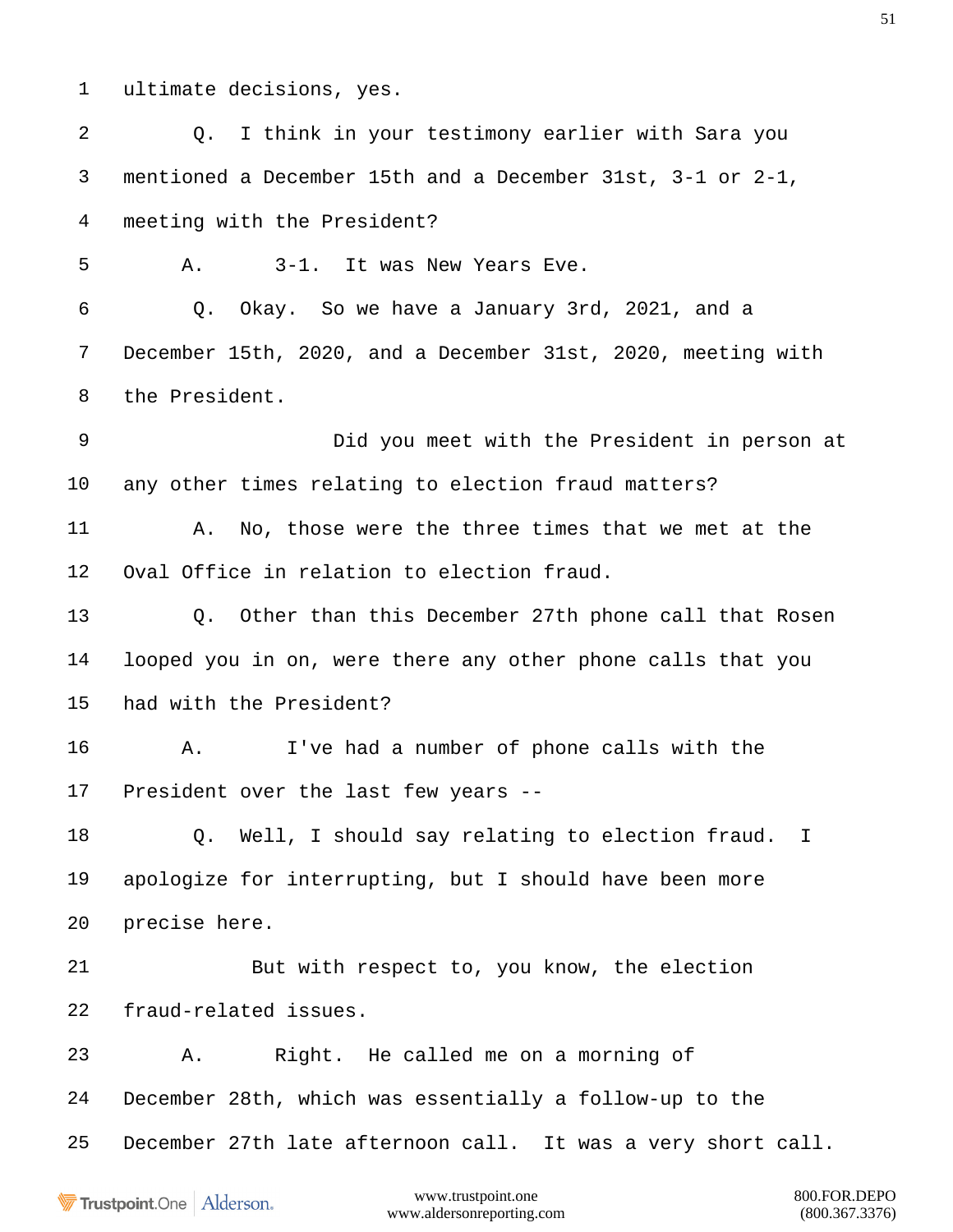I was still in my apartment. It was probably around 8:00 or 8:15.

 The phone rang. I answered it. It was the President. And he said something to the effect of "I don't know if I mentioned this last night."

 And he said something, and I don't recall specifically what it was, but whatever it was, he had mentioned it the night before.

 And I said, "Yes, sir. You did raise that." And he said. "Okay. I just wanted to make sure I didn't forget that." And he hung up.

 So it might have been the Pennsylvania claim that there were more ballots certified by the Secretary of State than were actually cast. I think that was it, but I'm not a hundred percent certain. But whatever it was, it was something he had raised the night before.

We had a very brief phone call, and that was in

relation to the 28th.

 Also, on the night of the 3rd, after the Oval Office meeting, he called me around 10 p.m. or 11:00, or somewhere around there. And he related that he had just received information that a DHS Special Agent had a truckful of ballots, or shredded ballots, that he had in his custody somewhere in Georgia outside of Atlanta.

And he wanted to make sure that we were aware of that.

Trustpoint.One Alderson.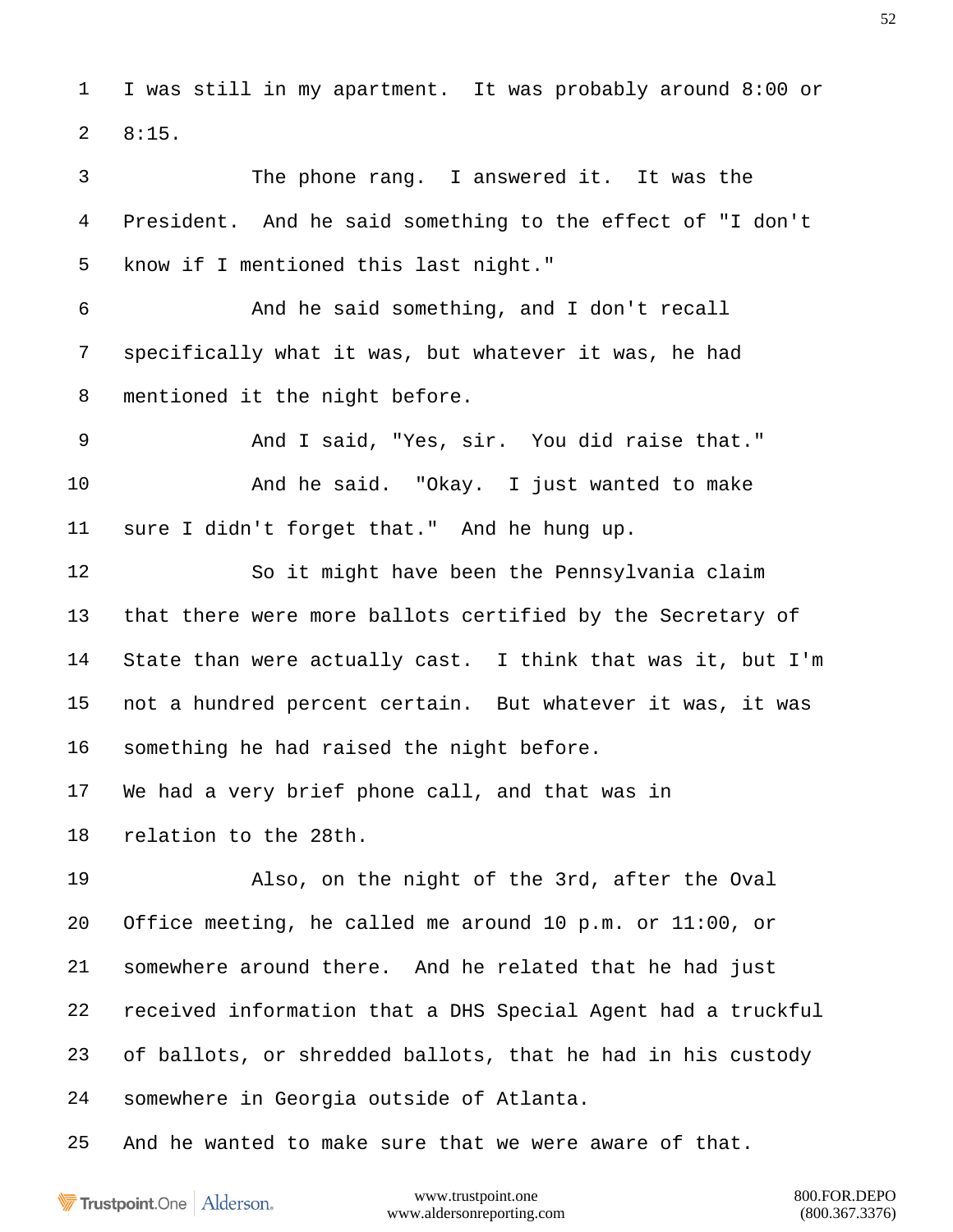And I basically said, "Sir, I haven't heard that. If it's a DHS agent, remember they don't belong to DOJ. But if they have an issue that they need our assistance with, they certainly know how to contact us. I'm sure that will happen, if appropriate." And he said, "Okay. Can you just make sure Ken Cuccinelli knows about it?" So I followed up with Ken Cuccinelli that night a few minutes later, and I said, "Just be aware. The President called me and he said there is an agent" -- by a specific name, the President actually had the agent's name -- "who had some custody of a truck with ballots in it in Atlanta." 14 And Ken didn't know about this either. And he said, "Thanks. I'll look into it." And that was it. We also had a call not specifically about election fraud, but the President did call me on December 14th, the day that AG Barr submitted his resignation. Q. So with respect to the most recent allegation that you mentioned, the DHS connection, the matter down in Georgia, did the Justice Department and FBI interface with DHS to run that allegation down? A. Eventually, yes. Q. And how did that turn out? A. Other people would be in a better position to give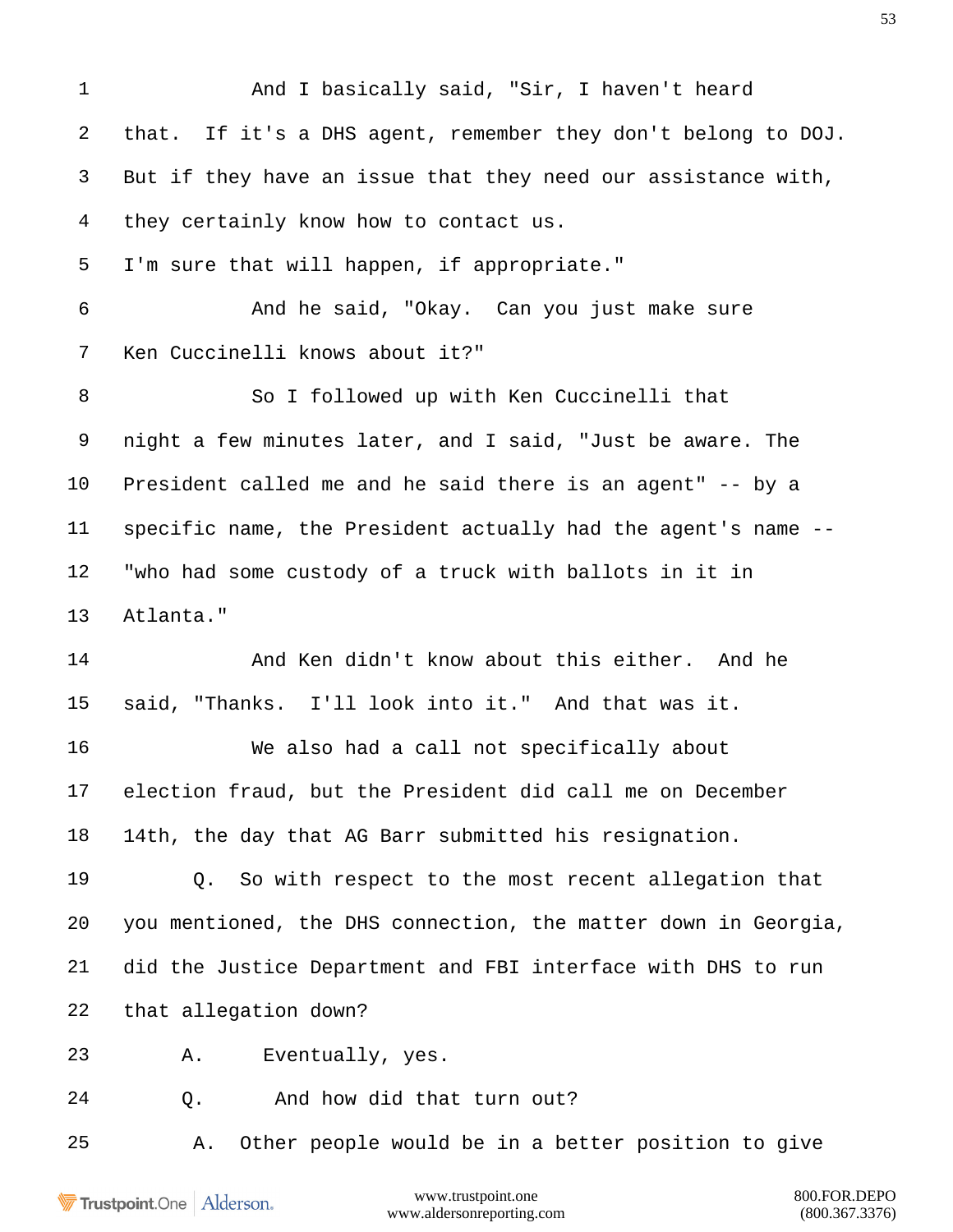you the specifics. But as I recollect it as I sit here today, there was a truck that had shredded ballots in it, but I believe the answer was that the County Board of Elections was shredding ballots in the course of their usual procedures, their records retention procedures, and that these were ballots from past elections.

 So to make room for the ballots for the 2020 election, which they stored in warehouses, et cetera, they were clearing out old ballots. And, yes, a truck picked up ballots, and, yes, ballots were shredded, but these all related to an old election.

12 And I think that the FBI -- I know that the FBI and DHS and the U.S. Attorney's Office in Atlanta worked on that, so they would have better information and recollection about it. That's what I remember.

 Q. During the course of your conversations with the President, it was -- was it apparent to you that he truly had concerns with respect to the validity of the election, and he did want to run these allegations down?

 One way or the other, he wanted to know whether these allegations were true or not. Is that accurate? A. I think that's a fair characterization of the way he presented these things, yes.

 Q. So in these conversations, then, that you mentioned -- I'm not going to go through each one. I don't think we

Trustpoint.One Alderson.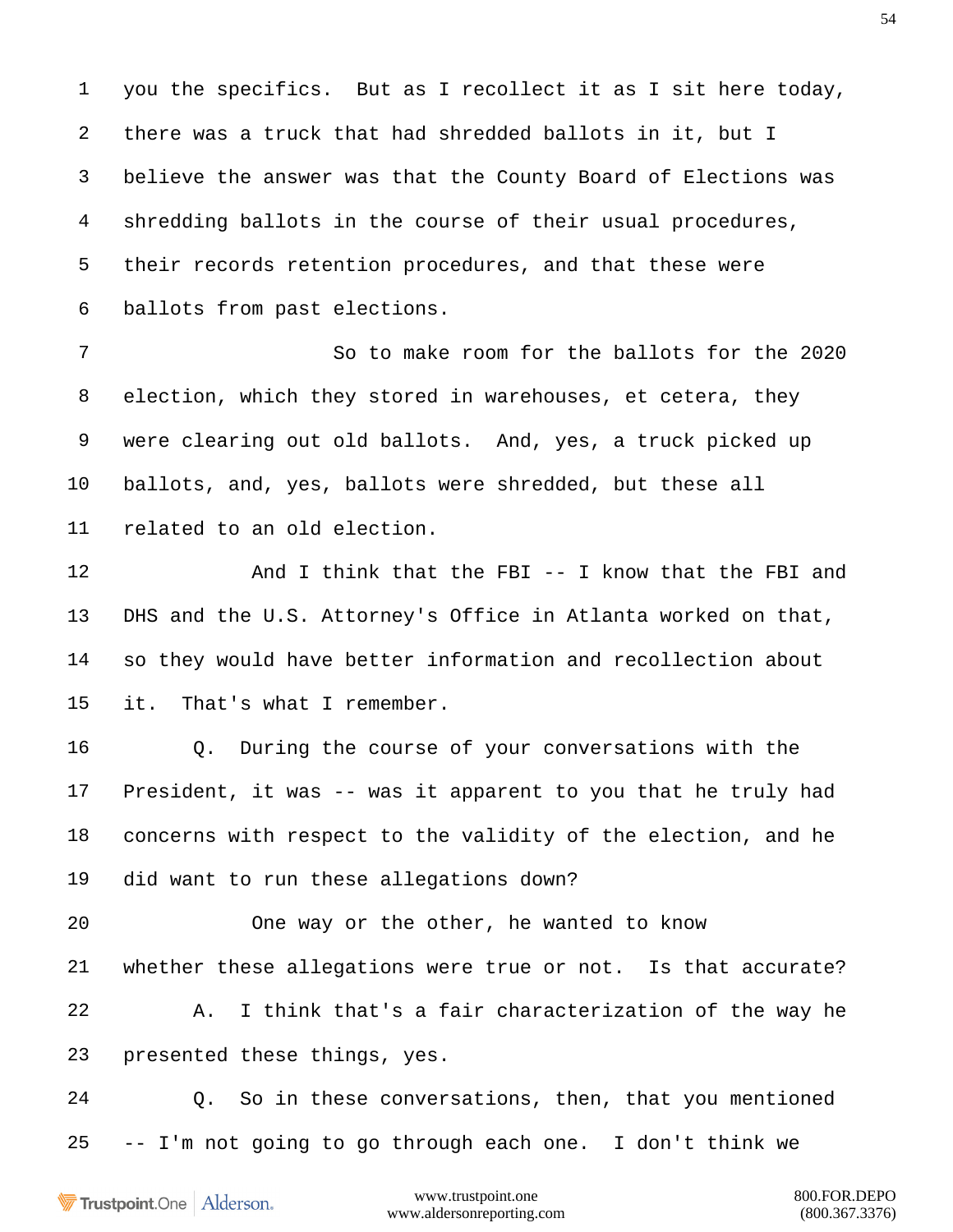have enough time today to go line by line with respect to every sentence that was uttered, but did you offer the President advice or recommendations, generally speaking, during the course of these interactions, with respect to those allegations? Is there a way that you can generally speak to your role here? A. It wasn't so much advice or recommendations on specific allegations, because the President, you know, wasn't looking to make decisions about the specific allegations. He was presenting it as, "Are you guys aware of this, X, this allegation?" 13 And we would either say yes, sir, or no. And the vast majority of the time the answer was "Yes, we knew. We're aware of that." And then, again, as I said earlier, we would reiterate, "Sir, we're aware of it. We know our job. We're doing our job." And then he would go through, you know, other allegations, and we would say, "Yes, sir. We're aware of that one as well. Got it. Thank you." That kind of thing. So we weren't providing advice so much to the President on the individual allegations, but we were informing him throughout the course of these conversations that what we had seen to date and what we were seeing did not change AG

Trustpoint.One Alderson.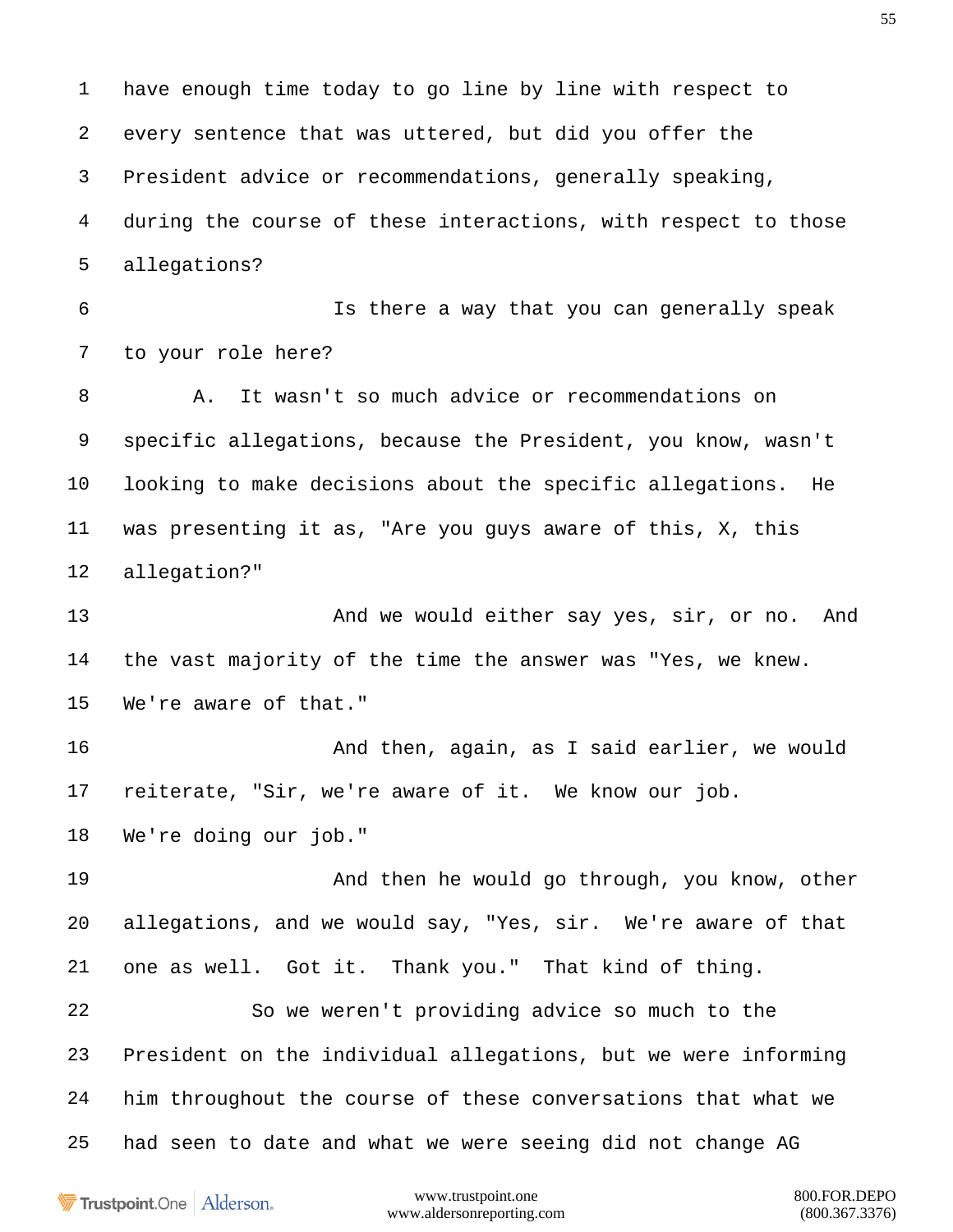Barr's assessment of the reliability of the election. Q. Mr. Donoghue, did you take any action to overturn the 2020 election results? A. Absolutely not. Q. Did the Attorney General Rosen -- Acting Attorney General Rosen take any action to overturn the 2020 election results? **A.** No. Q. Did President Trump fire Acting Attorney General Rosen? A. No. Q. Did President Trump fire you? A. No. Q. Did President Trump fire anyone at the Justice Department or FBI relating to his frustration that more wasn't being done to investigate election-related allegations? A. No, not at all. Q Does the President have the authority to fire any U.S. Attorney? A. Yes. Q. Who is Patrick Hovakimian? A. Patrick Hovakimian was the chief of staff to Deputy Attorney General Rosen when I first came to Washington in July of 2020. In the next few months, somewhere in there, the fall, perhaps, he was no longer the chief of staff because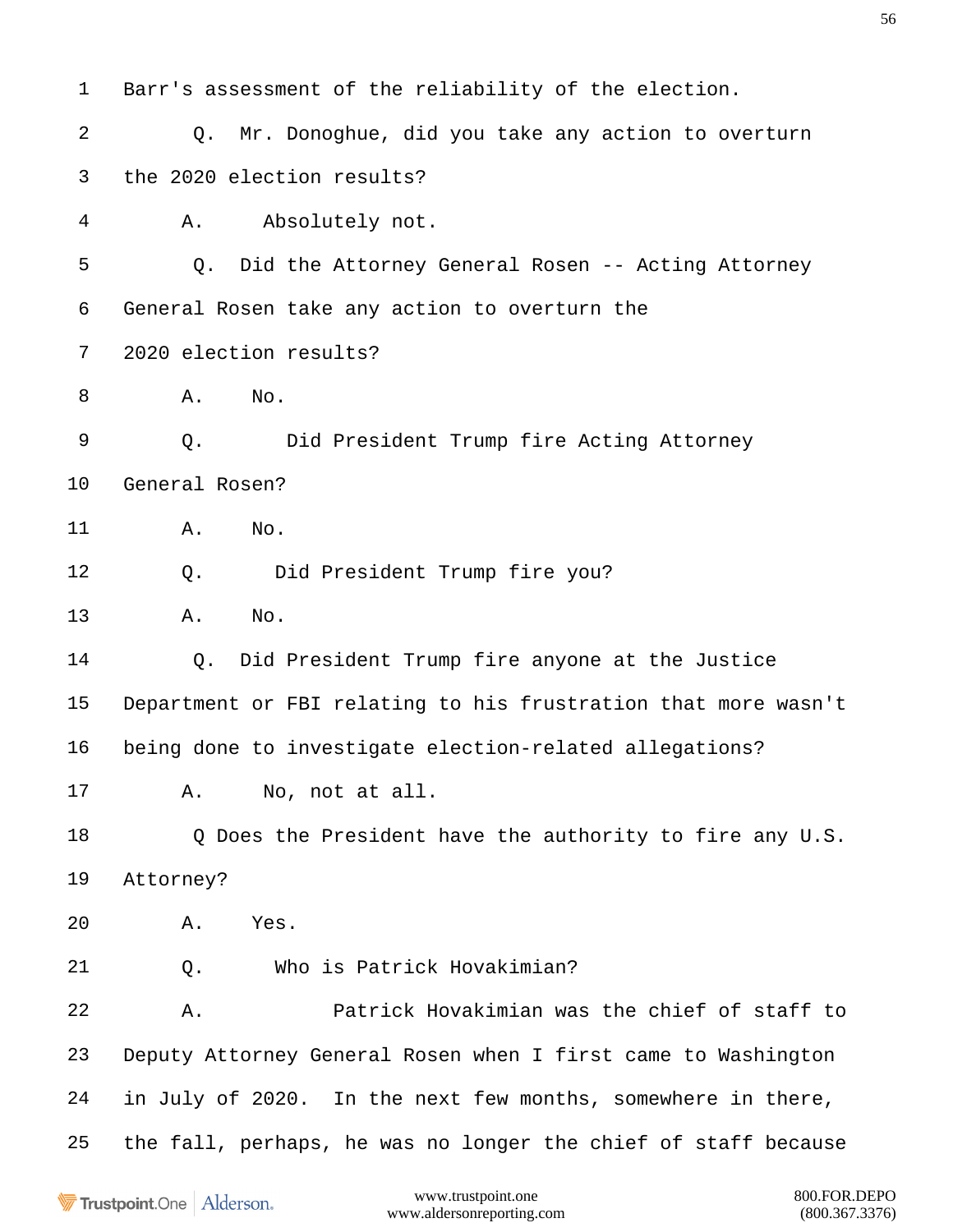he was nominated to be the Inspector General for the intelligence community. And the hope, the expectation was that he would get confirmed and he would leave the Department. And, as a result, AG Rosen brought in someone else to be his chief of staff. But Pat remained on the ODAG, the Office of the Deputy Attorney General's staff throughout the end of the term because his nomination never went forward. Q. Was Mr. Hovakimian ever in any meetings with you and the President, or any phone calls with you and the President? A. No. Q. Was Mr. Hovakimian at the level within the Justice Department, as far as titles are concerned, to ever meet with the President? A. No. Q. Okay. I'd like to turn to the majority 5 document. I guess this was the exhibit -- it's already been used as an exhibit. Majority 5 was Exhibit 4. 18 Some of the documents that the majority labeled as "Majority," as Sara and I have already discussed, they are also minority exhibits. We just didn't want to double them up. Let's go to Majority 5. And let's turn to specifically page -- excuse me, Bates -736. Sir, let me know when you're there. A. I'm there.

Trustpoint.One Alderson.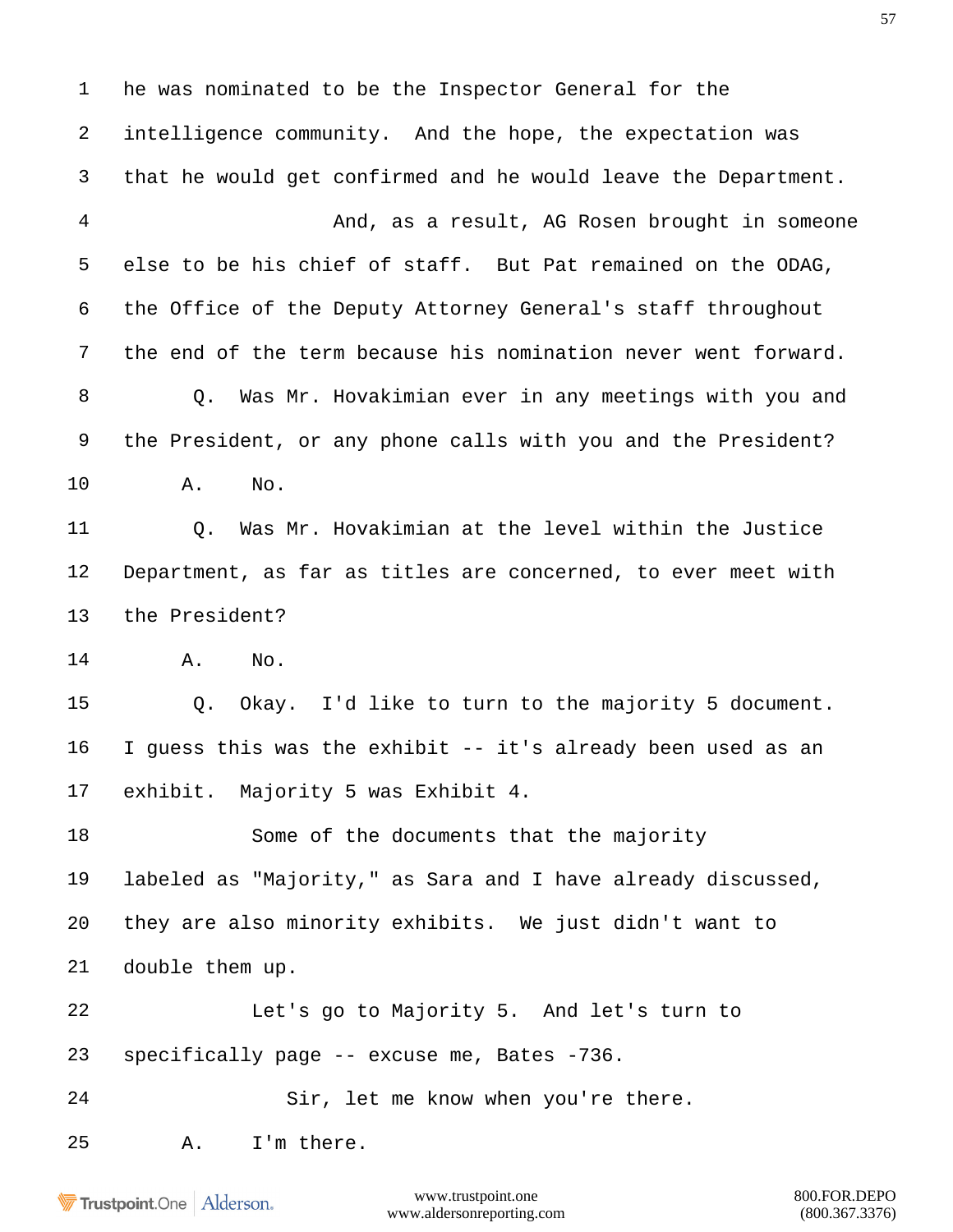1 Q. And these are your notes; correct? A. That's right. Q. If you look down at the bottom, I believe it says, "People won't have confidence in the Georgia Senate races." Is that something the President said? A. I wrote that down. It's actually not a quote, so it's not the exact words. But he did say that, yes, in sum and substance. Q. So is it fair to say as part of his concerns with respect to the election fraud and crime-related allegations, that part of his concern was the sanctity of the Georgia Senate races? A. Yes, he did say that. Q. Okay. Let's turn to Bates -737. Notes say -- I believe Sara referenced this earlier in her first hour, "DOJ failing to respond to legitimate complaints/reports of crimes." So I note the President's apparent use of the word "legitimate." Are the notes accurate in that regard, based upon your recollection? A. Yes. Again, this is not a quote, but that is what the President said. And he reiterated that several times. Q. So the volume of voter fraud and election crime-related allegations that the President had received at that

Trustpoint.One Alderson.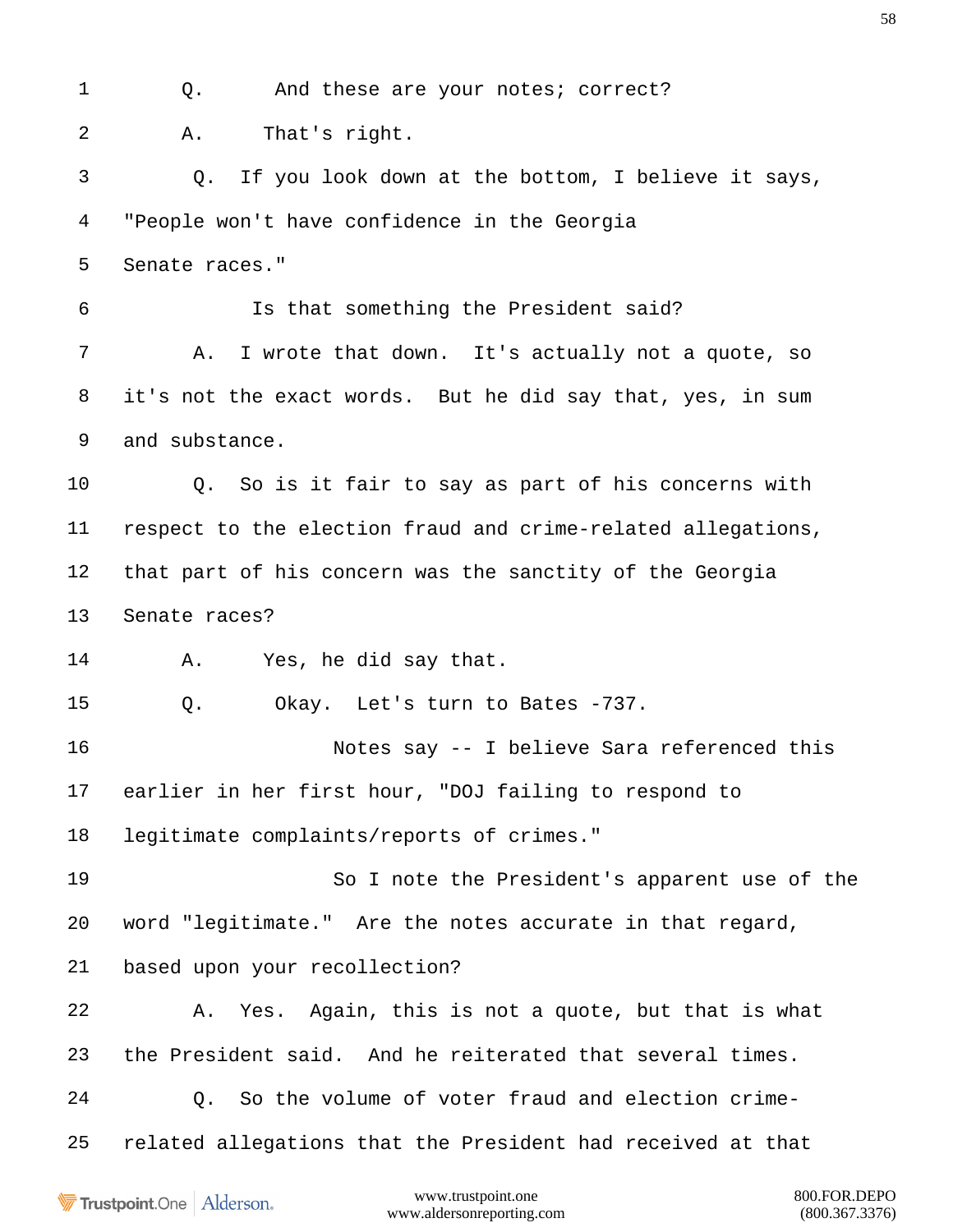time and which were publicly reported on at that time, was it unreasonable under the circumstances for the President to have such concerns regarding potentially legitimate complaints and reports of crimes?

 A. Well, there were a lot of allegations. There were many allegations relating to concerns about the election. So I'm sure the President was aware of those, as I think we all were. We, the Department, took them one at a time.

 So I can't really opine as to whether or not the President's view was well founded based on all of them, but I understood it to be that he was concerned about these allegations, and whether or not the election was somehow tainted by fraud.

 Q. So in the same vein, then, was it unreasonable under the circumstances for the President to question what the Justice Department and its components were doing to investigate legitimate complaints and reports of crimes?

 A. I don't think it was unreasonable for him to question it. But, again, we tried to allay his concerns by saying, "Yes. We're aware of it. We're doing our job."

 Q. Would you agree with me -- or I shouldn't say "with me," I don't want to imply here, but maybe the cat is out of the bag already. But would you agree that the President's job is to keep -- part of his job is to keep executive agencies in check and ensure that they are doing all that they need to do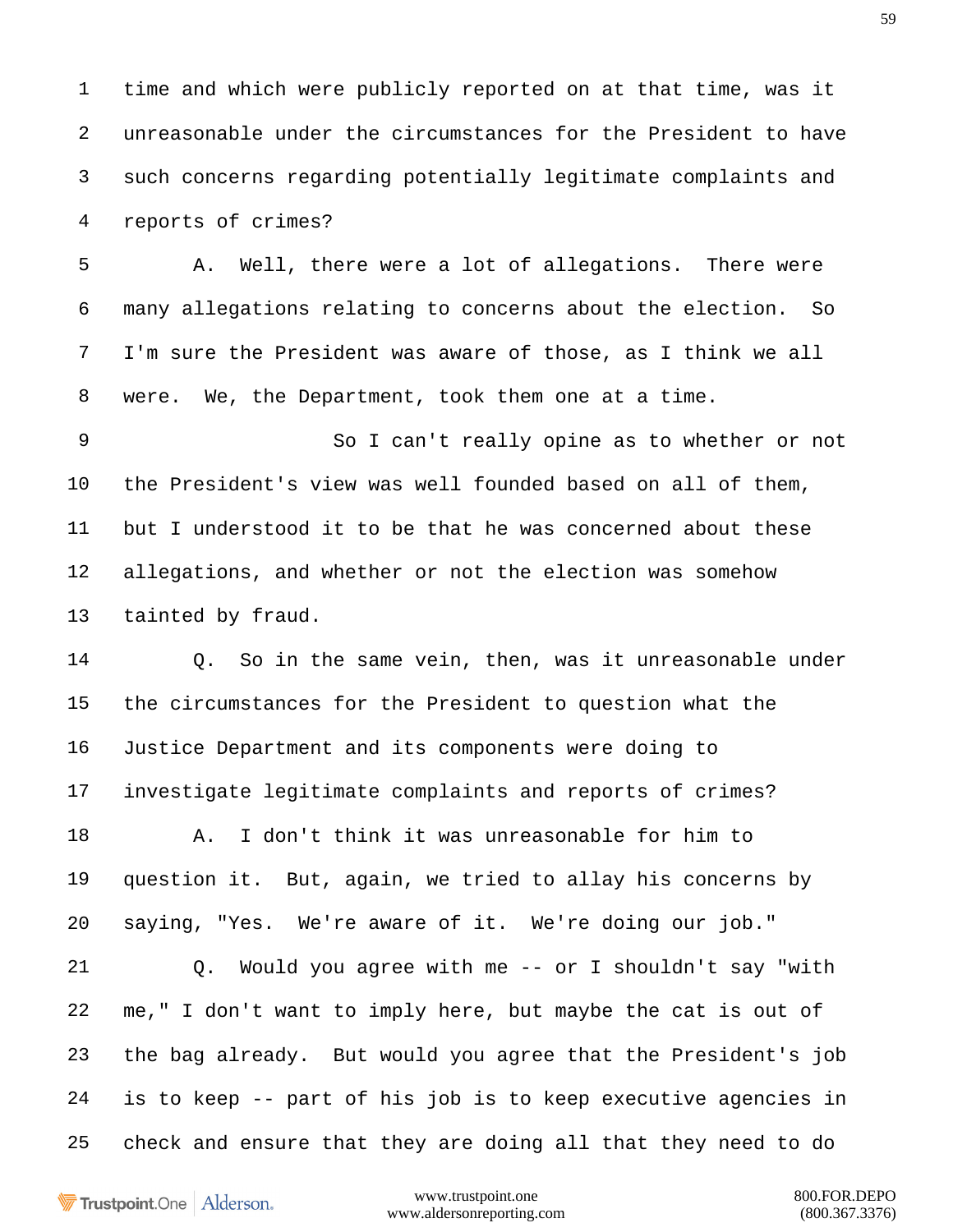on behalf of

the American taxpayer?

A. Yes. Absolutely.

 Q. Okay. Let's go to the bottom of -737. I might need your assistance here in translating it, potentially. At the very bottom, does the sentence say, "FBI will always say nothing there, leaders there oppose me, SAs support me"? A. That's what it says. Again, it's not a quote, but it's a summary of what the President was saying.

 Q. Right. And for the record, I want to note that when I'm using quotes, I'm literally citing directly from the document. And I understand these may not be direct quotes from that conversation in question.

A. Right.

 Q. Okay. So this statement, then, does it indicate to you that the President maintained a certain amount of distrust with the FBI?

18 A. Yes. At least, the leadership.

 Q. Now, did that distrust contribute to the President's concern about how legitimate complaints and reports of crimes were being handled by the Justice Department and the FBI?

 A. It may have played into his view, but I really can't speak for him on that.

 Q. Let's turn to Bates -738. So towards the bottom, I believe there's one sentence here that says the President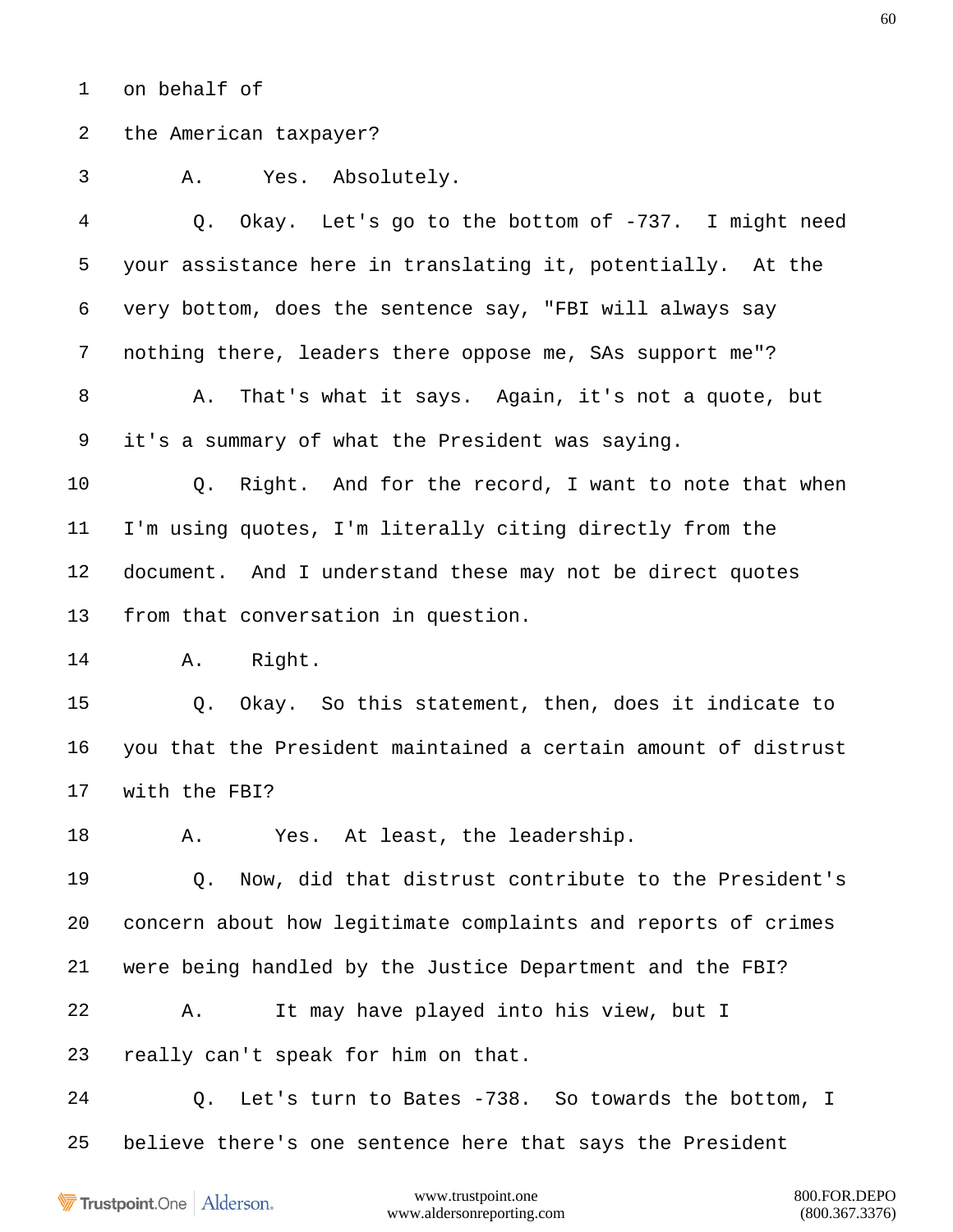allegedly said, and I'm quoting directly from the notes here, "statistically impossible for me to lose." Is that a correct reading? A. Yes, that's what I wrote. Q. In the interactions you had with the President, did he often refer to statistical analysis when discussing vote results? A. I do recall him saying that several times in several meetings. Yes, it was statistically impossible given where he stood on election night. Q. All right. Let's stay on -738. There's a reference to DAG at the bottom -- delta, alpha, gamma -- and that was in reference to the Acting Attorney General Rosen; correct? A. Right. Q. Thank you. So Rosen allegedly said this to the President: "We'll look at whether have more ballots in PA," standing for Pennsylvania, I assume, "than registered voters - should be able to check on that quickly, but understand that the DOJ can't + won't snap its fingers + change the outcome of the election, doesn't work that way." And then underneath, it has the letter P. "P" responded -- who I presume is the President. Is that correct?

Trustpoint.One Alderson.

www.trustpoint.one 800.FOR.DEPO www.aldersonreporting.com (800.367.3376)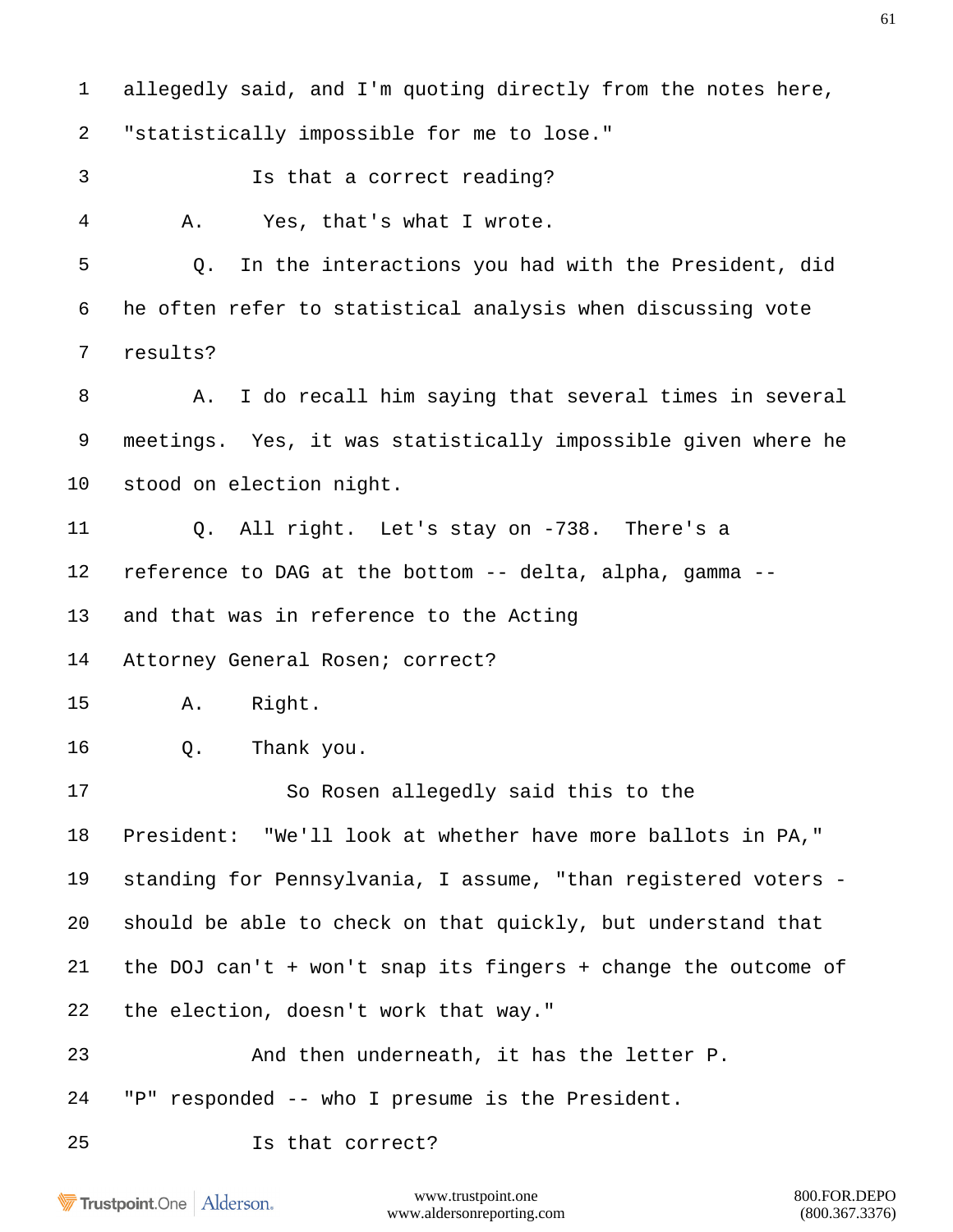A. Right.

 Q. I'm sorry, can you say that again? The audio popped out.

A. That is correct.

Q. Thank you.

 Okay. So the President's alleged response then, if you go from -738 to -739, "Don't expect you to do that. Just say that the election was corrupt + leave the rest to me and the R Congressmen."

**Is that a correct reading?** 

 A. Yes, that's right. And that's an exact quote from the President.

 Q. So the President didn't expect the Justice Department to change the outcome of the election, then, based on these notes. Is that your interpretation of these notes? A. Yes, that's right.

 Q. Did Mr. Rosen ever look at whether there were more ballots in Pennsylvania than registered voters?

A. Yes, we did.

Q. And how did that turn out?

 A. The answer was that the delta between the number of votes certified by the Secretary of State, which is approximately 5.25 million, and the 5 million figure that was being provided to the President, that difference arose from the fact that the database that reflected 5 million votes cast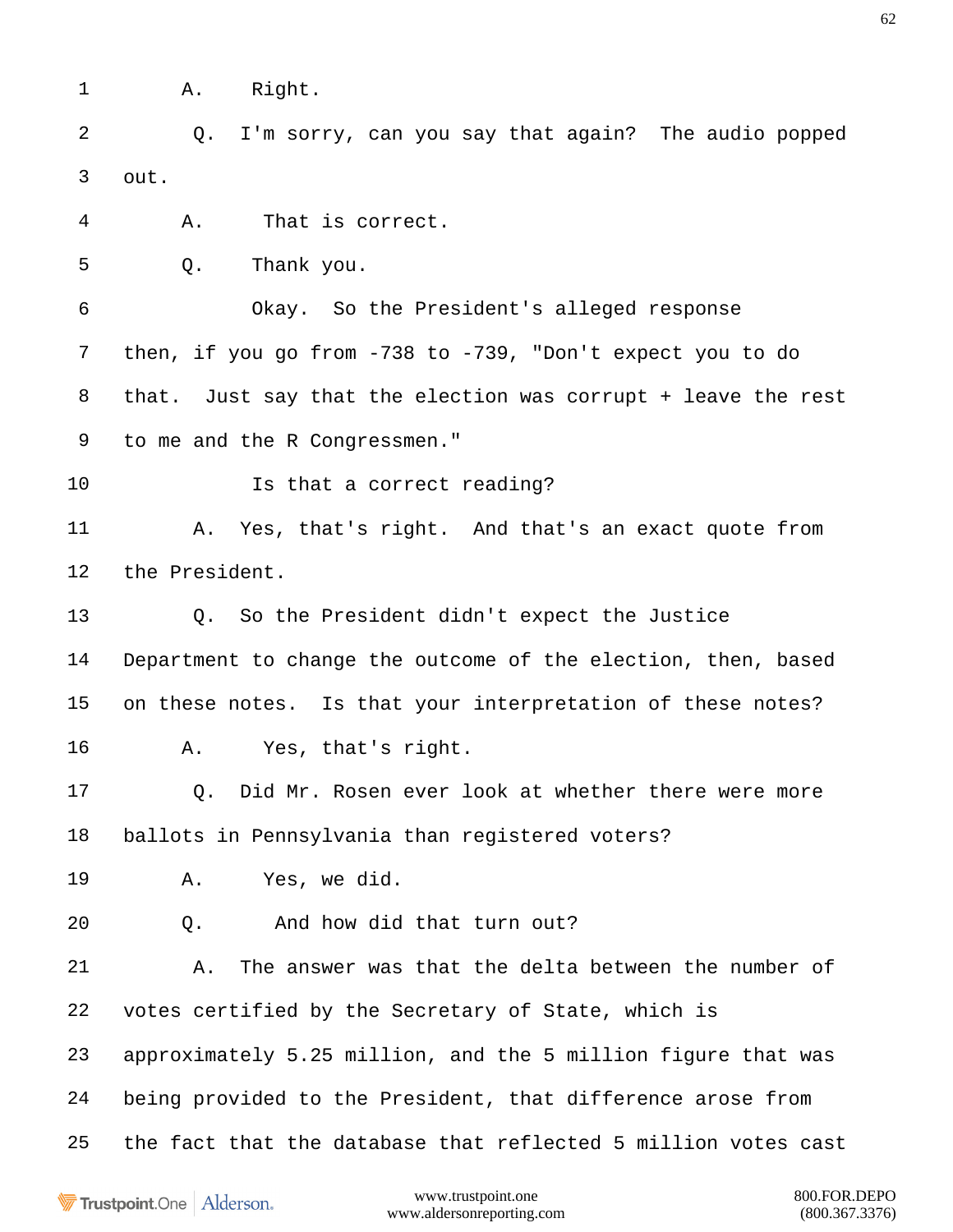was incomplete. It was missing, I believe, data from four counties in

Pennsylvania.

 So once those four counties rolled their information into the database, the number of votes cast matched the number of votes certified by the Secretary of State. So that's how that was resolved.

Q. Okay. Thank you.

9 So let's move to Bates -741. Same

conversation, same notes.

 According to the notes, the President said, "You," as in Rosen, "Rich," as in you, Mr. Donoghue, "should go to Fulton County + do a signature verification, and you'll see how illegal it is. You'll find tens of thousands."

 Did you and Rosen ever go to Fulton County? A. We did not.

 But just to be clear, he wasn't speaking to AG Rosen at that point. He was speaking to me. He said, "You, Rich, should go to Fulton County."

 So he wanted me personally to go to Fulton County. That didn't involve the Acting Attorney General.

Q. Very good. I appreciate that clarification.

 Do you know if anyone from the Justice Department or its components did a signature verification of Fulton

County?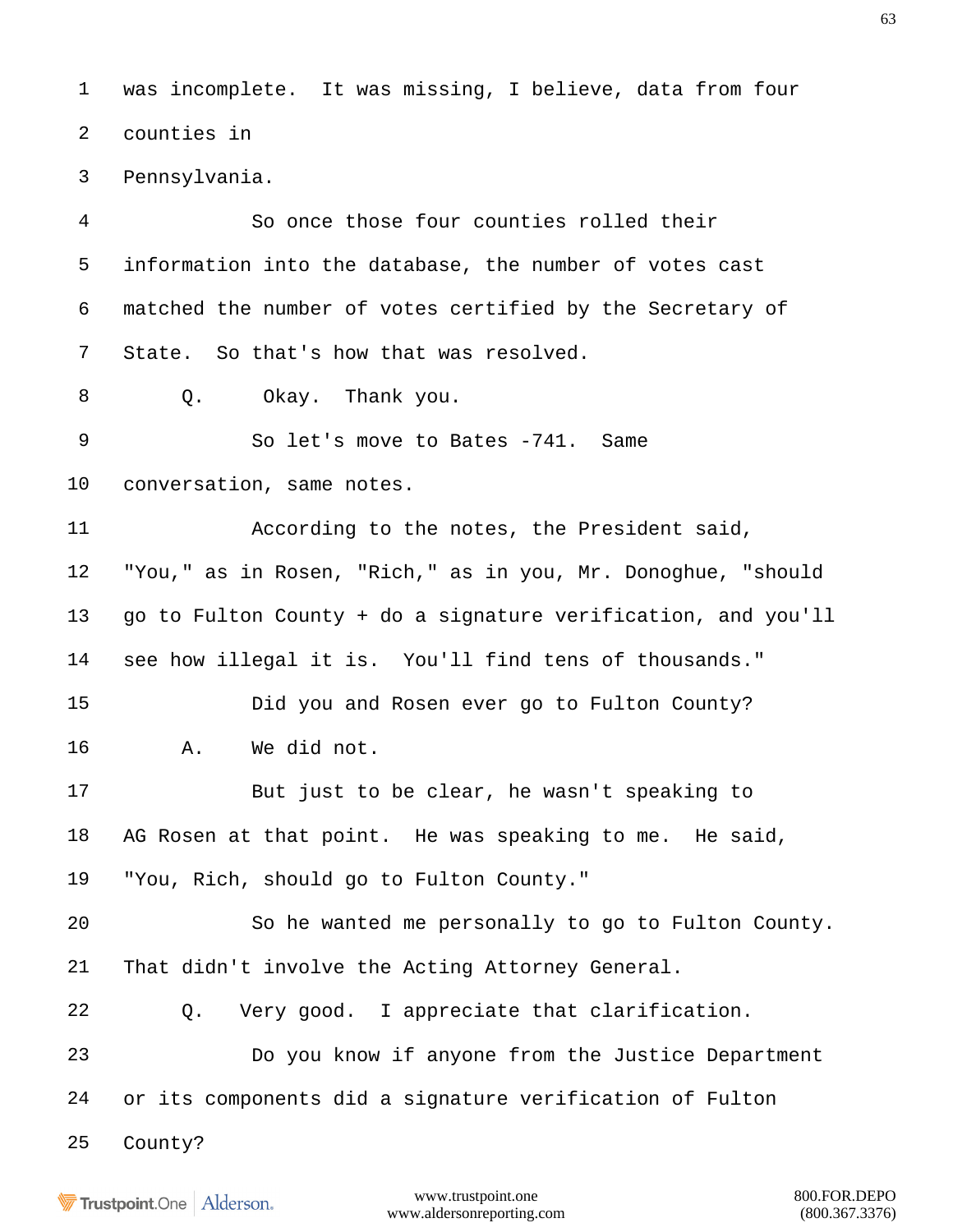www.trustpoint.one 800.FOR.DEPO A. You'd have to check with the U.S. Attorney's Office down there, and perhaps the FBI, but I know that the U.S. Attorney's Office in the Northern District of Alabama looked at a lot of the allegations relating to Fulton County. Q. And who would be the official in charge of that? A. At that time, it was BJay Pak, who was the U.S. Attorney for the Northern District of Georgia. Q. Thank you, sir. So with respect to the statement, then, why do you think the President wanted his chief -- one of his chief law enforcement officers to be boots on the ground in that geographic area? A. I can only take him at his word that if you go down there and look at this, as he said there, you'll find tens of thousands of -- I think he meant illegal votes. Q I think I'm done with this exhibit, for the time being. I'd like to better understand the Justice Department and FBI in their vetting protocol and procedure and the intake process, with respect to how these voter fraud allegations and reports of crimes were handled. So as a threshold matter, sir, which units within the Justice Department handle election crime allegations? A. Primarily, the U.S. Attorney's Offices are responsible for any allegations that arise in their

Trustpoint.One Alderson.

www.aldersonreporting.com (800.367.3376)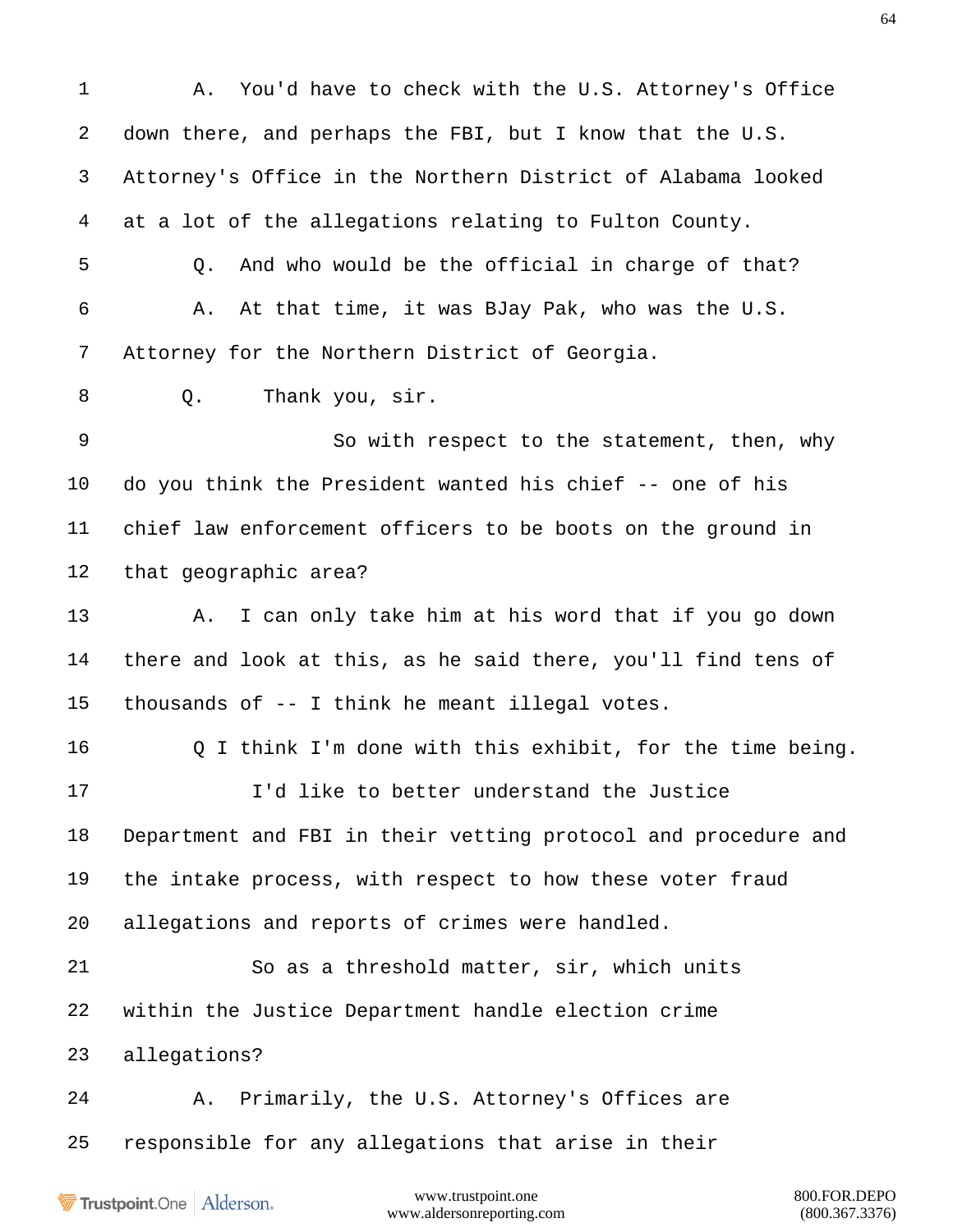jurisdictions, whether it be election fraud or other crimes. Each U.S. Attorney's Office has what they call a DEO, a D-E-O, District Election Officer. They are sort of the lead for the United States Attorney for election matters. So each office would have a DEO.

 The FBI field office has a corresponding agent. I forget what they called them, but there's a lead agent for election matters.

 So these can come in in a variety of ways. It can come directly to the FBI. They could come directly to the U.S. Attorney's Office, or they might arise in different ways. But primarily, the U.S.

 Attorney's Office would work with the FBI to check these things out.

 Also, it's important to understand that within Main Justice, we have the Public Integrity Section, and within the Public Integrity Section is a unit called the Election Crimes Branch. So ECB is within PIN, and they also get involved. Their role is more consulting. They don't necessarily have approval authority, but they work in conjunction with the U.S.

Attorney's Offices on these matters when they come in.

Q. Thank you for that.

 So with respect to the Public Integrity Section, who was in charge of that section during the 2020 election?

Trustpoint.One Alderson.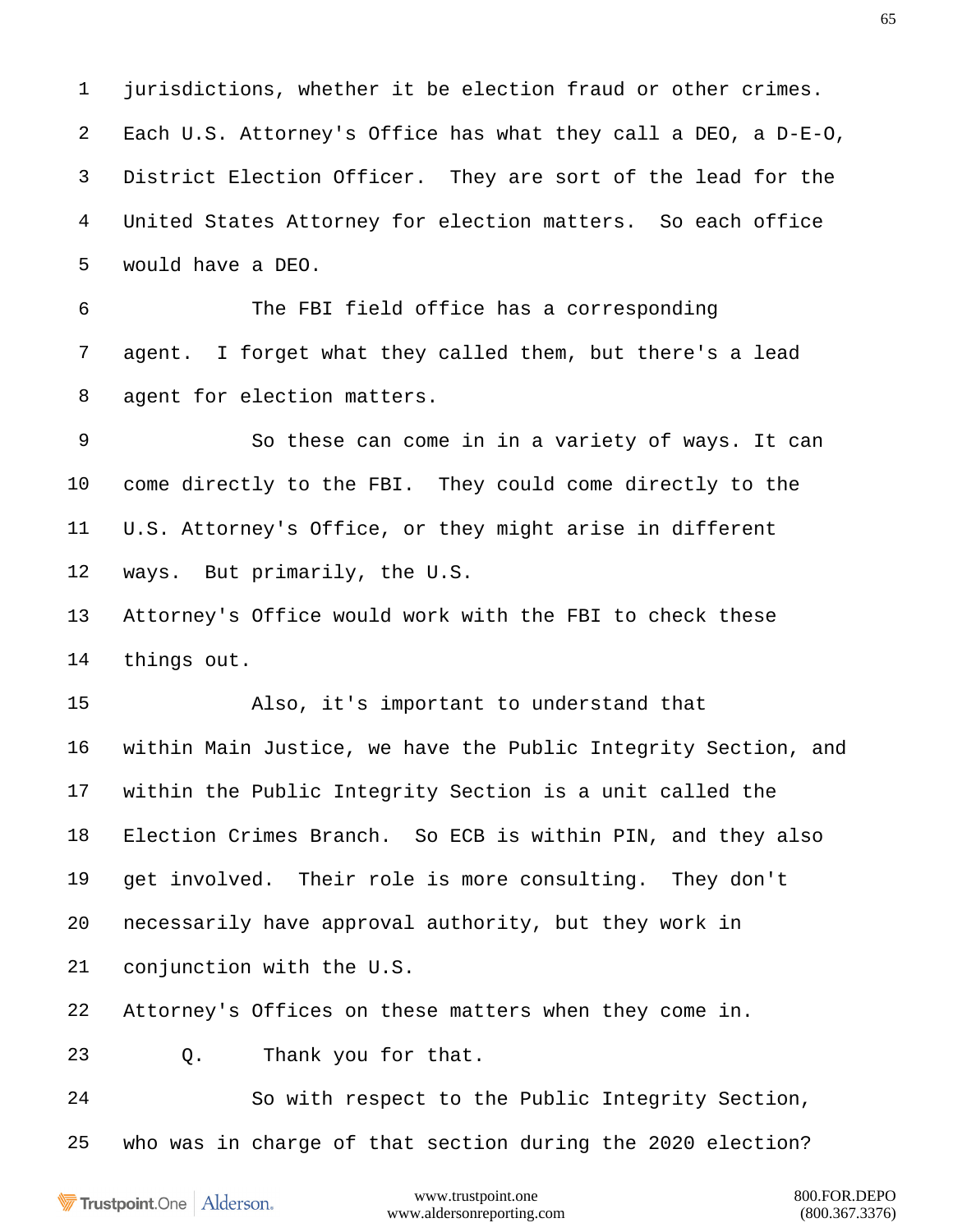1 A. A DOJ employee attorney named Corey Amundson, A-m-u-n-d-s-o-n. Q. Thank you. And with respect to the Election Crimes Branch that you mentioned, who was in charge of that branch during the 2020 election? A. Initially, it was a DOJ attorney named Richard Pilger, P-i-l-g-e-r. As I recollect, Mr. Pilger stepped down from that position after AG Barr issued his November 9th memo relating to election investigations. I believe he remained in ECB, but that one of his deputies was the acting chief of that section from that point forward. 14 0. Do you recall why he resigned? A. Yes. Q. And what was that reason? A. Well, he said that he resigned because he was opposed to AG Barr's 11/9/20 memo. Again, he did not -- he presented this as a resignation, but, in fact, he didn't resign from the Department. He simply stepped down from that position. It was very public. There were articles about it. There were emails about it. I believe he submitted a letter of some sort that was very quickly leaked to the press. And it raised concerns because it left the perception that the Department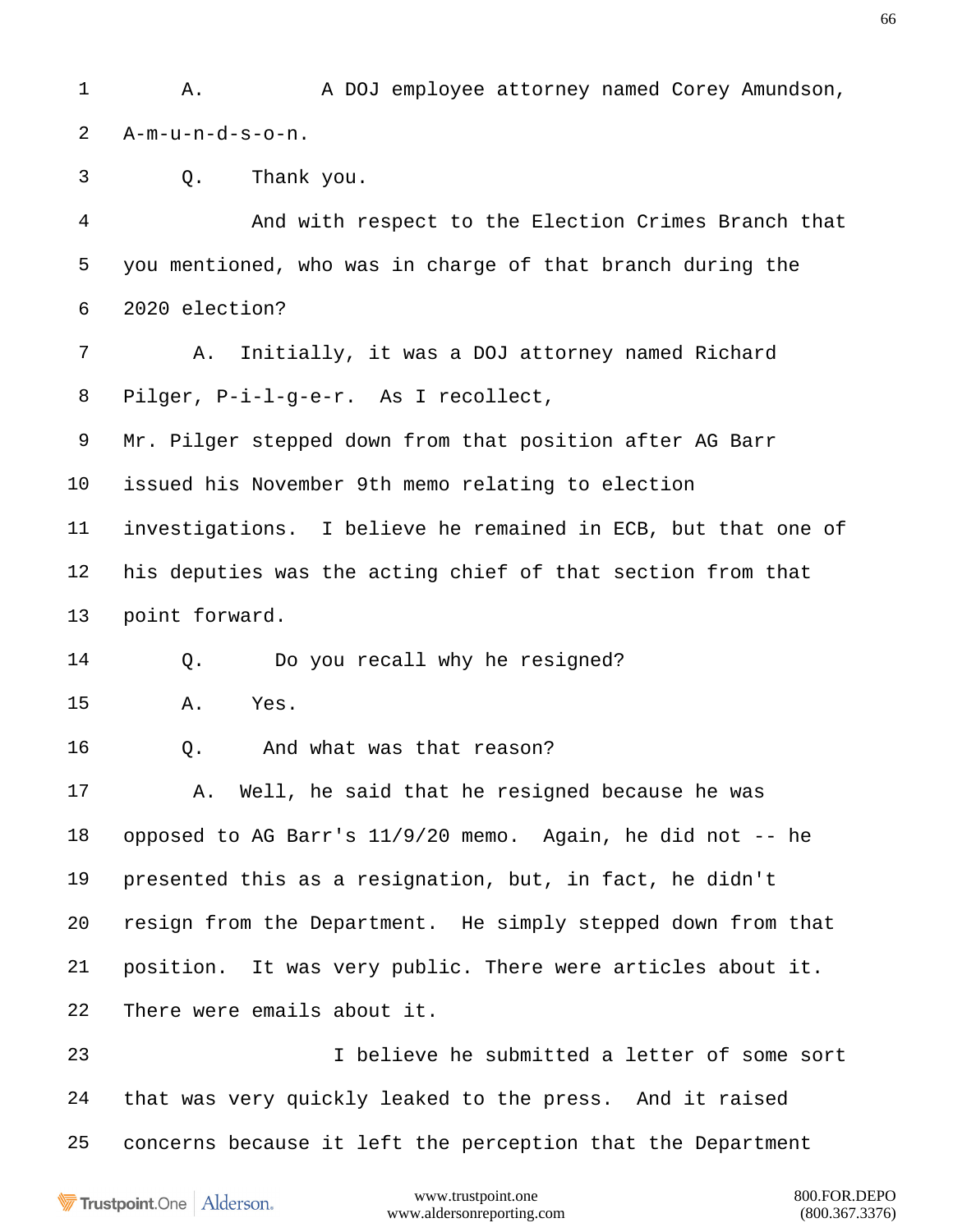was somehow doing something improper when, in fact, all along, what AG Barr wanted to make sure was that we were in a position to assess whether or not the election had been affected by fraud.

 Q. Did Mr. Pilger's decision to resign and the subsequent leak -- obviously, I don't know who leaked the document -- but the subsequent leak of his resignation, did that frustrate the Department's ability to properly operate the Election Crimes Branch consistent with AG Barr's November memo?

 A. Yes, it definitely did. It put the AG in a poor light publicly, which was totally unwarranted. People misunderstood the memo. They misunderstood what the AG was trying to do. And the immediate leak of the email, the memo and the related documents was not helpful to what the Department was trying to do at that time.

 Q. Now, generally speaking, just for the record, since we're referencing the Barr memo, I'm going to paraphrase this. I don't think that this is an exact recitation from the memo itself, but, generally speaking, what Barr did is he authorized department officials to pursue substantial allegations of voting and vote tabulation irregularities prior to the certification of elections in your jurisdictions, in certain cases.

So the difference, then -- correct me if I'm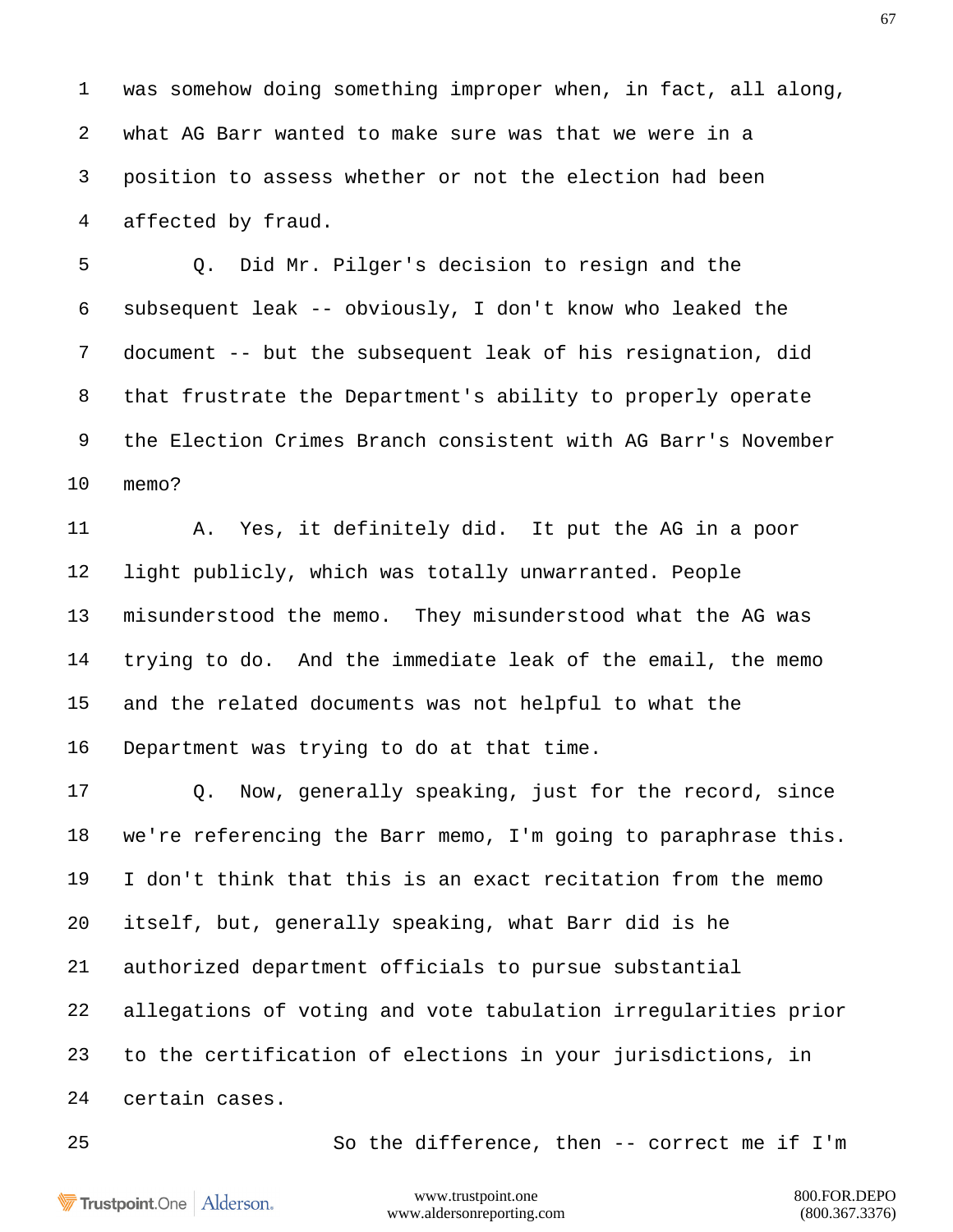wrong -- the difference here is that he wanted action to occur prior to certification of elections. And prior to this memo, the standard operating procedure was to wait until after certification of elections to then dig into these election- related issues and, potentially, crimes. Is that correct, generally? A. That's generally right, yes. Again, this is all very fact-specific. It was always guidance, so there were always exceptions. 10 But the general practice of the Department, as per ECB, Election Crimes Branch, was to wait until the certification was done because, in their view, what the Department should be doing is prosecuting things after the fact in an attempt to deter misconduct in future elections. AG Barr's focus was on the current election and making sure that we, the Department, were doing what we could in real time to ensure that the American people could have confidence in the outcome. So there was a disconnect

there, and it created issues.

 Q. So did Mr. Pilger, when he was in his position at ECB, did he have the authority to green-light investigative steps for election-related investigations?

 I'm trying to figure out the amount of authority and power that he had in that position prior to resignation.

Trustpoint.One Alderson.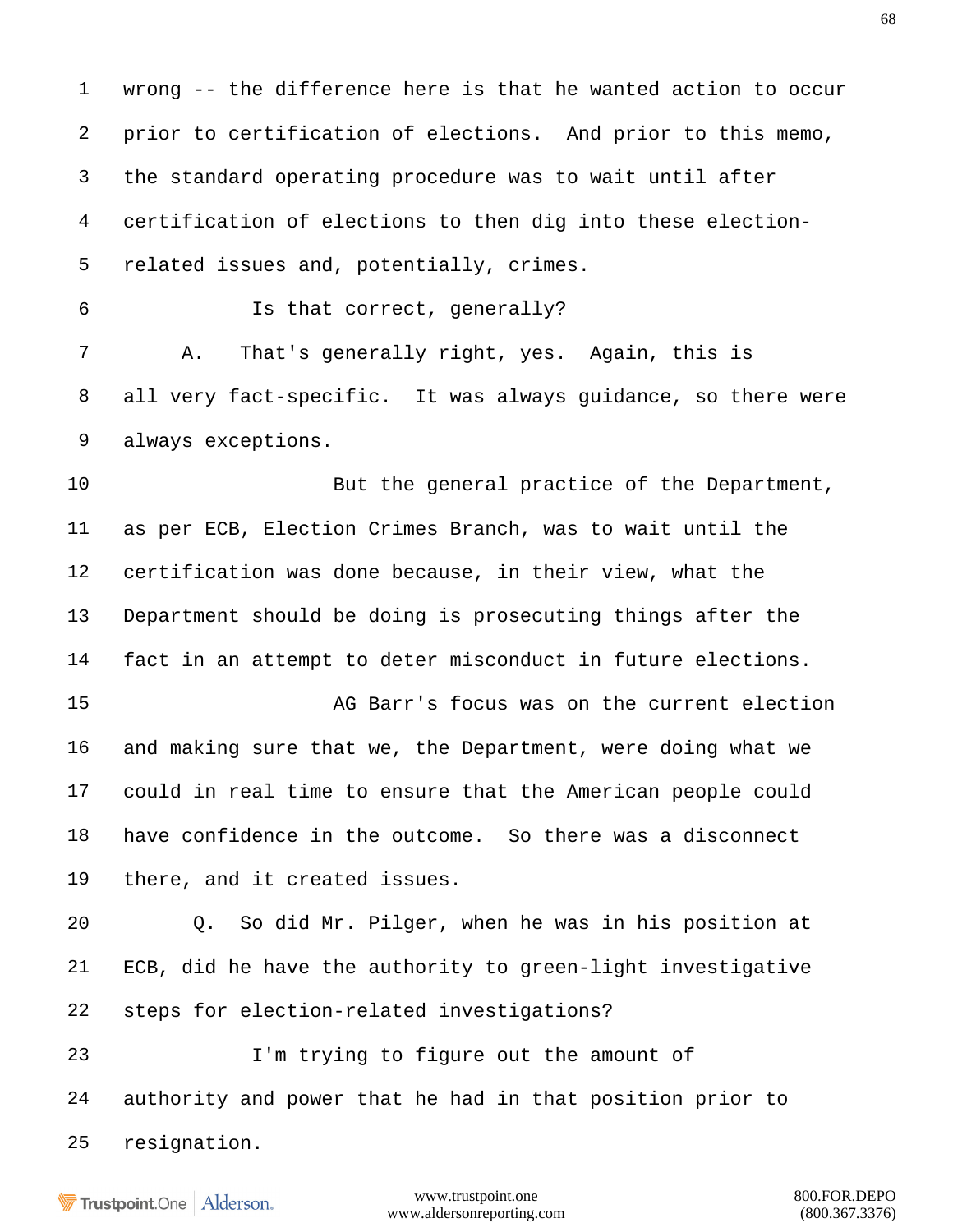A. So pursuant to the justice manual, the ECB had consultation roles. So the U.S. Attorney's Office was supposed to consult with ECB, and they both reported up to the DAG's office. So if was there a disconnect, either side could report up and say, "Well, we don't think these guys should proceed this way," or something to that effect.

 The problem was that ECB routinely implied that they had approval authority. And so the DEOs, those District Election Officers in the U.S. Attorney's Office, were extremely reluctant to proceed without the approval of ECB.

 Furthermore, ECB communicated directly with the Public Corruption Branch at FBI. And those FBI agents were, again, extremely reluctant to proceed without ECB's explicit approval. And since ECB was not on the same page with AG Barr and they clearly disagreed with AG Barr's determination, they were, at best, dragging their feet and maybe more to keep these investigations from going forward, in my view.

 Mr. Flynn-Brown. Okay. I want to pull up an additional exhibit. We got this exhibit late last night from DOJ, and I believe it was sent to you guys late last night as well.

 Let me pull up the Majority -- I think this is labeled Majority -- I think it's labeled Majority 25. It's the December 7, 2020, email, sir.

Trustpoint.One Alderson.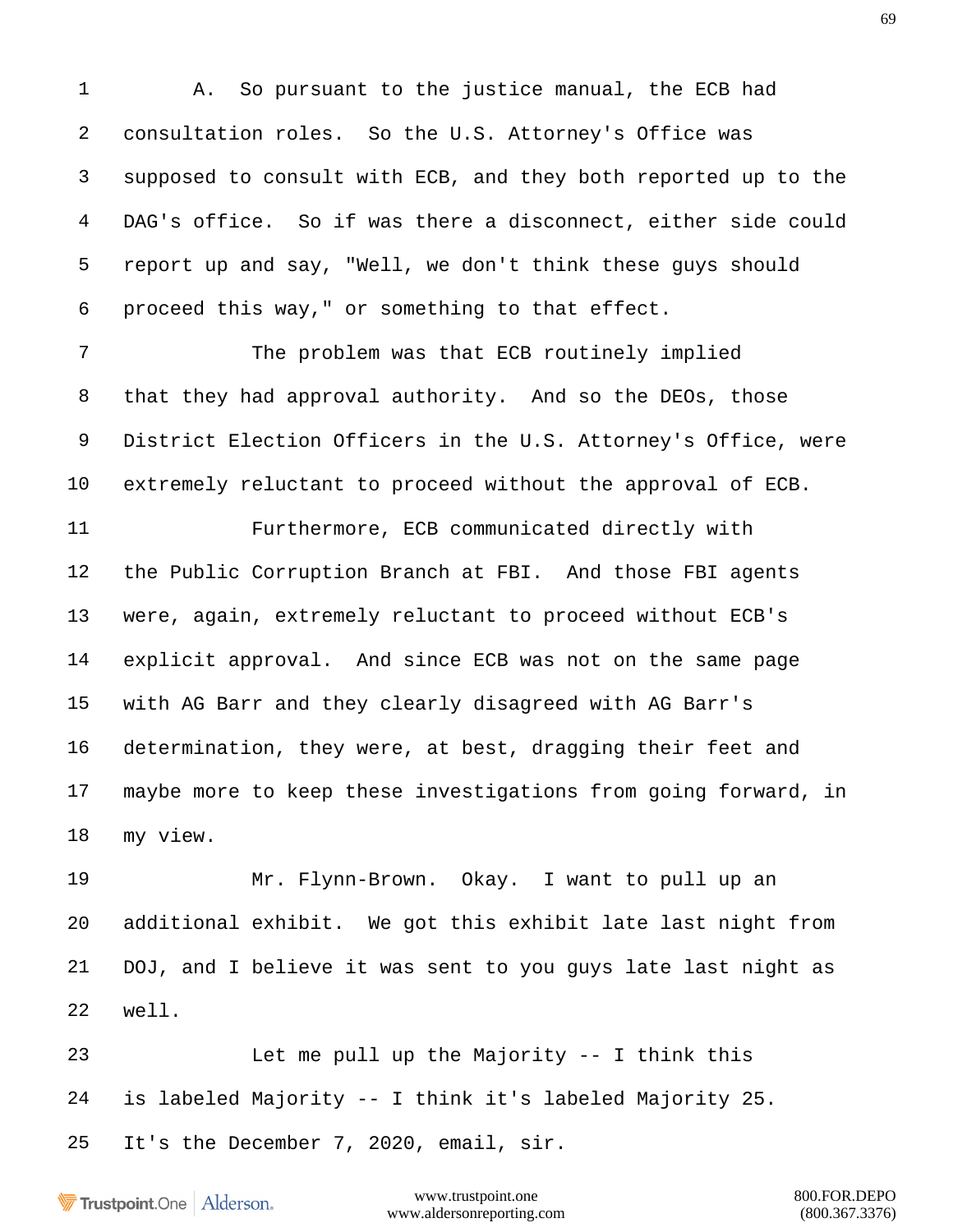It's between you and David Bowdich.

 Mr. Donoghue. Yes, I have it. Mr. Flynn-Brown. I believe we are at -- I believe this is Exhibit 6.

(Exhibit 6, email, marked.)

 BY MR. FLYNN-BROWN. Q. So you -- I believe you began to explain some of the State Farm-related allegations. This email, this December 7, 2020, email between you and David Bowdich references a -- some State Farm Arena allegations. I think you referred to them earlier in the first hour.

 Can you just restate them here again for the record, based on your recollection, as to what they were.

 A. Generally, my recollection was that there were claims that at the State Farm Arena, election officials, Board of Election officials, said or did something that caused the observers to leave. And after the observers departed, the election officials then produced a suitcase full of ballots, and that they began running those ballots through the tabulation machines, and that they ran them through repeatedly.

 So there were a couple different pieces to that allegation. One was that there were these sort of false or fake ballots that were produced. And another was that it was run through multiple times. And then, of course, that the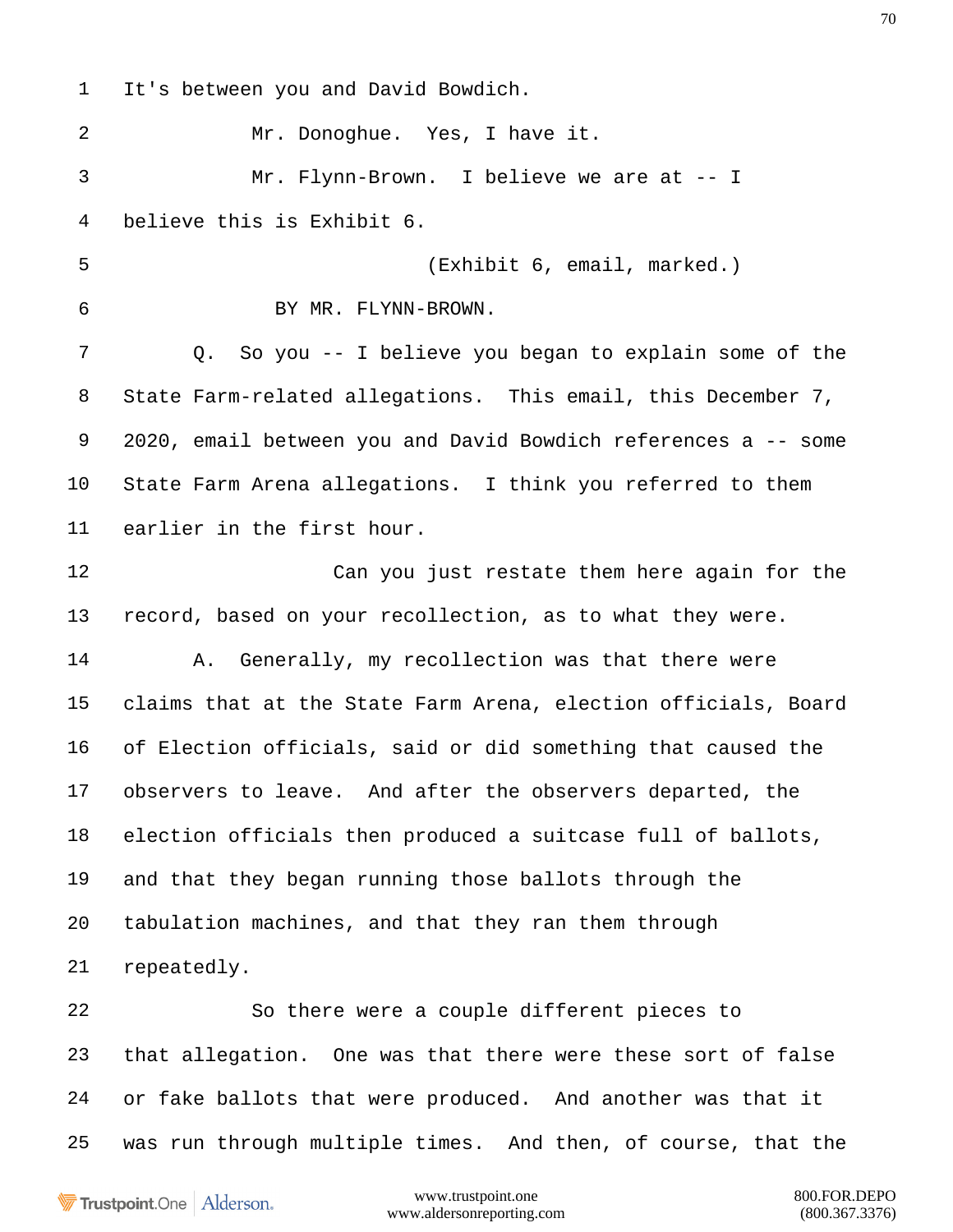observers were somehow lured away. That's basically what that allegation was.

 And because there were video cameras in the facility, we, the FBI and others, were able to go back and look at exactly what had happened.

 Q. So how did this matter resolve, based upon your recollection?

 A. So the U.S. Attorney's Office in the Northern District of Georgia looked at this. They worked with the FBI. You can see from this email that there's some frustration because of the Election Crimes Branch attitude that I described earlier.

 But, ultimately, the witnesses who were there were interviewed. I can't remember if FBI did the interviews alone or they did them in conjunction with State authorities. But whatever it was, they reviewed -- I believe it was about 15 hours of videotape.

 The witnesses were all interviewed. And the conclusion was that the observers left because of an error on the part of someone in the media who said, "It looks like they're done for the night."

 And I think that was reasonable because I believe the intent was to finish their tabulations for the night. I think it was around 10 p.m. or something like that. They thought they were done. They began sort of wrapping

Trustpoint.One Alderson.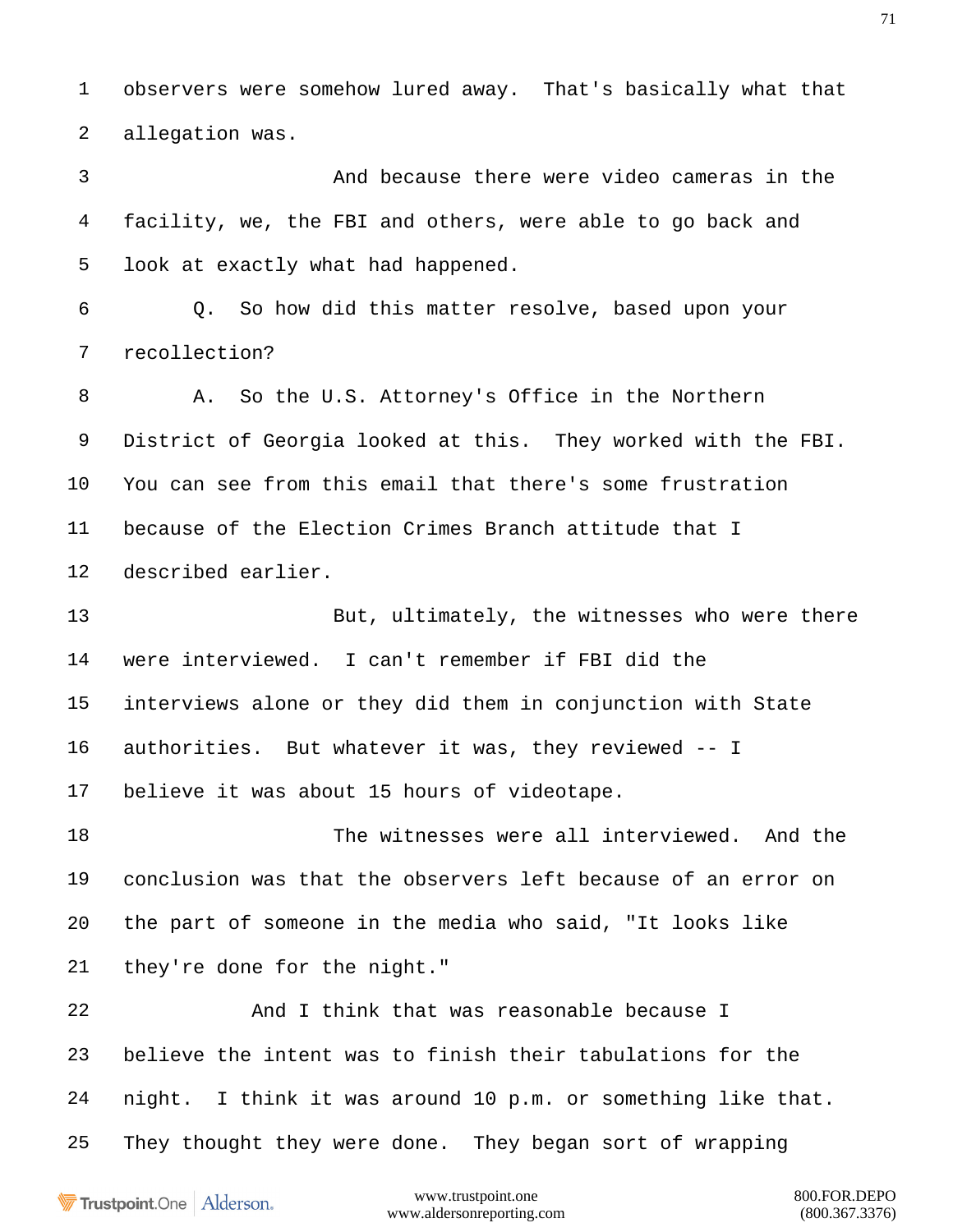things up and closing up their equipment.

 Someone in the media pool made this comment that "It looks like they're done for the night." The observers left. They were then contacted by other State officials that said, "Hey, we got a lot of work to do. Don't shut down this early."

 So they then went back to tabulating ballots. The allegation about a suitcase being brought in apparently stemmed from the fact that these ballots were kept in wheeled bins. Those wheeled bins were just used as a matter of routine in that facility. And I think if you go back and watch the video from the beginning, you can see during the day workers opening absentee ballots, taking them out of the envelope and placing them in the bins.

 So there was no suspicion from the fact that these were ballots were contained in the wheeled bin. That's just the way they moved them around the facility.

18 Also, the video, I'm told, showed that they did not feed them through repeatedly, and that that would not have worked anyway because of the barcoding on the individual ballots.

 So we looked at the allegation. We had FBI go through the videotape. We had interviews done of all the witnesses, and the U.S. Attorney in the Northern District reported back to me that there was nothing on that video,

Trustpoint.One Alderson.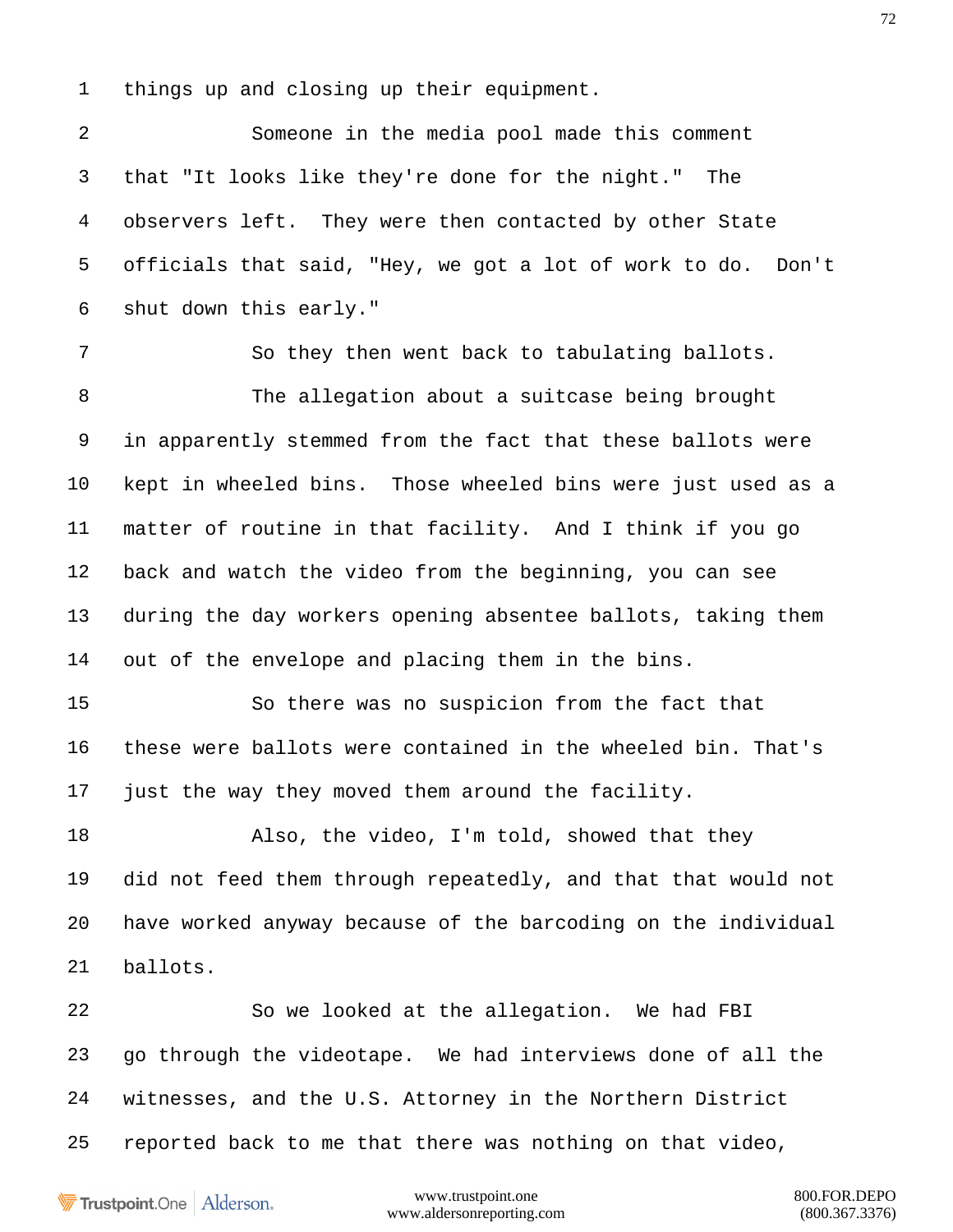nothing to these allegations that should cause us to question what happened in that facility or the outcome of the Georgia election.

 Q. So this email thread begins with an email from Corey Amundson on December 7, 2020, at 12:34 a.m. And he says in part, "As explained below, PIN," the Public Integrity Section, "does not concur in any overt investigative activity, including the proposed interviews."

 Based on your recollection, how many times did the Public Integrity Section provide a nonconcurrence to potential investigative activity relating to the 2020 election, prior to the election certification?

 A. There was several times it came up. I can't remember exactly, but this was not an isolated incident.

 Q. Now, when those nonconcurrences came up, did Main Justice override them?

 A. In some instances, yes. It wasn't really a matter of overriding because they didn't have the authority to disapprove. Again, you know, the way they framed this sometimes creates confusion.

 U.S. Attorney doesn't need their concurrence. They have to consult with them. Certainly, PIN or the U.S. Attorney's Office was free to raise it up the chain of command if they had concerns.

Q. So with respect to the nonconcurrences, did any

Trustpoint.One Alderson.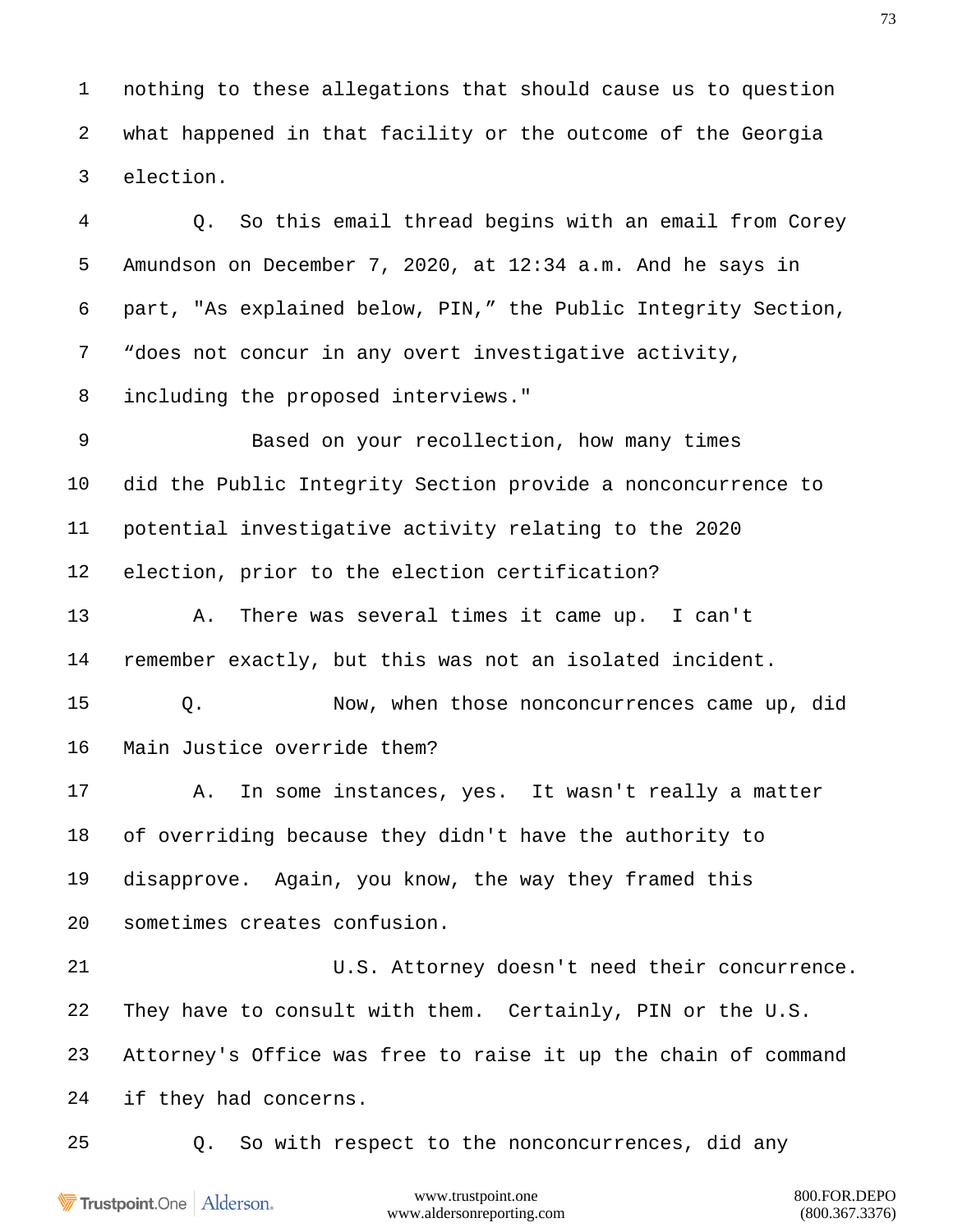nonconcurrence halt investigative activity by FBI or other DOJ units?

 A. I believe there was one time that I recollect as I sit here now, that there was a dispute between PIN and the U.S. Attorney's Office. It was not in Georgia. And DAG Rosen, who might have been the Acting AG at the time, decided that while some limited action would be permitted, that generally the U.S. Attorney's Office would not be permitted to go forward at that point in time. Q. Which state was this? A. Florida. Q. Florida? Do you recall the allegations? A. I do. But, you know, with all due respect to the questioning, it may be an ongoing matter, so I don't think I can comment on that. 17 Q And who was the U.S. Attorney on this matter at this time? A. Larry Keefe. Q. So Rosen provided him instructions to perform some actions, but not other actions? Mr. Weinsheimer. On behalf of the department, I'm indicating that at this point, we've gone beyond the authorization, and the witness has already indicated it may relate to an ongoing matter. He's just notwww.trustpoint.one 800.FOR.DEPO Trustpoint.One Alderson.

www.aldersonreporting.com (800.367.3376)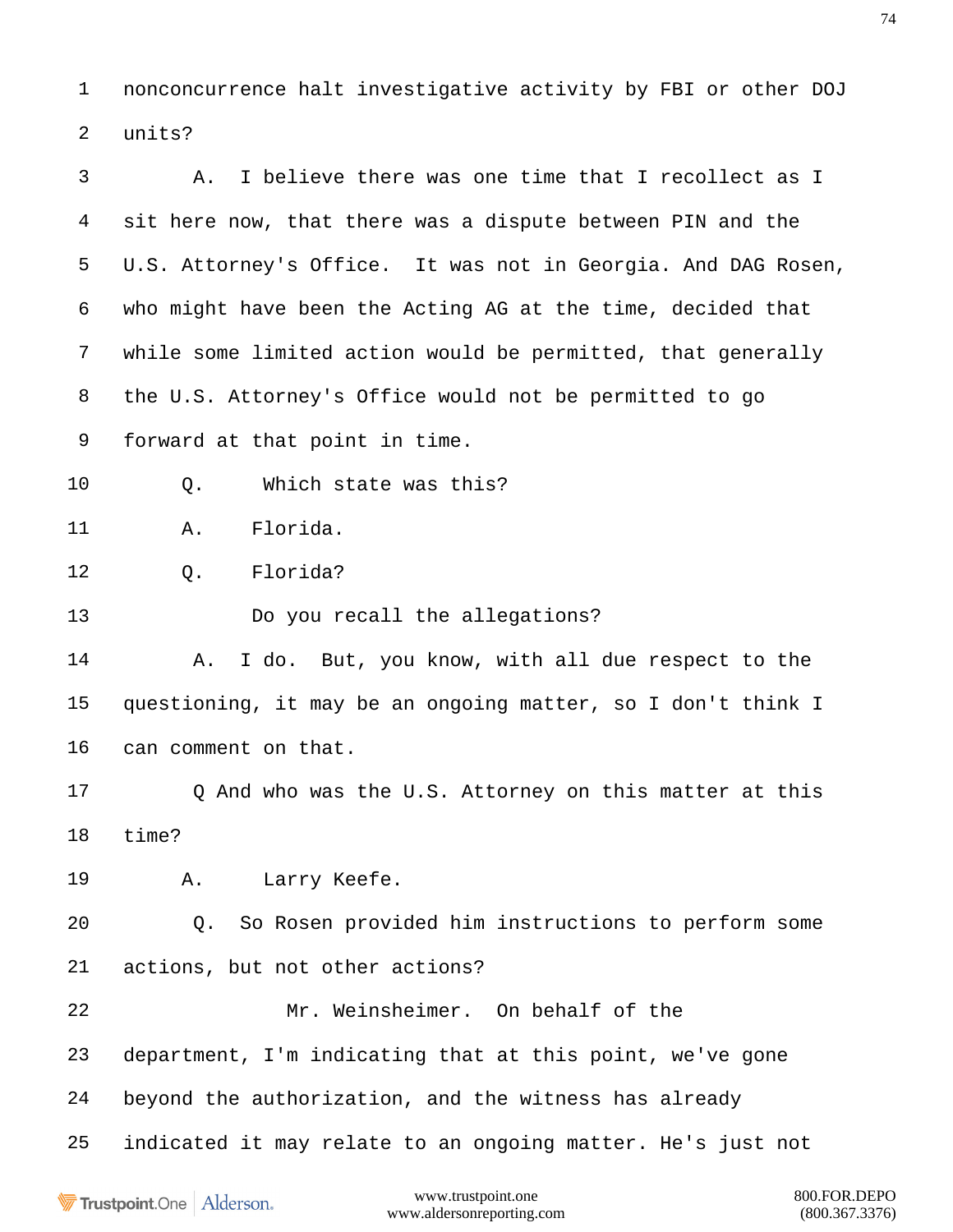authorized to speak about ongoing matters.

 BY MR. FLYNN-BROWN. Q. In your email to Bowdich, you stated, "Unfortunately, this is a continuation of a policy disagreement between the Election Crimes Branch of PIN," the Public Integrity Unit, "and the AG," Attorney General. So you noted earlier that there were a couple examples, couple times where PIN and the Election Crimes Branch did kind of frustrate investigative steps. So this use of the word "continuation" does imply repeated conduct. 11 I'm wondering if you can get into more specific numbers as to how many times your efforts were frustrated by the Election Crimes Branch and the Public Integrity Unit to proceed with investigative activity prior to certification. A. I can't put a number on it, but it was a small handful of times. And I think they were elevated in the way that this one was. Q. Okay. And then my same question would be for after certification. So after certification occurred, did you still have this frustrating relationship with PIN and the ECB? A. I can't recall specifically as I sit here whether it was all before or it split between pre and post-certification. I don't remember, but this was an ongoing issue, really, throughout the election cycle.

Trustpoint.One Alderson.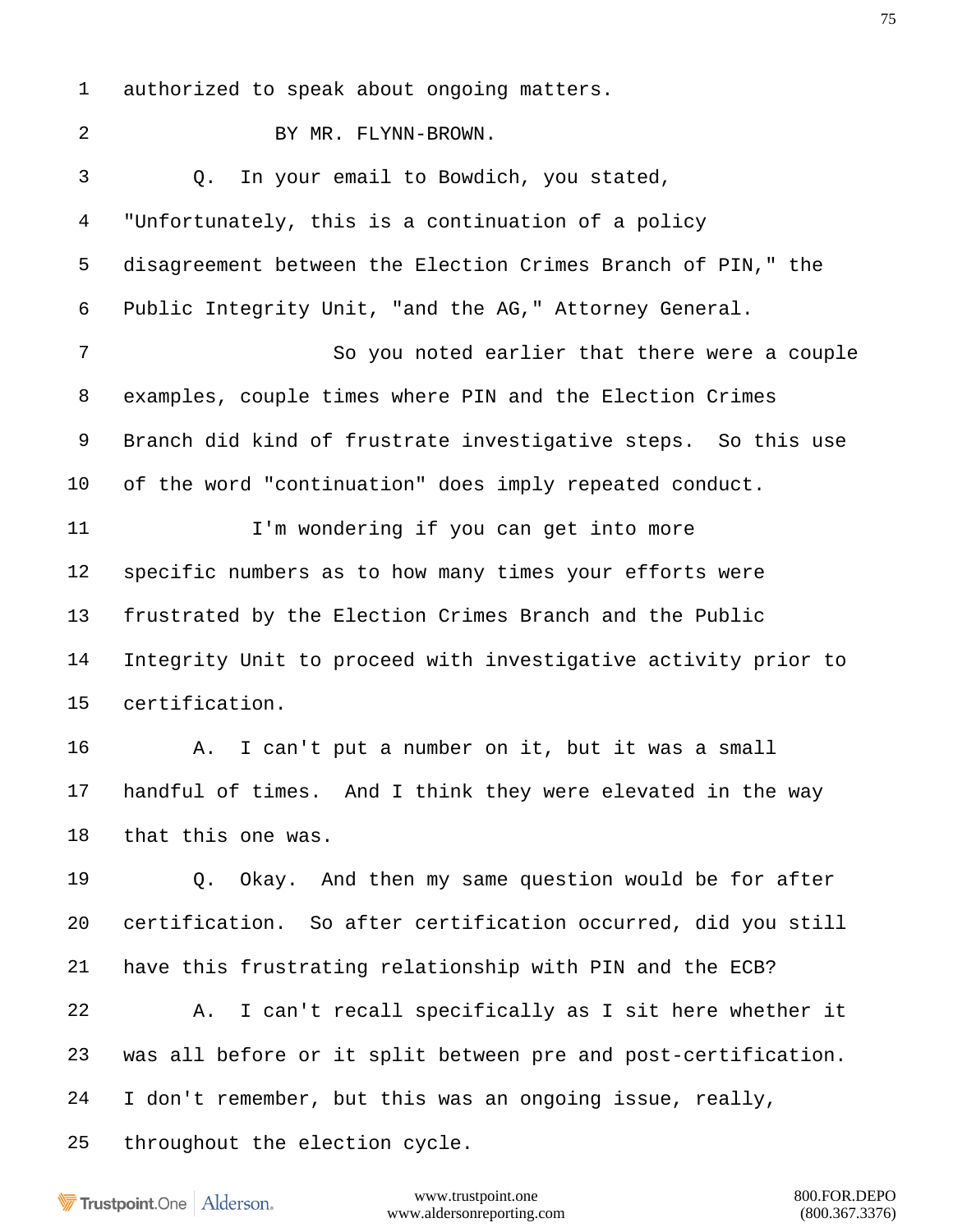Q. At the time you left the Department, had this tension that we described here today, based upon these emails in the record, did that tension still exist with the Public Integrity Unit? A. Well, the issue was still there, but, obviously, the election was over and certified and all that. So the immediate concern was just no longer relevant. Q. So specifically, sir, you know, as we focus here on the Public Integrity Unit and Barr's November memo altering this policy to be more aggressive and forward-leaning, are you able to specifically mention or name any specific department personnel that worked to frustrate the Barr memo, the November Barr memo? Mr. Weinsheimer. On behalf of the department, I object. He shouldn't be getting into specific individuals other than those that he's already mentioned. Mr. Flynn-Brown. Okay. So he's mentioned Richard Pilger. Can he get into more detail in his actions in potentially undermining the November Barr memo? Mr. Weinsheimer. Again, I would object. I think that's outside the scope of the authorization at this point. Mr. Flynn-Brown. No, I do think it's in scope, so we'll put a pin in that. BY MR. FLYNN-BROWN.www.trustpoint.one 800.FOR.DEPO Trustpoint.One Alderson.

www.aldersonreporting.com (800.367.3376)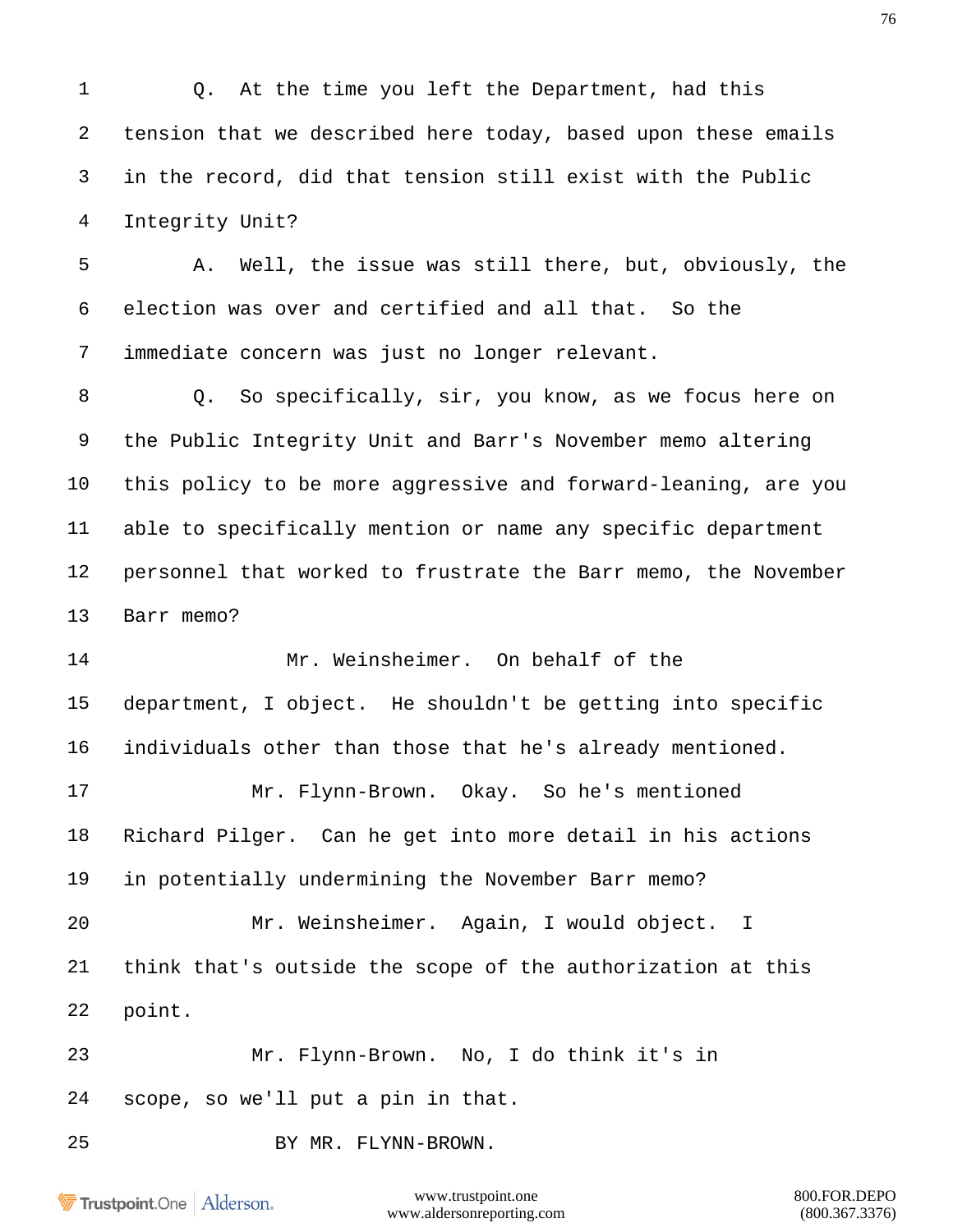Q. So with respect to the Public Integrity Unit, you had mentioned that there was a similar unit at the FBI that they interfaced with. Do you remember the FBI unit precisely? A. I believe it's called the PCB, the Public Corruption Branch. Could be wrong about that. Q. Do you recall who was in charge of that branch during the 2020 election? A. I knew at the time, but I just don't remember as I sit here today. Q. Did the Justice Department and FBI open any election crime investigations after the 2020 election was certified? A. I can't say with certainty as I sit here, because I was gone shortly after the election was certified. But I would assume the answer is yes. Q. So with respect to the process where you guys -- "you guys" being the Justice Department and the FBI -- received voter fraud allegations and reports of crimes, was there a general protocol and process as to how the intake went and how it moved up the chain? Or was it fairly an ad hoc process? You know, maybe, for example, generally speaking, did an allegation go into the FBI, the FBI vets it and then moves it up to DOJ? Or was there an intake, you

Trustpoint.One Alderson.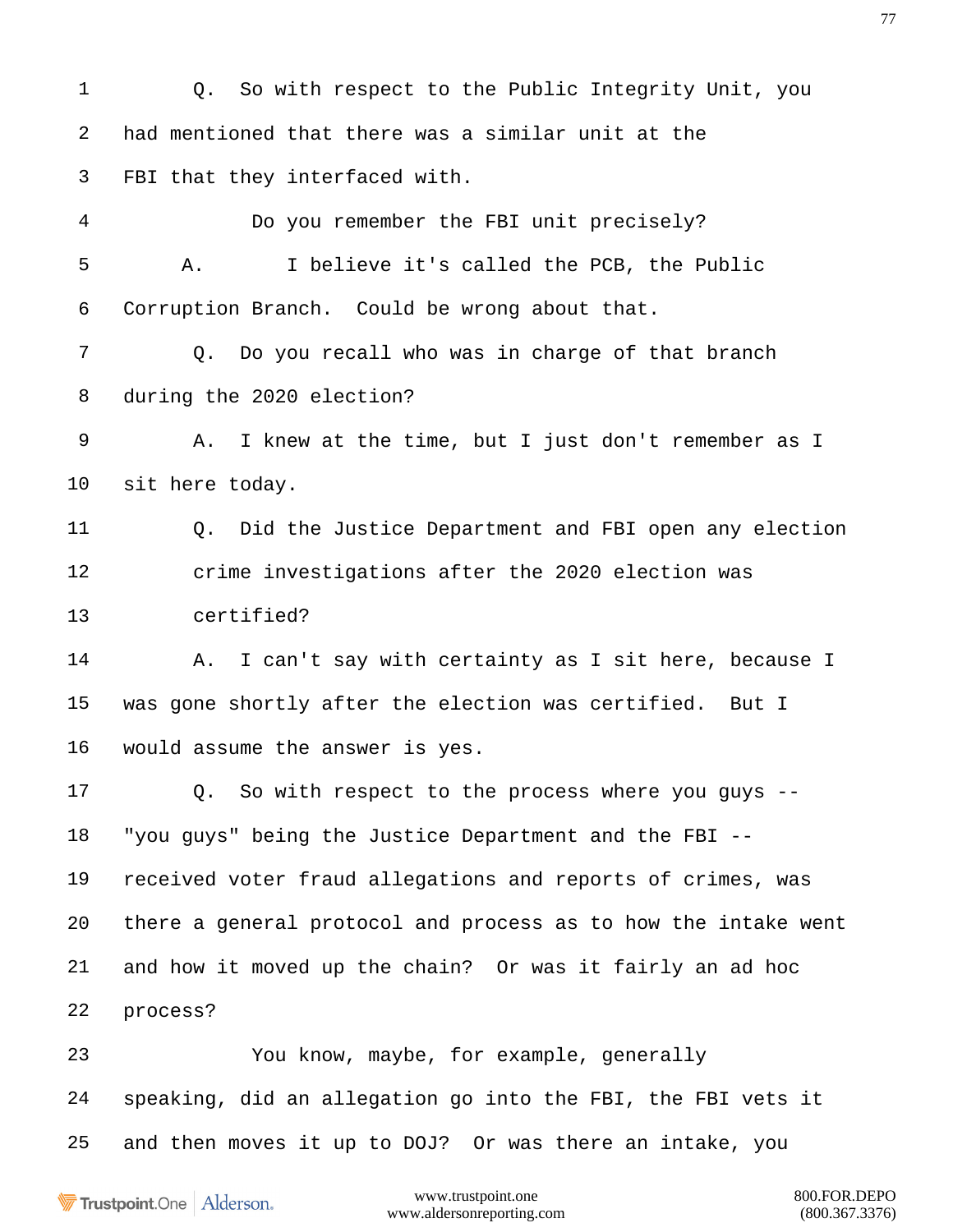know, process specifically for Justice

Department proper?

 A. It could come in in a variety of ways. They could come directly to the FBI, in which case the FBI election agent would coordinate with DEO, and they would staff it as needed depending on the allegation.

 It could also come in directly to the U.S. Attorney's Office. One of the things that we do, as a routine matter in preparation for elections, is we have U.S. Attorney's Offices all issue a press release, and they identify who the District Election Officer is for the U.S. Attorney's Office; actually put their name out there publicly and how they could be contacted.

 So if someone had an allegation, say, on Election Day, you can pretty easily find out who the DEO was in your district and report it to that person directly, if need be.

Q. Understood. Thank you.

 So with respect to the Justice Department, do you know how many personnel were responsible for vetting voter fraud and election crime allegations during the 2020 election? A. Well, at a minimum, you'd have a DEO in each of the 94 U.S. Attorney's Office, so that's 94 AUSAs right there. Obviously, they have supervisors, criminal chiefs, U.S.

Attorneys and that kind of thing, who would have

Trustpoint.One Alderson.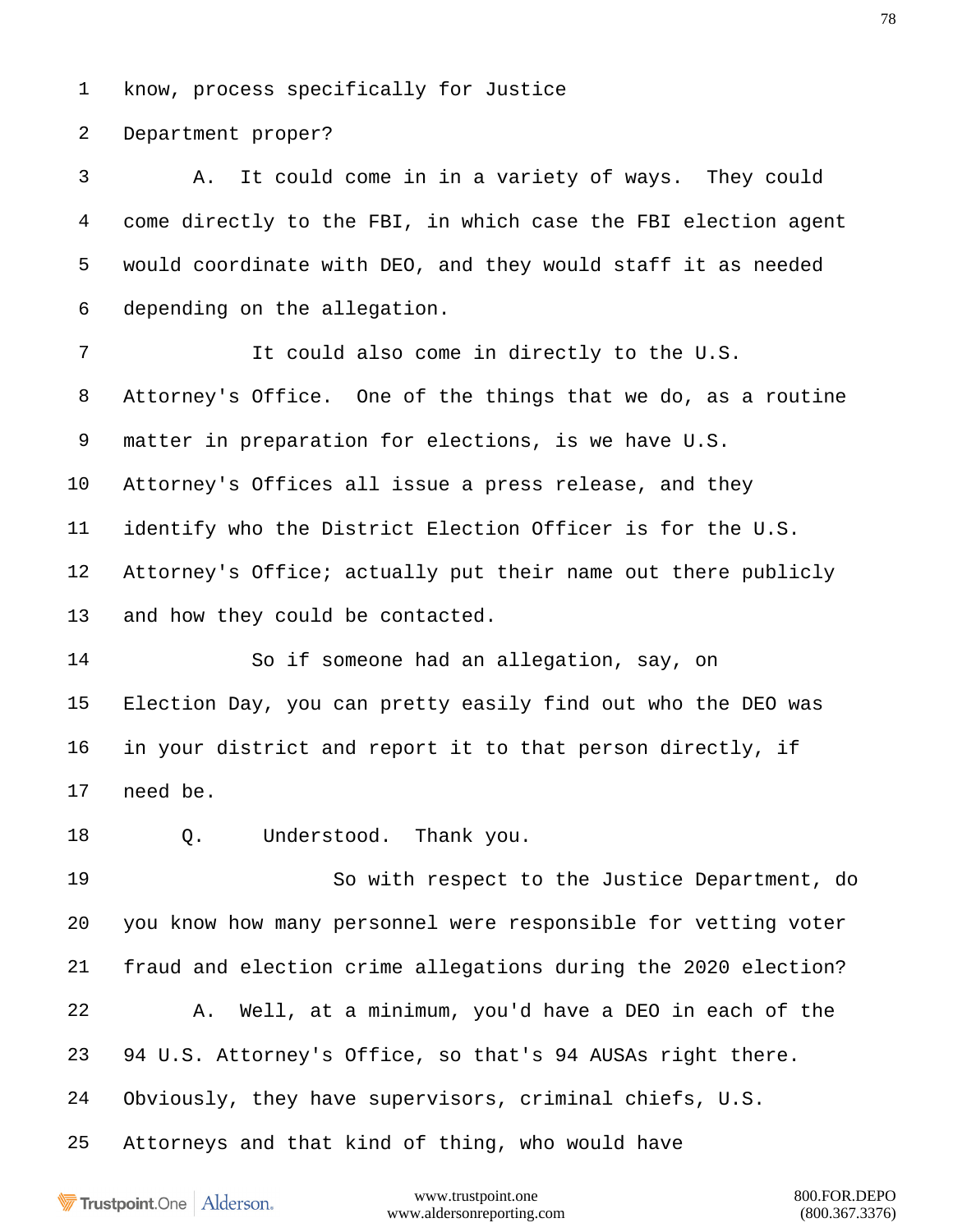responsibility.

 Then you would have the Election Crimes Branch, which I would guess was probably somewhere between 15 and 20 trial lawyers at that time, and then their chain of command. And then, of course, you'd have the FBI side of things with investigators. So you're talking a few hundred people, at least.

 Q. And from a data standpoint for the 2020 election, do you know how many voter fraud and election crime allegations were received by the Justice Department and the FBI respectively?

A. I don't know.

 Q. So after -- at what point does the Public Integrity Section get involved in a voter fraud allegation? I mean, do they reach down into the FBI? Does the FBI go to them as a matter of course? I mean, how does that relationship work? Because it sounds like the Public Integrity Section, and the ECB, specifically, are in the pipeline of this process to approve investigative steps, whether or not their nonconcurrence or concurrence is given weight. They're in the pipeline.

 So I'm wondering are they basically the buffer between the FBI and you and Rosen? How do they fit in the scheme?

A. No. They're not between the FBI and us, but they do

Trustpoint.One Alderson.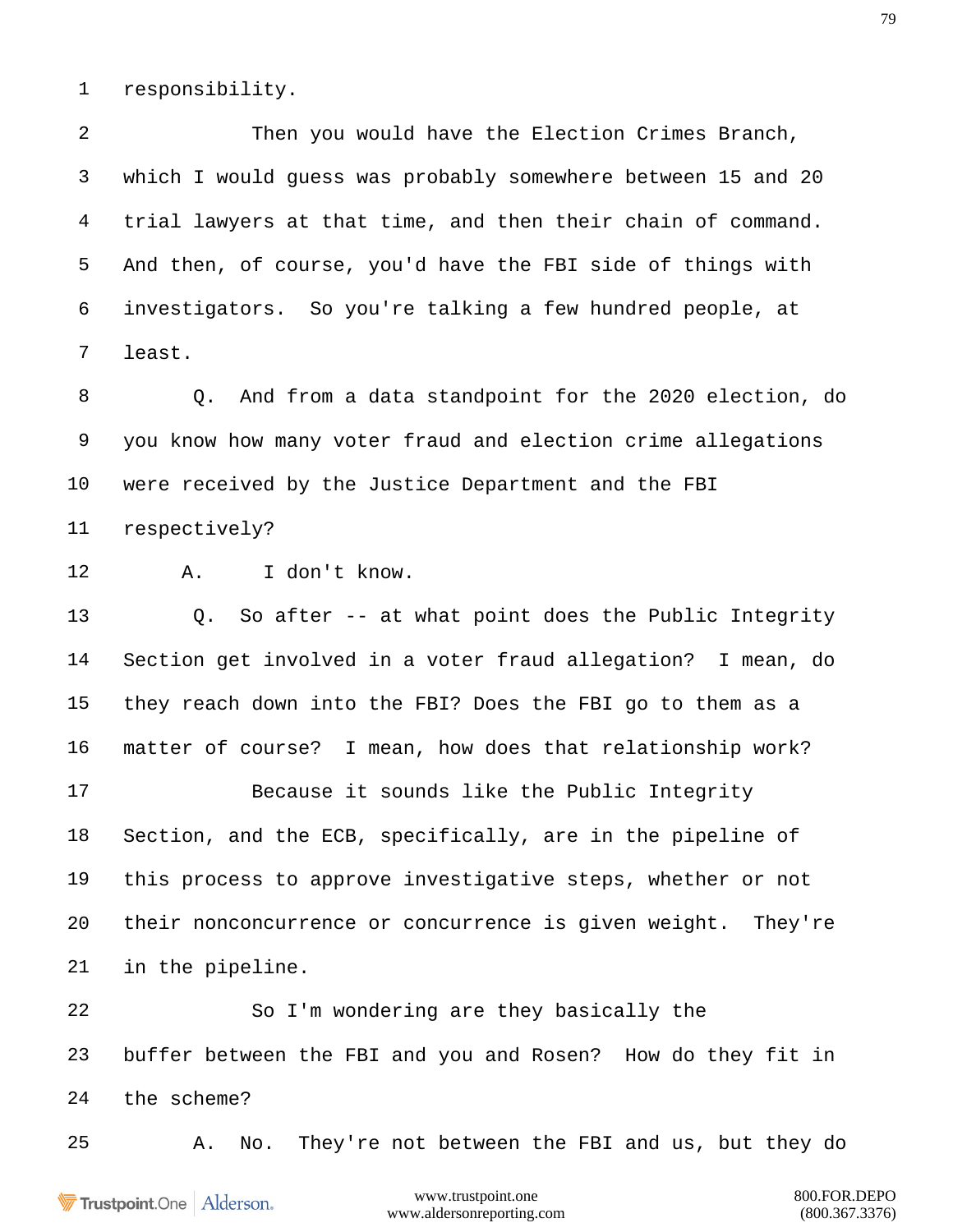coordinate very closely with the FBI's public corruption branch. So what would typically happen is you'd have something originate either in a FBI field office or U.S. Attorney's Office, and then the appropriate people in those offices would make notifications up their chain of command. So on the FBI's side, a notification would go up to the Public Corruption Branch. On the U.S. Attorney's Office side, a notification would go to ECB and say, "Hey, we're looking at opening an investigation about an allegation of X."

 So they would be aware of it. If I remember correctly, they can do preliminary steps of some sort, perhaps without a notification, but the typical way this developed was those notifications would be made. And so you would have the two components in Washington aware that something was actually out there and being worked.

 Q. I see. So when the FBI does the interfacing with the Public Integrity Section and the ECB, in the process you just described, if the FBI does not go around PIN and ECB to apprise you, as was done here with Bowdich in the December 7, 2020, email, is there a chance that you, up the food chain, the leadership chain at DOJ, are not going to be aware of some of the FBI's frustrations downstream with the Public Integrity Section?

A. It's possible. But I would say that Dave Bowdich,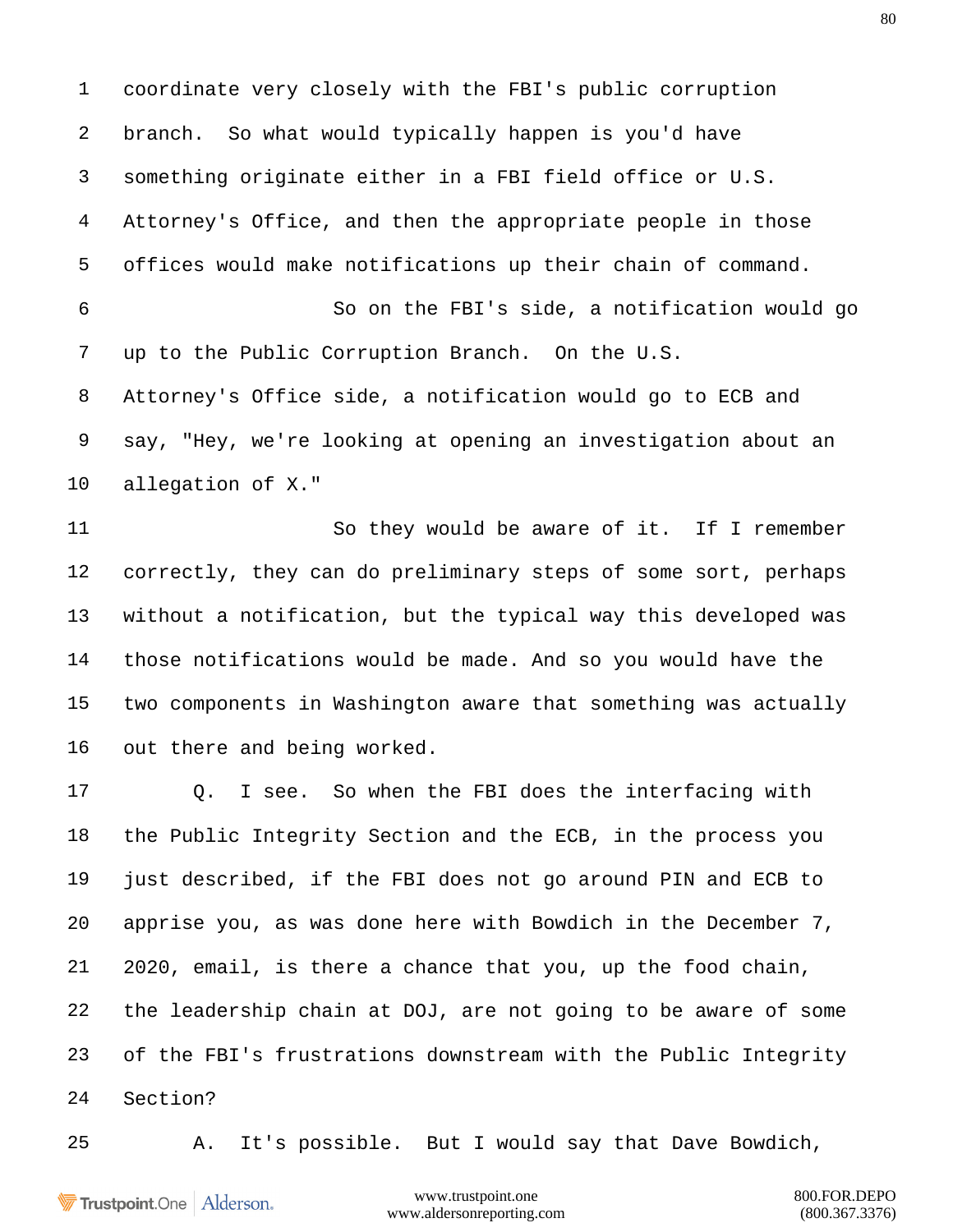as the deputy director, was very hands on. And Dave and I worked very closely together. We spoke probably every day, often several times a day. And he understood the AG's memo and -- though, there was a lot of back-and-forth there, but it's certainly possible that could be. Q. My time is running a little bit short here, and I'm not going to move on to another exhibit. I'm going to wait for my second hour, but I do want to ask a couple more questions about PIN and ECB. So you got Corey Amundson, who is above Richard Pilger, correct? A. Yes. Q. So how did those two interact? Did those two get along, or did they often have disagreements with respect to how things should proceed forward? 16 And I see I'm going to get another objection here from DOJ. Mr. Weinsheimer. I'm going to object. I think that is beyond the scope and talks about prosecutorial deliberations. Outside the scope. 21 BY MR. FLYNN-BROWN. Q. So I'll say it this way, then. With respect to Richard Pilger and the public complaints that are attributed to him with respect to the Barr memo, were those complaints, those feelings, those concerns that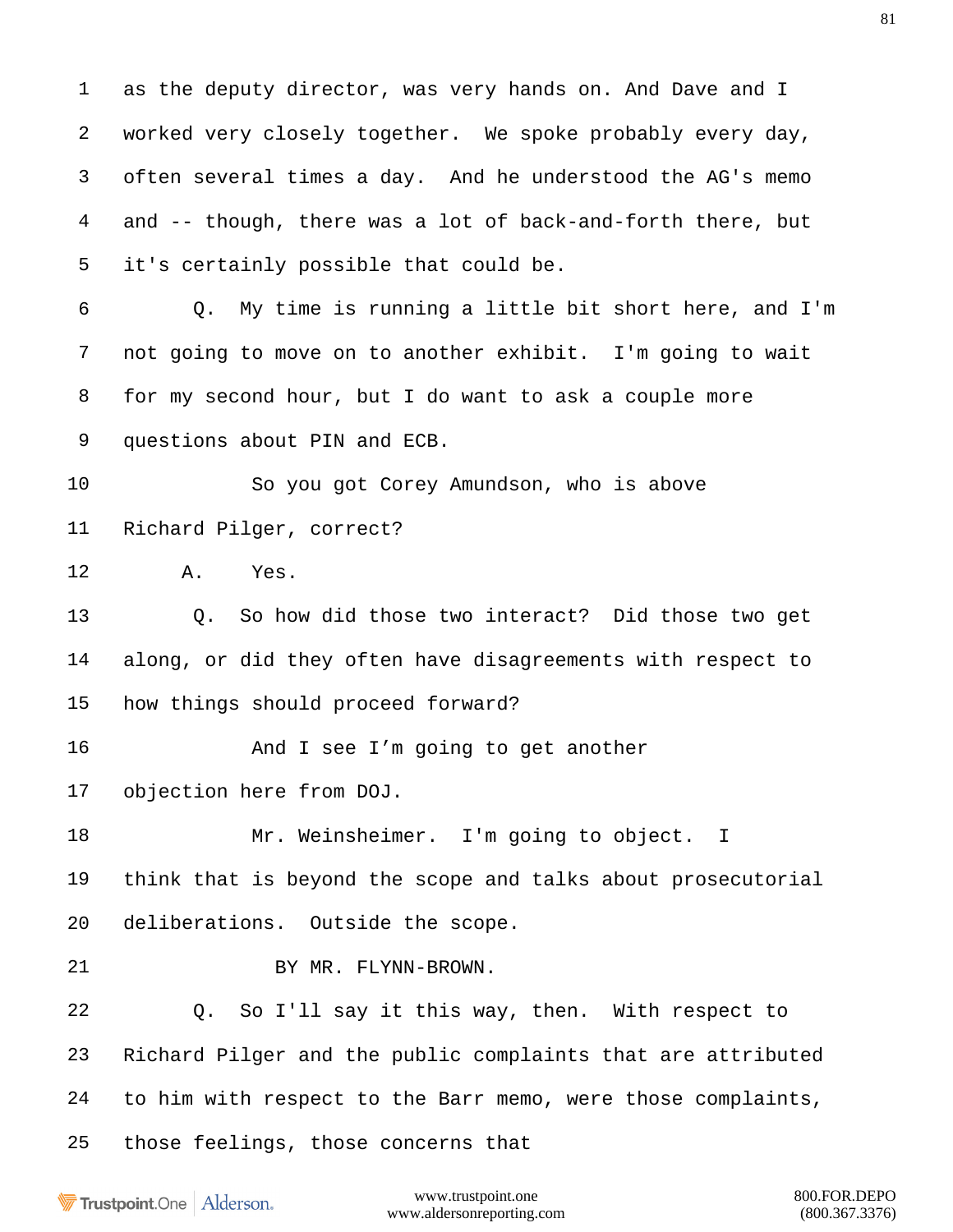Pilger had, did they permeate through the Public Integrity Unit, or were they specific to Mr. Pilger? Mr. Weinsheimer. Again, same objection. I don't think it's within the scope of the opposition. Mr. Flynn-Brown. I think it might be within the scope because the DOJ provided records relating to the questions that I am asking. Mr. Weinsheimer. With respect to the communications between Corey Amundson and then Dave Bowdich and Mr. Donoghue. So those are what's within the scope. 11 BY MR. FLYNN-BROWN. Q. So, Mr. Donoghue, with respect to Corey Amundson, did Mr. Bowdich -- with respect to this December 7, 2020, email, did Mr. Bowdich send other emails like this to you relating to his concerns about the Public Integrity Section? A I don't specifically recall other emails like this, but we did have conversations about things like that. Q. Okay. So you had some phone calls or maybe other emails with Mr. Bowdich about his concerns relating to PIN? A. Yeah, I don't recall other emails. But as I said, I spoke to Dave Bowdich probably every day in this time period, and this was not limited to this specific instance. Mr. Flynn-Brown. Okay. So I have five minutes left, but I don't want to move on to the next exhibit.

Trustpoint.One Alderson.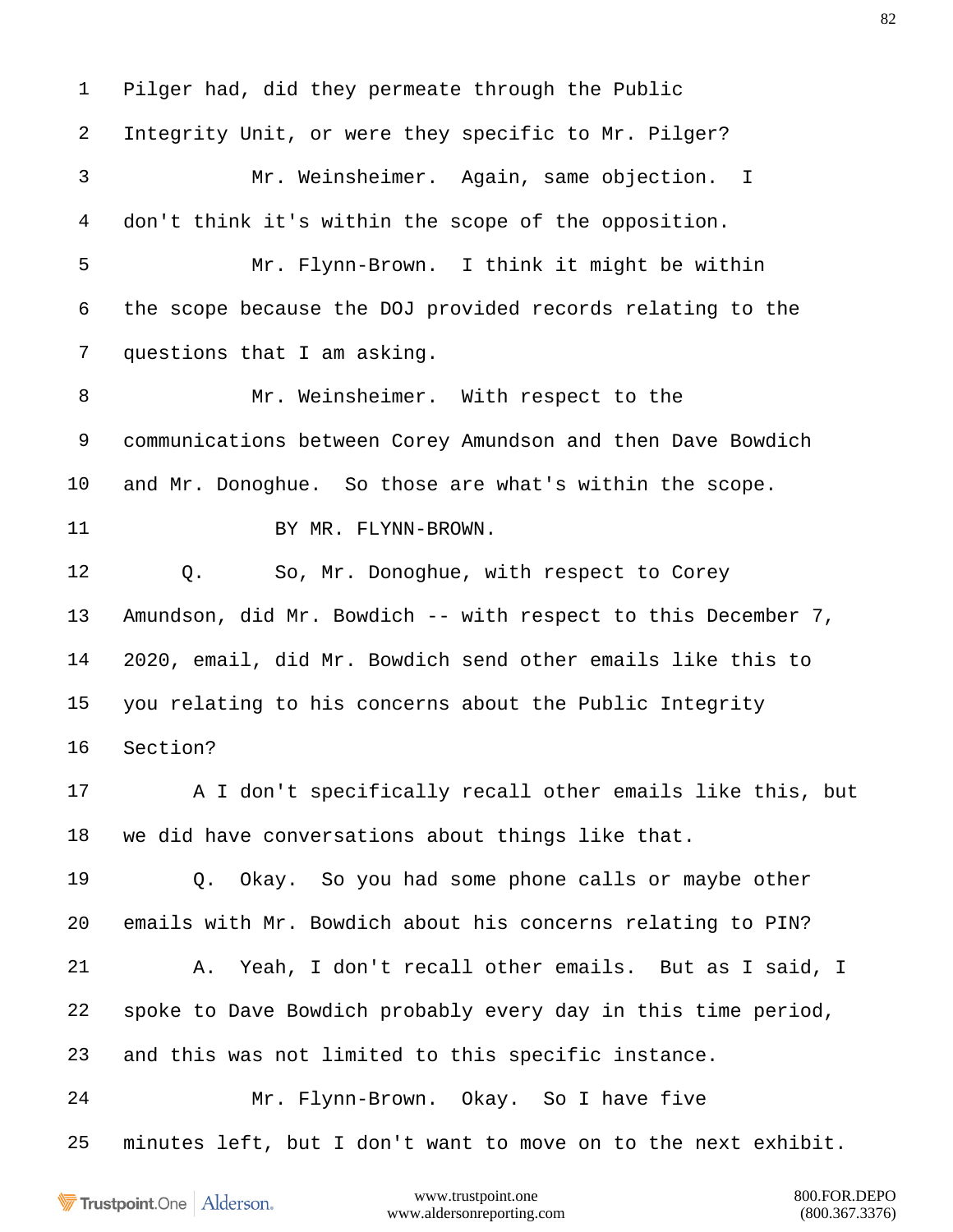- 
- I'll wait for my second hour.

 So, sir, thank you for your time. I may return to some of these issues that we just discussed later on today. But for now, Sara, I'll turn it over to you. Ms. Zdeb. Thanks, Josh. Mr. Donoghue, Counsel, would you like to take another quick break before I start my next hour? Mr. Andres. That would be great. Thank you. (Recess) Ms. Zdeb. It is 11:37, and we can go back on the record. 13 BY MS. ZDEB. Q. Mr. Donoghue, I wanted to just ask a couple more questions about the email and the issues that my colleague was just exploring with you at the end of the last hour. I think this was Exhibit 6, which is the exchange involving you and

Dave Bowdich and Corey Amundson.

 So you spoke a little bit about Richard Pilger. Just so I'm clear, he is, and was at the time, a career employee in PIN. Is that correct?

A. Yes, that.

 Q. Do you know about how long he had been in the position as head of the Election Crimes Branch?

A. I believe it was 10 years at that point.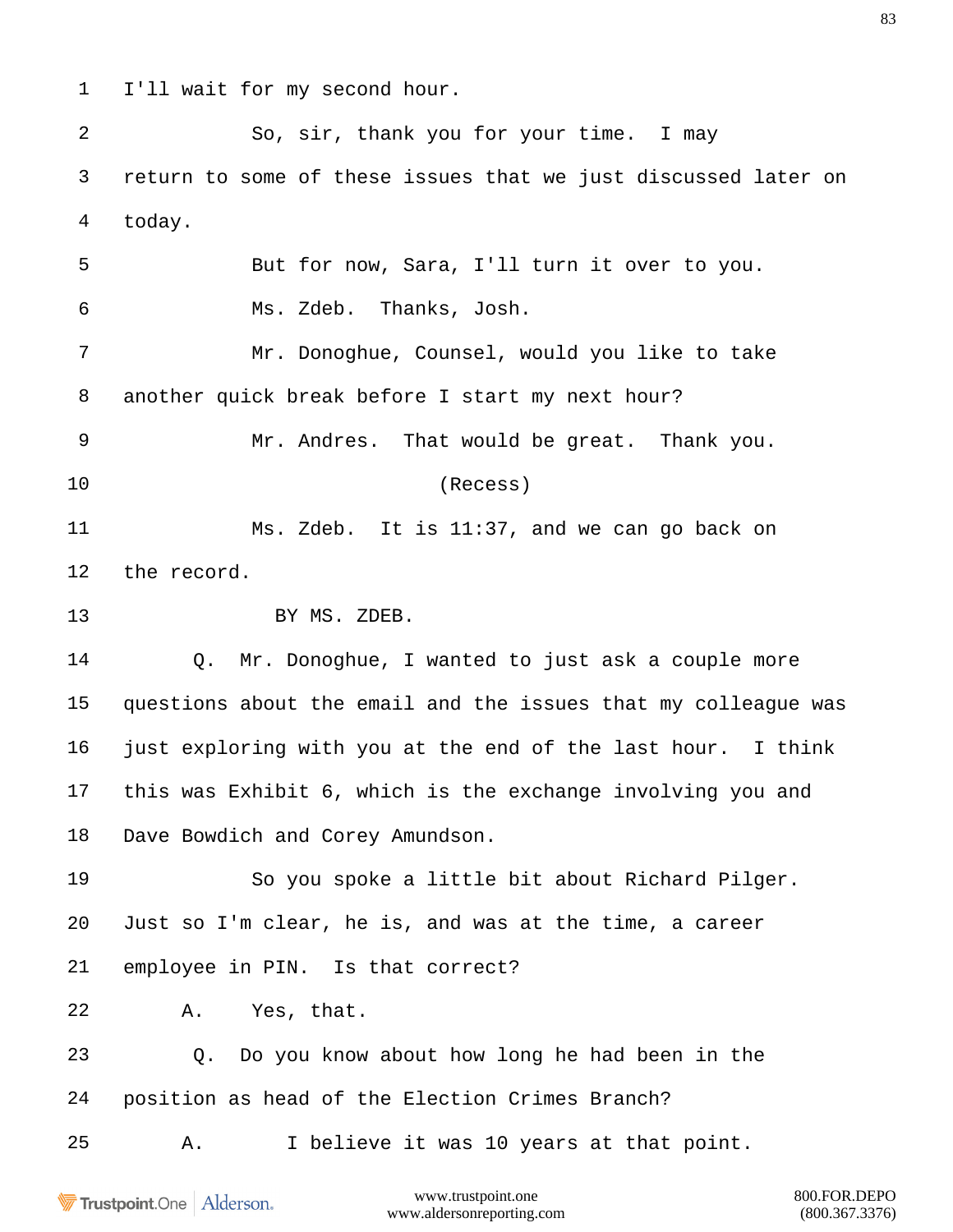Q. And is it fair to say he is viewed as an expert on election crimes within the Department? Mr. Weinsheimer. I think, once again, we're going outside the scope of the authorization. I'd object to further questions about Mr. Pilger. Ms. Zdeb. Well, I'm sticking to the scope of the questions that my colleagues in the minority just asked. And I have a few -- I have a few questions pertaining to questions to which you did not object. Mr. Weinsheimer. That one, I don't think is within the scope in terms of whether or not he's an expert. Ms. Zdeb. We can move on. 13 BY MS. ZDEB. Q. Just so I'm clear, it seems like the dispute, Mr. Donoghue, that you were describing in this email and describing a little while ago essentially boiled down to a difference of opinion between Mr. Pilger, the career head of the Election Crimes Branch, and the Department's political leadership, when it came to the appropriate way to conduct these investigations. **Is that accurate?**  A. To some extent, yes. But keep in mind that I was the senior career person in the Department at that time, even though I had previously been political as an U.S. Attorney. And certainly, I shared the AG's view that we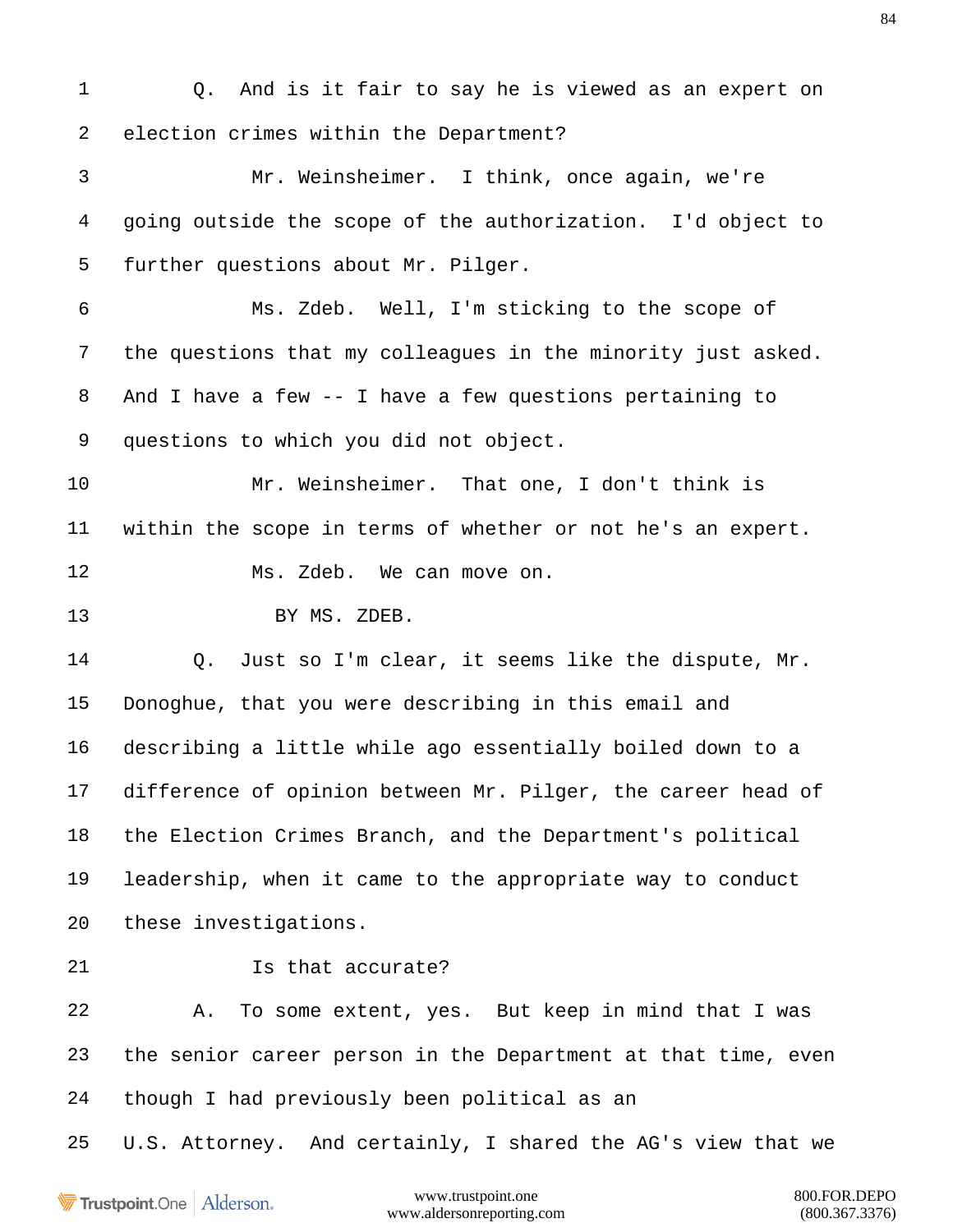need to be more proactive at this time period, given this unique election. So it wasn't just career versus political.

Q. Understood.

 A. There were legitimate differences of opinion, and there were merits to both sides of the argument, I understood that. And I think I reflected that in my email.

 Q. Right. And specifically, as I read your email, it sounds like it boiled down to a policy dispute, to use your -- or policy disagreement, to use your words, between the Election Crimes Branch's historic position that overt investigative steps should be avoided, to the extent possible, because they have the potential to inject the Department itself into the election, on the one hand; and on the other hand, the different view that Attorney General Barr, and it sounds like others including yourself, were espousing at the time.

**Is that a fair assessment of the policy** disagreement?

A. Yes, that's generally correct.

 Q. And I think you said in response to my colleague, that at the end of the day, this dispute manifested itself in a handful of instances. And that at the end of the day, there was only one in which Mr. Rosen -- and I'm paraphrasing you -- took the side of PIN. Is that correct?

A. Yes.

Trustpoint.One Alderson.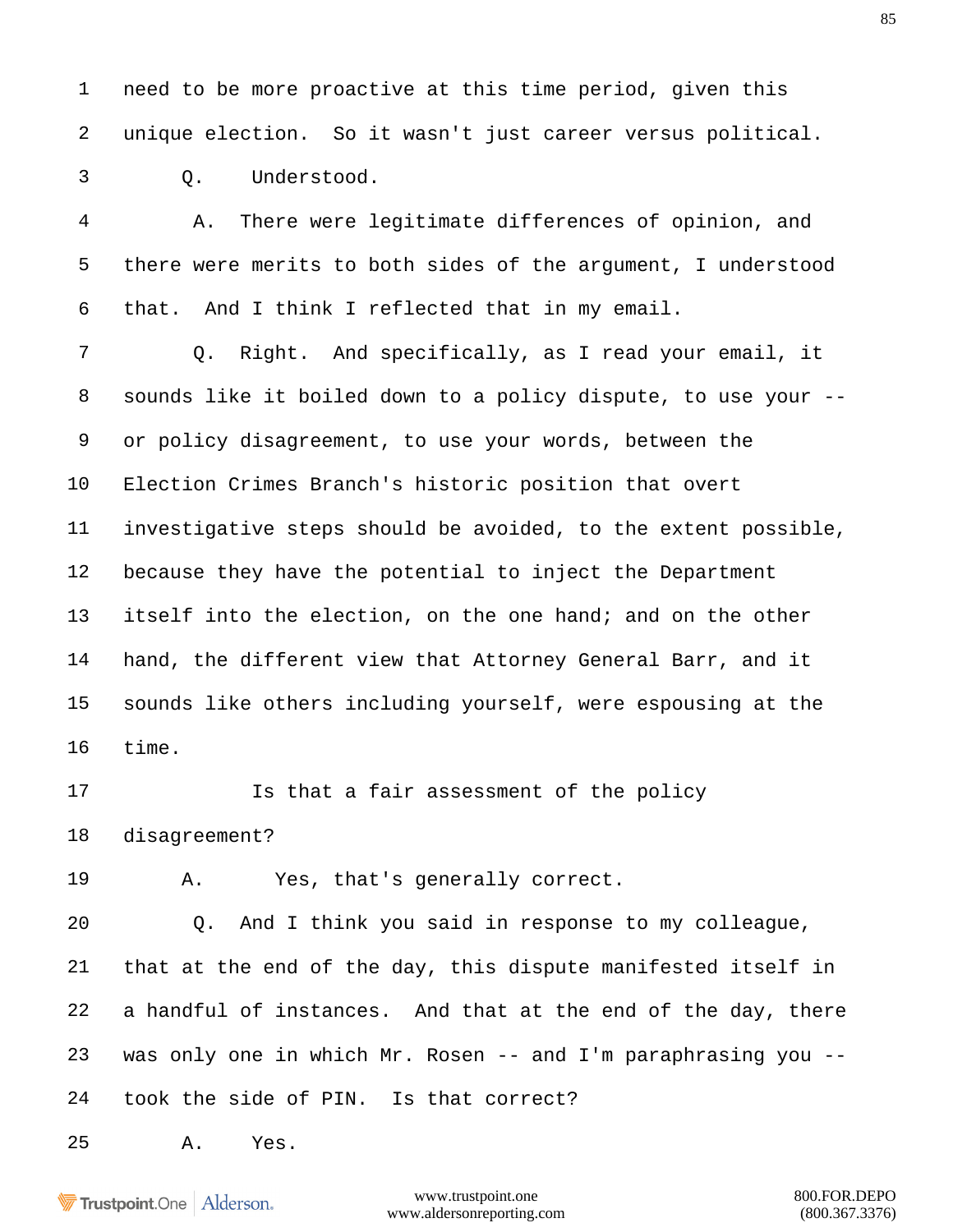1 0. And, in any event, with respect to either that one particular instance or the instances in which the FBI and the Department were permitted to take overt investigative steps consistent with Attorney General Barr's memo, I would imagine that in none of those cases did the Department uncover evidence that changed Mr. Barr's conclusion that there was no widespread evidence of election fraud sufficient to change the outcome of the election. Is that correct? A. That's right. Q. Let's move back really quickly to Exhibit 4, which is your notes from the December 27th conversation with the President. And I had just a couple additional questions. On the third page of that document, which is numbered -737, you have a line saying -- you have a line saying "You guys are not following the Internet the way I do," and you've included quotation marks around that one. 17 Am I correct in thinking that that means that that was a direct quote, as you transcribed it at the time? A. Yes, it was. Q. And I believe you also said, in response to my colleague's question, that the language starting at the bottom of the next page, which is Bates -738 and continuing on to the next page, which said, "Don't expect you to do that, just say the election was corrupt and leave the rest to me and the R Congressmen" -- you also indicated that that also was a

Trustpoint.One Alderson.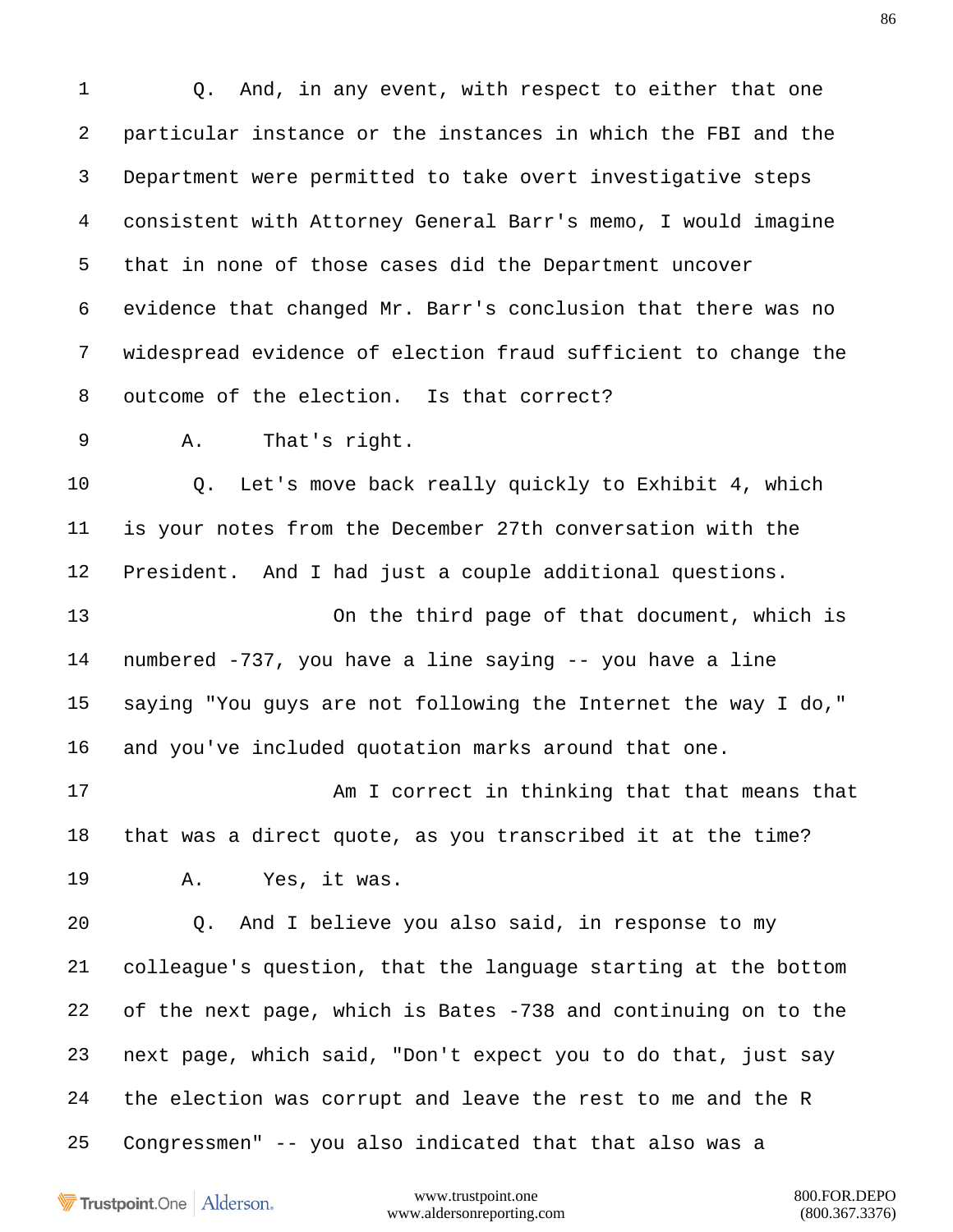direct quote. Is that right?

A. Yes, that's right.

 Q. What did you take the President to mean when he told you and Mr. Rosen to "Just say the election was corrupt and leave the rest to me"?

 A. So the last part of that, "leave the rest to me and the Republican Congressman," I understood that to be that they were pursuing a political process on the Hill, whereby the allies of the President would be challenging some of the electoral college votes. That obviously has nothing whatsoever to do with the Department. And so that's what I think he was referring to. That's what I took it as at the time.

 I think there was already a lot of discussion about whether there would be challenges to the electoral college votes of certain states. That had happened in previous elections. I believe that happened in 2004 and 2000. So that does happen. Again, that's got nothing whatsoever to do with the Department.

 The earlier part was that the President wanted us, the Department, to say that it was corrupt. And, again, I wrote it down as a quote. He said what he said. So you can read it for yourself.

 Q. Shortly after that -- let me just pull up the page - - there is a -- there's a notation in here on the following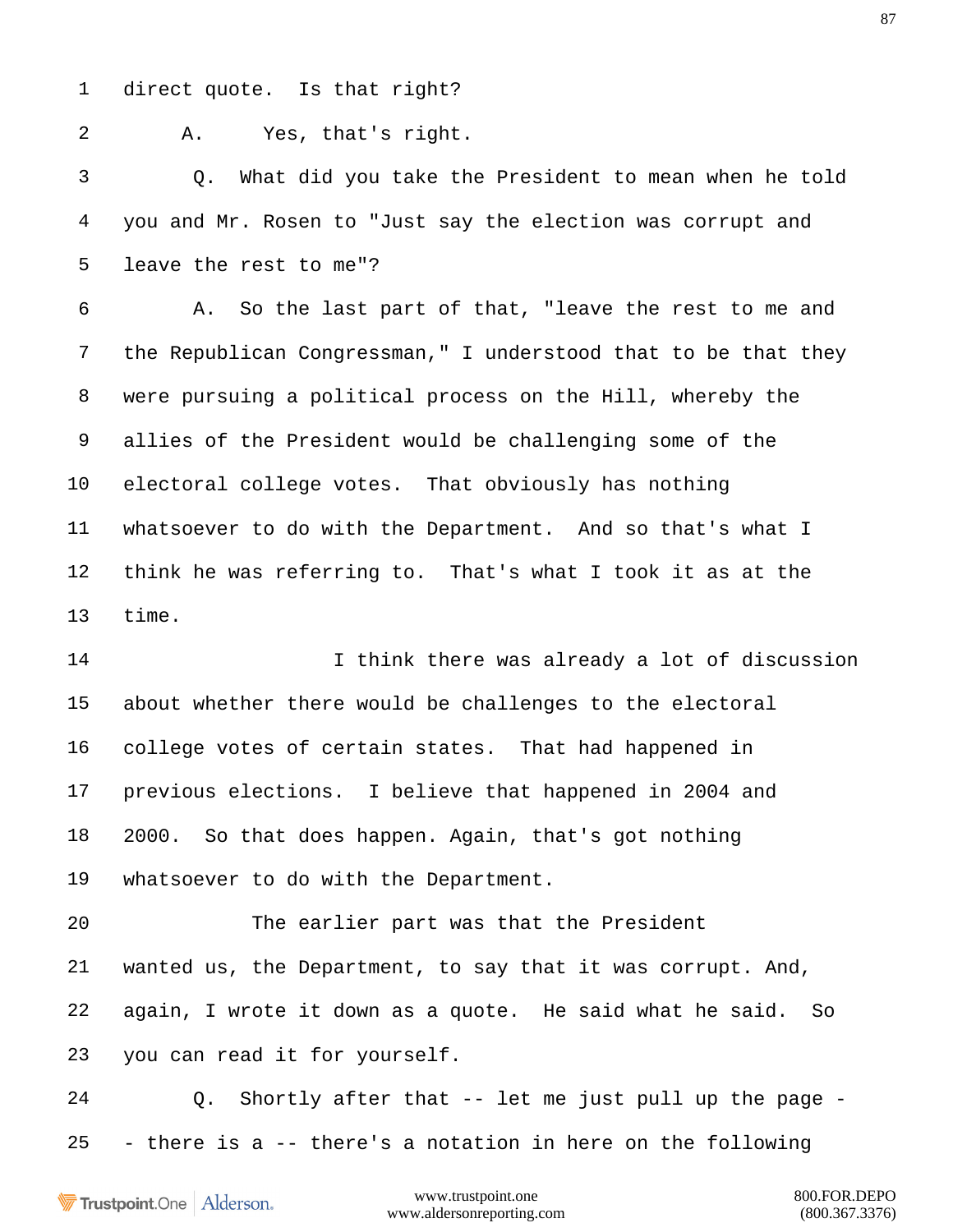page toward the bottom of -740. Again, it looks like a direct quote because you've used quotations. "We have an obligation to tell people that this was an illegal corrupt election." And then after that, not in quotes, you wrote, "People tell me Jeff Clark is great. I should put him in." Did -- well, first of all, am I reading that correctly? A. Yes, you are. Q. Did the President indicate when he said this how he knew Mr. Clark? A. No. That was the first I ever heard of a reference of Mr. Clark in relation with any election matters. Q. And did you have an understanding of what the President was getting at when he said, "People tell me he's great. I should put him in"? A. I understood that the President was referring to possibly putting him in a leadership position in DOJ; obviously, above where he currently was. I was surprised at the reference to Jeff Clark, though. Q. Why were you surprised? A. Because I hadn't heard his name in connection with this before. And as the head of the Civil Division, and then, earlier, the head of the

Trustpoint.One Alderson.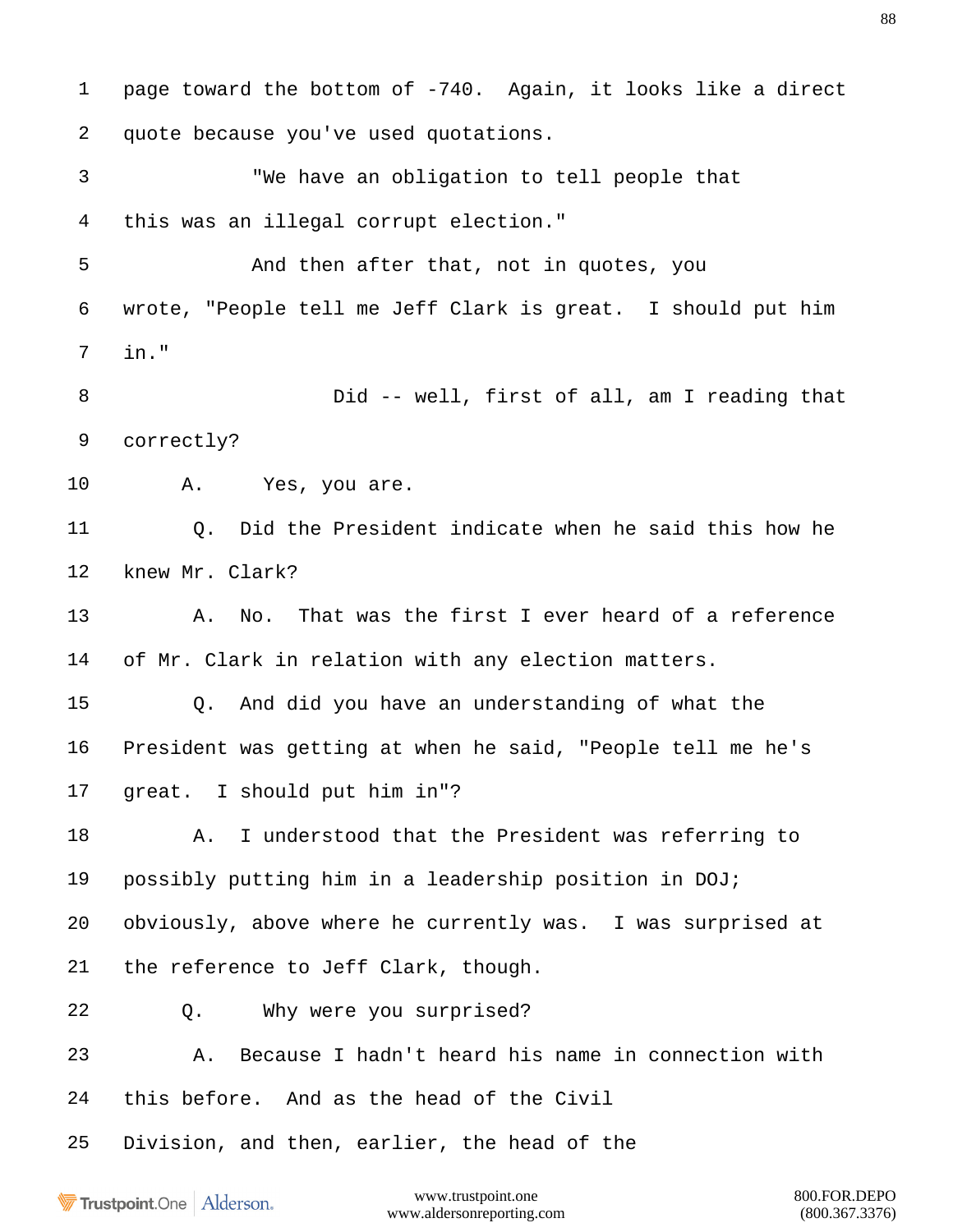Environmental and Natural Resources Division, he simply didn't have anything to do with the Department's election responsibilities. Q. I'd like to ask you a couple of questions about some subsequent documents involving Congressman -- Pennsylvania Congressman Perry, who we briefly mentioned before because he comes up at the start of the notes from the December meeting that we were just discussing. So if you could pull up -- and just for the sake of time I'll do these together, Majority 6 and Majority 7. A. Yes, I have them. Ms. Zdeb. So we can mark Majority 6 as Exhibit Number 7. (Exhibit 7, email, was marked.) Ms. Zdeb. And Majority 7, not to get completely confusing, will be he Exhibit No. 8. (Exhibit 8, notes, was marked.) BY MS. ZDEB. Q. So Exhibit Number 7 is an email, an email that you sent to U.S. Attorney Brady, but you were forwarding an email that you received from Congressman Perry on December 27 at 8:42 p.m. And then the other document, Exhibit 8, is handwritten notes from a conversation dated

Trustpoint.One Alderson.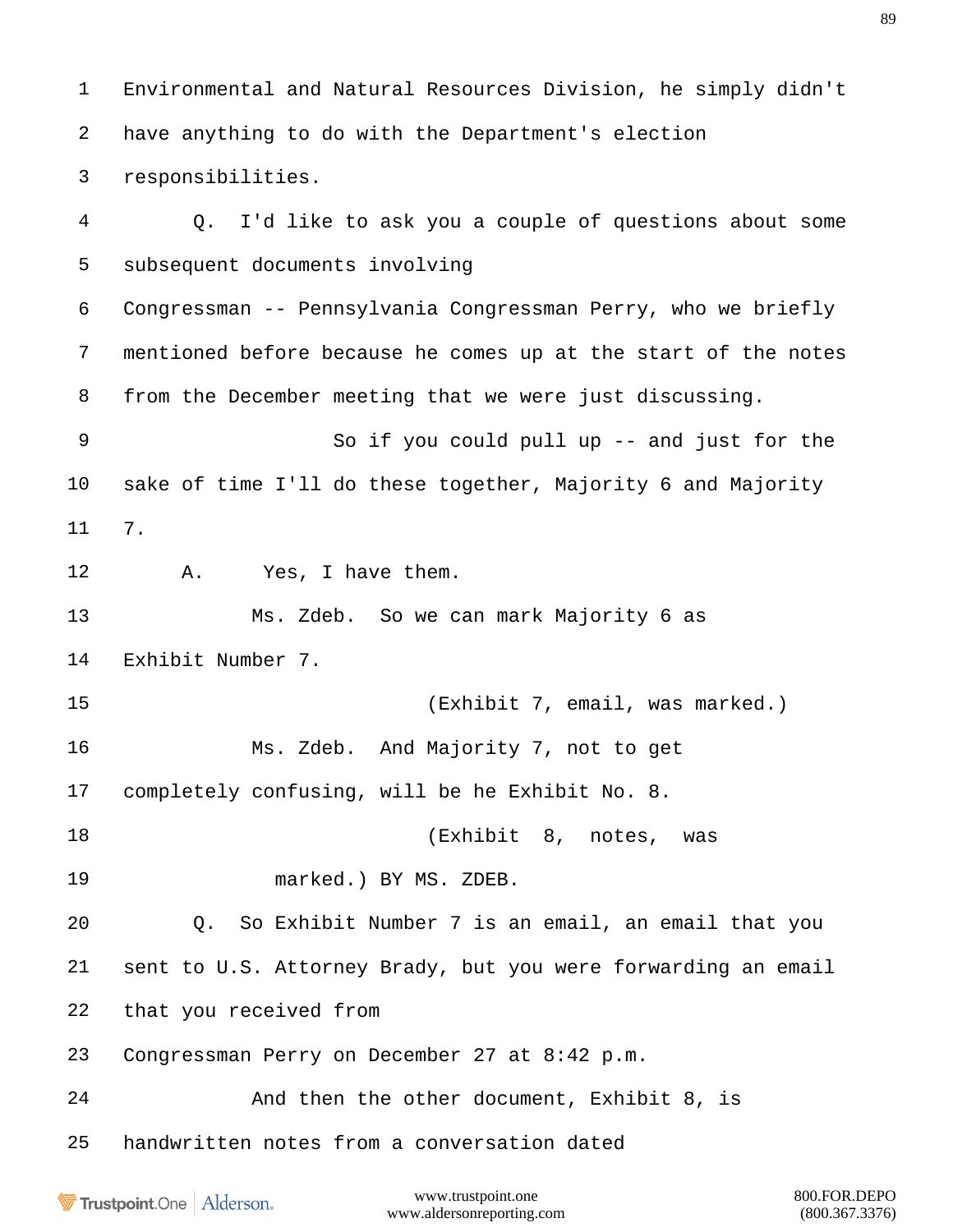December 28, 2020.

 So let's start with the notes first. Is this your handwriting?

 A. It is. And I should clarify, I apologize, but those notes are misdated. That would be the 27th.

 Q. That's what I thought. Thank you for that clarification.

 A. Yeah, I received this call from Congressman Perry while I was in the vehicle traveling back to Washington that night. And it was before he sent me this email. So sometime before 8:42.

 Q. And I noticed in the set of handwritten notes that we were just discussing from your call with Mr. Rosen and the President, that there was a notation at the end where you were asked to provide your cell phone number so the President could direct people to call you, in essence.

 So when you received this call from Congressman Perry, did you take it as sort of the follow-up to that exchange that you had had with the President?

 A. Yes, I assumed the President or someone else passed my cell phone number to Congressman Perry, and he called me.

Q. Was anyone else on the call?

A. Not to my knowledge.

Q. And had you ever spoken to Congressman Perry before

this call?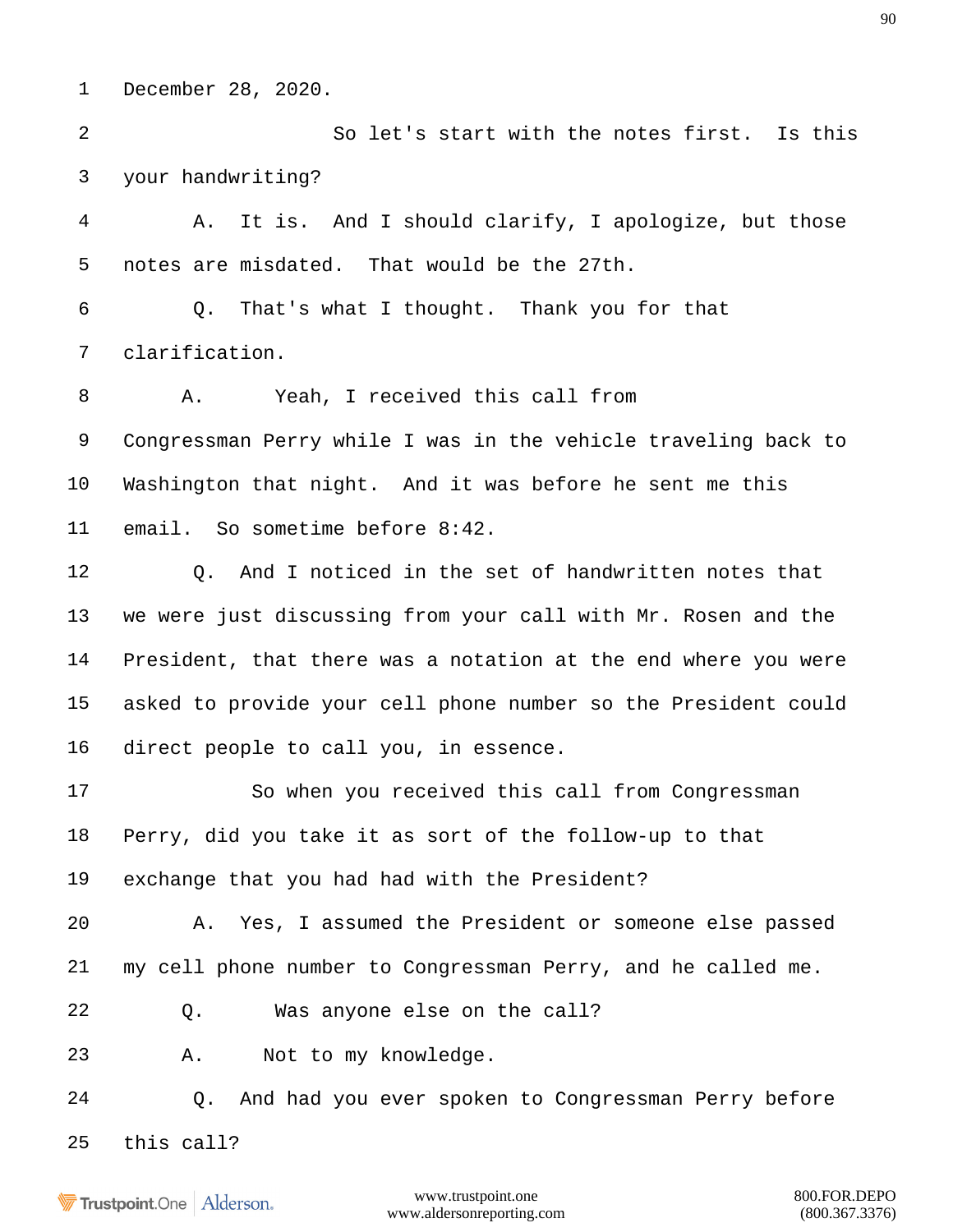1 A. No. I had never heard of him before that day. Q. So you didn't have any awareness at this point of his role in the Stop the Steal campaign? A. No. I think the first time I had ever heard of him was when the President mentioned him on the call earlier that day. Q. So it says at the start of the notes, "POTUS asked him to call." And then a couple lines down from that your notes say, "Likes Jeff Clark a lot. Thinks he would do something about this." **Is that a notation describing what Congressman**  Perry was saying about Jeff Clark, or was it -- A. Yes. Q Okay. And did he -- did he explain what he meant by that? A. I don't remember exactly, and I didn't put this in quotes, but I do remember, as reflected in the notes, that he brought up Jeff Clark. And he said, effectively, "I think, Jeff Clark is great. I like that guy a lot. He's the kind of guy who could really get in there and do something about this," or something to that effect. Q. Did he -- did the Congressman give you an understanding of how it was that he knew Jeff Clark? A. No, and I didn't ask.

Trustpoint.One Alderson.

www.trustpoint.one 800.FOR.DEPO www.aldersonreporting.com (800.367.3376)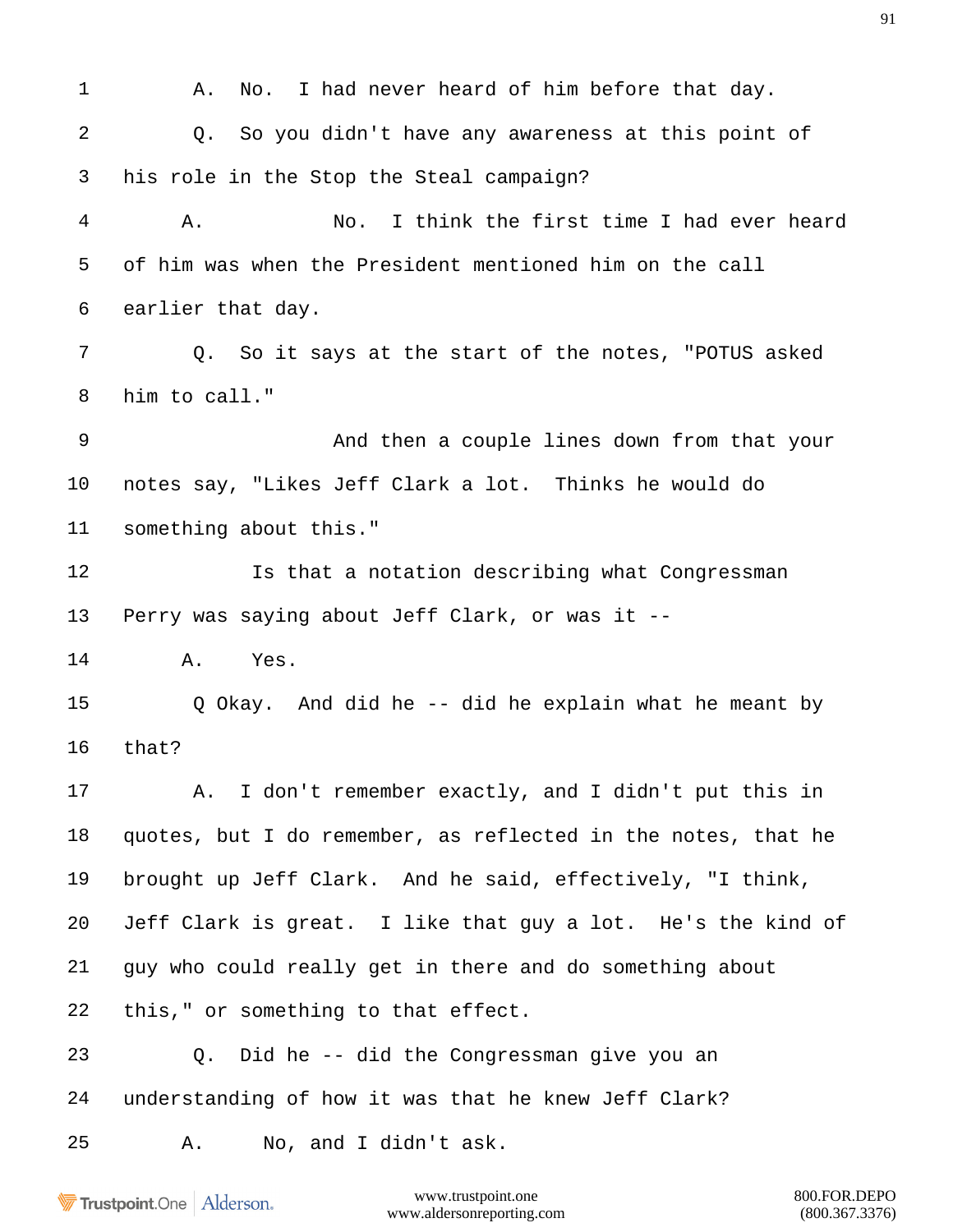Q. Did it seem strange to you? I mean, you had just -- you had just said a minute ago that it seemed strange to you that the President would be mentioning Jeff Clark, who I think you said had a role in the Department that would not ordinarily be involved in the sorts of things you were discussing.

 Were you equally surprised to hear Scott Perry mention him?

A. Yes.

 Q. There's a notation immediately following the line about how Scott Perry likes Jeff Clark a lot, that says "EG." And then there's some text that is not completely clear to us. And I'm wondering if you can just decipher that a little bit.

 A. Sure. I apologize for the handwriting. It's bad to begin with, but I was he also in a moving vehicle at the time.

 So Congressman Perry was complaining generally about the FBI. And he said, you know, for instance, Awan Brothers, A-w-a-n is how I wrote it down. And it says

"HofR IT scandal," House of

Representatives IT scandal.

 And he said something about the IG being fired. He said, "We asked FBI to interview her and they," the FBI, "told her not to bring anything. She feels like she was the one under investigation. FBI doesn't do the right thing."

This had nothing to do with the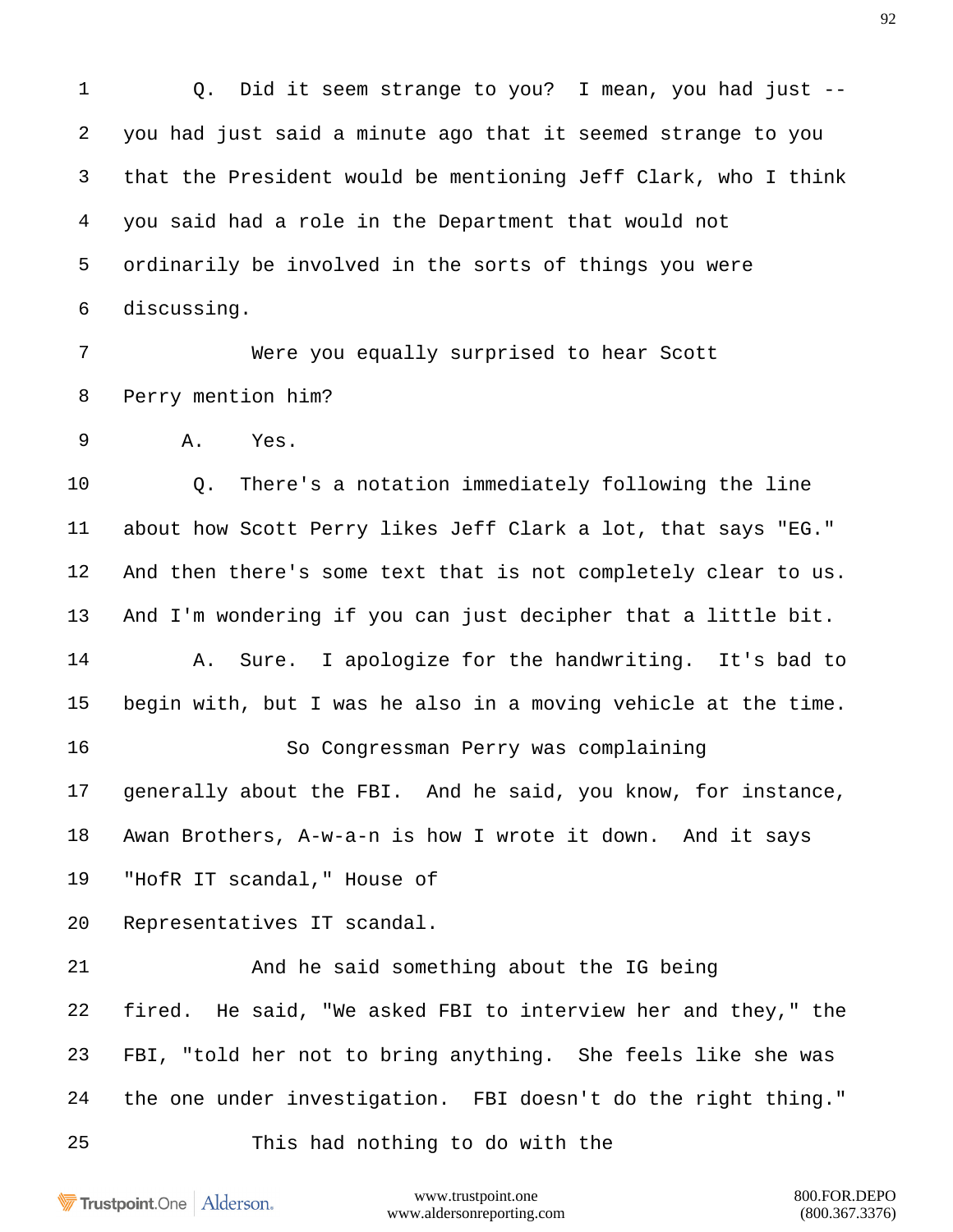investigation, but he was citing this I guess prior experience with an FBI investigation to say that, you know, sometimes the FBI doesn't handle things correctly. And that raised some concern for him.

 Q. And did that have anything to do with Jeff Clark, or was that a separate train of thought?

 A. No. But I think it formed some of the background of why he was telling me that he felt that we, the Department, needed to be more involved in the investigation.

 Q. So after this call at, again, 8:42 in the evening on what you have just explained is the same day, December 27th, you received this email from Congressman Perry attaching a set of materials pertaining to various election fraud allegations in Pennsylvania.

 Did you have a sense of why he was sending this directly to you?

17 A. At the end of his conversation, he asked for my email and said, "Can I send you stuff? We've got a lot of evidence. We've got a lot of information about things going on in Pennsylvania. Can I send it to you?"

 And then my last notation there is "Told him we would, of course be willing to look at that, but thus far we haven't seen fraud on the scale that changed the outcome in Pennsylvania."

So he said, "Well, I have stuff. I'd like to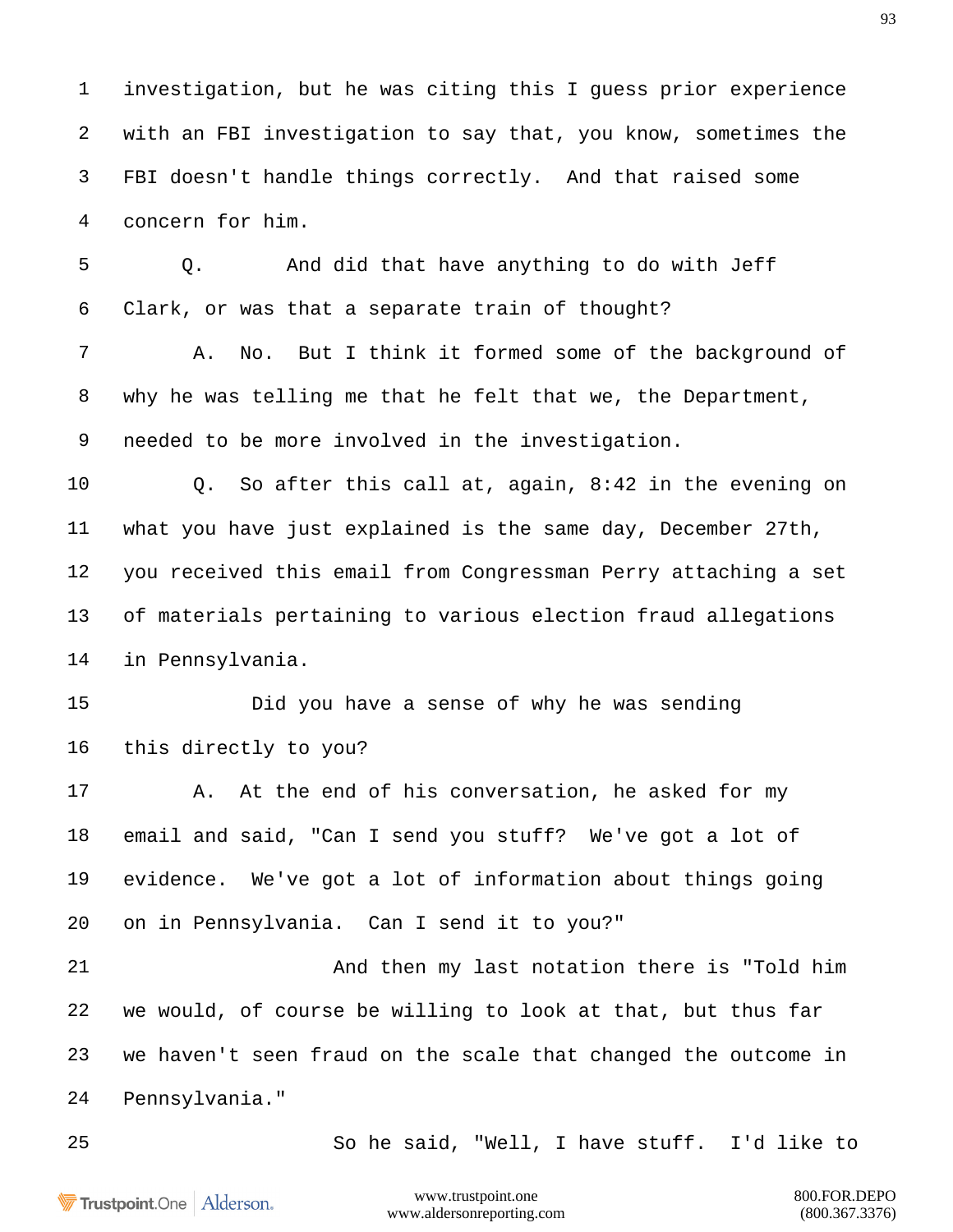send it to you."

 I said, "You're free to do that." I gave him my email. And then this 8:42 email from him is what followed. Probably an hour or two hours later. I was still in the car. Q. Why did you then forward those materials to the U.S. Attorney for the Western District of Pennsylvania? A. So as I said at the outset, the U.S. Attorneys is the one primarily responsible for this. I'm certainly not conducting investigations, right. Scott Brady was the U.S. Attorney in Pittsburgh, the Western District of Pennsylvania. We had three U.S. Attorneys there. I didn't want to send it to all three of them and have them sort of scrambling around. I knew Scott best out of the three U.S. Attorneys. He'd been on the U.S. Attorney General's Advisory Committee. I knew that he was, as they all were, very, very competent. So I just forwarded it to Scott in part because a U.S. Attorney had to be looking at this thing, a U.S. Attorney in Pennsylvania. And I had full confidence in his ability to handle it. So what I did was I looked at it -- I couldn't read the whole thing because, as I said, I was in the car. I was reading it on an iPhone. And so I flipped through it quickly to get a feel for it, and then I just forwarded it to

Trustpoint.One Alderson.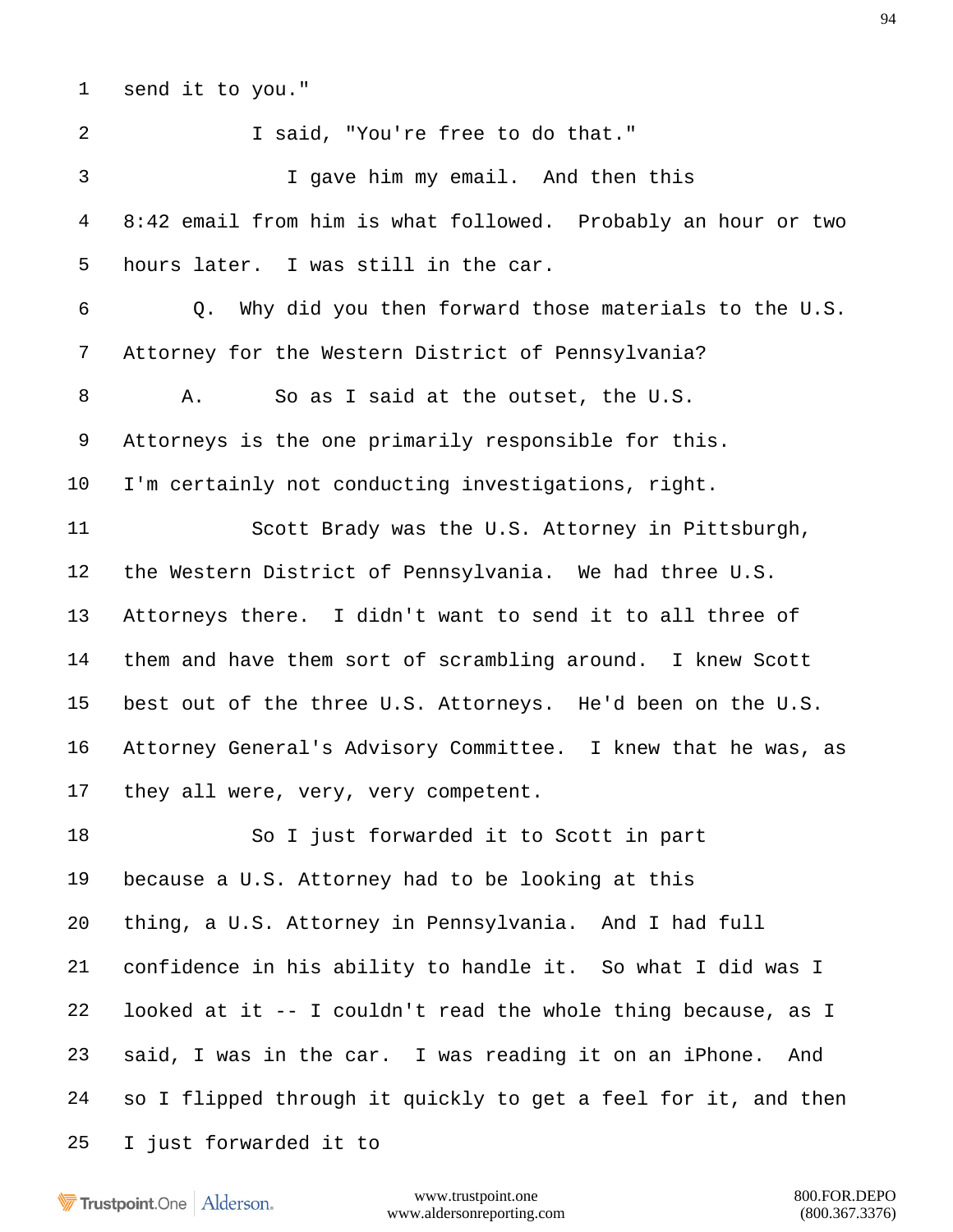Scott with that notation that you see in the email.

 Q. And, to your knowledge, and without getting into the details of any particular investigative steps that the U.S. Attorney may or may not have taken, did the U.S. Attorney determine that any of these allegations were substantiated and allegations that were sufficient to have impacted the course of the election?

 A. Scott and I talked about this over the following days, and to the extent that these allegations related to the things that would be properly within the Department's scope, he felt that they were not well founded, and that they do not call into question the outcome of the election in Pennsylvania.

14 I would note, however, though, that there were things in there that don't have anything to do with the Department's scope, such as I think that there were complaints that, for instance, the Governor and

 the State Attorney General and perhaps the Secretary of State changed voting procedures, and that that should have been done by the State legislature. Maybe there's merit to the argument, maybe not, but that wasn't an issue for the Department. That was a legal issue for the campaign and the candidates to pursue on their own.

 But to the extent it said things like "there were more votes certified than actually cast," those kinds of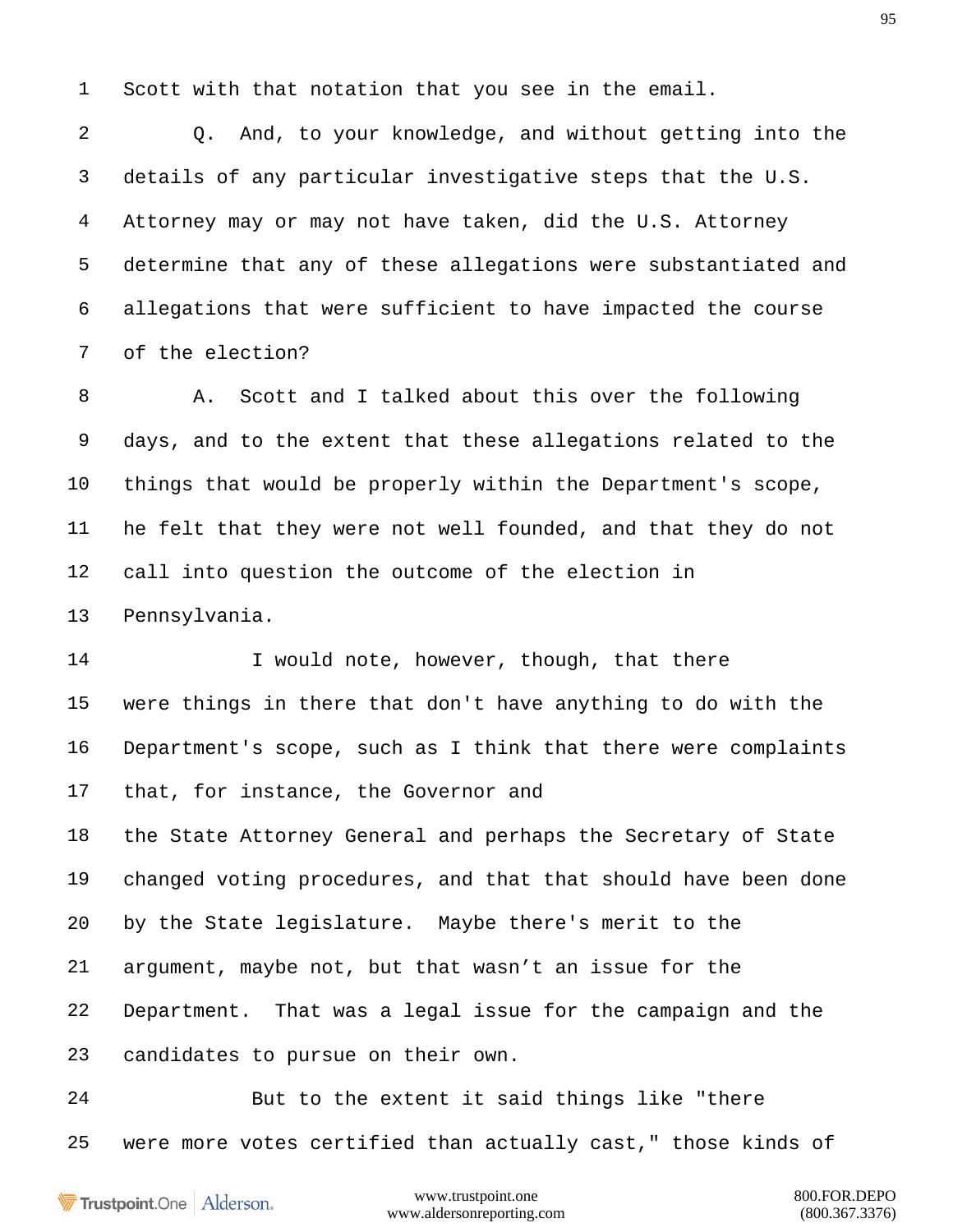things Scott said he had looked into it and that was not the case.

www.trustpoint.one 800.FOR.DEPO In fact, that's how I came to the conclusion that there was nothing to that particular allegation because Scott looked into it, and he came back to me, and he said, "No, the database they were looking at is short data on four counties, and that's why you have a delta." Ms. Zdeb. My colleague asked you a little bit about Mr. Clark's letter in the previous round. I'd like to turn back to that now. And if you could pull up what has been designated as Majority 8. 12 Mr. Donoghue. Yes. Ms. Zdeb. And we will mark that as Exhibit Number 9. (Exhibit 9, email, was marked.) BY MS. ZDEB. Q. This is an email from Mr. Clark to you and Mr. Rosen at 4:48 p.m. on December 28, 2020. The email subject line is "Two urgent action items." I know you've already explained what role Mr. Clark had at the Department at this time. I'm wondering if you can just briefly characterize your professional relationship with him. Was he someone that you worked closely with? A. It was fairly limited. When I went down there, I

Trustpoint.One Alderson.

www.aldersonreporting.com (800.367.3376)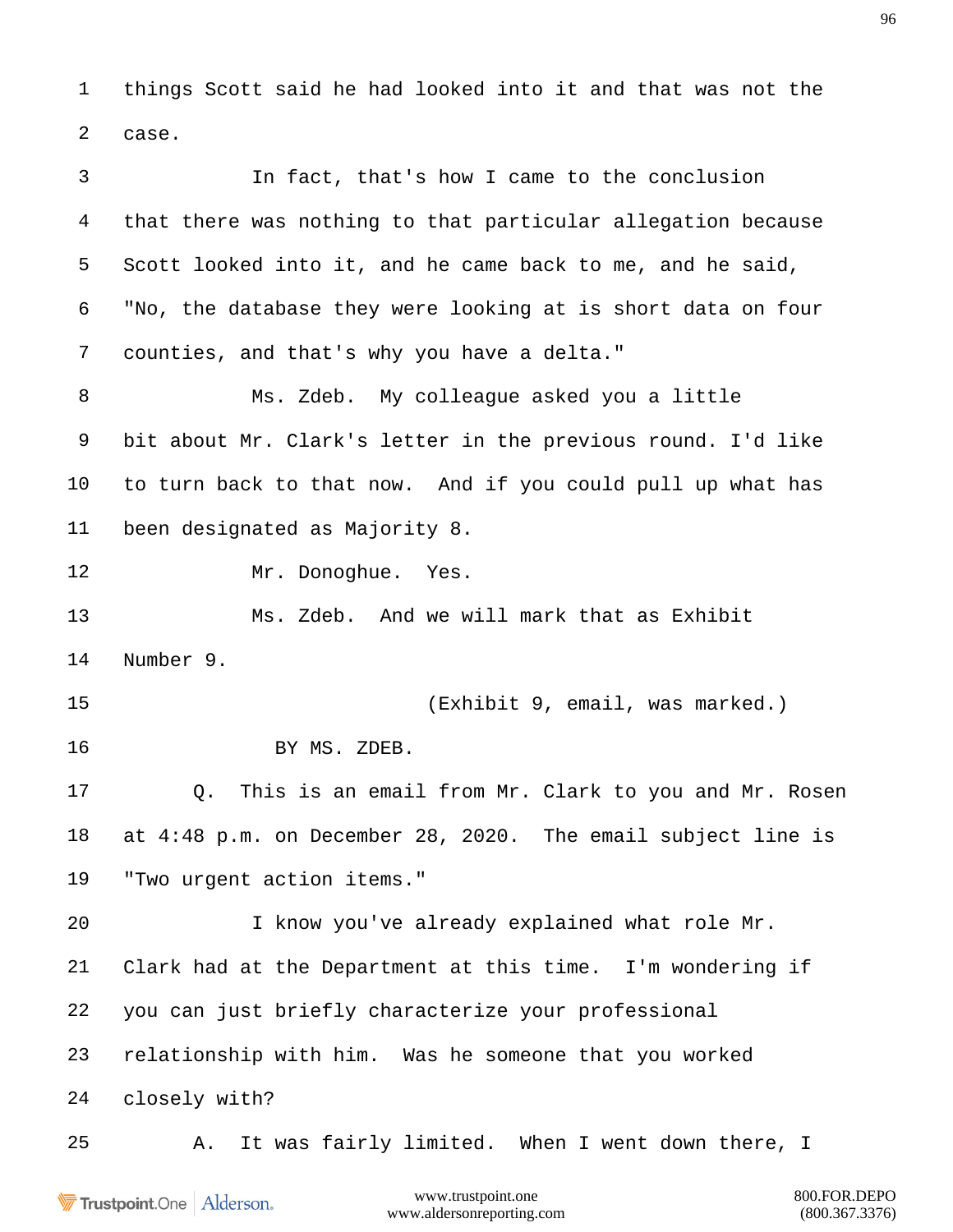got to know all of the AAGs because they all reported up to the DAG. And as the PADAG, his deputy, I worked closely with him. There were many, many meetings. So I knew him first as the AAG of ENRD, and then later as the Acting, because I think Jody Hunt left right around the time I went down there.

 So I saw him on a regular basis, mostly briefing the Deputy AG on civil matters and litigation that was underway and things like that. They have a vast portfolio that they were responsible for. Nothing having to do with elections, but a lot of other things that were important to the Department at the time.

12 I think it's important to understand that Jeff Rosen and Jeff Clark had a long professional and personal relationship. They had known each other for, I think, 20 years or more, had worked together at a law firm, et cetera. So Jeff Rosen knew Jeff Clark much better than I did, but I did establish some sort of relationship with him when I went down there.

 Q. I know you said that you were surprised to hear his name raised both by the President and by Congressman Perry the day before.

 Prior to sending this email, had Clark reached out to you directly in any way about allegations regarding the 2020 election, or was this the first direct outreach you received from him personally?

Trustpoint.One Alderson.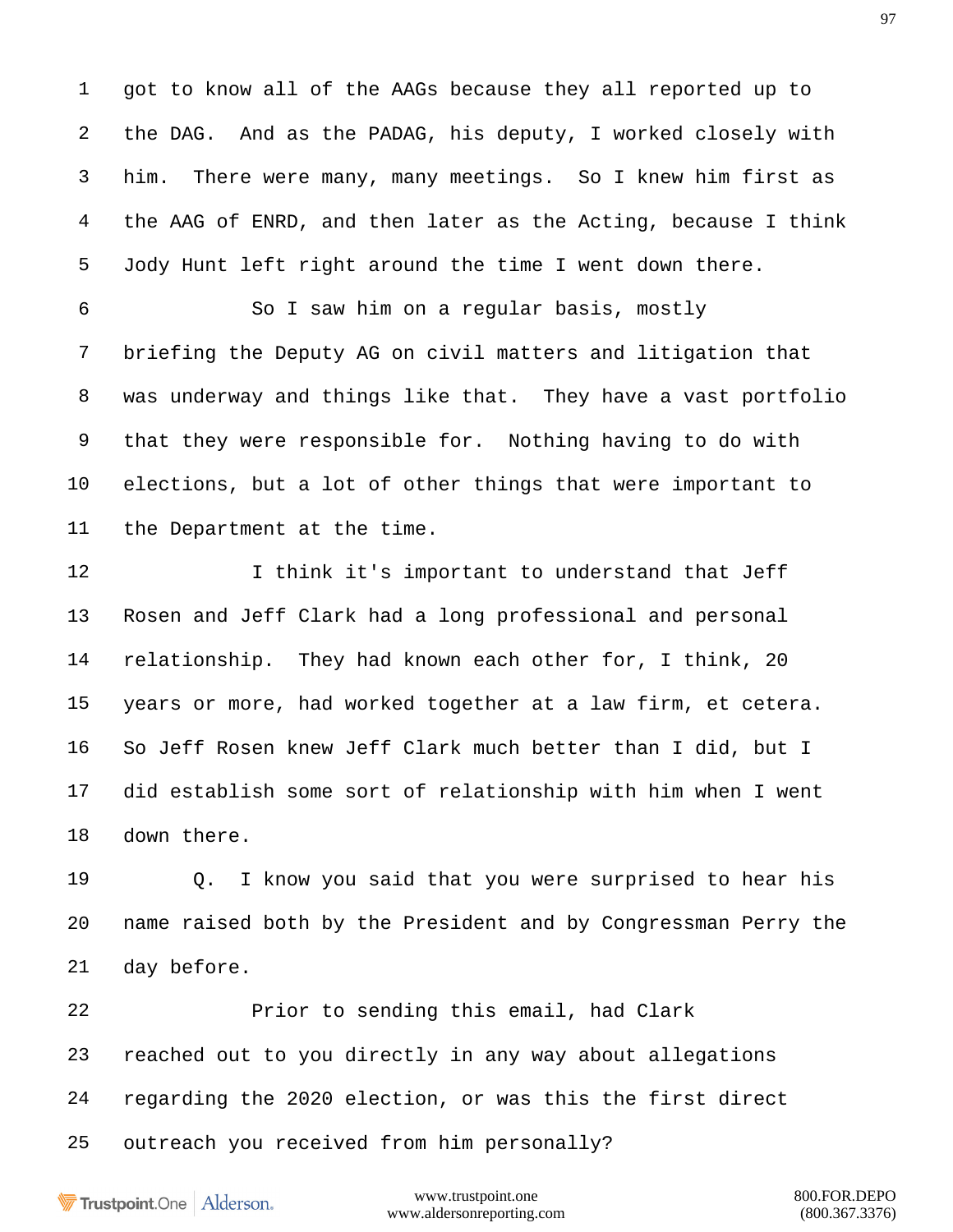A. I'm pretty sure this was the first direct outreach. There were discussions earlier in the day with Clark, but I was not involved in those.

 Q. What was your reaction to this request? A. I was stunned.

 Q. And I know your email response that my colleague was asking about earlier, in essence, speaks for itself. But I'm wondering if you can elaborate a bit on what about it stunned you?

 A. Well, again, the email speaks for itself and captured my views at the time. But I had to read it several times to make sure I understood what he was proposing. It just struck me as being wildly inappropriate for the Department to do the things that he was proposing. It's just not what the Department does. It's not our role, and in addition to it being completely at odds with what we had determined in the investigations that we had conducted.

 So it was just factually wrong, and it was not at all the Department's role to be dictating to states what they should or should not be doing with regard to their presidential elections.

 Q. Did you have a sense at this point -- I know that his letter is drafted in a way that focuses on Georgia, but it is titled "Proof of Concept," and I think he made it clear in his transmittal that he was not intending it to be limited to

Trustpoint.One Alderson.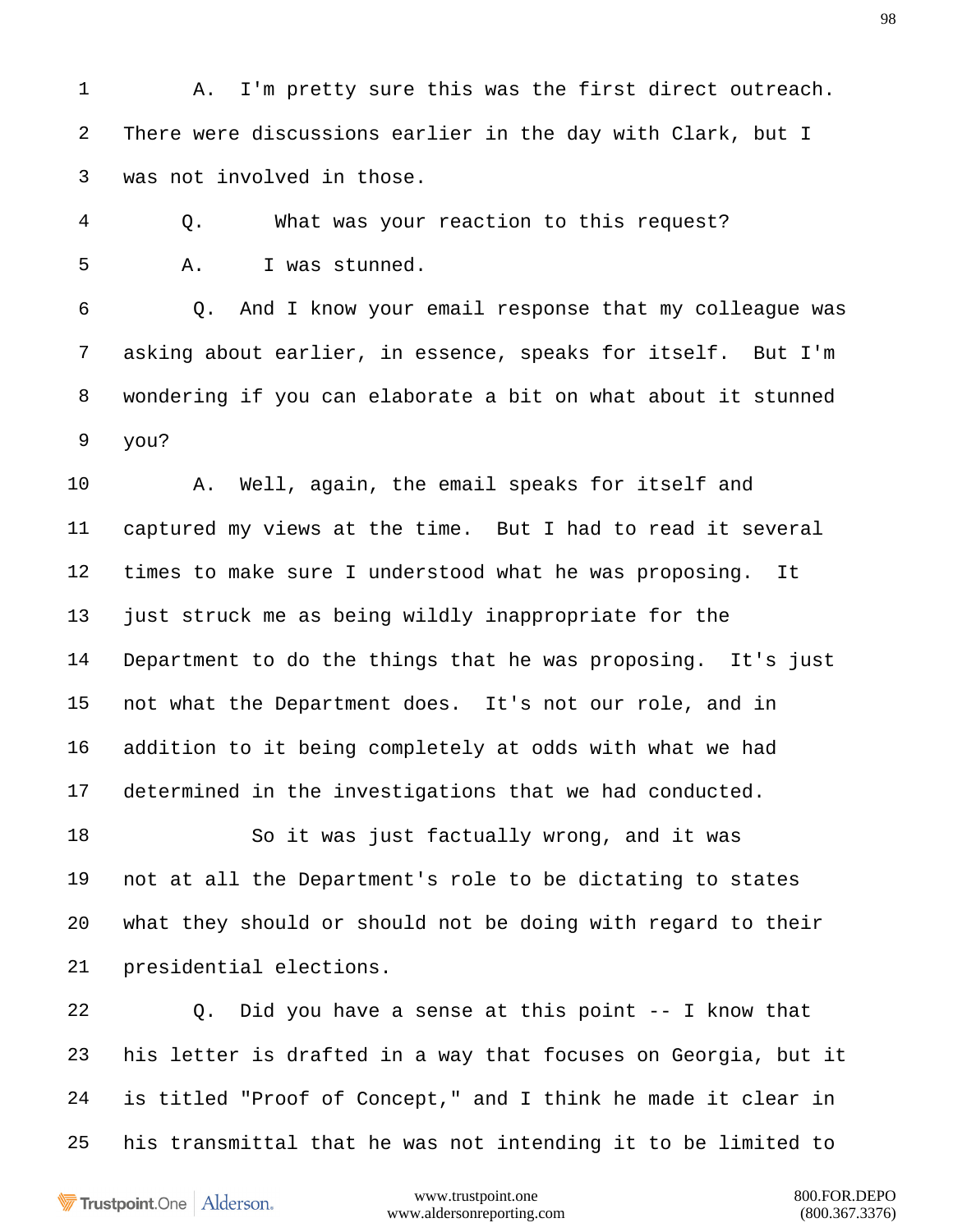Georgia.

 Did you have a sense of which other states he was proposing to send a version of this letter to? A. As I understood at the time, it was some of the other swing states. Q. And we've -- you've been talking about this sort of generically, and I understand you to be talking about the proof of concept letter, but I should step back and note that his transmittal email also had another suggestion in there that was unrelated to the letter. So he starts out with the statement that he would like to have your authorization and Mr. Rosen's to get a classified briefing from the Office of the Director of National Intelligence on Foreign Election Interference. He goes on to make some claims about Dominion, including a claim that a Dominion machine accessed the Internet through a smart thermostat with a net connection trail leading back to China. He then goes on to say, "ODNI may have additional classified evidence." Did you have a particular reaction to that aspect of his email? A. Yes. And without going into the details, I did not think that ODNI or anyone in the intelligence community would have such information. Q. How did you respond to that aspect of his request? Didwww.trustpoint.one 800.FOR.DEPO Trustpoint.One Alderson.

www.aldersonreporting.com (800.367.3376)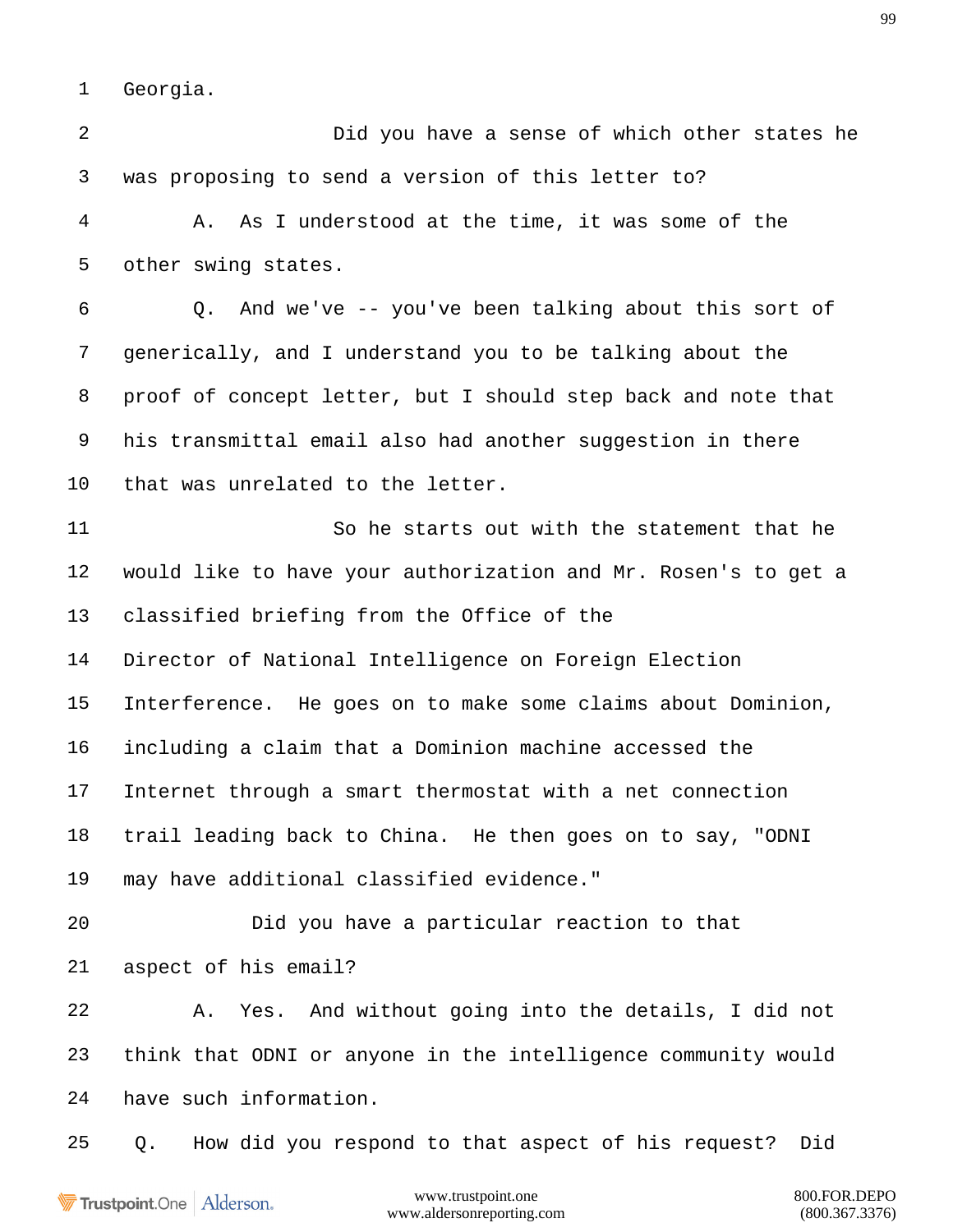you give him the go-ahead to reach out to ODNI? Did you tell him "You shouldn't do that"? A. I did not address it in my email. But shortly after my response at 5:50, he was summoned to the Deputy Attorney General's conference room, and the three of us met. So you're talking at that point about Acting Attorney General Rosen, myself and Jeff Clark. And we discussed both the letter and his request for a briefing. With regard to the briefing, he explained that he felt the IC might have information that was relevant. And I really didn't have any input because, before I said anything, the Acting Attorney General said, "Well, look, if you have the appropriate security clearances, you can get a briefing. But I think you're going to see that there's no reason for us to believe that." Q. Were you aware that Mr. Clark contacted an individual named Dustin Carmack, who was the DNI's chief of staff on January 1, to arrange a call? A. Not until I saw the emails that were produced, I guess, initially by the House committee in relation to this. I was aware that there was some sort of briefing provided, but I had nothing to do with approving it or arranging it or anything. I just knew from discussions on January 2 that, in fact, Clark had received a briefing.

Q. Back to the Georgia proof of concept letter aspect

Trustpoint.One Alderson.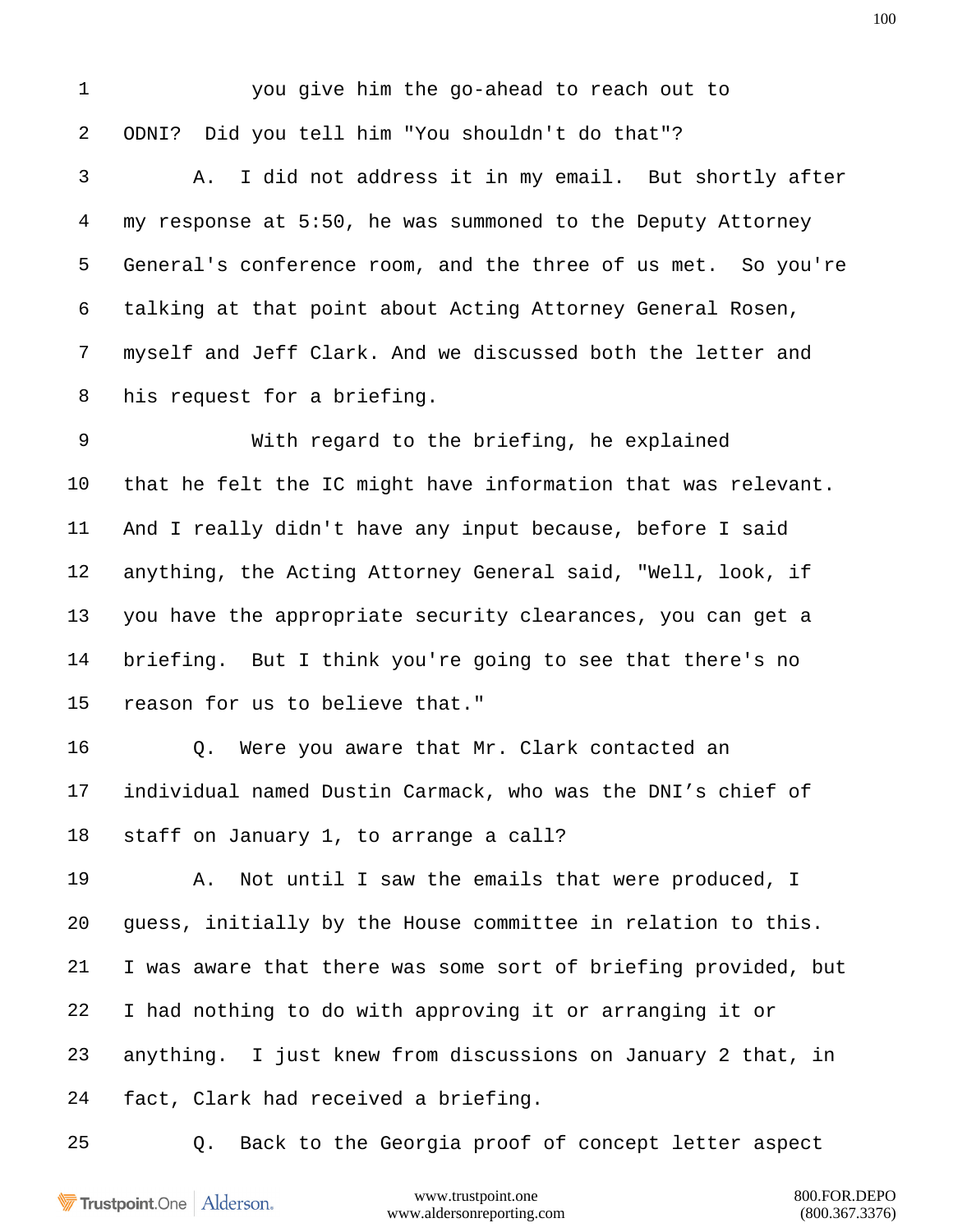of this email from Mr. Clark, before he sent the email to you, Ken Klukowski, who I understand to have been a senior counsel in the Civil Division, sent a copy of the letter to Clark. And that's an email that you're not on, so I wouldn't expect you to have seen it, but I'm curious whether you know who Ken Klukowski is? A. I don't. Q. Did you have a sense at the time as to whether Clark was sort of a solo operator on this or whether he was working with others either within the Civil Division or elsewhere within the Department? A. I had no reason to think anyone else in the Department was working on this. I thought that he drafted this letter himself. Q. So you mentioned Clark being summoned to a meeting in then-Acting Attorney General Rosen's office a bit later in the afternoon, after you had sent the response that we've already discussed. Can you just give us a sense of how this meeting unfolded? I imagine that you and Mr. Rosen pushed

back on his suggestions.

 A. Yes. Just so you understand the background, obviously we got the calls the night before the 27th, both the President and Congressman Perry mentioned Jeff Clark. As I said, Jeff Rosen and Jeff Clark had known each other for a

Trustpoint.One Alderson.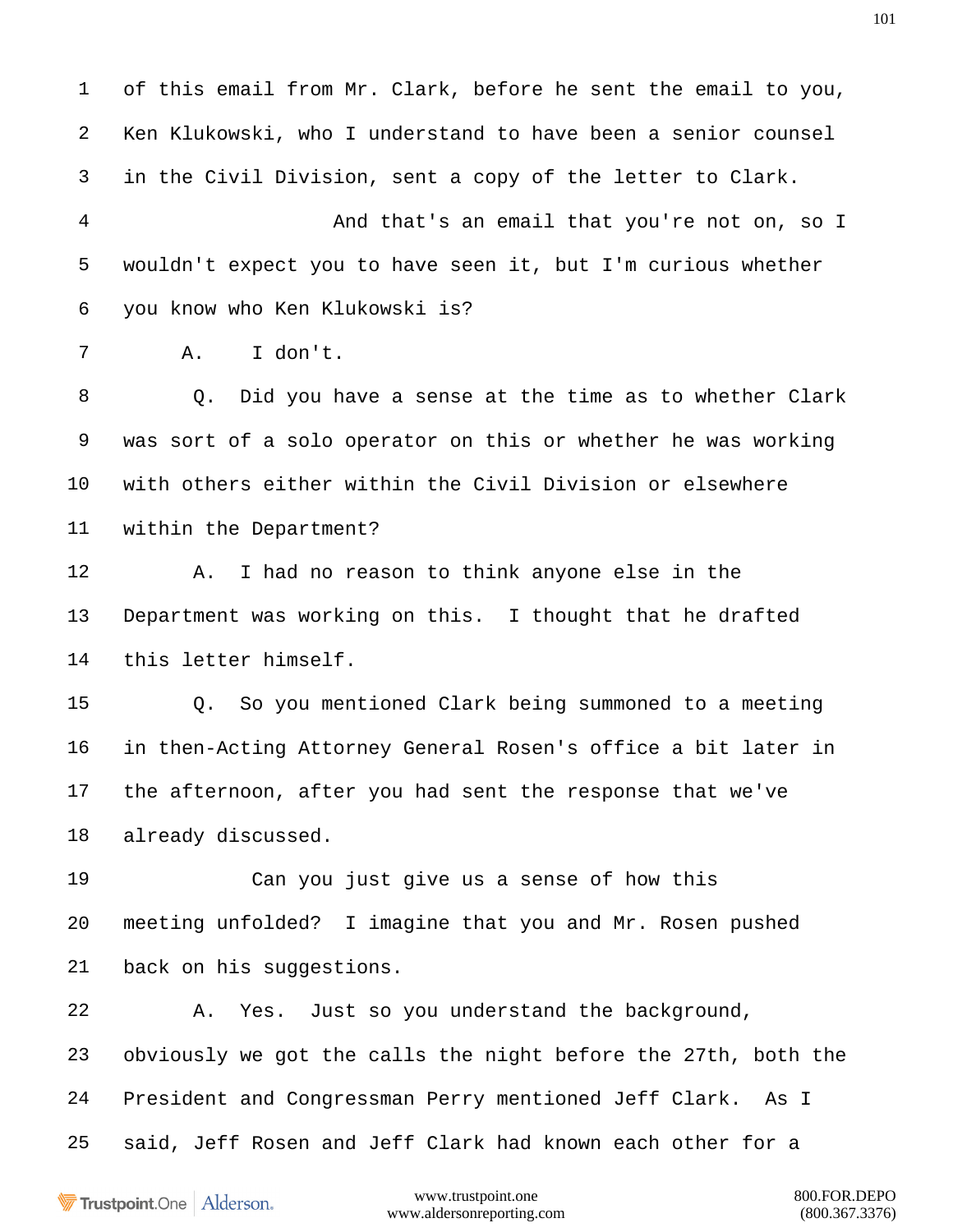long time.

 We spoke both that night and I think the next morning, and Acting AG Rosen said, you know, "I'm going to talk to Jeff," meaning Jeff Clark, "and find out what this is all about, what's going on here." So I believe there were one or more conversations earlier that day that were then followed by this email at 4:40. I responded at 5:50. 9 As I recollect, the DAG, the Acting AG, Jeff Rosen, was at some place; he was busy or something. But I responded without showing him or anyone else my response. I simply drafted it and sent it. 13 And then I went to his office, I think after I sent it, and he was pretty upset with the proposal from Clark. And he said, "I told so and so," one of his administrative assistants, "to get him up here. I want him in my conference room now." So I understood that the communication had gone out. Jeff Clark came up a few minutes later and the three of us sat in the conference room and had a very difficult discussion. 22 0. What was difficult about it? A. It appeared to me that Jeff Rosen was really floored by the fact that someone he knew and whose professional judgment he had trusted was proposing something like this. I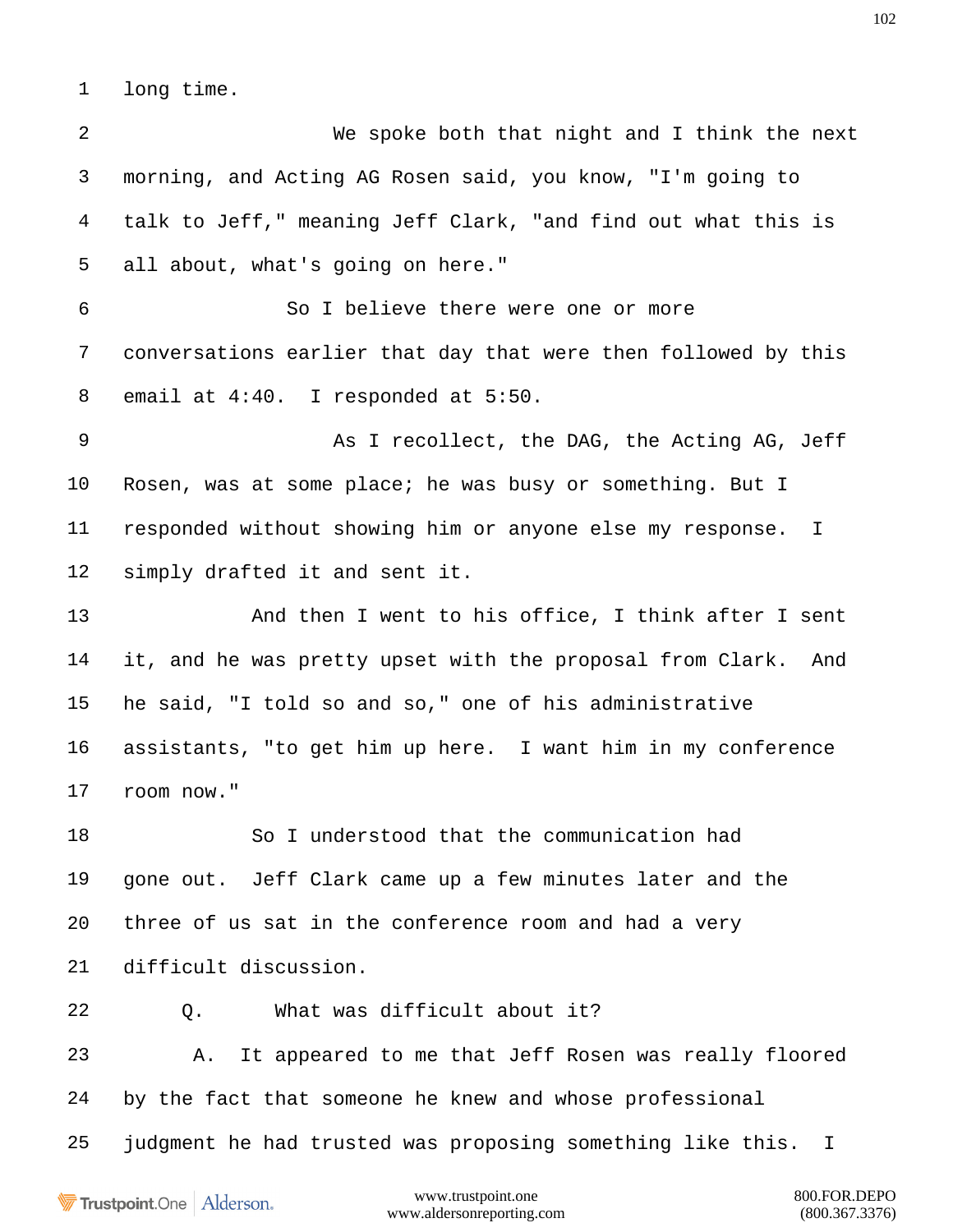didn't know Jeff Clark well, and so I was not -- I was certainly surprised. That someone in the Department proposed something like this, but I had no personal relationship to base this on.

 It got a little heated. I began telling Jeff Clark that he had no business sticking his nose into this; that he should remain with the portfolio he's got. Why was he involved in this in the first place? Why are we hearing your name from the President? Why are we hearing your name from the Congressman? So on and so forth.

11 11 It got a little heated, particularly toward the end. I told him that I thought his proposal was, essentially, wildly inappropriate and irresponsible. I told him that what he was proposing was nothing less than the Department meddling in the outcome of a presidential election.

 So it got fairly heated toward the end. And Acting AG Rosen said, "Well, look. Let's just sort of move forward here. Get your briefing, if that's what you want. I think you'll see that there's nothing to be concerned about from the intelligence community. And then, you know, we can talk about this letter."

 But he was very clear and I was very clear that that letter was never going out.

 Q. Did Clark give you any sense during this meeting of how he knew Congressman Perry?

Trustpoint.One Alderson.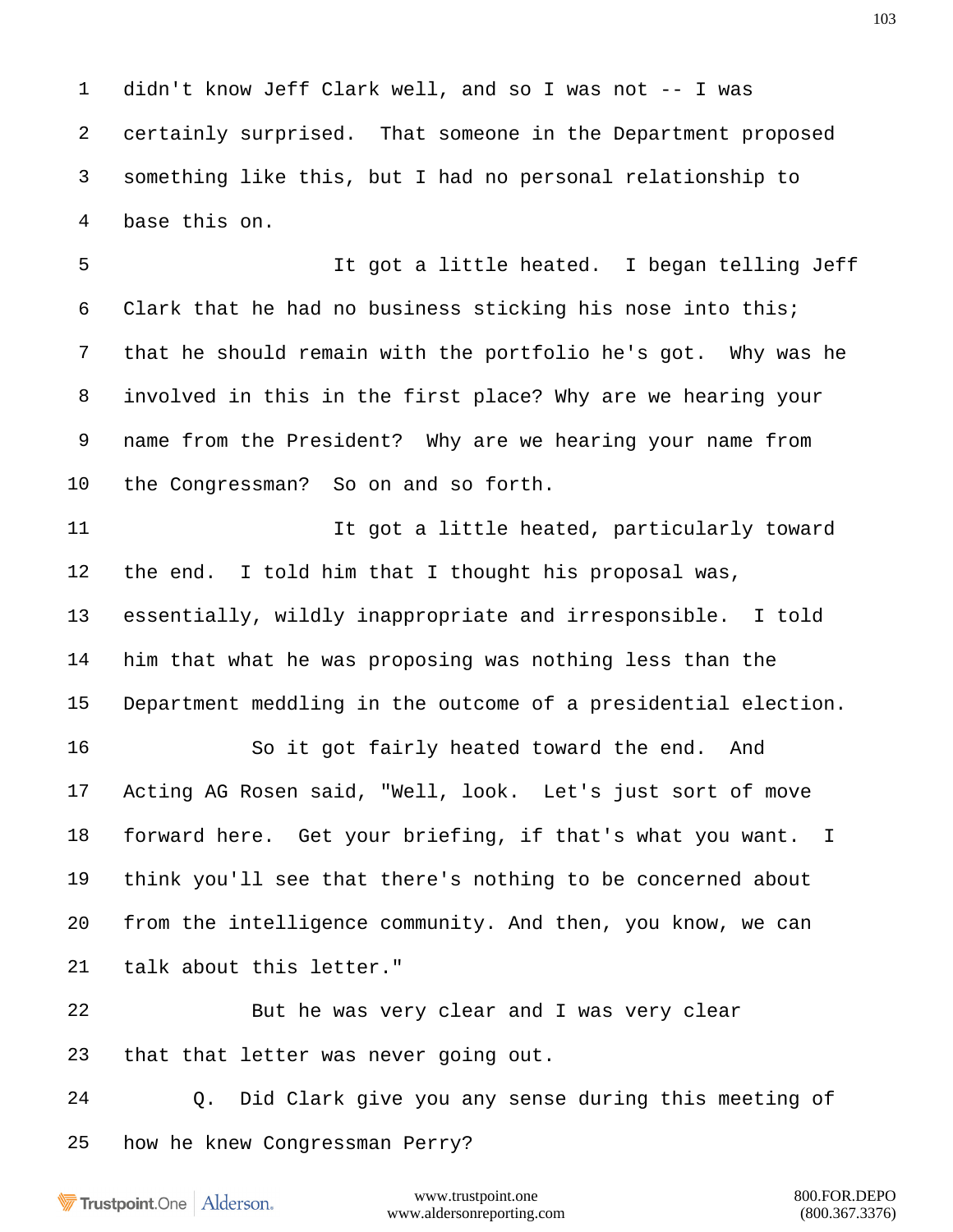A. No.

Q. And did he indicate -- I'm sorry. Go ahead.

 A. He made some reference to being in communication with the President. I think at this

 point, he told us that he had been in the Oval Office. He didn't explain how he got there. But I immediately said "You violated the White House contact policy."

 Q Did he say when he had -- I'm sorry. Go ahead. A. No. It wasn't clear. It wasn't clear how he got there or exactly when he was in the Oval Office, but I'm sure it was in this meeting where he told us he had actually physically been in the Oval Office.

 Q. Did he say anything during this meeting about a willingness on the part of the President to install him in Mr. Rosen's place?

 A. He did make some reference to that. I don't remember as specifically as the subsequent meeting on January 2nd. But he did make reference to the President being -- considering, I should say, a leadership change to the Department.

 Q. Did he indicate whether the President was aware of the proposed letter?

 A. I don't remember him saying that, no. Q. After the meeting, you reached out to Assistant Attorney General for the Office of Legal

Trustpoint.One Alderson.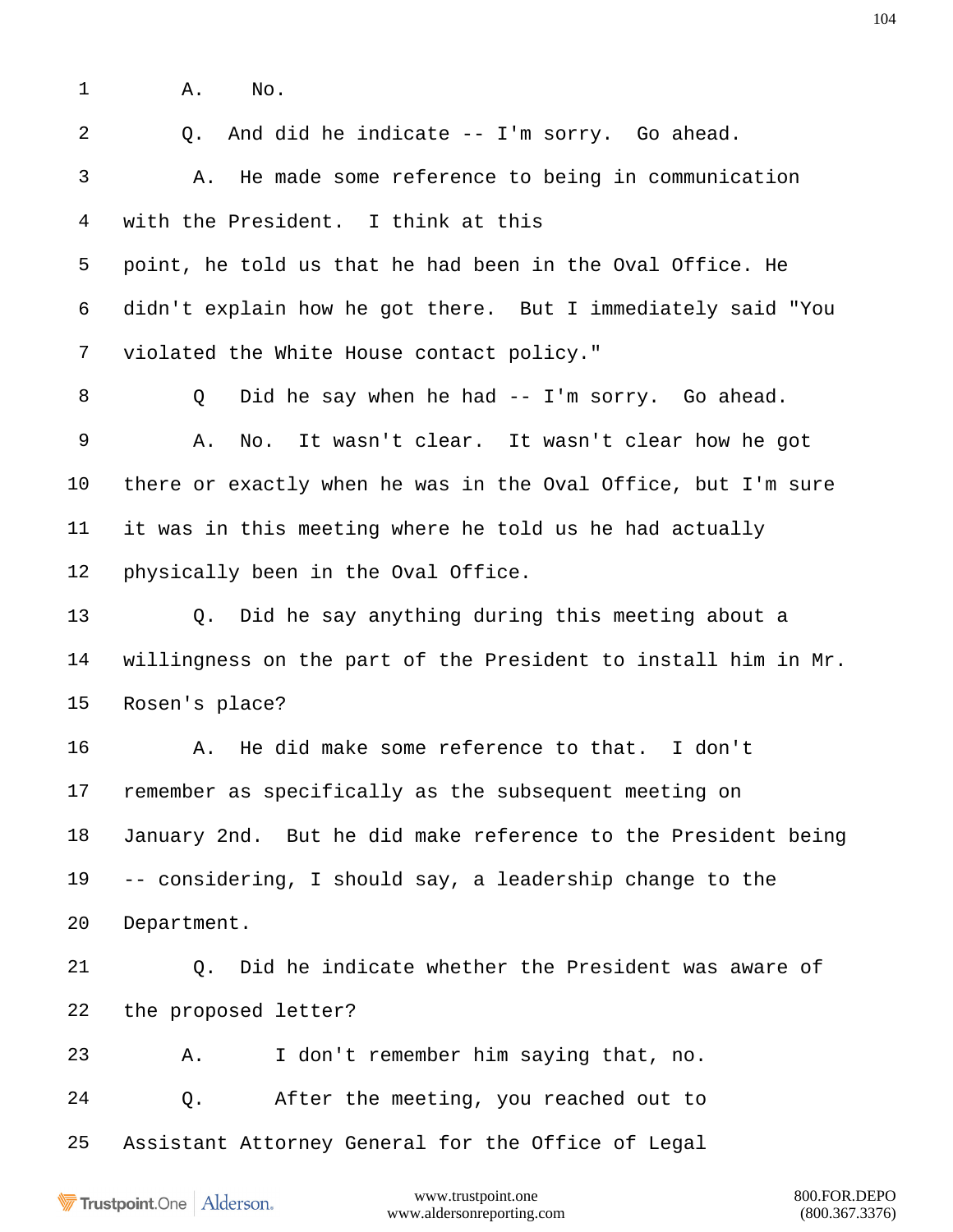Counsel Steven Engel to read him in to the situation.

 What was the purpose of doing that? A. If you follow the Department's internal chain of succession, you'll see that the people who were in place at that time, if you go through them, the next one in line to the Acting Attorney General, absent some action to the contrary by the President, would be Steve Engel. There were other people above the OLC AAG in the chain, but when you do that, you have to remove everyone who is in an Acting position.

 So, for instance, the Solicitor General was above the OLC AAG, but there was an Acting Solicitor General, so you had to remove him from the chain. So if you follow the chain, if Jeff Rosen got fired, the next person to become Acting Attorney General would be Steve Engel. And I was concerned that Steve be fully aware of what's going on in case Jeff Rosen was fired and Steve ended up in the seat.

 And so Jeff Rosen and I discussed like how far we should allow information relating to this to get out. We decided that it would be prudent to keep a very, very close hold. But we agreed that Steve should know everything because, if he's fired or we're fired and Steve ends up in the seat, Steve needs to know that this is coming and how it came about.

 Q. I know at some point a bit later on, you expand the circle of Department officials who you read into the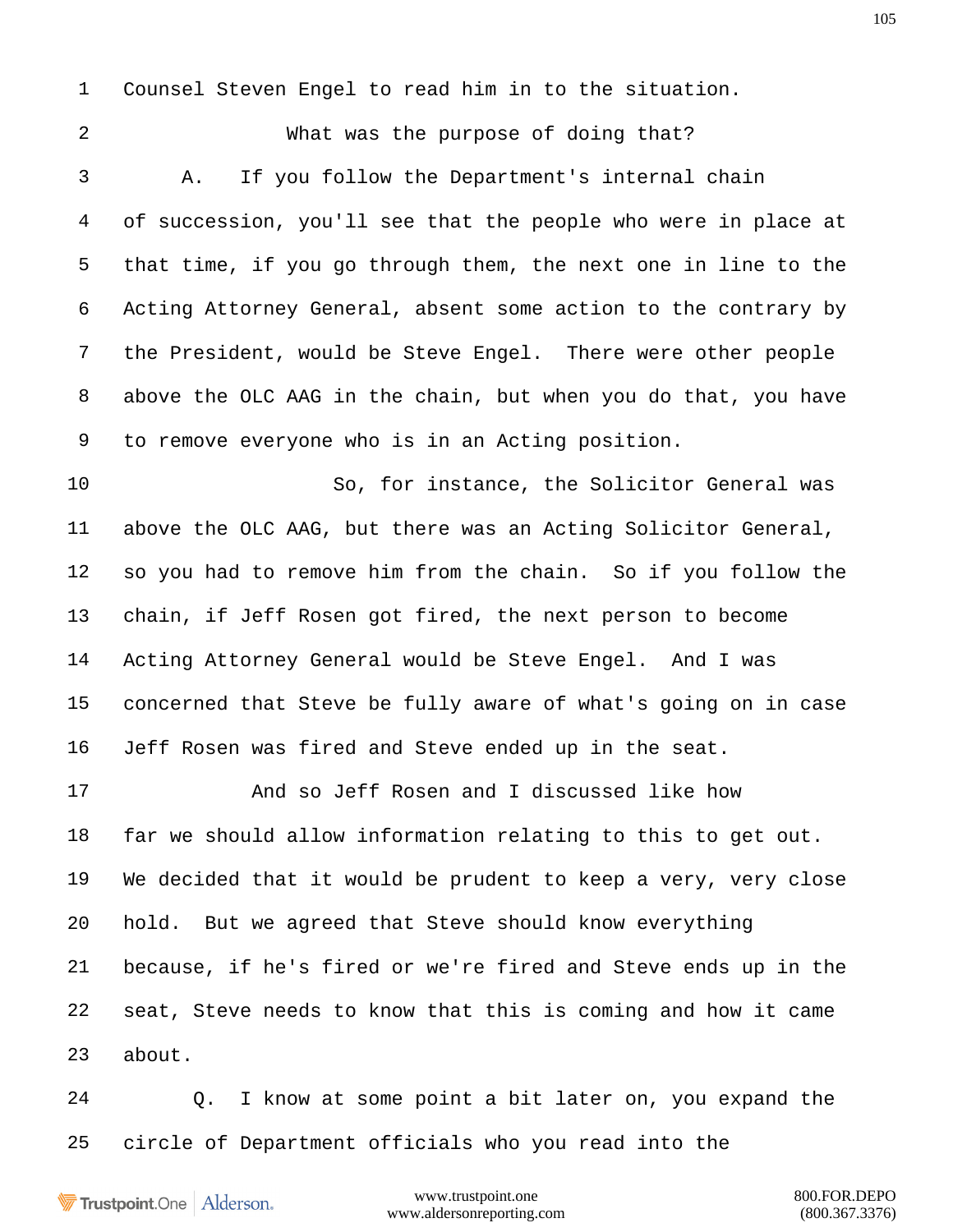situation. Why did you want to keep it close hold at this point?

| 3       | A. We didn't expand the circle until the late afternoon        |
|---------|----------------------------------------------------------------|
| 4       | of January 3rd, but we wanted to keep a close hold because,    |
| 5       | frankly, I thought -- we thought it would create friction and  |
| 6       | maybe even panic within the leadership of the Department.      |
| 7       | Ms. Zdeb. I'd like to turn to a meeting in                     |
| 8       | the White House that takes place the day after Clark sends     |
| 9       | his letter. This is reflected in Majority 11, which I will     |
| $10 \,$ | mark as Exhibit Number 10. (Exhibit 10, notes, was marked.)    |
| 11      | BY MS. ZDEB.                                                   |
| 12      | Are these your notes?<br>Q.                                    |
| 13      | Α.<br>I have it. Yes, these are my notes.                      |
| 14      | Q. And these are notes of a December 29, 2020, meeting         |
| 15      | with the Chief of Staff, White House Counsel, PC and PP, who I |
| 16      | imagine are Pat Cipollone and Patrick Philbin, the Deputy      |
| 17      | Attorney General, you and Steven Engel. Is that correct?       |
| 18      | That's right.<br>Α.                                            |
| 19      | Did anyone else participate?<br>Q.                             |
| 20      | No.<br>Α.                                                      |
| 21      | And this took place at the White House?<br>Q.                  |
| 22      | In the Chief of Staff's office.<br>That's<br>Yes.              |
| 23      | the only time I've been in his office.                         |
| 24      | What prompted this meeting?<br>$Q$ .                           |
| 25      | I don't remember exactly why we were called over<br>Α.         |
|         |                                                                |

Trustpoint.One | Alderson.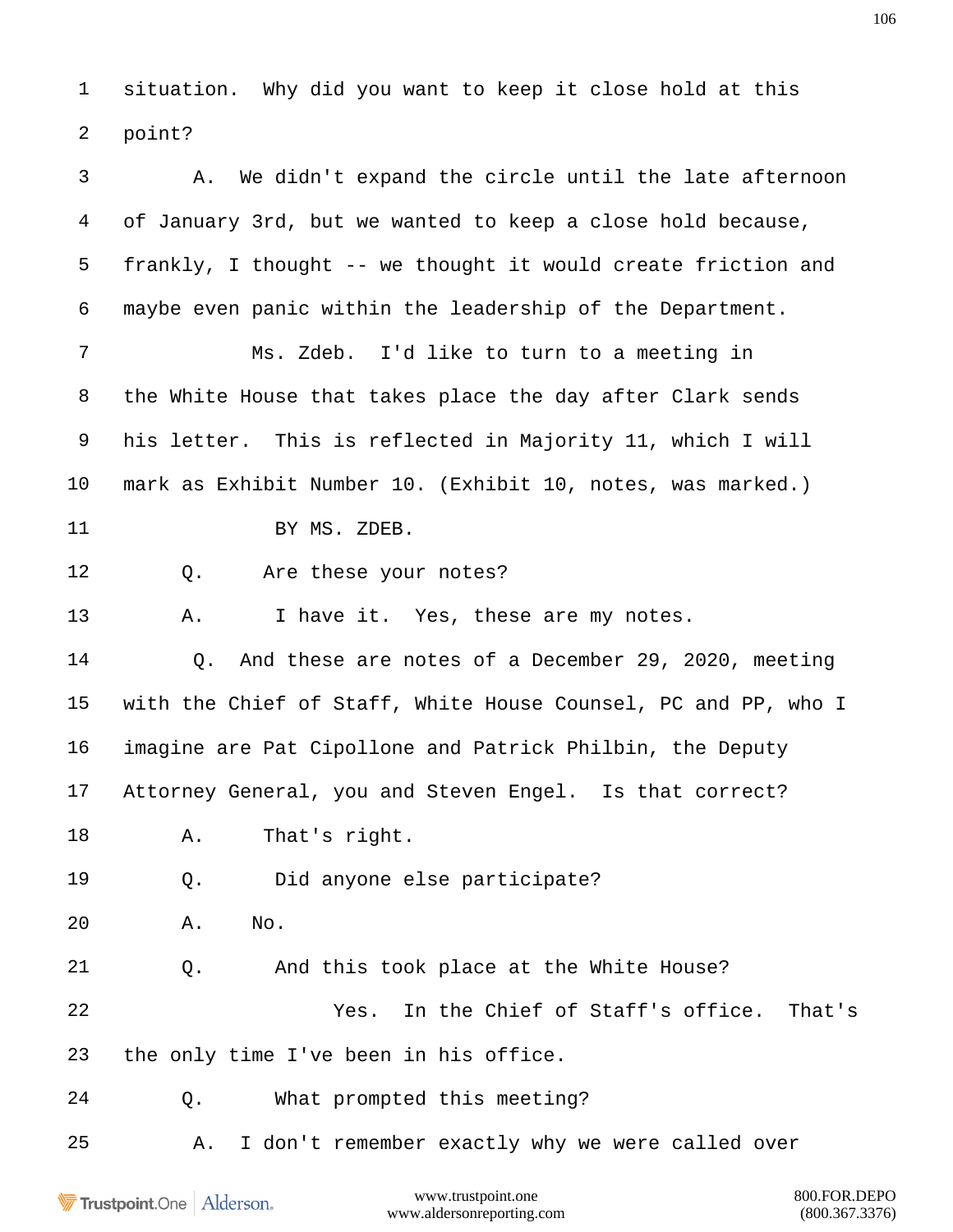there. There were a number of things the Chief of Staff wanted to discuss. Some of which had nothing to do with the election; they had to do more transition matters. But we went over there, I think it was sometime in the afternoon. Q. There's a reference to Mark Mathis [sic] and John Eastman at the top of your notes along what a notation that "P trusts," and then I can't read the rest out of it. Could you clarify what that notation to those two individuals signifies? A. I think it says "P trusts their view." And the first name is Mark Martin, M-a-r-t-i-n. Q. There are then some notes a little farther down the page on Pennsylvania election issue, which we've already discussed. There's a notation about the original jurisdiction complaint, which I'll have a couple more questions about in a minute. But it says here "U.S. does not have standing. DOJ should talk to the Olsens (who filed similar case)." So this is a reference to the proposal that had just recently been sent to the Department to file an original jurisdiction complaint in the Supreme Court akin to the Texas versus Pennsylvania case. Is that correct? A. Yes, that's right. Q. And so, at this point, which I believe is just

Trustpoint.One Alderson.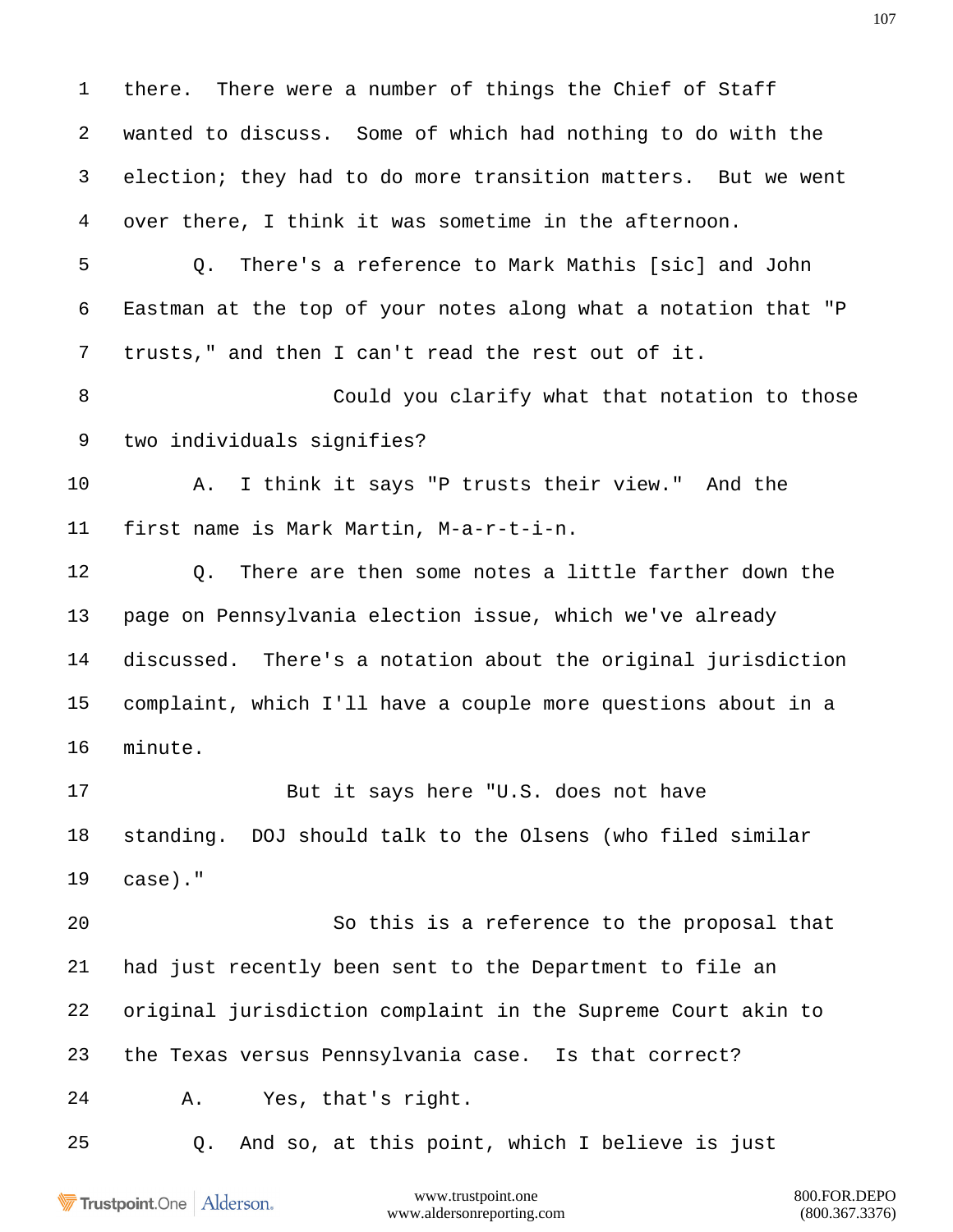shortly after you received -- you, the Department, had received that complaint, it sounds like the Department is sharing its view that the U.S. doesn't have standing.

 Is that a correct interpretation of your notes here?

 A. Yes, that's right. I don't know if we got the written opinions from OLC and OSG at this point or not. But they had shared their views and they followed up with some short written submissions.

 Q. And the reference to Pennsylvania just above that, as I read your notes, it says, "Advised that we are looking at the claim that there are more certifications than number of voters."

 And we've talked about that a bit before. I'm curious how that came up in the context of this meeting. Did one of the White House participants ask you what you were doing to look into that allegation?

 A. I don't recall exactly. But I believe it was raised by the Chief of Staff, and this is the issue I mentioned earlier. So at this point, we obviously didn't have the answer. So this is something he was working on. And I think we were just telling the Chief of Staff, "Yeah, we're aware of that and we're looking into it."

 Q. Did the Chief of Staff ask you to take any particular actions, or was it just more in the vein of a

Trustpoint.One Alderson.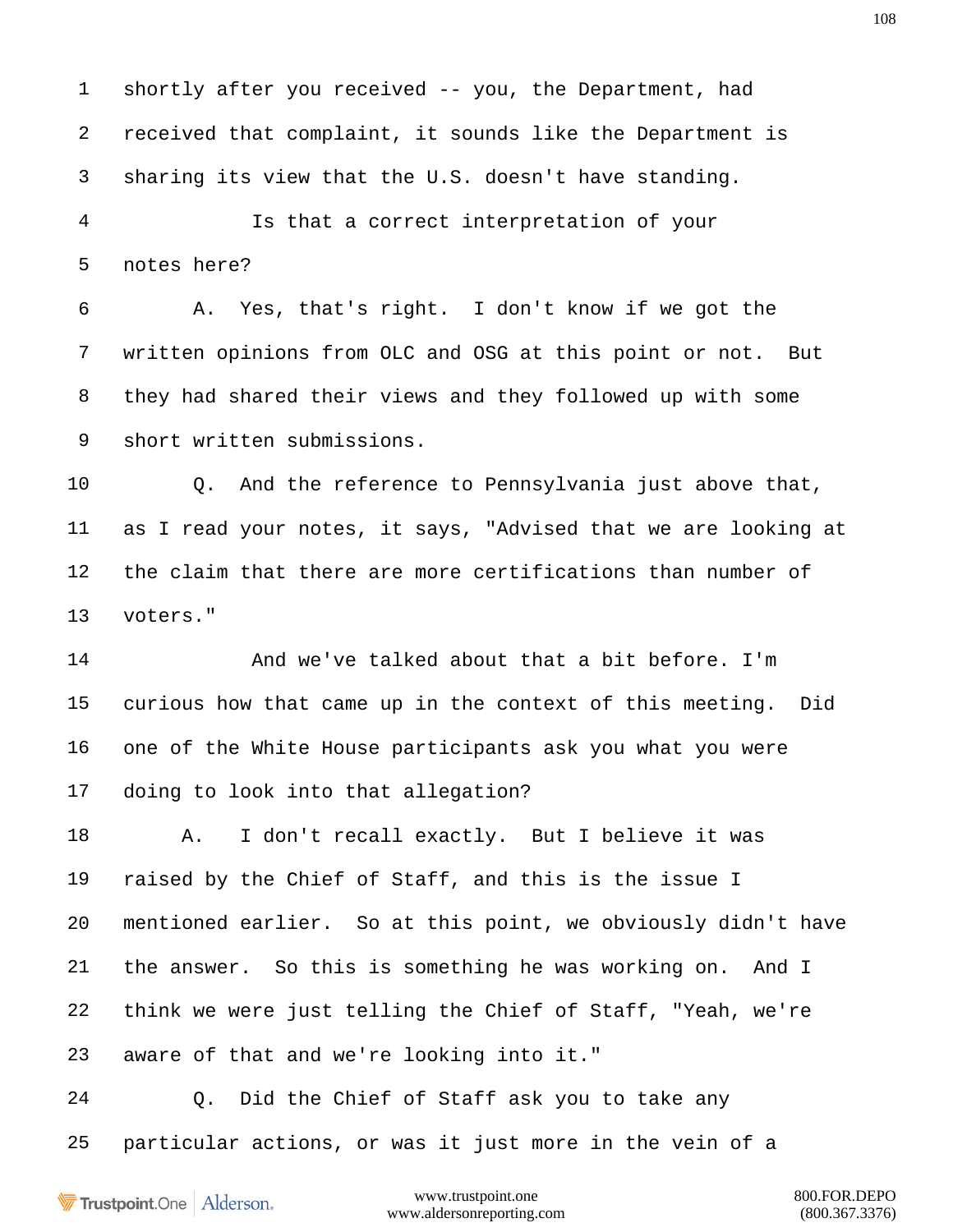question about whether you were looking into it? A No. I think it was more along the lines of, you know, "You guys know about this Pennsylvania claim, right?" And we said yes, because he wasn't on the call with the President. So it was more of an echo of what the President had told us two nights before. Q. Then we get into a portion of your notes about someone named Arturo D'Elia. Had you heard of that individual at any point before this meeting? A. No. Q. Were you aware that earlier in the day, Mark Meadows had sent Mr. Rosen a letter from a company called USAerospace Partners laying out the so-called Italygate theory? A. I know I became aware of that letter. I just don't if it was before this meeting or after. If it went to the DAG, we worked very closely together. If he had it before this meeting, likely I would have seen it, but I'm not sure. Q. And how did Italygate and Arturo D'Elia, who as I understand it is an IT contractor who was a part of the Italygate conspiracy theory, how did those things end up coming up during the course of this meeting? A. Again, this is something that I believe the Chief of Staff raised. I had my notebook open right in front of me. You can see I was taking notes, so I wrote down the name. I

Trustpoint.One Alderson.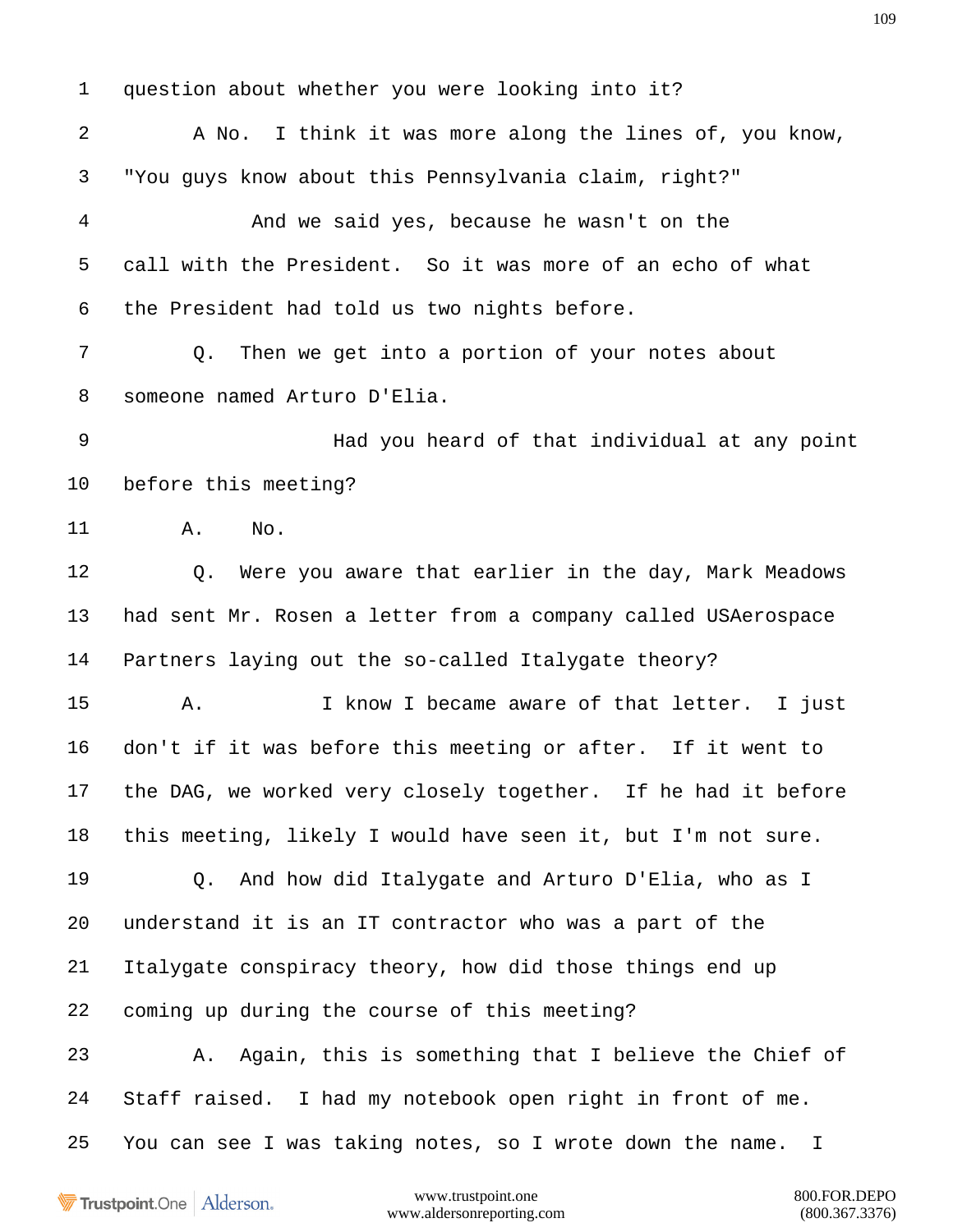believe this is actually a misspelling of the name, but that's what he provided.

 And he provided some information you see reflected in the notes. The company is Leonardo, something in relation to a facility in Pesaro, Italy. "Under the protection of government agency in Italy. Sent letter on his company stationery. Claims involvement in vote changing in U.S. 2020. Claims in coordination with CIA officers and Embassy." I have where the embassy is located in Rome. Then something about a subsidiary, the USAerospace Partners, that was a U.S. subsidiary of Leonardo. So this was a convoluted story to begin with, and the Chief of Staff himself said, "Look, I'm not even sure about this, or what I'm providing to you." He just said, "This is what I understand it is." Because that name, Arturo D'Elia, I don't think is even in the letter. So he was relaying to us that he had some information, it wasn't clear where it had come from, but that he wasn't even sure what the story was supposed to be. But it was a claim that an Italian company with the knowledge of CIA using military-grade satellites was involved in changing vote tabulations in the U.S. presidential

Trustpoint.One Alderson.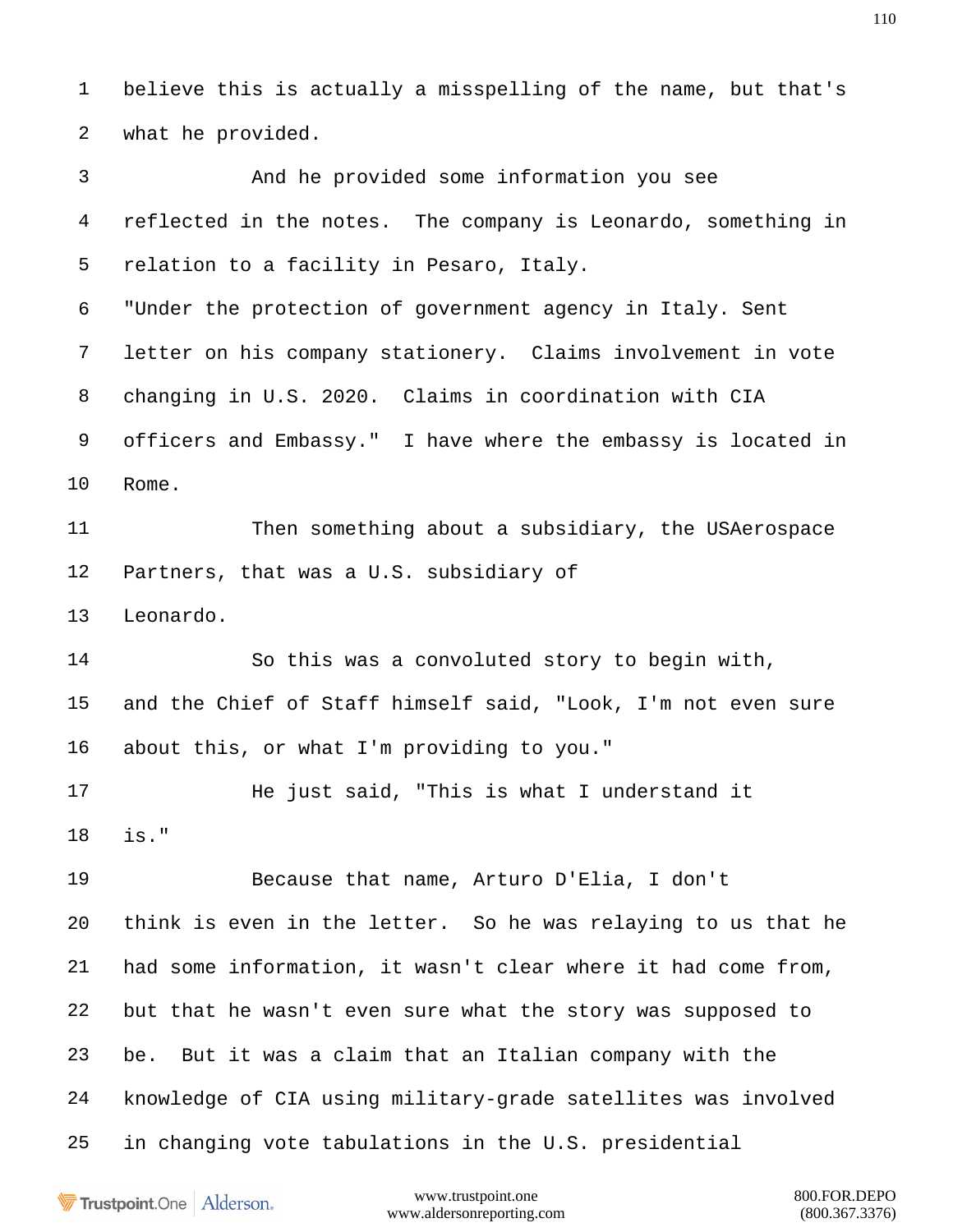election.

 Q. There's a notation here saying "RPD," which is you, "to check his background with FBI."

 Did somebody ask you to check his background with the FBI?

 A. Yes, we discussed it there. And the DAG told me to do that. He said, "Just find out if we know anything about this guy, if he shows up anywhere on the radar," whatever it is. So I did do that. I asked FBI to run his name.

 But as I've said, the name is misspelled. I don't think we got anything back from the FBI.

 Q. And did Mark Meadows ask you and the DAG to look into this?

 A. He provided the information. I don't specifically recall him asking me or anyone else to do something specific. I don't think he asked me to run the guy's name. That was, I'm pretty sure, from the Acting Attorney General who said, "Just check this guy out. See what we know about him."

 Q. Did you have an impression of why he was sharing the information with you?

A. The Chief of Staff?

Q. Yes.

 A. I think he was just trying to pass along whatever ended up on his desk, frankly. I think he was probably getting a lot of these reports as well, and my impression was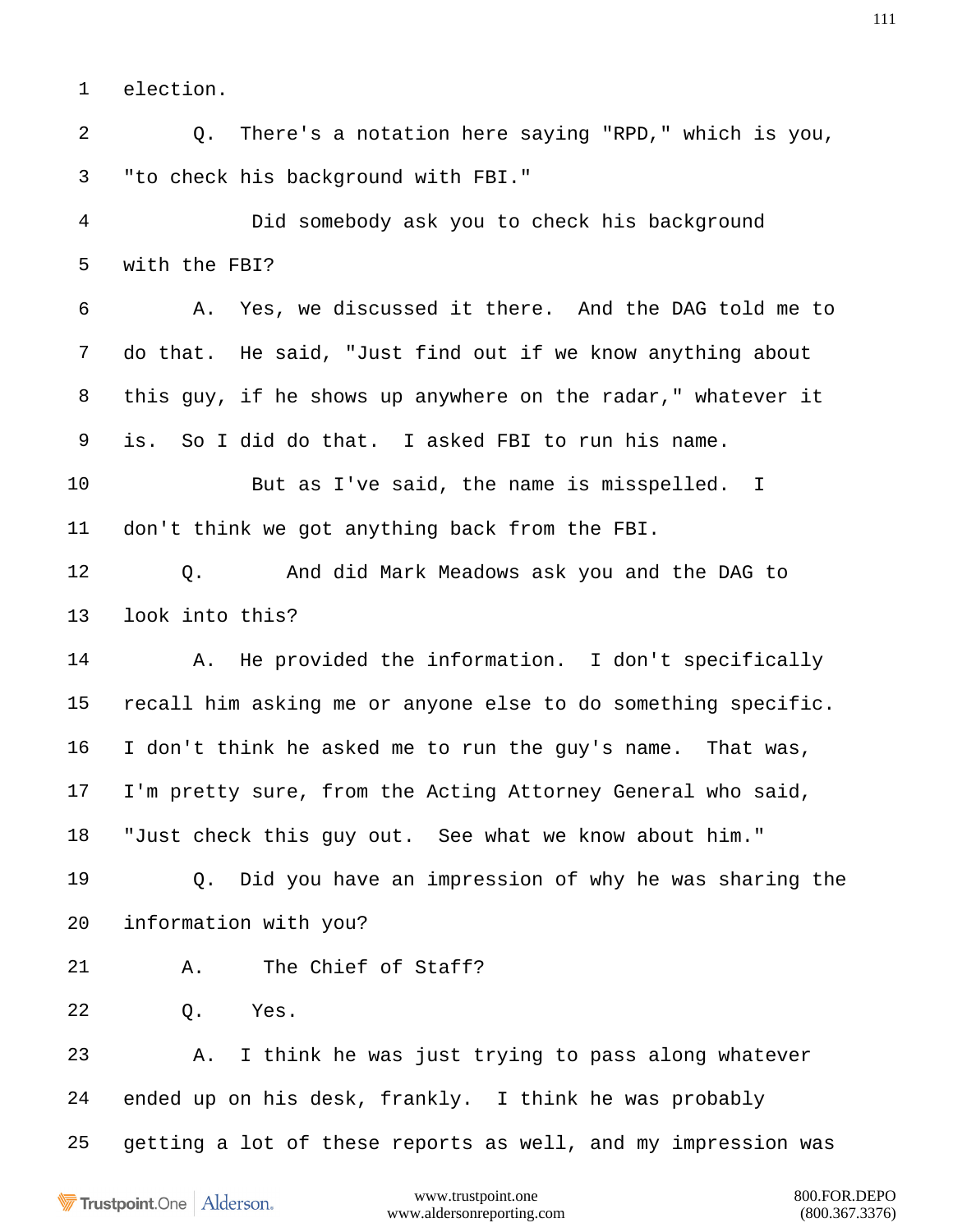he wanted to be able to say "I passed it along to the Department."

 Q. There's a note on the side of the page. Does that say -- does that mean John Demers working on this? A. Right. So after I got back to the office, I called John, who was the AAG for the National Security Division. I gave him this name, "Arturo D'Elio," the way it's spelled there. And I said, "Can you just find out if we know anything about this guy? The DAG is asking us to looking into it." I don't remember what details I would have given John about this allegation, but he said "Fine." He took the name. Q. I imagine this didn't strike you as a credible allegation, did it? A. It seemed pretty farfetched on its face. But, again, we have to take each of these individually and try to figure out what there is to support or refute it. And so I asked the FBI to look into it. I actually just googled the name myself, and I googled it in conjunction with "Leonardo," and that's how I realized that the name was actually misspelled. I believe it's D'Elia, ending with an A. And I found some public reporting on the arrests of Arturo D'Elia, who was an employee or a contractor of Leonardo, who was arrested in Italy in conjunction with a scheme to exfiltrate data from the company.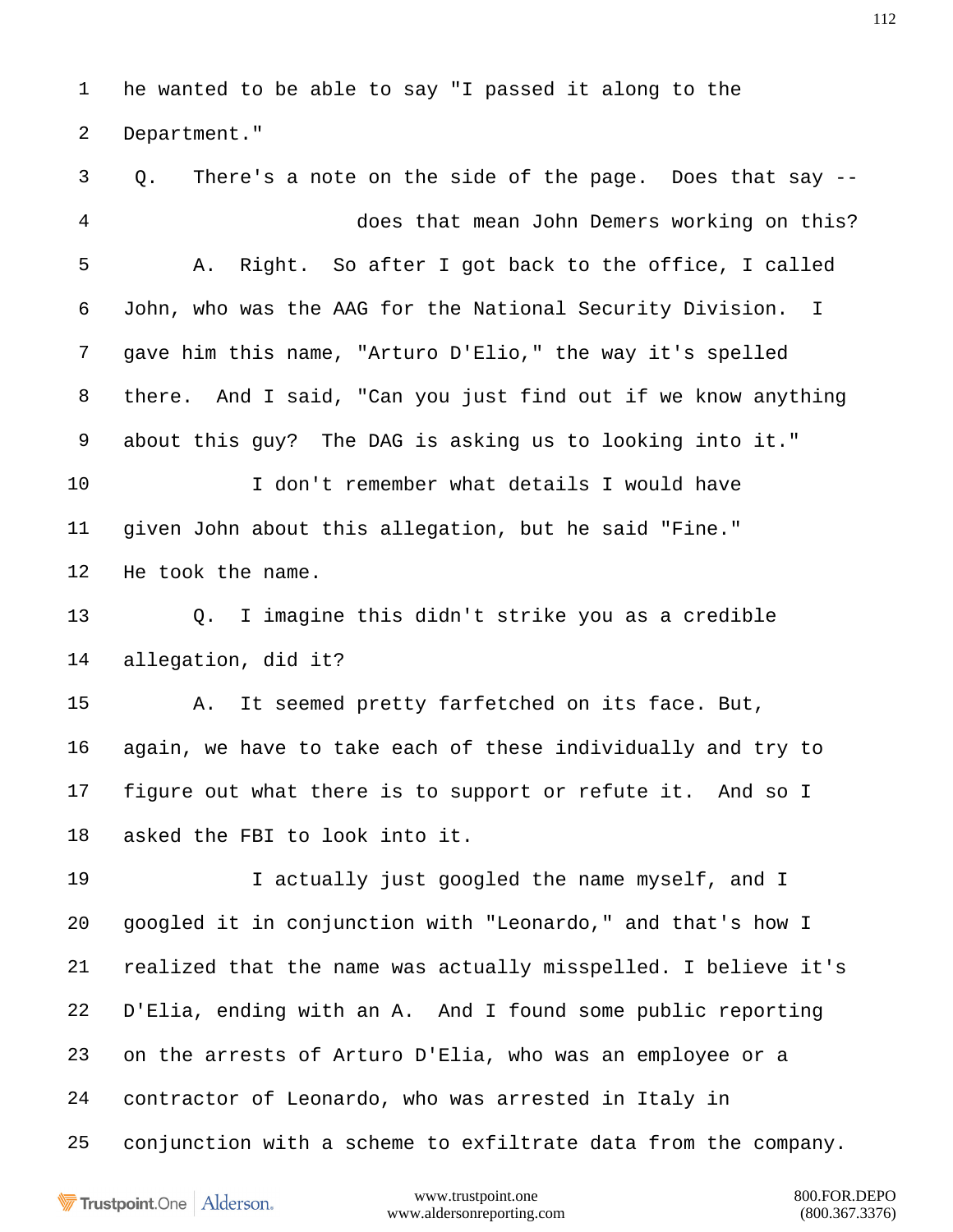I believe that scheme ran from, according to public reporting, 2015 to 2017. So at this time, it appeared that Mr. D'Elia was sitting in a prison in Italy. Ms. Zdeb. I want to jump ahead to the original jurisdiction complaint for just a minute. If you could pull up Majority 12, and this will be Exhibit 11. (Exhibit 11, notes, was marked.) 8 BY MS. ZDEB. Q. So Kurt Olsen is -- or was a private attorney who reached out to the Department purportedly on behalf of the President in connection with this proposed Supreme Court action. And I'm just curious about a few aspects of these notes. 14 For starters, are these your notes? A. Yes. Q. And it says "DAG call with Ken Kohl" at the top. Is that actually Kurt Olsen, or is it somebody else? A. Yes, I'm certain that should be Kurt Olsen, having reviewed the emails and other things provided in advance to this. So I apologize for the misidentification. There was a great deal going on at that time. But, yeah, I believe this is a call with Kurt Olsen. It took place in the DAG's office. He had him on speaker phone, and I was there for the entire conversation.

**Trustpoint**.One Alderson.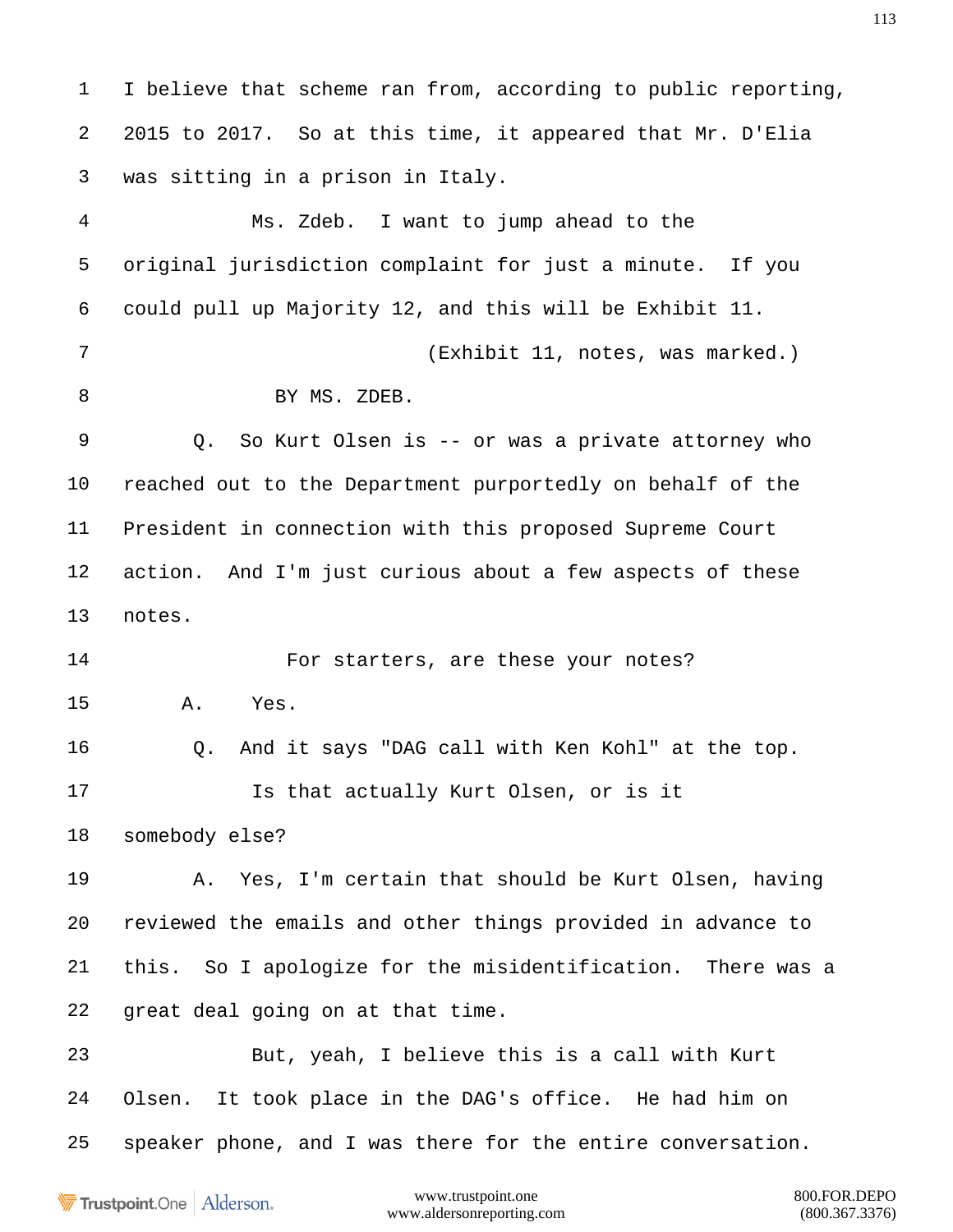Q. And why -- why did the DAG agree to this call in the first place? I think you had said earlier that the complaint came in, at least the initial view by the time you had this meeting in the White House where it was raised, the initial view was, at the Solicitor General's office, was that there was no merit to it. Why entertain a call with Kurt Olsen to begin with? A. Mr. Olsen kept contacting the Department throughout, at least that day and maybe the day prior. He dealt a number of times with the Acting Attorney General's then-Chief of Staff, John Moran. And I think he was looking for a meeting. The Acting AG said, "I'm not giving this guy a meeting," but ultimately decided to, you know, allow him to call in, I suppose -- you know, I won't speculate too much, but to say that, you know, we heard the guy out, something to that effect. Ms. Zdeb. Let me jump to one quick aspect of a related document, which is Majority 13, which will be Exhibit 12. (Exhibit 12, document, was marked.) BY MS. ZDEB. Q. And this is a one-pager from the Office of Solicitor General that was sent to Mr. Rosen with a cc to you onwww.trustpoint.one 800.FOR.DEPO Trustpoint.One Alderson.

www.aldersonreporting.com (800.367.3376)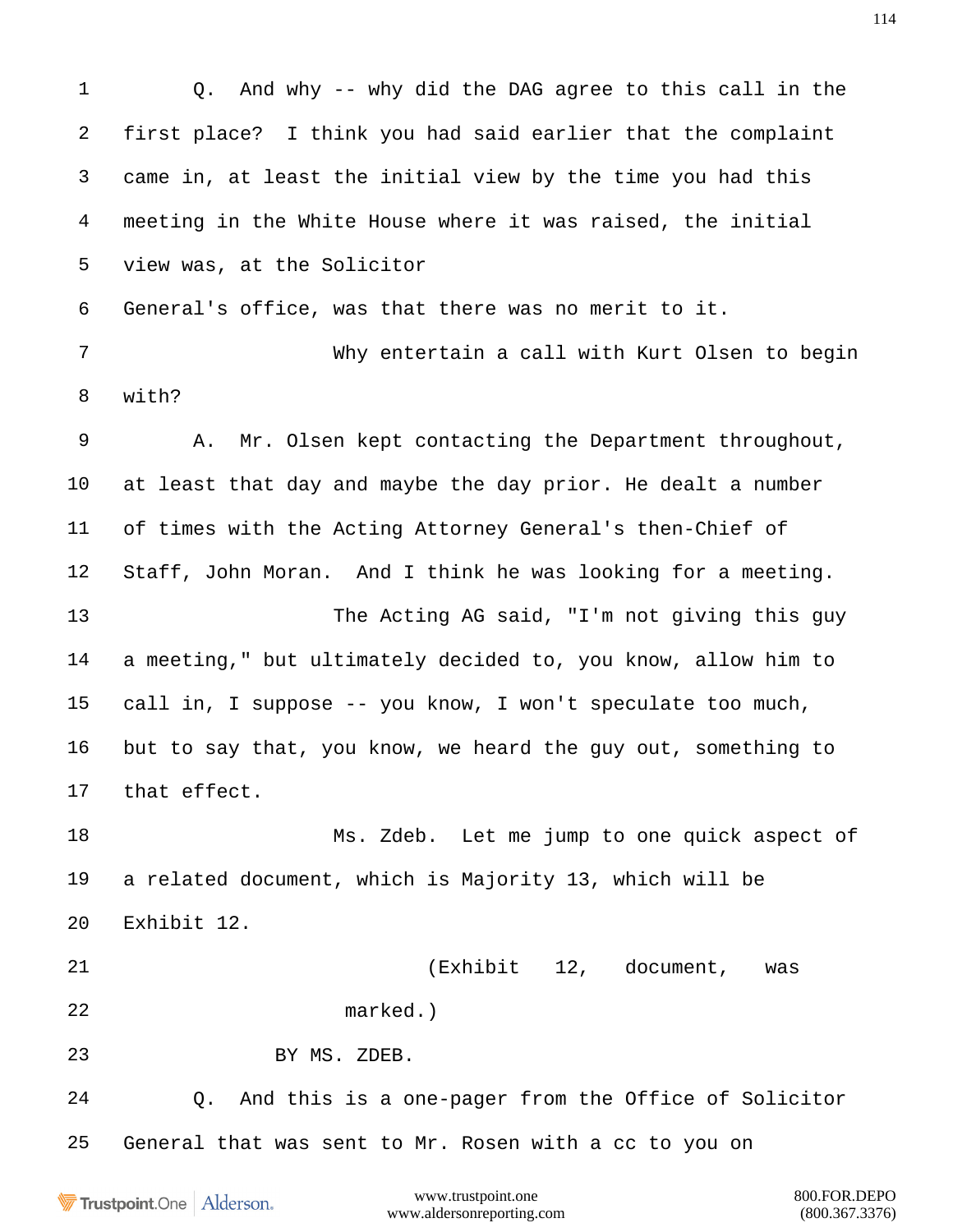December 30. The attached document, which is a one-pager, contains a number of points, in essence, explaining why the Department cannot bring this

original action.

 And I want to just ask you about the third bullet on that page, which says, "Prohibition on representing interest of private parties."

 When we were talking earlier about some of the back-and-forth with the President during one of your early meetings with him, you said, "Well, he would never say I want you to take legal action on behalf of my campaign or me specifically. You would be doing it on behalf of the American people."

 This bullet in the OSG one-pager says, "A sovereign" -- and this is by way of explaining, I take it, that there would be no standing for this lawsuit. It says, "The sovereign may not resort to the Supreme Court's original jurisdiction in the name of the sovereign, but in reality for the benefit of particular individuals, a suit for the benefit of a particular candidate would violate that rule."

 So it seems to me that irrespective of how the President may have been characterizing these sorts of potential legal actions, it was the view of the Department that such an action would be for the benefit of a particular candidate as opposed to for the benefit of the American public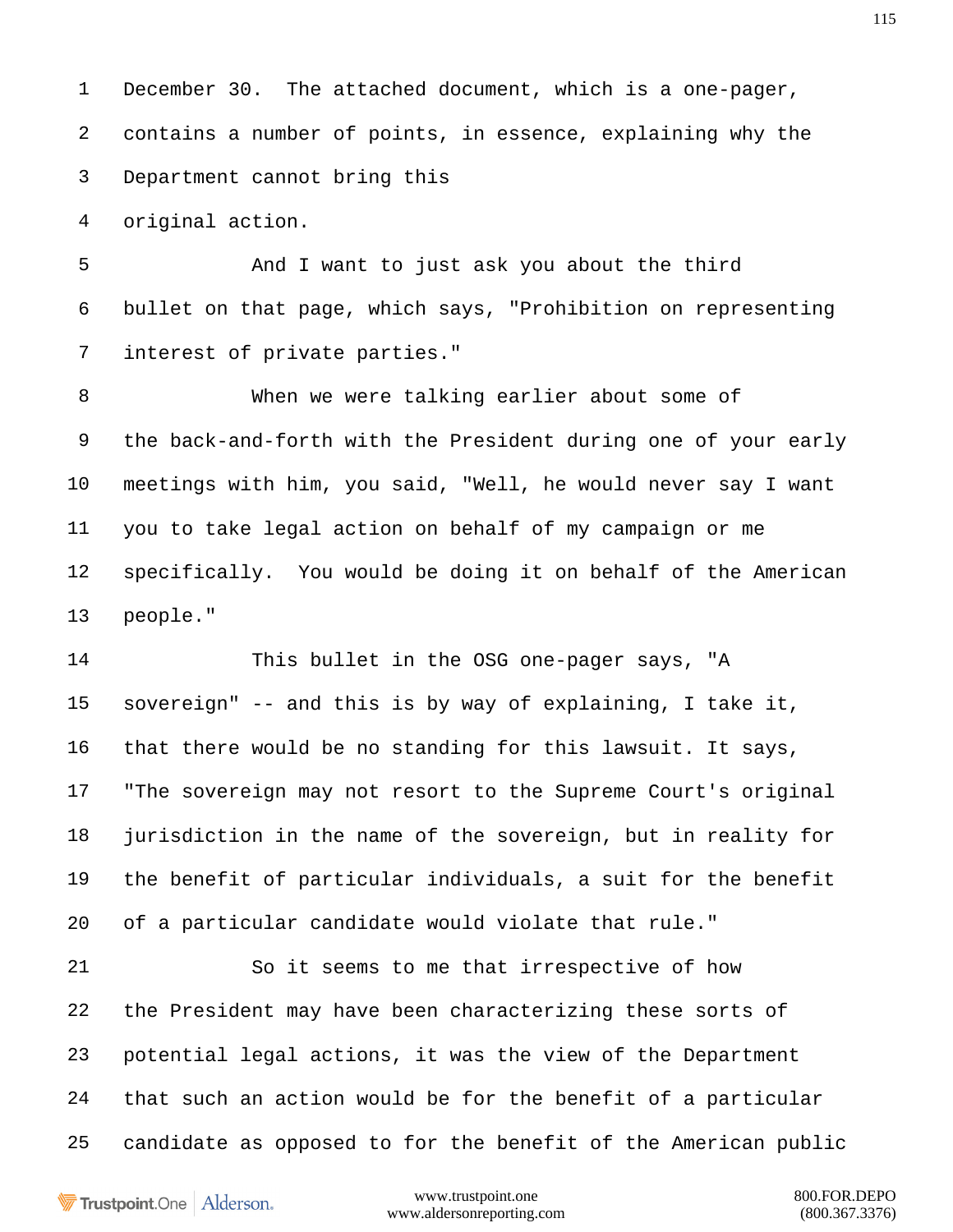at large.

 Is that a fair interpretation of this portion?

 A. I think it's fair to say it's one of the concerns that the OSG raised. I didn't discuss this particular bullet point with him, and I don't believe the Acting AG did. I didn't do any research on this myself. We relied entirely on OSG and OLC.

 But, yeah, they raised that point. It's one of a variety of points. It doesn't drive the outcome. But there are a number of reasons why the United States would not have standing in their view, and that's one issue that they raised.

Q. Let me jump --

 A. It's not necessarily the Department's view, but it's an issue there.

 Q. It's the view of the Office of Solicitor General?

 A. Yeah. Well, they identified as one of a number of significant procedural hurdles. So, yeah, they raised the concern.

 Q. Let me jump ahead to December 31st when I believe there were a couple of meetings. And, again, this is back to the issue with Jeffrey Clark.

Was there another meeting between you, the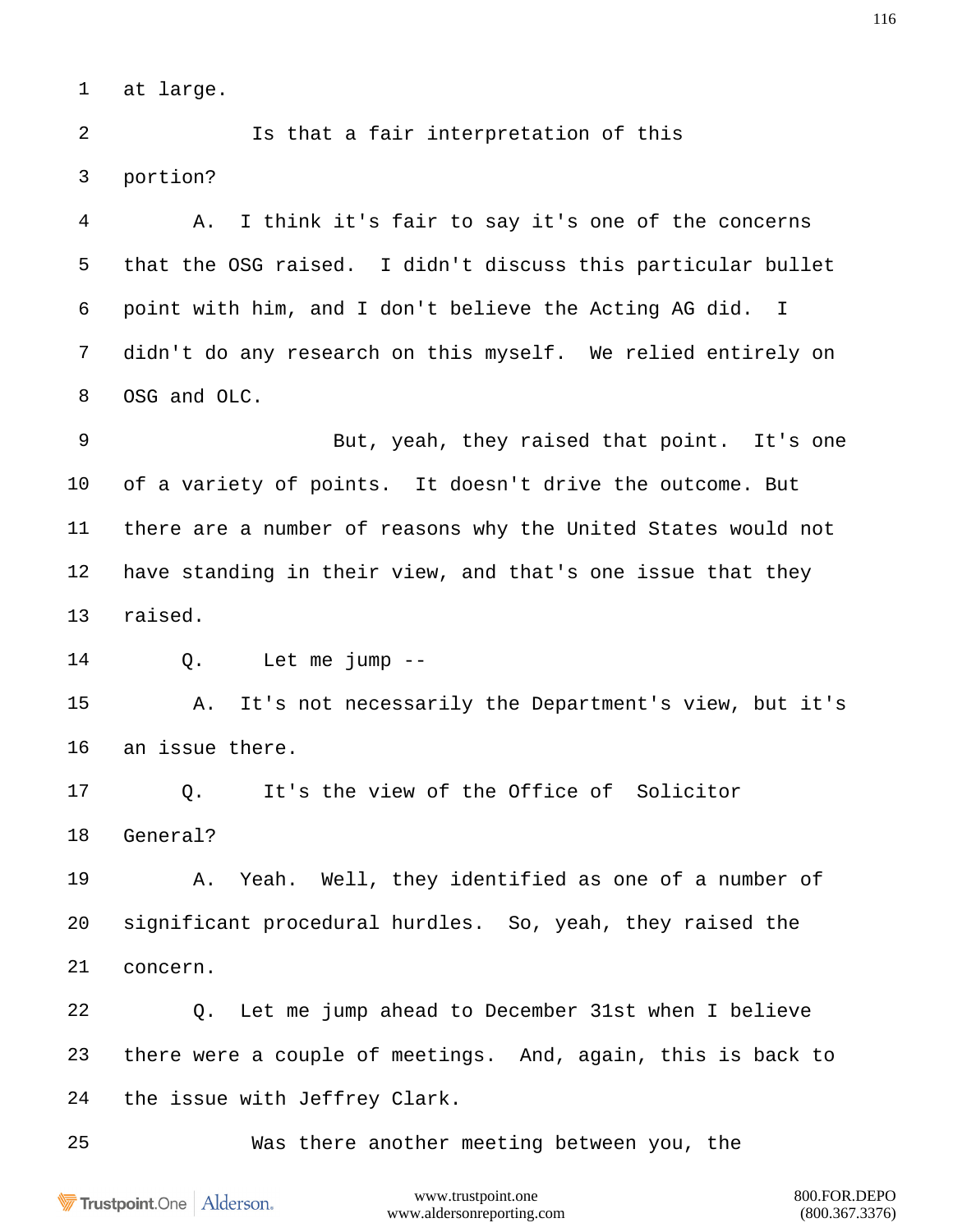DAG and Mr. Clark on December 31st?

 A. I know there was a meeting at the White House that day. I don't -- there probably was, but I don't specifically recollect a meeting with Mr. Clark. Between Monday the 28th and Sunday, January 3, there were a number of discussions and meetings. I certainly remember the 28th in the conference room, and I remember January 2nd as well as January 3rd. There may be a meeting or two in between there, I just don't specifically recollect. Q. So, I'm sorry, you don't specifically recall a meeting in the Oval Office on the 31st? A. Oh, no, I definitely recall that, but Jeff Clark was not at that meeting. Q. I see. So the Oval Office meeting, there's a photo that the Department has produced at that meeting. And it seems to show that the participants, in addition to the President, were Mark Meadows, Patrick Philbin, Pat Cipollone, yourself and Mr. Rosen. Was there anyone else there? A. No, that was everyone who was at that meeting. Q. And who initiated the meeting? A. Not us. I don't remember exactly how it was communicated to the DAG to come over to the White House. I think the President returned from Florida that afternoon. And shortly after his plane landed, the Acting Attorney General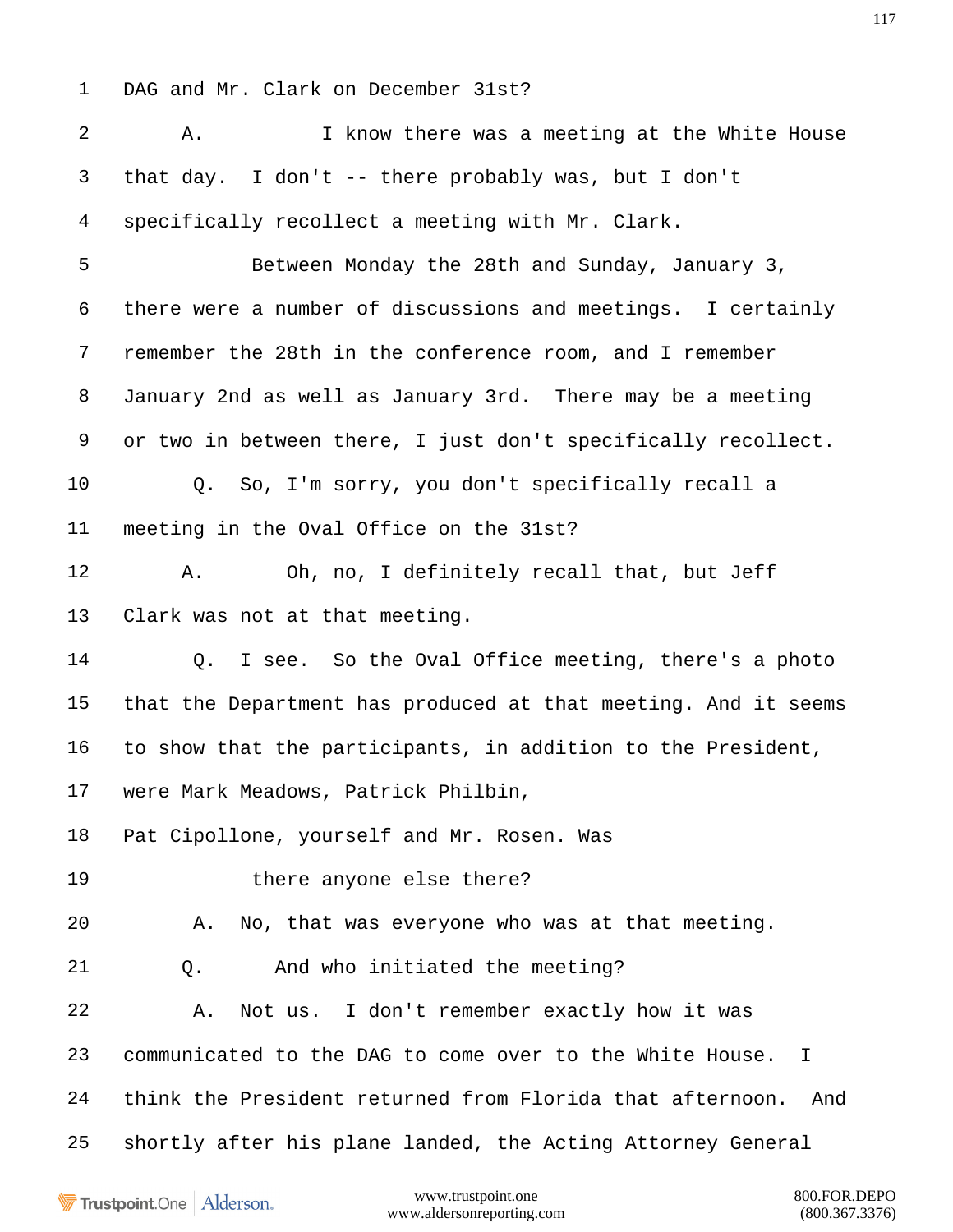was contacted and told to come over to the White House, with me, specifically.

 Q Did the Clark letter come up during the meeting? A. Certainly, Clark came up. I don't know if we specifically discussed the letter. But we discussed various election allegations and the more general issue of whether the Department leadership should be changed.

 Q. And so this was one of the meetings where there was a discussion about the possibility of installing Mr. Clark in 10 place of Mr. Rosen; is that right?

A. It was part of the discussion, yes.

 Q. And was that discussion a discussion that involved the President? Did it involve Mark Meadows?

A. It involved everyone in the room, yes.

Q. What was the President specifically saying about

should the Department's leadership be changed and

Jeffrey Clark?

 A. The way I recollect it at that point, the President's frustration was increasing. The conversation was

becoming more contentious. The

President said, as I reflected in the notes from the

27th, "People tell me I should get rid of both of you.

You're not doing your jobs. People tell me I should

put Jeffrey Clark in." That sort of response or statement.

And we essentially said, "Mr. President, you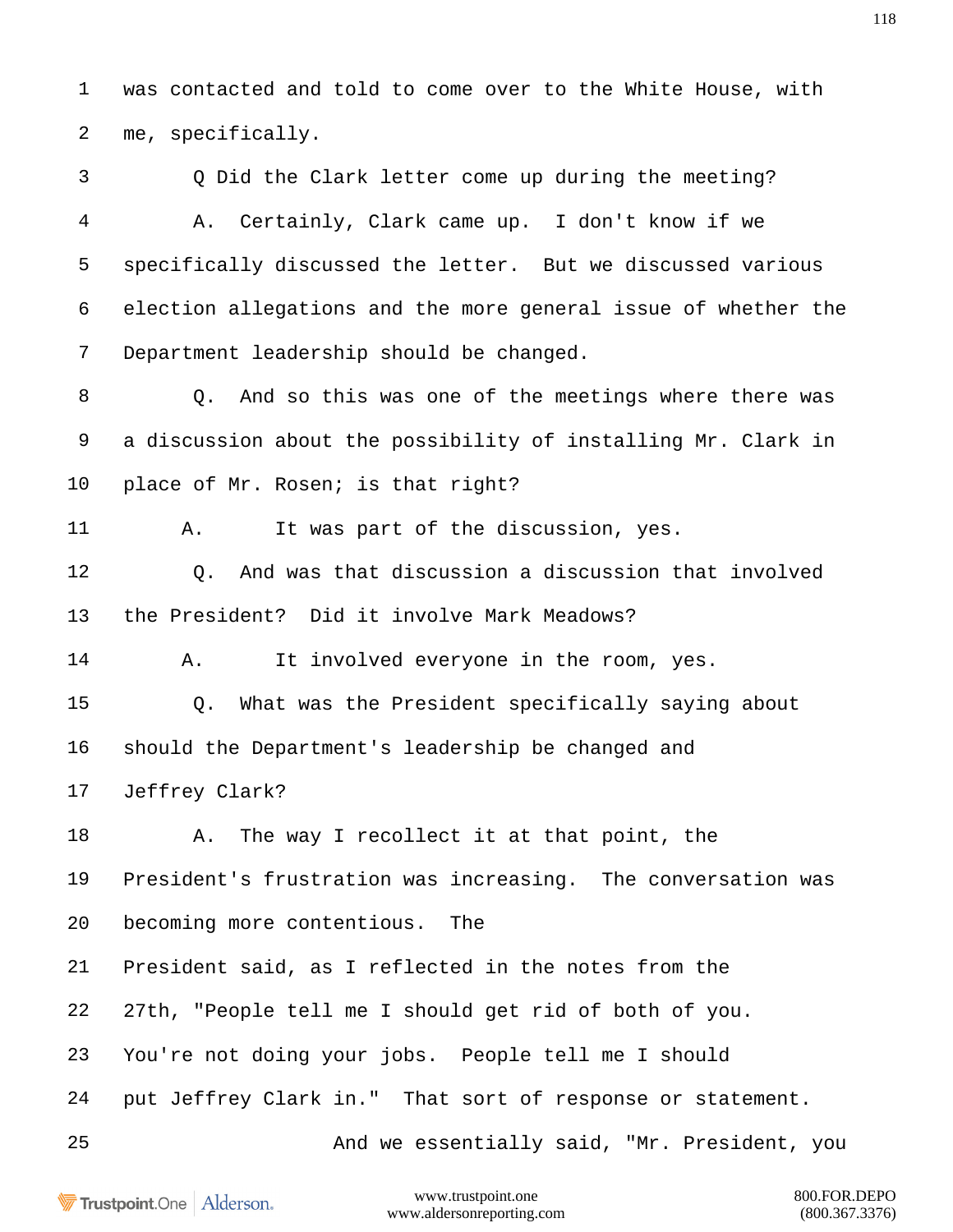should have whatever leadership you want, but we're going to tell you the Department operates on facts and evidence. It doesn't matter who the leader is. That's how the Department is going to act, and it's not going to change the outcome."

 Q. Did the Supreme Court -- did the idea of the Supreme Court action come up during this meeting?

 A. Yes. The President was very frustrated that we told him that, in our view, the United States Department of Justice did not have standing to bring such an action. Again, I can understand the

President's frustration on this point.

**He kept saying "How can that be?** How is that possible? You represent the American people. The American people don't want to be harmed by all this fraud, and you're telling me you can't file an action to protect the rights and interests of the American people."

17 And we repeatedly said no and DAG Rosen tried to explain why, but the President was very frustrated on that point.

 Q. In other words, he wanted you to bring that action, and you were telling him you couldn't?

 A. Generally, yes. I mean, that wasn't a point where he said "I'm instructing you to bring this action," but he did say, you know, "What's going on with this brief?"

He would reference other people, like Mr. Olsen,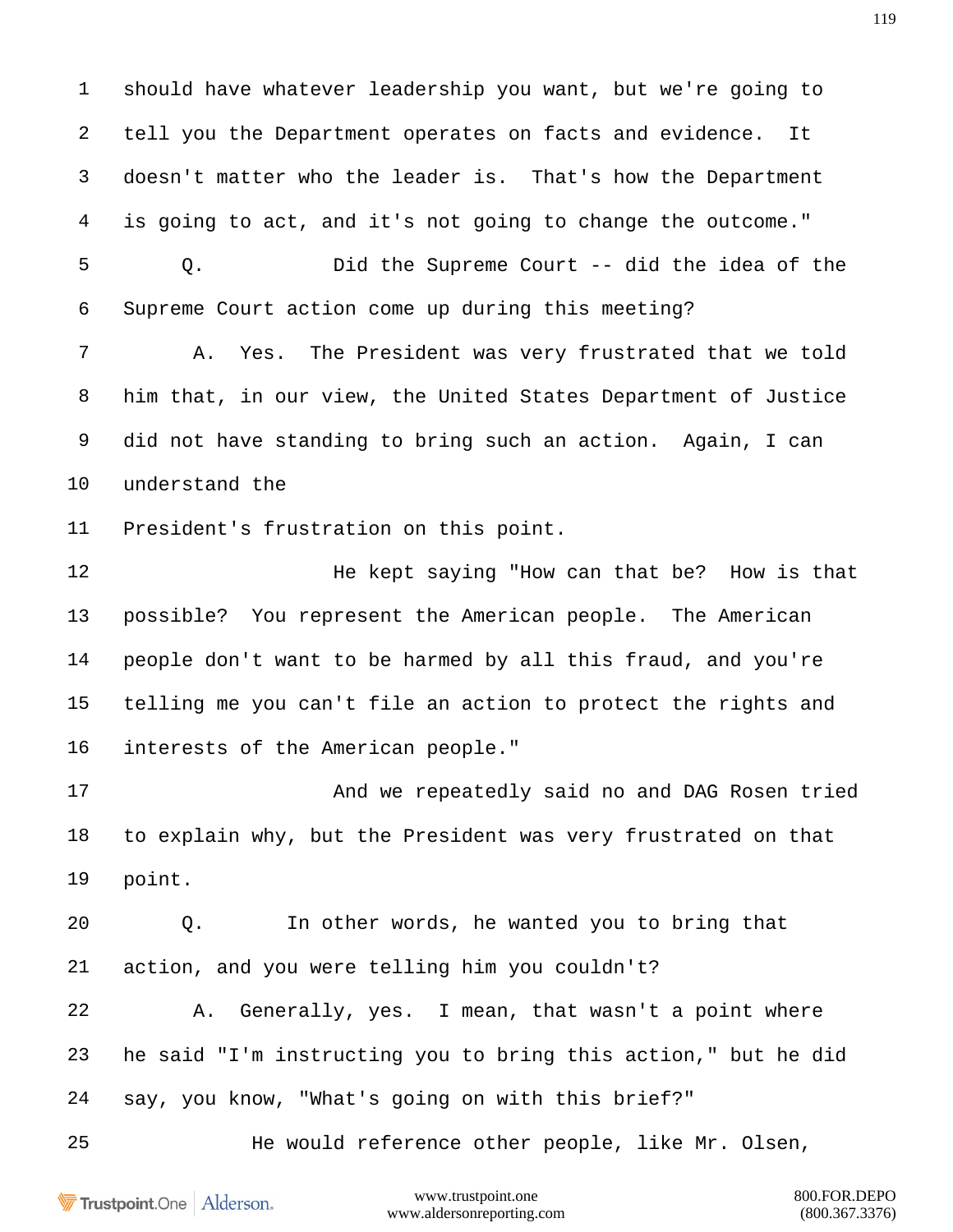you know. "They tell me that this is a slam dunk. They tell me you guys can just walk this right into court, and you're refusing to do it."

 And we said, "No, we cannot walk it into court. We do not have standing. We've asked the OSG to look at this. We've asked the OLC to look at this. And there are very specific reasons why we don't believe we have standing to bring such an action."

 He responded by saying, "How is that possible? How can that be?"

11 11 It went on like that for some time.

 Q. I have just a little bit of time left in this round. So instead of asking you to look at or authenticate a bunch more documents, let me just short-circuit some of my questions on Mark Meadows a bit, by referring to an email that you sent in which you used the phrase "pure insanity." I'm happy to introduce that.

18 I think you probably know what I'm talking about. And maybe you can just sort of, generally, in my remaining minute or two, kind of give a flavor for -- give a flavor of the outreach that seemed like it was increasingly coming Mr. Rosen's way, in particular, from Mark Meadows, with emails about things like Italygate, various allegations in Georgia.

How did you -- what was your reaction to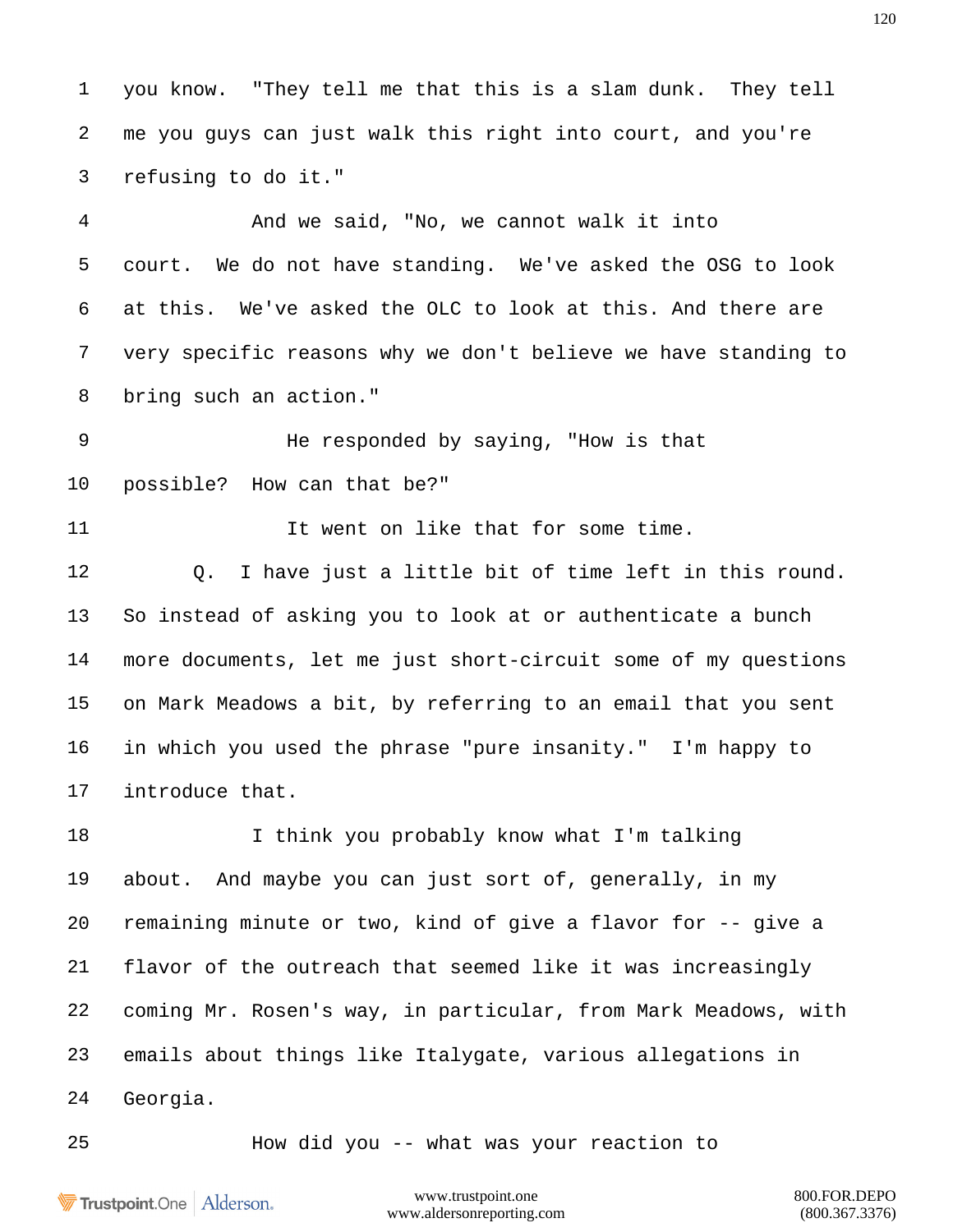that?

 A. I'm familiar with the emails that you're talking about. My comment about "pure insanity" related specifically to the video that had been forwarded. I don't know if Mark Meadows looked at that video. I have no idea. But that was on New Year's day.

 The referrals were continuing to come. Some of them were pretty farfetched, as this one was. And when I looked at the video, I think it was about a 20-minute YouTube video or something like that, it struck me as being fairly off the wall, in part because it was very conclusory and it did not really offer evidence.

 It basically told a story about how the CIA and British intelligence and actors in Italy were using military satellites to change votes in swing states and so on. And it just seemed not only unbelievably improbable, but even worse. So my "pure insanity" response was specifically directed at the video and the claims in the video as opposed to say the Chief of Staff or the Chief of Staff passing it along or anything like that.

 With regard to the subsequent one relating to Georgia, where the Acting AG said "Can you believe this," his frustration, I think was at the fact that they, at least the Chief of Staff, they in the White House believed that Jeff Clark should be involved in any of this stuff. It was

Trustpoint.One Alderson.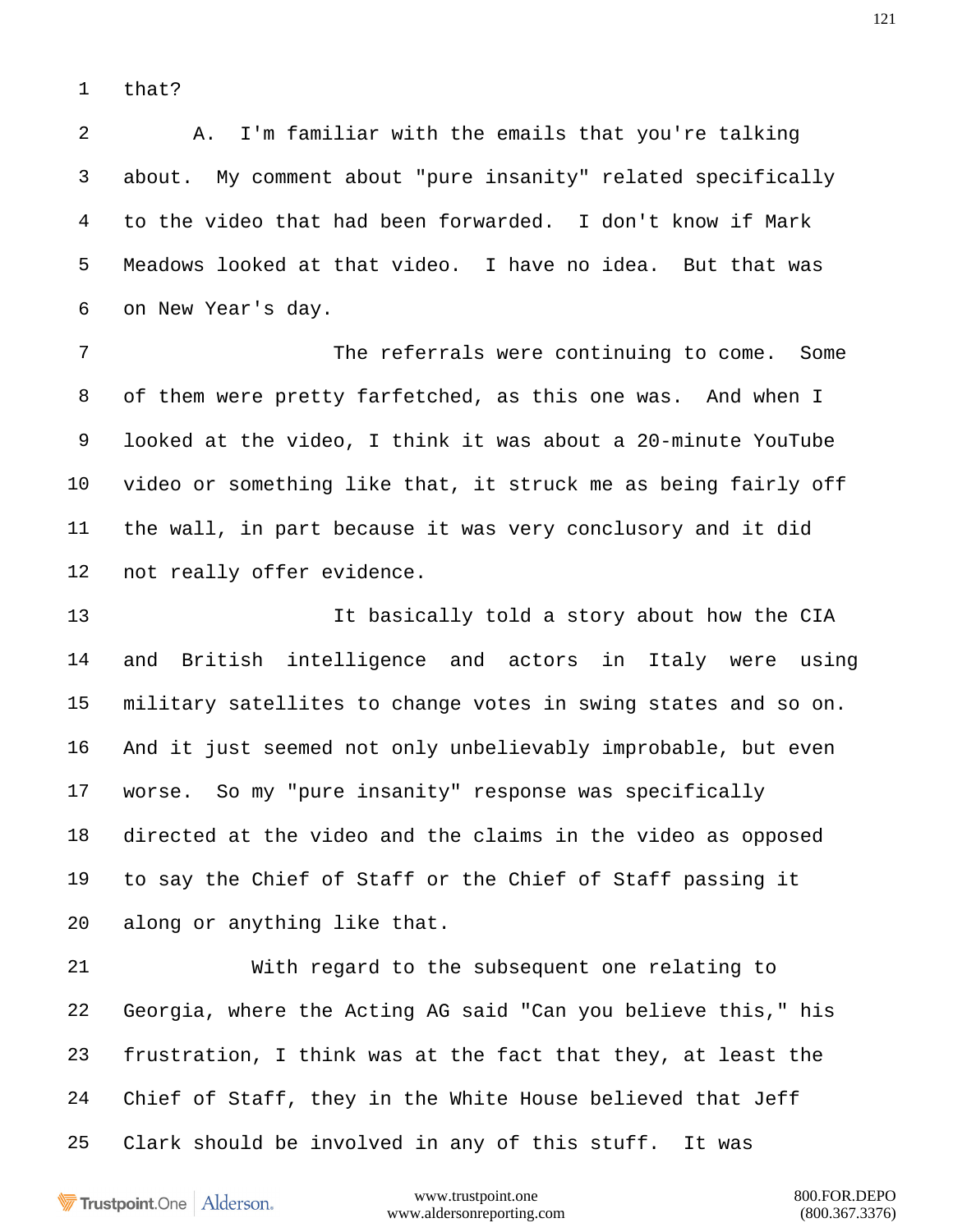strange, especially at that point, for them to be saying "Have Jeff Clark look into this, or can Jeff Clark look into this." That, I took as the real frustration point in that email exchange. It had to do with voter signature verification, and I responded sort of meshing two things. Voter signature verification is a more substantive concern than Italian military satellites. So I suppose, in that regard, it was better. But, again, this idea of sending Jeff Clark down to Georgia to do some sort of firsthand investigation of voter signatures, that's just not the way the Department operates. Ms. Zdeb. I see that my time for this round is up. 15 Mr. Donoghue, I know that you have a 2:00 hard stop, and that we are -- I see your counsel is shaking his head. 18 Mr. Andres. We can talk about that after. Ms. Zdeb. Okay. I was just going to suggest if we were strictly trying to adhere to that hard stop that we can take a shorter break or just keep going. But if you would prefer to take a break now, and then maybe talk off the record about  $-$  Mr. Andres. We can take a 15-minute break or so. I don't want to speak for Brad or anybody else. But if we

**Trustpoint**.One Alderson.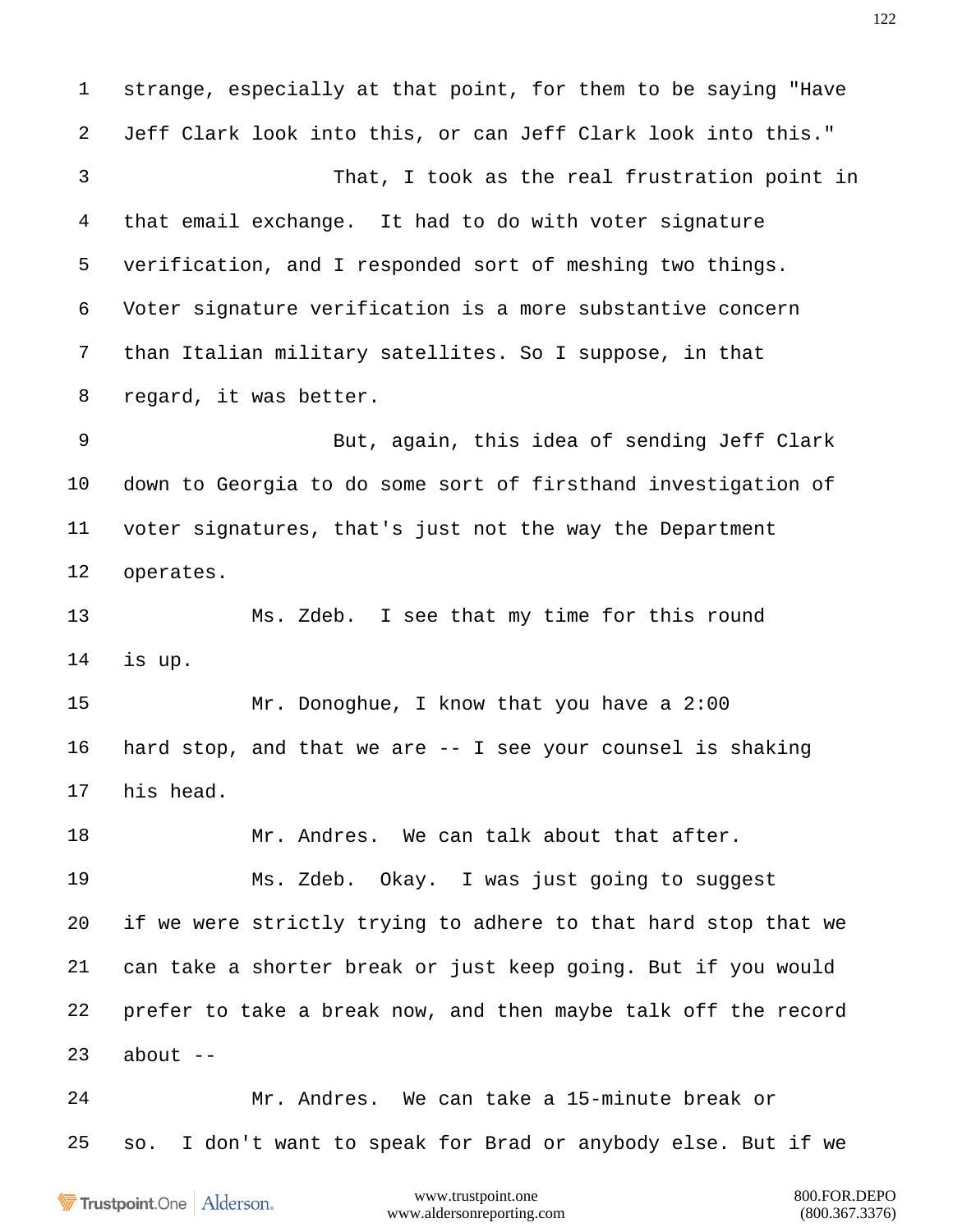can just have 15 minutes, I don't think we need anything more. There's a lot of people making a nasty face at me, but we don't need a long time for lunch. Ms. Zdeb. Okay. I apologize. We can go off the record now, if we haven't already. It's 12:39. (Discussion off the record.) Ms. Zdeb. It is 1:03. We can go back on record. And I will turn it over again to my colleagues on Senator Grassley's staff. Mr. Flynn-Brown. Thank you, Sara. 11 And, Mr. Donoghue, thank you for your time today. I'm probably going to take up less than one hour in this questioning and then hand it back over to Sara for her time. So what I'd like to do is move to Minority 5. I believe this is Exhibit 13, Bates-stamped -714. (Exhibit 13, document, was 18 marked.) Mr. Donoghue. Yes. 19 BY MR. FLYNN-BROWN. Q. Okay. So I believe that you may have addressed this earlier in your testimony. So forgive me if we're retreading right now, but I just want the record to be precise here. In the middle of the page, I believe it says, correct me if I'm wrong, "Thinks he saw trucks move ballots to shredding location."

**Trustpoint**.One Alderson.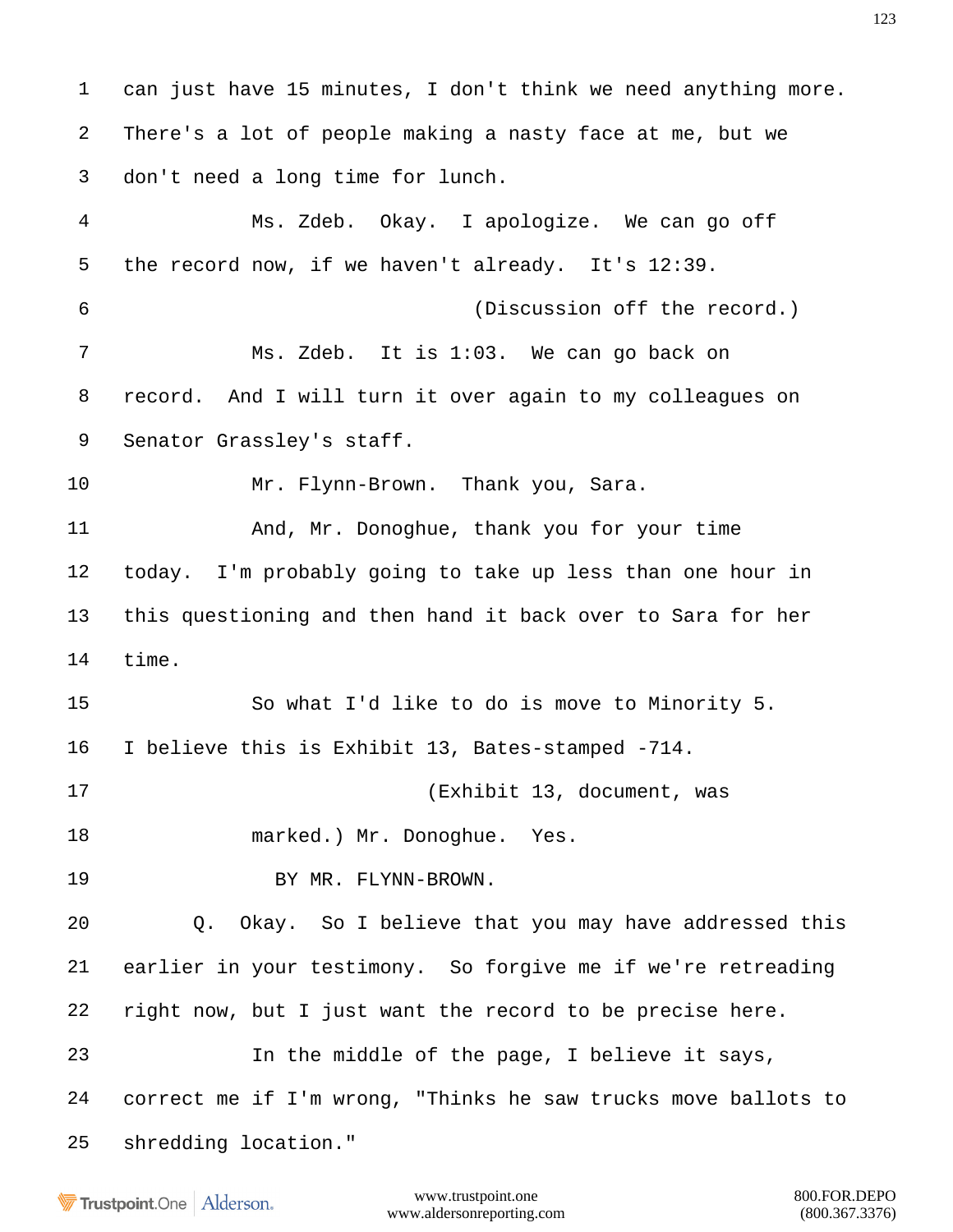It's not clear to me who "he" is. But next the notes say, "Cobb County-woman who worked at facility testified at the Georgia Senate hearing that she saw shred trucks at election location." Were these allegations investigated by the Justice Department and the FBI? A. So this was relayed to us by Jeff Clark. And Jeff Clark apparently talked to one or two individuals. It's not entirely clear to me from this. And so this may relate -- I'm not entirely certain as I sit here. This may relate to the shredded ballot truck in Georgia. But I don't know if there was more than one allegation about that. But to the extent there were allegations in Georgia, BJay Pak's office handled those. So I believe that they were aware of the testimony in the Georgia Senate hearing as well as other allegations. And they, along with the FBI, were looking at those. Q. So you said BJay Pak handled these allegations? A. Yes. BJay Pak was the U.S. Attorney there. Mr. Flynn-Brown. Okay. Let's now turn to -- Exhibit 14, Minority 2, Bates-stamped -598 to -601. (Exhibit 14, email, was marked.) Mr. Donoghue. Yes, I have it. BY MR. FLYNN-BROWN. Q. So this is a December 30th, 2020, email from Cleta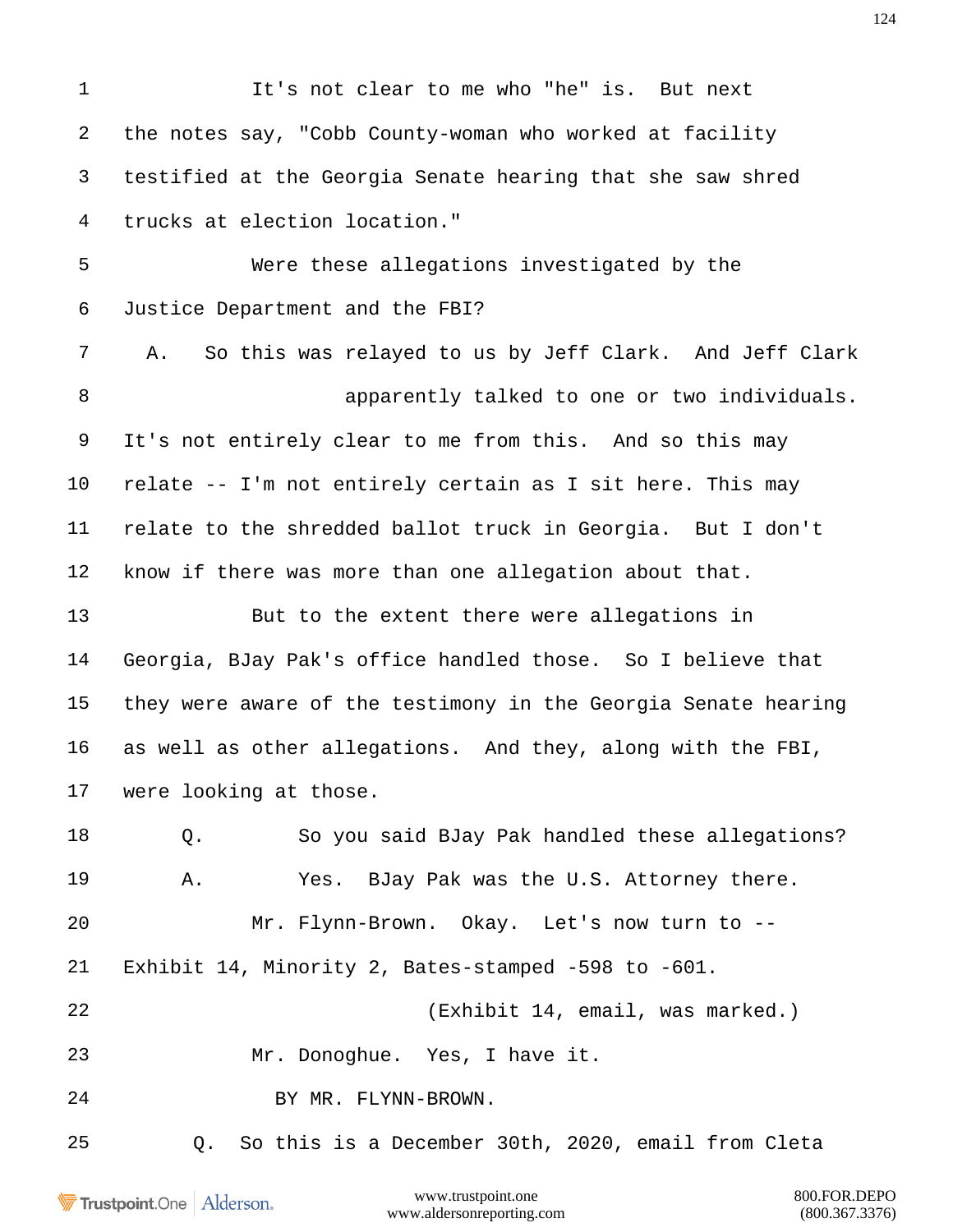Mitchell to Mark Meadows, in which she sent the petition filed in Georgia and a press release, and Meadows then forwards that email to Mr. Rosen.

 And in that email, Meadows says, "Can you have your team look into these allegations of wrongdoing? Only the alleged fraudulent activity. Thanks, Mark." Are you aware of whether or not the Justice Department and FBI reviewed and investigated these allegations specific to this document? 10 And if you need time to review it, you can have it, obviously. A. Yeah, I don't recall specifically, as I sit here now, these allegations. But, again, our general practice was to pass these things along to the U.S. Attorney's Office, if they didn't already have it. Mr. Flynn-Brown. Okay. All right. Let's go to Minority 4. This would be Exhibit 15, Bates -675. (Exhibit 15, email, was marked.) 19 BY MR. FLYNN-BROWN. Q. Let me know when you're there. A. I'm there. Q. Okay. So Mark Meadows emails Rosen on January 1, 2021, and says in part, "Can you forward this list to your team to review the allegations contained herein?" And the allegations related to New Mexico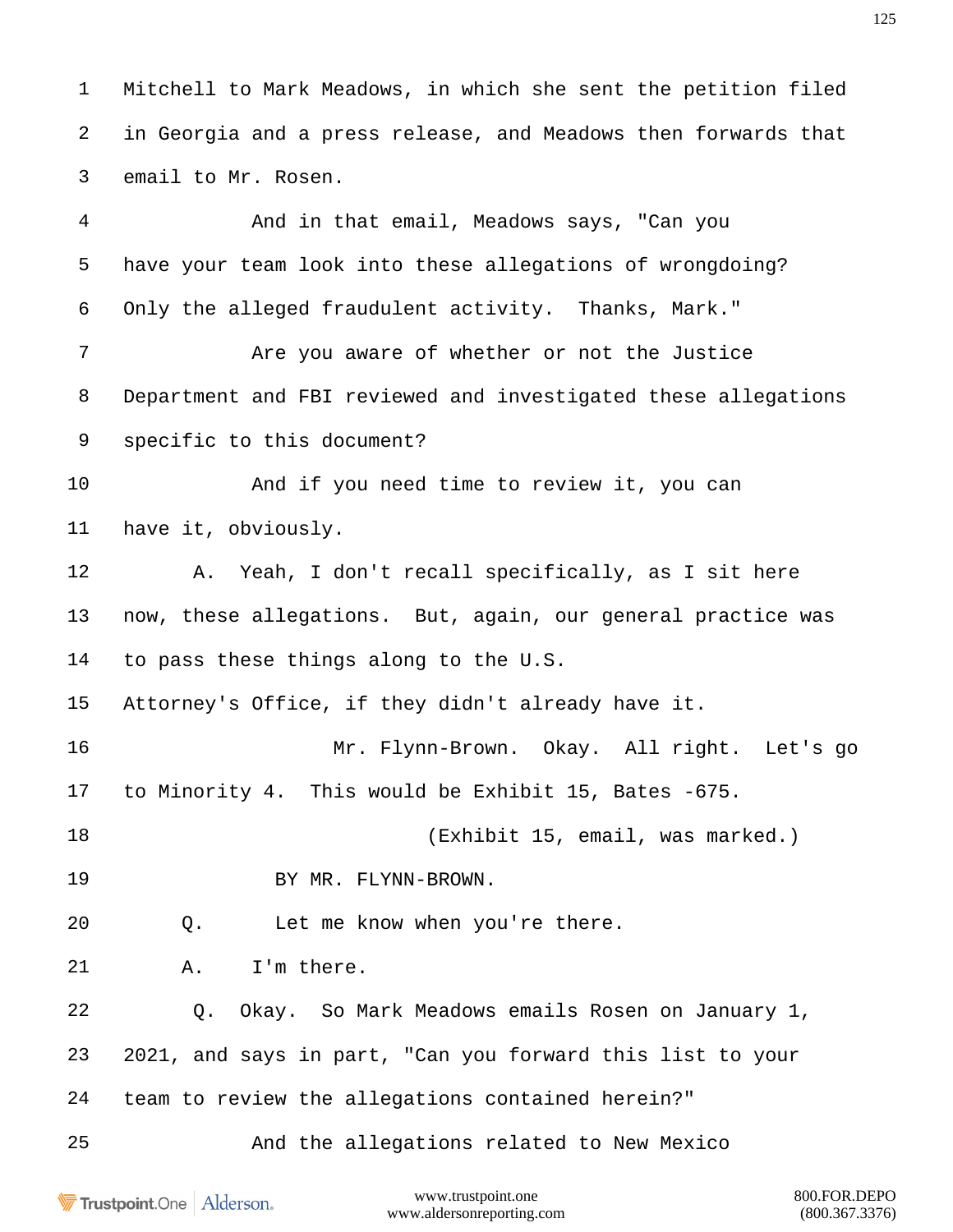ballot security issues, according to the subject line on this email.

 Do you recall whether this was floated your way? You're not on this email, but do you remember this ballot security issue in New Mexico and whether that was investigated by the DOJ or FBI? A. I don't remember that as I sit here. I don't remember New Mexico being an issue. Q. Okay. Was it common practice for Meadows to flip DOJ these types of emails, in essence to say, "Hey, you guys, you need to look into this," so on and so forth? A. I think so. As I said earlier, my general impression was to the extent that things ended up on the Chief of Staff's desk, I think his desire was to get them, you know, referred out. So I suppose he could say "I referred it to DOJ." Q. Understood. So was Meadows fairly deferential to DOJ in that regard? He's forwarding you things, and is he deferring to your judgment and expertise after he sends this information your way?

A. I think that's a fair characterization.

 Q. You had mentioned earlier when Sara was questioning you, you guys got into a little bit of a discussion with respect to the White House contact policy and how Clark may

Trustpoint.One Alderson.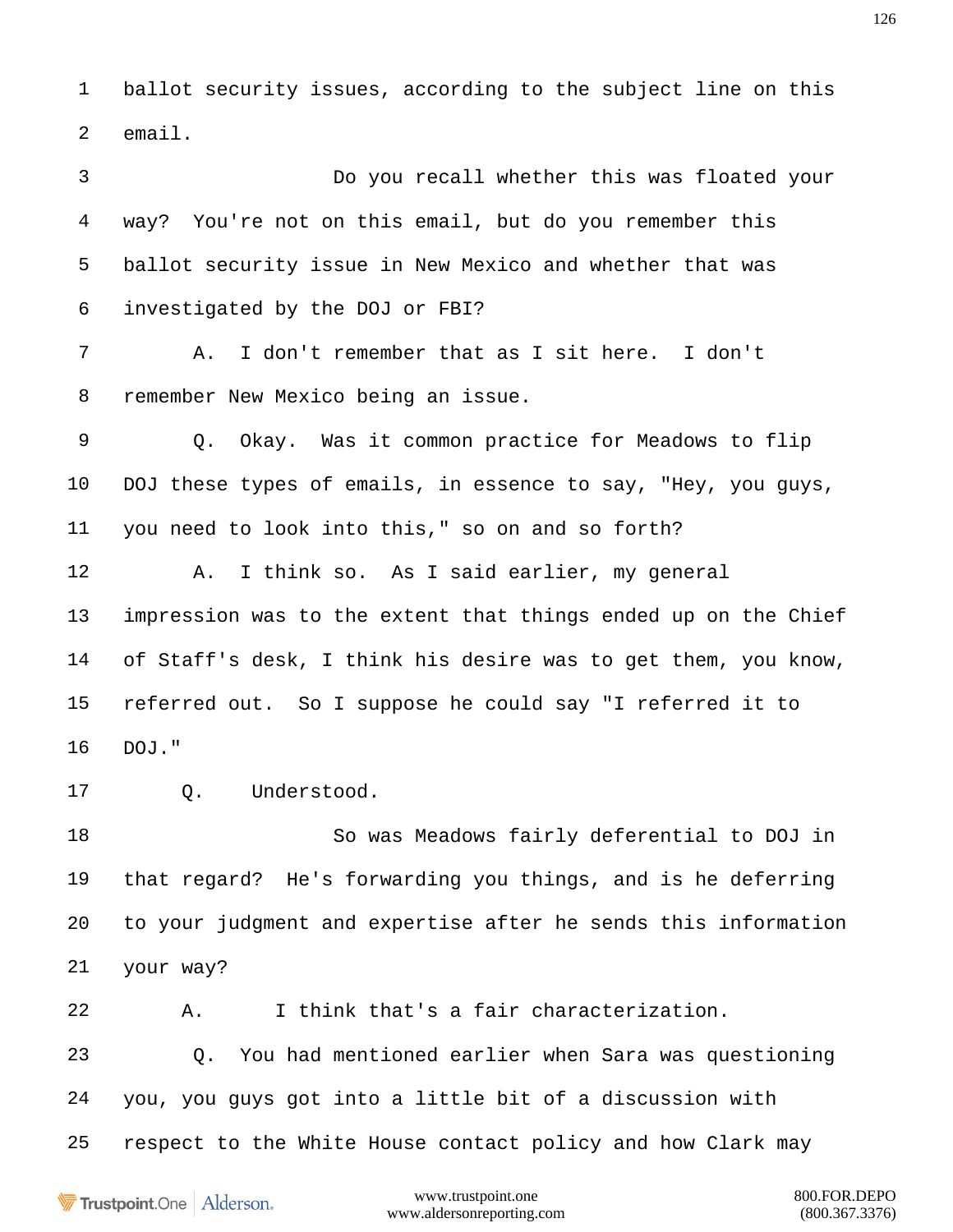have violated that.

 With respect to that policy, generally speaking, White House contact policy for DOJ did not preclude communications between DOJ and the White House. It limited who and the circumstances for those communications; is that correct?

A. That's right.

 Q. Now, did Trump's efforts to push the DOJ and FBI to be more aggressive in investigating election fraud and related crimes -- or, excuse me, and election crimes work to make them more aggressive than they would have been absent those efforts from the President?

A. No. I would say it had no impact --

Q. No impact?

 A. -- on what we were going to do. We did what we were going to do, regardless.

 Mr. Flynn-Brown. I'd like to introduce into the record -- you don't need to comment on this, I'm not going to ask you about it, but I just want the record to reflect this.

 These are statements that Senator Grassley made publicly regarding January 6, 2021.

 And, Sara, these are all public. And I'd ask that these be included as not witness exhibits, per se, but in the appendix, I'd like these two documents to be included in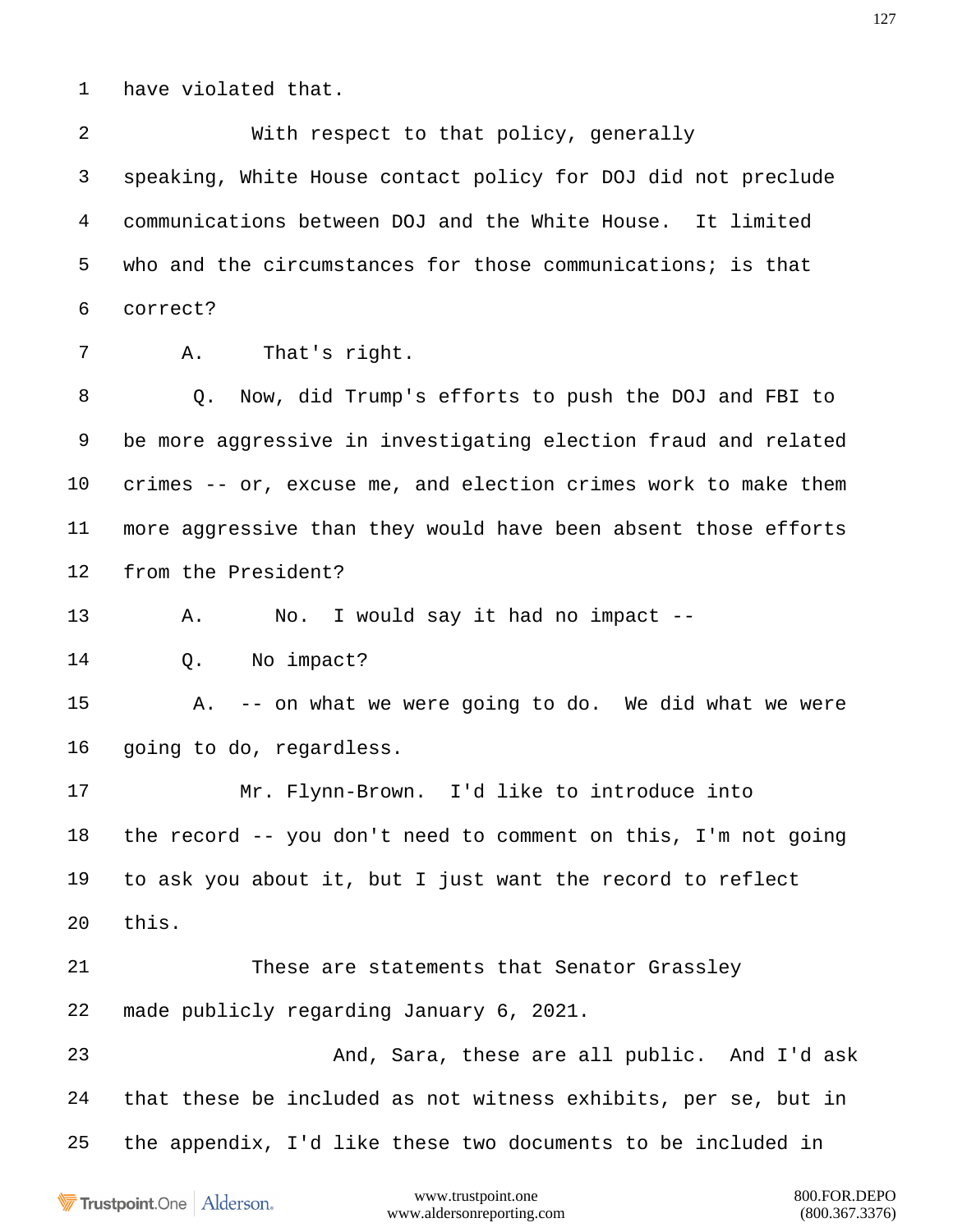the final record.

 The first one is a January 6, 2021, press release from Senator Grassley titled "America Must Be Better Than This." And the second one is a January 6, 2021, press release as well. So he issued two on that day. And this one is titled "Grassley's Statement on Electoral College Certification." I would like those two to be included into the interview record. Mr. Donoghue, at this point, I don't have any further questions for you. I may have some depending upon my colleague's questioning, so I'll reserve the time that I have. 14 But I want to thank you for your time today. And I understand you served in the United States military. So on behalf of Senator Grassley, DeLisa and I would like to thank you for your service to the country. 18 Mr. Donoghue. Thank you. Mr. Flynn-Brown. So for the time being, I think we're done with our line of questioning, but we do reserve our time if we need to jump in at the end of this interview. So, Sara, I'm going to hand it over to you. Ms. Zdeb. Sure. And as the spouse of a fellow former JAG, I

Trustpoint.One Alderson.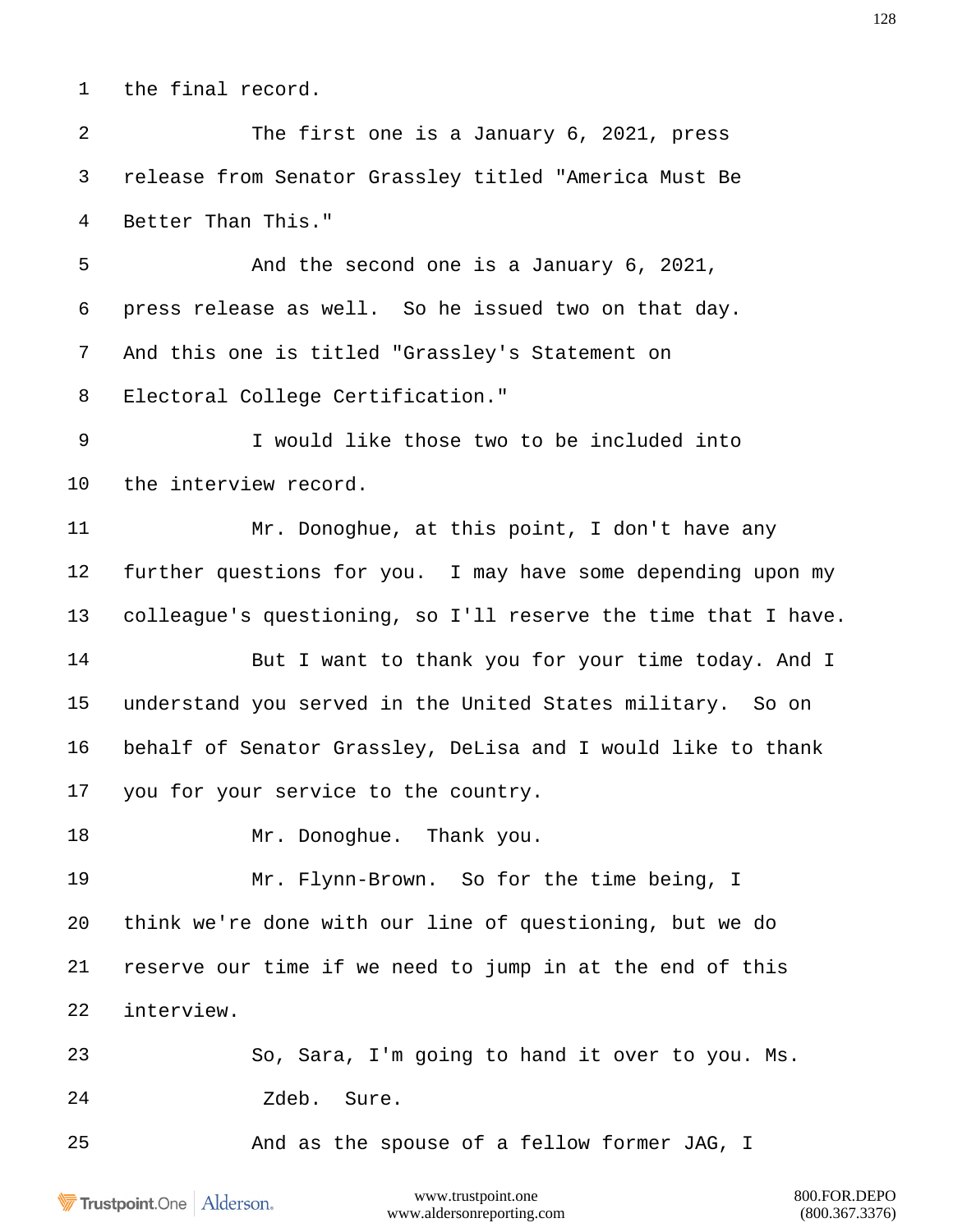suppose I will add my thanks to Josh's thanks. Would you guys like another quick break, or are you good to keep going? Mr. Andres. I think we're good. Thank you. Ms. Zdeb. Terrific. So it's 1:11, and we will start our next round. Now that I understand we are not quite as pressed for time, for the sake of completeness and because I don't think we have done so already, I'm going to go ahead and officially introduce the document that was labeled Majority 18. And we are now, I think, up to Exhibit 16, so we'll call it Exhibit 16. (Exhibit 16, email, was marked.) Ms. Zdeb. This is the -- actually, I'm sorry. I'm going to back up a second. Majority 17, which will be Exhibit 16. BY MS. ZDEB. Q. This is the January 1st, 2021, exchange between you and Mr. Rosen that you and I were talking about right before our last break. It's the "pure insanity" email. We talked a bit about your reaction to the video and why you viewed it as pure insanity, but I want to ask you about another portion of the exchange with Mr. Rosen. And that's where he indicates to you that after -- at some point after he received the video he was, quote, "asked to have the FBI meet with Brad Johnson,"

Trustpoint.One Alderson.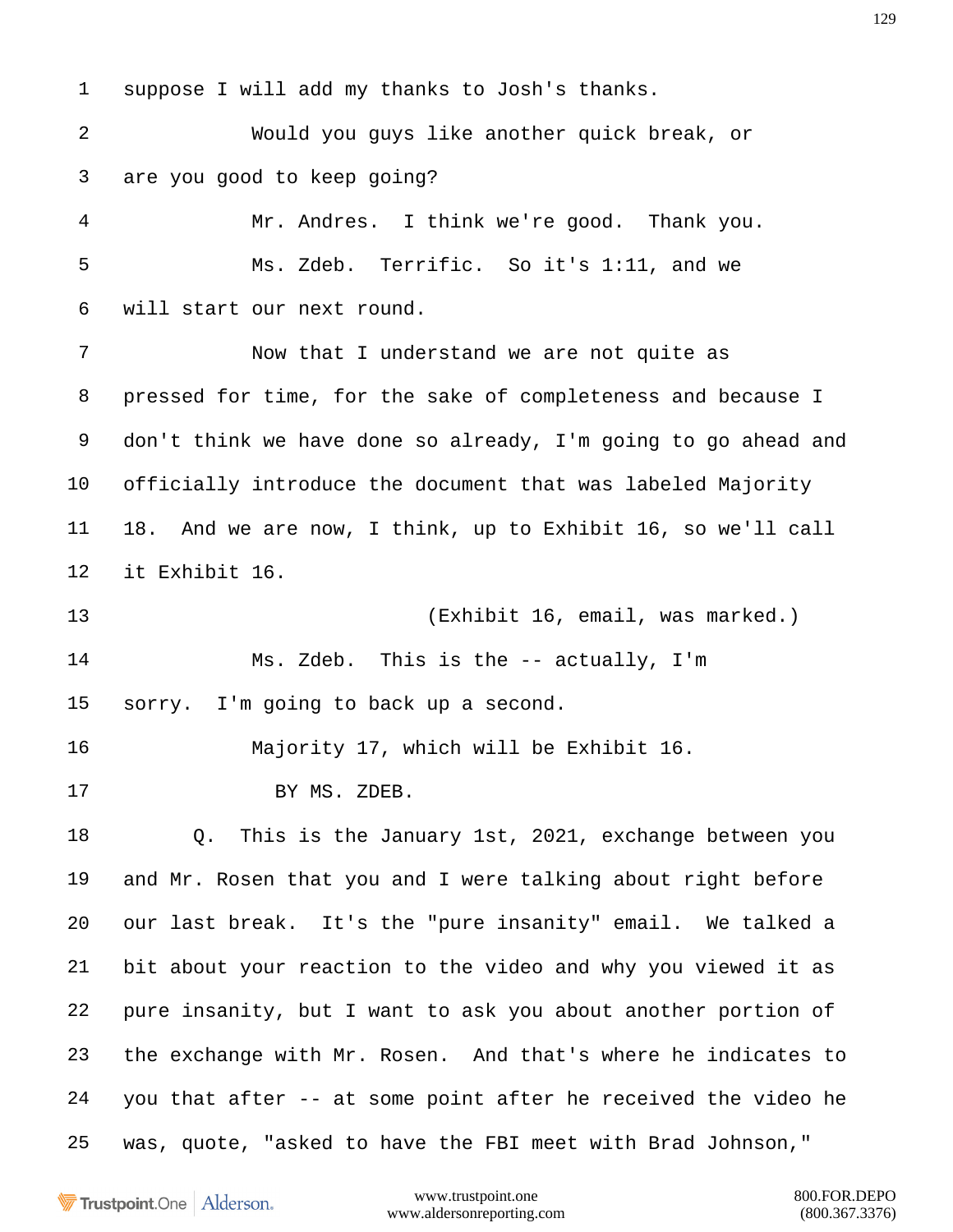www.trustpoint.one 800.FOR.DEPO who was the individual who made the YouTube video. Do you know who asked Rosen, Mr. Rosen, to have the FBI meet with Brad Johnson? A. I don't know. He may have told me that day. But if he did, I don't remember as I sit here. Q. Do you know -- is there anything further that you can tell us about the circumstances of that request? 8 A. Well, it was January 1st, and so I was at my apartment in Washington. The Acting AG, I believe, was at home. And so these emails flowed throughout the day, and there were calls throughout the day. So he was sort of keeping me updated. But aside from generally going back and forth and him calling me and saying what was going on, I don't remember the specifics beyond what's in the email here. 16 6 10 O. Mr. Rosen went on to indicate that he had learned that Brad Johnson -- again, the individual in the YouTube video -- was working with Rudy Giuliani and that he, Mr. Rosen, "Reaffirmed yet, again, that he would not talk to Giuliani about any of this." Do you know to whom Mr. Rosen reaffirmed that he wouldn't talk to Rudy Giuliani? A. Sorry, I don't specifically remember. He would have to say. Q. Were you aware at the time of some efforts to

Trustpoint.One Alderson.

www.aldersonreporting.com (800.367.3376)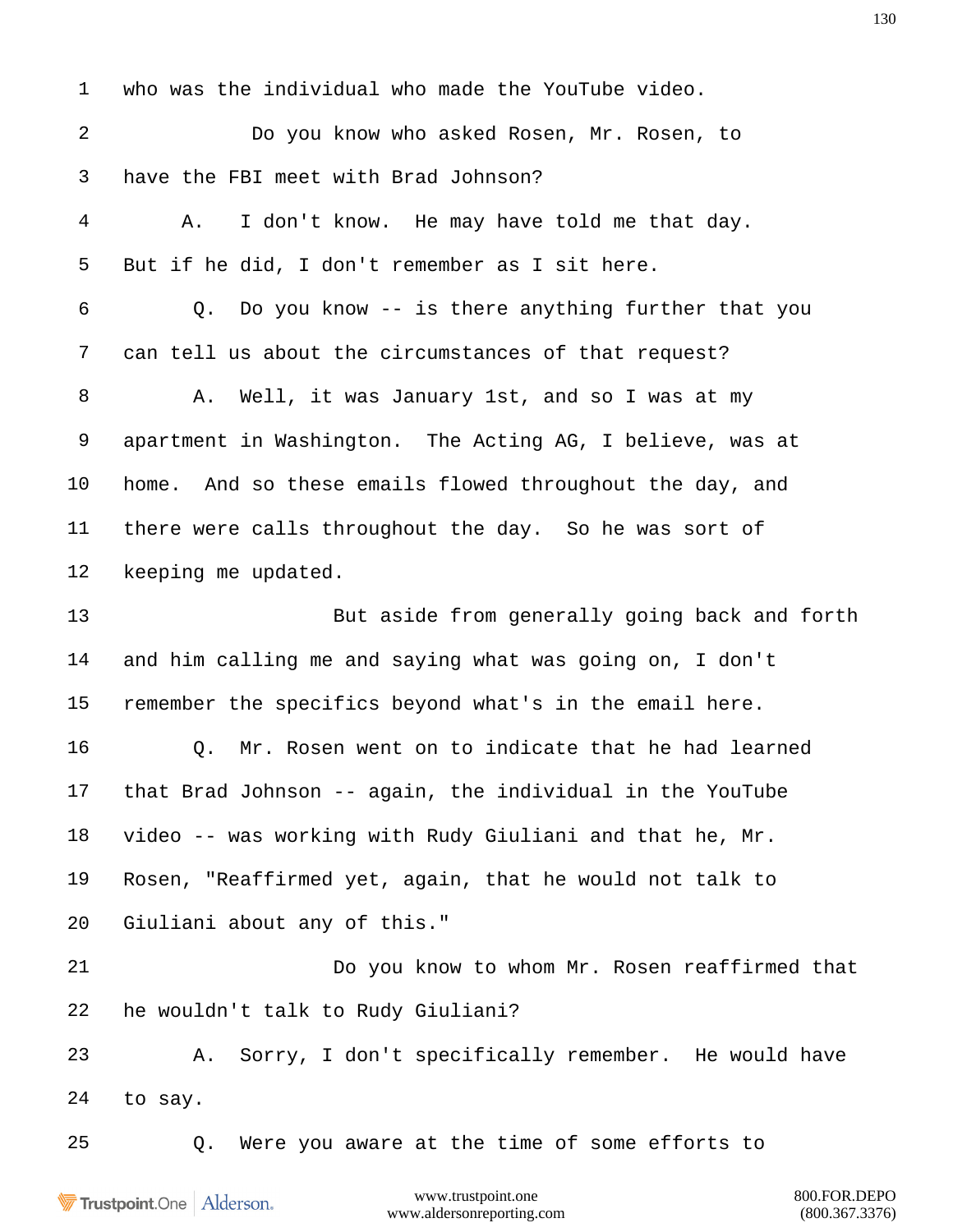encourage Mr. Rosen or others in the Department to meet with Mr. Giuliani?

 A. I think in relation to this, yes. I do remember this comment about "it was taken as an insult." His refusal to meet with Giuliani was taken as an insult. So I do recollect that, but I can't remember the specifics beyond what I see on the page here about Rudy Giuliani.

 Q. Is it possible that it was Mark Meadows who made the request?

 A. I'd be speculating, but, sure, that's possible. Q. Do you have a sense of -- I mean, I think I can imagine, but do you have a sense based on your discussions with Mr. Rosen as to why he refused, apparently, to meet with Mr. Giuliani?

 A. As I said earlier, there's sort of a standard way that these things are handled, and the FBI field office does intake -- U.S. Attorney's Office does intake so on and so forth. It didn't surprise me at all that he was refusing to meet with Rudy Giuliani. I don't imagine any scenario where he would have agreed to do that.

 So I think he was just saying, "Tell them they can follow the regular course. Rudy Giuliani certainly knows how to bring these things to the Justice Department. He can go to the FBI field office. He can go to the U.S. Attorney's Office. He knows how to do this. He's not going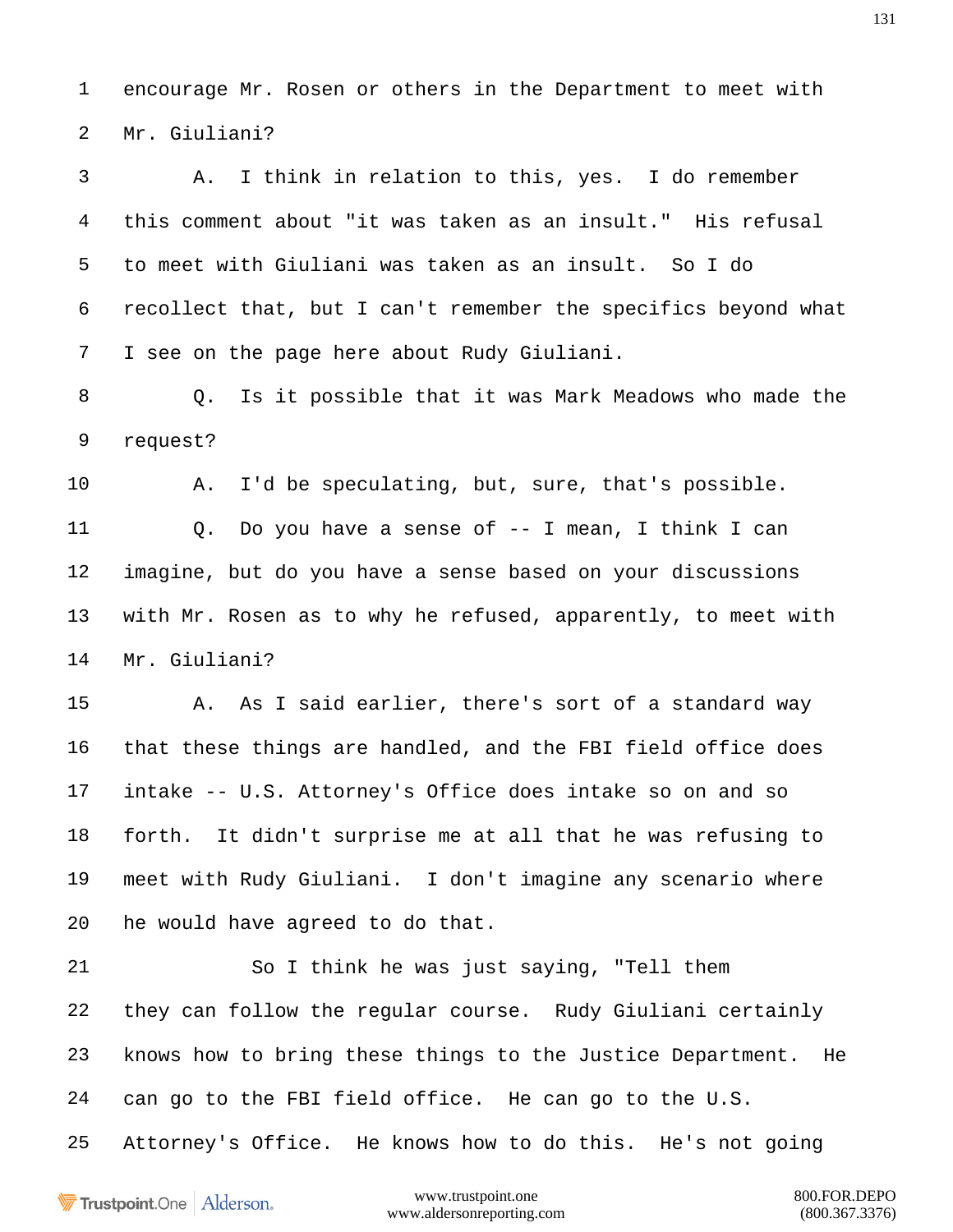to get an audience with the Acting Attorney General."

 That was all consistent with his approach throughout this time period.

 Q. I'm curious, because you indicated, in response to a question from Josh just a few minutes ago, that at the end of the day, the Department didn't take any particular actions in response to all of the outreach that we have been discussing from the White House, that it would not have -- that it would not have taken anyway.

10 10 I take your point, but I'm sort of curious, just based on your lengthy experience as a career prosecutor and a member of the Department's leadership, whether this sort of course of conduct, the repeated outreach from Mark Meadows, the repeated outreach from the President, changed the Department's actions at the end of the day or not.

 Would you characterize this as kind of ordinary course, or was this somewhat unusual in your view?

18 A. It was definitely unusual. But, again, I had never operated at that level in the Department in other administrations. So it would be difficult for me to compare one to another. But we certainly thought it was unusual. But at the same time, I can say with confidence that it didn't change anything we did.

 You know, they were free to raise things. And to the extent they raised things we were unaware of, such as the

Trustpoint.One Alderson.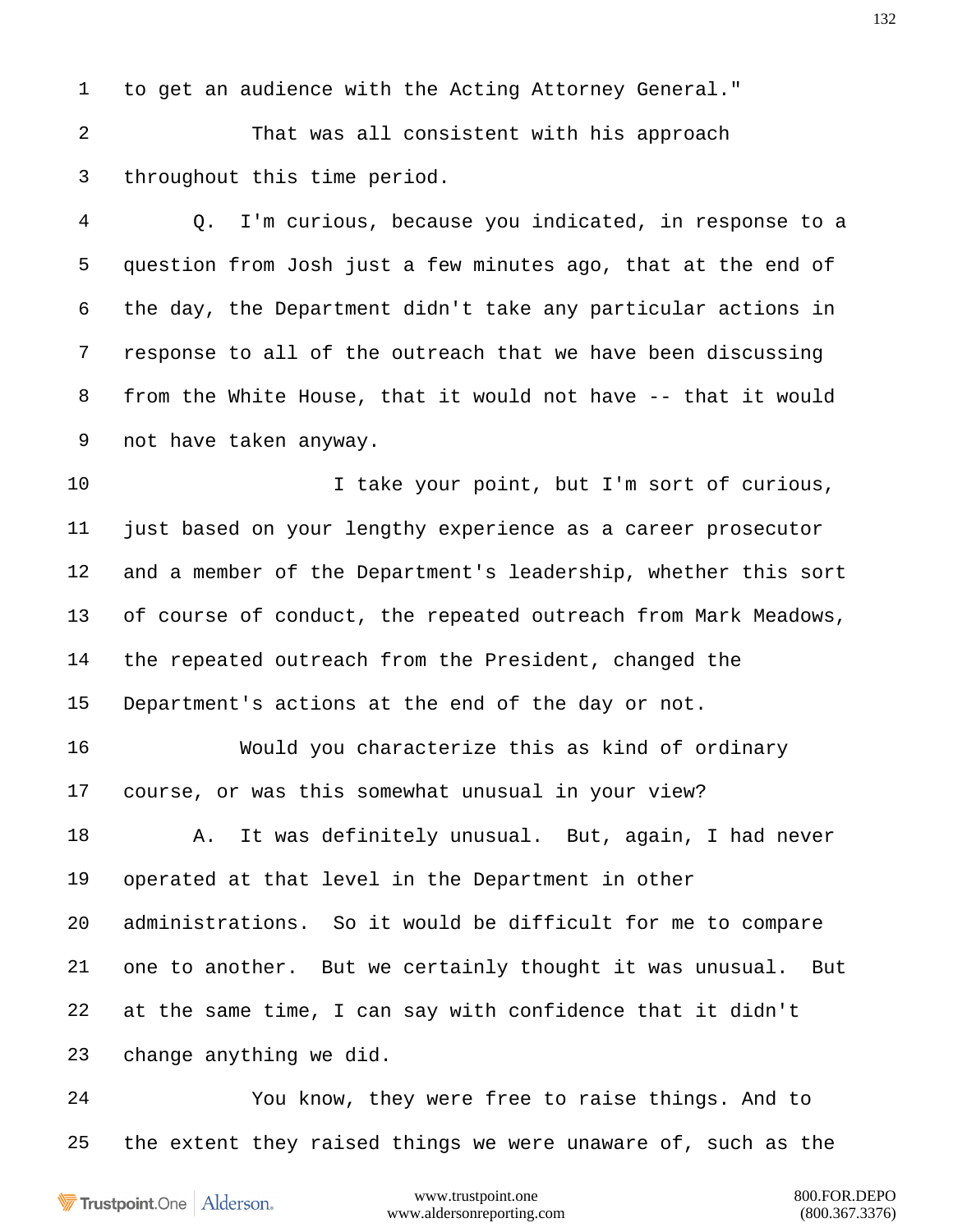five -- over 250,000 supposed difference in Pennsylvania votes, you know, we looked at them, obviously. But no matter what these conversations were, no matter what the phone calls were, no matter what the meetings were, we did our job. And I don't think that them calling or calling us in or anything else changed the way we did it. It just made it a difficult circumstance, obviously. 8 0. What was difficult about it? A. Obviously, the fact that you're getting pulled over to the White House, you know, distracts from your day-to-day work. And so while, at the end of the day, it didn't change what we did, the Acting Attorney General and I and others in the Department had plenty of other things to focus on at that time. Ms. Zdeb. Let me now jump to Majority 18, which will be Exhibit 17, I think. And this is the follow-up to the email we were just discussing. (Exhibit 17, email, was marked.) BY MS. ZDEB. Q. It's the January 2021 email from Mr. Rosen to you forwarding the email in which Mark Meadows alerts you to supposed allegations of signature match anomalies in Georgia, and says, "Can you get Jeff Clark to engage?" And I think you were saying before the break that that -- the invoking of Jeff Clark's name, in particular,www.trustpoint.one 800.FOR.DEPO Trustpoint.One Alderson.

www.aldersonreporting.com (800.367.3376)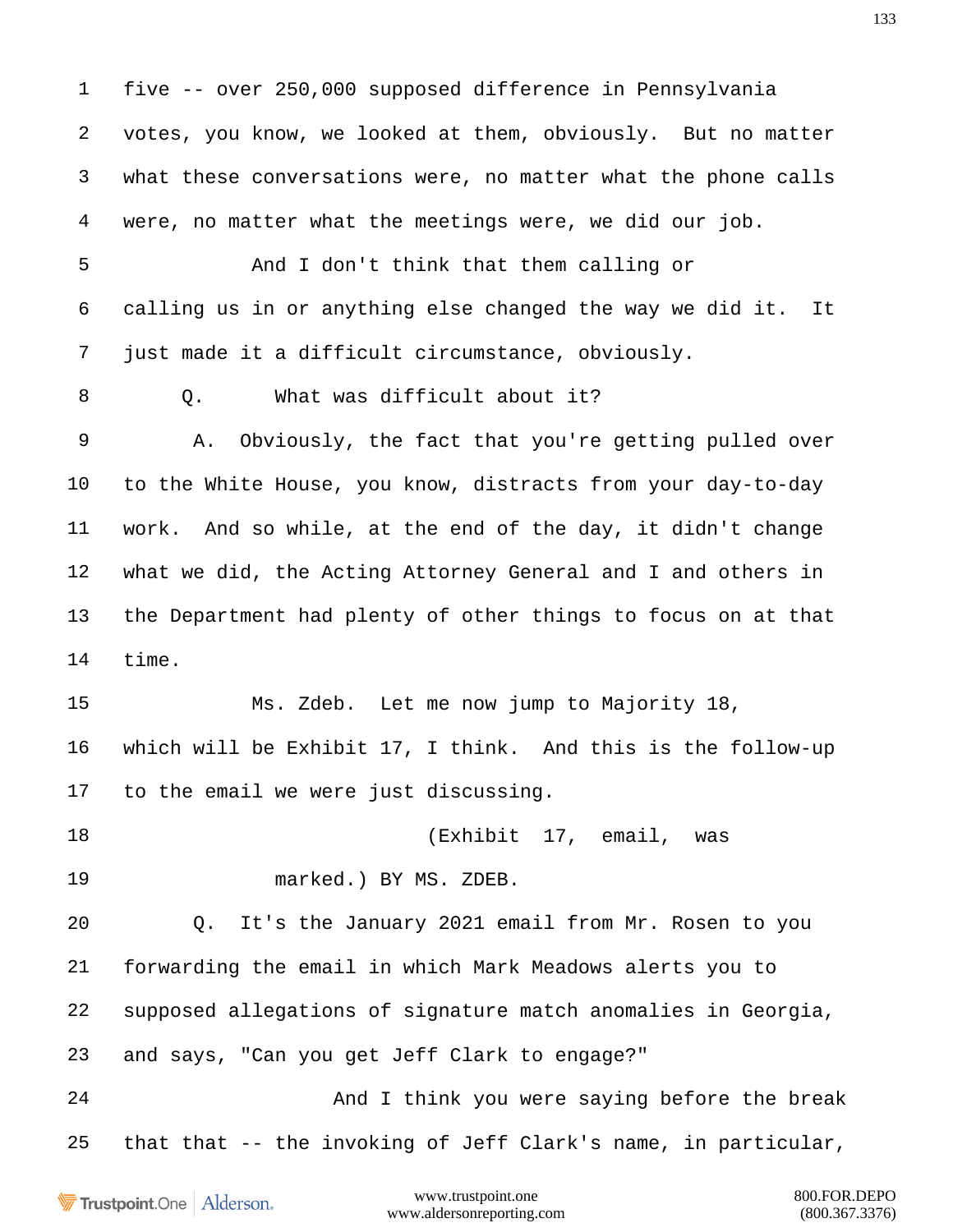in this circumstance, was not viewed well by Mr. Rosen. In this instance, you know, we have talked on a number of occasions at this point about the DOJ White House contacts policy. Would you agree that this request from Meadows was not consistent with that policy? A. I'd have to look back in the policy to see who on the White House side is authorized to have these types of communications, but I believe the Chief of Staff is. I know, certainly, the White House counsel is. So I'm not entirely certain, but I don't think it's all that unusual to have the Chief of Staff communicating to someone who, in effect, is a cabinet member at that point, right. But I think that the reference to Jeff Clark specifically is what led to the Acting AG's response. Q. And just for clarification, and you're obviously free to pull up what I think is Exhibit Number 1, which is the email you sent way back in November attaching copies of the contacts policies, but the White House Chief of Staff is not among the individuals who are authorized to have those sorts of communications with the Department, which is why I asked. You're correct that the White House counsel is, but the Chief of Staff is not among that universe. And can I just -- before getting back to the Jeff

Trustpoint.One Alderson.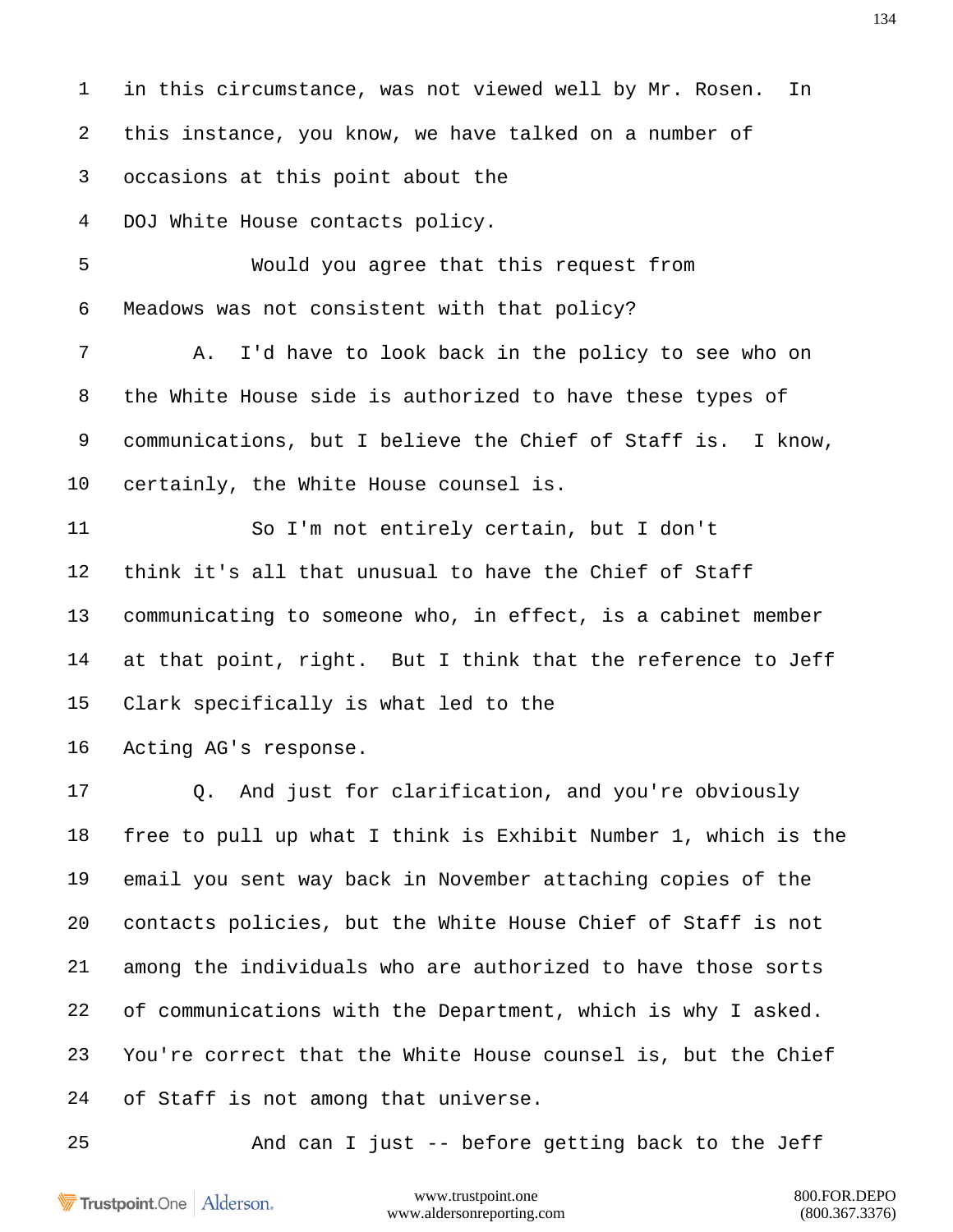Clark aspect of this, I did just want to return to the contacts policies. Again, just to make sure that -- just to make sure that we're covering kind of both of the two aspects of that policy, that I think you and I discussed at the very beginning of the interview. So the first portion of it, and this is the one that Josh was just asking you about a few minutes ago, is the portion that places limitations on who can have communications. So, in other words, limitations on which people in the White House, which people in the Department. But I think when you and I were initially talking, you agreed that there's a second component to the policy as well, which is that it operates to limit the circumstances in which those sorts of communications can happen at all. Do you remember that general concept? A. Right. Yes, I do remember that. Q. And I have always understood the reason for that second portion of the policy, in particular -- but the policy in its entirety as well -- is really to minimize the prospect of undue political influence in the Department's law enforcement activities. Would you agree with that kind of assessment of the purpose? A. Yes, I think that's one of the major considerations.

Trustpoint.One Alderson.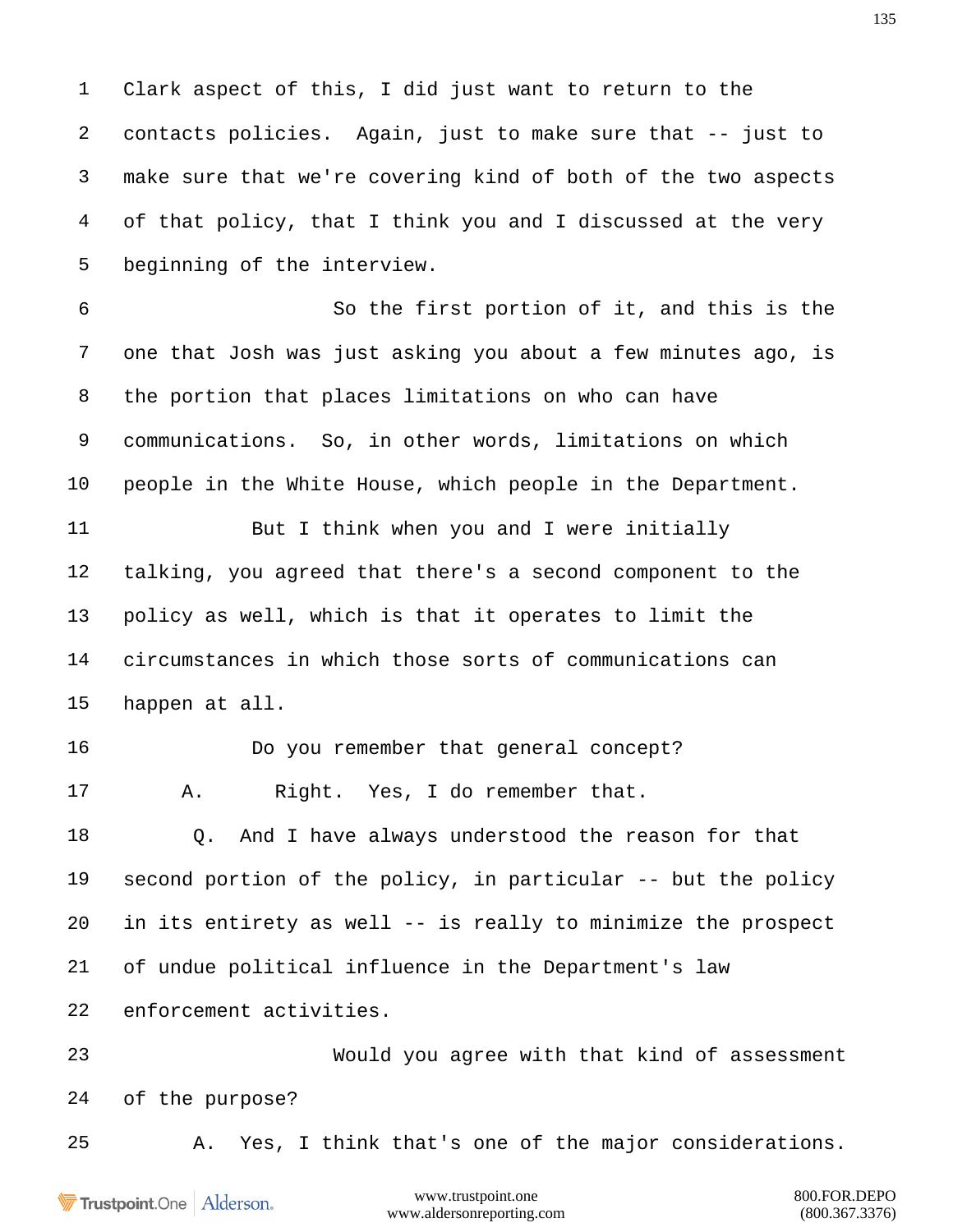1 0. And so when the White House Chief of Staff or even the President himself raises concerns about particular allegations of election fraud, wouldn't you agree, particularly if it's repeated outreach, as it seems to have been the case here, wouldn't you agree that that starts to implicate that second portion of the policy as well as the overall purpose of trying to limit undue political influence? A. Yeah, I think those concerns are implicated, absolutely. I don't think that the President is bound to either of these policies, but you're right. It's a legitimate concern, and I think those concerns are implicated. Q. And I know my colleague Josh, at some point earlier during the interview, asked you a question to the effect of, "Well, isn't it the President's responsibility as the head of the executive branch to supervise the Department of Justice." And you agreed with that concept. But would you also agree that the President's role as head of the executive branch and supervisor of agencies, including DOJ, it exists in tandem with these principles enshrined in the contacts policy? So, in other words, he's responsible for supervising DOJ, but there are also limitations designed to ensure that he is not unduly influencing the conduct of law enforcement operations in a way that politicizes them? A. Yes, I would agree with that get.

Trustpoint.One Alderson.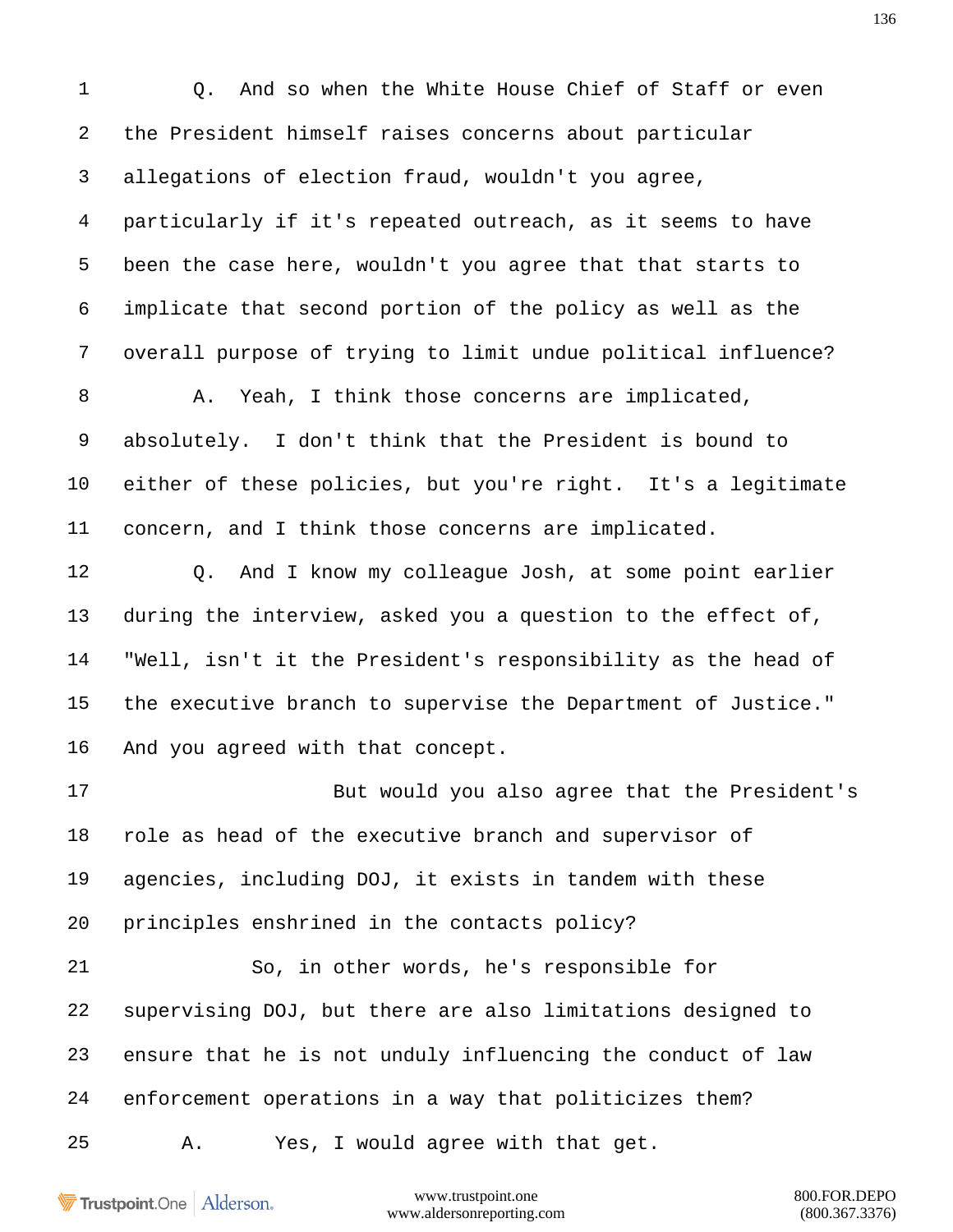Ms. Zdeb. Let's move on to the January 2nd meeting that I understand you and Mr. Rosen had with Mr. Clark. This is Majority 19. (Exhibit 18, notes, was marked.) Mr. Donoghue. I have it. BY MS. ZDEB. Q. And I think we are now up to Exhibit 18. Are these your handwritten notes? A. Yes. Q. There is a notation on -- well, actually, let me take a step back. Do you remember exactly when on January 2 this meeting took place? 14 A. It was sometime in the afternoon. This was Saturday. So I was home, "home" meaning my apartment in D.C. And Acting AG Rosen called me and said that he was going to meet with Jeff Clark, but he did not want to meet with him alone and asked if I could come to the apartment. So I said of course, and I immediately left the Department. I probably got there 15 minutes after the call or something like that. And then we went up and we had this meeting on the sixth floor in the SCIF. Q. Do you know why he didn't want to meet with Mr. Clark alone? A. I don't think he said specifically, but I think it

Trustpoint.One Alderson.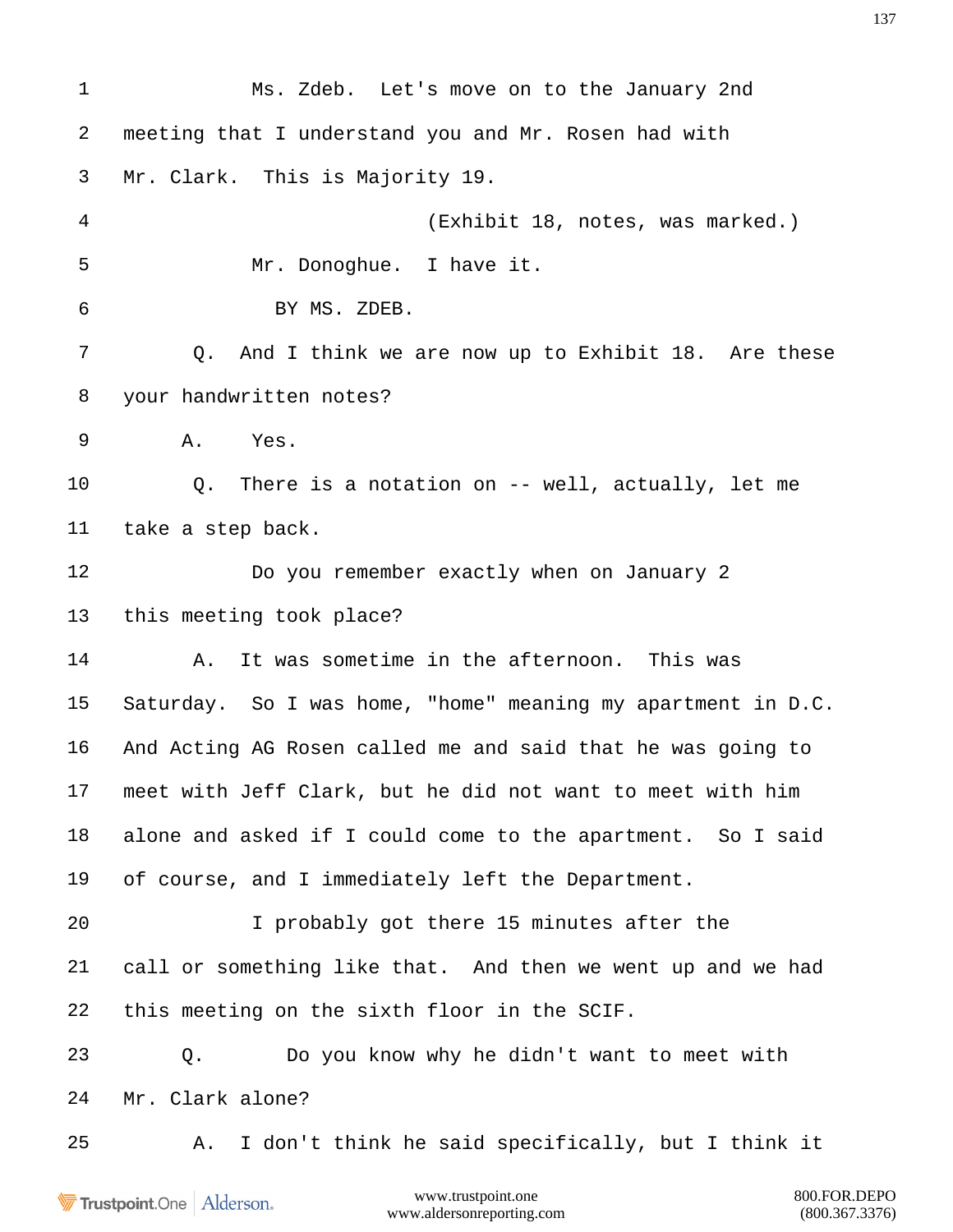was fairly obvious that this is becoming a very unusual situation, and it would be better to have everyone involved. I mean, we were the Department leadership at this time, and this was becoming more of a concern about the potential for a leadership change. And this was sort of a follow-up to the December 28th meeting. Q. We talked a bit earlier about Mr. Clark's request to be briefed by ODNI on election-related issues. And it seems from your notes at the top that a meeting of that sort took place. There's this notation saying "DNI briefing, no evidence of ballot tampering, influence only." Was that something that Clark was reporting to you based on a briefing he had had from ODNI? 14 A. He had a briefing from ODNI. And one of the things I wanted to nail down was that he had had the briefing that he requested. And that based on the information he was provided, there was no reason in the IC to question the outcome. 19 0. How did he react to this? A. He acknowledged that, but then sort of moved right past it and said, "Fine, but there's all these other things going on." And he began to talk about Georgia and how he had spoken to this individual in Georgia. And then got back to the letter and said, you know, "Based on a discussion with this individual in

Trustpoint.One Alderson.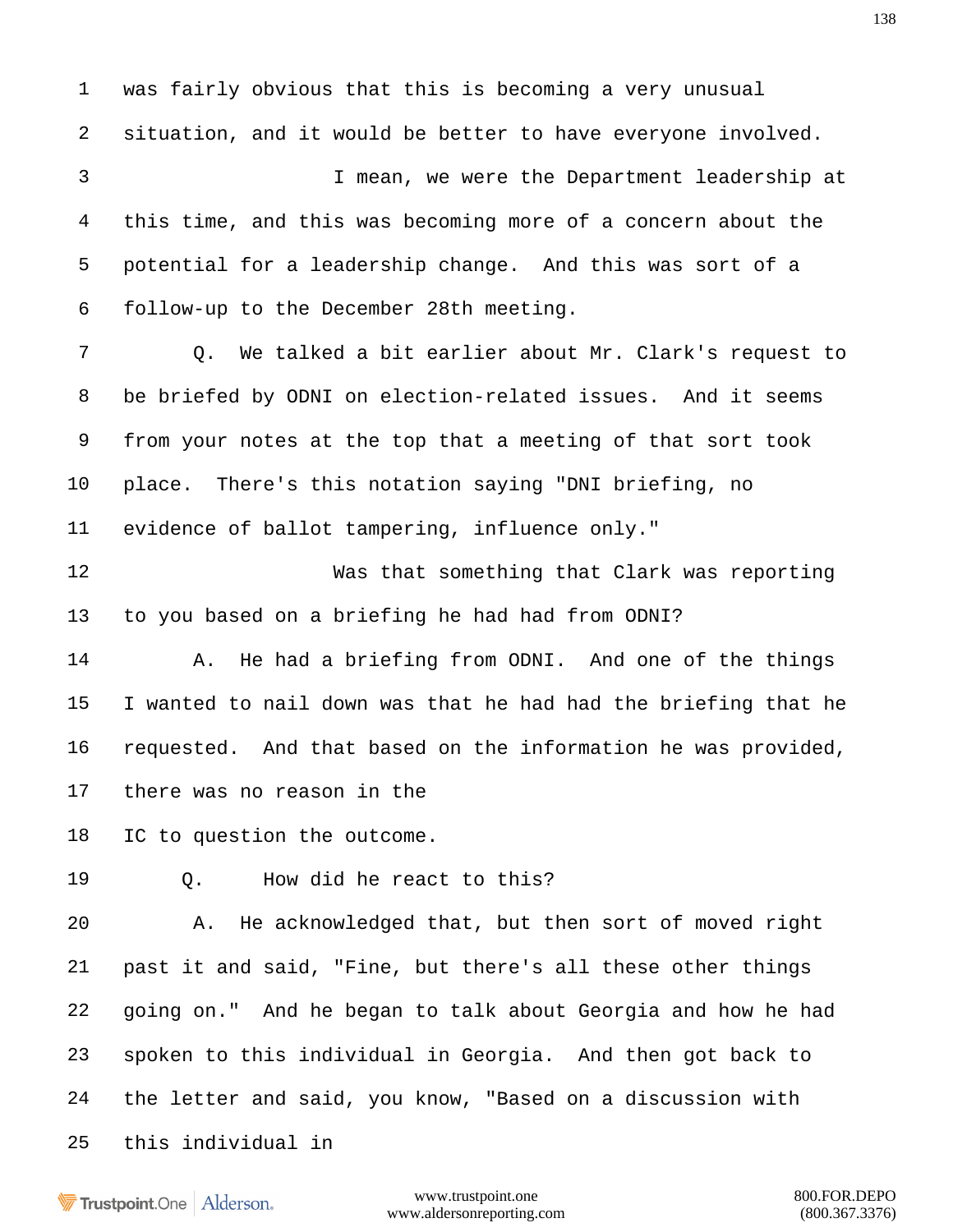Georgia and the things that came up in the Georgia

Senate hearing, that we should send the letter."

 Q. And there are a couple of notations in here, if I'm reading the notes correctly, to the United States Attorneys in Georgia. So on the left-hand side, there's a little notation saying, "Acknowledges that he did not call BJay Pak as he was told to."

8 If I'm reading that correctly, can you explain why he had been told to reach out to U.S.

Attorney Pak?

11 A. Right. You are reading it correctly. Keep in mind there were communications between Jeff Rosen and Jeff Clark that I was not a party to in this time frame. But, essentially, when he was complaining about Georgia and these things that had supposedly gone on if Georgia, the Acting AG was getting a little exasperated and said, "Jeff, we've looked at these things. BJay Pak looked at them. You're acting like they haven't been looked at. Just call BJay. Call him and he'll tell you that we've looked into these things." And at some point, he provided BJay Pak's cell phone number to Jeff Clark and told him to call him. And at the outset of this meeting, I said to him -- just to make a record and make sure we understood the context in

which were having a conversation, "Did you get the briefing?

What was the result? Did you call BJay Pak?"

Trustpoint.One Alderson.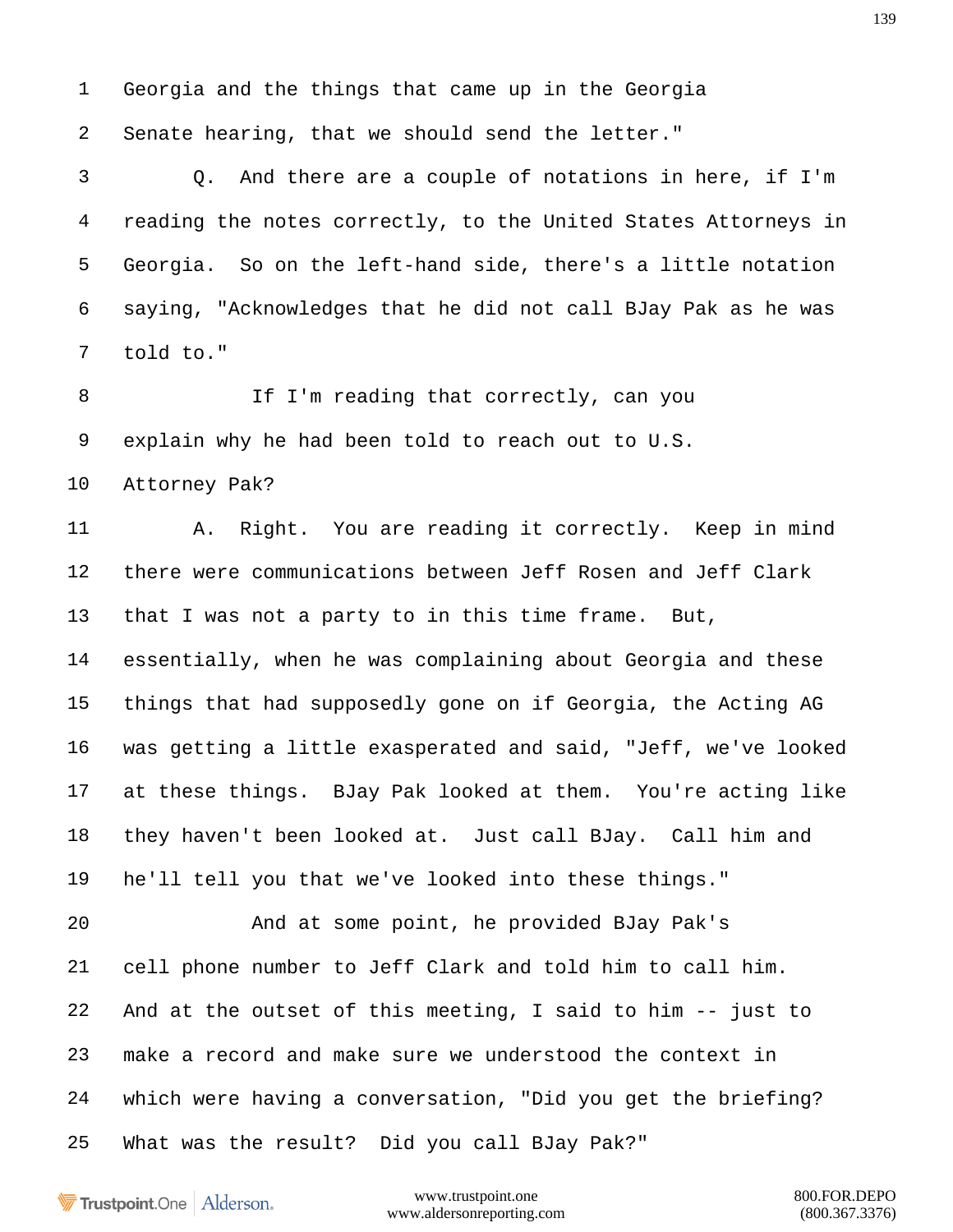And he said "No, I haven't called BJay Pak," which I just noted there because I felt it was relevant. Q. Did he say why he didn't call him? A. No. He just said that he did not. Q. Then there's a notation saying "Then called Bobby Christine, but nothing done." Did you have an understanding about what that outreach to U.S. Attorney Christine involved? A. I don't believe that was Jeff Clark calling Bobby Christine. I think this is a reference to the individual described above. It says, "Largest bail bondsman in Georgia and owns phone company." So this is the individual to whom Jeff Clark spoke. And he's saying that he, that individual, the bail bondsman, called the head of GBI, which is the Georgia Bureau of Investigations. They were not interested in his reporting. He, again, that individual, the bail bondsman, then called Bobby Christine. Nothing done. And then the reference to the right of that is "Conducted surveillance on warehouse, et cetera." This is talking about that individual or maybe people who worked for him. It wasn't entirely clear to me. Q. So he was raising these points about Georgia, the surveillance, the outreach to Bobby Christine by way of, again, advocating for the Department to send his letter. Is

Trustpoint.One Alderson.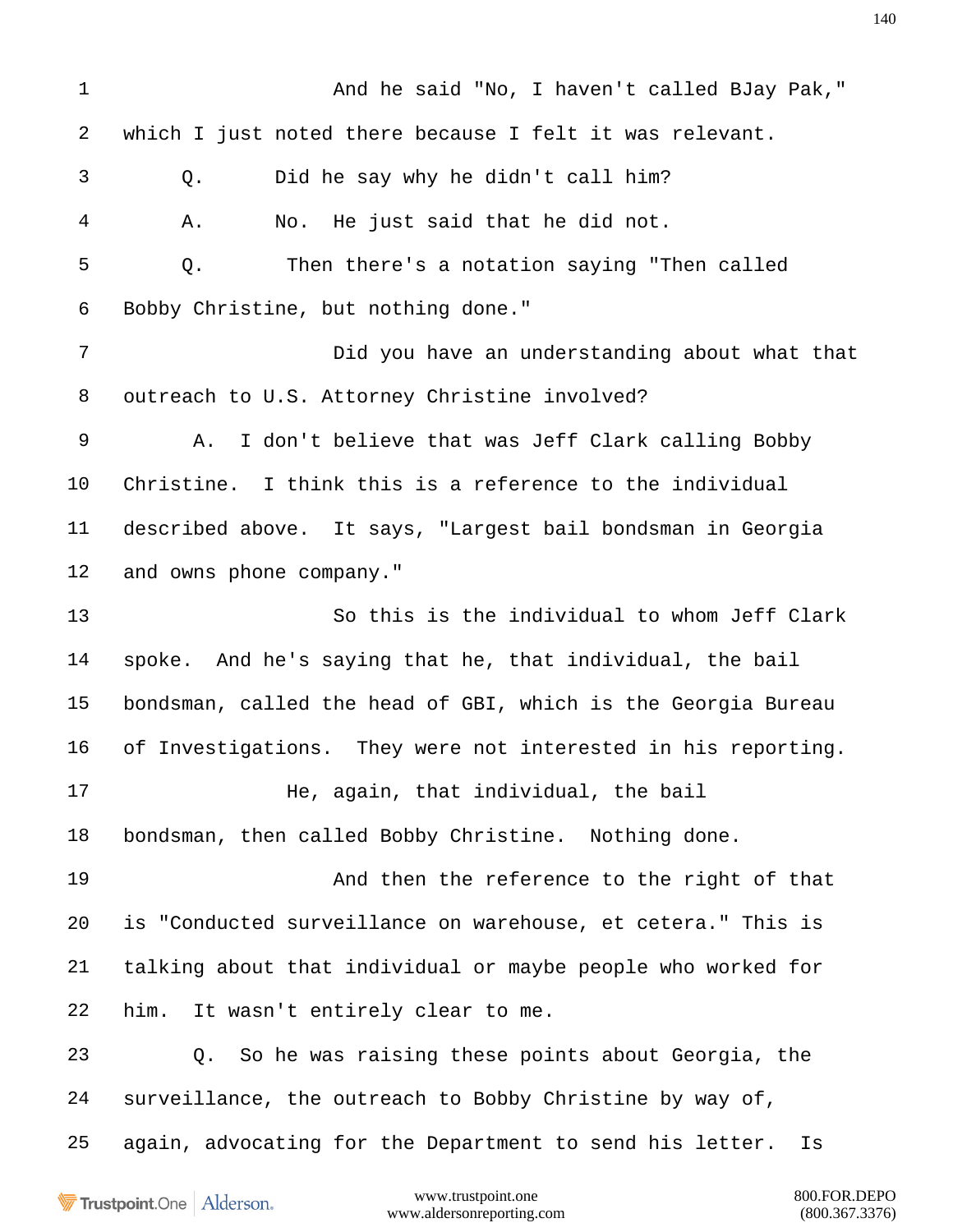that correct?

 A. Right. He was focused on Georgia, I suppose, because the letter was, at least, initially, directed to Georgia. And he said, "See, there's all these things going on in Georgia. There were still all these questions. There were still all these allegations. We need to get that letter out." Something to that effect.

 Q. Partly down the page, you have a notation "This is entirely unacceptable," which I imagine is something that either you or Mr. Rosen said in response. Is that accurate? A I said it. This conversation became very heated. Q. And what -- when you made clear that it was unacceptable, and presumably that the Department would not be moving forward with his letter, how did he react? A. He just sort of shrugged. I said a number of things, "entirely unacceptable" being one of them, but I

 reminded him that I was his boss, that he was apparently continuing to violate the White House contact policy, that that letter was never going out while we were in charge of the Department. And I sort of orally reprimanded him on a number of points, including reaching out to witness, and "Who told you to conduct investigations and interview witnesses," and things like that.

 I was getting very heated. And he then turned to Acting AG Rosen, and he said, "Well, the President

Trustpoint.One Alderson.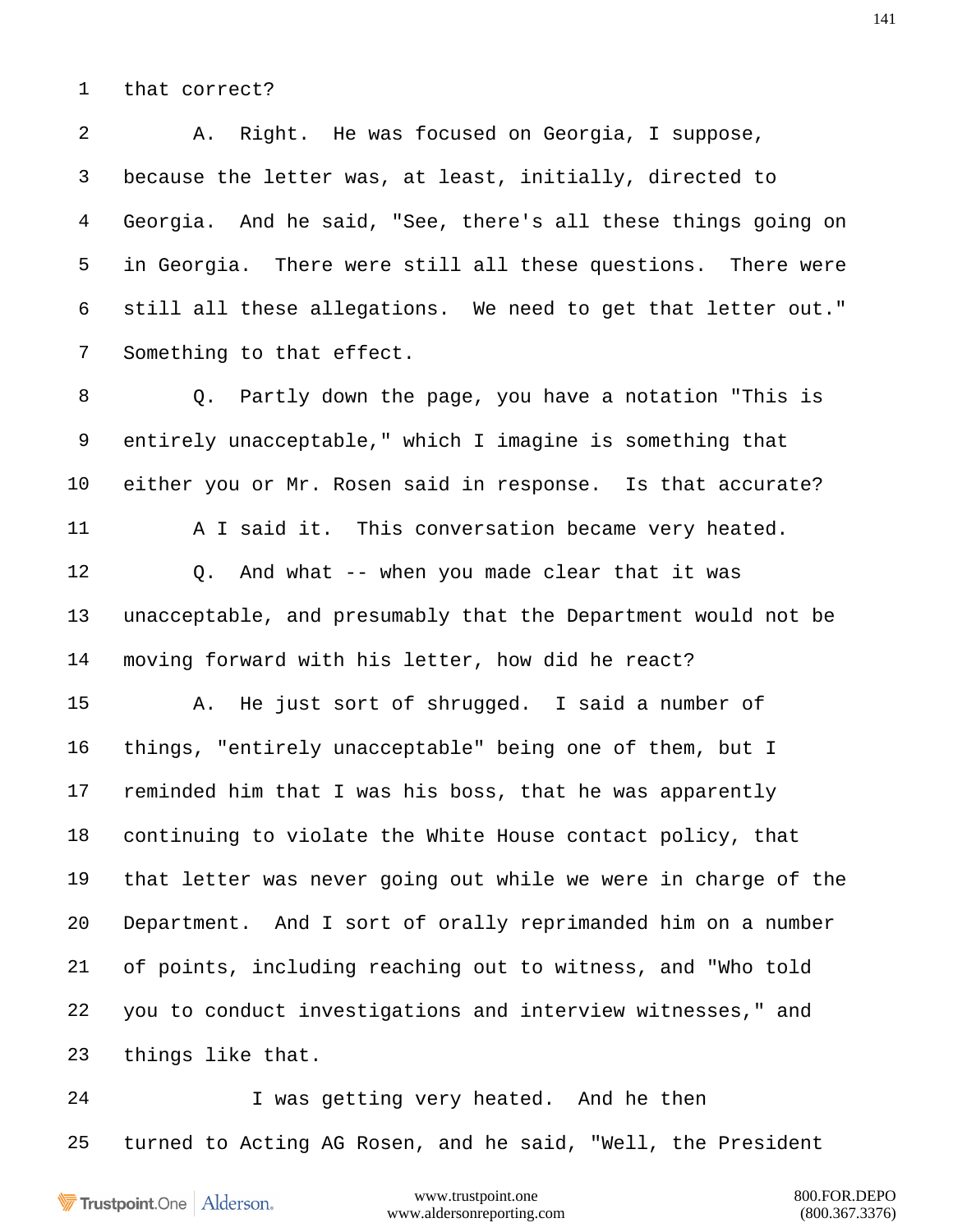has offered me the position of Acting Attorney General. I told him I would let him know my decision on Monday. I need to think about that a little bit more."

 Q. Did he say when he had received that offer from the President?

A. Not specifically, no.

Q. How did you leave the meeting?

 A. So this was Saturday. He said that he had been offered the position by the President. He was going to let the President know on Monday, that he was going to continue to think about it. And that he would let Jeff Rosen know his decision.

**As I said, it was a very heated meeting, and**  we all just left there with that being the situation, that we were expecting to hear sometime between then and Monday as to what Clark was going to do, whether that was really going to happen, and so on and so forth.

 Q. At some point while this is all unfolding, and particularly after he has informed you that he was been offered the position of Acting AG by the President, did you and Mr. Rosen begin to widen the circle beyond yourselves and Mr. Engel, and read other department officials into the prospect, or the likelihood, even, that Mr. Rosen would be replaced by Mr. Clark?

A. Well, after we left the sixth floor, we went down to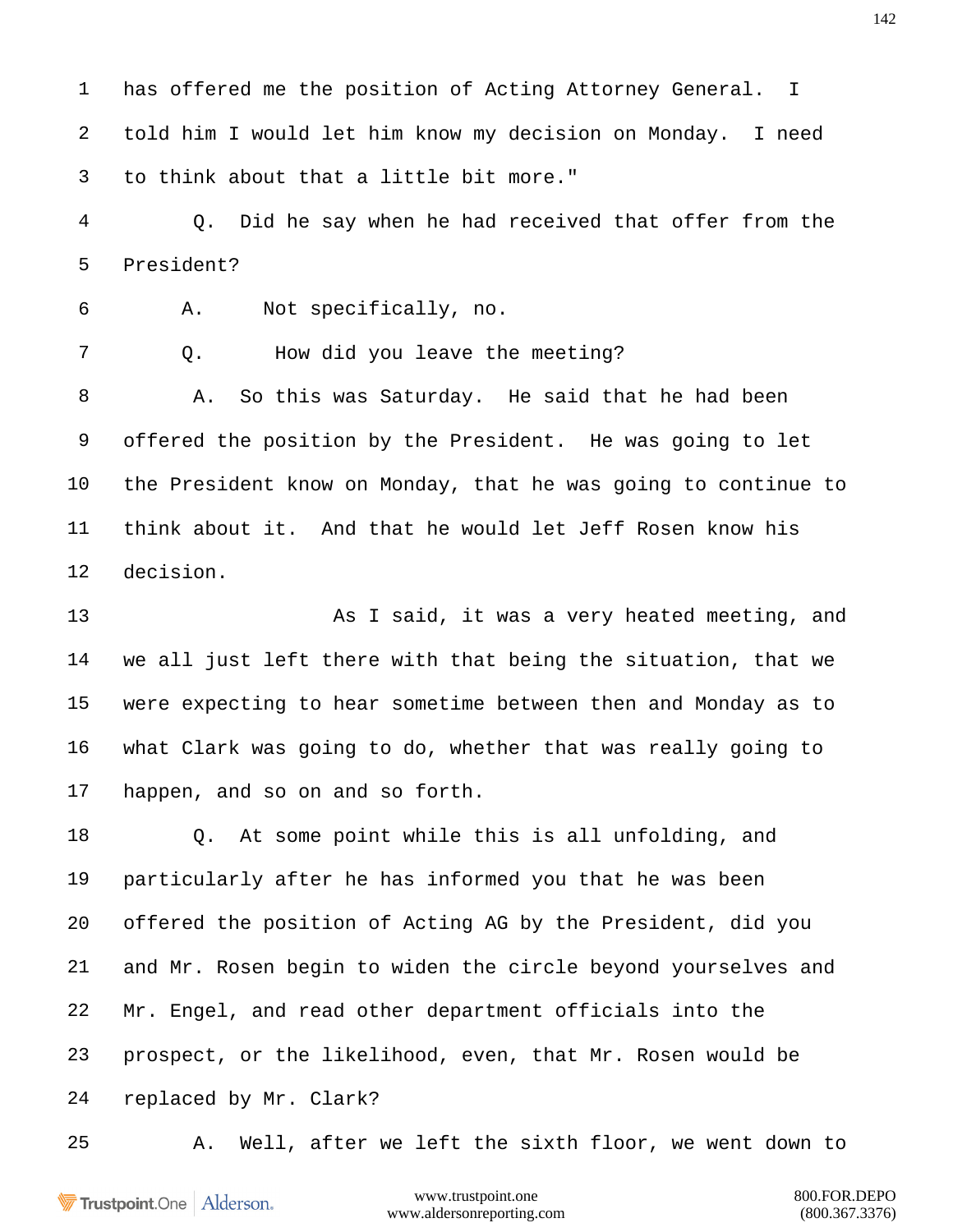the Acting AG's office and we sat there for some time talking about this. We may have called Steve Engel, I'm not sure, frankly. I think Pat Hovakimian was also sort of in that circle.

 Again, the communications between Pat and Acting AG Rosen, I was not always privy to because they had a personal and professional relationship. And I know there were conversations going on there. But we decided to keep a close hold because it still wasn't clear what was going to happen. And that changed the following day, of course. But at that point on the 2nd, you know, we discussed, "Do we now call everyone in? Do we tell them what's going on?"

14 And we went back and forth a little bit, and I think ultimately the Acting AG said, "Look, we don't know what's going to happen. Let's just ride out tonight and see how this goes."

That's how we left it at that point.

 Q. So at the end of the 2nd, you were anticipating that the following Monday, which was the 4th, you would learn what Jeffrey Clark had decided to do. But then as you just alluded to, it seems that things changed the following day. And on Sunday, the 3rd, there was some sort of conversation or meeting between Mr. Clark and Mr. Rosen.

Is that your recollection?

Trustpoint.One Alderson.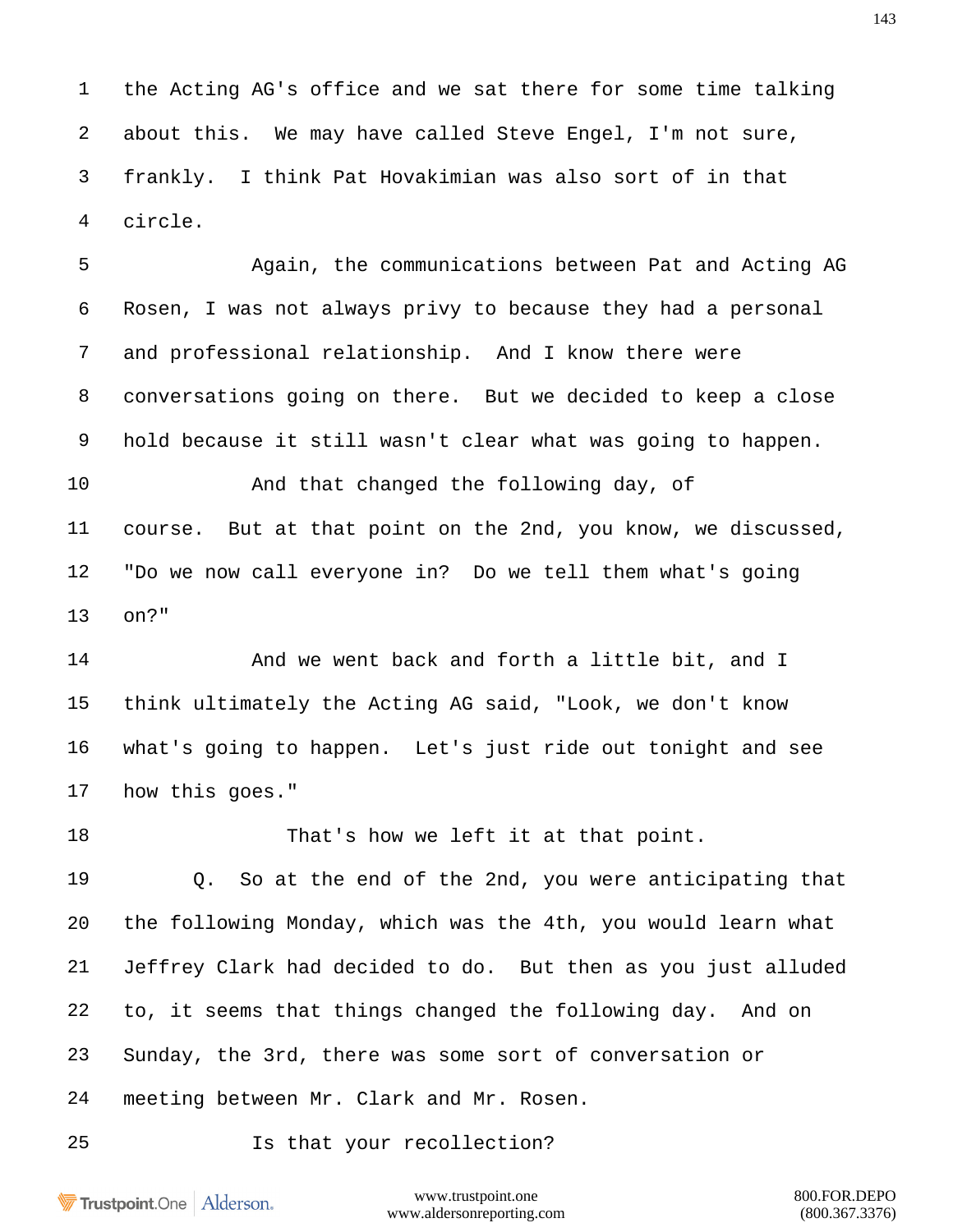A. Yes, that's right.

 Q. And were you a participant in that meeting, or was it just the two of them?

 A. Not the first discussion. I think there were actually at least two discussions that I was not part of that day. Those both preceded the meeting at the White House.

 Q. And presumably, you came to have some understanding, though, of those discussions.

A. I did.

 Q. And what was your understanding of them? A. We had a meeting scheduled, a call, for 1:00 that Sunday afternoon. The meeting was amongst various agencies -- DOD, DHS, Interior, DOJ and others -- in relation to preparation for January 6th. That was already on the calendar. I was going to come into the Department to do that call from my office or the DAG's office. So we were already scheduled to be in the office that afternoon.

 I came a little before the 1:00 meeting, maybe 12:30 or so, quarter to 1:00, something like that. I came into the DAG's office. Obviously, it was very quiet. It was a Sunday afternoon. No one else was really around. And the DAG was pretty exasperated, and he said, "I spoke to Jeff Clark." It appeared to be just shortly before that. And he said that "Clark says that he decided to take the President up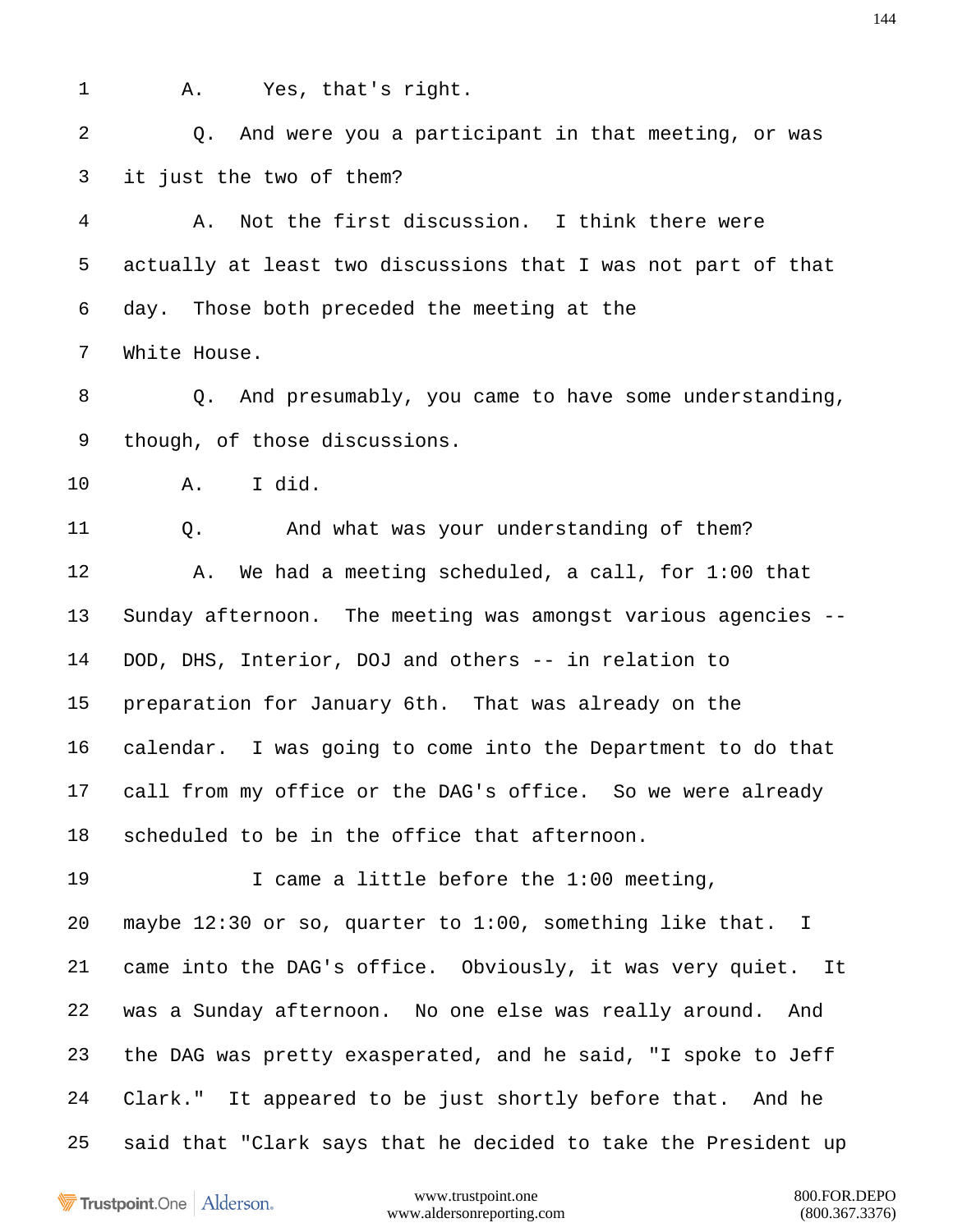on his offer, that he's going to be the Acting AG, but he wants to have one last face-to-face conversation with me before he tells the President."

 It was then time to do the call. We did the call with DOD and the others, talked through some of the preparations for January 6. And when that was over, he filled me in some more on their conversation. And so he said, "So Clark wants a one-on-one conversation with me." It was clear to me at that point, Jeff Clark did not want me involved in any of these conversations.

11 And I said, "Well, sir, do you really want to meet with him alone?"

 And he said something to that effect of, "Look, I've known this guy for decades. I'm going to meet with him alone. That's fine."

16 He then met with him. I was in my office. I think they met somewhere in the building. I did not see Jeff Clark at all until the Oval Office meeting.

 Jeff Rosen told me that in the discussion they just had, Jeff Clark asked him to stay on as his Deputy Attorney General. And basically said, "Can you believe the nerve of this guy?" Something to that effect.

 He was exasperated. And we both just sort of shook our heads. And I kind of said, "Well, I guess that's it. Are we going to find out in a tweet?"

Trustpoint.One Alderson.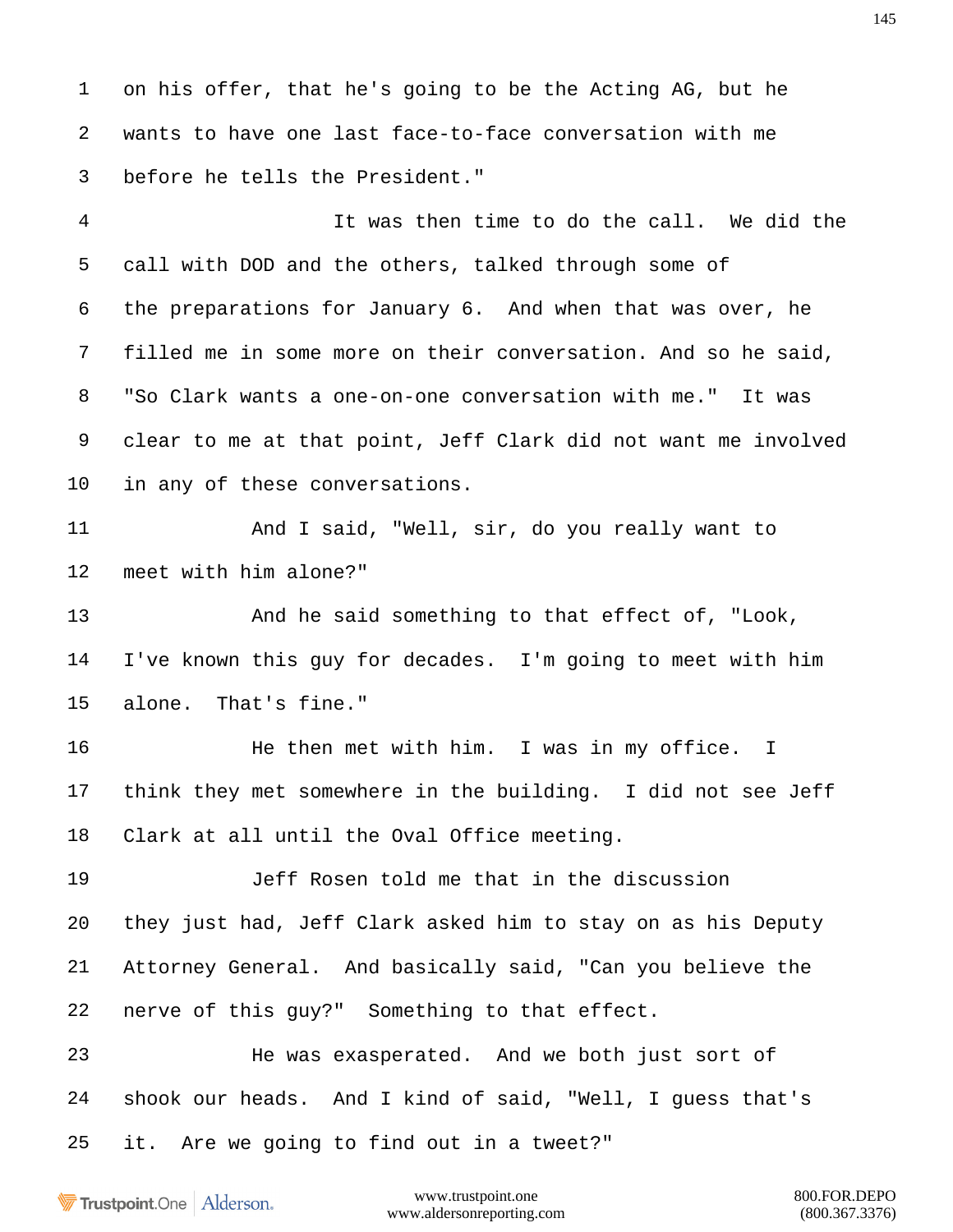Like, how are we going to find out about it?

 And he said, "Well, I think he's going to go over to the White House or call him or something, and I guess we'll find out this afternoon."

 At that point, I went I back to my office and I began taking things off the wall and put them in boxes, because I told the Acting AG I would immediately resign. There was no way I was going to serve under Jeff Clark. Began taking things off the wall, putting them in boxes. I did that for a short time.

11 He came over and he said "I talked to Pat," by which he meant Pat Cipollone, "I talked to Pat. Pat said, in his view, this is not a done deal, that we should go to the White House and fight this thing out."

 And we talked about that, and he said, "Look, if there's any shot of us stopping this from happening, I think we need to go to the White House."

18 And I said, "That's fine. I agree with that."

 And then he had a series of conversations with people, and he would come back and report to me on them. He said that Jeff Clark had agreed to meet at the White House with DAG Rosen, but only on the condition that only DAG Rosen showed up from the Department and no one else.

And as we got closer to that time, there was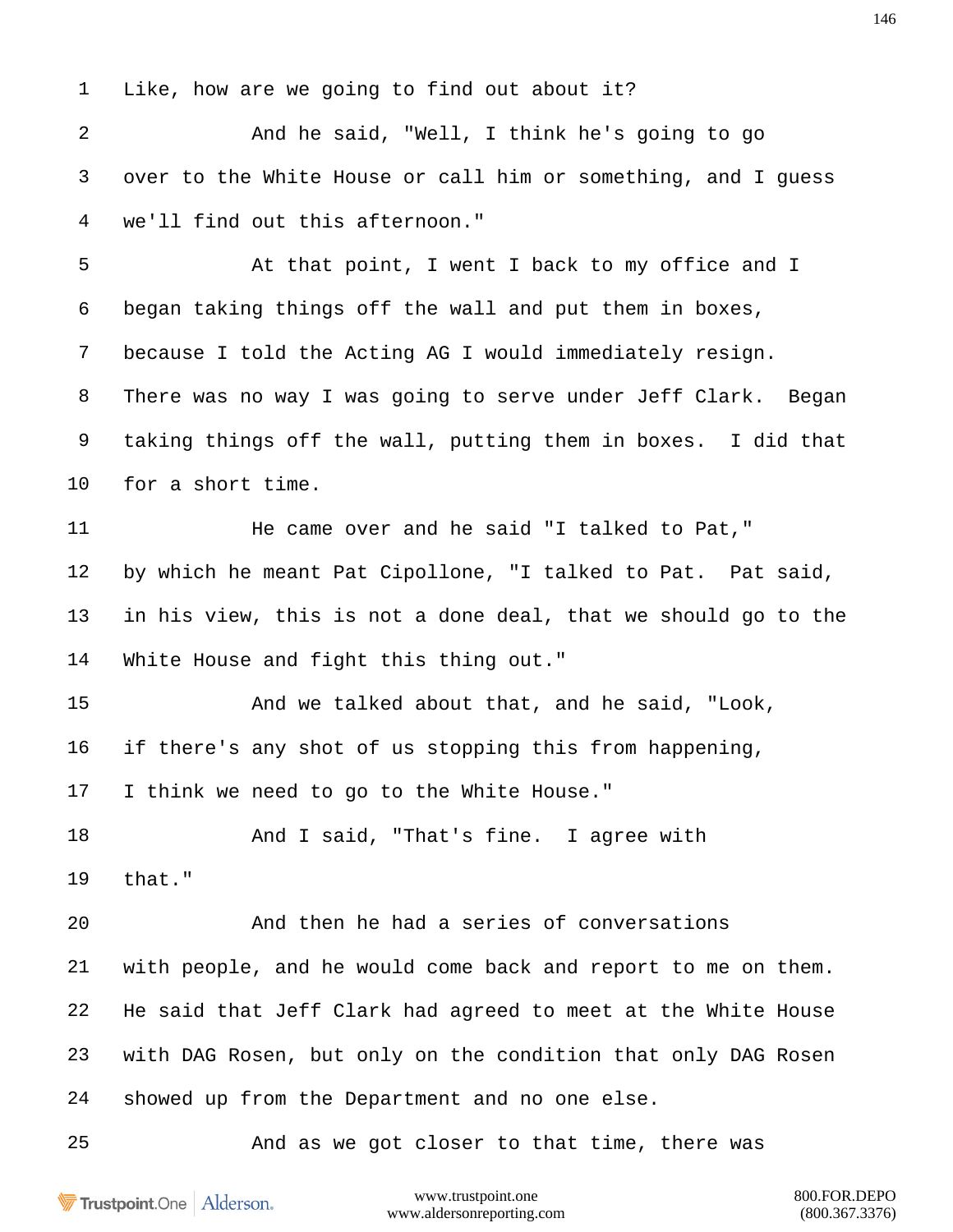some discussion about timing and such, and it was decided that the meeting would take place in the Oval Office at 6:15 that evening.

 As we got closer to that, I said, "What do you need me to do? What can I do to help," essentially. And I think he also called Pat Hovakimian in.

 And he said, "Well, you know, I think it's time to let everyone know what's going on. So can you do a call with the AAGs and let them know what's going on? It would be interesting to know if they would resign. Because that might help inform the conversation at the White House, if that's going to be their reaction."

13 So Pat and I set up that call. We got most of the AAGs, not all of them. We got them on the phone in Pat's office. I described for the AAGs what the situation was, what had been going on over the last week. They, of course, didn't know this.

 And I said to them at the outset, "I don't need a decision right now, but I need a decision quickly. I don't want to put anyone on the spot. What I'd like you to do, I'm going to tell you what's happening here. And if you can make a decision in the next 15 minutes, call me, call Pat, email us and tell us what you would do. If you can't, I understand that.

That's fine."

**Frustpoint.One** Alderson.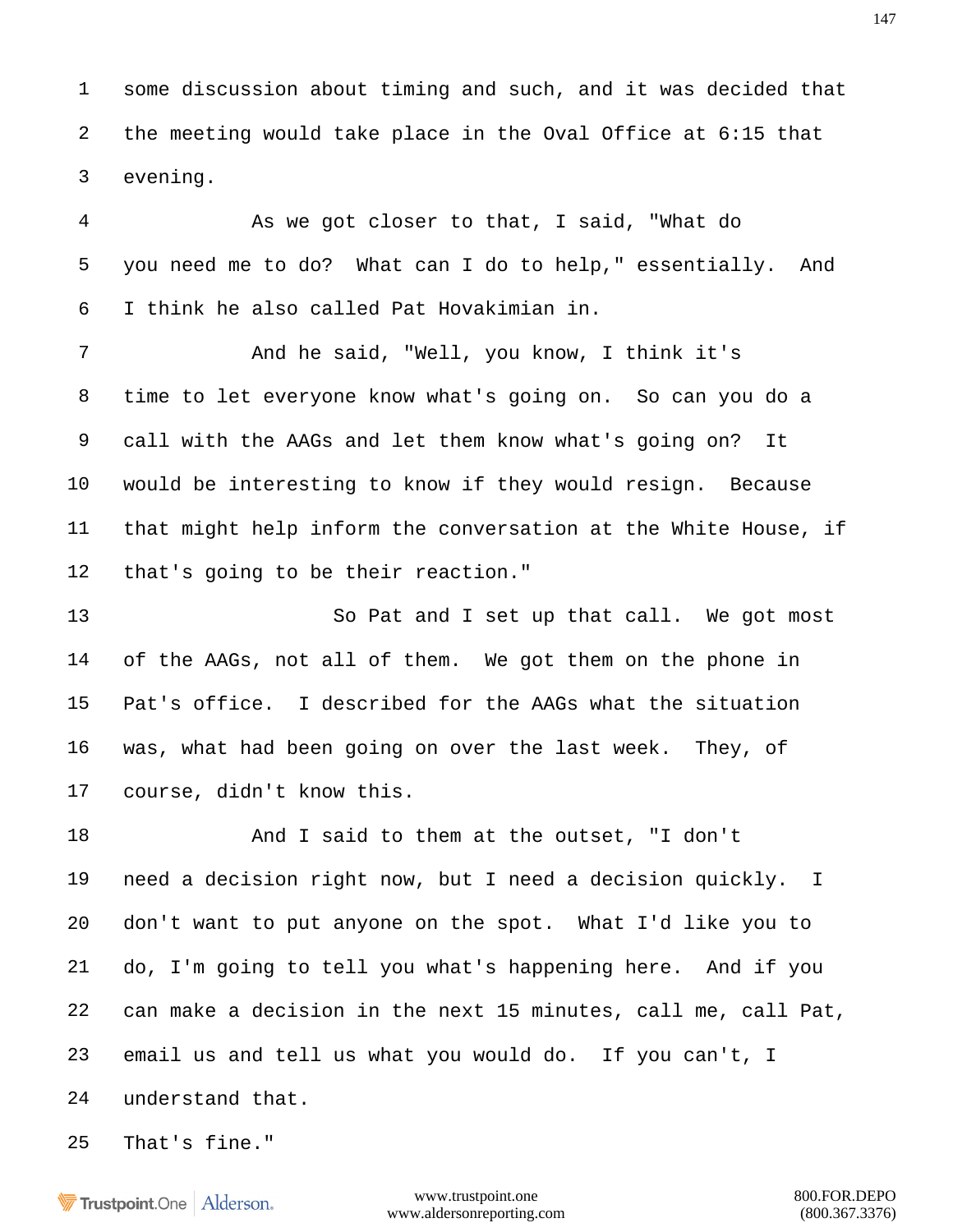I also said to John Demers, "John, as the AAG for the National Security Division, I hope you do not resign because we need you to stay in place. We need NSD to have stability, especially if the entire department of leadership disappears." Before the call was over, the AAG for civil rights, Eric Dreiband said, "Well, I don't need to think about this. I am telling you right now, I'm leaving. There's no way I am standing for this." Then other people began to chime in. I said, "Again, I don't want to put anyone on the spot. You guys can let us know." But, essentially, everyone responded either during the call or immediately thereafter that they would resign. And so we then had that information. 16 I went back to -- Pat and I went back to the Acting AG. We explained to him what the reaction had been among the AAGs. He said fine. He was getting ready to go to the White House. I said, "What do you want me to do?" He said, "I want you to come to the White House." I said, "All right. But didn't Clark say he wouldn't participate if anyone else from the Department was in?"

www.trustpoint.one 800.FOR.DEPO www.aldersonreporting.com (800.367.3376)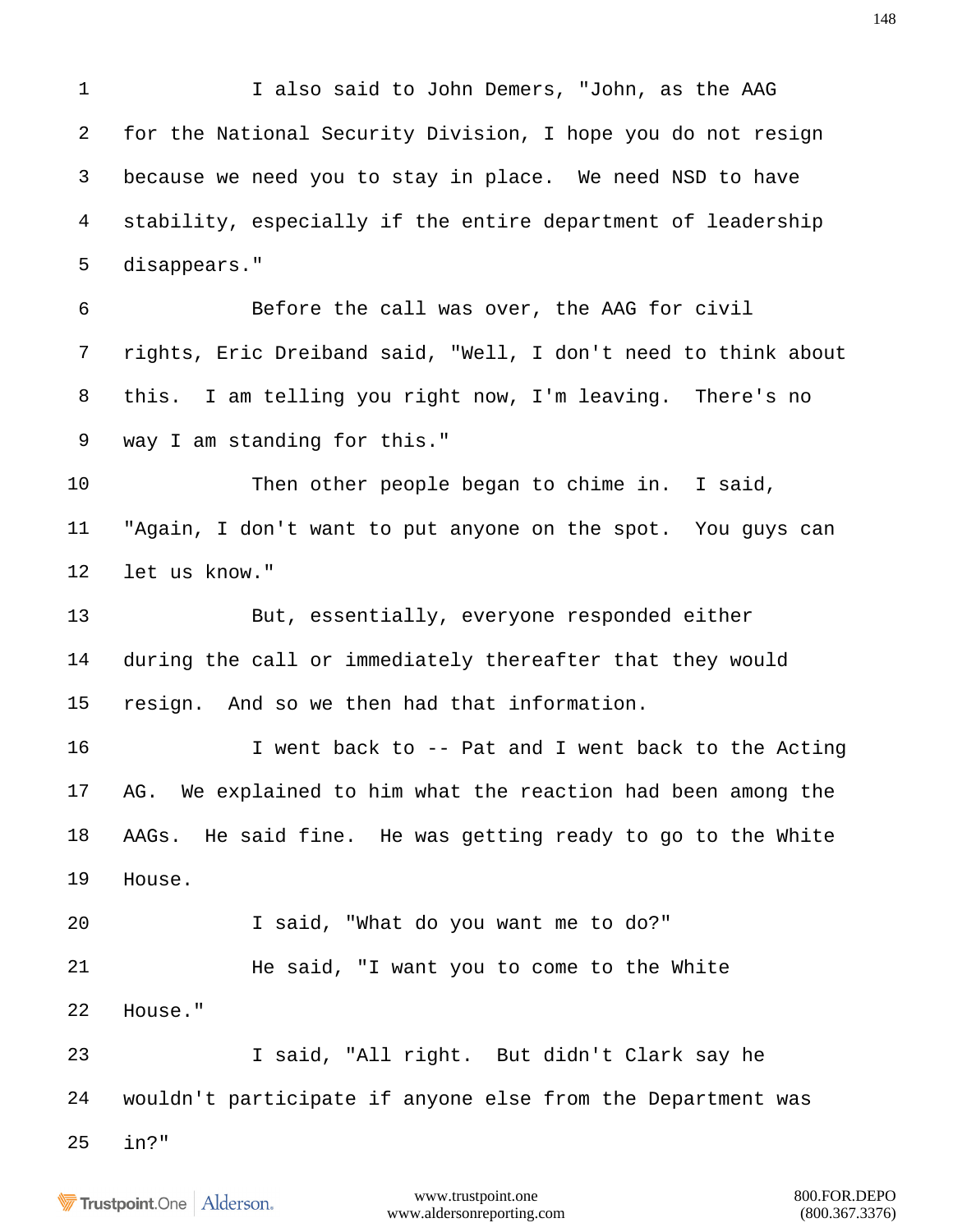Rosen said, "I don't care what Jeff Clark wants. I want you to come to the White House. You know these issues better than I do in terms of the election investigations." I noted that I was not dressed for a visit to the White House. I was in jeans, boots, covered in mud because I had been walking on the Mall earlier in the day. I had an Army T-shirt on. I hadn't shaved in four days. So I said, "Should I go change?" He said, "No, there's no time for that." 11 And he said, "Look, I'll have you sit outside the Oval Office. If a question comes up I can't answer, I'll pull you in. But, otherwise, you can just sit outside." "Fine." We then got into the vehicles and went over to the White House. We arrived there I think about 6 p.m. We went to the White House Counsel's Office and spoke very briefly to Pat Cipollone and Pat Philbin, and then we headed to the Oval Office where I sat outside on a couch. As I was on the couch, the Acting Attorney General went into the Oval Office. I saw General Milley walk by. I think he had just left the Oval Office. And shortly after that, I saw the Chief of Staff walk by, who just nodded at me and said "Good luck" and walked on his way.

Trustpoint.One Alderson.

www.trustpoint.one 800.FOR.DEPO www.aldersonreporting.com (800.367.3376)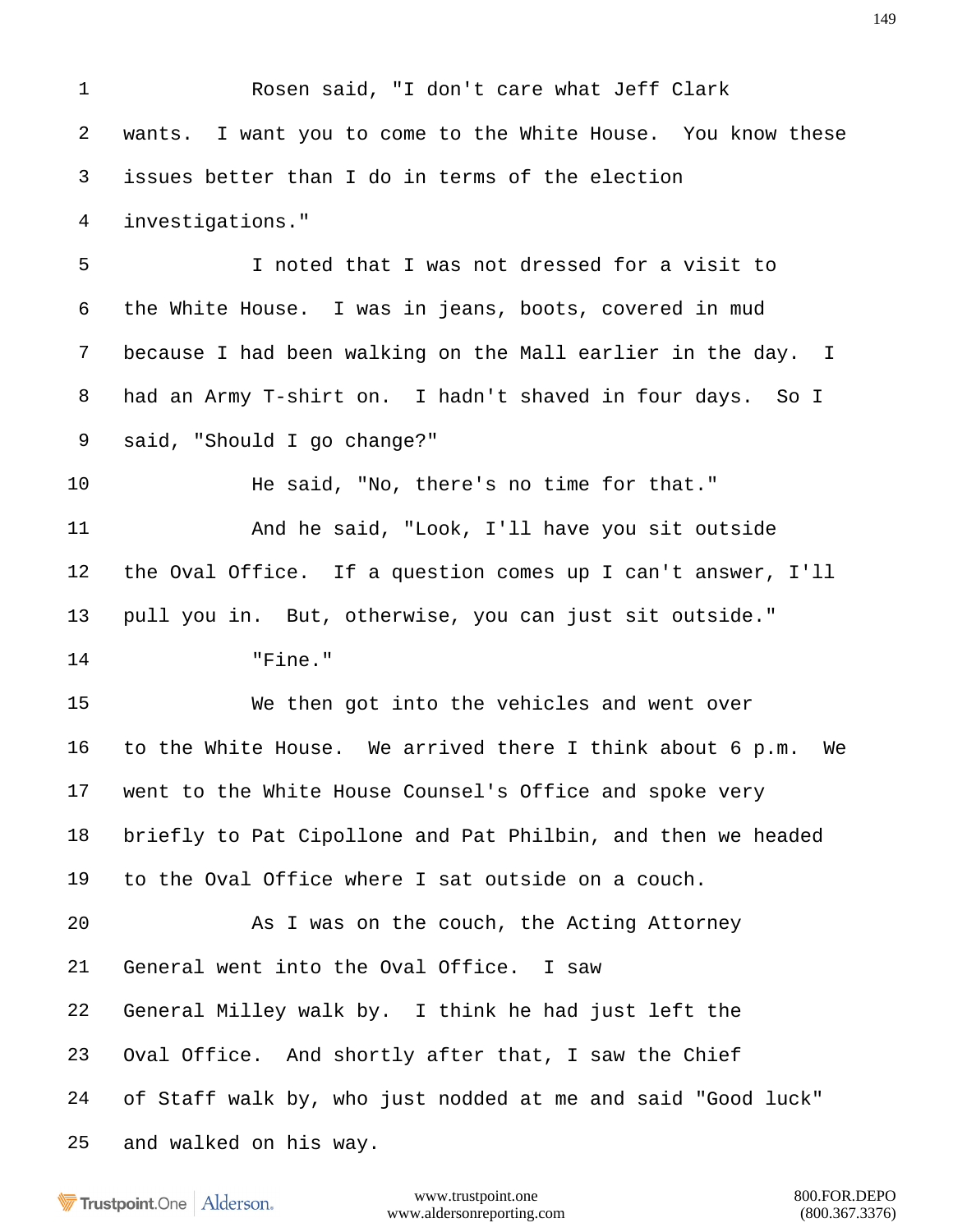I sat there for about 25 minutes. I was watching the news. They were talking about the Raffensperger call. I think that was breaking news that afternoon. After about 25 minutes, one of the administrative assistants walked by and said, "Are you supposed to be in this meeting with the President?" 7 I said, "No, I'm just here to answer any questions if a question comes up no one else can answer." She then disappeared for a minute, turned around and came right back and said, "The President want you in this meeting." 12 And I walked back and went into the Oval office. Q. I'm going to turn it over to my colleague, Mr. Charlet, in just a minute. I know he has some questions. He is going to ask about the Oval Office meeting. But I first wanted to go back to just the process of getting the AAGs together in the lead-up to that meeting. We have seen a draft of a resignation letter from Mr. Hovakimian that mentions both of your names. Is that something that you saw at the time? A No. I think I saw that for the first time yesterday. Ms. Zdeb. I'll turn it over to Joe to ask some questions about the Oval Office meeting. Mr. Charlet. Thank you, Sara.

Trustpoint.One Alderson.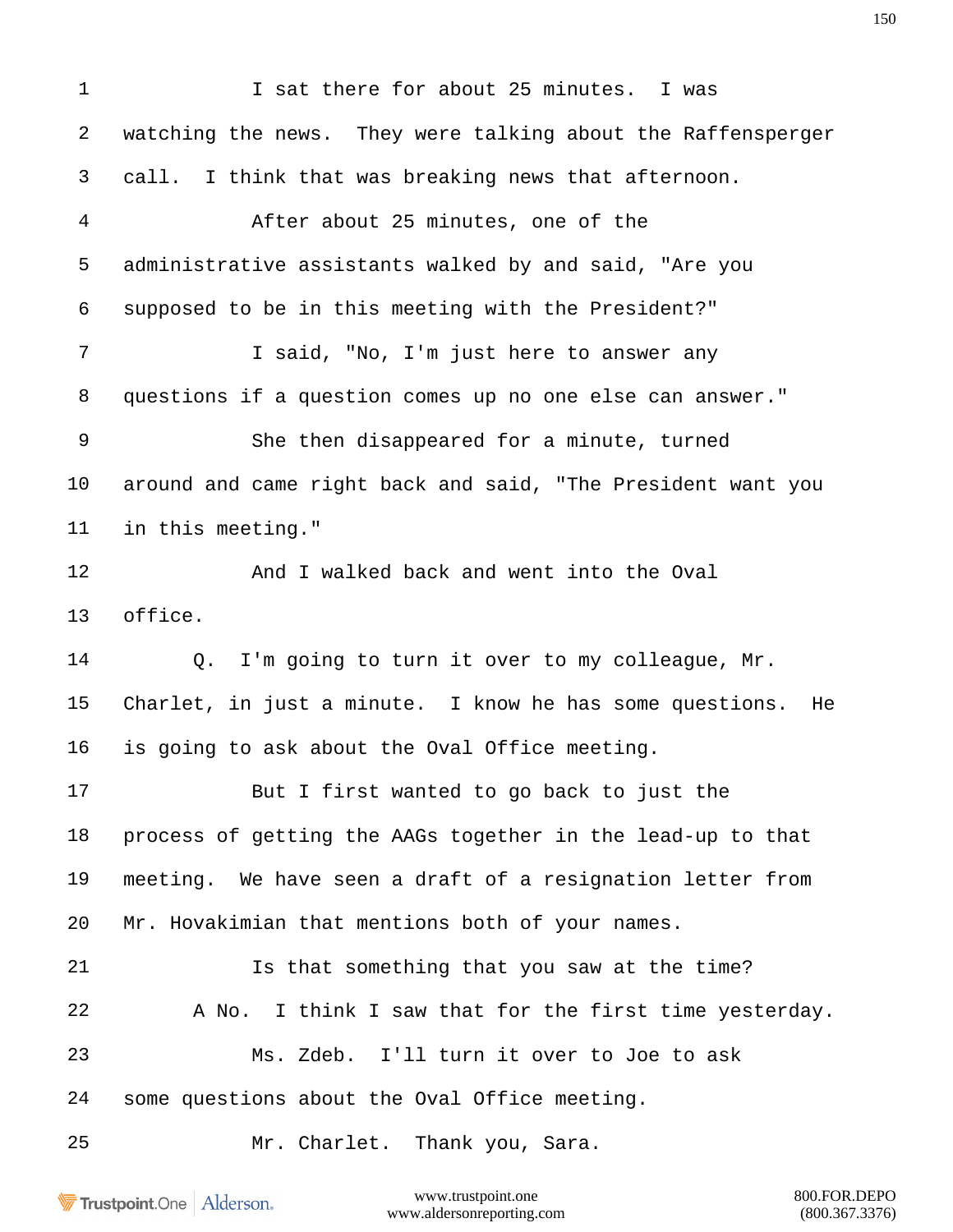Can everyone hear me? I just want to make sure.

BY MR. CHARLET.

 Q. So after you were called into the meeting, can you give us just a general overview of how the meeting took its course? And then we can go from there.

 A. The meeting lasted about two and a half hours after I entered, so it was presumably three hours for the other participants. When I came in, seated in the Oval Office was, of course, the President behind the desk. Then there was Pat Cipollone, White House counsel; Pat Philbin; Jeff Rosen; Jeff Clark; Steve Engel and myself.

 When I came in, I first apologized to the President for the way I was dressed, and he said, "Yeah, yeah, that's fine. Just grab a seat." And I tried to sit on the couch and they

 joked, and they said, "No, no, no. You have to sit up here with the rest of us."

 So they handed me a chair and I sat directly in front of the President with Jeff Rosen to my right and Jeff Clark in my left. And they were, obviously, in a conversation, and I sort of joined in the conversation from there.

 It was a wide-ranging conversation about the department. Focus of it was whether the President should

Trustpoint.One Alderson.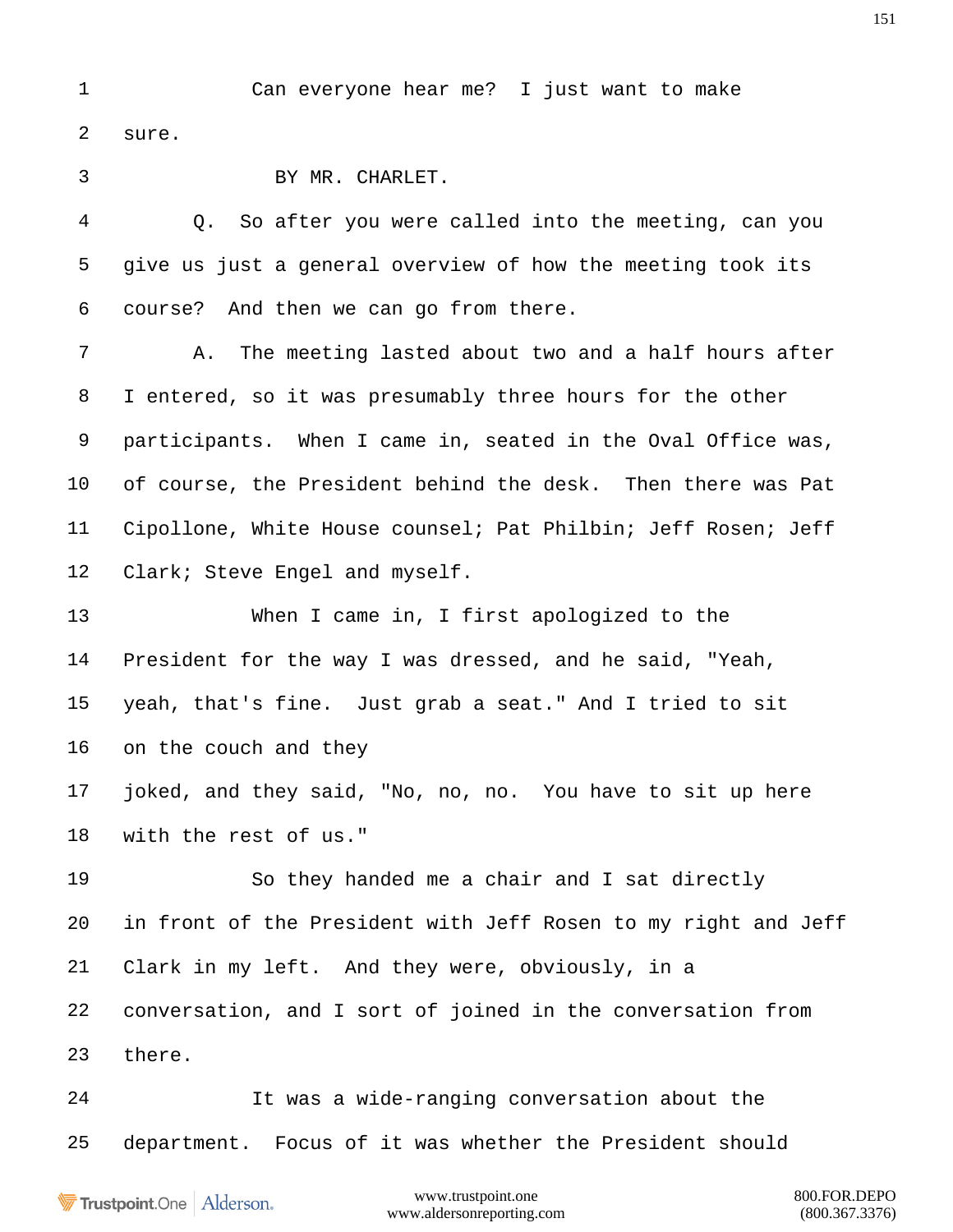replace the leadership, whether he should remove Jeff Rosen and put Jeff Clark in as the Acting Attorney General. There was some discussions about the letter, obviously.

 At that point, it was difficult to separate the issue of the letter and Jeff Clark being in the leadership position, because it was very clear, and he stated it repeatedly, that if the President made him the Acting Attorney General, he would send that letter.

 So it wasn't as if there was a third option where Jeff Clark would become the Acting Attorney General and the letter would not go. They were sort of one and the same at that point.

 Essentially everyone in the room -- again, the President was making the decision, was taking advice from different sides here. But Jeff Clark was advocating for Jeff Clark becoming the Acting Attorney General. Everyone else in the room was adamantly opposed to the President taking that step. And we kind of went around the room for hours discussing it and telling him why this was a terrible idea. Q. And was the nature of the flow of the conversation more organic? Would people chime in as they had a point to make, or was it a little bit more structured between Rosen and Clark?

 A. No. It was more organic. I mean, you know, for whatever else you want to say, it's not difficult to talk

Trustpoint.One Alderson.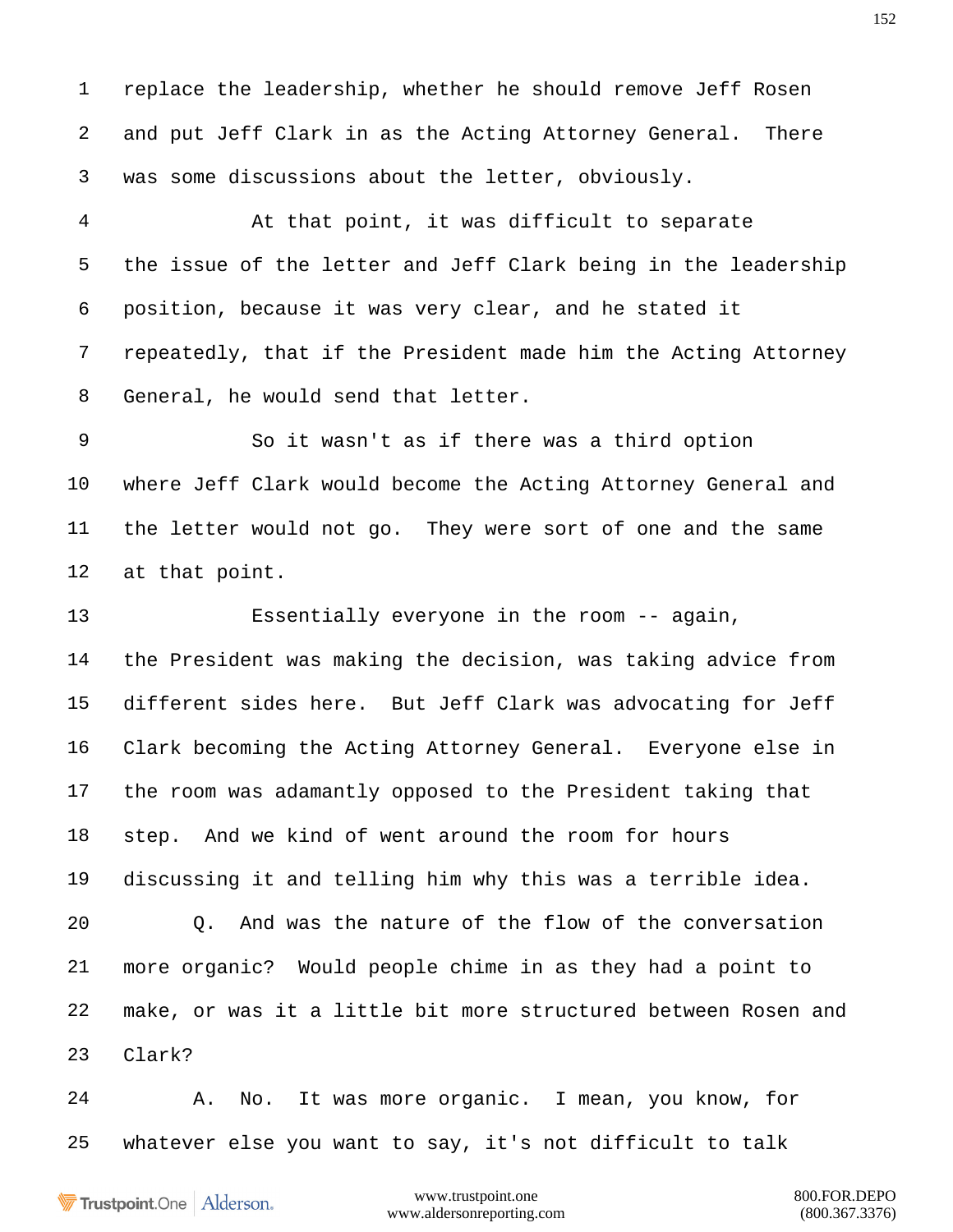around the President. You don't feel very stilted, right. So people speak their minds, sometimes loudly. And so it just sort of flowed around the room with Jeff Clark making a point and other people would jump in and say, you know, either that's not prudent or whatever.

 And so the conversation -- everyone just sort of chimed in as we went around the room. And the President would, you know, make comments throughout about the election and how it was stolen, and how the American people had been harmed, and how he can't believe that the Department hasn't done more. And maybe if he put Jeff Clark in, the Department would do more, and back and forth.

13 And he would say things like, "Well, what do I have to lose? What would I lose at this point if I put Jeff Clark in?"

16 And I said, "Sir, you have a great deal to lose."

 And then we kind of went around and discussed about the downside of doing this. And we discussed whether Jeff Clark was even qualified to serve as the Acting Attorney General.

 And we informed the President that he should expect mass resignations within the Department if he did this. And that -- but at one point, the President said to me "So suppose I do this, suppose I take him out," meaning Jeff

Trustpoint.One Alderson.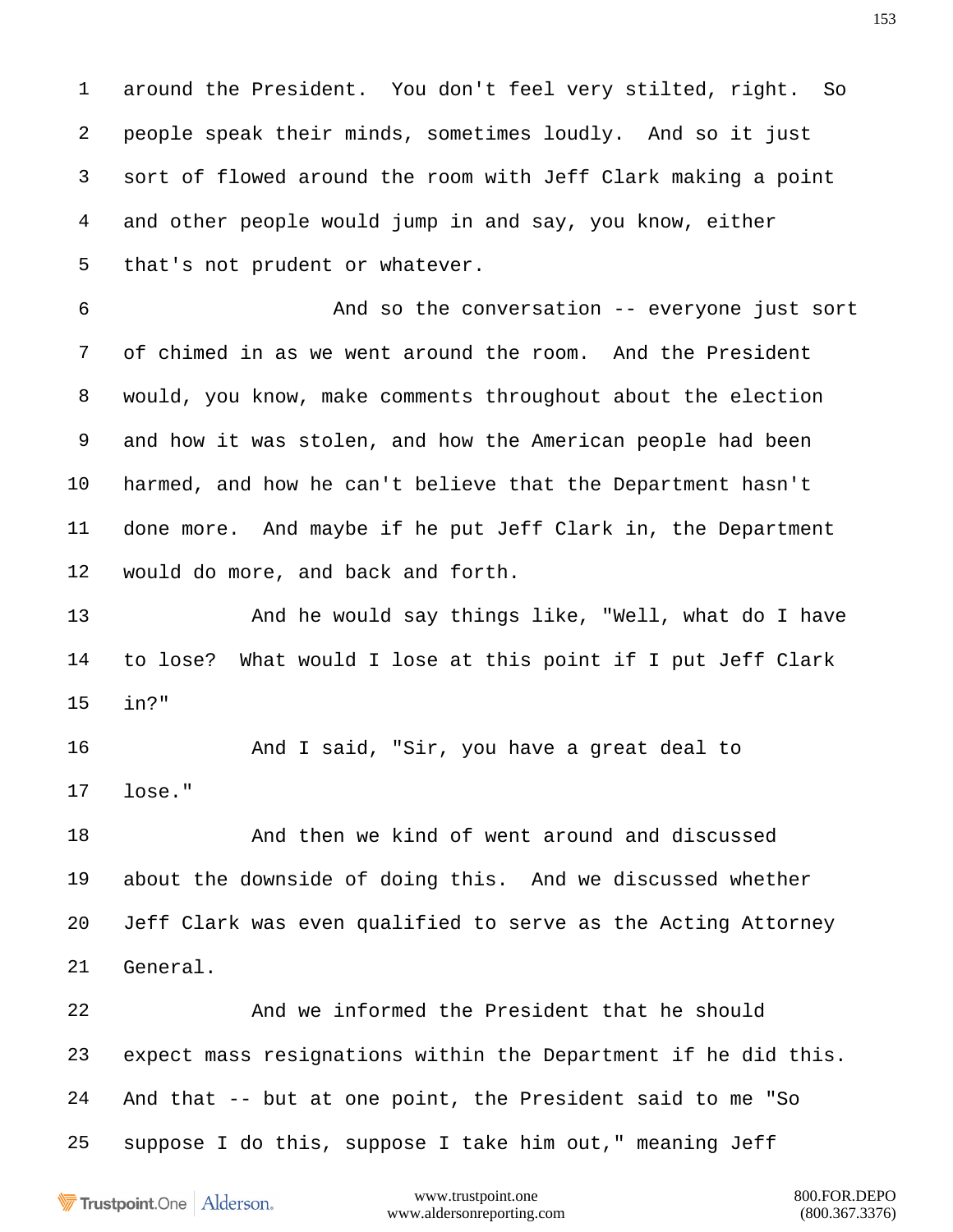Rosen, "and I put him in," Jeff

Clark, "what do you do?"

 I said, "Sir, I'd resign immediately." And then he turned to Steve Clark, and he said, "Steve" -- I'm sorry, he turned to Steve Engel, and he said, "Steve, you wouldn't resign, would you?" And Steve said, "Absolutely, I would, Mr. President. You would leave me no choice." And I said, "Well, and Steve is not the only one, sir. All your AAGs are going to resign. You should count on that. They're going to resign, and these are your people. These aren't bureaucrats left over from another administration. These are your handpicked people; your leadership in the Department. This is the team you sent to the Senate, you got confirmed, and they are all going to walk away on you at once. What does that say about you as a leader? What does that say about the Department and what's going on here? And you shouldn't think it's going to end there because I have no idea what U.S. Attorneys will do. The U.S. Attorneys may resign en mass. You may have other department personnel resign. You could have a situation here, within 24 hours, you have hundreds of people resigning from the Justice Department. Is that good for anyone? Is it good for the Department? Is it good for the country? Is it good for you? It's not."

**Trustpoint**.One Alderson.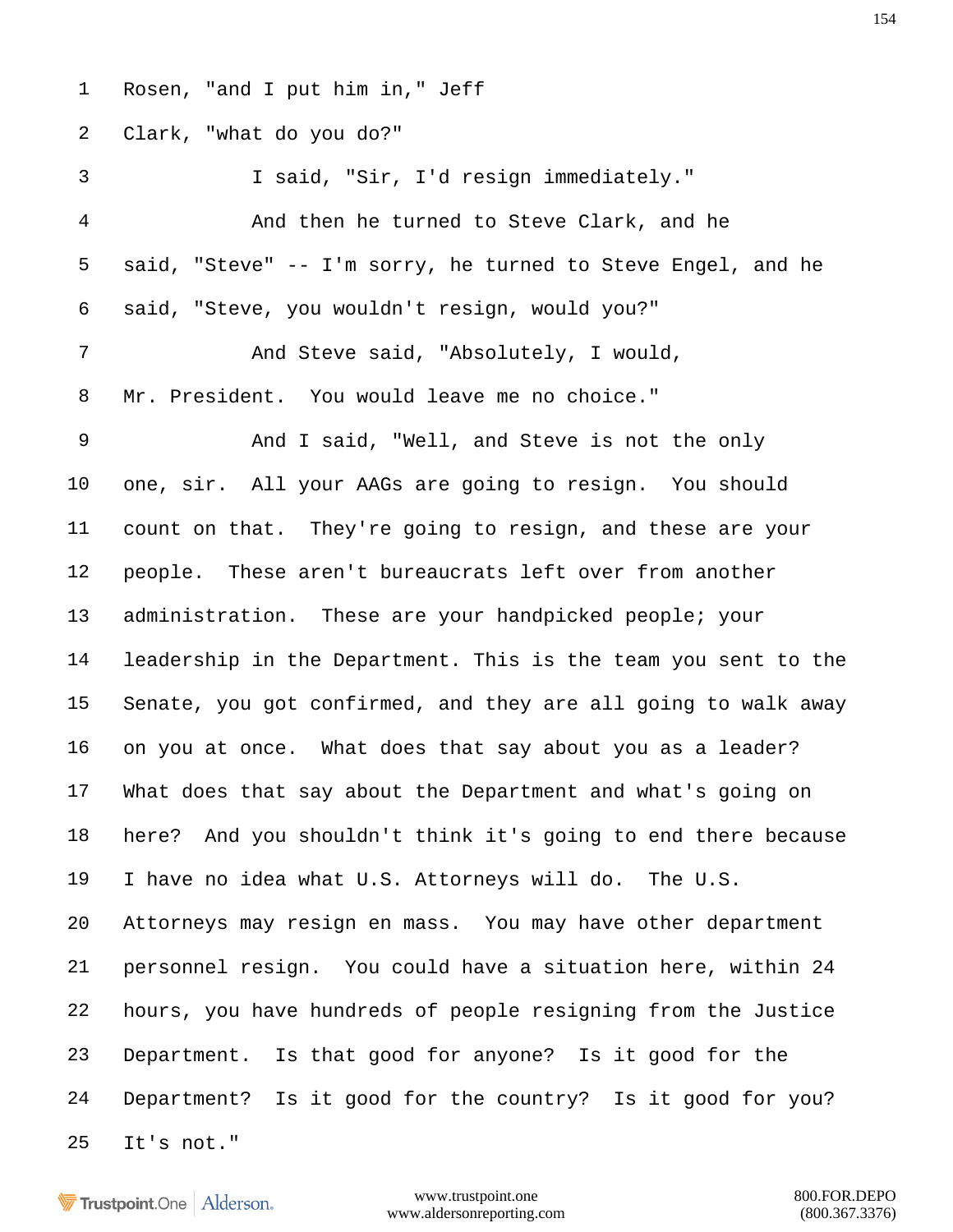And so we had these discussions that went on and on, along those lines, for quite sometime. Q. When you first brought to his attention the fact that you would resign, that Engel would resign and presumably other AAGs would resign, when in the conversation did that first come up? Was that relatively early on, or did it not come up until further on? A. I would say it was toward the earlier half. It wasn't later, because that was an important point, right. And in terms of the President saying "Well, what do I have to lose? What's really the downside," I don't think he was he understanding, or at least I wanted to make it clear to him what the fallout would be. The ramifications would be very significant. So we did not tell him we had a call. We didn't tell him we talked to them or anything like that. I simply said, as a matter of fact, "You should expect your entire leadership time to resign. And do you really want to deal with that?" And so I made that point earlier rather than later because I thought it was important to his understanding of the situation. Q. Okay. And to take one step back really quickly, you said at this point, it became hard to disentangle Jeff Clark

Trustpoint.One Alderson.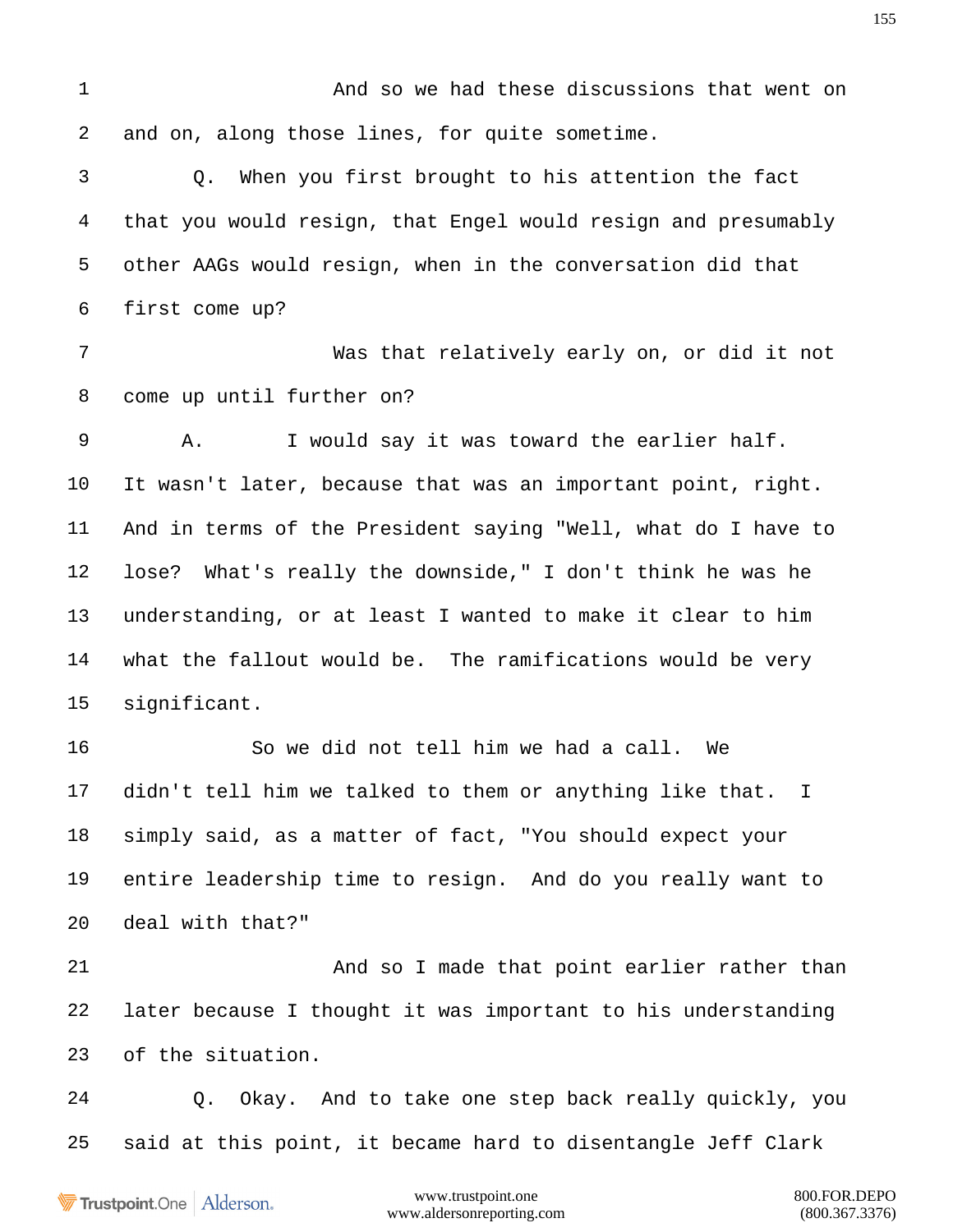becoming Acting Attorney General and sending the letter.

 But during the course of this conversation, was the President also focused on other specific election fraud allegations, or was it mostly focused on Clark and the letter and Georgia, specifically, as it pertained to the letter?

 A. He mentioned other election allegations as he had in previous conversations. But as in previous conversations, we would say to him, you know, "We checked that out, and there's nothing to it."

 So we would repeatedly say "The things you're being told are false," or "the things you're being told do not pan out. They're not supported by the evidence." And we would cite to certain allegations. And so -- like such as Pennsylvania, right. "No, there were not 250,000 more votes reported than were actually cast. That's not true." So we would say things like that.

 But the conversation on the 3rd wasn't so much about specific allegations or how we addressed the allegations or anything like that. It was focused much more on the leadership change.

 The earlier conversations were more about these allegations "Are you guys really aware of them?" "We're responding appropriately."

On the 3rd, it was down to "Should I replace

Trustpoint.One Alderson.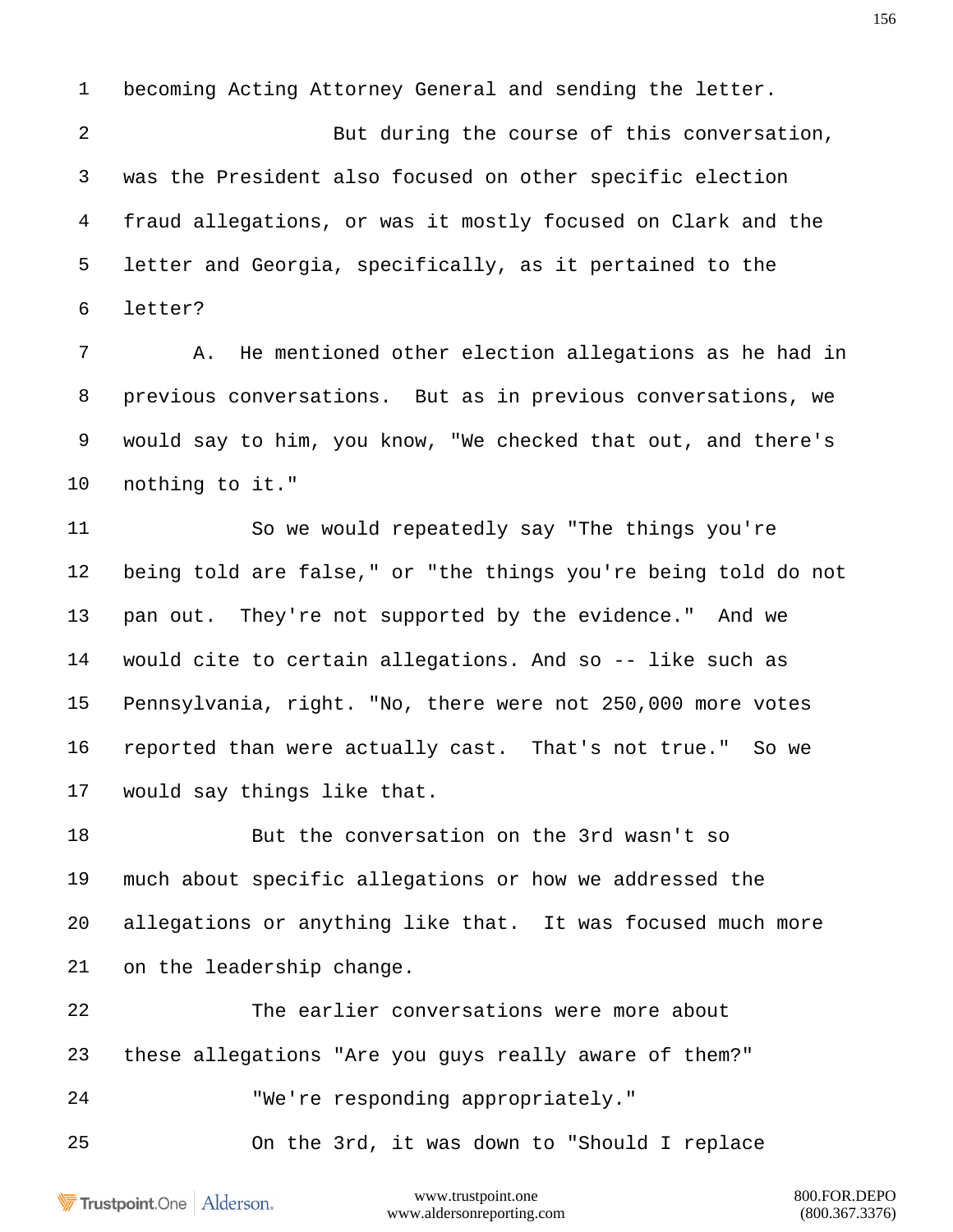the acting AG or not," and that was sort of just background to that conversation.

 Q. Okay. And can you give us a sense of how the conversation came to an end, how the President ultimately made his decision?

 A. It didn't appear to us that the President's decision was obvious until about the last 15 minutes of the conversation. I do recall Pat Cipollone earlier saying "That letter," meaning the draft letter to Georgia, "is a murder- suicide pact. And it will damage anyone and anything that it touches."

12 And I remember some other specific comments along that line, but we kind of followed up on that saying, you know, "Do you want to be part of that?"

 And so very deep into the conversation, the President, who was very frustrated, and he just shook his head and he said, "All right. We're not going to do this."

 He looked at Jeff Clark and said, "I appreciate you being willing to do this. I appreciate you being willing to step up and take all the abuse, but the reality is it's not worth the breakage. We're going to have mass resignations. It's going to be a disaster. You're not going to be able to get this stuff done anyway, and the bureaucracy will eat you alive. So we're not going to do this."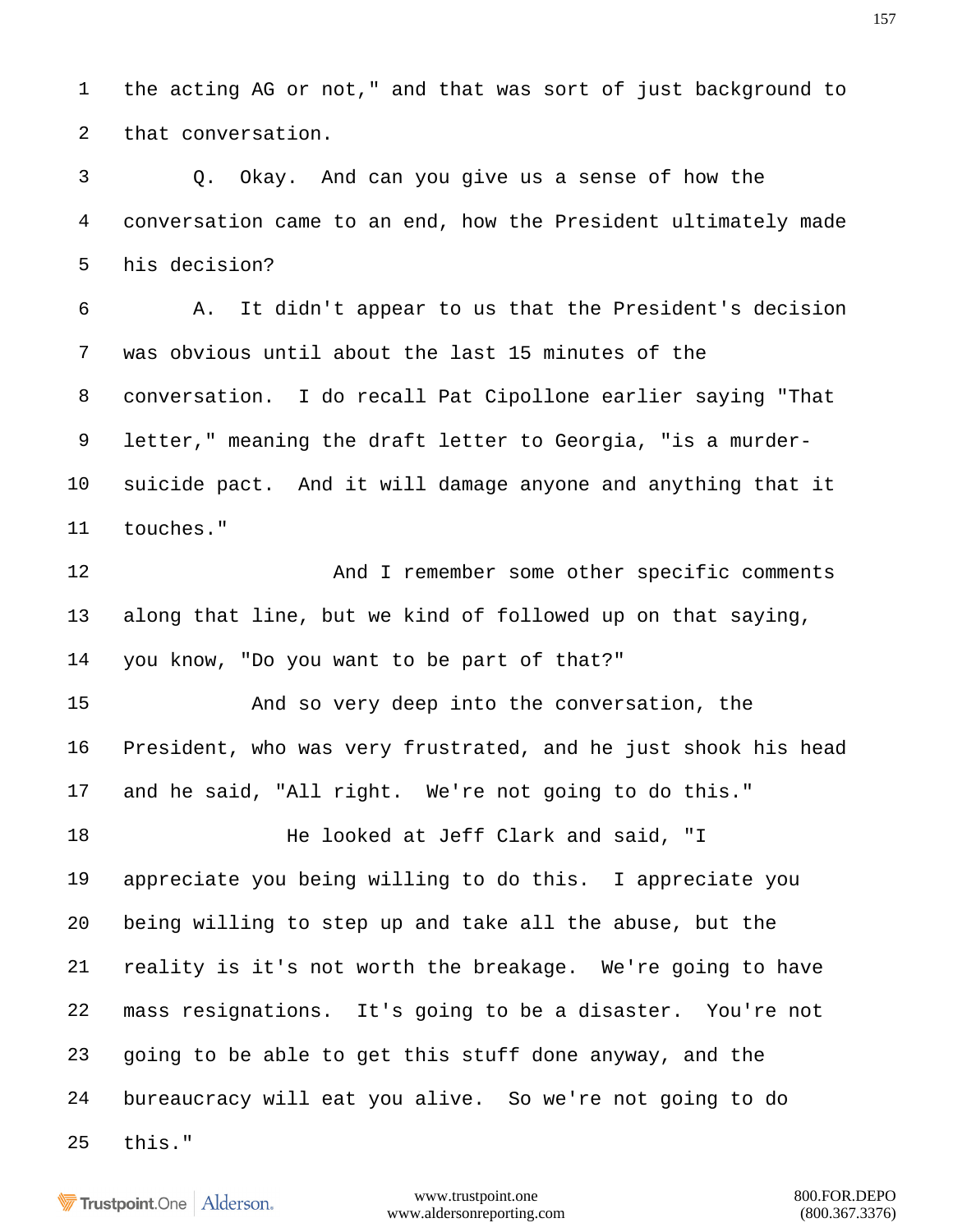At that point, Jeff Clark tried to get the President to change his mind. He kept saying, "Mr. President, we can do this. We can get it done. History is calling." Things like that. And the President just sort of doubled down and said, "No. No, we're not going to do it." He then looked at me and said "So now what happens to him," pointing at Jeff Clark. And I didn't understand the question. I said, "Sir?" And he said, "Are you going to fire him?" 12 And I said, "No. I don't have the authority to fire him. He's a Presidentially nominated, Senate- confirmed AAG. I don't have the authority to fire him." And he said, "Well, I'm not going to fire him." And I said, "Okay. Then, I guess we should all go back to work." And we all stood up and walked out of the Oval Office. Q. So you said that White House Counsel Cipollone made somewhat of a strong statement about the nature of the letter, that it was a murder-suicide pact. I'm sorry, do you need a break? A. No.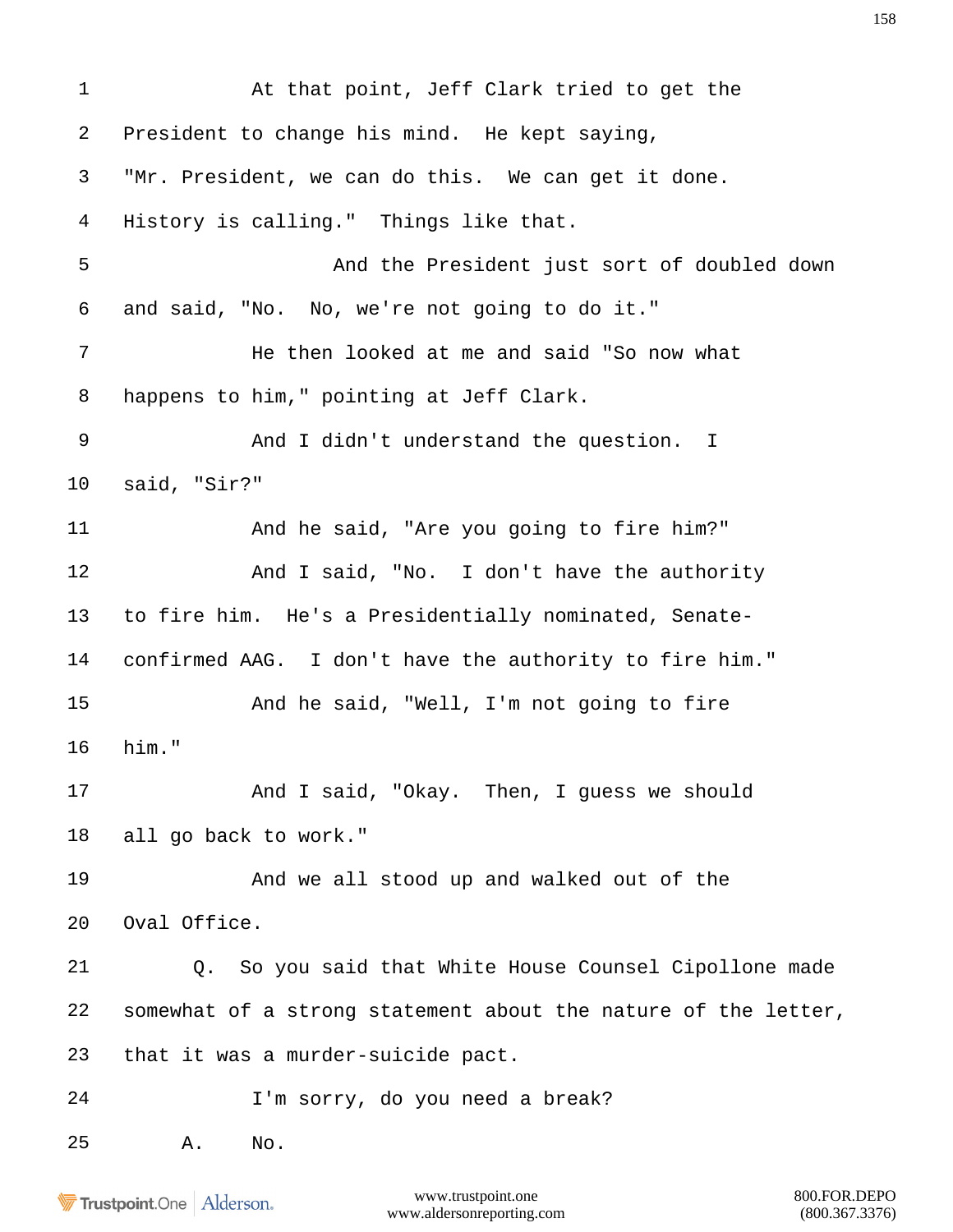Q. Okay. Since, at some point during the discussion, you had intimated that you and Engel and several others of his leadership at DOJ might leave or take some sort of action, public action if Clark was installed, did anyone from the White House staff make any indications similarly, maybe not quite that far, but just anything along those lines? A. Yes, they did. I think Pat Cipollone said, "There's no way I'm going to be here if this happens." I mean, there was no "might." It was very clear. We will resign. And I think Pat then jumped in and said the same thing. "I'm not going to stay around here for this." Steve Engel at one point said "Jeff Clark will be leading a graveyard. And what are you going to get done with a graveyard," that there would be such an exodus of the leadership. So it was very strongly worded to the President that that would happen. Q. And during this meeting, did U.S. Attorney Pak come up in any way? A. Yes. Q. And who brought him up? Was it the President himself? A. I think someone else mentioned something about Atlanta, something to the effect of,

Trustpoint.One Alderson.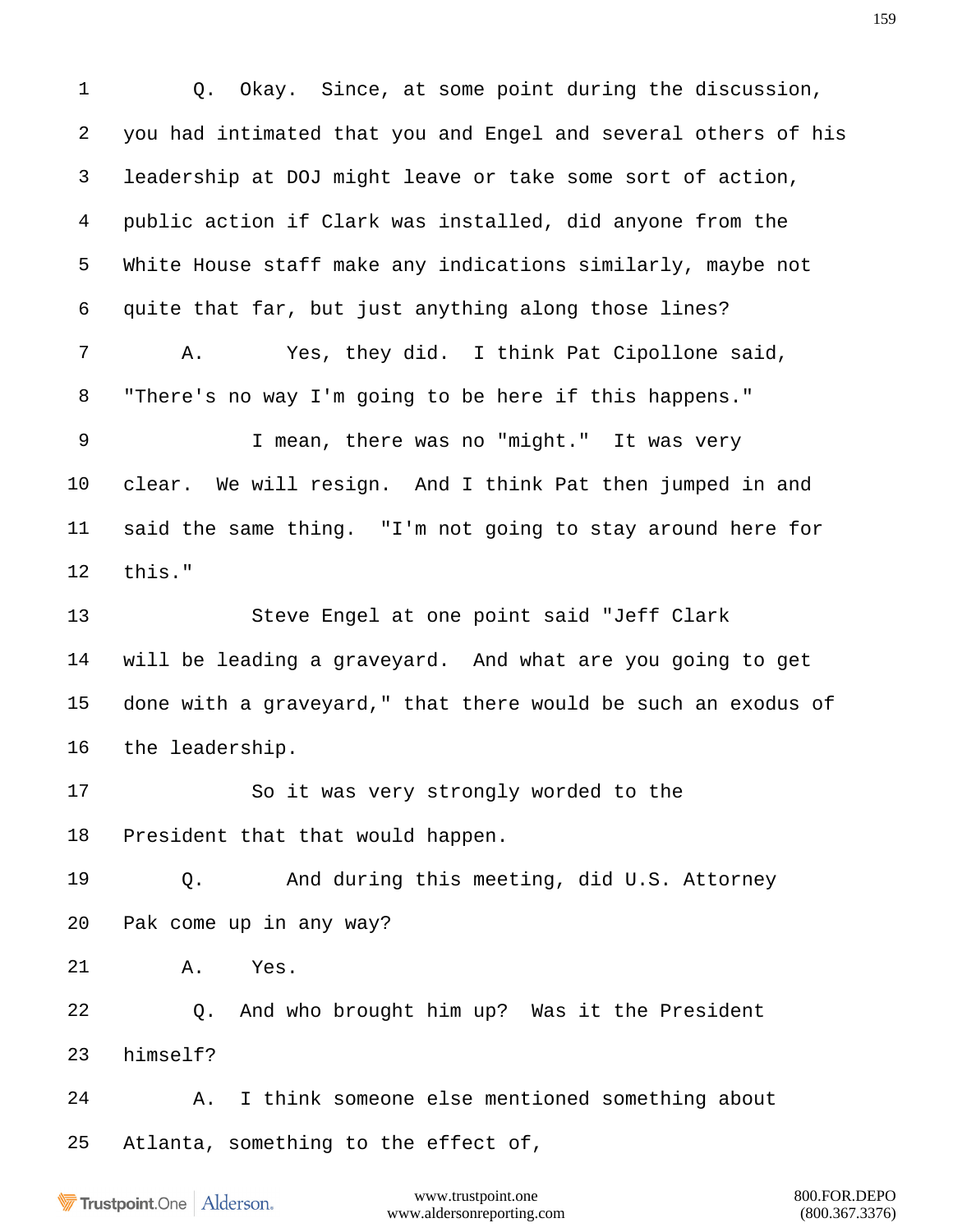"Mr. President, we've looked at all this stuff. We've looked at this. We looked at that. We looked at Atlanta. And, you know, these things are not supported by evidence."

 And then he said, "Oh, right. Atlanta. Of course."

 And he had a piece of paper on his desk. He said, "Atlanta, Atlanta, no surprise there. They didn't find anything. No surprise because we have a never-Trumper there as U.S. Attorney."

 And I had no idea what he's talking about, and he looked at the piece of paper, and he said, "Oh, yeah, BJay Pak is a never-Trumper. How did this guy get in my administration? He never should have been here in the first place."

 And then he read out a quote from the piece of paper that he was holding, which was purportedly a quote from BJay Pak criticizing the President about his messaging and how it impacted the Republican Party's ability to recruit minorities and minority candidates, I believe.

 I had never heard this quote before. I had no idea what he was talking about. And I just said something to the effect of, "Mr. President, I don't even know what that is. I have no idea what you're talking about. But all your U.S. Attorney's were vetted. So whatever BJay is, I don't think he's a never-Trumper, whatever that is."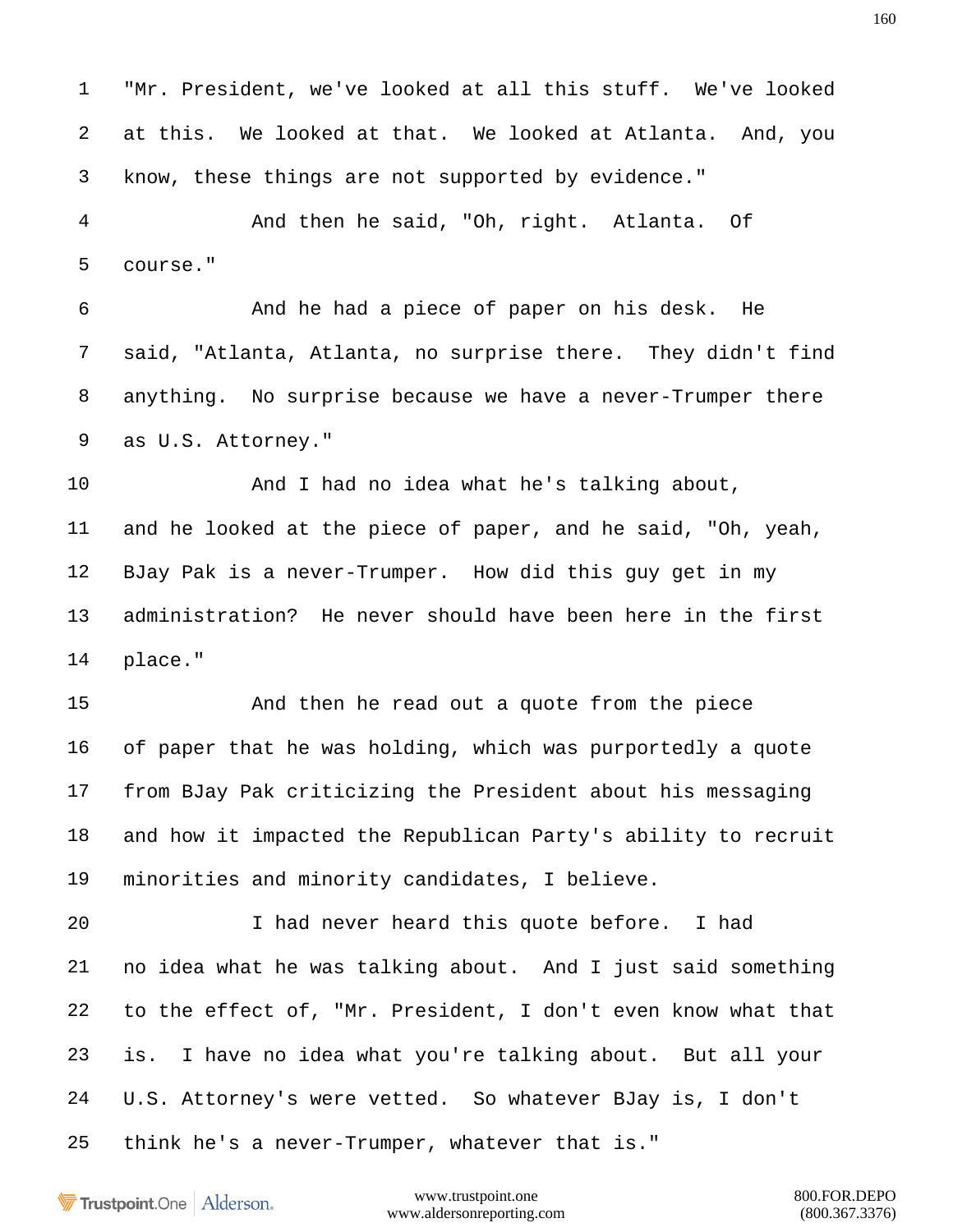And I said "Oh, no, no. He is. He is. He's a never-Trumper." He was fixated on that for a short period of time. And he looked up at me and he said, "I want you to fire him." I said, "Mr. President, I'm going to fire him. There's no reason to fire him." 8 And he said "Then I'm firing him." And I said, "Well, before you do that, understand that I talked to BJay a couple of days ago, and he is submitting his resignation tomorrow morning," which would have been Monday morning. Pat Cipollone stepped in and said, "We're not firing someone who is resigning in a few hours." And the President said, "That's fine. I'm not going to fire him, then. But when his resignation comes in, it's accepted. Tomorrow is his last day as U.S. Attorney." And Pat Cipollone then said "Fine. Set that aside," and then we got back into the rest of the conversation. Then the President said, "What do you know about Bobby Christine?" Bobby Christine is a United States Attorney in the Southern District of Georgia.

Trustpoint.One Alderson.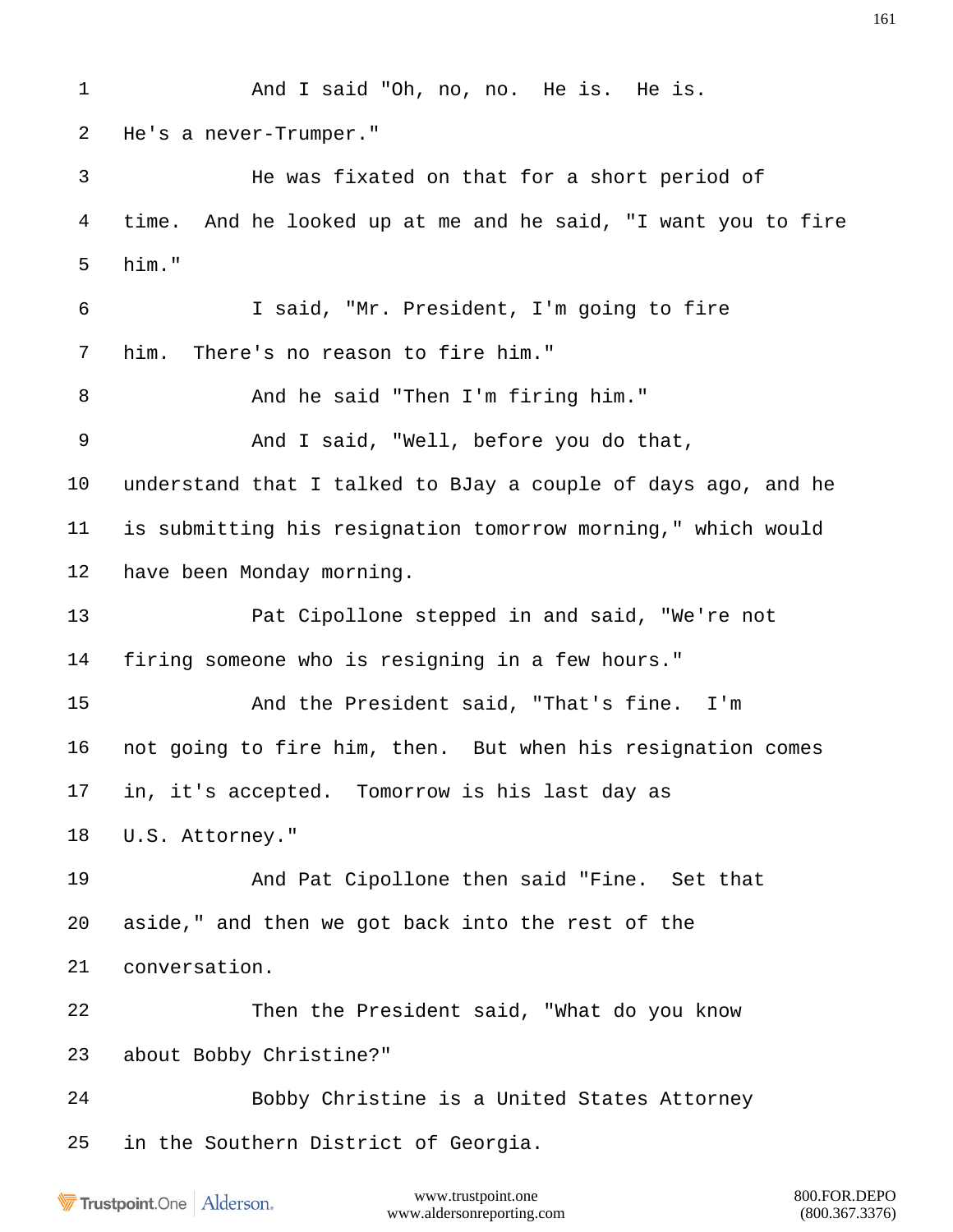I said, "Bobby Christine is a great U.S. Attorney." I didn't understand where he was going with this. And he said, "I hear great things about him." And I said, "Yes, he's a great U.S. Attorney." He said, "I want Bobby Christine to run the Northern District of Georgia." And I said, "Mr. President, Bobby Christine is already running the Southern District of Georgia. BJay Pak has a first assistant who will step in when BJay leaves." 12 And he said, "No, I think Bobby should run this, because if he's good, he'll find out if there's something there," something to that effect. And then he yelled out to one of his administrative assistants "Get Bobby Christine on the phone." Within a few moments Bobby Christine was on the phone. He was clearly caught completely offguard by this phone call. The President said, "Bobby, it's President Trump. I'm sitting here with Jeff and Rich and other people, and BJay Pak is leaving Northern District. Would you be willing to run the Northern District for the next few weeks?" And Bobby sounded confused and -- but he

Trustpoint.One Alderson.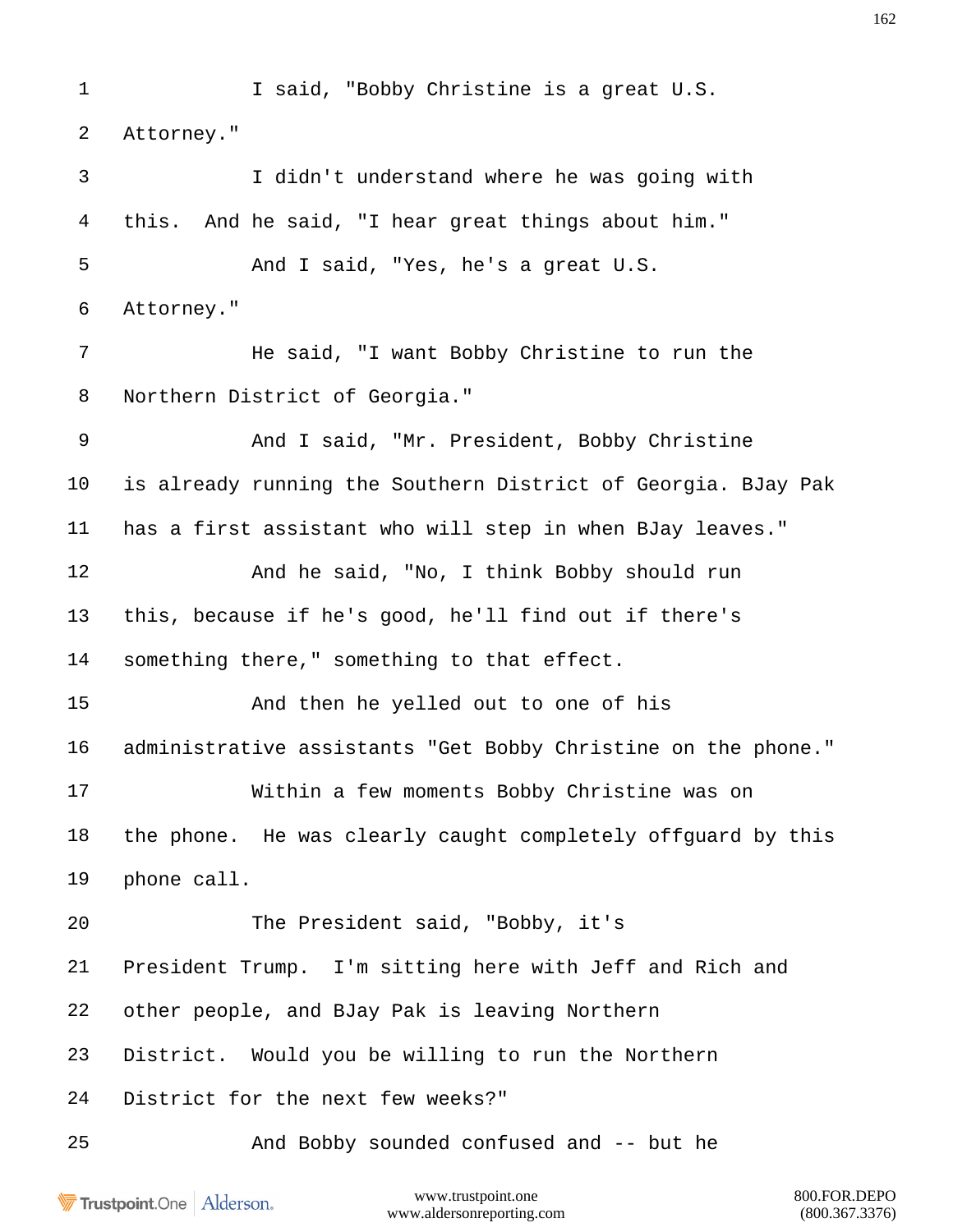said, "Mr. President, I'll do whatever is needed." And he said, "Great, Rich will give you a call later and explain everything." And hung up. That was it. It was a very short phone call. Q. I'll return to that subject in just a minute. But by the end of this meeting, once President Trump had indicated that he would not replace Acting Attorney General Rosen with Clark, did he direct you or anyone else or did anyone else at the White House such as the Chief of Staff direct you or

 anyone at the Department to take any further actions in regard to any election fraud allegations?

13 A. No. It was clear at that point that that was sort of over. You know, the President said repeatedly, pointing at Acting AG Rosen and me, he said, "These two aren't going to do anything. We all know it. I know it. They're not going to get anything done."

 But, nonetheless, that was his decision, and that was kind of the end of it.

 Q. So following this meeting at the Oval Office, you and Hovakimian convened a meeting of DOJ senior leaders. What was the purpose of this meeting?

 A. To inform them that Jeff Clark was not going to be put in as the Acting AG.

Q. And was this a particularly long meeting? Was there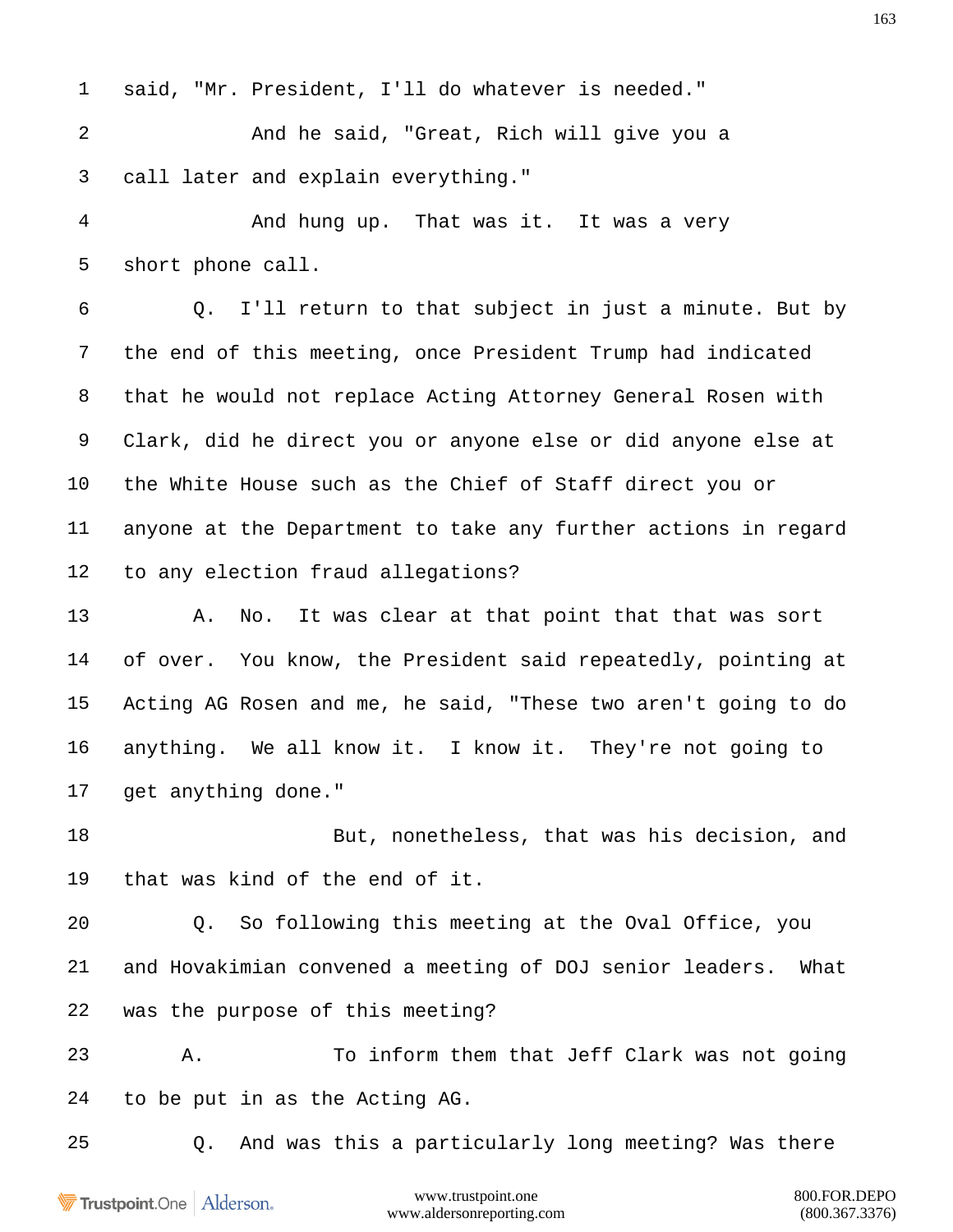a debriefing of some sort, or was it more conveying that direct information?

 A. It was pretty much that. I'm sure we gave a brief description of the meeting in the Oval Office. It was probably a 20-minute call or so. The Acting AG was on that call, so it was the three of us in his office. We convened everyone on the call and just said we just spent three hours in the Oval Office, and this is the outcome.

 Q. Okay. And did anyone in the group in particular discuss any sort of follow-up actions? And by "the group," I mean the DOJ senior leadership.

 A. No, I think everyone was just relieved that it had come out that way, and tomorrow is Monday morning and we're going to get back to work.

 Q. Okay. So I'd like to move on -- unless Sara has a question she'd like to interject -- to shortly after that, you emailed U.S. Attorney Pak to -- and asked him to call you ASAP.

Why did you do that?

 A. So that I could inform him of the part of the discussion that related to him. And I told him, obviously, not about the whole conversation, but I told him about the "never-Trumper" claim by the President.

I told him about the quote.

And he said, "Yeah, I did say that. That was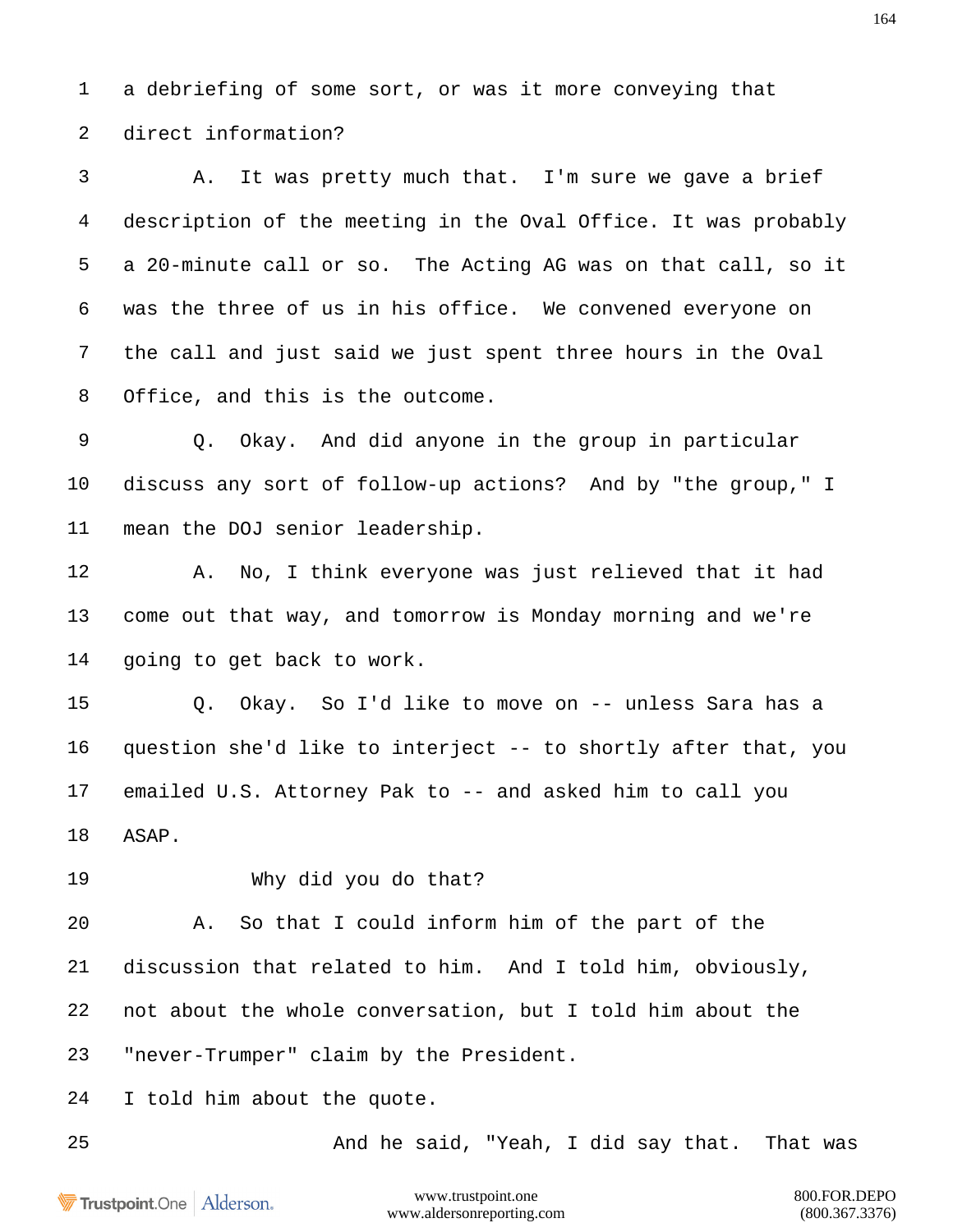from before the election. I said that back in 2016, when I was serving in the legislature in Georgia, and I was criticizing him. And -- but I became U.S. Attorney anyway." I said, "Well, all I can tell you is he was going on and on about how you're a never-Trumper. You should have never been in the administration, that this was all news to him. And that he wanted to fire you, but he decided to accept your resignation effective tomorrow when you put it in." Now, I also told him, pursuant to the discussion that Jeff Rosen and I had after the Oval Office, that he was free to stay in the Department. Because what the President said was he was done being U.S. Attorney tomorrow. Jeff Rosen said you know, "If it's helpful to BJay, we can keep him in the Department for like another two weeks, give him time to clear out his office and say his good-byes and all that stuff. He would not be the U.S. Attorney, but we would keep him in the Department as a Schedule C employee." So I explained that to BJay. I said, "Listen, Jeff Rosen wants you to know that you can stay. You can't be U.S. Attorney after tomorrow. You can stay. If it's more helpful, we will keep you on the payroll. You can take your time cleaning out your office. It would be more graceful, et cetera."

Trustpoint.One Alderson.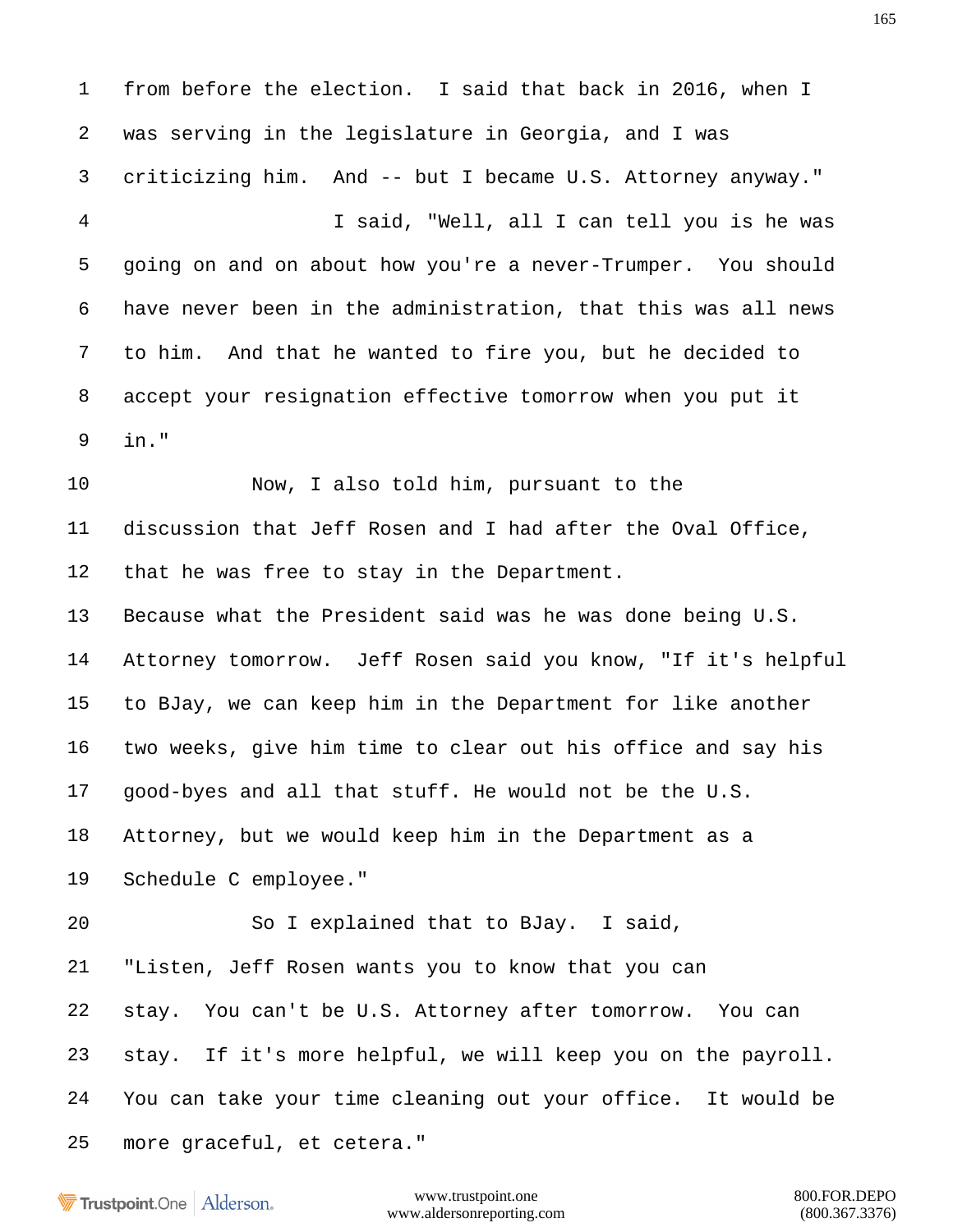1 He said, "All right. I appreciate that. Let me think about it, and I'll let you know." He called me at about, I think, 4:30 the next morning. He was on the road. He said, "I'm on my way to the office. I'm going to clear out my office. Tell Jeff I appreciate the offer, but I'm going to go. If the President wants me out, I'm just going to go." So he went and cleared out his office and left. Q. And earlier when we were discussing the Oval Office meeting, you had indicated that you and Pak had previously discussed his resignation, that he had already planned to resign. About when did that take place, when did Pak inform you of this? A. Probably Tuesday or Wednesday of that week. That was routine because of the U.S. Attorneys were all informing me as to their departure plans. Some of them had already left. Some of them had stayed until the end, whatever it was, but that was not unusual. BJay said, "Hey, Monday morning, I'll send you my resignation." "Okay. Fine." That had nothing to do with investigations or election or anything. It was just a routine departure of U.S.www.trustpoint.one 800.FOR.DEPO Trustpoint.One Alderson.

www.aldersonreporting.com (800.367.3376)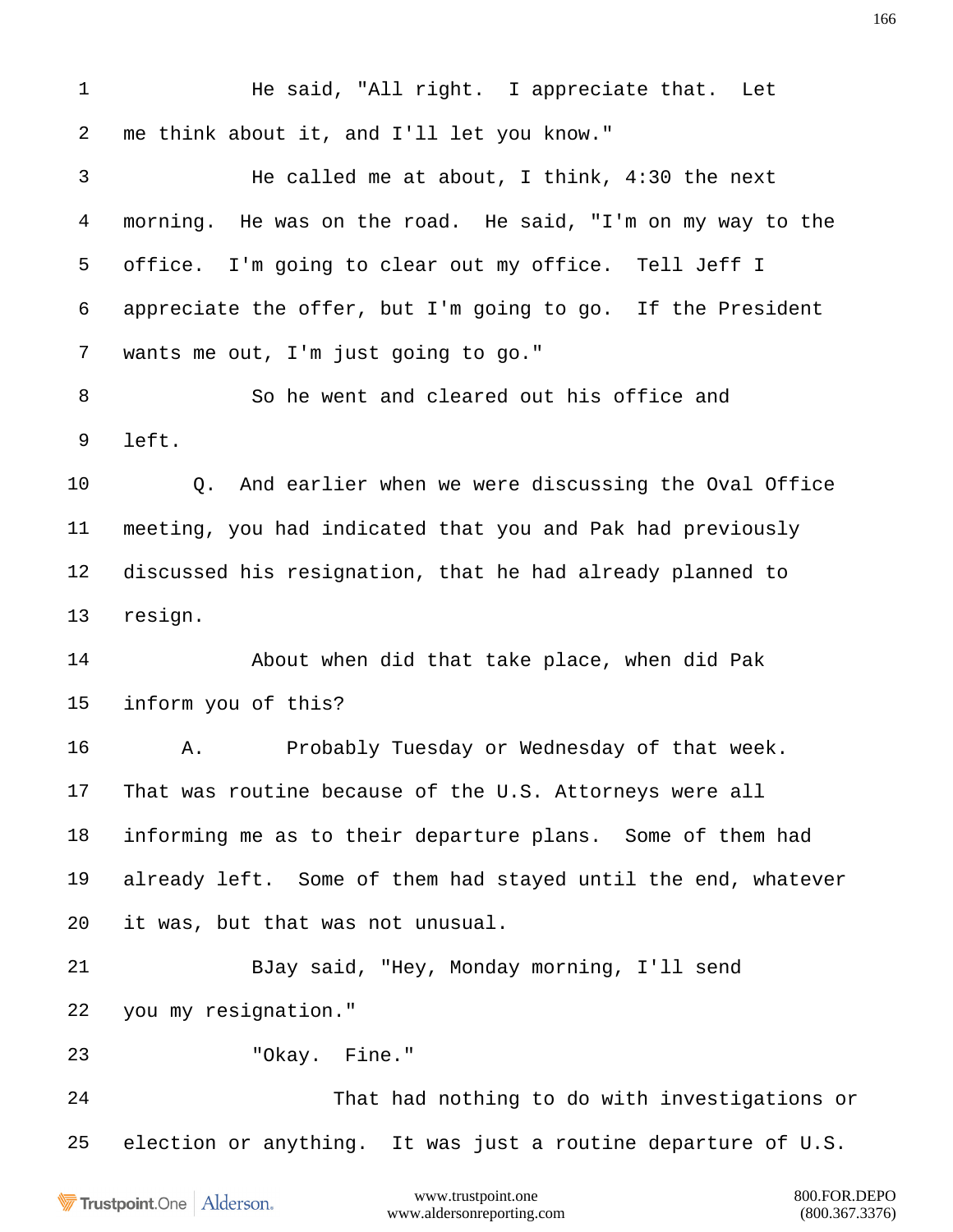Attorneys.

 Q. Okay. So there was no indication on Pak's part that there was a specific impetus besides the end of the administration that was leading him to resign earlier? A. Yeah, that's all it was. Q. Were you or Rosen personally dissatisfied with Pak or his performance in Georgia as an U.S. Attorney? A. No. I certainly wasn't. I don't think Jeff Rosen was. I think he was in a difficult position. I think sort of what I described earlier about the conflict between ECB, the Election Crimes Branch, and others, some of that was going on throughout the Department. And I think that -- BJay would have to explain this for himself, but I think his own people were dragging their feet a little bit in investigating these things. And so -- but he got it done. When I asked him, he said, "Yeah, we looked at the video. We did the interviews." So he got it done. And I was confident he was doing his job. Mr. Charlet. Thank you, Mr. Donoghue. I will turn this back over to my colleague, Sara. BY MS. ZDEB. Q. Can I just go back to the Oval Office discussions? Mr. Flynn-Brown. Sarah, I apologize for

Trustpoint.One Alderson.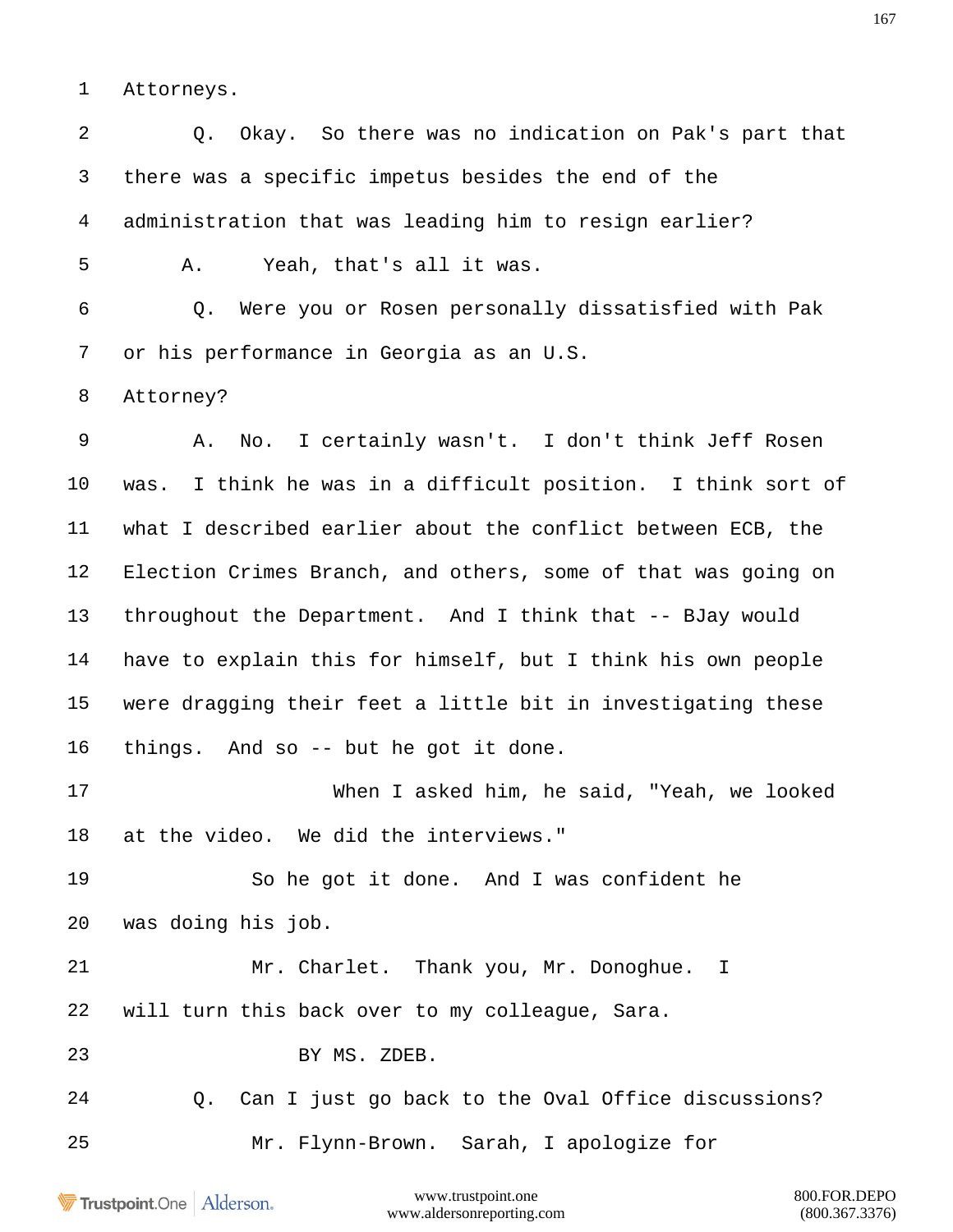interrupting. But we're wondering, it was our -- it was represented to us that there was a 2 p.m. hard break here. Ms. Zdeb. Yes. Mr. Flynn-Brown. What's the status here? Because we're beyond 2:00, and we altered some of our questions to hit the 2:00 p.m. deadline. Ms. Zdeb. So as I understood our discussion shortly before the lunch break, Mr. Donoghue and his counsel indicated they had a little bit more wiggle room. So I personally just had one or two more questions, and then we are done for purposes of our side. And then, obviously, you're welcome to -- Mr. Flynn-Brown. I appreciate that. Thank you. Ms. Zdeb. Sure. BY MS. ZDEB. Q. So just back to the discussion about U.S. Attorney Pak in the Oval Office and the characterization of him being a never-Trumper. You described that, and then you went on to describe the discussion you had with the President about how, ordinarily, the Acting U.S. Attorney would be the first assistant, but he seemed insistent on, instead, putting Bobby Christine into that role. 24 And I just wanted to make sure I heard one thing you said correctly. You said the President said

Trustpoint.One Alderson.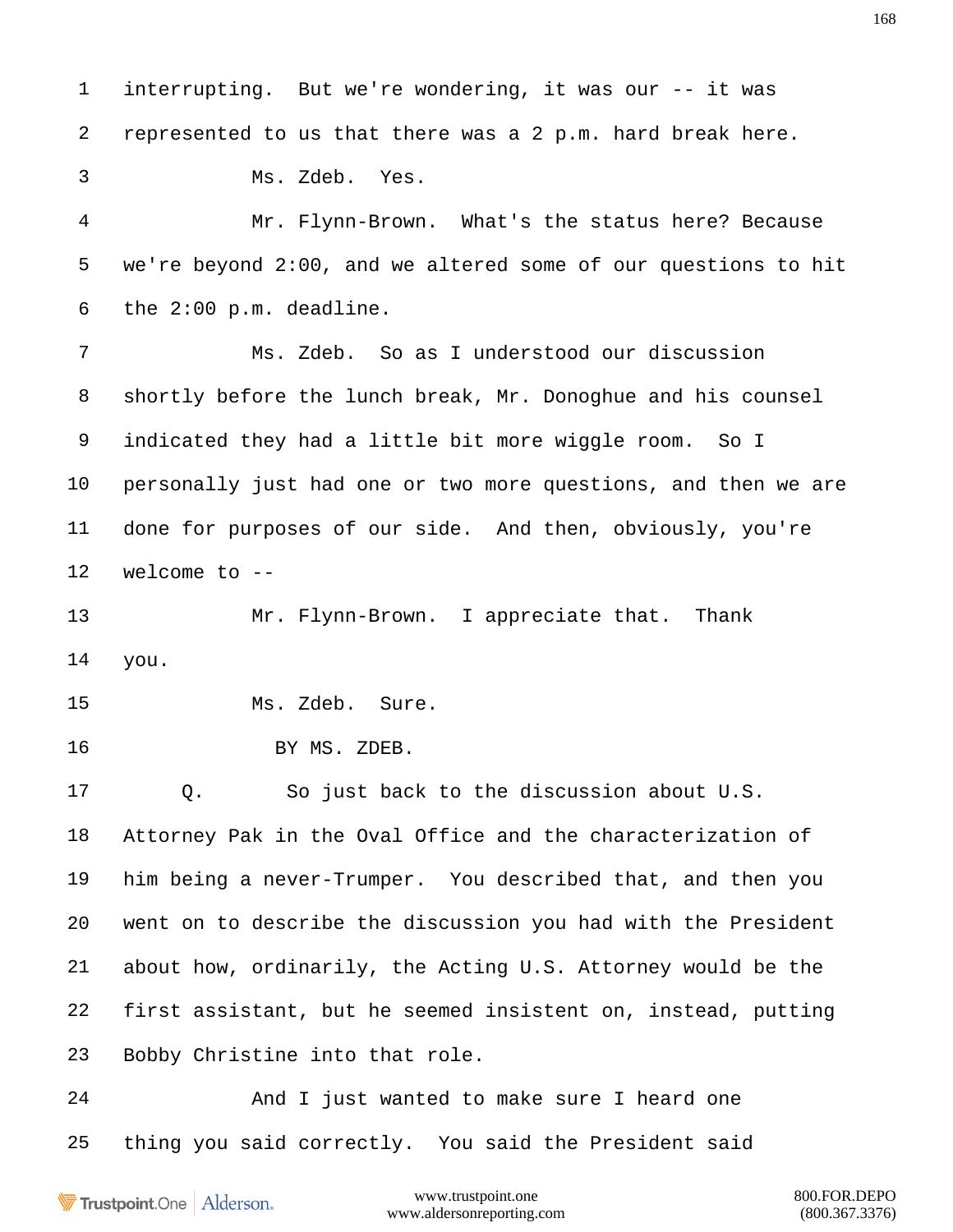something to the effect of "I've heard great things about Bobby Christine, and if I put him in, he'll do something about it."

 Is that what you said? A. Something to that effect. Of course it's not a quote, but he said something like, "Well, if this guy is good, maybe something will actually get done." Q. And by "something getting done," what did you interpret him to mean? A. That there would be some sort of investigation that hadn't been done. But as I had told him repeatedly, the Department's looked at it. They did their job in the Northern

District of Georgia.

 Q. Just one concluding question, and then I think we are going to be done for our side unless we have any follow-up after any additional questions by our colleagues on Senator Grassley's staff.

 So we've discussed today a number of different examples, email communications, phone calls, meetings in which various White House officials and outside allies of the President, for lack of a better term, brought election fraud allegations to your attention; in some instances, asked the Department to look into them. Other than the examples that we have discussed today, were there any additional instances in which

Trustpoint.One Alderson.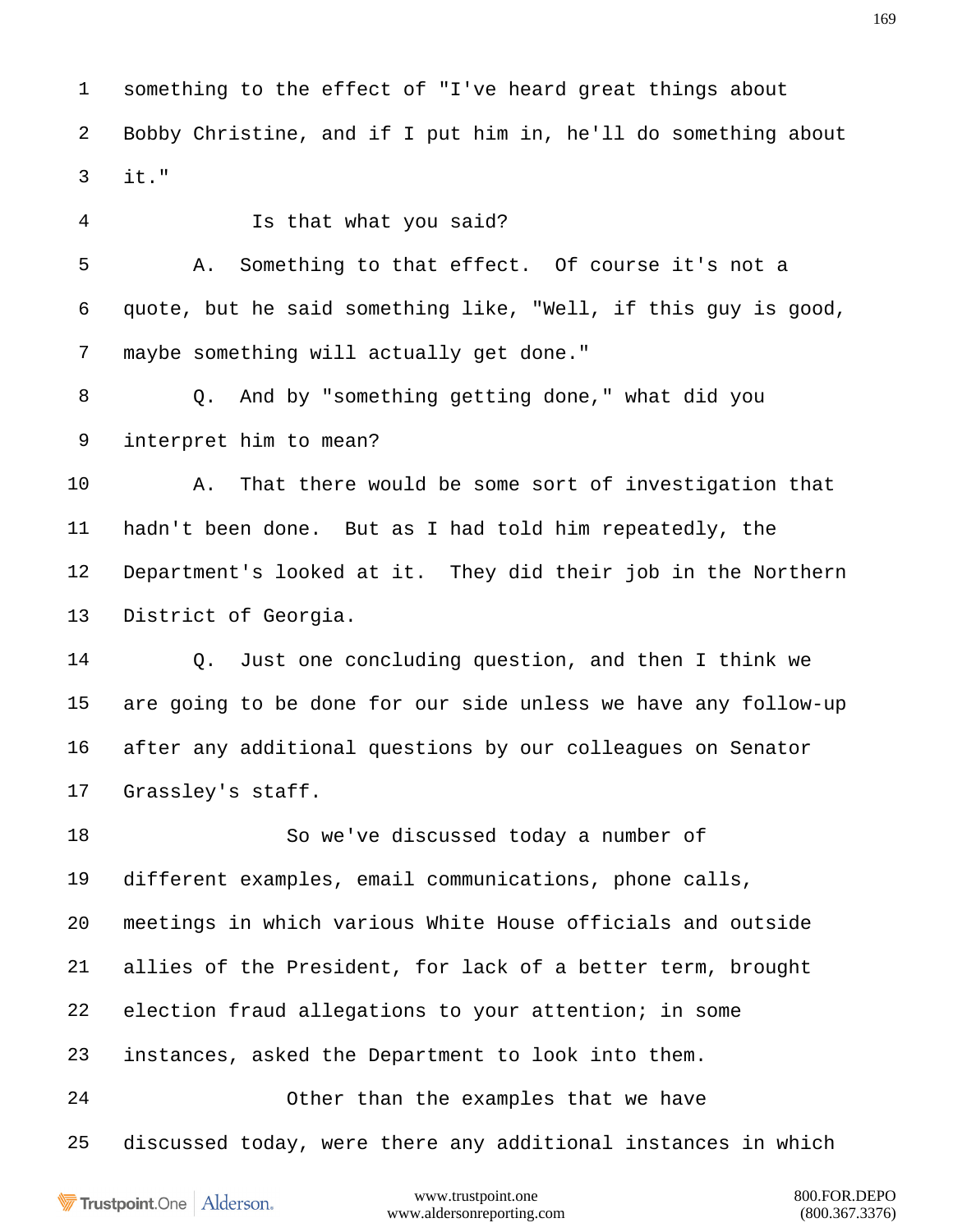you were personally approached either by someone in the White House or an outside ally of the President with election fraud allegations or a request that you look into something?

 A. There were so many other things that we looked into, as I sit here now, I don't recollect anything offhand that came from the White House. But there were other matters, some of which were public, some of which were not, that the Department, obviously, was looking at. And some of which came up in the course of these discussions.

 So, for instance, there was an allegation of a truck driver who had driven a truckload of ballots from New York to Pennsylvania and things like that. We looked at it. We did not find that to be supported by evidence. And so that was mentioned in passing, but as one of the examples of things that we had done and had not been supported by the evidence that was developed.

 So there were things like that, but I don't, as I sit here now, recollect off the top of my head specific instances that were referred to us by the

White House.

 Ms. Zdeb. Thank you. And with that, I think I am right at an hour, and that will conclude this round of questioning for our side.

 Josh, I'm happy to turn it back to you if you have an additional round. And then we'll assess whether we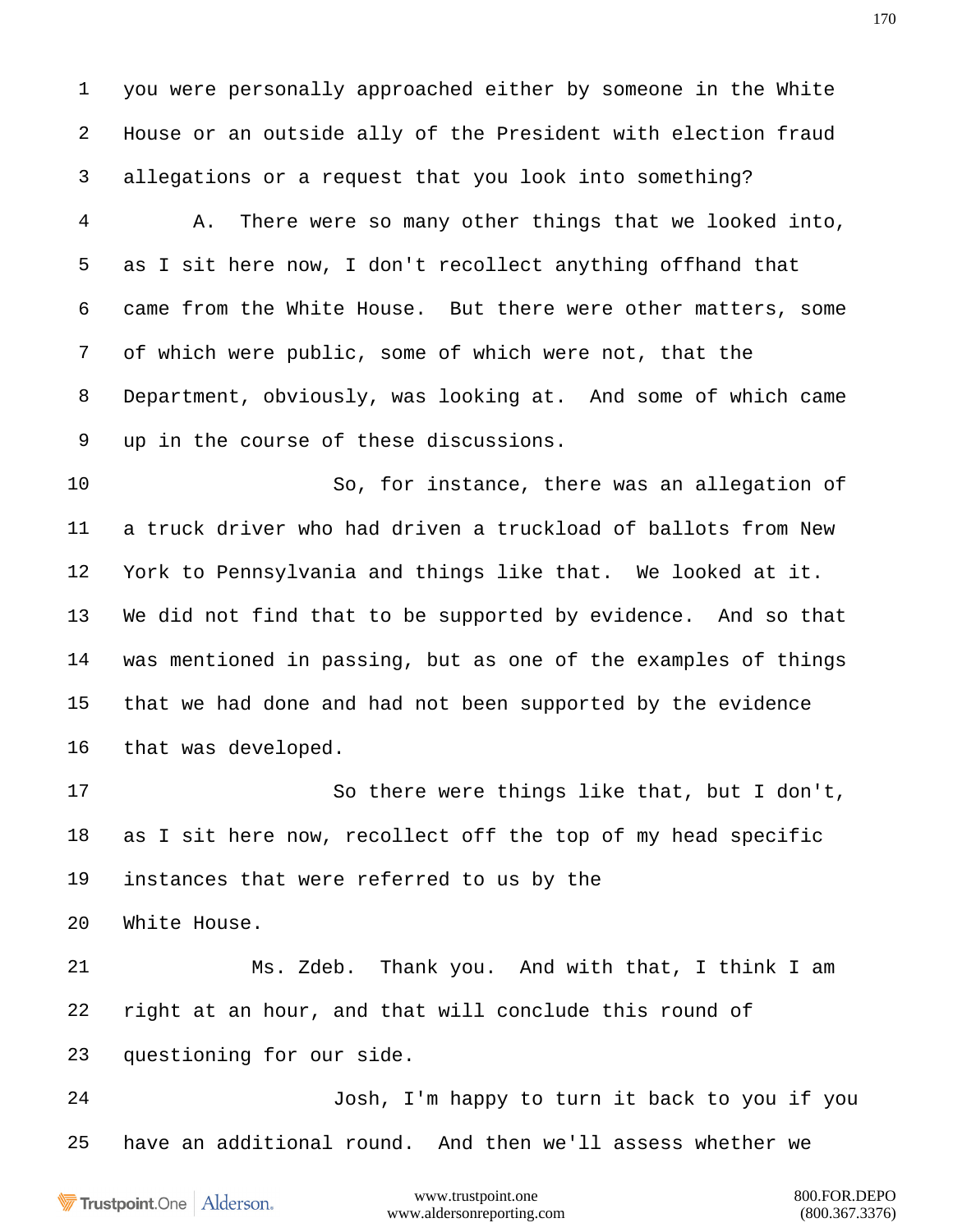have anything else. But if we do, I anticipate that it would be very short.

 Mr. Flynn-Brown. Just a couple follow-up questions here.

5 BY MR. FLYNN-BROWN.

 Q. So with respect to the January 3rd meeting, and I appreciate the detail that you went into in your explanation, it sounded like President Trump, given the length of the meeting and the number of people in there, and based on your description, that this was a very open and frank discussion about the risks and pitfalls of some of these decisions that could have been made.

 Is that an accurate representation? A. Yes. It was definitely very open and frank. Q And you said it lasted approximately three hours? A. It lasted two and a half hours after I joined, and I think they were in there for 25 minutes before I went in. Q. So during the course of those discussions, did you feel like President Trump took your and your colleagues', with the exception of Jeff Clark, took your concerns very seriously and gave them the due weight that you would have wanted them to be given?

 A. He did. And in the end, he made the decision that we felt was appropriate.

Q. And when he made that decision -- you may have

Trustpoint.One Alderson.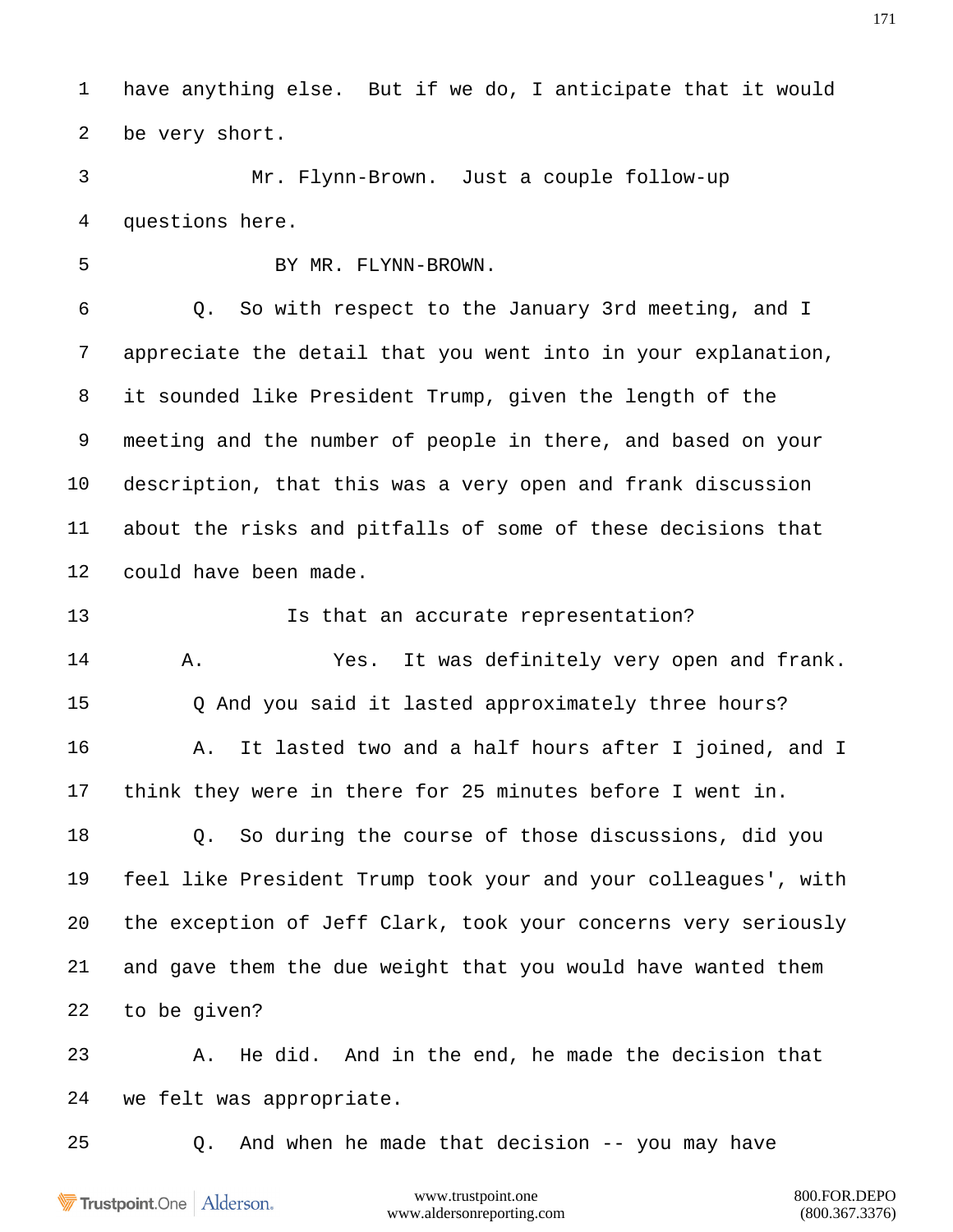answered this, so forgive me if this is retread. But what was Jeff Clark's reaction when Trump rejected his letter and rejected the idea of him being at the top of the Department of Justice?

 A. He was extremely disappointed. When we walked out of the Oval Office, we all went over to the box to get our phones out. And he said something to the effect of, "I know we were all in there just doing what we thought was best for the country. So no hard feelings," or something like that. No one responded.

We all just looked at him.

 Q. So Jeff Clark then had a firmly held belief that what he was doing was the right way, was the right approach? A. That's what he said.

 Q. So after that meeting then, what kind of interactions and relationship did all of you have with Jeff Clark at that time, or was he effectively iced out?

18 A. I only saw him once after that. I don't think I had any discussions or any interaction with him other than that one incident, and that was a brown-bag lunch where the AAGs were invited to the DAG conference room for sort of a final brown-bag lunch in the last days of the administration. He showed up, and he sat at the end of the table.

24 And I said to Acting AG Rosen, after it was over, I said, "I'm sure the only reason he came here was to

Trustpoint.One Alderson.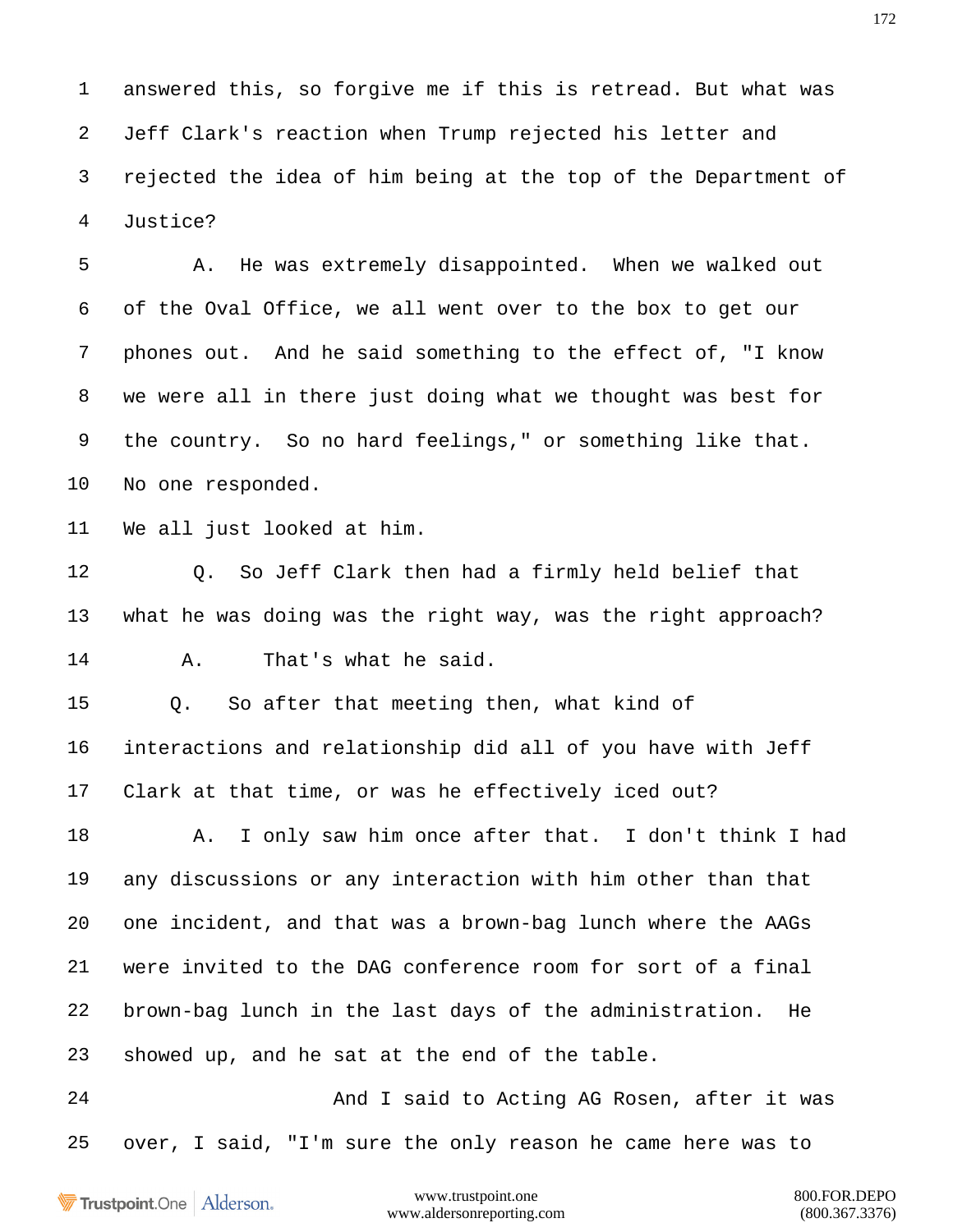make sure we weren't talking about him."

 Q. Do you know if Jeff Clark continued to interact with President Trump after this January 3rd meeting? A. I don't know. I think I -- I didn't say a word to him during the brown-bag lunch. I don't think I said a word to him or had any communications with him from the time we walked out of the Oval Office. Q. After the January 3rd meeting, did you hear about anything relating to that again? In other words, basically, the question is once the decision was made, it was made; there was no going back. Is that correct? A. There was no going back. It appeared to me that decision was done. And, you know, in very short order, we were dealing with January 6. Q. I see. Yeah, so you guys moved on. A. Yeah, that and the inauguration were all consuming from that point. Q. You mentioned that BJay Pak was going to resign on January 4. Is that the correct date? A. That's the day he was going to submit his resignation letter. I did not know, and he never told me, when he intended it to be effective. Q. And the President said, "Okay. Once he submits that resignation letter, I want it accepted immediately"?

Trustpoint.One Alderson.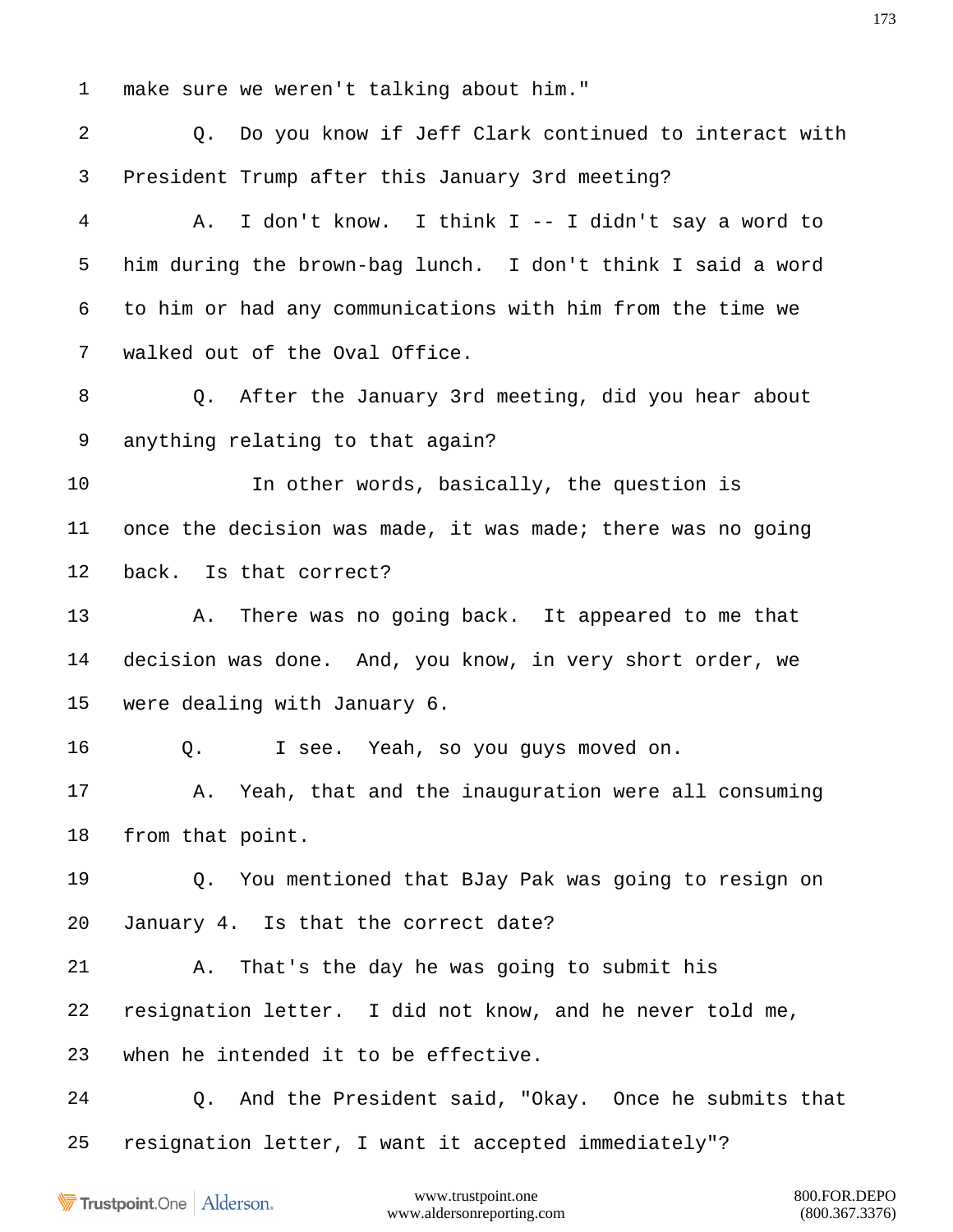A. Yes.

 Q. And then BJay Pak had an opportunity to walk back that planned resignation, stay at the Department. And he chose not to walk that resignation back; is that correct? A. Not so much to walk the resignation back, but to remain in the Department as something other than the U.S. Attorney. 8 0. I see. So he would have transitioned to a different post. He would still be within the Department? A. Right. Q. Okay. I'm going to highlight for the record, Mr. Donoghue -- you don't have to address this. But there was some discussion about communications between the President and members of law enforcement within government. I want to highlight a September 30th, 2020 -- and incorporate it by reference here, I guess, if you want to call it that -- September 30th, 2020, Senate Judiciary Committee hearing with Former Director Comey, where Comey said, under questioning from Senator Grassley, that Comey provided information to President Obama in the summer of 2016 with respect to the Russia investigation, which we all know is Crossfire Hurricane. And then, of course, you have the infamous January 5th, 2017, meeting in the Oval Office with Obama, Comey, Biden, Sally Yates and Susan Rice where they discussed

Trustpoint.One Alderson.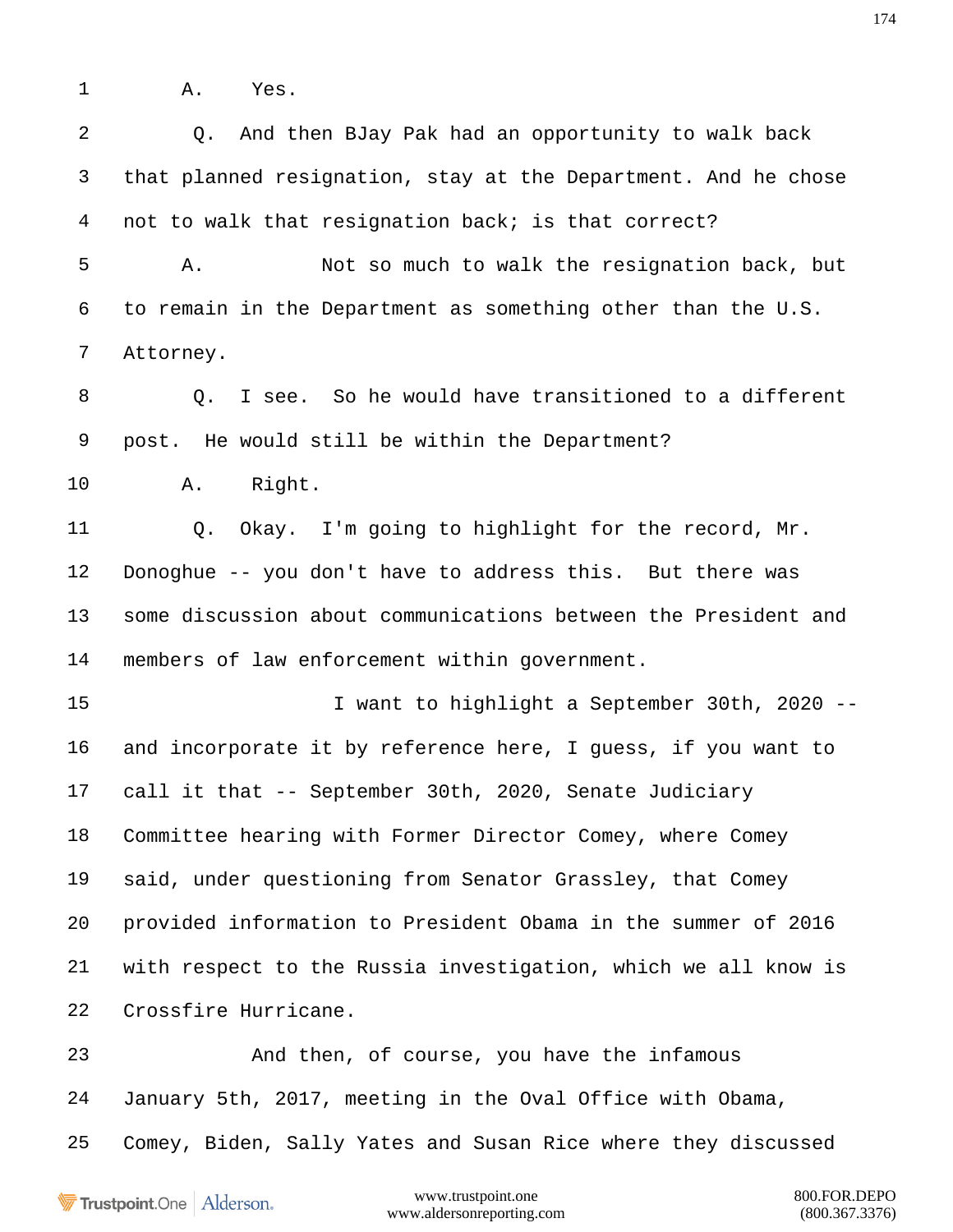Lieutenant General Flynn and withholding information from the Trump transition team, with respect to what at that time they believed to be risks attendant to Lieutenant General Flynn.

 Of course, the Obama administration refused and failed to give any defensive briefing or heads-up to the Trump campaign and transition team, and they proceeded to investigate them.

 So if we're going to be talking about communications with the White House and DOJ and FBI officials, the record with respect to Crossfire Hurricane ought to be mentioned in the same breath when it comes to those types of communications. And we all know how Crossfire Hurricane ended up.

 So, with that, I'm going to reserve my time in case we need to jump in again.

But, Sara, back to you.

 Ms. Zdeb. As much as I always enjoy revisiting Crossfire Hurricane, I think we are complete in

 terms of our questions on this side. So, Mr. Donoghue, thank you very much.

Mr. Andres. Sara, excuse me.

 We just wanted to clarify the record and supplement it with one additional answer that I think wasn't followed up on, but just wanted the record to be complete about one other discussion that Mr. Donoghue had with the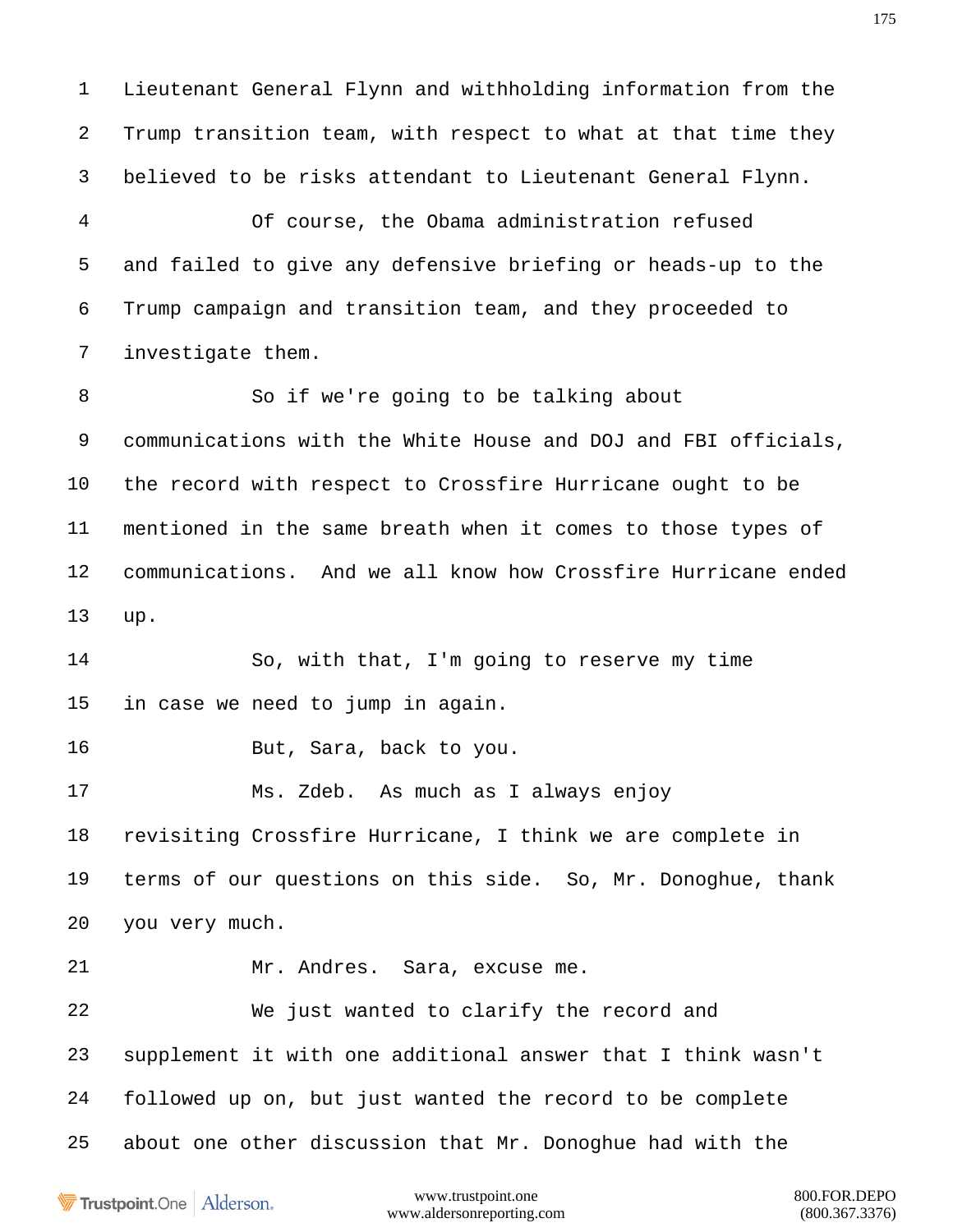President that wasn't asked about.

Ms. Zdeb. Of course.

 Mr. Donoghue. Just to be completely clear, I think I was asked about a conversation that I had with the President. I mentioned that the President called me on December 14th, the day that Attorney General Barr submitted his resignation.

 The President called me late that afternoon on my cell phone and -- well, let me back up a moment.

 After AG Barr returned from the White House, I went to his office and asked him essentially how it went, because I had learned, while he was gone, that he was submitting his resignation. He essentially said it went as well as it could, that he had delivered the letter to the President. And he said, "The President is thinking about who will be the Acting Attorney

General."

 And I said, "Presumably, Jeff Rosen will be the Acting Attorney General."

 And he said "Yes, maybe. But your name came up as well. So you should be prepared to get a call from the President. You should be prepared to get called over to the White House. And you should think about, if that offer is made, whether you'd want to do that."

He said "Think about it tonight because I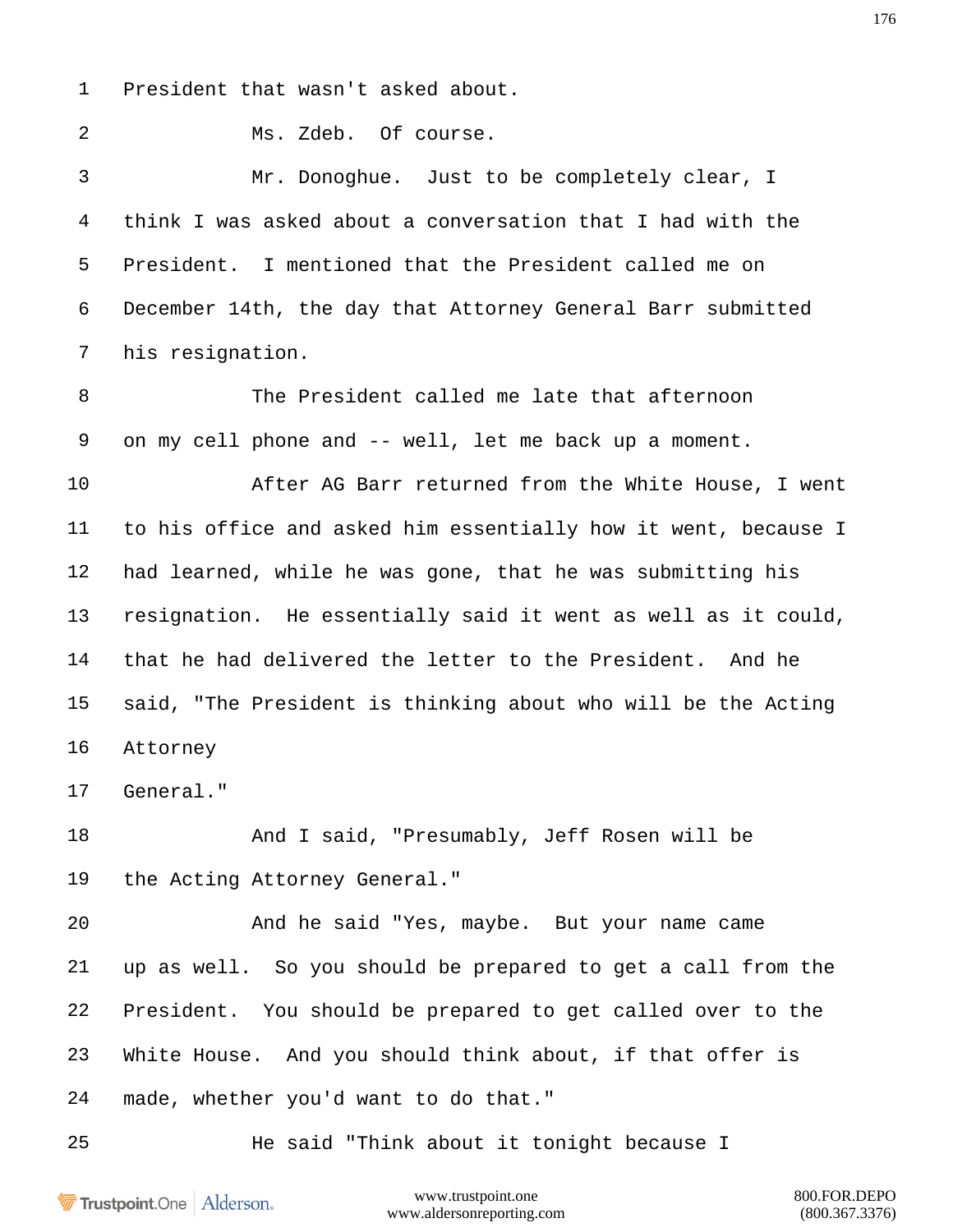wouldn't be surprised if you get called over there tomorrow morning."

 I went back to my office, and very shortly thereafter, my phone rang. It was the White House operator. They put the President on. We had a very brief conversation where he said, "Did you hear that Bill is leaving?" I said, "Yes, Mr. President. I saw him when he returned from the White House. I understand you had a good meeting." 11 He said, "Yes, yes, good meeting. He gave me this great letter. So that means I need an Attorney General.

 I think you would be great at that. Would you want to serve as the Attorney General?"

 And I essentially said "Thank you, Mr. President. I appreciate that, but I really think it would be in the best interest of the country, the Department, and you to follow the regular course."

 And he said "Well, does that mean Jeff would become the Acting Attorney General? That's the regular course."

 And I said, "Yes, pursuant to the statute when the Attorney General leaves, the Deputy Attorney General steps into the position. He's a great lawyer. He'll do a great job."

**Trustpoint**.One Alderson.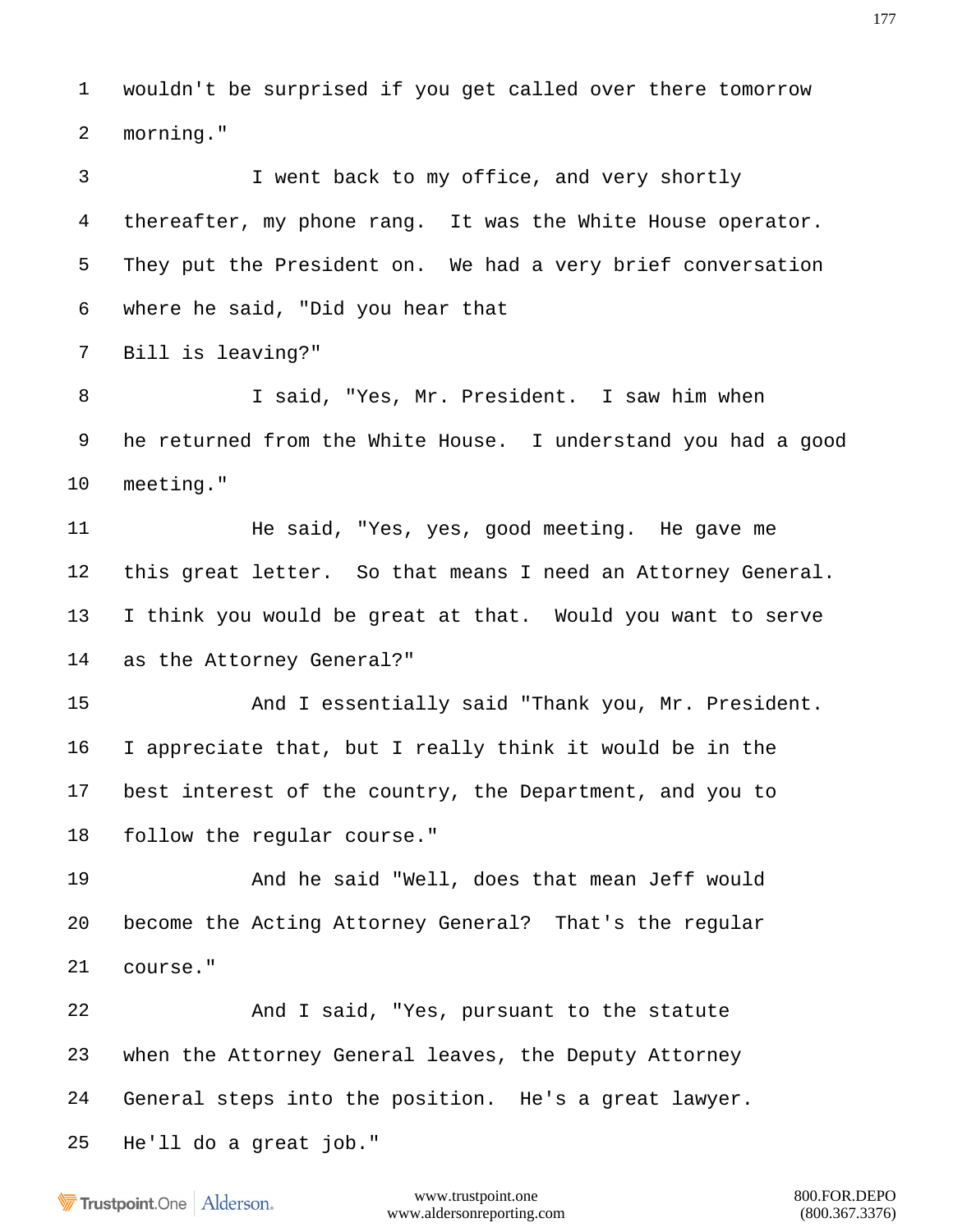And the President asked, "Will you stay until the end?" And I said, "I have no plans of leaving before the administration is over. I'll be here to the end." And he said, "So you'll serve as his deputy?" Jeff Rosen and I had already discussed that, 7 and I said, "That's my expectation." And he said, "Great. I'll call Jeff." I then left. I went up to AG Barr's office. I told AG Barr about that conversation. I then went downstairs to tell the DAG. When I entered the DAG's conference room, his phone was ringing. He picked it up. He said, "It's the White House." He went into his office. Then he came out and he told me that the President asked him to be the Acting Attorney General, I congratulated him, and we went on from there. So I just didn't want that to come up later at some point, and have anyone say "Why didn't you tell the staffers or the committee about this conversation?" BY MS. ZDEB. Q. I appreciate that. Thank you. Just a couple of quick follow-ups. I'm curious if you were either given a sense by Attorney General Barr, or had your own impression at the time, as to why the President might be interested in having you serve as Acting

Trustpoint.One Alderson.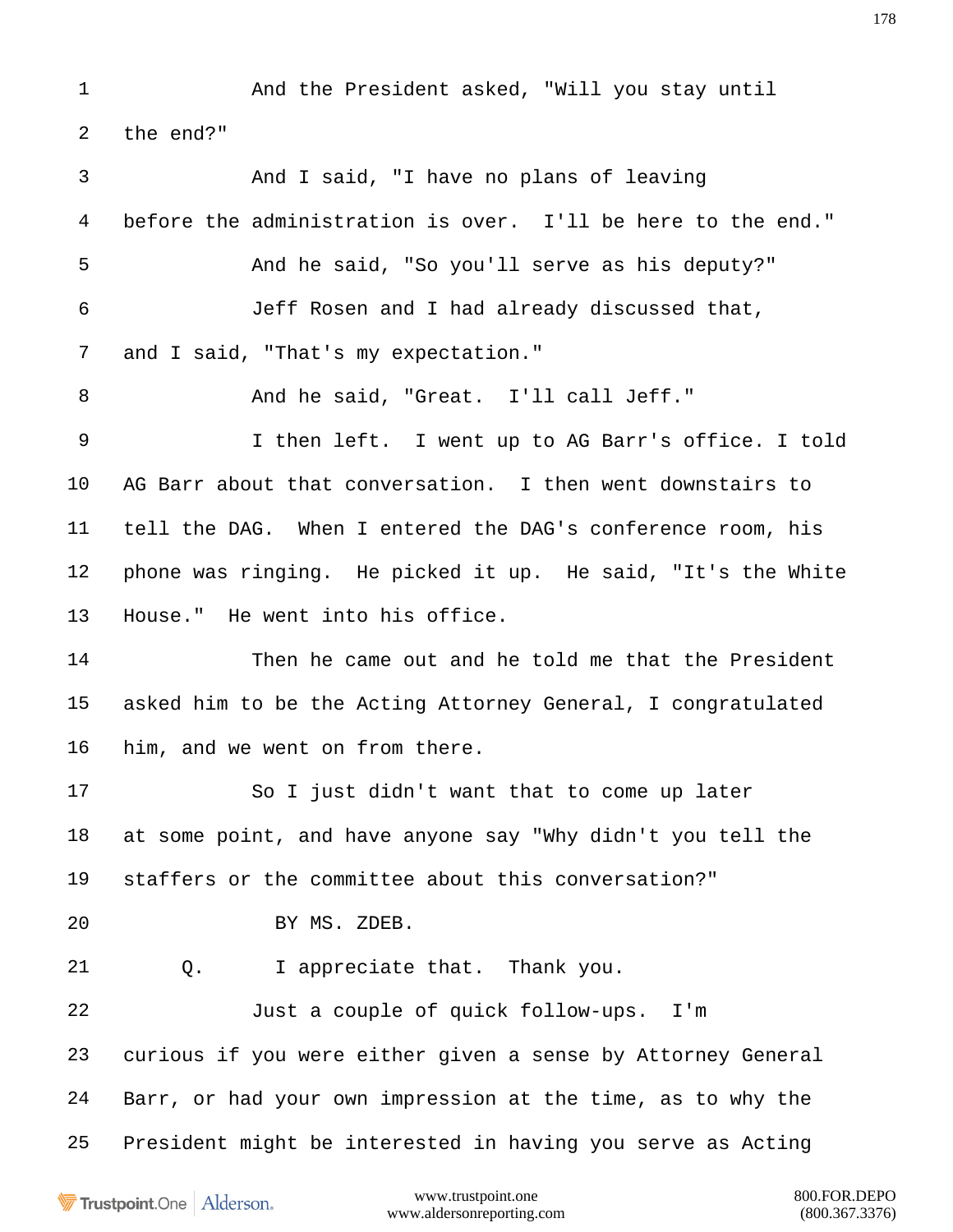Attorney General as opposed to

Mr. Rosen?

 A. No, I didn't know. I had no contact with the President for a very long time before that. That's -I had one meeting at the Oval Office on December 4. It had nothing to do with elections. It was one brief conversation. But I had no contact with the President throughout 2020, and I think almost all of 2019. So I didn't understand why he thought that was a good idea. And AG Barr didn't let me know why he thought that might be an issue. Q. Did you have any sense that the President was somehow unhappy with Jeff Rosen? A. No, not at all. Ms. Zdeb. Josh, anything else? Mr. Flynn-Brown. I do not. And, again, I want to thank you, sir, for your time today. Much appreciated. Mr. Donoghue. Thank you all. I appreciate your professionalism in this. Ms. Zdeb. And we thank you very much for making yourself available on somewhat short notice and voluntarily. It is 2:23. And unless there's anything else, we can go off the record.

**Frustpoint.One** Alderson.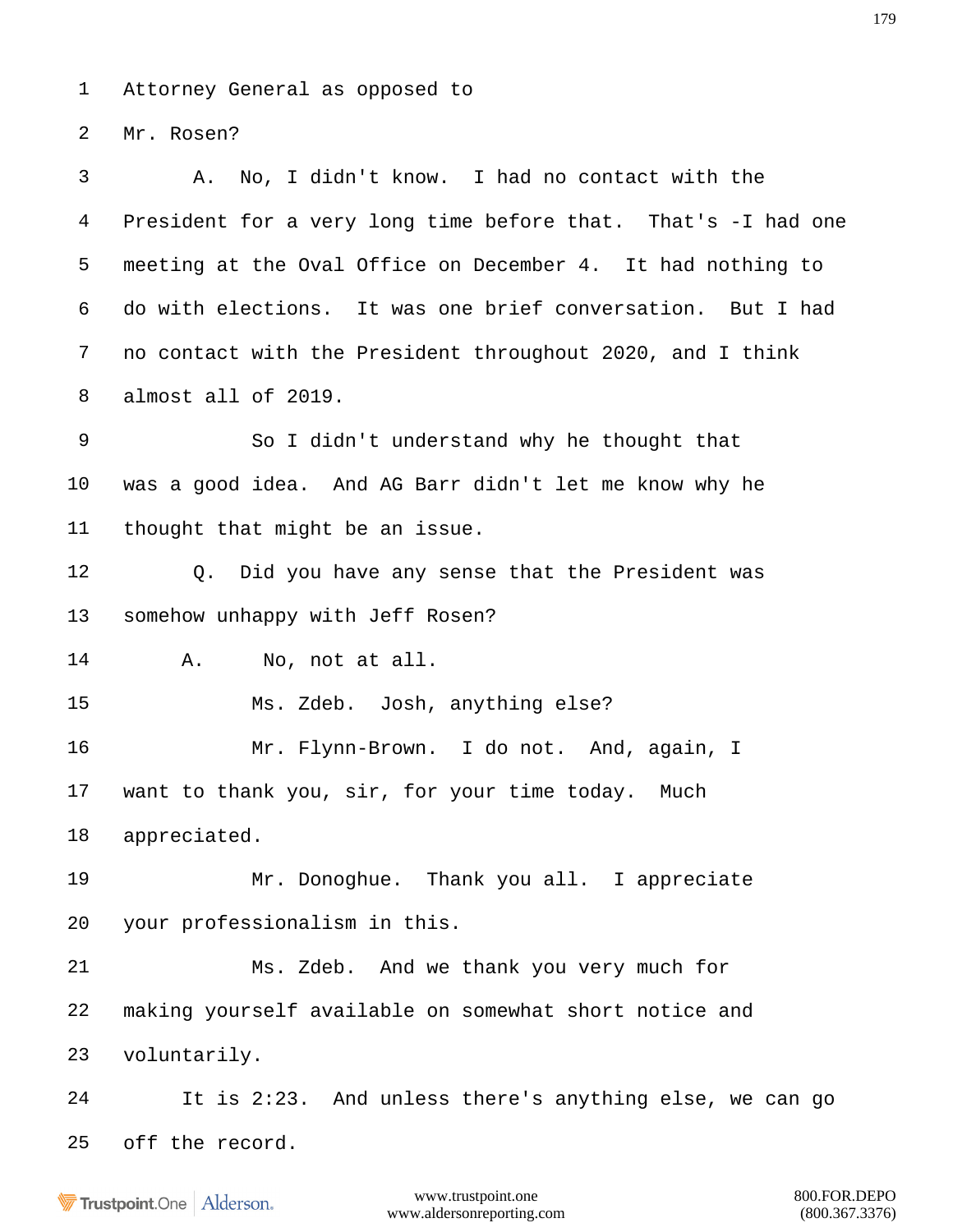| $\mathbf 1$    |                                                                |              | Certificate of Deponent/Interviewee |  |
|----------------|----------------------------------------------------------------|--------------|-------------------------------------|--|
| $\overline{a}$ | I have read the foregoing ___ pages, which contain the correct |              |                                     |  |
| $\mathsf{3}$   | transcript of the answers made by me to the questions therein  |              |                                     |  |
| $\overline{4}$ | recorded.                                                      |              |                                     |  |
| 5              |                                                                |              |                                     |  |
| $\epsilon$     |                                                                |              |                                     |  |
| $\sqrt{ }$     |                                                                |              |                                     |  |
| $\, 8$         |                                                                |              |                                     |  |
| $\mathsf 9$    |                                                                |              |                                     |  |
| $10$           |                                                                |              |                                     |  |
| $11\,$         |                                                                | Witness Name |                                     |  |
| 12             |                                                                |              |                                     |  |
| 13             |                                                                |              |                                     |  |
| 14             |                                                                |              |                                     |  |
| 15             |                                                                |              |                                     |  |
| 16             |                                                                | Date         |                                     |  |
| $17\,$         |                                                                |              |                                     |  |
| $18\,$         |                                                                |              |                                     |  |
| 19             |                                                                |              |                                     |  |
| $20\,$         |                                                                |              |                                     |  |
| $21\,$         |                                                                |              |                                     |  |
| 22             |                                                                |              |                                     |  |
| 23             |                                                                |              |                                     |  |
| 24             |                                                                |              |                                     |  |
| 25             |                                                                |              |                                     |  |
|                |                                                                |              |                                     |  |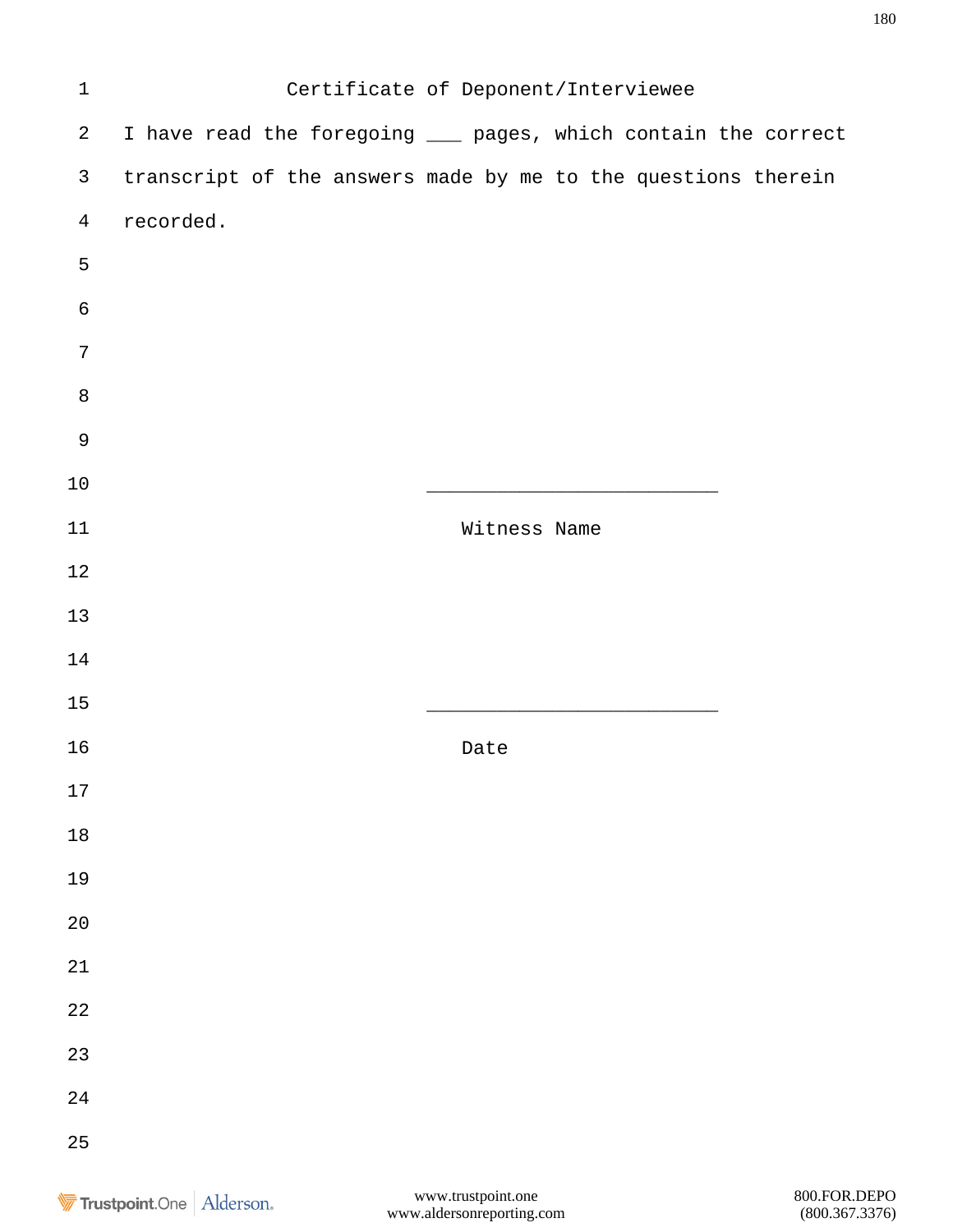| <b>WORD INDEX</b>                        | 20 79:3 97:14                            | <b>31st</b> $30:19$ $31:8,23$            | 741 63:9                                  | <b>Acting</b> $7:1, 3, 6, 7$              |
|------------------------------------------|------------------------------------------|------------------------------------------|-------------------------------------------|-------------------------------------------|
|                                          | 2000 8:12 87:18                          | 51:3, 7 116:22                           | 744 45:24 46:15                           | 27:6 36:16 37:18                          |
| < 0                                      | 2004 87:17                               | 117:1, 11                                | 745 46:7                                  | 47:2, 11, 23, 25                          |
| 0063 19:12, 15                           | <b>2011</b> 8:15, 21<br>2015 113:2       | 3rd $50:6, 24$ 51:6<br>52:19 106:4 117:8 | 750 45:25                                 | 49:13 56:5, 9<br>61:13 63:21 66:12        |
| 1>                                       | 2016 165:1 174:20                        | 143:23 156:18, 25                        | < 8 >                                     | 74:6 97:4 100:6,                          |
| 1 $10:16$ $11:4, 5$                      | 2017 113:2 174:24                        | 171:6 173:3, 8                           | 8 89:17, 18, 24                           | 12 102:3, 9 103:17                        |
| 100:18 125:22                            | 2018 7:20 8:25                           |                                          | 96:11                                     | 105:6, 9, 11, 14                          |
| 134:18                                   | 2019 179:8                               | < 4 >                                    | $8:00$ 52:1                               | $111:17$ $114:11$ , $13$                  |
| 1:00 144:12, 19, 20                      | 2020 2:7 6:16                            | 4 34:21 35:23                            | 8:15 52:2                                 | 116:6 117:25                              |
| 1:03 $123:7$                             | $7:13, 21$ 9:4 10:13,                    | 37:2 57:17 86:10                         | 8:42 89:23 90:11<br>93:10 94:4            | 121:22 130:9                              |
| 1:11 129:5<br>10 52:20 71:24             | 16, 19 11:13 12:23<br>46:6, 17 51:7 54:7 | 125:17 173:20<br>179:5                   | 82 8:9                                    | 132:1 133:12<br>134:16 137:16             |
| 83:25 106:10                             | 56:3, 7, 24 65:25                        | 4:30 166:3                               |                                           | 139:15, 17 141:25                         |
| 10:24 45:14                              | 66:6 69:25 70:9                          | 4:40 102:8                               | $\langle 9 \rangle$                       | $142:1, 20$ 143:1, 5,                     |
| 1001 $5:11$                              | 73:5, 11 77:8, 12                        | 4:48 96:18                               | 9 $96:14, 15$                             | 15 145:1 146:7                            |
| 11 $11:13$ $14:13$                       | 78:21 79:8 80:21                         | <b>4th</b> 143:20                        | 9:05 $1:17$ 2:2                           | 148:16 149:20                             |
| 106:9 113:6, 7                           | 82:14 90:1 96:18                         |                                          | $9:10$ 6:9                                | 152:2, 7, 10, 16                          |
| 11/9/20 66:18                            | 97:24 106:14                             | < 5 >                                    | 92 8:4                                    | 153:20 156:1                              |
| 11:00 52:20<br>11:37 83:11               | 110:8 124:25<br>174:15, 17 179:7         | 5 35:22 36:20<br>45:23 46:1 57:15,       | 94 78:23<br>9th 66:10                     | 157:1 163:8, 15, 24<br>164:5 168:21       |
| 12 8:14 113:6                            | 2021 1:13 46:21                          | 17, 22 62:23, 25                         |                                           | 172:24 176:15, 19                         |
| 114:20, 21                               | 47:8 51:6 125:23                         | 123:15                                   | $\langle A \rangle$                       | 177:20 178:15, 25                         |
| 12/27/20 36:8                            | 127:22 128:2, 5                          | 5.25 $62:23$                             | <b>a.m</b> $1:18$ 2:2 6:9                 | <b>action</b> 16:6 44:2                   |
| 12:30 $144:20$                           | 129:18 133:20                            | 5:50 100:4 102:8                         | 73:5                                      | 56:2, 6 68:1 74:7                         |
| 12:34 $73:5$                             | <b>205,000</b> 42:5, 7                   | 500 8:23                                 | $A/AG$ 46:21 47:1                         | 96:19 105:6                               |
| 12:39 123:5<br>13 15:18 114:19           | <b>20-minute</b> 121:9<br>164:5          | 598 124:21<br>5th 174:24                 | AAG 46:22 97:4                            | $113:12$ $115:4$ , $11$ ,                 |
| 123:16,17                                | 21 10:21 33:20                           |                                          | 105:8, 11 112:6<br>148:1, 6 158:14        | 24 119:6, 9, 15, 21,<br>23 120:8 159:3, 4 |
| 14 15:19 26:6                            | $2-1$ 51:3                               | < 6 >                                    | AAGs 13:6 14:1                            | actions $22:18$                           |
| 124:21,22                                | 21st 34:2, 12                            | 6 1:13 70:4, 5                           | 97:1 147:9, 14, 15                        | 74:21 76:18                               |
| 14th 16:10 53:18                         | $23 \t 7:13$                             | 83:17 89:10, 13                          | 148:18 150:18                             | 108:25 115:23                             |
| 176:6                                    | 23rd 36:17                               | 127:22 128:2, 5                          | 154:10 155:5                              | 132:6, 15 163:11                          |
| 15 26:9 71:17                            | 24 154:21                                | 145:6 149:16                             | 172:20                                    | 164:10                                    |
| 79:3 123:1 125:17,<br>18 137:20 147:22   | 25 69:24 150:1, 4<br>171:17              | 173:15<br>6:15 $147:2$                   | <b>ability</b> 23:20 67:8<br>94:21 160:18 | active $8:5,6$<br>activities $3:16$ 50:2  |
| 157:7                                    | 250,000 133:1                            | 600,000 42:12                            | <b>able</b> 21:7 23:25                    | 135:22                                    |
| 15,000 19:10                             | 156:15                                   | 601 124:21                               | 61:20 71:4 76:11                          | activity 49:22 50:9                       |
| <b>15-minute</b> 122:24                  | 27 89:23                                 | 675 125:17                               | 112:1 157:23                              | 73:7, 11 74:1                             |
| 15th $31:3, 8, 22$                       | 27th 38:23 51:13,                        | 68 15:25 16:16                           | absent $105:6$                            | 75:14 125:6                               |
| 38:22, 23 39:11, 21                      | 25 86:11 90:5                            | 19:14 20:5 21:14                         | 127:11                                    | actors $121:14$                           |
| 41:24 51:3, 7<br>16 $129:11, 12, 13, 16$ | 93:11 101:23<br>118:22                   | 22:8 28:7, 20<br>680 11:8                | absentee $72:13$<br>Absolutely 56:4       | ad 77:21<br>adamant 42:19                 |
| 17 $129:16$ 133:16,                      | 28 46:6, 17 90:1                         | 681 12:14                                | 60:3 136:9 154:7                          | adamantly 48:24                           |
| 18                                       | 96:18                                    | 689 35:3                                 | <b>abuse</b> 157:20                       | 152:17                                    |
| 18 5:11 129:11                           | 28th 51:24 52:18                         | 6th 144:15                               | accept 165:8                              | add 5:23, 24 129:1                        |
| 133:15 137:4, 7                          | 117:5, 7 138:6                           |                                          | $acceptable$ 12:18                        | added $42:13$                             |
| 18th 34:25                               | 29 106:14                                | < 7 ><br>7 45:23 69:25                   | accepted 48:12                            | addition 98:16                            |
| 19 $137:3$<br>1992 8:3                   | 2nd 104:18 117:8<br>137:1 143:11, 19     | 70:8 73:5 80:20                          | 161:17 173:25<br>accessed 99:16           | 117:16<br>additional 69:20                |
| 1993 8:5                                 |                                          | 82:13 89:11, 14, 15,                     | $\textbf{accounting} \quad 50:23$         | 86:12 99:19                               |
| <b>1st</b> 129:18 130:8                  | < 3 >                                    | 16, 20                                   | accuracy 22:2                             | 169:16, 25 170:25                         |
|                                          | 3 34:22 46:21                            | 714 123:16                               | accurate 26:4                             | 175:23                                    |
| < 2 >                                    | 47:8, 18 117:5                           | 736 57:23                                | 36:12 47:1, 10                            | address 41:11                             |
| 2 $14:20, 21, 22$                        | <b>30</b> 37:10 38:9                     | 737 43:7 58:15                           | 48:5, 11 54:21                            | 100:3 174:12                              |
| 100:23 124:21<br>137:12 168:2            | 115:1<br>3-0 38:9, $10$                  | 60:4 86:14<br>738 60:24 61:11            | 58:20 84:21<br>141:10 171:13              | addressed 123:20<br>156:19                |
| <b>2:00</b> $122:15$ 168:5,              | <b>30th</b> 124:25 174:15,               | 62:7 86:22                               | acknowledged                              | addressing 17:1                           |
| 6                                        | 17                                       | 739 62:7                                 | 138:20                                    | <b>adhere</b> 122:20                      |
| 2:23 179:24                              | 3-1 $51:3, 5$                            | 740 88:1                                 | Acknowledges 139:6                        | administration                            |
|                                          |                                          |                                          | act 22:17 119:4                           | 154:13 160:13                             |

www.trustpoint.one 800.FOR.DEPO<br>w.aldersonreporting.com (800.367.3376) www.aldersonreporting.com

1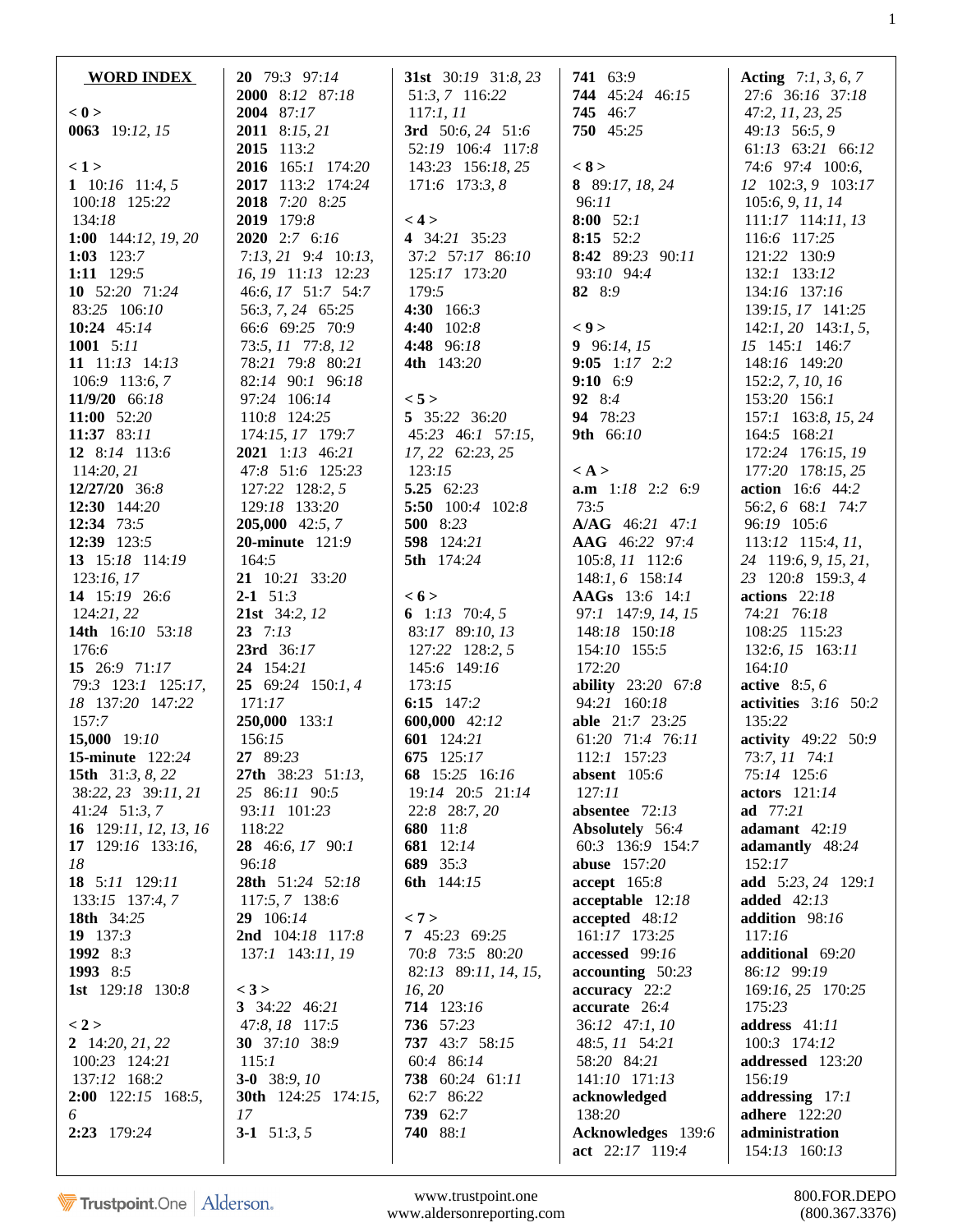| 165:6 167:4                                 | <b>agree</b> 12:8 59:21,              | allow $105:18$                                 | apparently 72:9                              | Arturo 109:8, 19                   |
|---------------------------------------------|---------------------------------------|------------------------------------------------|----------------------------------------------|------------------------------------|
| 172:22 175:4 178:4                          | 23 114:1 134:5                        | 114:14                                         | 124:8 131:13                                 | 110:19 112:7, 23                   |
| administrations                             | 135:23 136:3, 5, 17,                  | alluded $143:21$                               | 141:17                                       | <b>ASAP</b> 164:18                 |
| 132:20                                      | 25 146:18                             | ally 170:2                                     | <b>appear</b> $2:14$ 4:15                    | aside 31:1 130:13                  |
| administrative                              | <b>agreed</b> 14:1 28:20              | alpha $61:12$                                  | 157:6                                        | 161:20                             |
| $102:15$ 150:5                              | 105:20 131:20                         | alter 33:24                                    | appearance 22:22                             | asked 13:5 18:10                   |
| 162:16                                      | 135:12 136:16                         | altered 168:5                                  | 23:20                                        | 29:10 32:15 84:7                   |
| admitted 8:4                                | 146:22                                | altering 76:9                                  | appearances 23:19                            | 90:15 91:7 92:22                   |
| admitting $39:18$                           | AG's 13:25 23:12                      | America 128:3                                  | appeared $34:13$                             | 93:17 96:8 111:9,                  |
| advance 39:20                               | 81:3 84:25 134:16                     | <b>American</b> 20:17, 23                      | 102:23 113:2                                 | 16 112:18 120:5, 6                 |
| 113:20                                      | 143:1                                 | 21:7 22:3 31:18,                               | 144:24 173:13                                | 129:25 130:2                       |
| advancing $41:6$                            | ahead $14:18$ 26:5,                   | 19 32:6, 8 33:4, 12,                           | appearing $2:13$ 4:2,                        | 134:22 136:13                      |
| advice 48:6, 8, 12,                         | 9 28:22 104:2, 8                      | 13 39:12 60:2                                  | 17                                           | 137:18 145:20                      |
| 17, 19 49:19, 21                            | 113:4 116:22 129:9                    | 68:17 115:12, 25                               | appears $35:1$                               | 164:17 167:17                      |
| 50:5, 7, 9, 16, 17                          | $\text{aim} \quad 31:13$              | 119:13, 16 153:9                               | appendix $127:25$                            | 169:23 176:1, 4, 11                |
| 55:3, 8, 22 152:14                          | air $30:4$                            | <b>amount</b> $3:22$ 60:16                     | applies $5:12$                               | 178:1, 15                          |
| <b>Advised</b> 108:11                       | Airborne 8:9                          | 68:23                                          | apply $3:16$                                 | asking 82:7 98:7                   |
| Advisory 94:16                              | akin 107:22                           | Amundson 66:1                                  | appointed 8:19                               | 111:15 112:9                       |
| Advocate 8:5                                | Alabama $64:3$                        | 73:5 81:10 82:9,                               | 30:16                                        | 120:13 135:7                       |
| advocating 48:22                            | <b>alerts</b> 133:21                  | 13 83:18                                       | appointing 30:9                              | <b>aspect</b> 99:21, 25            |
| 140:25 152:15                               | <b>alive</b> 157:24                   | A-m-u-n-d-s-o-n                                | appointment 7:15                             | 100:25 114:18                      |
| afternoon 3:4                               | allay 59:19                           | 66:2                                           | 46:13                                        | 135:1                              |
| $16:12$ 37:4, 7                             | allegation $23:15$                    | analysis 35:13 61:6                            | appreciate $2:14$                            | aspects 39:5                       |
| 51:25 101:17                                | 39:13 40:3 42:8                       | analyzed 22:7                                  | 4:3 63:22 157:19                             | 113:12 135:3                       |
| 106:3 107:4                                 | 44:13 53:19, 22                       | <b>Andres</b> 4:20, 21                         | $166:1, 6$ $168:13$                          | assemble $46:13$                   |
| 117:24 137:14                               | 55:12 70:23 71:2                      | 83:9 122:18, 24                                | 171:7 177:16                                 | assembled $25:11,22$               |
| 144:13, 18, 22                              | 72:8, 22 77:24                        | 129:4 175:21                                   | 178:21 179:19                                | <b>assess</b> $67:3$ 170:25        |
| 146:4 150:3 176:8                           | 78:6, 14 79:14                        | Andrew 18:4                                    | appreciated 179:18                           | assessment 56:1                    |
| AG 10:2 13:2, 6                             | 80:10 96:4 108:17                     | angry $42:25$                                  | apprise $80:20$                              | 85:17 135:23                       |
| 16:12 17:7 18:10,                           | 112:11, 14 124:12                     | announced 10:17                                | approach $20:14$                             | assistance 53:3                    |
| 15, 25 20:13, 14                            | 170:10                                | 16:11 26:12                                    | 21:5, 11 39:16, 21                           | 60:5                               |
| 23:4 24:23 25:24                            | allegations 9:9, 10                   | anomalies 133:22                               | 132:2 172:13                                 | Assistant $8:13, 17$               |
| 29:9 32:14 35:6, 9,                         | $15:1$ 22:4, 6, 18<br>23:13 27:20, 24 | <b>answer</b> 5:1, 4 54:3<br>55:14 62:21 77:16 | approached 170:1                             | $11:12$ 13:6 24:7                  |
| 16 36:17 53:18<br>55:25 57:4 63:18          | 34:12 35:2 37:11,                     | 108:21 149:12                                  | appropriate $9:14$<br>12:3 21:23 49:25       | 47:25 48:1 104:25<br>162:11 168:22 |
| 66:9, 18 67:2, 9, 11,                       | 17, 18, 24 39:10                      | 150:7, 8 175:23                                | 53:5 80:4 84:19                              | assistants $102:16$                |
| 13 68:15 69:15                              | $40:1, 2$ $42:5$ $43:15$ ,            | answered 37:8                                  | 100:13 171:24                                | 150:5 162:16                       |
| 74:6 75:6 97:7                              | 17 44:17 54:19, 21                    | 52:3 172:1                                     | appropriately                                | Associate $6:15,25$                |
| 102:3, 9 103:17                             | 55:5, 9, 10, 20, 23                   | <b>answers</b> 5:16 180:3                      | 156:24                                       | $7:16, 22$ 9:3                     |
| 114:13 116:6                                | 56:16 58:11, 25                       | Antell 3:12                                    | approval 65:20                               | <b>assume</b> $47:4, 5, 7$         |
| 121:22 130:9                                | 59:5, 6, 12 64:4, 20,                 | anticipate $4:8$                               | 69:8, 10, 14                                 | 61:19 77:16                        |
| 137:16 139:15                               | 23, 25 67:22 70:8,                    | 171:1                                          | approve $79:19$                              | assumed 90:20                      |
| 141:25 142:20                               | 10 73:1 74:13                         | anticipating 143:19                            | approving 100:22                             | assurance 22:2                     |
| $143:5, 15$ $145:1$                         | 77:19 78:21 79:9                      | anticipation 14:12                             | approximately                                | assurances 22:21                   |
| 146:7 148:17                                | 93:13 95:5, 6, 9                      | <b>Antrim</b> 15:2, 22                         | 62:23 171:15                                 | Atlanta 52:24                      |
| 157:1 163:15, 24                            | 97:23 118:6                           | 16:1 18:3 19:5, 10                             | <b>April</b> 6:19                            | 53:13 54:13                        |
| 164:5 172:24                                | 120:23 124:5, 13,                     | 23:11 25:17 27:19                              | area 64:12                                   | 159:25 160:2, 4, 7                 |
| 176:10 178:9, 10                            | 16, 18 125:5, 8, 13,                  | 28:5 29:17, 21                                 | <b>Arena</b> 44:20 45:5                      | attached $15:1, 18$                |
| 179:10                                      | 24, 25 133:22                         | $31:7$ $35:1$                                  | 70:10, 15                                    | 35:6, 11 115:1                     |
| agencies 59:24                              | 136:3 141:6 156:4,                    | A-n-t-r-i-m 15:22                              | argument 85:5                                | attaching $11:13$                  |
| 136:19 144:13                               | 7, 14, 19, 20, 23                     | anybody $122:25$                               | 95:21                                        | 93:12 134:19                       |
| agency $110:6$                              | 163:12 169:22<br>170:3                | <b>anyway</b> 23:9 72:20<br>132:9 157:23 165:3 | <b>Army</b> 8:5 149:8<br>arose 16:4, 9 62:24 | attachment 35:8                    |
| <b>Agent</b> 52:22 53:2,<br>10 65:7, 8 78:4 | alleged 62:6 125:6                    | apartment $52:1$                               | arrange $100:18$                             | attachments 15:5, 7,<br>9 24:2     |
| agents $69:12$                              | allegedly $61:1, 17$                  | 130:9 137:15, 18                               | arranging 100:22                             | attempt 68:14                      |
| agent's $53:11$                             | <b>Allied</b> 15:17 19:2,             | apologize $51:19$                              | arrested 112:24                              | attempts 2:7                       |
| aggressive 76:10                            | 13, 18 25:14 26:3                     | 90:4 92:14 113:21                              | arrests $112:23$                             | attendant 175:3                    |
| 127:9, 11                                   | 28:16                                 | 123:4 167:25                                   | <b>arrived</b> 149:16                        | <b>attended</b> 26:21, 22          |
| ago 20:3 84:16                              | allies 31:13 87:9                     | apologized 151:13                              | articles 66:21                               | attending $26:10$                  |
| 92:2 132:5 135:7                            | 169:21                                | apparent $54:17$                               | articulated 50:4                             | attention 15:10                    |
| 161:10                                      |                                       | 58:19                                          |                                              |                                    |

800.FOR.DEPO  $(800.367.3376)$ 

Trustpoint.One | Alderson.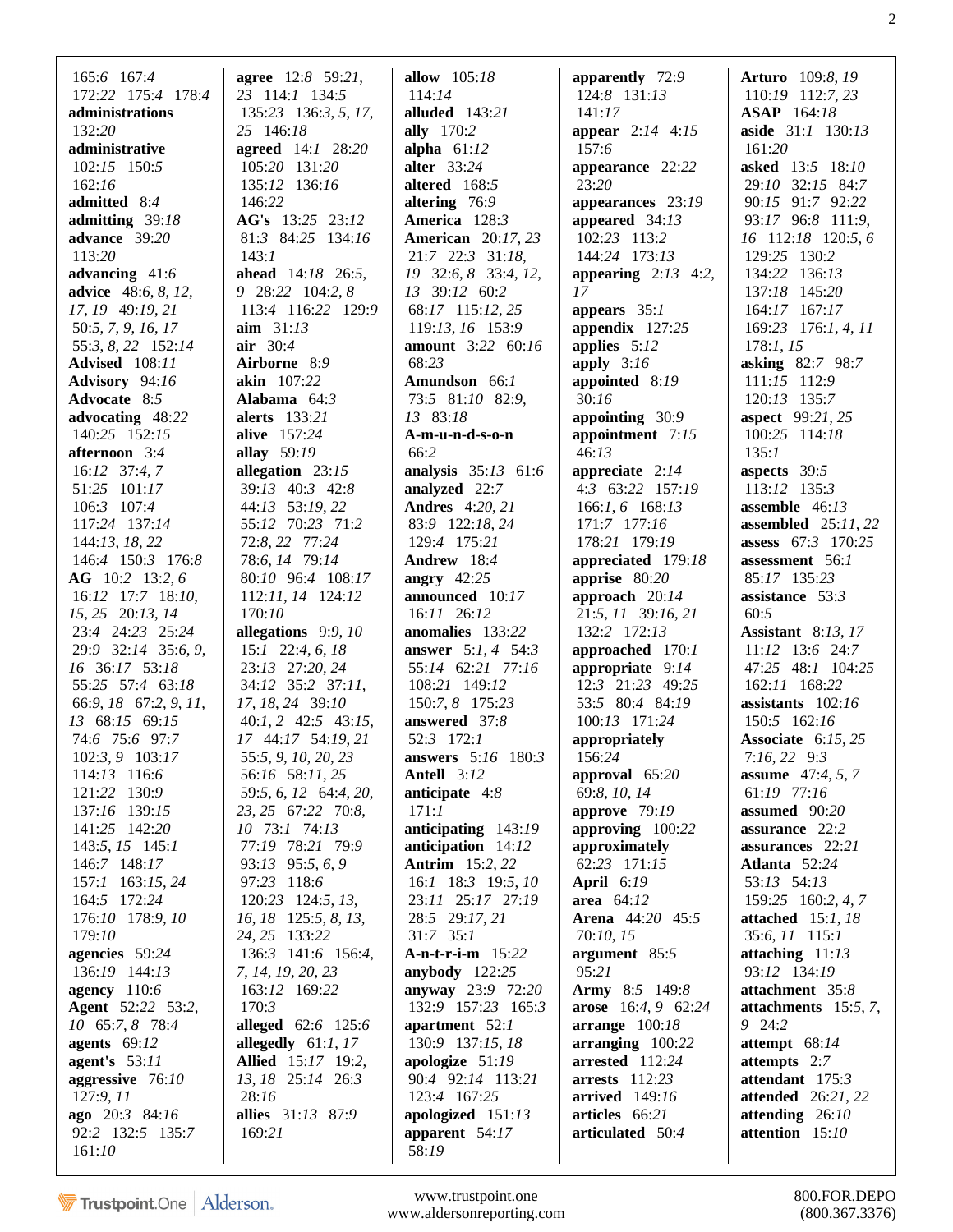| 155:3 169:22                  | authenticate 120:13                      | background 93:7                      | 103:5 138:22                  | 126:24 129:21                                      |
|-------------------------------|------------------------------------------|--------------------------------------|-------------------------------|----------------------------------------------------|
| attitude 71:11                | authored 19:22                           | $101:22$ $111:3,4$                   | 146:6, 8 148:10               | 138:7 142:3                                        |
| <b>Attorney</b> 6:15, 25      | authorities 7:12                         | 157:1                                | beginning $11:7$              | 143:14 152:22                                      |
| 7:1, 4, 7, 8, 13, 16,         | 71:16                                    | backward 6:22                        | 72:12 135:5                   | 167:15 168:9                                       |
| 17, 19 8:1, 13, 20,           | authority 9:12                           | <b>bad</b> 92:14                     | begins $73:4$                 | <b>BJay</b> 64:6 124:14,                           |
| 25 9:3, 12, 15 10:1,          | 16:25 41:15 56:18                        | bag $59:23$                          | <b>behalf</b> 2:12 26:8       | 18, 19 139:6, 17, 18,                              |
| 22 11:12 14:25                | 65:20 68:21, 24                          | <b>bail</b> 140:11, 14, 17           | $31:16$ $33:3, 4, 17$         | 20, 25 140:1                                       |
| 16:10 20:8 23:21              | 69:8 73:18 158:12,                       | balance 23:20                        | 60:1 74:22 76:14              | 160:12, 17, 24                                     |
| 24:13 25:22 26:11             | 14                                       | <b>ballot</b> 45:6 124:11            | 113:10 115:11, 12             | 161:10 162:10, 11,                                 |
| 33:20, 21 35:12, 17           | authorization 74:24                      | $126:1, 5$ 138:11                    | 128:16                        | 22 165:15, 20                                      |
| 36:16 37:18 47:2,             | 76:21 84:4 99:12                         | <b>ballots</b> $44:23$ $45:6$        | <b>belief</b> 172:12          | 166:21 167:13                                      |
| 11, 24, 25 48:2               | authorized 4:4                           | 52:13, 23 53:12                      | <b>believe</b> 16:6 17:19     | 173:19 174:2                                       |
| 49:13 56:5, 9, 19,            | 16:7 21:2 67:21                          | 54:2, 4, 6, 7, 9, 10                 | 18:3, 17 19:12                | blaming $42:25$                                    |
| 23 57:6 61:14                 | 75:1 134:8, 21                           | $61:18$ $62:18$ $70:18$ ,            | 24:9 26:25 27:1               | <b>Board</b> 54:3 70:15                            |
| 63:21 64:7 65:4               | available 179:22                         | 19, 24 72:7, 9, 13,                  | 30:19 44:19 45:24             | <b>Bobby</b> 140:6, 9, 18,                         |
| 66:1, 7 72:24                 | avoided 85:11                            | 16, 21 123:24                        | 54:3 58:3, 16                 | 24 161:23, 24                                      |
| 73:21 74:17 75:6              | <b>Awan</b> 92:18                        | 170:11                               | $60:25$ $63:1$ $66:11$ ,      | 162:1, 7, 9, 12, 16,                               |
| 84:25 85:14 86:4              | $A-w-a-n$ 92:18                          | bar $8:4$                            | 23 69:21 70:3, 4, 7           | 17, 20, 25 168:23                                  |
| 89:21 94:7, 11, 16,           | aware 9:18, 23                           | <b>Barb</b> 36:21                    | 71:17, 23 74:3                | 169:2                                              |
| 19, 20 95:4, 18               | $10:7, 14$ 13:11                         | barcoding $72:20$                    | 77:5 83:25 86:20              | <b>boiled</b> 84:16 85:8                           |
| 100:4, 6, 12 101:16           | 14:14 16:24 17:22,                       | <b>Barr</b> 10:2, 17                 | 87:17 100:15                  | <b>bondsman</b> $140:11$ ,                         |
| 104:25 105:6, 14              | 24 24:5 29:5, 7, 13,<br>$15, 24$ 30:1, 2 | $16:11$ 18:15, 25                    | 102:6 107:25                  | 15, 18                                             |
| 106:17 111:17                 |                                          | 20:9 26:11 29:9<br>32:14 33:21 35:17 | 108:18 109:23<br>110:1 112:21 | <b>boots</b> 64:11 149:6                           |
| 113:9 114:11<br>117:25 124:19 | 36:15 39:12, 17<br>41:25 42:16 52:25     | 36:17 53:18 66:9                     | 113:1, 23 116:6, 22           | boss $141:17$<br><b>bottom</b> 11:8 12:13          |
| 132:1 133:12                  | 53:9 55:11, 15, 17,                      | 67:2, 18, 20 69:15                   | 120:7 121:22                  | 35:4 43:7 58:3                                     |
| 139:10 140:8                  | 20 59:7, 20 80:11,                       | 76:12, 13, 19 81:24                  | 123:16, 20, 23                | 60:4, 6, 24 61:12                                  |
| 142:1 145:21                  | 15, 22 100:16, 21                        | 85:14 176:6, 10                      | 124:14 130:9                  | 86:21 88:1                                         |
| 149:20 152:2, 7, 10,          | 104:21 105:15                            | 178:10, 24 179:10                    | 134:9 140:9                   | <b>bound</b> 136:9                                 |
| 16 153:20 156:1               | 108:23 109:12, 15                        | <b>Barr's</b> 10:23 13:2             | 145:21 153:10                 | <b>Bowdich</b> $70:1, 9$                           |
| 159:19 160:9                  | 124:15 125:7                             | 16:13 17:7 20:14                     | 160:19                        | 75:3 80:20, 25                                     |
| $161:18, 24$ $162:2, 6$       | 130:25 156:23                            | 24:23 56:1 66:18                     | believed 16:18                | 82:9, 13, 14, 20, 22                               |
| 163:8 164:17                  | awareness 91:2                           | 67:9 68:15 69:15                     | $20:6$ 32:1, 4                | 83:18                                              |
| 165:3, 14, 18, 22             |                                          | 76:9 86:4, 6 178:9                   | 121:24 175:3                  | <b>box</b> 24:25 172:6                             |
| 167:8 168:18, 21              | $<$ B $>$                                | <b>base</b> 103:4                    | belong $53:2$                 | <b>boxes</b> 146:6, 9                              |
| 174:7 176:6, 16, 19           | <b>back</b> 3:22 9:2                     | <b>based</b> 47:16, 18               | <b>benefit</b> $33:5, 7$      | <b>Brad</b> 3:9 122:25                             |
| 177:12, 14, 20, 23            | 13:6 18:9 20:2                           | 50:9, 20 58:21                       | 115:19, 24, 25                | 129:25 130:3, 17                                   |
| 178:15, 23 179:1              | 24:2 32:21, 24                           | 59:10 62:14 70:13                    | benefited 33:10               | <b>Brady</b> 89:21 94:11                           |
| <b>Attorneys</b> 9:18, 22     | 36:22 37:1 44:23                         | 71:6 73:9 76:2                       | best 69:16 94:15              | <b>Branch</b> 65:18 66:4,                          |
| $13:7$ 15:3, 9, 14            | 45:11, 14 46:15                          | 131:12 132:11                        | 172:8 177:17                  | 5 67:9 68:11                                       |
| 16:24 17:15, 18               | 71:4 72:7, 12, 25                        | 138:13, 16, 24 171:9                 | <b>better</b> 37:24 38:3,     | 69:12 71:11 75:5,                                  |
| 24:3, 23 25:2 26:8            | 83:11 86:10 90:9                         | basically 18:5                       | 13, 20 53:25 54:14            | 9, 13 77:6, 7 79:2                                 |
| 37:19 78:25 94:9,             | 96:5, 10 99:8, 18                        | 28:10 39:19 48:22                    | 64:17 97:16 122:8             | 80:2, 7 83:24                                      |
| 13, 15 139:4                  | 100:25 101:21                            | 53:1 71:1 79:22                      | 128:4 138:2 149:3             | 84:18 136:15, 18                                   |
| 154:19, 20 166:17             | 111:11 112:5                             | 121:13 145:21<br>173:10              | 169:21                        | 167:12                                             |
| 167:1<br>Attorney's 9:11      | 116:23 123:7, 13<br>129:15 130:13        | basis $97:6$                         | beyond $21:13$<br>74:24 81:19 | <b>Branch's</b> $85:10$<br><b>break</b> $3:24, 25$ |
| $10:6$ , $11$ $21:2$ $43:5$   | 134:7, 19, 25                            | <b>Bates</b> 11:7 43:6               | 130:15 131:6                  | 44:8 45:10 83:8                                    |
| 54:13 64:1, 3, 24             | 137:11 138:23                            | 46:7, 15 57:23                       | 142:21 168:5                  | 122:21, 22, 24                                     |
| 65:2, 11, 13, 22              | 143:14 146:5, 21                         | 58:15 60:24 63:9                     | <b>Biden</b> 174:25           | 129:2, 20 133:24                                   |
| 69:2, 9 71:8 73:23            | 148:16 150:10, 12,                       | 86:22 125:17                         | big $41:12$                   | 158:24 168:2, 8                                    |
| 74:5, 8 78:8, 10, 12,         | 17 153:12 155:24                         | <b>Bates-numbered</b>                | <b>Bill</b> 177:7             | breakage $157:21$                                  |
| 23 80:4, 8 125:15             | 158:18 161:20                            | 12:14                                | <b>bin</b> $72:16$            | breaking $150:3$                                   |
| 131:17, 25 160:24             | $164:14$ $165:1$                         | <b>Bates-stamped</b>                 | bins $72:10, 14$              | breath $175:11$                                    |
| attributed 81:23              | 167:22, 24 168:17                        | 45:24 123:16                         | <b>Birge's</b> $18:4$         | <b>brief</b> 7:24 16:22                            |
| audience 132:1                | 170:24 173:12, 13                        | 124:21                               | <b>bit</b> 14:4 21:25         | 32:13, 18, 19, 23, 25                              |
| audio $62:2$                  | 174:2, 4, 5 175:16                       | becoming $118:20$                    | 26:15 27:25 31:22             | 52:17 119:24                                       |
| audit 19:21 21:12             | 176:9 177:3                              | $138:1, 4$ 152:16                    | 32:25 81:6 83:19              | 164:3 177:5 179:6                                  |
| AUGUST 1:13                   | back-and-forth                           | 156:1                                | 92:13 96:9 98:8               | <b>briefed</b> $18:25$ $23:4$                      |
| <b>AUSAs</b> 78:23            | 81:4 115:9                               | <b>began</b> $8:12$ $23:1$           | 101:16 105:24                 | 138:8                                              |
|                               |                                          | 70:7, 19 71:25                       | 108:14 120:12, 15             |                                                    |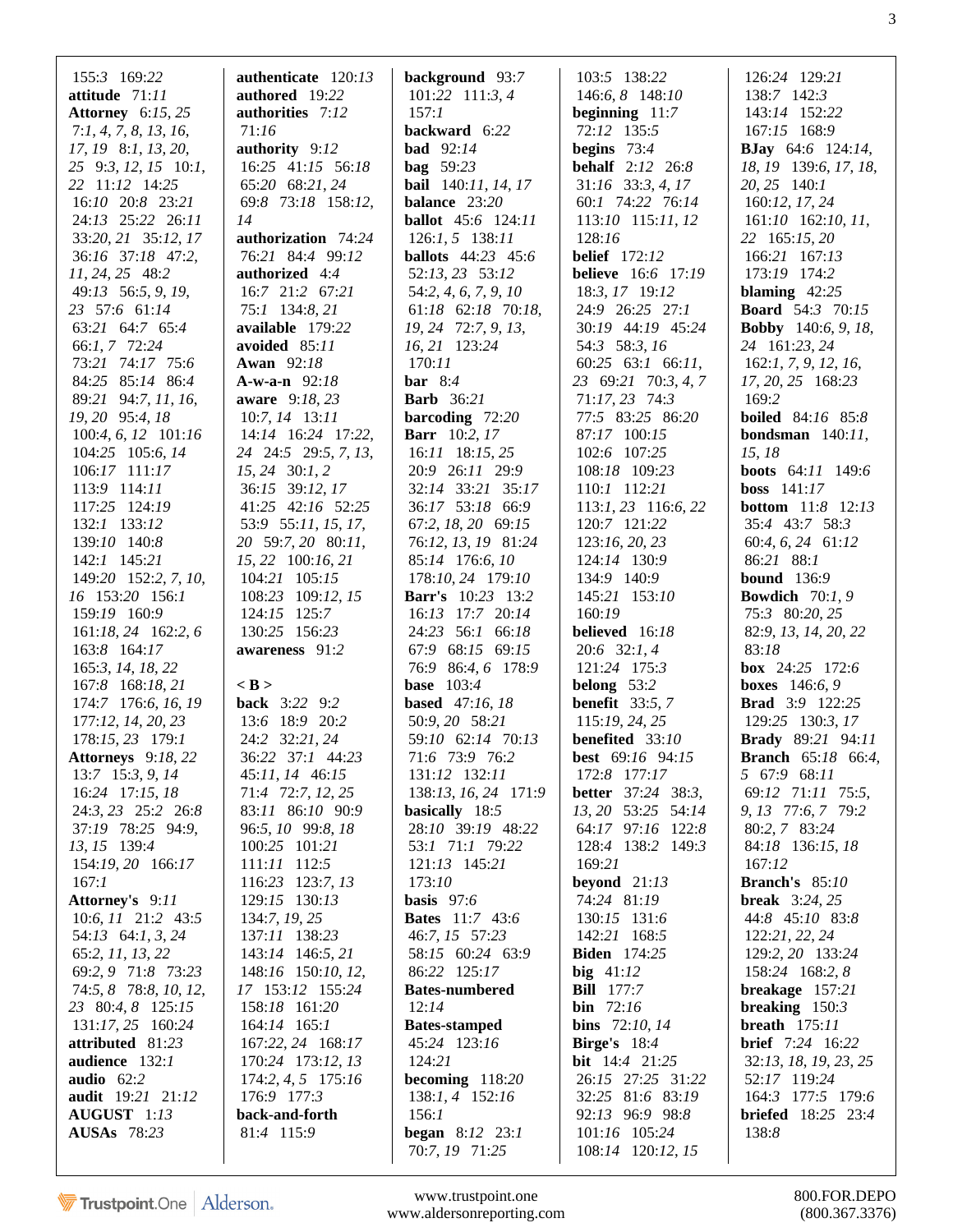| <b>briefing</b> $25:23$ 97:7 | 109:13 112:5                        | 84:25 94:10 103:2                              | 13:2 26:24 27:3                    | clarify $36:23$ 90:4                   |
|------------------------------|-------------------------------------|------------------------------------------------|------------------------------------|----------------------------------------|
| 99:13 100:8, 9, 14,          | $137:16$ 140:1, 5, 15,              | 117:6 118:4                                    | 56:22, 25 57:5                     | 107:8 175:22                           |
| 21, 24 103:18                | 18 143:2 147:6                      | 131:22 132:21                                  | 64:10, 11 66:12                    | <b>Clark</b> $46:7, 8$                 |
| 138:10, 13, 14, 15           | 151:4 166:3 176:5,                  | 134:10 167:9                                   | 100:17 106:15, 22                  | 47:13, 16, 24 48:7,                    |
| 139:24 175:5                 | 8, 22 177:1                         | certainty 77:14                                | 107:1 108:19, 22,                  | 24 49:4, 11, 16, 17                    |
|                              |                                     |                                                |                                    |                                        |
| <b>Briefly</b> 8:3 89:6      | calling 13:4 130:14                 | Certificate 180:1                              | 24 109:23 110:15                   | 50:15 88:6, 12, 14,                    |
| 96:22 149:18                 | 133:5, 6 140:9                      | certification 67:23                            | 111:21 121:19, 24                  | 21 91:10, 13, 19, 20,                  |
| briefs $31:12$               | 158:4                               | 68:2, 4, 12 73:12                              | 126:13 134:9, 12,                  | 24 92:3, 11 93:6                       |
| <b>bring</b> $92:23$ 115:3   | calls 23:22 39:3                    | 75:15, 20 128:8                                | 20, 23 136:1                       | 96:17, 21 97:13, 16,                   |
| 119:9, 20, 23 120:8          | 51:14, 16 57:9                      | certifications 108:12                          | 149:23 163:10                      | 22 98:2 100:7, 16,                     |
| 131:23                       | 82:19 101:23                        | certified $42:7$                               | chiefs $78:24$                     | 24 101:1, 3, 8, 15,                    |
|                              |                                     |                                                |                                    |                                        |
| <b>British</b> 121:14        | 130:11 133:3                        | 52:13 62:22 63:6                               | <b>chime</b> 29:22                 | 24, 25 102:4, 14, 19                   |
| <b>Brook</b> $4:23$          | 169:19                              | 76:6 77:13, 15                                 | 148:10 152:21                      | $103:1, 6, 24$ 106:8                   |
| Brothers 92:18               | cameras $71:3$                      | 95:25                                          | chimed $153:7$                     | 116:24 117:1, 4, 13                    |
| brought $34:12$              | campaign 33:5, 10,                  | cetera 54:8 97:15                              | China $99:18$                      | 118:3, 4, 9, 17, 24                    |
| 57:4 72:8 91:19              | 17 91:3 95:22                       | 140:20 165:25                                  | choice $154:8$                     | 121:25 122:2, 9                        |
| 155:3 159:22                 | 115:11 175:6                        | <b>Chad</b> 27:2                               | choose $4:17$                      | 124:7 126:25                           |
| 169:21                       | campaigns 31:12                     | chain 35:3 73:23                               | chose $174:3$                      | 133:23 134:15                          |
|                              |                                     |                                                |                                    |                                        |
| brown-bag $172:20$ ,         | campaign's 31:16                    | 77:21 79:4 80:5,                               | <b>Christine</b> $140:6, 8$ ,      | 135:1 137:3, 17, 24                    |
| 22 173:5                     | candidate 33:8                      | 21, 22 105:3, 8, 12,                           | 10, 18, 24 161:23,                 | 138:12 139:12, 21                      |
| buffer $79:23$               | 45:8 115:20, 25                     | 13                                             | 24 162:1, 7, 9, 16,                | $140:9, 13$ $142:16,$                  |
| building $145:17$            | candidates 95:23                    | Chair 2:4, 12, 21                              | 17 168:23 169:2                    | 24 143:21, 24                          |
| <b>bullet</b> 18:13 115:6,   | 160:19                              | 151:19                                         | chronology 34:19                   | 144:24, 25 145:8, 9,                   |
| 14 116:5                     | capacities 8:8                      | challenges 13:18                               | CIA 110:8, 24                      | 18, 20 146:8, 22                       |
| <b>bunch</b> 120:13          | 41:13                               | 87:15                                          | 121:13                             |                                        |
|                              |                                     |                                                |                                    | 148:23 149:1                           |
| <b>Bureau</b> 140:15         | capacity $7:7$ 33:8                 | challenging $31:14$                            | Cipollone 26:25                    | 151:12, 21 152:2, 5,                   |
| bureaucracy 157:24           | 41:21, 22 43:18                     | 87:9                                           | 47:22 106:16                       | 10, 15, 16, 23 153:3,                  |
| bureaucrats 154:12           | captured 98:11                      | chance 80:21                                   | 117:18 146:12                      | 11, 14, 20 154:2, 4                    |
| business $103:6$             | car 94:5, 23                        | change $10:24$                                 | 149:18 151:11                      | 155:25 156:4                           |
| busy $102:10$                | care $149:1$                        | 48:23 49:8, 10                                 | 157:8 158:21                       | $157:18$ 158:1, 8                      |
|                              | career 6:19 83:20                   | 55:25 61:21 62:14                              | 159:7 161:13, 19                   | 159:4, 13 163:9, 23                    |
| $<$ C $>$                    |                                     | 86:7 104:19 119:4                              | circle 105:25 106:3                |                                        |
|                              | 84:17, 23 85:2                      |                                                |                                    | 171:20 172:12, 17                      |
| cabinet 134:13               | 132:11                              | 121:15 132:23                                  | 142:21 143:4                       | 173:2                                  |
| calculation 19:11            | careful $33:11$                     | 133:11 138:5                                   | circulate 12:22                    | Clark's 46:17, 22                      |
| calendar $144:16$            | <b>Carmack</b> 100:17               | 149:9 156:21 158:2                             | 13:5                               | 96:9 133:25 138:7                      |
| call 14:2 23:17              | carry $9:13$                        | changed $34:14$                                | circulated 11:21                   | 172:2                                  |
| 27:11 37:3, 14               | case $6:1$ 40:5 41:1                | 86:6 93:23 95:19                               | 12:25                              | classified $99:13, 19$                 |
| 38:14, 15, 17 39:8           | 78:4 96:2 105:15                    | 118:7, 16 132:14                               | circumstance 133:7                 | cleaning $165:24$                      |
| 42:17 51:13, 25              | 107:19, 23 136:5                    | 133:6 143:10, 22                               | 134:1                              | clear 14:10 24:12                      |
|                              |                                     |                                                |                                    |                                        |
| 52:17 53:16, 17              | 175:15                              | changing $110:8,25$                            | circumstances 59:2,                | 33:15 34:8 44:3                        |
| 65:2 90:8, 13, 16,           | cases 31:23 32:9                    | channels 12:2                                  | 15 127:5 130:7                     | 49:11 63:17 83:20                      |
| $17, 22, 25$ $91:5, 8$       | 67:24 86:5                          | characterization                               | 135:14                             | 84:14 92:12 98:24                      |
| 93:10 95:12                  | cast 19:10 42:8                     | 54:22 126:22                                   | cite 156:14                        | 103:22 104:9                           |
| 100:18 109:5                 | 52:14 62:25 63:5                    | 168:18                                         | citing $60:11$ 93:1                | 110:21 124:1, 9                        |
| $113:16,23$ 114:1, 7,        | 95:25 156:16                        | characterize 96:22                             | citizen 16:6                       | 140:22 141:12                          |
| 15 129:11 137:21             | cat 59:22                           | 132:16                                         | Civil 3:15 16:3                    | 143:9 145:9 152:6                      |
|                              |                                     |                                                |                                    |                                        |
| 139:6, 18, 21, 25            | caught 162:18                       | characterizing                                 | 48:1 88:24 97:7                    | 155:13 159:10                          |
| 140:3 143:12                 | cause $73:1$                        | 115:22                                         | 101:3, 10 148:6                    | 163:13 165:16                          |
| 144:12, 17 145:4, 5          | caused 70:16                        | charge 47:25 48:2                              | claim 44:25 52:12                  | 166:5 176:3                            |
| 146:3 147:9, 13, 22          | caveat 28:2 50:10                   | 64:5 65:25 66:5                                | 99:16 108:12                       | clearances 100:13                      |
| 148:6, 14 150:3              | $cc$ 114:25                         | 77:7 141:19                                    | 109:3 110:23                       | cleared $166:8$                        |
| 155:16 162:19                | cell 37:8 90:15, 21                 | Charles 4:22                                   | 164:23                             | clearing 54:9                          |
| $163:3, 5$ 164:5, 7,         | 139:21 176:9                        | Charlet 2:22                                   | claimed $15:21, 24$                | clearly 13:19 32:1                     |
|                              |                                     |                                                |                                    |                                        |
| 17 174:17 176:21             | certain 9:18 11:24                  | 150:15, 25 151:3                               | 20:4,5                             | 69:15 162:18                           |
| 178:8                        | 20:12 32:5 52:15                    | 167:21                                         | claiming $16:19$                   | <b>Cleta</b> 124:25                    |
| called 17:18, 20             | 60:16 67:24 87:16                   | check 40:6 59:25                               | 19:14                              | close 25:4 37:20                       |
| 18:4 19:21 27:8, 9,          | 113:19 124:10                       | 61:20 64:1 65:13                               | claims $22:14$ 41:6                | 44:5 105:19 106:1,                     |
| 10, 11, 14 36:8              | 134:11 156:14                       | 111:3, 4, 18                                   | 70:15 99:15 110:7,                 | 4 143:8                                |
| 37:7 51:23 52:20             | certainly $39:1$ 40:1               | checked 156:9                                  | 8 121:18                           | <b>Closed</b> 44:22                    |
| 53:10 65:7, 17               |                                     |                                                |                                    |                                        |
|                              |                                     |                                                |                                    |                                        |
| 77:5 90:21 106:25            | 42:17 44:1 50:13<br>53:4 73:22 81:5 | <b>Chief</b> $2:16$ 3:2, 7<br>8:17, 18, 19, 23 | clarification 63:22<br>90:7 134:17 | closely 80:1 81:2<br>96:24 97:2 109:17 |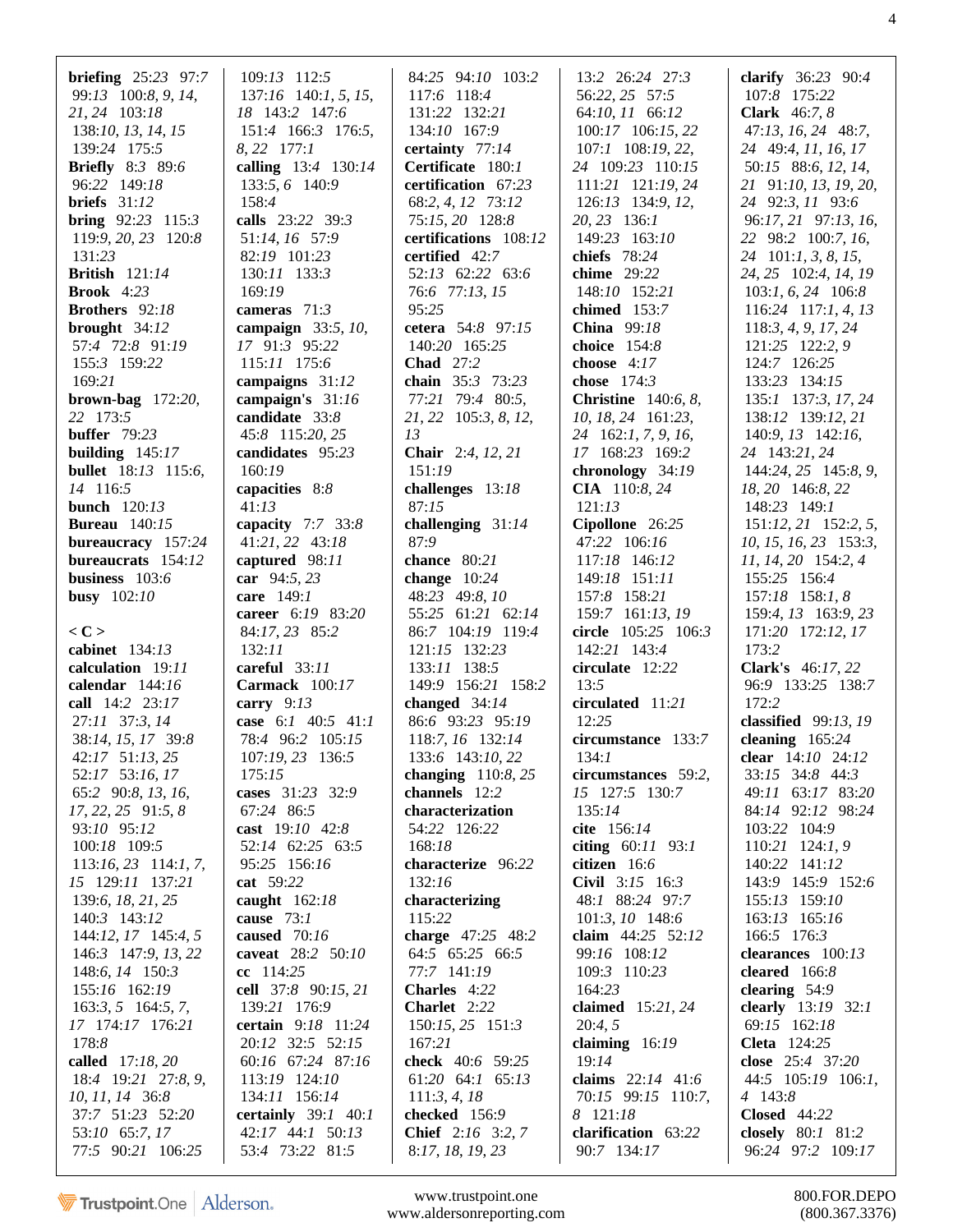| closer 37:19, 20                     | 134:9, 22 135:9, 14                  | conclusory 121:11                       | consultation 69:2                       | coordinate 78:5                              |
|--------------------------------------|--------------------------------------|-----------------------------------------|-----------------------------------------|----------------------------------------------|
| 146:25 147:4                         | 139:12 143:5                         | concur 73:7                             | consulting $65:19$                      | 80:1                                         |
| closing $72:1$                       | 169:19 173:6                         | concurrence 73:21                       | consuming $173:17$                      | coordination 9:17                            |
| <b>Cobb</b> 124:2                    | 174:13 175:9, 12                     | 79:20                                   | contact 9:22 11:25                      | 110:8                                        |
| coincidental 24:18                   | community 57:2                       | condition 146:23                        | 53:4 104:7 126:25                       | copies 17:10 134:19                          |
| colleague $83:15$                    | 99:23 103:20                         | <b>conduct</b> 18:23 21:3               | 127:3 141:18                            | copy $101:3$                                 |
| 85:20 96:8 98:6                      | company $8:23$                       | 75:10 84:19                             | 179:3,7                                 | copying $11:12$                              |
| 136:12 150:14<br>167:22              | 109:13 110:4, 7, 23<br>112:25 140:12 | 132:13 136:23<br>141:22                 | contacted 72:4<br>78:13 100:16 118:1    | Corey 66:1 73:4<br>81:10 82:9, 12            |
| colleagues $2:20$                    | compare 132:20                       | conducted 1:18                          | contacting $114:9$                      | 83:18                                        |
| $4:22$ $5:22$ $45:11$ ,              | competent 94:17                      | 20:19 32:5 98:17                        | contacts 11:18                          | corner 46:20, 24                             |
| 16 84:7 123:8                        | complain $42:24$                     | 140:20                                  | 134:4, 20 135:2                         | Corps 8:6, 9                                 |
| 169:16 171:19                        | complaining $44:1$                   | conducting 94:10                        | 136:20                                  | correct 28:20                                |
| colleague's 86:21                    | 92:16 139:14                         | conference 25:21                        | contain 180:2                           | 35:19 47:4, 15, 17                           |
| 128:13                               | complaint $107:15$ ,                 | 36:8 100:5 102:16,                      | contained 72:16                         | 48:15 49:2, 7                                |
| college 87:10, 16                    | 22 108:2 113:5                       | 20 117:7 172:21                         | 125:24                                  | 50:23, 25 58:1                               |
| 128:8                                | 114:2                                | 178:11                                  | contains 115:2                          | 61:3, 14, 25 62:4,                           |
| come 36:22 45:11                     | complaints 31:4                      | confidence 22:15                        | contemplated 12:19                      | 10 67:25 68:6                                |
| 65:9, 10, 22 78:3, 4,                | 43:16, 20 59:3, 17                   | 26:3 58:4 68:18                         | contemporaneous                         | 81:11 83:21 85:19,                           |
| 7 110:21 117:23<br>118:1, 3 119:6    | 60:20 81:23, 24<br>95:16             | 94:21 132:22<br>confident 167:19        | 38:25                                   | 24 86:8, 17 106:17<br>107:23 108:4           |
| 121:7 137:18                         | complaints/reports                   | confirmed 7:8 57:3                      | contentious 118:20<br>context 15:15     | 123:24 127:6                                 |
| 144:16 146:21                        | 43:8 58:18                           | 154:15 158:14                           | 35:10 108:15                            | 134:23 141:1                                 |
| 148:21 149:2                         | complete $4:9$ 5:1                   | conflict 9:19 48:21                     | 139:23                                  | 173:12, 20 174:4                             |
| 155:6, 8 159:20                      | 175:18, 24                           | 167:11                                  | continuation 75:4,                      | 180:2                                        |
| 164:13 178:17                        | completed 26:2                       | conflicting 48:19                       | 10                                      | correctly 16:4                               |
| comes 89:7 149:12                    | completely 36:19                     | confused 162:25                         | continue $142:10$                       | 24:15 43:2, 11                               |
| 150:8 161:16                         | 89:17 92:12 98:16                    | confusing $36:19$                       | continued 173:2                         | 80:12 88:9 93:3                              |
| 175:11                               | 162:18 176:3                         | 89:17                                   | continuing 86:22                        | 139:4, 8, 11 168:25                          |
| Comey 174:18, 19,                    | completeness 129:8                   | confusion 73:20                         | 121:7 141:18                            | corresponding 65:6                           |
| 25                                   | component 12:5                       | congratulated                           | contract 8:11                           | corrupt 62:8 86:24                           |
| coming 105:22<br>109:22 120:22       | 135:12<br>components 59:16           | 178:15<br>Congratulations               | contractor 109:20<br>112:24             | 87:4, 21 88:4<br>Corruption 69:12            |
| command 73:23                        | 63:24 80:15                          | 6:21                                    | contrary 105:6                          | 77:6 80:1, 7                                 |
| 79:4 80:5                            | Concept 98:24                        | Congress 5:5                            | contribute 60:19                        | couch 149:19, 20                             |
| comment 72:2                         | 99:8 100:25                          | congressional 5:10                      | controversial 13:19                     | 151:16                                       |
| 74:16 121:3                          | 135:16 136:16                        | Congressman 41:19,                      | convened $1:17$                         | <b>Counsel</b> 2:16, 19,                     |
| 127:18 131:4                         | concern 22:11, 22                    | 20 87:7 89:6, 23                        | 163:21 164:6                            | 22, 25 3:3, 7, 8                             |
| commentary 43:24                     | 58:12 60:20 76:7                     | 90:9, 17, 21, 24                        | conversation 13:1                       | $4:16, 17, 18$ 8:10                          |
| comments 23:12                       | 93:4 116:21 122:6                    | 91:12, 23 92:16                         | 14:5 28:10 38:4,                        | 26:18, 24, 25 30:16,                         |
| 153:8 157:12                         | 136:11 138:4                         | 93:12 97:20                             | $12 \quad 60:13 \quad 63:10$            | 22 32:16 47:6, 12,                           |
| <b>COMMITTEE</b> 1:2                 | concerned 20:19, 22                  | 101:24 103:10, 25                       | 86:11 89:25 93:17                       | 22, 23 48:2 83:7                             |
| 2:16 4:16 94:16                      | 22:14 34:9 42:17                     | Congressmen 62:9                        | 113:25 118:19                           | $101:2$ $105:1$                              |
| 100:20 174:18                        | 57:12 59:11                          | 86:25                                   | 139:24 141:11                           | 106:15 122:16                                |
| 178:19<br>committees 46:12           | 103:19 105:15<br>concerns 54:18      | conjunction $65:21$<br>71:15 112:20, 25 | 143:23 145:2, 7, 8<br>147:11 151:22, 24 | 134:10, 23 151:11<br>158:21 168:8            |
| Committee's 2:5                      | 58:10 59:3, 6, 19                    | connection 2:5                          | 152:20 153:6                            | counsels 30:10 31:2                          |
| $3:16$ 4:6                           | 66:25 73:24 81:25                    | 31:6 53:20 88:23                        | 155:5 156:2, 18                         | Counsel's $48:13$                            |
| common 126:9                         | 82:15, 20 116:4                      | 99:17 113:11                            | 157:2, 4, 8, 15                         | 149:17                                       |
| communicate 12:7,                    | 136:2, 8, 11 171:20                  | consider 22:17                          | 161:21 164:22                           | count 28:11, 13                              |
| 10                                   | conclude 170:22                      | consideration 22:23                     | 176:4 177:5                             | 154:11                                       |
| communicated                         | concluded 10:12                      | considerations                          | 178:10, 19 179:6                        | counted 19:8                                 |
| 27:16 69:11 117:23                   | 23:16                                | 135:25                                  | conversations 31:21                     | counties $63:2,4$                            |
| communicating                        | concluding $169:14$                  | considering 104:19                      | 35:21 39:20 54:16,                      | 96:7                                         |
| 134:13                               |                                      |                                         |                                         |                                              |
|                                      | conclusion 9:5                       | consistent 12:20                        | 24 55:24 82:18                          | country 21:17 28:8,                          |
| communication                        | $10:9, 23$ $22:13$                   | 20:15 67:9 86:4                         | 102:7 133:3 143:8                       | 21 40:17 128:17                              |
| 102:18 104:3                         | 25:8 34:14 40:7                      | 132:2 134:6                             | 145:10 146:20                           | 154:24 172:9                                 |
| communications                       | 71:19 86:6 96:3                      | conspiracy 109:21                       | 156:8, 22                               | 177:17                                       |
| $11:23$ $12:2, 4, 11,$               | conclusions 25:11                    | consult 4:16 69:3                       | conveyed 33:2                           | country's $22:15$                            |
| 18 14:12 15:19<br>18:9 82:9 127:4, 5 | 49:23 50:1                           | 73:22                                   | conveying 164:1<br>convoluted 110:14    | <b>County</b> 15:2, 23<br>16:1, 8 18:4 19:5, |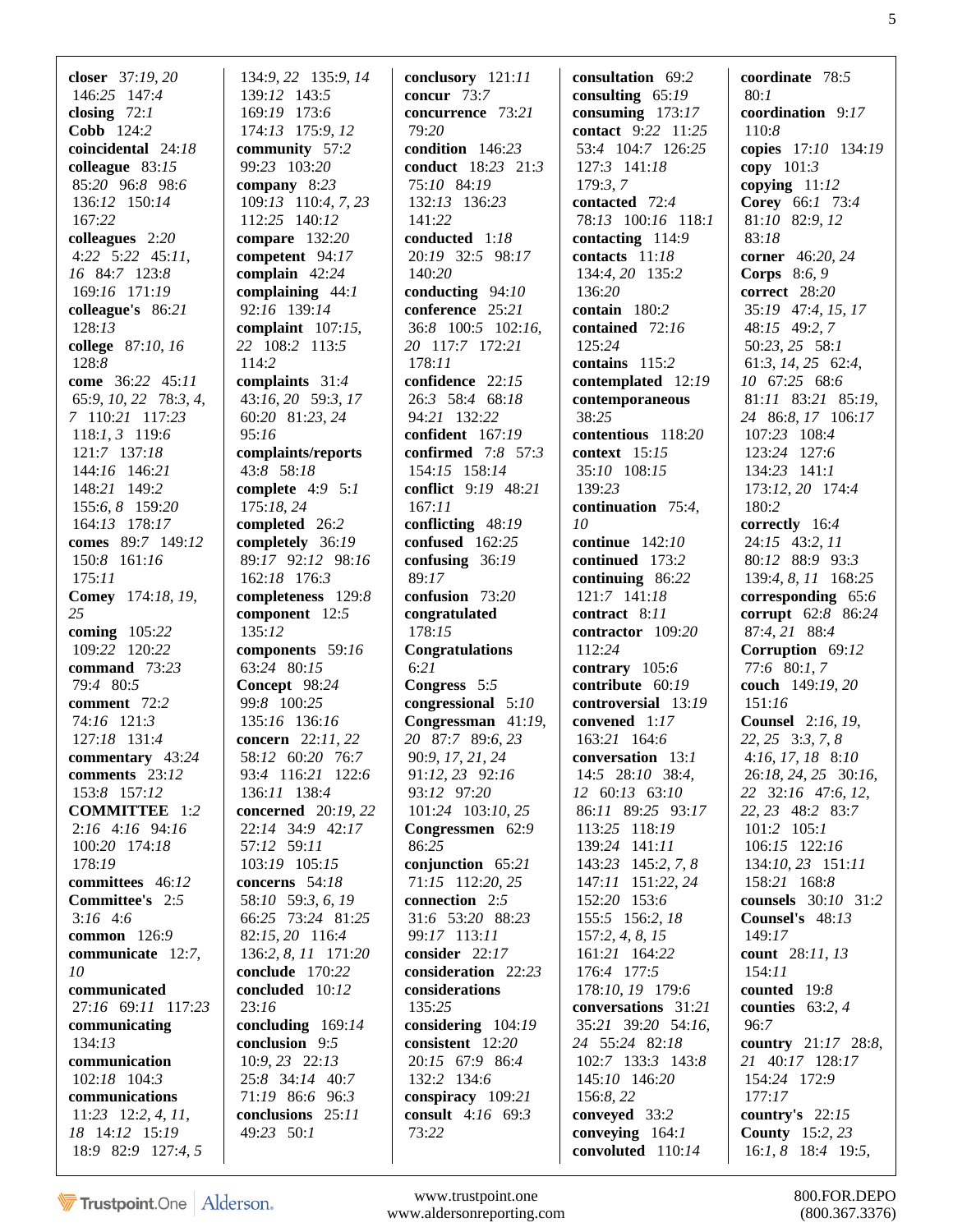| 10 21:12, 13, 14<br>25:17 27:19 28:5<br>29:17, 21 35:2<br>54:3 63:13, 15, 19,<br>20, 25 64:4<br>County-woman<br>124:2<br>couple 10:20 11:2,<br>13 18:12 33:19<br>70:22 75:7, 8 81:8<br>83:14 86:12 89:4<br>91:9 107:15<br>116:23 139:3<br>161:10 171:3<br>178:22<br>course 5:10 33:10<br>37:13 54:4, 16<br>55:4, 24 70:25<br>79:5, 16 93:22<br>95:6 109:22<br>131:22 132:13, 17                                  | Cuccinelli 27:5<br>28:12 30:22 34:25<br>35:4 53:7, 8<br>Cuccinelli's 35:11<br>curious 14:4 27:20<br>34:1 43:22 101:5<br>108:15 113:12<br>132:4, 10 178:23<br>current $68:15$<br>currently 88:20<br>custody $52:23$<br>53:12<br>cycle 75:25<br>$<$ D $>$<br><b>D.C</b> 1:3 6:17 7:21<br>137:15<br><b>DAG</b> 7:22 24:14,<br>$15, 22, 24$ $27:1$<br>29:6 36:8, 10, 15,<br>16 39:19 61:12                                          | days $18:12$ 33:19,<br>20 34:7 95:9<br>149:8 161:10<br>172:22<br>day-to-day $133:10$<br>deadline 168:6<br>deal 113:22 146:13<br>153:16 155:20<br>dealing $173:15$<br>dealt $114:10$<br>debriefing $164:1$<br>decades $145:14$<br><b>December</b> 7:13 8:4<br>10:16, 21 15:18, 19<br>$16:10$ 26:6, 9<br>30:19 31:3 33:20<br>$34:2, 11, 25$ 46:6,<br>17 51:3, 7, 13, 24,<br>25 53:17 69:25<br>70:8 73:5 80:20<br>$82:13$ $86:11$ $89:8$ , | deliberations 46:14<br>81:20<br>D'Elio $112:7$<br>DeLisa $3:5, 6$<br>128:16<br>delivered 176:14<br>delta 61:12 62:21<br>96:7<br><b>Demers</b> 112:4<br>148:1<br><b>DEO</b> 65:2, 5 78:5,<br>15, 22<br><b>D-E-O</b> $65:2$<br><b>DEOs</b> 69:8<br>departed $70:17$<br><b>Department</b> 2:6<br>$3:8, 10, 11, 12$ 4:4<br>$6:13$ 7:6, 9 10:17,<br>23 11:17 12:7, 10<br>$17:4$ $21:5$ $22:4$ , $18$<br>23:16 25:7 27:9, | 177:17<br><b>Departments</b> 14:15<br><b>Department's</b> 37:18<br>44:2 67:8 84:18<br>89:2 95:10, 16<br>98:19 105:3<br>116:15 118:16<br>132:12, 15 135:21<br>169:12<br>departure $166:18$ ,<br>25<br>depending 78:6<br>128:12<br>Deponent/Interviewe<br><b>e</b> $180:1$<br>deputies 66:12<br><b>Deputy</b> 3:2 6:15,<br>$25 \quad 7:1, 3, 6, 8, 13,$<br>16 8:17, 18 9:3, 15,<br>25 18:17 25:6<br>26:25 37:21 47:23 |
|------------------------------------------------------------------------------------------------------------------------------------------------------------------------------------------------------------------------------------------------------------------------------------------------------------------------------------------------------------------------------------------------------------------|---------------------------------------------------------------------------------------------------------------------------------------------------------------------------------------------------------------------------------------------------------------------------------------------------------------------------------------------------------------------------------------------------------------------------------|-----------------------------------------------------------------------------------------------------------------------------------------------------------------------------------------------------------------------------------------------------------------------------------------------------------------------------------------------------------------------------------------------------------------------------------------|---------------------------------------------------------------------------------------------------------------------------------------------------------------------------------------------------------------------------------------------------------------------------------------------------------------------------------------------------------------------------------------------------------------------|---------------------------------------------------------------------------------------------------------------------------------------------------------------------------------------------------------------------------------------------------------------------------------------------------------------------------------------------------------------------------------------------------------------------|
| 137:19 143:11<br>147:17 151:6, 10<br>156:2 160:5 169:5<br>170:9 171:18<br>174:23 175:4<br>176:2 177:18, 21<br>court 16:7 23:8<br>32:25 107:22<br>$113:11$ 119:5, 6<br>120:2, 5<br>courts $46:11$<br>Court's $115:17$<br>coverage $16:15$<br>covered 149:6<br>covering $135:3$<br>create $106:5$<br>created $68:19$<br>creates $73:20$                                                                            | 74:5 97:2 102:9<br>$109:17$ 111:6, 12<br>112:9 113:16<br>$114:1$ 117:1, 23<br>119:17 144:23<br>146:23 172:21<br>178:11<br><b>DAG's</b> 69:4 113:24<br>144:17, 21 178:11<br>damage $157:10$<br><b>data</b> $63:1$ 79:8<br>96:6 112:25<br>database $62:25$<br>63:5 96:6<br>date 36:14 55:25<br>173:20 180:16<br>dated 15:18 46:17<br>89:25                                                                                        | 23 90:1 93:11<br>96:18 106:14<br>$115:1$ 116:22<br>$117:1$ $124:25$<br>138:6 176:6 179:5<br>decide $50:10$<br>decided 28:17 74:6<br>105:19 114:14<br>143:8, 21 144:25<br>$147:1$ 165:7<br>decipher $92:13$<br>deciphered $43:10$<br>deciphering $44:7$<br>decision $46:13$<br>$48:20$ $49:1, 2, 3, 9$ ,<br>20 50:7 67:5<br>142:2, 12 147:19,<br>22 152:14 157:5, 6                                                                      | 11 29:2 31:5, 12,<br>15, 19 32:2, 7, 12,<br>17, 22 33:3, 23<br>34:9, 13 41:22<br>42:24 43:25 48:23<br>50:21 53:21 56:15<br>57:3, 12 59:8, 16<br>60:21 62:14 63:23<br>64:18, 22 66:20, 25<br>67:16, 21 68:10, 13,<br>$16$ 74:23 76:1, 11,<br>15 77:11, 18 78:2,<br>19 79:10 84:2, 23<br>85:12 86:3, 5<br>87:11, 19, 21 92:4<br>93:8 95:22 96:21<br>97:11 98:14, 15<br>101:11, 13 103:2,                              | 56:23 57:6 81:1<br>97:2, 7 100:4<br>106:16 145:20<br>177:23 178:5<br>describe $7:10$<br>15:15 168:20<br>described $10:8$<br>$12:5$ $25:5, 6, 18$<br>71:12 76:2 80:19<br>140:11 147:15<br>167:11 168:19<br>describing $14:11$<br>20:4 84:15, 16<br>91:12<br>description 36:12<br>46:1 164:4 171:10<br>designated $11:3$<br>14:20 34:20 36:20                                                                         |
| credible $20:12$<br>112:13<br>crime 58:24 64:22<br>77:12 78:21 79:9<br>crime-related 58:11<br>crimes 43:9 58:18<br>59:4, 17 60:20<br>64:20 65:1, 18<br>66:4 67:9 68:5, 11<br>71:11 75:5, 8, 13<br>77:19 79:2 83:24<br>84:2, 18 85:10<br>127:10 167:12<br>criminal $5:11$ 8:18,<br>19 10:3, 6, 11<br>37:20 78:24<br>critical $19:1$ $25:9$<br>criticizing $160:17$<br>165:3<br>Crossfire 174:22<br>175:10, 12, 18 | <b>Dave</b> 80:25 81:1<br>82:9, 22 83:18<br><b>David</b> $70:1, 9$<br><b>Davis</b> 4:21 6:7<br>day $12:25$ $15:13$<br>16:2, 10 23:10<br>24:4, 19 26:1, 7, 9,<br>11 28:14, 24 30:7<br>34:6 37:3 53:18<br>72:13 78:15 81:2,<br>3 82:22 85:21, 22<br>$91:1, 6$ $93:11$<br>97:21 98:2 102:7<br>106:8 109:12<br>114:10 117:3<br>121:6 128:6 130:4,<br>10, 11 132:6, 15<br>133:11 143:10, 22<br>144:6 149:7<br>161:17 173:21<br>176:6 | 163:18 171:23, 25<br>173:11,14<br>decisions 23:25<br>50:14, 20 51:1<br>55:10 171:11<br>deemed $9:13$<br>deep 157:15<br>deeply $9:24$<br>defective 19:3<br>defense 8:10<br>defensive 175:5<br>defer $25:20$<br>deferential 126:18<br>deferring 126:19<br>definitely $23:14$<br>67:11 117:12<br>132:18 171:14<br>delay $21:4$<br><b>D'Elia</b> 109:8, 19<br>110:19 112:22, 23<br>113:2                                                    | 15 104:20 105:25<br>106:6 107:21<br>$108:1, 2$ 112:2<br>113:10 114:9<br>$115:3, 23$ $117:15$<br>118:7 119:2, 3, 8<br>122:11 124:6<br>125:8 131:1, 23<br>132:6, 19 133:13<br>134:22 135:10<br>136:15 137:19<br>138:3 140:25<br>141:13, 20 142:22<br>144:16 146:24<br>148:4, 24 151:25<br>153:10, 11, 23<br>154:14, 17, 20, 23,<br>24 163:11 165:12,<br>15, 18 167:13<br>169:23 170:8<br>172:3 174:3, 6, 9            | 96:11<br>designed $11:23$<br>18:22 136:22<br>desire $126:14$<br>desk 17:11 111:24<br>$126:14$ $151:10$<br>160:6<br>detail 6:16 25:20<br>76:18 171:7<br>detailed 36:3<br>details 9:6 11:24<br>15:20 95:3 99:22<br>112:10<br>deter $68:14$<br>determination 69:16<br>determine 95:5<br>determined 98:17<br>developed $80:13$<br>170:16<br><b>DHS</b> 17:4 18:8, 16,<br>20 22:13 23:2, 3<br>25:5, 6, 8, 10, 13, 23     |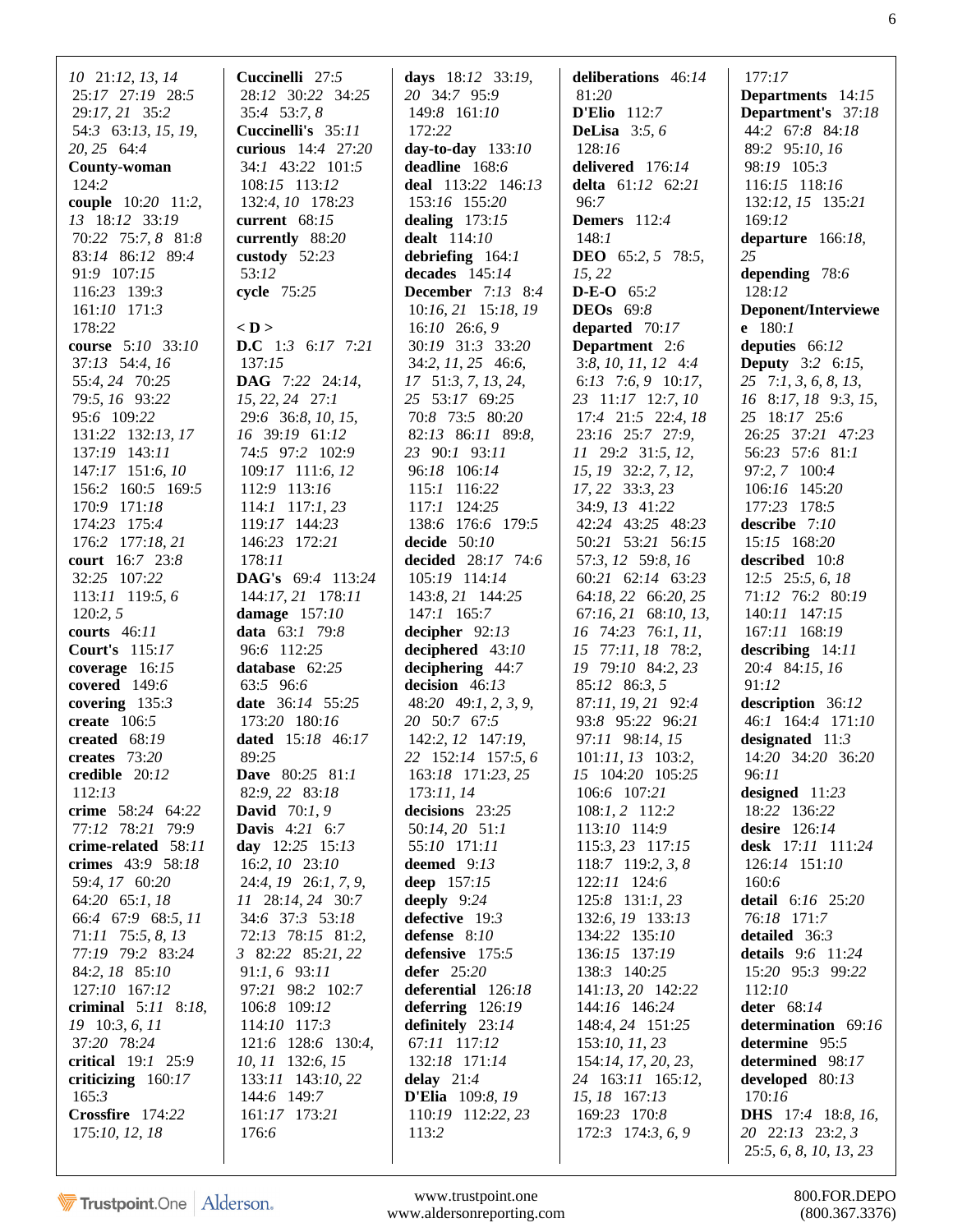| $27:2, 6, 7$ 29:10       | 28:1 31:7 36:24             | 153:19 167:20                | <b>Dustin</b> $100:17$    | elaborate 27:25                    |
|--------------------------|-----------------------------|------------------------------|---------------------------|------------------------------------|
| 35:13 52:22 53:2,        | 45:13 87:14                 | 172:8, 13                    | duties $12:16$            | 44:12 98:8                         |
| 20, 21 54:13 144:14      | 102:21 118:9, 11,           | <b>DOJ</b> 6:14, 19 12:1     | duty $8:5, 6$             | election $2:7$ 9:5, 9,             |
| <b>DHS's</b> 25:11       | 12 123:6 126:24             | 42:25 43:7, 19               |                           | 10 10:12, 13, 18, 19,              |
| dictating 98:19          | 138:24 144:4                | 53:2 58:17 61:21             | E >                       | 24, 25 12:23 13:19                 |
| difference $19:7, 13$    | $145:19$ $147:1$            | $66:1, 7$ $69:21$ 74:1       | earlier 4:2 23:25         | $14:14$ 15:1 18:21                 |
| 62:24 67:25 68:1         | 159:1 164:21                | 77:25 80:22 81:17            | 24:4 35:14 36:1           | 20:16, 18, 19, 22, 24              |
| 84:17 133:1              | 165:11 168:7, 17,           | 82:6 88:19 107:18            | 51:2 55:16 58:17          | $21:2, 8, 19$ $22:3, 4,$           |
| differences 85:4         | 20 171:10 174:13            | 126:6, 10, 16, 18            | 70:11 71:12 75:7          | 15 23:18, 23 27:18                 |
| different $25:18$        | 175:25                      | 127:3, 4, 8 134:4            | 87:20 88:25 91:6          | 30:3, 16 31:14, 18                 |
| 44:16 65:11 70:22        | discussions 98:2            | 136:19, 22 144:14            | 98:2, 7 102:7             | 33:24, 25 34:15                    |
| 85:14 152:15             | 100:23 117:6                | 159:3 163:21                 | 108:20 109:12             | 37:11 39:11 40:8                   |
| 169:19 174:8             | 131:12 144:5, 9             | 164:11 175:9                 | 114:2 115:8               | $41:3, 7$ $42:21$                  |
| difficult 49:9           | $152:3$ $155:1$             | <b>DOJ's</b> 6:18            | 123:21 126:12, 23         | 43:15 46:11 51:10,                 |
| 102:21, 22 132:20        | 167:24 170:9                | domain $34:14$               | 131:15 136:12             | 12, 18, 21 53:17                   |
| 133:7, 8 152:4, 25       | 171:18 172:19               | <b>Dominion</b> 15:21, 22    | 138:7 149:7 155:9,        | 54:8, 11, 18 56:1, 3,              |
| 167:10                   | disentangle 155:25          | 16:17 19:8 21:15             | 21 156:22 157:8           | 7 58:11, 24 59:6,                  |
| dig $68:4$               | dismiss $32:9$              | 25:18 30:10, 15              | 166:10 167:4, 11          | $12 \quad 61:10, 22 \quad 62:8,$   |
| direct 60:12 86:18       | dismissed 31:24             | $31:4, 5, 6, 9$ 99:15,       | early 6:19 72:6           | $14 \quad 64:22 \quad 65:1, 3, 4,$ |
| 87:1 88:1 90:16          | dispelled $37:25$           | 16                           | 115:9 155:7               | 8, 18, 25 66:4, 6, 10              |
| 97:24 98:1 163:9,        | displeasure 44:2            | DONOGHUE 1:8                 | ease $2:20$               | 67:3, 9 68:4, 11, 15               |
| 10 164:2                 | dispute $74:484:14$         | $2:4, 10, 11, 13$ 3:1        | easily $78:15$            | 69:9 70:15, 16, 18                 |
| directed $121:18$        | 85:8, 21                    | $4:14, 25 \quad 5:7, 14, 17$ | <b>Eastern</b> 6:17 7:17, | 71:11 73:3, 12                     |
| 141:3                    | dissatisfied 167:6          | 6:3, 5, 12 15:6              | 19 8:1, 13 15:4           | 75:5, 8, 13, 25 76:6               |
| directly $60:11$ $61:1$  | distracts $133:10$          | 45:18 56:2 63:12             | Eastman $107:6$           | 77:8, 11, 12, 15                   |
| $65:10$ $69:11$ $78:4$ , | <b>District</b> 6:17 7:17,  | 70:2 82:10, 12               | easy 29:17                | 78:4, 11, 15, 21                   |
| 7, 16 93:16 97:23        | 19 8:1, 13 15:5             |                              | eat 157:24                |                                    |
| 151:19                   |                             | 83:7, 14 84:15               | <b>ECB</b> 65:18 66:11    | 79:2, 8, 9 83:24                   |
|                          | 18:4 $64:3, 7$ $65:3$       | 96:12 122:15                 |                           | 84:2, 18 85:2, 10,                 |
| Director 18:17           | 69:9 71:9 72:24             | 123:11, 18 124:23            | 68:11, 21 69:1, 3, 7,     | 13 86:7, 8, 24 87:4                |
| 25:6, 7, 24 37:21        | 78:11, 16 94:7, 12          | 128:11, 18 137:5             | 10, 11, 14 75:21          | 88:4, 14 89:2                      |
| 81:1 99:14 174:18        | 161:25 162:8, 10,           | 167:21 168:8                 | 79:18 80:8, 18, 19        | 93:13 95:7, 12                     |
| disagreed $69:15$        | 23, 24 169:13               | 174:12 175:19, 25            | 81:9 167:11               | 97:24 99:14                        |
| disagreement $75:5$      | distrust 60:16, 19          | 176:3 179:19                 | ECB's $69:13$             | $103:15$ $107:3$ , $13$            |
| 85:9, 18                 | <b>Division</b> 8:9, 18, 19 | D-0-n-0-g-h-u-e $2:11$       | <b>echo</b> 109:5         | $111:1$ 118:6 124:4                |
| disagreements $81:14$    | $10:3, 6, 11$ 37:20         | Donoghue's 2:19              | <b>EDNY</b> 8:16          | 127:9, 10 136:3                    |
| disappeared 150:9        | 48:1 88:25 89:1             | double $57:21$               | effect 13:10 16:23        | 149:3 153:8 156:3,                 |
| disappears 148:5         | 101:3, 10 112:6             | doubled $158:5$              | 20:7 22:19 28:5           | 7 163:12 165:1                     |
| disappointed $172:5$     | 148:2                       | <b>doubt</b> 10:22           | 30:21 33:23 36:2          | 166:25 167:12                      |
| disapprove 73:19         | <b>DNI</b> 100:17 138:10    | <b>Doug</b> $40:12$          | 37:9 40:16, 23            | 169:22 170:2                       |
| disaster 28:7            | document 11:3               | downside $153:19$            | $41:11, 14$ 52:4          | election-related                   |
| 157:22                   | 12:14 14:19 34:17,          | 155:12                       | 69:6 91:22 114:17         | 56:16 68:22 138:8                  |
| disconnect 68:18         | 20 35:3, 5, 11, 22          | downstairs 178:10            | 134:13 136:13             | elections 18:23                    |
| 69:4                     | 57:15 60:12 67:7            | downstream 80:23             | 141:7 145:13, 22          | 32:4 40:18 54:3, 6                 |
| discuss $5:19$ 18:15     | 86:13 89:24                 | draft $46:8$ $47:12$ ,       | 159:25 160:22             | 67:23 68:2, 4, 14                  |
| 107:2 116:5 164:10       | 114:19, 21 115:1            | 16 48:7 49:4, 16             | 162:14 169:1, 5           | 78:9 87:17 97:10                   |
| discussed 15:13          | 123:17 125:9                | 150:19 157:9                 | 172:7                     | 98:21 179:6                        |
| 18:15 34:5 46:21         | 129:10                      | drafted 98:23                | effective 165:8           | <b>Elector</b> 46:13               |
| 57:19 83:3 100:7         | documents 11:13             | 101:13 102:12                | 173:23                    | electoral 87:10, 15                |
| 101:18 105:17            | 14:25 15:3, 13              | dragging $69:16$             | effectively 91:19         | 128:8                              |
| 107:14 111:6             | 24:7 26:15 57:18            | 167:15                       | 172:17                    | electronic 17:10                   |
| 118:5 135:4              | 67:15 89:5 120:14           | Dreiband 148:7               | effort $9:25$             | elevated $7:1$ $75:17$             |
| 143:11 153:18, 19        | 127:25                      | dressed 149:5                | <b>efforts</b> 2:6 18:22  | ellipsis 44:24                     |
| 166:12 169:18, 25        | <b>DOD</b> 144:14 145:5     | 151:14                       | 75:12 127:8, 11           | email 11:5, 7, 11                  |
| 174:25 178:6             | doing $9:23$ 31:20          | drive $116:10$               | 130:25                    | 14:22, 24 15:2, 8                  |
| discussing $24:3$        | 39:22, 23 43:25             | driven $170:11$              | either 23:22 31:8         | $17:17$ $24:16, 21, 22,$           |
| 27:20 35:2 42:16         | 44:3, 4 55:18               | driver $170:11$              | 34:13 53:14 55:13         | 25 34:22, 24 35:3,                 |
| 61:6 89:8 90:13          | 59:16, 20, 25 67:1          | dual $11:16$                 | 69:4 80:3 86:1            | 11 46:6, 17, 18                    |
| 92:6 132:7 133:17        | 68:13, 16 98:20             | due 74:14 171:21             | 101:10 136:10             | 47:16 67:14 69:25                  |
| 152:19 166:10            | 105:2 108:17                | <b>dunk</b> 120:1            | 141:10 148:13             | 70:5, 8, 9 71:10                   |
| discussion $13:13$       | 115:12 118:23               | <b>Durbin</b> 2:4, 12        | 153:4 170:1 178:23        | 73:4 75:3 80:21                    |
| 16:22 27:21, 23          |                             |                              |                           | 82:14 83:15 84:15                  |
|                          |                             |                              |                           |                                    |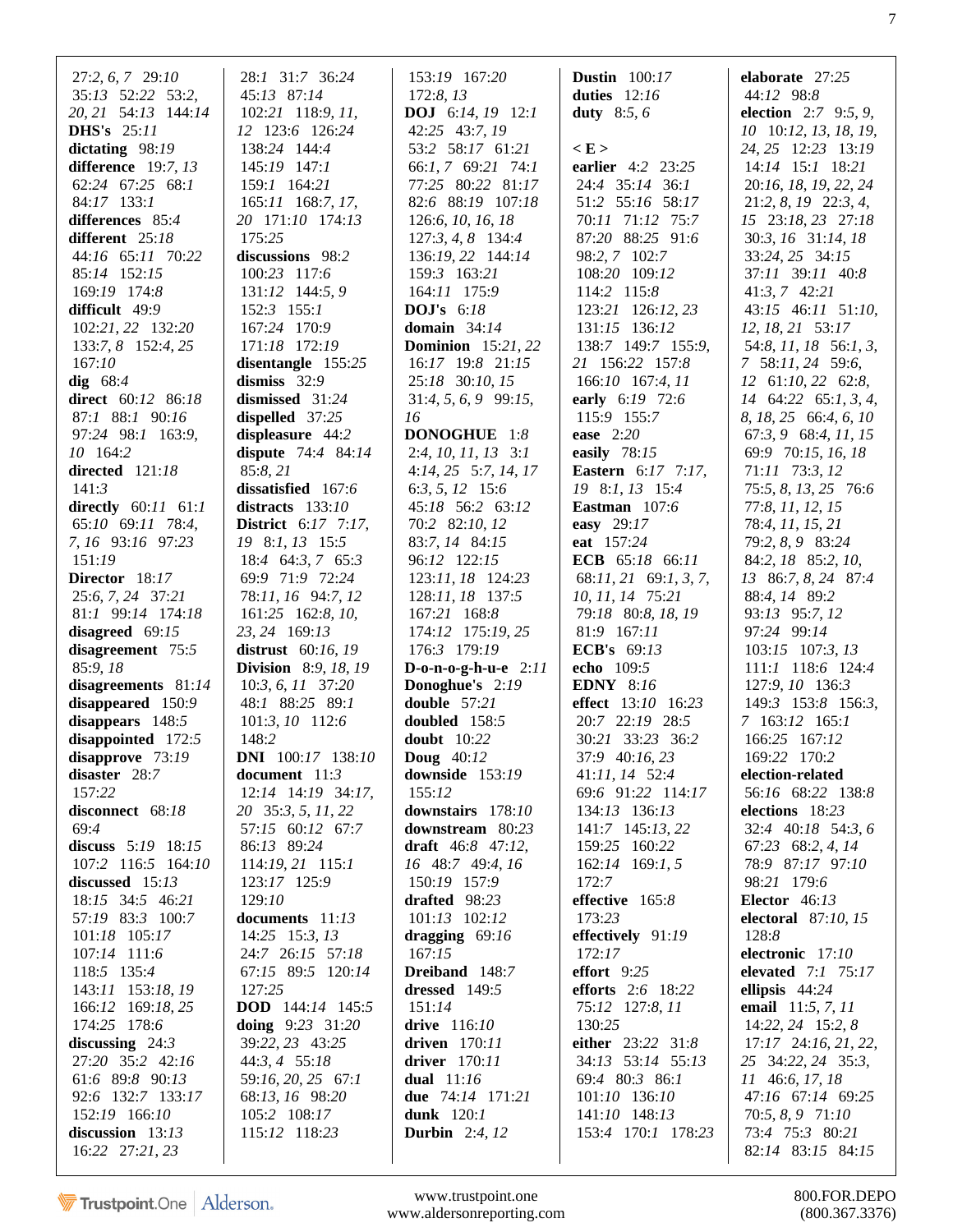| 85:6, 7 89:15, 20,       | equally 92:7                         | 35:8, 23 36:19, 21                   | 66:19 67:1 68:14            | feelings 81:25                        |
|--------------------------|--------------------------------------|--------------------------------------|-----------------------------|---------------------------------------|
| 21 90:11 93:12, 18       | equipment $72:1$                     | $37:2$ $45:23$ $46:1$ ,              | 72:9, 15 96:3               | 172:9                                 |
| 94:3, 4 95:1 96:15,      | Eric 48:3 148:7                      | 16 57:16, 17 64:16                   | 100:24 102:24               | feels $92:23$                         |
|                          |                                      |                                      |                             |                                       |
| 17, 18 97:22 98:6,       | error 15:25 16:17                    | 69:20 70:4, 5 81:7                   | 121:23 133:9                | feet $69:16$ $167:15$                 |
| 10 99:9, 21 100:3        | 19:11, 14, 15 20:5                   | 82:25 83:17 86:10                    | 155:3, 18                   | <b>fellow</b> 128:25                  |
| $101:1, 4$ 102:8         | 21:14 22:9 28:8,                     | 89:14, 15, 17, 18, 20,               | facts 22:7 119:2            | <b>felt</b> 19:3 20:10                |
| 120:15 122:4             | 20 71:19                             | 24 96:13, 15                         | fact-specific 68:8          | 38:2 44:3 93:8                        |
| $124:22, 25$ $125:3, 4,$ | errors $25:14$                       | $106:10$ 113:6, 7                    | factually 98:18             | 95:11 100:10                          |
|                          |                                      |                                      |                             |                                       |
| 18 126:2, 4 129:13,      | especially $122:1$                   | 114:20, 21 123:16,                   | <b>failed</b> 175:5         | 140:2 171:24                          |
| 20 130:15 133:17,        | 148:4                                | 17 124:21, 22                        | failing $43:8,20$           | field 65:6 80:3                       |
| 18, 20, 21 134:19        | espousing $85:15$                    | 125:17, 18 129:11,                   | 58:17                       | 131:16,24                             |
| 147:23 169:19            | essence 90:16 98:7                   | 12, 13, 16 133:16,                   | fair 10:10 14:9             | <b>fifth</b> $24:13$ $25:1$           |
| emailed 164:17           | 115:2 126:10                         | 18 134:18 137:4, 7                   | 25:7 54:22 58:10            | fight $146:14$                        |
|                          |                                      |                                      |                             |                                       |
| emails 24:4, 15          | essentially 29:14                    | exhibits 57:20                       | 84:1 85:17 116:2,           | <b>Fighter</b> $41:9, 13$             |
| 35:16 38:24 66:22        | 41:25 51:24 84:16                    | 127:24                               | 4 126:22                    | <b>figure</b> 18:7 62:23              |
| 76:2 82:14, 17, 20,      | 103:13 118:25                        | exist 48:21 76:3                     | fairly 77:21 96:25          | 68:23 112:17                          |
| 21 100:19 113:20         | 139:14 147:5                         | exists 136:19                        | 103:16 121:10               | <b>file</b> $32:18, 19, 22$           |
|                          |                                      |                                      |                             |                                       |
| 120:23 121:2             | 148:13 152:13                        | exodus 159:15                        | 126:18 138:1                | 33:17 107:21                          |
| 125:22 126:10            | 176:11, 13 177:15                    | expand $105:24$                      | <b>fake</b> 70:24           | 119:15                                |
| 130:10                   | establish 97:17                      | 106:3                                | fall 56:25                  | <b>filed</b> 16:5 31:13               |
| Embassy 110:9            | et 54:8 97:15                        | expect 62:7, 13                      | fallout $155:14$            | 107:18 125:1                          |
| <b>Emily</b> $3:11$      | 140:20 165:25                        | 86:23 101:5                          | false 5:9 70:23             | filing $16:4$ 31:12,                  |
|                          |                                      |                                      |                             |                                       |
| employee 6:19            | evaluations 23:3                     | 153:23 155:18                        | 156:12                      | $15$ 32:7 33:3, 4, 5, 7               |
| 66:1 83:21 112:23        | Eve 51:5                             | expectation 57:2                     | familiar $11:14$            | filled $145:7$                        |
| 165:19                   | evening $93:10$                      | 178:7                                | 121:2                       | final $35:7$ 128:1                    |
| en $154:20$              | 147:3                                | expecting $142:15$                   | familiarity 19:18, 24       | 172:21                                |
|                          |                                      |                                      |                             |                                       |
| encourage $4:15$         | event $86:1$                         | experience 7:25                      | far $21:13$ 34:9            | <b>Finally</b> $5:18$                 |
| 131:1                    | Eventually 53:23                     | 93:1 132:11                          | 57:12 93:22                 | find 17:1 18:1                        |
| ended 6:17 105:16        | evidence 10:12, 18,                  | expert 84:1, 11                      | 105:18 159:6                | 63:14 64:14 78:15                     |
| 111:24 126:13            | 23 33:23 34:15                       | expertise $18:20, 23$                | farfetched 22:5             | 102:4 111:7 112:8                     |
| 175:12                   | 46:11 86:6, 7                        | 126:20                               | 112:15 121:8                | 145:25 146:1, 4                       |
|                          |                                      |                                      |                             |                                       |
| ends 105:21              | 93:19 99:19 119:2                    | experts 18:14                        | <b>Farm</b> 44:19 45:5      | 160:7 162:13                          |
| enforcement 12:17        | 121:12 138:11                        | explain 25:23 70:7                   | 70:10, 15                   | 170:13                                |
| 64:11 135:22             | 156:13 160:3                         | 91:15 104:6                          | Farm-related 70:8           | finding $10:20$                       |
| 136:24 174:14            | 170:13, 15                           | 119:18 139:9                         | farther $107:12$            | Fine 112:11 138:21                    |
|                          | exact 28:3 58:8                      |                                      |                             |                                       |
| engage 49:21 50:8        |                                      | 163:3 167:14                         | favor $17:14$               | 145:15 146:18                         |
| 133:23                   | 62:11 67:19                          | explained $19:3$                     | <b>FBI</b> 10:11 18:16,     | 147:25 148:18                         |
| <b>Engel</b> 48:1 105:1, | exactly 13:8 17:23                   | 32:11 73:6 93:11                     | 18 21:3 25:6                | 149:14 151:15                         |
| 7, 14 106:17             | 40:15 71:5 73:14                     | 96:20 100:9                          | 37:21 42:24 43:5            | 161:15, 19 166:23                     |
| 142:22 143:2             | 91:17 104:10                         | 148:17 165:20                        | 53:21 54:12 56:15           | fingers $61:21$                       |
|                          |                                      |                                      |                             |                                       |
| 151:12 154:5             | 106:25 108:18                        | explaining $115:2, 15$               | 60:6, 17, 21 64:2,          | <b>Finish</b> 42:18 71:23             |
| 155:4 159:2, 13          | 117:22 137:12                        | explanation 32:24                    | 18 65:6, 10, 13             | fire $56:9$ , 12, 14, 18              |
| enjoy $175:17$           | example 77:23                        | 171:7                                | 69:12 71:4, 9, 14           | 158:11, 13, 14, 15                    |
| <b>ENRD</b> 97:4         | examples 75:8                        | explicit 69:14                       | 72:22 74:1 77:3, 4,         | $161:4, 6, 7, 16$ $165:7$             |
| enshrined 136:20         | 169:19, 24 170:14                    | exploring $83:16$                    | 11, 18, 24 78:4             | <b>fired</b> $92:22$ $105:13$ ,       |
| ensure 59:25 68:17       |                                      | <b>extent</b> 9:16 49:24             | 79:5, 10, 15, 23, 25        | 16, 21                                |
|                          | exasperated 139:16                   |                                      |                             |                                       |
| 136:23                   | 144:23 145:23                        | 84:22 85:11 95:9,                    | 80:3, 17, 19 86:2           | firing $49:17$ 50:16                  |
| entered 47:20, 21        | exception $2:18$                     | 24 124:13 126:13                     | 92:17, 22, 23, 24           | 161:8, 14                             |
| 151:8 178:11             | 171:20                               | 132:25                               | $93:2, 3$ 111:3, 5, 9,      | <b>firm</b> $97:15$                   |
| entertain $114:7$        | exceptions 68:9                      | extremely 69:10, 13                  | $11$ 112:18 124:6,          | firmly $172:12$                       |
|                          |                                      |                                      |                             |                                       |
| entire 113:25            | exchange 34:24                       | 172:5                                | 16 125:8 126:6              | <b>first</b> $6:10$ $12:13$           |
| 148:4 155:19             | 83:17 90:19 122:4                    |                                      | 127:8 129:25                | 15:9 17:20 19:17                      |
| entirely 116:7           | 129:18, 23                           | $\langle F \rangle$                  | 130:3 131:16, 24            | 26:7 32:18 34:11                      |
| 124:9, 10 134:11         | excuse $57:23$                       | face $112:15$ 123:2                  | 175:9                       | 38:17 39:1 40:9                       |
| 140:22 141:9, 16         | 127:10 175:21                        | face-to-face 145:2                   | <b>FBI's</b> 80:1, 6, 23    | 41:4 45:20 46:16                      |
| entirety $135:20$        | excused $27:4$                       | facility 44:23 71:4                  | <b>Federal</b> 3:15 7:4     | 56:23 58:17 70:11                     |
|                          |                                      |                                      |                             |                                       |
| entities 11:19 18:23     | executive 59:24                      | 72:11, 17 73:2                       | 25:22 41:1                  | 88:8, 13 90:2 91:4                    |
| envelope 72:14           |                                      |                                      |                             | 97:3, 24 98:1                         |
|                          | 136:15, 18                           | 110:5 124:2                          | feed $72:19$                |                                       |
| Environmental 89:1       | exfiltrate 112:25                    | fact $21:14$ $24:18$                 | feel 94:24 153:1            | 103:8 107:11                          |
|                          |                                      |                                      |                             |                                       |
| equal $3:22$             | Exhibit $11:4, 5$<br>14:21, 22 34:22 | 28:19 30:24 33:7<br>42:8 49:24 62:25 | 171:19<br>feeling $34:3, 4$ | 114:2 128:2 135:6<br>144:4 150:17, 22 |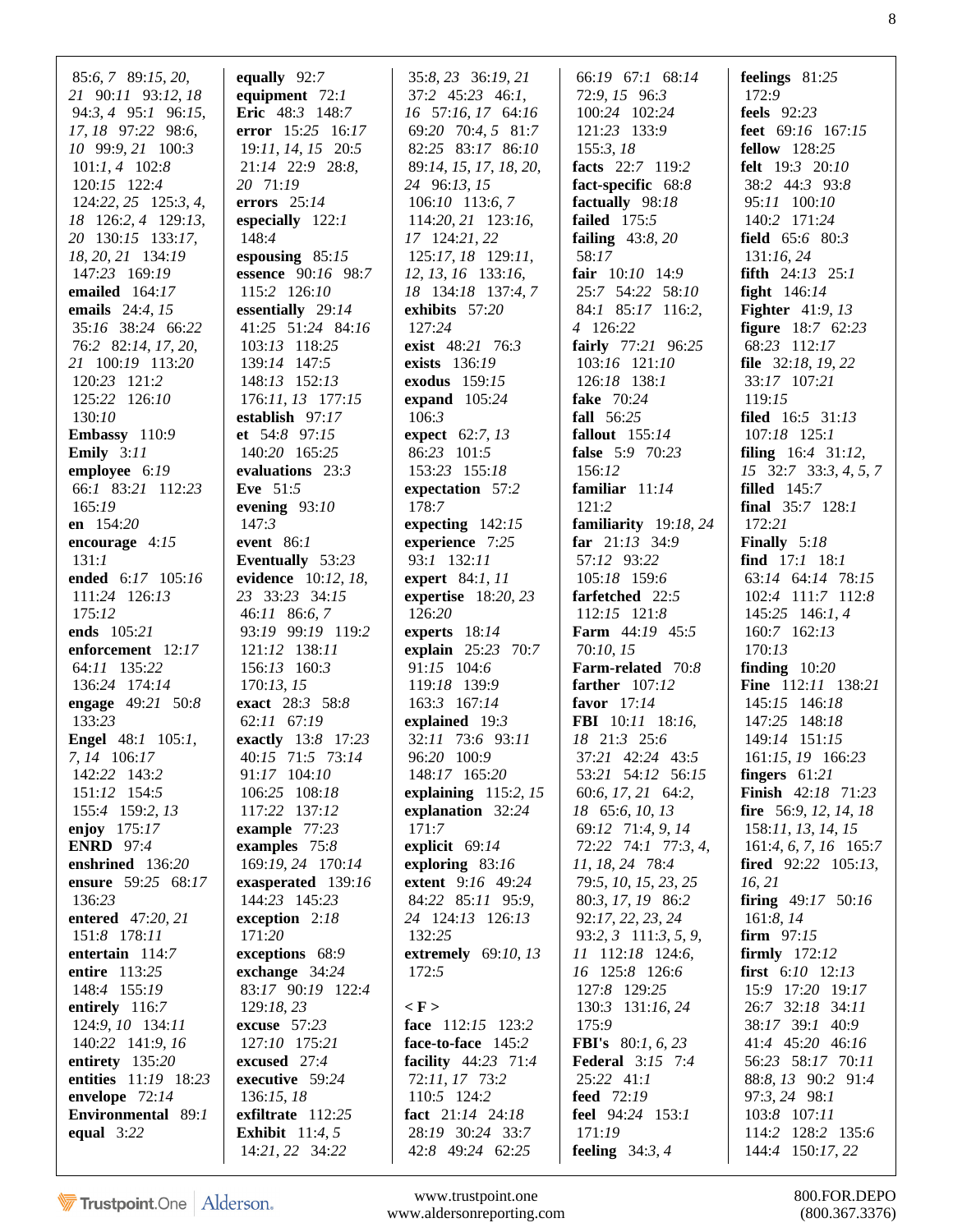| $151:13$ 155:3, 6<br>160:13 162:11<br>168:22<br>firsthand $122:10$ | 123:21 172:1<br>formally $33:21$<br>formed $93:7$<br>former 2:6 128:25 | frequent 9:22<br>friction 106:5<br><b>FRIDAY</b> $1:13$<br><b>front</b> 49:4, 5 | generally 9:23<br>$13:21$ 15:11, 12<br>19:1 28:4 29:3<br>31:4 37:17 40:15 | 71:4 72:11, 23<br>74:8 77:24 79:15<br>80:6, 8, 19 83:11<br>104:2, 8 105:5 |
|--------------------------------------------------------------------|------------------------------------------------------------------------|---------------------------------------------------------------------------------|---------------------------------------------------------------------------|---------------------------------------------------------------------------|
| $fit$ 79:23                                                        | 174:18                                                                 | 109:24 151:20                                                                   | 55:3, 6 67:17, 20                                                         | 123:4, 7 125:16                                                           |
| fits $34:19$                                                       | forth 3:22 18:10                                                       | fronts $49:3$                                                                   | 68:6, 7 70:14 74:7                                                        | 129:9 131:24                                                              |
| five 82:24 133:1                                                   | 103:10 126:11                                                          | frustrate 67:8 75:9                                                             | 77:23 85:19 92:17                                                         | 146:2, 13, 17                                                             |
| fixated $161:3$                                                    | 130:13 131:18                                                          | 76:12                                                                           | 119:22 120:19                                                             | 148:18 149:9                                                              |
| flavor 120:20, 21                                                  | 142:17 143:14                                                          | frustrated 75:13                                                                | 127:2 130:13                                                              | 150:17 151:6                                                              |
| flip 19:20 126:9                                                   | 153:12                                                                 | 119:7, 18 157:16                                                                | Generals 11:12                                                            | 152:11 158:18                                                             |
| flipped 94:24                                                      | Fortune 8:23                                                           | frustrating 75:21                                                               | General's 8:6                                                             | 166:6, 7 167:24                                                           |
| floated $126:3$                                                    | <b>forward</b> 35:8 57:7                                               | frustration 56:15                                                               | 24:13 57:6 94:16                                                          | 179:24                                                                    |
| floor $24:13, 14$                                                  | 66:13 69:17 74:9                                                       | 71:10 118:19                                                                    | 100:5 114:6, 11                                                           | go-ahead $100:1$                                                          |
| 25:1, 21 137:22                                                    | 81:15 94:6 103:18                                                      | 119:11 121:23                                                                   | generically 99:7                                                          | goal 11:25                                                                |
| 142:25                                                             | 125:23 141:14                                                          | 122:3                                                                           | geographic 64:12                                                          | God 41:25                                                                 |
| floored 102:23                                                     | forwarded 24:3                                                         | frustrations 80:23                                                              | Georgia 40:24                                                             | goes 43:19 99:15,                                                         |
| <b>Florida</b> 74:11, 12                                           | 32:14 35:12 94:18,                                                     | full 70:18 94:20                                                                | 44:10, 15, 18 52:24                                                       | 18 143:17                                                                 |
| 117:24                                                             | 25 121:4                                                               | fully 30:1 105:15                                                               | 53:20 58:4, 12                                                            | going 10:1 13:19                                                          |
| flow $152:20$                                                      | forwarding 89:21                                                       | <b>Fulton</b> 63:13, 15, 19,                                                    | 64:7 71:9 73:2                                                            | 17:6 18:1, 6 19:6                                                         |
| <b>flowed</b> 130:10                                               | 126:19 133:21                                                          | 20, 24 64:4                                                                     | 74:5 98:23 99:1                                                           | 38:1 39:9, 21                                                             |
| 153:3                                                              | forward-leaning                                                        | funnel $11:23$                                                                  | 100:25 120:24                                                             | 42:10 44:15 46:16                                                         |
| <b>Flynn</b> $175:1, 3$                                            | 76:10                                                                  | further 84:5                                                                    | 121:22 122:10                                                             | 54:25 67:18 69:17                                                         |
| Flynn-Brown $3:1, 2$                                               | forwards $35:1$                                                        | 128:12 130:6                                                                    | 124:3, 11, 14, 15                                                         | 80:22 81:7, 16, 18                                                        |
| 5:24 45:17 46:3                                                    | 125:2                                                                  | 155:8 163:11                                                                    | 125:2 133:22                                                              | 84:4 93:19 99:22                                                          |
| 69:19 70:3, 6 75:2                                                 | <b>found</b> 10:18, 23                                                 | furthermore 23:6                                                                | 138:22, 23 139:1, 5,                                                      | $100:14$ $102:3, 5$                                                       |
| 76:17, 23, 25 81:21                                                | 23:22 24:9 33:23                                                       | 69:11                                                                           | 14, 15 140:11, 15,                                                        | 103:23 105:15                                                             |
| 82:5, 11, 24 123:10,                                               | 112:22                                                                 | <b>future</b> 14:12 68:14                                                       | 23 141:2, 4, 5                                                            | 113:22 119:1, 4, 24                                                       |
| 19 124:20, 24                                                      | founded $59:10$                                                        |                                                                                 | 156:5 157:9                                                               | 122:19, 21 123:12                                                         |
| 125:16, 19 127:17                                                  | 95:11                                                                  | $<$ G $>$                                                                       | 161:25 162:8, 10                                                          | 127:15, 16, 18                                                            |
| 128:19 167:25                                                      | four $63:1, 4$ 96:6                                                    | gamma $61:12$                                                                   | 165:2 167:7 169:13                                                        | 128:23 129:3, 9, 15                                                       |
| 168:4, 13 171:3, 5                                                 | 149:8                                                                  | <b>GBI</b> 140:15                                                               | <b>getting</b> 9:6 16:15                                                  | 130:13, 14 131:25                                                         |
| 179:16                                                             | fourth $24:14$                                                         | <b>General</b> 6:15, 25                                                         | 31:24 44:5 76:15                                                          | 137:16 138:22                                                             |
| focus 68:15 76:8                                                   | frame $139:13$                                                         | 7:2, 4, 7, 8, 13, 16                                                            | 88:16 95:2 111:25                                                         | 141:4, 19 142:9, 10,                                                      |
| 133:13 151:25                                                      | framed 29:3 31:17                                                      | $9:3, 7, 16$ 10:1, 17,                                                          | 133:9 134:25                                                              | 16 143:8, 9, 12, 16                                                       |
| focused 141:2                                                      | 73:19                                                                  | 22 11:22 13:7                                                                   | 139:16 141:24                                                             | $144:16$ 145:1, 14,                                                       |
| 156:3, 4, 20                                                       | frank 171:10, 14                                                       | 14:25 16:10 20:9,                                                               | 148:18 150:18                                                             | 25 146:1, 2, 8                                                            |
| focuses 98:23                                                      | <b>frankly</b> $40:4$ $42:9$                                           | 14 23:21 25:13, 22                                                              | 169:8                                                                     | 147:8, 9, 12, 16, 21                                                      |
| folks 50:22                                                        | 50:19 106:5                                                            | 26:11 32:15 33:21                                                               | Giuliani 130:18, 20,                                                      | 150:14, 16 154:10,                                                        |
| follow 3:17 105:3,                                                 | 111:24 143:3                                                           | 35:12, 17 36:16                                                                 | 22 131:2, 5, 7, 14,                                                       | 11, 15, 17, 18                                                            |
| 12 131:22 177:18                                                   | fraud 9:9, 10 10:12,                                                   | 37:19 47:2, 11, 24,                                                             | 19, 22                                                                    | 157:17, 21, 22, 23,                                                       |
| <b>followed</b> 53:8 94:4                                          | 18, 24 15:1 22:4                                                       | 25 48:2 49:14                                                                   | give 4:11 7:24 9:7                                                        | 24 158:6, 11, 15                                                          |
| 102:7 108:8                                                        | 23:17, 22 30:16                                                        | 56:5, 6, 10, 23 57:1                                                            | 20:10 27:23 28:3                                                          | 159:8, 11, 14 161:6,                                                      |
| 157:13 175:24                                                      | 33:24 34:15 41:3,                                                      | 61:14 63:21 68:10                                                               | 29:1 32:16 39:7                                                           | 16 162:3 163:15,                                                          |
| following $46:19$                                                  | $7\quad 43:15\quad 44:11,20$                                           | 75:6 77:20 85:14                                                                | 53:25 91:23 100:1                                                         | 16, 23 164:14                                                             |
| 86:15 87:25 92:10                                                  | 51:10, 12, 18 53:17                                                    | 86:4 95:18 100:6,                                                               | 101:19 103:24                                                             | $165:5$ 166:5, 6, 7                                                       |
| 95:8 143:10, 20, 22                                                | 58:11, 24 59:13                                                        | 12 101:16 104:25                                                                | 120:20 151:5                                                              | 167:12 169:15                                                             |
| 163:20                                                             | 64:19 65:1 67:4                                                        | 105:6, 10, 11, 14                                                               | 157:3 163:2                                                               | 173:11, 13, 19, 21                                                        |
| follow-up $51:24$                                                  | 77:19 78:21 79:9,                                                      | $106:17$ $111:17$                                                               | 165:16 175:5                                                              | 174:11 175:8, 14                                                          |
| 90:18 133:16                                                       | 14 86:7 93:13, 23                                                      | 114:25 116:18                                                                   | Given 10:8 27:19                                                          | gold 28:13                                                                |
| 138:6 164:10                                                       | 119:14 127:9                                                           | 117:25 118:6                                                                    | 61:9 79:20 85:1                                                           | Good 2:24 3:1                                                             |
| 169:15 171:3                                                       | 136:3 156:4                                                            | 125:13 126:12                                                                   | 112:11 171:8, 22                                                          | 4:20 13:25 63:22                                                          |
| follow-ups 178:22<br>food 80:21                                    | 163:12 169:22<br>170:2                                                 | 132:1 133:12<br>135:16 142:1                                                    | 178:23<br>gives $25:19$                                                   | 129:3, 4 149:24                                                           |
|                                                                    |                                                                        | 145:21 149:21, 22                                                               |                                                                           | 154:23, 24 162:13                                                         |
| foregoing 180:2<br>Foreign $99:14$                                 | fraud-related 51:22                                                    |                                                                                 | giving 13:16 114:13<br>go 2:17 3:18, 22                                   | 169:6 177:9, 11<br>179:10                                                 |
| forensic $15:21, 24$                                               | fraudulent 125:6<br>free 73:23 94:2                                    | 151:5 152:2, 8, 10,<br>16 153:21 156:1                                          | 11:24 20:2 21:13                                                          | good-byes 165:17                                                          |
| $16:4, 7$ 19:21 20:4                                               | 132:24 134:18                                                          | $163:8$ 175:1, 3                                                                | 27:4, 16 35:7 42:4,                                                       | googled 112:19, 20                                                        |
| 21:12                                                              | 165:12                                                                 | 176:6, 17, 19                                                                   | 22 45:10, 14 54:25                                                        | govern 11:18                                                              |
| forget 52:11 65:7                                                  | freely $4:16$                                                          | 177:12, 14, 20, 23,                                                             | 55:1, 19 57:22                                                            | government 23:5                                                           |
| forgive $31:22$                                                    | Freeman 44:21                                                          | 24 178:15, 23 179:1                                                             | 60:4 62:7 63:13,                                                          | 37:8 110:6 174:14                                                         |
|                                                                    |                                                                        |                                                                                 | 15, 19, 20 64:13                                                          |                                                                           |
|                                                                    |                                                                        |                                                                                 |                                                                           |                                                                           |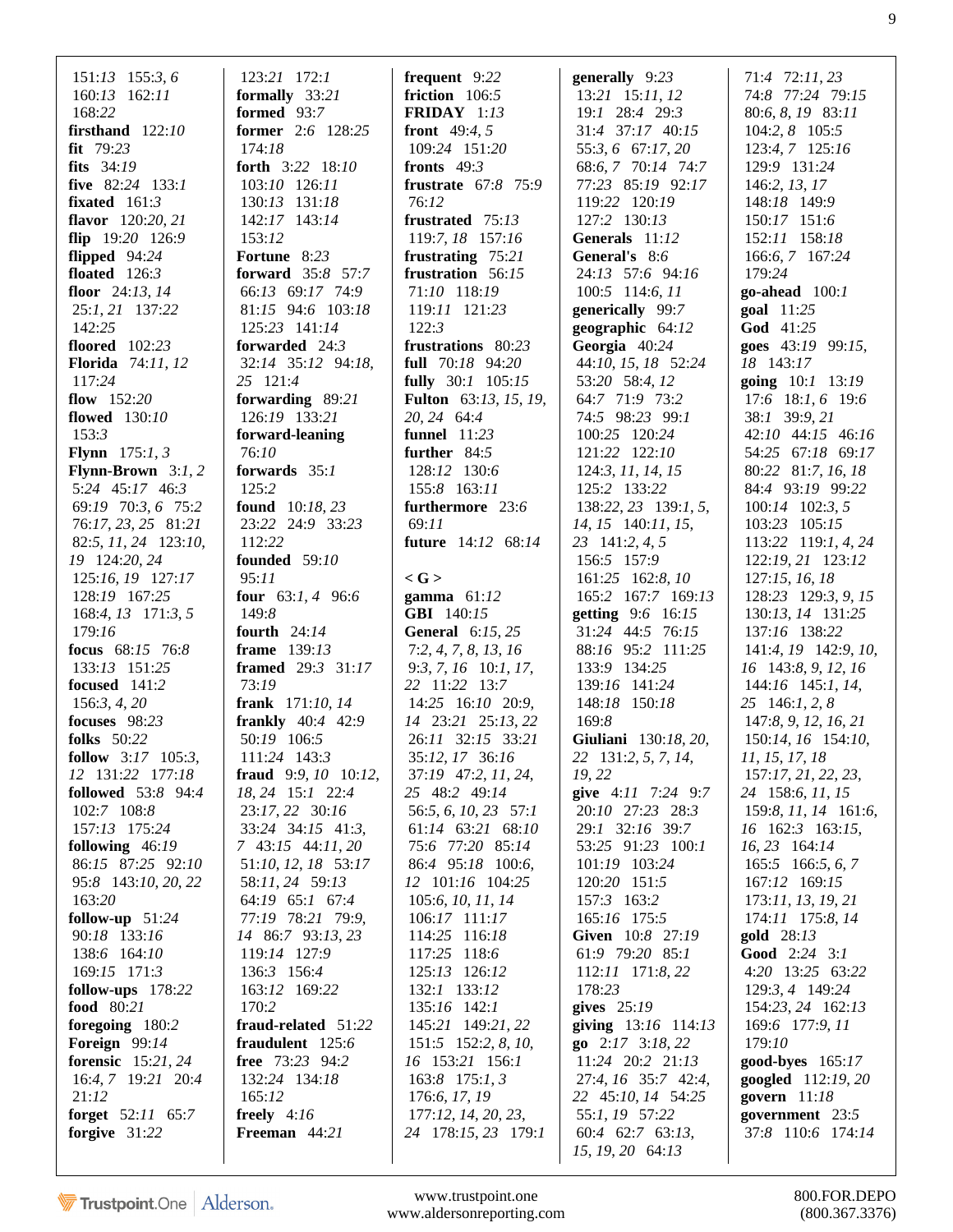| Governor 46:9                         | handful $75:17$                              | $141:11, 24$ $142:13$                    | 175:9 176:10, 23                       | importantly $8:8$                    |
|---------------------------------------|----------------------------------------------|------------------------------------------|----------------------------------------|--------------------------------------|
| 95:17                                 | 85:22                                        | <b>He'd</b> $94:15$                      | 177:4, 9 178:13                        | imposed $11:22$                      |
| $graph 151:15$                        | <b>handle</b> 38:3 64:22                     | held 172:12                              | Hovakimian 56:21,                      | impossible $61:2,9$                  |
| $graceful$ 165:25                     | 93:3 94:21                                   | he'll $139:19$ $162:13$                  | 22 57:8, 11 143:3                      | impression 29:1                      |
| graduated $8:3$                       | handled $9:10$                               | 169:2 177:25                             | 147:6 150:20                           | 111:19, 25 126:13                    |
| grand $23:1$                          | 60:21 64:20                                  | help 18:22 147:5,                        | 163:21                                 | 178:24                               |
| Grassley 3:3, 7                       | 124:14, 18 131:16                            | 11                                       | Huckster 44:22                         | improbable 121:16                    |
| 127:21 128:3, 16                      | handpicked 154:13                            | helped $6:7$                             | huge 16:18 21:17                       | improper $67:1$                      |
| 174:19                                | <b>hands</b> $16:18$ 81:1                    | <b>helpful</b> $37:12, 16$               | 22:10 28:21                            | inaction $43:1$                      |
| Grassley's 5:23                       | handwriting 44:7                             | 67:15 165:14, 23                         | human $28:3$                           | inadvertent 22:19                    |
| 45:11, 16 123:9                       | 90:3 92:14                                   | Herschmann 48:3                          | hundred $52:15$                        | inappropriate                        |
| 128:7 169:17                          | handwritten 46:19,                           | hey 17:20 37:9                           | 79:6                                   | 98:13 103:13                         |
| graveyard $159:14$ ,                  | 23 89:25 90:12                               | 72:5 80:9 126:10                         | hundreds 154:22                        | inauguration $173:17$                |
| 15                                    | 137:8                                        | 166:21<br>hidden $44:23$                 | hung $52:11$ 163:4<br><b>Hunt</b> 97:5 | incident 73:14<br>172:20             |
| great 17:19 30:22<br>43:18 45:22 83:9 | <b>happen</b> 25:3 53:5<br>80:2 87:18 135:15 | highlight $174:11, 15$                   | hurdles $116:20$                       | incidentally $14:3$                  |
| 88:6, 17 91:20                        | 142:17 143:9, 16                             | highly $25:8$                            | Hurricane 174:22                       | included 86:16                       |
| 113:22 153:16                         | 159:18                                       | <b>Hill</b> 87:8                         | 175:10, 12, 18                         | 127:24, 25 128:9                     |
| $162:1, 4, 5$ 163:2                   | happened 18:8                                | historic 85:10                           |                                        | including $3:16$                     |
| 169:1 177:12, 13,                     | 36:13 71:5 73:2                              | historically 11:18                       | < I >                                  | 23:14 73:8 85:15                     |
| 24, 25 178:8                          | 87:16,17                                     | History 158:4                            | IC $100:10$ $138:18$                   | 99:16 136:19                         |
| greater $41:22$                       | happening 146:16                             | <b>hit</b> $168:5$                       | <b>iced</b> 172:17                     | 141:21                               |
| green-light 68:21                     | 147:21                                       | hoc 77:21                                | idea 13:25 31:2                        | incomplete 63:1                      |
| Greg $4:21$                           | happens 158:8                                | HofR 92:19                               | 46:22, 25 119:5                        | incorporate 174:16                   |
| ground $64:11$                        | 159:8                                        | hold $105:20$ $106:1$ ,                  | 121:5 122:9                            | increasing $118:19$                  |
| grounds $32:10$                       | happy $49:24$                                | 4 143:9                                  | 152:19 154:19                          | increasingly $120:21$                |
| Group 15:17 19:2,                     | 120:16 170:24                                | holding $160:16$                         | 160:10, 21, 23                         | indicate $46:10$                     |
| 18 25:10 164:9, 10                    | <b>hard</b> 122:16, 20                       | <b>home</b> 130:10                       | 172:3 179:10                           | 60:15 88:11 104:2,                   |
| guess 41:1 50:22                      | 155:25 168:2 172:9                           | 137:15                                   | <b>identified</b> 116:19               | 21 130:16                            |
| 57:16 79:3 93:1                       | hardware 18:21                               | Homeland 17:4                            | identify 78:11                         | indicated 15:25                      |
| 100:20 145:24                         | harmed 32:6 33:14                            | hope 57:2 148:2                          | IG $92:21$                             | 20:7 74:25 86:25                     |
| 146:3 158:17                          | 119:14 153:10                                | <b>hour</b> $3:20, 25$                   | <b>illegal</b> 49:22 50:9,             | 132:4 163:7                          |
| 174:16                                | head $83:24$ $84:17$                         | 38:15 44:5 45:9                          | 12, 19 63:14 64:15                     | 166:11 168:9                         |
| guidance 68:8                         | 88:24, 25 122:17                             | 58:17 70:11 81:8                         | 88:4                                   | indicates 129:23                     |
| guidelines $3:18$                     | 136:14, 18 140:15<br>157:16 170:18           | 83:1, 8, 16 94:4<br>123:12 170:22        | imagine 11:13 86:4<br>101:20 106:16    | indicating $12:15$<br>74:23          |
| guy 91:20, 21<br>111:8, 18 112:9      | <b>headed</b> 149:18                         | hours 48:25 71:17                        | 112:13 131:12, 19                      | indication 167:2                     |
| 114:13, 16 145:14,                    | headlines 16:21                              | 94:5 151:7, 8                            | 141:9                                  | indications 159:5                    |
| 22 160:12 169:6                       | headquartered $10:3$                         | 152:18 154:22                            | immediate $67:14$                      | <b>individual</b> $7:5$ $9:24$       |
| <b>guys</b> 28:6 29:5, 12             | heads 17:21 18:5                             | 161:14 164:7                             | 76:7                                   | 19:22 27:2 55:23                     |
| 31:20 33:12 39:12                     | 145:24                                       | 171:15,16                                | <b>immediately</b> 38:10               | 72:20 100:17                         |
| 41:25 42:16 55:11                     | heads-up $175:5$                             | <b>House</b> 11:17 12:1,                 | 92:10 104:6                            | 109:9 130:1, 17                      |
| 69:5, 21 77:17, 18                    | <b>hear</b> $25:11$ $42:1$                   | 6, 10 14:15 24:7                         | 137:19 146:7                           | 138:23, 25 140:10,                   |
| 86:15 109:3 120:2                     | 43:13, 16, 17 45:20                          | 26:10, 18, 24, 25                        | 148:14 154:3                           | 13, 14, 17, 21                       |
| 126:10, 24 129:2                      | 49:6 92:7 97:19                              | 27:9, 12, 14, 16                         | 173:25                                 | individually 112:16                  |
| 148:11 156:23                         | $142:15$ $151:1$                             | 29:20 47:22, 23                          | <b>impact</b> 127:13, 14               | individuals $25:11$                  |
| 173:16                                | 162:4 173:8 177:6                            | 48:3 92:19 100:20                        | impacted $10:13$                       | 40:14 76:16 107:9                    |
| <b>guy's</b> 111:16                   | heard 16:14 19:19                            | 104:7 106:8, 15, 21                      | 41:3 95:6 160:18                       | 115:19 124:8                         |
|                                       | 20:16 21:5 39:18                             | 108:16 114:4                             | impetus $167:3$                        | 134:21                               |
| $\langle H \rangle$                   | 40:4, 6 42:9, 11                             | 117:2, 23 118:1                          | implicate 136:6                        | infamous $174:23$                    |
| half 151:7 155:9                      | 44:25 48:25 53:1                             | 121:24 126:25                            | implicated 14:15                       | influence 135:21                     |
| 171:16<br>hallway $25:1$              | 88:13, 23 91:1, 4<br>109:9 114:16            | $127:3, 4$ 132:8<br>133:10 134:4, 8, 10, | 136:8, 11<br>implications $21:13$ ,    | 136:7 138:11<br>influencing $136:23$ |
| halt $74:1$                           | 160:20 168:24                                | 20, 23 135:10                            | 22 28:19 30:3                          | inform $23:12$                       |
| <b>hand</b> $19:4, 6, 9, 14$          | 169:1                                        | 136:1 141:18                             | 33:18                                  | 147:11 163:23                        |
| 23:6 26:2 28:11,                      | <b>hearing</b> $22:8$ 42:2                   | 144:7 146:3, 14, 17,                     | implied 69:7                           | 164:20 166:15                        |
| 13, 15, 22 29:16, 18                  | 103:8, 9 124:3, 15                           | 22 147:11 148:19,                        | <b>imply</b> 59:22 75:10               | information 41:2                     |
| 30:6 49:14 85:13,                     | 139:2 174:18                                 | 22 149:2, 6, 16, 17                      | important $12:16, 17$                  | 52:22 54:14 63:5                     |
| 14 123:13 128:23                      | hearings $40:22$                             | 151:11 158:21                            | 20:11 65:15 97:10,                     | 93:19 99:24                          |
| <b>handed</b> 151:19                  | <b>heated</b> 103:5, 11, 16                  | 159:5 163:10                             | 12 155:10, 22                          | 100:10 105:18                        |
|                                       |                                              | 169:20 170:2, 6, 20                      |                                        | $110:3, 21$ $111:14$ ,               |
|                                       |                                              |                                          |                                        |                                      |

www.trustpoint.one 800.FOR.DEPO<br>w.aldersonreporting.com (800.367.3376) www.aldersonreporting.com (800.367.3376)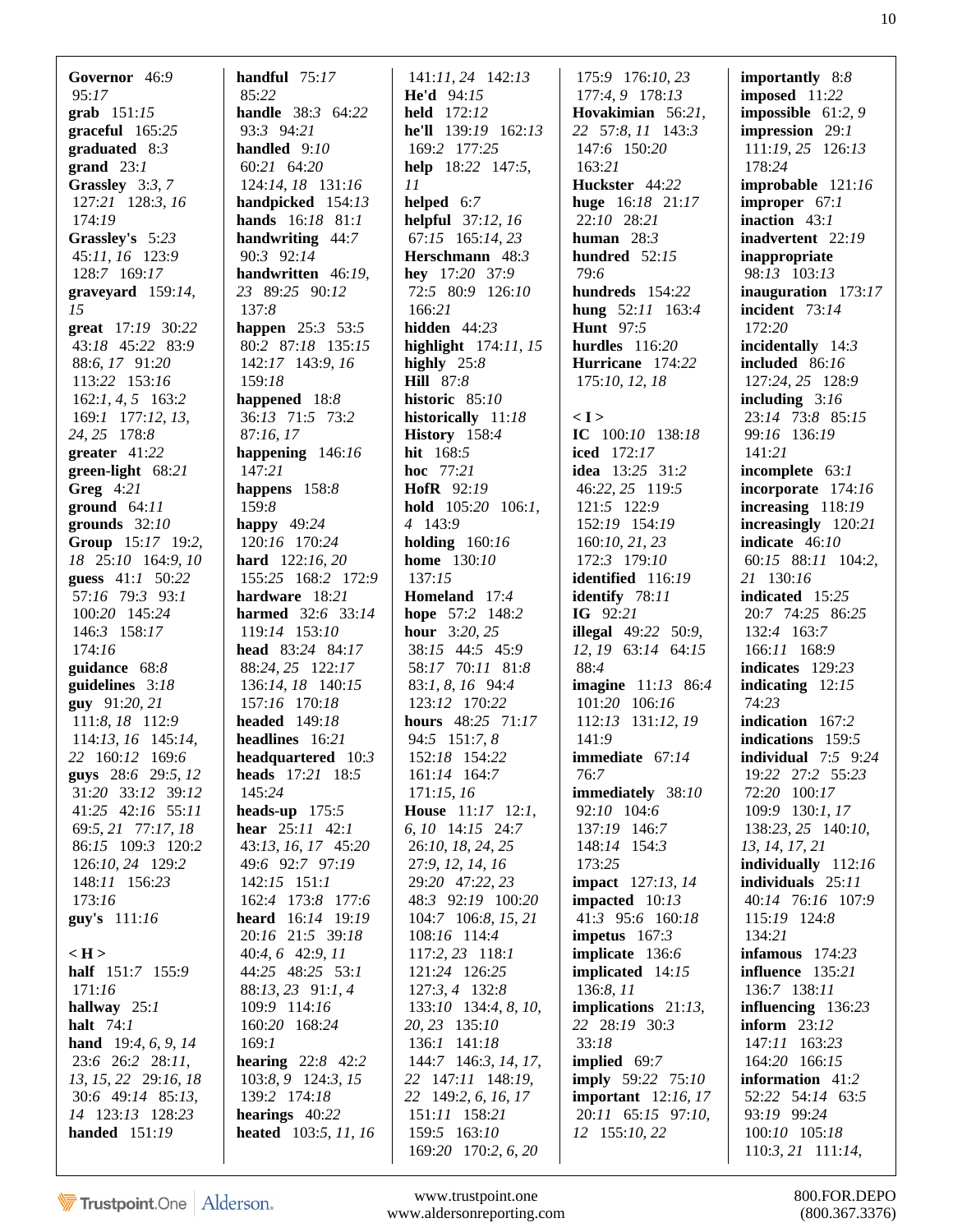|                                                                                                                                                                                                                                                                                                                      | 20 126:20 138:16<br>148:15 164:2<br>174:20 175:1<br><b>informed</b> 142:19<br>153:22<br>informing $55:23$<br>166:18<br>initial $114:3, 4$<br>Initially 66:7<br>100:20 135:11<br>141:3<br>initiated 117:21<br>inject $85:12$<br><b>input</b> 100:11<br>insanity $120:16$<br>121:3, 17 129:20, 22<br>insight $12:3$<br>insistent 168:22<br><b>Inspector</b> 57:1<br>install $104:14$<br>installed 159:4<br>installing 118:9<br>instance $12:13$<br>22:24 29:22 40:20<br>82:23 86:2 92:17<br>95:17 105:10<br>134:2 170:10<br>instances 28:4<br>73:17 85:22 86:2<br>169:23, 25 170:19<br><b>instruct</b> 49:21 50:8<br>instructing $119:23$<br>instructions 50:11<br>74:20<br><b>insult</b> $131:4, 5$<br>intake 64:19 77:20,<br>25 131:17<br>integrity $5:21$<br>65:16, 17, 24 73:6,<br>10 75:6, 14 76:4, 9<br>77:1 79:13, 17<br>80:18, 23 82:2, 15<br>intelligence 57:2<br>99:14, 23 103:20<br>121:14<br>intended $49:12$<br>173:23<br>intending 98:25<br><b>intent</b> 71:23<br>interact 81:13<br>173:2<br>interaction 172:19<br>interactions 55:4<br>61:5 172:16<br>interest 115:7 | interface 53:21<br>interfaced 77:3<br>interfacing $80:17$<br>Interference 99:15<br><b>Interior</b> $144:14$<br>interject $164:16$<br>internal $105:3$<br>Internet 24:20<br>86:15 99:17<br>interpret $41:18$<br>43:24 169:9<br>interpretation<br>62:15 108:4 116:2<br>interpreted 43:22<br>interrupting $51:19$<br>168:1<br>intervening 34:10<br>39:3<br><b>INTERVIEW</b> 1:8,<br>$17$ $2:3, 4$ $5:3, 12,$<br>19 92:22 128:10,<br>22 135:5 136:13<br>141:22<br>interviewed 71:14,<br>18<br>interviewing $23:1$<br>interviews 3:17<br>71:15 72:23 73:8<br>167:18<br>intimated 159:2<br>introduce 2:18<br>4:18 45:23 120:17<br>127:17 129:10<br><b>introduction</b> 3:5<br>investigate 30:10<br>56:16 59:17 175:7<br>investigated 124:5<br>125:8 126:6<br>investigating 9:20<br>127:9 167:15<br>investigation 2:5<br>$4:7$ 5:10, 21 9:7<br>80:9 92:24 93:1, 2,<br>9 122:10 169:10<br>174:21<br>investigations 9:8,<br>13, 16, 23, 25 10:4<br>$12:19$ $21:3,4$<br>66:11 68:22 69:17<br>77:12 84:20 94:10<br>98:17 140:16<br>141:22 149:4<br>166:24<br><b>Investigative</b> $3:2, 7$ ,<br>16 68:21 73:7, 11 | <b>invoke</b> 42:23<br>invoked 31:2<br>invoking $133:25$<br><b>involve</b> 2:6 63:21<br>118:13<br><b>involved</b> 9:24 10:4,<br>7 23:8 28:1 65:19<br>79:14 92:5 93:9<br>98:3 103:8 110:24<br>118:12, 14 121:25<br>138:2 140:8 145:9<br>involvement 110:7<br>involving $31:5$<br>83:17 89:5<br><b>iPhone</b> 94:23<br>irregularities 46:11<br>67:22<br><b>irrespective</b> 4:5<br>22:5 43:23 115:21<br>irresponsible $103:13$<br>isolated $73:14$<br><b>issue</b> 29:21 32:19<br>53:3 75:24 76:5<br>78:10 95:21, 22<br>107:13 108:19<br>116:12, 16, 24<br>118:6 126:5, 8<br>152:5 179:11<br><b>issued</b> $21:1$ $23:1$<br>66:10 128:6<br><b>issues</b> $10:5$ 31:5<br>34:5 40:17 51:22<br>68:5, 19 83:3, 15<br>126:1 138:8 149:3<br>Italian $110:23$<br>122:7<br><b>Italy</b> 110:5, 6<br>112:24 113:3<br>121:14<br><b>Italygate</b> 109:14, 19,<br>21 120:23<br><b>items</b> 96:19<br>its $16:7$ 22:7<br>59:16 61:21 63:24<br>108:3 112:15<br>135:20 151:5<br>< J ><br>Jackling 4:23<br><b>JAG</b> 128:25<br><b>January</b> 6:18 7:20<br>8:4, 12 46:21 47:8,<br>18 50:6, 24 51:6<br>100:18, 23 104:18<br>106:4 117:5, 8 | 8, 15, 20 174:24<br>jeans $149:6$<br><b>Jeff</b> 10:1 32:14<br>47:24 48:24 49:11,<br>17 88:6, 21 91:10,<br>13, 19, 20, 24 92:3,<br>11 93:5 97:12, 13,<br>16 100:7 101:24,<br>25 102:4, 9, 19, 23<br>$103:1, 5$ $105:13, 16$ ,<br>17 117:12 121:24<br>122:2, 9 124:7<br>133:23, 25 134:14,<br>25 137:17 139:12,<br>16, 21 140:9, 13<br>142:11 144:23<br>145:9, 17, 19, 20<br>146:8, 22 149:1<br>$151:11,20$ $152:1,2,$<br>5, 10, 15 153:3, 11,<br>$14, 20, 25$ 154:1<br>155:25 157:18<br>$158:1, 8$ 159:13<br>162:21 163:23<br>165:11, 14, 21<br>166:5 167:9<br>171:20 172:2, 12,<br>16 173:2 176:18<br>177:19 178:6, 8<br>179:13<br><b>Jeffrey</b> 46:7 47:24<br>116:24 118:17, 24<br>143:21<br><b>Jim</b> $41:4, 8, 12, 20$<br>43:17<br><b>job</b> $21:7$ 39:22, 23<br>55:17, 18 59:20, 23,<br>24 133:4 167:20<br>169:12 177:25<br>jobs $118:23$<br><b>Jody</b> 97:5<br><b>Joe</b> 2:22 150:23<br>John 107:5 112:4,<br>6, 11 114:12 148:1<br><b>Johnson</b> 129:25<br>130:3, 17<br>joined 38:14, 16<br>151:22 171:16<br><b>joked</b> 151:17<br><b>Jordan</b> $41:4, 8, 12$ ,<br>20 43:17<br><b>Josh</b> 3:2 83:6<br>132:5 135:7<br>136:12 170:24<br>179:15 | <b>JUDICIARY</b> 1:2<br>$2:5, 16$ 174:17<br><b>July</b> 7:21 56:24<br><b>jump</b> 14:18 113:4<br>114:18 116:14, 22<br>128:21 133:15<br>153:4 175:15<br>jumped 159:10<br>jumping $26:5, 9$<br>jurisdiction 9:12<br>$16:25$ $107:14,22$<br>113:5 115:18<br>jurisdictions $65:1$<br>67:23<br>jury $23:1$<br><b>Justice</b> 2:6 3:10,<br>$11, 13$ 4:4 6:13<br>$10:3, 17$ 53:21<br>56:14 57:11 59:16<br>60:21 62:13 63:23<br>64:17, 22 65:16<br>69:1 73:16 77:11,<br>18 78:1, 19 79:10<br>119:8 124:6 125:7<br>131:23 136:15<br>154:22 172:4<br>$\langle K \rangle$<br><b>Kate</b> 4:22<br><b>Keefe</b> 74:19<br>keep 9:25 59:24<br>69:17 84:22<br>105:19 106:1, 4<br>122:21 129:3<br>139:11 143:8<br>165:15, 18, 23<br>keeping $21:11$<br>42:15 130:12<br>Ken 27:5 28:12<br>30:21, 23, 24 34:25<br>35:11 53:7, 8, 14<br>101:2, 6 113:16<br><b>kept</b> 44:24 72:10<br>114:9 119:12 158:2<br>kind 19:11 33:14<br>34:18 35:13 39:7<br>55:21 75:9 78:25<br>91:20 120:20<br>132:16 135:3, 23<br>145:24 152:18<br>153:18 157:13<br>163:19 172:15<br><b>kinds</b> $41:2$ 95:25<br><b>Kira</b> 3:12<br>Klug $4:22$ |
|----------------------------------------------------------------------------------------------------------------------------------------------------------------------------------------------------------------------------------------------------------------------------------------------------------------------|------------------------------------------------------------------------------------------------------------------------------------------------------------------------------------------------------------------------------------------------------------------------------------------------------------------------------------------------------------------------------------------------------------------------------------------------------------------------------------------------------------------------------------------------------------------------------------------------------------------------------------------------------------------------------------------------------------------------------------------------------------------------------------------------------------------------------------------------------------------------------------------------------------------------------------------------------------------------------------------------------------------------------------------------------------------------------------|--------------------------------------------------------------------------------------------------------------------------------------------------------------------------------------------------------------------------------------------------------------------------------------------------------------------------------------------------------------------------------------------------------------------------------------------------------------------------------------------------------------------------------------------------------------------------------------------------------------------------------------------------------------------------------------------------------------------------------------------------------------------------------------------------------------------------------------------------------------------------------------------------------------------------------------------------------------------------------------------------------------------------------------------------------------------------------------------------------|--------------------------------------------------------------------------------------------------------------------------------------------------------------------------------------------------------------------------------------------------------------------------------------------------------------------------------------------------------------------------------------------------------------------------------------------------------------------------------------------------------------------------------------------------------------------------------------------------------------------------------------------------------------------------------------------------------------------------------------------------------------------------------------------------------------------------------------------------------------------------------------------------------------------------------------------------------------------------------------------------------------------------------------------------------------------------------------------------------------------------|-------------------------------------------------------------------------------------------------------------------------------------------------------------------------------------------------------------------------------------------------------------------------------------------------------------------------------------------------------------------------------------------------------------------------------------------------------------------------------------------------------------------------------------------------------------------------------------------------------------------------------------------------------------------------------------------------------------------------------------------------------------------------------------------------------------------------------------------------------------------------------------------------------------------------------------------------------------------------------------------------------------------------------------------------------------------------------------------------------------------------------------------------------------|---------------------------------------------------------------------------------------------------------------------------------------------------------------------------------------------------------------------------------------------------------------------------------------------------------------------------------------------------------------------------------------------------------------------------------------------------------------------------------------------------------------------------------------------------------------------------------------------------------------------------------------------------------------------------------------------------------------------------------------------------------------------------------------------------------------------------------------------------------------------------------------------------------------------------------------------------------------------------------------------------------------------------------------------------------------------------------------------------------|
| interested 140:16<br>79:19 85:11 86:3<br>128:2, 5 129:18<br><b>Judge</b> 8:5, 11<br>178:25<br>95:3<br><b>judges</b> 31:24 32:9<br>130:8 133:20<br>investigators 79:6<br>interesting $147:10$<br>137:1, 12 144:15<br>judgment $102:25$<br><b>invited</b> 172:21<br>145:6 171:6 173:3,<br>126:20<br>interests $119:16$ | 177:17                                                                                                                                                                                                                                                                                                                                                                                                                                                                                                                                                                                                                                                                                                                                                                                                                                                                                                                                                                                                                                                                             | 74:1 75:9, 14                                                                                                                                                                                                                                                                                                                                                                                                                                                                                                                                                                                                                                                                                                                                                                                                                                                                                                                                                                                                                                                                                          | 125:22 127:22                                                                                                                                                                                                                                                                                                                                                                                                                                                                                                                                                                                                                                                                                                                                                                                                                                                                                                                                                                                                                                                                                                            | <b>Josh's</b> 129:1                                                                                                                                                                                                                                                                                                                                                                                                                                                                                                                                                                                                                                                                                                                                                                                                                                                                                                                                                                                                                                                                                                                                         | <b>Klukowski</b> 101:2, 6<br><b>knew</b> 23:5 24:10<br>37:17, 21, 23 55:14<br>77:9 88:12 91:24<br>94:14, 16 97:3, 16                                                                                                                                                                                                                                                                                                                                                                                                                                                                                                                                                                                                                                                                                                                                                                                                                                                                                                                                                                                    |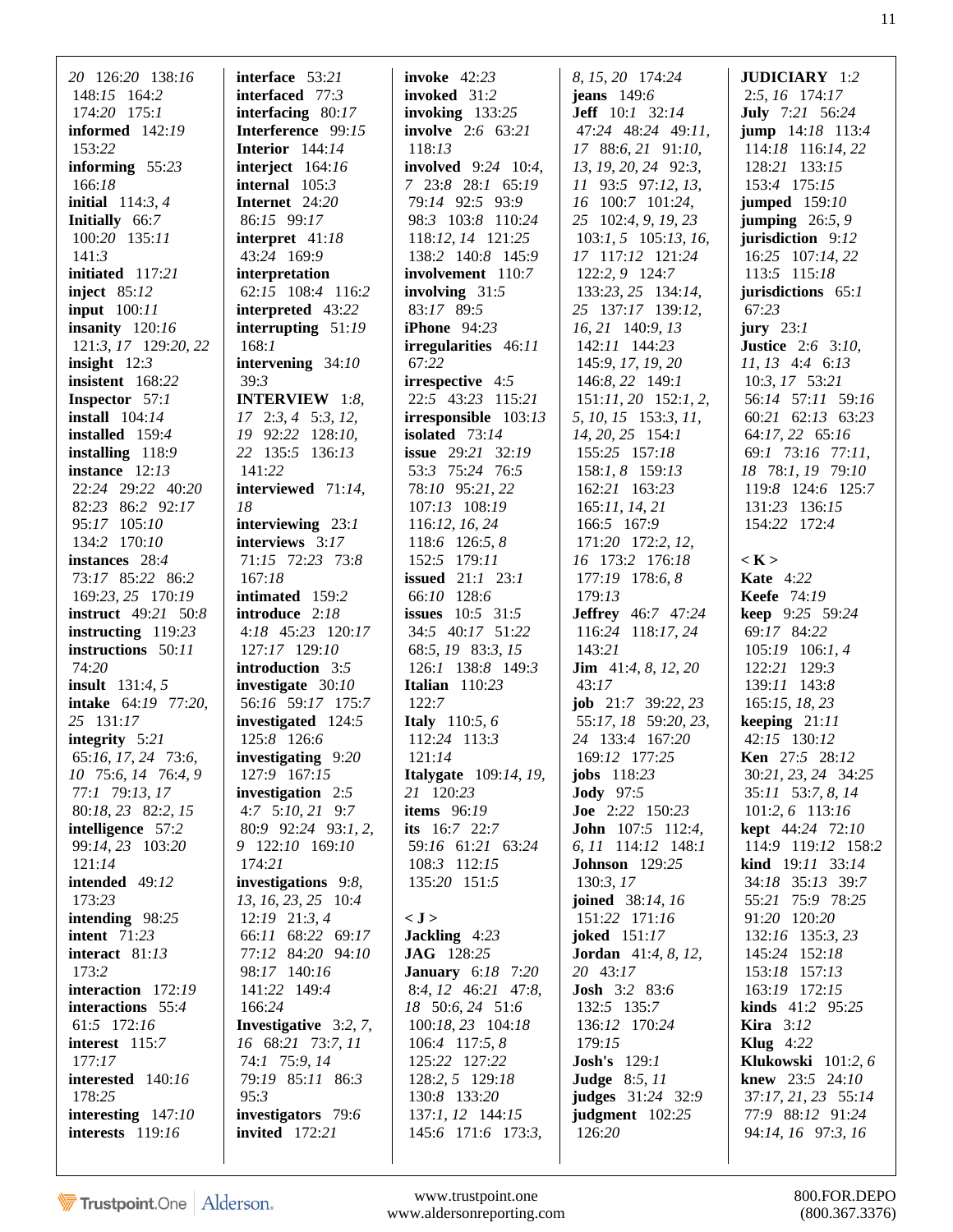| 100:23 102:24                      | lack 44:2 169:21                    | 71:19 72:4 76:1                          | 7, 13 55:1 86:14                        | 109:1 112:9                       |
|------------------------------------|-------------------------------------|------------------------------------------|-----------------------------------------|-----------------------------------|
| 103:25                             | <b>landed</b> 117:25                | 82:25 97:5 120:12                        | 92:10 96:18 105:5                       | 114:12 124:17                     |
| <b>know</b> $4:1$ $14:3$           | language $12:15$                    | 137:19 142:14, 25                        | 126:1 128:20                            | 170:8                             |
| 16:20 17:5, 20, 25                 | 86:21                               | 143:18 149:22                            | 157:13                                  | <b>looks</b> 71:20 72:3           |
| 18:5 21:9 26:3                     | large 20:23 116:1                   | 151:21 154:12                            | lines 13:23 33:16                       | 88:1                              |
| 28:6, 14, 23 29:6, 8,              | <b>largely</b> 14:11 49:7           | 166:9, 19 178:9                          | 91:9 109:2 155:2                        | loop $25:4$                       |
| 12, 18, 25 30:14                   | <b>Largest</b> $140:11$             | $left$ -hand $139:5$                     | 159:6                                   | looped $51:14$                    |
| 34:6 36:22 37:24                   | <b>Larry</b> $74:19$                | legal 31:12 32:16                        | <b>list</b> $125:23$                    | Loretta 8:20                      |
| 38:6, 24 39:17                     | lasted $151:7$                      | $33:3$ 47:6, 12 48:2,                    | <b>Listen</b> $165:21$                  | lose $61:2$ 153:14,               |
| 40:20 41:11, 14, 23                | 171:15,16                           | 13 49:23 50:1, 11                        | listened $48:17$                        | 17 155:12                         |
| 42:6, 13, 19 46:4                  | <b>late</b> $51:25$ 69:20,          | 95:22 104:25                             | listening $43:16$                       | lot 16:1, 15 23:13                |
| 47:3 51:21 52:5                    | 21 106:3 176:8                      | 115:11,23                                | literally 60:11                         | 25:19 37:11 59:5                  |
| 53:4, 14 54:12, 20                 | <b>law</b> 5:4 7:4 8:3              | legislative 46:12                        | litigation $8:23$ 16:5                  | 64:4 72:5 81:4                    |
| 55:9, 17, 19 57:24                 | 12:17 64:11 97:15                   | legislature 95:20                        | 19:5 23:8 97:7                          | 87:14 91:10, 20                   |
| 63:23 64:2 67:6                    | 135:21 136:23                       | 165:2                                    | litigator $8:11$                        | 92:11 93:18, 19                   |
| 73:19 74:14 76:8                   | 174:14                              | legislatures 46:12                       | <b>little</b> 21:25 26:15               | 97:10 111:25 123:2                |
| 77:23 78:1, 20                     | laws $50:2$                         | legitimate $43:8,20$                     | 31:22 32:25 81:6                        | loudly $153:2$                    |
| 79:9, 12 83:23                     | lawsuit 16:5 115:16                 | 58:18, 20 59:3, 17                       | 83:19 84:16 92:13                       | luck $149:24$                     |
| 92:17 93:2 96:20                   | lawsuits $31:13$                    | 60:20 85:4 136:10                        | 96:8 103:5, 11                          | lunch 123:3 168:8                 |
| 97:1, 19 98:6, 22                  | <b>lawyer</b> 48:3, 15              | legitimizing $22:19$                     | 107:12 120:12                           | 172:20, 22 173:5                  |
| $101:6$ $102:3$ $103:1$ ,          | 177:24                              | <b>length</b> 31:8 39:9                  | 126:24 139:5, 16                        | lured $71:1$                      |
| 20 105:20, 22, 24                  | lawyers $48:17$                     | 171:8                                    | 142:3 143:14                            | Lynch $8:20$                      |
| $108:6$ 109:2, 3, 15               | 50:22 79:4                          | lengthy $132:11$                         | 144:19 152:22                           |                                   |
| $111:7, 18$ 112:8                  | laying $109:14$                     | <b>Leonardo</b> 110:4, 13                | 167:15 168:9                            | $\langle M \rangle$               |
| 114:14, 15, 16                     | layman $32:3$                       | 112:20, 24                               | <b>local</b> 18:22 40:25                | machine 45:7 99:16                |
| 117:2 118:4                        | layout $24:12$                      | <b>letter</b> 16:12 46:8,                | located $110:9$                         | machines 15:21                    |
| 119:24 120:1, 18                   | <b>lead</b> $65:3, 7$               | $19, 20$ 47:13, 16                       | location $123:25$                       | $16:1, 7, 17$ 18:24               |
| 121:4 122:15                       | leader $119:3$                      | 48:7, 23 49:4, 10,                       | 124:4                                   | 21:15 28:8 70:20                  |
| 124:12 125:20                      | 154:16                              | 12, 13, 16 50:15                         | <b>Loeb</b> $3:11$                      | magistrate $8:11$                 |
| $126:14$ 130:2, 4, 6,              | <b>leaders</b> 60:7 163:21          | 61:23 66:23 96:9                         | long $38:14, 15$                        | magnified $45:3$                  |
| 21 132:24 133:2,                   | leadership 48:23                    | 98:23 99:3, 8, 10                        | 83:23 97:13 102:1                       | Main 10:3 65:16                   |
| 10 134:2, 9 136:12                 | $49:8, 10$ 60:18                    | $100:7, 25$ $101:3, 14$                  | 123:3 163:25 179:4                      | 73:16                             |
| 137:23 138:24                      | 80:22 84:19 88:19                   | $103:21, 23$ $104:22$                    | <b>longer</b> 56:25 76:7                | maintain $11:17$                  |
| 142:2, 10, 11 143:7,               | 104:19 106:6                        | 106:9 109:13, 15                         | long-standing $12:24$                   | maintained $11:18$                |
| 11, 15 147:7, 8, 9,                | 118:7, 16 119:1                     | 110:7, 20 118:3, 5                       | look 17:4 18:6, 9                       | 60:16                             |
| 10, 17 148:12                      | 132:12 138:3, 5                     | 138:24 139:2                             | 22:4, 18 29:2, 10                       | major 37:23 42:20                 |
| 149:2 150:15                       | $148:4$ 152:1, 5                    | 140:25 141:3, 6, 14,                     | 30:16 31:5 32:16                        | 135:25                            |
| 152:24 153:4, 8                    | 154:14 155:19                       | 19 150:19 152:3, 5,                      | 34:4 53:15 58:3                         | majority $2:15, 23$ ,             |
| 156:9 157:14                       | 156:21 159:3, 16                    | 8, 11 156:1, 5, 6                        | 61:18 62:17 64:14                       | 25 3:20 11:3                      |
| 160:3, 22 161:22                   | 164:11                              | 157:9 158:22                             | 71:5 93:22 100:12                       | 14:20 34:21 35:22                 |
| 163:14, 16 165:14,                 | leading $99:18$                     | 172:2 173:22, 25                         | 103:17 108:17                           | 36:20 39:15 55:14                 |
|                                    | 159:14 167:4                        |                                          |                                         | 57:15, 17, 18, 19, 22             |
| 21 166:2 172:7<br>173:2, 4, 14, 22 | lead-up $150:18$                    | 176:14 177:12<br>level 26:3 57:11        | 110:15 111:13<br>112:18 120:5, 6, 13    | 69:23, 24 89:10, 13,              |
| 174:21 175:12                      | leak $67:6, 7, 14$                  | 132:19                                   | 122:2 125:5                             | 16 96:11 106:9                    |
|                                    |                                     |                                          |                                         |                                   |
| 179:3,10<br>knowingly 5:9          | leaked 66:24 67:6<br>learn $143:20$ | Levi 13:1 14:5<br><b>L</b> -e-v-i $13:1$ | 126:11 134:7<br>143:15 145:13           | 113:6 114:19<br>129:10, 16 133:15 |
| knowledge $22:16$                  |                                     | Lieutenant $175:1, 3$                    | 146:15 149:11                           | 137:3                             |
| 23:9 38:5, 18                      | learned $130:16$                    | light 46:10, 14                          |                                         | making 9:17, 18                   |
| 90:23 95:2 110:24                  | 176:12<br><b>leave</b> 29:15 39:23  | 67:12                                    | 169:23 170:3<br><b>looked</b> 23:13, 21 | 34:6 68:16 123:2                  |
|                                    |                                     |                                          |                                         |                                   |
| known 10:15 97:14                  | 49:23 57:3 62:8                     | likelihood 142:23                        | 64:3 71:9 72:22                         | 152:14 153:3                      |
| 101:25 145:14                      | 70:17 86:24 87:5,                   | Likes 91:10 92:11                        | 94:22 96:1, 5                           | 179:22                            |
| knows 35:6 53:7                    | 6 142:7 154:8                       | limit 135:13 136:7                       | 121:5, 9 133:2                          | <b>Mall</b> 149:7                 |
| 131:23,25                          | 159:3                               | limitations $11:18$ ,                    | 139:16, 17, 18, 19                      | manifested 85:21                  |
| Kohl 113:16                        | leaves 162:11                       | 22 135:8, 9 136:22                       | 157:18 158:7                            | manner $5:1$                      |
| <b>Kurt</b> 113:9, 17, 19,         | 177:23                              | <b>limited</b> $35:5$ 41:14,             | $160:1, 2, 11$ $161:4$                  | manual $69:1$                     |
| 23 114:7                           | leaving $8:14$ 17:7                 | 15, 21 43:18 74:7                        | 167:17 169:12                           | mark 11:4 14:20                   |
|                                    | 34:7 148:8 162:22                   | 82:23 96:25 98:25                        | 170:4, 12 172:11                        | 29:22 89:13 96:13                 |
| < L >                              | 177:7 178:3                         | 127:4                                    | looking $25:15$                         | $106:10$ $107:5, 11$              |
| labeled 35:22                      | $led$ 134:15                        | <b>limits</b> $12:6, 9$                  | 37:21, 22 38:24                         | 109:12 111:12                     |
| 57:19 69:24 129:10                 | <b>left</b> 8:22 32:15              | <b>line</b> $8:16$ 13:10                 | 55:10 80:9 94:19                        | 117:17 118:13                     |
|                                    | 34:8 36:17 66:25                    | 24:15 36:11 38:5,                        | 96:6 108:11, 23                         | 120:15, 22 121:4                  |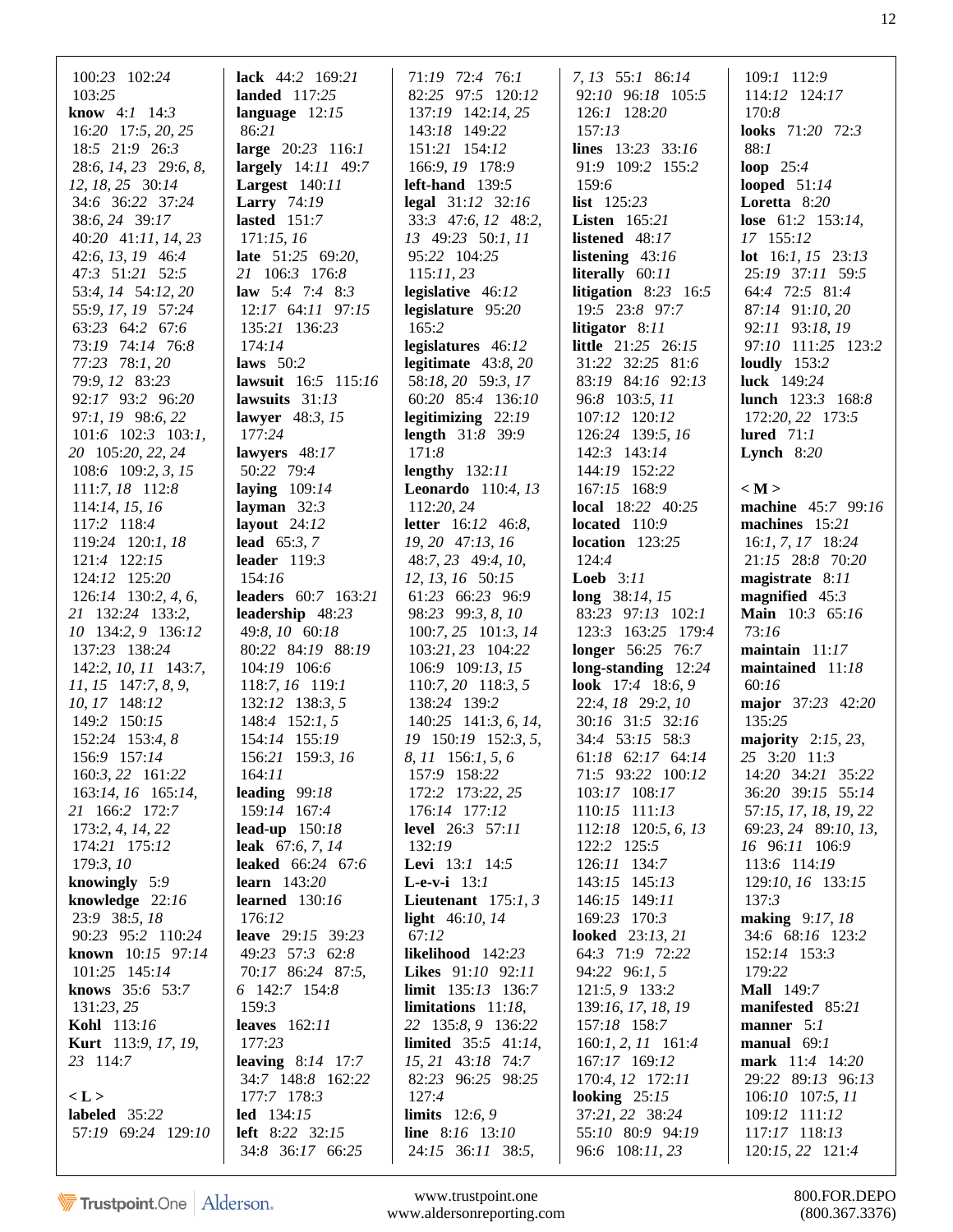| $125:1, 6, 22$ 131:8 | <b>measure</b> $13:7$ $14:11$ | 173:19 175:11              | Mizelle 27:2               | 59:25 60:4 73:21               |
|----------------------|-------------------------------|----------------------------|----------------------------|--------------------------------|
| 132:13 133:21        | meddling $103:15$             | 176:5                      | <b>Molly</b> 24:6          | 78:17 85:1 123:1,              |
| marked 11:6 14:23    | media 16:16 71:20             | mentioning $92:3$          | <b>moment</b> 176:9        | 3 125:10 126:11                |
| 34:23 35:24 37:2     | 72:2                          | mentions 150:20            | moments $162:17$           | 127:18 128:21                  |
| 46:2 70:5 89:15,     | meet 51:9 57:12               | merit 95:20 114:6          | <b>Monday</b> 117:5        | 141:6 142:2                    |
| 19 96:15 106:10      | 129:25 130:3                  | merits 32:10 85:5          | 142:2, 10, 15              | 146:17 147:5, 19               |
| 113:7 114:22         | 131:1, 5, 13, 19              | meshing $122:5$            | 143:20 161:12              | 148:3, 7 158:24                |
| 123:18 124:22        | 137:17, 23 145:12,            | $\text{messageing}$ 160:17 | 164:13 166:21              | 175:15 177:12                  |
| 125:18 129:13        | 14 146:22                     | met 51:11 100:5            | <b>month</b> 14:19         | needed $13:15$                 |
| 133:19 137:4         | meeting 25:6 26:10,           | 145:16,17                  | months $15:12$             | 21:21 78:5 93:9                |
| marks 86:16          | 14, 16, 17, 19, 20, 22        | Mexico 125:25              | 20:15 56:24                | 163:1                          |
| <b>Martin</b> 107:11 | 27:3, 7, 8, 9, 21             | 126:5, 8                   | <b>Moran</b> 114:12        | needs 105:22                   |
| $M-a-r-t-in$ 107:11  |                               | Michael 24:6               | <b>morning</b> $2:24$ 3:1, | <b>nerve</b> 145:22            |
|                      | 29:4, 21 30:13, 14,           |                            |                            |                                |
| mass 153:23          | 17, 20, 25 31:3               | Michigan $15:2, 4$ ,       | 4 4:20 51:23               | <b>net</b> 99:17               |
| 154:20 157:22        | 33:19 38:22 47:8,             | 24 16:14 17:12, 15         | 102:3 161:11, 12           | networks $45:2, 3$             |
| Mastriano 40:12,     | 18, 19, 20 48:8, 14           | $21:15$ 26:8               | $164:13$ $166:4,21$        | never 19:19 57:7               |
| 22 41:12             | 49:7 50:6 51:4, 7             | mid 7:20                   | 177:2                      | 91:1 103:23                    |
| <b>match</b> 133:22  | 52:20 89:8 101:15,            | middle 123:23              | motivations 34:6           | 115:10 132:18                  |
| matched $63:6$       | 20 103:24 104:11,             | $mid$ -July 6:16           | move 46:15 63:9            | 141:19 160:13, 20              |
| materially 5:9       | 13, 17, 24 106:7, 14,         | $midst$ 20:20              | 81:7 82:25 84:12           | 165:6 173:22                   |
| materials $93:13$    | 24 108:15 109:10,             | military $8:10$            | 86:10 103:17               | never-Trumper                  |
| 94:6                 | 16, 18, 22 114:4, 12,         | 121:15 122:7               | 123:15, 24 137:1           | 160:8, 12, 25 161:2            |
| <b>Mathis</b> 107:5  | 14 116:25 117:2, 4,           | 128:15                     | 164:15                     | 164:23 165:5                   |
|                      |                               |                            | moved 72:17 77:21          |                                |
| Matt 17:20 18:3      | 8, 11, 13, 14, 15, 20,        | military-grade             |                            | 168:19                         |
| matter 25:13 28:5,   | 21 118:3 119:6                | 110:24                     | 138:20 173:16              | <b>New 4:21 6:17</b>           |
| 18 29:17 30:4        | 137:2, 13, 22 138:6,          | <b>Milley</b> 149:22       | moves 77:25                | 8:14 20:20 51:5                |
| 33:9 53:20 64:21     | 9 139:22 142:7, 13            | <b>million</b> $62:23, 25$ | moving $92:15$             | 121:6 125:25                   |
| 71:6 72:11 73:17     | 143:24 144:2, 6, 12,          | mind 37:13 44:4            | 141:14                     | 126:5, 8 170:11                |
| 74:15, 17, 25 78:9   | 13, 19 145:18                 | 84:22 139:11 158:2         | <b>mud</b> 149:6           | news 16:1 26:7                 |
| 79:16 119:3 133:2,   | 147:2 150:6, 11, 16,          | minds $153:2$              | multiple 70:25             | 150:2, 3 165:6                 |
| $3, 4$ 155:18        | 19, 24 151:4, 5, 7            | minimize $11:25$           | <b>murder</b> 157:9        | <b>Nicole</b> 2:25             |
| mattered 23:18       | 159:19 163:7, 20,             | 135:20                     | murder-suicide             | <b>night</b> $52:5, 8, 16, 19$ |
| matters $27:18$      | 21, 22, 25 164:4              | $minimum$ 78:22            | 158:23                     | 53:9 61:10 69:20,              |
| 51:10 65:4, 8, 22    | $166:11$ 171:6, 9             | minorities 160:19          |                            | 21 71:21, 24 72:3              |
| 75:1 88:14 97:7      | $172:15$ $173:3, 8$           | minority $3:21$            | $\langle N \rangle$        | 90:10 101:23 102:2             |
| 107:3 170:6          | 174:24 177:10, 11             | 45:23 57:20 84:7           | nail 138:15                | nights $109:6$                 |
|                      | 179:5                         | 123:15 124:21              |                            | <b>nodded</b> 149:24           |
| McClain 2:24, 25     |                               |                            | <b>name</b> 2:8, 10, 15    |                                |
| Meadows 29:22        | meetings 26:10, 14            | 125:17 160:19              | $3:2$ 4:20 $53:11$         | nominated 57:1                 |
| 109:12 111:12        | 29:4 39:3 57:8                | minute 2:19 20:3           | 76:11 78:12 88:23          | 158:13                         |
| 117:17 118:13        | 61:9 97:3 115:10              | 92:2 107:16 113:5          | 97:20 103:9                | nomination 57:7                |
| 120:15, 22 121:5     | 116:23 117:6                  | 120:20 150:9, 15           | 107:11 109:25              | nonconcurrence                 |
| 125:1, 2, 4, 22      | 118:8 133:4 169:20            | 163:6                      | 110:1, 19 111:9, 10,       | 73:10 74:1 79:20               |
| 126:9, 18 131:8      | <b>member</b> 132:12          | minutes $24:17,25$         | 16 112:7, 12, 19, 21       | nonconcurrences                |
| 132:13 133:21        | 134:13                        | 37:10 38:9 53:9            | 115:18 133:25              | 73:15,25                       |
| 134:6                | <b>members</b> 174:14         | 82:25 102:19               | 176:20 180:11              | nonpublic 23:12                |
| mean 20:14 21:17     | memo 11:25 21:1               | 123:1 132:5 135:7          | <b>named</b> 19:22 27:2    | Northern $64:3, 7$             |
| 29:24 32:19 79:14,   | 66:10, 18 67:10, 13,          | 137:20 147:22              | $48:3$ 66:1, 7             | 71:8 72:24 162:8,              |
| 16 87:3 92:1         | 14, 18, 19 68:2               | $150:1, 4$ 157:7           | 100:17 109:8               | 22, 23 169:12                  |
| 112:4 119:22         | 76:9, 12, 13, 19              | 171:17                     | names 150:20               | nose 103:6                     |
| 131:11 138:3         | 81:3, 24 86:4                 | misconduct 68:14           | <b>nasty</b> 123:2         | notation 36:7                  |
| 152:24 159:9         | memos $11:23$                 | misdated 90:5              | National 99:14             | $40:10$ $42:25$ $43:5$ ,       |
|                      |                               |                            |                            |                                |
| 164:11 169:9         | mention $41:16$               | misidentification          | 112:6 148:2                | 7 44:9 87:25                   |
| 177:19               | 76:11 92:8                    | 113:21                     | nationwide 30:3            | 90:14 91:12 92:10              |
| meaning $44:18$      | mentioned 51:3                | missing $63:1$             | Natural 89:1               | 93:21 95:1 107:6,              |
| 45:2 102:4 137:15    | 52:5, 8 53:20                 | misspelled 111:10          | nature 38:17               | 8, 14 111:2 137:10             |
| 153:25 157:9         | 54:24 66:5 76:16,             | 112:21                     | 152:20 158:22              | 138:10 139:5                   |
| means 32:5 86:17     | 17 77:2 89:7 91:5             | misspelling 110:1          | nd 8:8                     | 140:5 141:8                    |
| 177:12               | 101:15, 24 108:20             | misunderstood 49:3         | necessarily 20:6, 11       | notations 139:3                |
| meant 32:20 64:15    | 126:23 156:7                  | 67:13                      | 38:1 65:20 116:15          | <b>note</b> 4:3 30:24          |
| 91:15 146:12         | 159:24 170:14                 | Mitchell 125:1             | need 3:25 20:9, 17         | 58:19 60:10 95:14              |
|                      |                               |                            | 21:7, 9, 22 53:3           |                                |
|                      |                               |                            |                            |                                |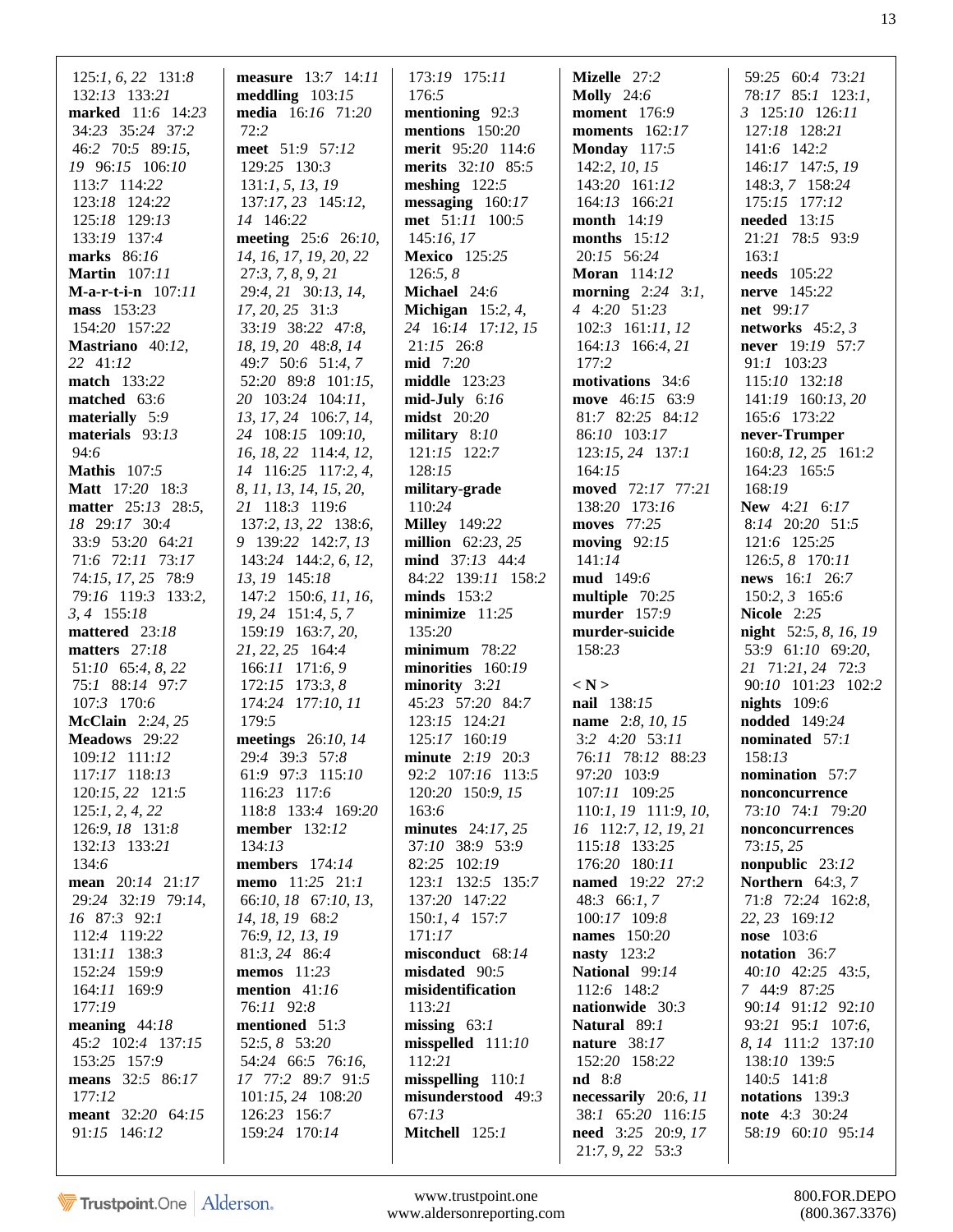| 99:8 112:3                | obvious $138:1$             | 176:11 177:3                | operator $101:9$           | <b>overall</b> 30:16 39:8 |
|---------------------------|-----------------------------|-----------------------------|----------------------------|---------------------------|
| notebook 109:24           | 157:7                       | 178:9, 13 179:5             | 177:4                      | 136:7                     |
| <b>noted</b> 4:2 20:5     |                             | <b>Officer</b> 65:3 78:11   | opine 59:9                 |                           |
|                           | obviously 9:12              |                             |                            | overlap 31:21             |
| 75:7 140:2 149:5          | $11:25$ 13:4, 17            | officers 64:11 69:9         | opined $32:21$             | overlapping $24:24$       |
| notes $14:2, 3, 6, 8$     | 15:11 16:16, 19             | 110:9                       | opinion 84:17 85:4         | override $73:16$          |
| 35:23 36:3, 5 37:1        | $17:16$ 22:8 26:3,          | <b>Offices</b> 9:11 21:2    | opinions 108:7             | overriding $73:18$        |
| 39:6 40:5, 9 42:10,       | 21, 24 28:2 29:25           | 43:5 64:24 65:22            | opportunity 3:21           | Oversight $2:16$          |
| 13, 23 43:4, 6, 11        | 31:6 33:6 38:22             | 78:10 80:5                  | 174:2                      | overt 73:7 85:10          |
| 44:10 46:23 58:1,         | 40:19 67:6 76:5             | official 6:14 41:2          | oppose $60:7$              | 86:3                      |
| $16, 20$ 61:1 62:15       | 78:24 87:10 88:20           | 64:5                        | opposed $33:4$             | overtly $22:25$           |
| 63:10, 11 86:11           | 101:23 108:20               | officially 6:19             | 46:20 47:15 48:25          | <b>overturn</b> 2:7 56:2, |
| 89:7, 18, 25 90:2, 5,     | 125:11 133:2, 7, 9          | 129:10                      | 66:18 115:25               | 6                         |
| 12 91:7, 10, 18           | 134:17 144:21               | <b>officials</b> 10:2 40:17 | 121:18 152:17              | overturning $31:14$       |
| 106:10, 12, 13, 14        | 151:21 152:3                | $41:1$ 67:21 70:15,         | 179:1                      | overview 7:24 9:7         |
| 107:6, 12 108:5, 11       | 164:21 168:11               | 16, 18 72:5 105:25          | opposition 82:4            | 151:5                     |
| 109:7, 25 110:4           | 170:8                       | 142:22 169:20               | option $152:9$             | owns 140:12               |
| 113:7, 13, 14             | occasions 20:17             | 175:9                       | <b>orally</b> 141:20       |                           |
| 118:21 124:2              | $45:1$ 134:3                | Oh 117:12 160:4,            | order 5:20 22:2            | $\langle P \rangle$       |
| 137:4, 8 138:9            | occur 12:12 68:1            | 11 161:1                    | 173:14                     | $p.m$ 52:20 71:24         |
| 139:4                     | occurred 75:20              | <b>Okay</b> 36:18 45:20     | ordered 19:4 23:7          | 89:23 96:18               |
| <b>notice</b> 1:17 179:22 | <b>ODAG</b> 57:5            | 49:15 51:6 52:10            | ordinarily 92:5            | 149:16 168:2, 6           |
| <b>noticed</b> 90:12      | <b>odds</b> 98:16           | 53:6 57:15 58:15            | 168:21                     | <b>PA</b> 40:11, 12 61:18 |
| notification $80:6, 8,$   | <b>ODNI</b> 99:18, 23       | 60:4, 15 62:6 63:8          | ordinary $132:16$          | <b>pact</b> 157:10 158:23 |
| 13                        | 100:2 138:8, 13, 14         | 69:19 75:19 76:17           | organic 152:21, 24         | <b>PADAG</b> 97:2         |
| notifications 80:5,       | offer 29:21 55:2            | 82:19, 24 91:15             | original 107:14, 22        | page 11:8 12:14           |
| 14                        | 121:12 142:4                | 122:19 123:4, 20            | 113:5 115:4, 17            | 19:20 35:7 40:9           |
| notion $33:2$             | 145:1 166:6 176:23          | 124:20 125:16, 22           | originate $80:3$           | 41:5 43:4, 6 44:9         |
| <b>November</b> 8:15, 21  | <b>offered</b> 142:1, 9, 20 | 126:9 155:24                | <b>OSG</b> 32:21 108:7     | 46:16 57:23 69:14         |
| $11:12$ $14:13$ $66:10$   | offguard $162:18$           | 157:3 158:17                | 115:14 116:5, 8            | 86:13, 22, 23 87:24       |
| 67:9 76:9, 12, 19         | offhand $170:5$             | 159:1 164:9, 15             | 120:5                      | 88:1 107:13 112:3         |
| 134:19                    | office 8:14 9:15, 20        | 166:23 167:2                | ought 175:10               | 115:6 123:23              |
| <b>NSD</b> 148:3          | $10:6$ , $11$ 14:25         | 173:24 174:11               | outcome 10:13, 19,         | 131:7 141:8               |
| number 11:7 15:12         | $16:13$ 17:7 24:13,         | OLC 32:21 46:21             | 24 20:18, 24 23:18         | <b>pages</b> 180:2        |
| 20:23 21:6 27:6           | 14 26:16, 19, 20, 23        | 47:5 105:8, 11              | 33:24 61:21 62:14          | <b>Pak</b> $64:6$ 124:18, |
| 32:11 36:21 51:16         | 32:15, 16 47:6, 12,         | 108:7 116:8 120:6           | 68:18 73:2 86:8            | 19 139:6, 10, 17, 25      |
| $62:21$ $63:5,6$          | 21 48:2, 13 51:12           | old 54:9, 11                | 93:23 95:12                | 140:1 159:20              |
| 75:16 89:14, 20           | 52:20 54:13 57:6            | <b>Olsen</b> 113:9, 17, 19, | 103:15 116:10              | 160:12, 17 162:10,        |
| 90:15, 21 96:14           | $64:1, 3$ $65:2, 4, 6$ ,    | 24 114:7, 9 119:25          | 119:4 138:18 164:8         | 22 164:17 166:11,         |
| 106:10 107:1              | $11, 13$ 69:2, 4, 9         | <b>Olsens</b> 107:18        | outreach 14:14             | 14 167:6 168:18           |
| 108:12 114:10             | 71:8 73:23 74:5, 8          | Once 38:14 63:4             | 97:25 98:1 120:21          | 173:19 174:2              |
| 115:2 116:11, 19          | 78:8, 12, 23 80:3, 4,       | 84:3 154:16 163:7           | 132:7, 13, 14 136:4        | <b>Pak's</b> 124:14       |
| 117:6 134:2, 18           | 8 99:13 101:16              | 172:18 173:11, 24           | 140:8, 24                  | 139:20 167:2              |
| 139:21 141:15, 20         | $102:13$ 104:5, 10,         | one-ballot 19:7             | outset 94:8 139:22         | <b>pan</b> 156:13         |
| 169:18 171:9              | 12, 25 106:22, 23           | one-on-one $145:8$          | 147:18                     | pandemic 20:20            |
| numbered 35:3             | 112:5 113:24                | one-page $18:12$            | outside 5:20 23:4          | panic 106:6               |
| 43:6 86:14                | 114:6, 24 116:17            | 25:19 35:10                 | 52:24 76:21 81:20          | paper 18:11 23:3          |
| numbers 36:19             | 117:11, 14 124:14           | one-pager $35:1$            | 84:4 149:11, 13, 19        | 160:6, 11, 16             |
| 75:12                     | 125:15 131:16, 17,          | 114:24 115:1, 14            | 169:20 170:2               | paraphrase 67:18          |
| numerous 45:1             | 24, 25 143:1                | ones 23:14 33:14            | <b>Oval</b> 26:16, 19, 20, | paraphrasing 85:23        |
|                           | 144:17, 18, 21              | <b>ongoing</b> $74:15, 25$  | 23 47:21 51:12             | parenthesis 40:11         |
| < 0                       | 145:16, 18 146:5            | 75:1,24                     | 52:19 104:5, 10, 12        | <b>part</b> 16:3 22:17    |
| oath $5:4$                | 147:2, 15 149:12,           | <b>open</b> 77:11 109:24    | 117:11, 14 145:18          | 37:22 46:8 58:10,         |
| <b>Obama</b> 174:20, 24   | 17, 19, 21, 23              | 171:10, 14                  | 147:2 149:12, 19,          | 12 59:24 71:20            |
| 175:4                     | 150:13, 16, 24              | <b>opening</b> 72:13 80:9   | 21, 23 150:12, 16,         | 73:6 87:6, 20             |
| <b>object</b> 76:15, 20   | 151:9 158:20                | operate $67:8$              | 24 151:9 158:20            | 94:18 104:14              |
| $81:18$ $84:4,9$          | 163:20 164:4, 6, 8          | operated 132:19             | $163:20$ 164:4, 7          | 109:20 118:11             |
| objection 81:17           | 165:11, 16, 24              | operates 119:2              | 165:11 166:10              | 121:11 125:23             |
| 82:3                      | 166:5, 8, 10 167:24         | 122:12 135:13               | 167:24 168:18              | 144:5 157:14              |
| obligation 88:3           | 168:18 172:6                | operating $68:3$            | 172:6 173:7                | 164:20 167:2              |
| observers 70:17           | 173:7 174:24                | <b>Operations</b> 15:17     | 174:24 179:5               | participant 144:2         |
| 71:1, 19 72:4             |                             | 19:2, 18 136:24             |                            |                           |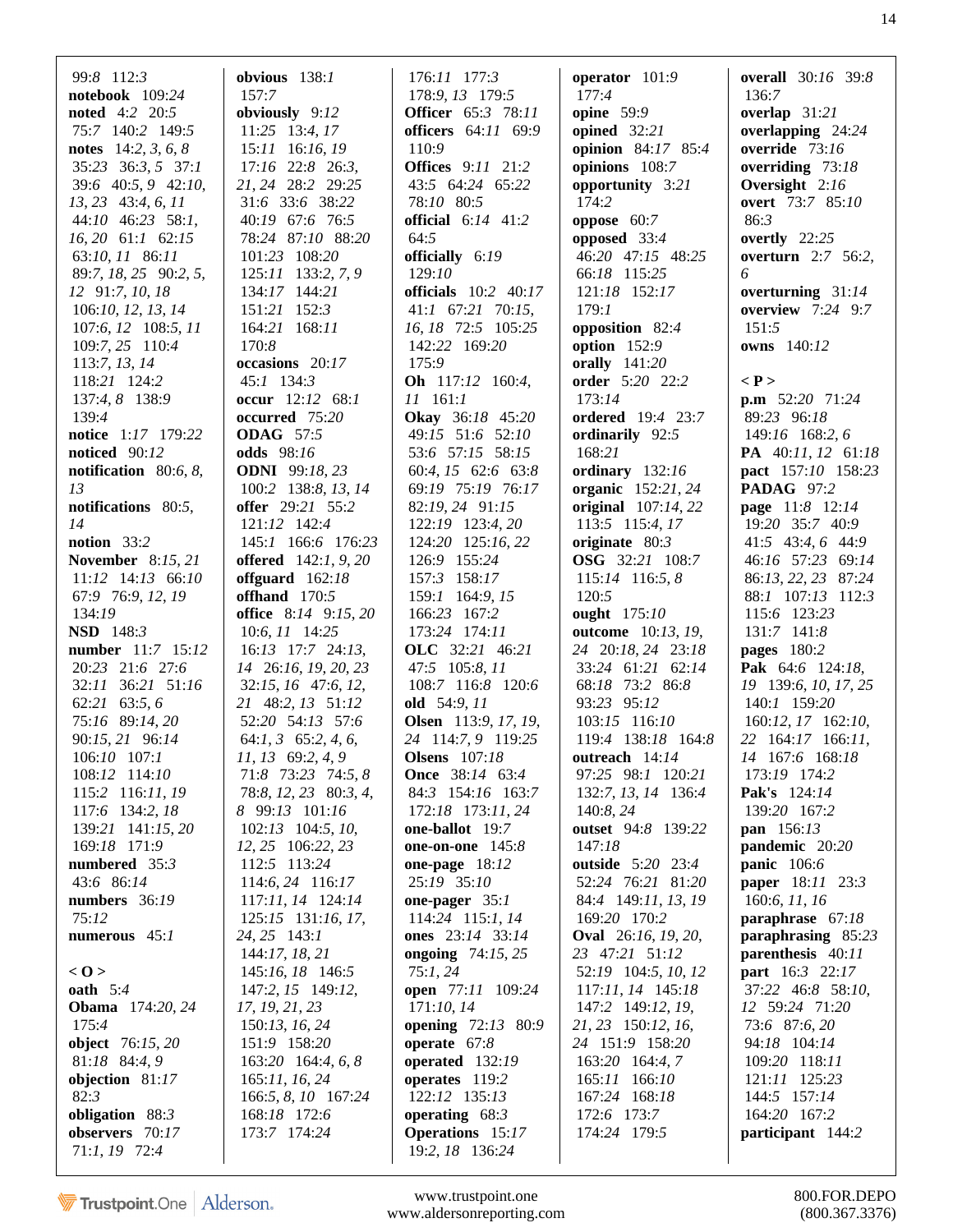| participants 29:20                 | 58:4 67:12 68:17                    | 19 163:5 169:19                     | 134:3, 14 136:12                 | potentially 20:22                     |
|------------------------------------|-------------------------------------|-------------------------------------|----------------------------------|---------------------------------------|
| 108:16 117:16                      | 79:6 80:4 88:3, 6,                  | 176:9 177:4 178:12                  | 139:20 142:18                    | 59:3 60:5 68:5                        |
| 151:9                              | 16 90:16 105:4, 7                   | <b>phones</b> 172:7                 | 143:11, 18 145:9                 | 76:19                                 |
| participate 106:19                 | 115:13 118:22, 23                   | photo 117:14                        | 146:5 152:4, 12, 21              | <b>POTUS</b> 24:8 36:8                |
| 148:24                             | 119:13, 14, 16, 25                  | phrase $120:16$                     | 153:3, 14, 24                    | 46:21 91:7                            |
| particular 9:4, 6                  | 123:2 135:10                        | phrased 29:3 31:17                  | 155:10, 21, 25                   | power 68:24                           |
| 12:25 32:13 44:25                  | 140:21 146:21                       | physical 24:12                      | 158:1 159:1, 13                  | <b>PP</b> 106:15                      |
| 86:2 95:3 96:4                     | 148:10 152:21                       | physically 104:12                   | 163:13 173:18                    | practical 33:9                        |
| 99:20 108:25                       | 153:2, 4, 9 154:12,                 | picked 54:9 178:12                  | 178:18                           | practice 68:10                        |
| 115:19, 20, 24                     | 13, 22 162:22                       | piece 160:6, 11, 15                 | pointing $158:8$                 | 125:13 126:9                          |
| 116:5 120:22                       | 167:14 171:9                        | pieces 70:22                        | 163:14                           | pre 75:23                             |
| 132:6 133:25                       | perceive 50:12                      | <b>Pilger</b> 66:8, 9               | points 18:13 115:2               | preamble 6:2                          |
| 135:19 136:2 164:9                 | percent $15:25$                     | 68:20 76:18 81:11,                  | 116:10 140:23                    | precaution 13:15                      |
| particularly 103:11                | 16:16 19:14 20:5                    | 23 82:1, 2 83:19                    | 141:21                           | precautionary 13:7                    |
| 136:4 142:19                       | 21:14 22:8 28:7,                    | 84:5, 17                            | <b>policies</b> 11:14, 16        | preceded 144:6                        |
| 163:25                             | 20 52:15                            | <b>P-i-l-g-e-r</b> $66:8$           | 12:22, 24 13:6, 11               | precise 51:20                         |
| parties 115:7                      | perception 66:25                    | <b>Pilger's</b> $67:5$              | 14:16 134:20                     | 123:22                                |
| <b>Partly</b> 141:8                | perform $74:20$                     | PIN 65:18 73:6, 22                  | 135:2 136:10                     | precisely 77:4                        |
| partners 25:22                     | performance 12:16                   | 74:4 75:5, 8, 21                    | <b>policy</b> 11:13 12:6,        | preclude 127:3                        |
| 109:14 110:12                      | 167:7                               | 76:24 80:19 81:9                    | 9 75:4 76:10 85:8,               | <b>prefer</b> 122:22                  |
| party 139:13                       | <b>period</b> $9:2, 4$ 10:9         | 82:20 83:21 85:24                   | 9, 17 104:7 126:25               | preliminary 80:12                     |
| <b>Party's</b> 160:18              | 13:18, 20 34:10                     | pipeline 79:18, 21                  | $127:2, 3$ 134:4, 6, 7           | preparation 78:9                      |
| pass 111:23 125:14                 | 38:8 82:22 85:1                     | pitfalls $171:11$                   | 135:4, 13, 19 136:6,             | 144:15                                |
| passed 17:11 90:20                 | 132:3 161:3                         | Pittsburgh 94:11                    | 20 141:18                        | preparations 145:6                    |
| 112:1                              | permeate 82:1                       | place 15:19 24:19                   | political 33:8                   | prepare $6:8$                         |
| passing $41:8,17$                  | permitted $74:7,8$                  | 102:10 103:8                        | 84:18, 24 85:2                   | prepared $176:21,22$                  |
| 121:19 170:14                      | 86:3                                | 104:15 105:4                        | 87:8 135:21 136:7                | prescribes 12:6                       |
| passionately 21:6                  | <b>Perry</b> 40:10, 21              | 106:8, 21 113:24                    | politicizes 136:24               | <b>present</b> $43:14$                |
| Pat 26:25 47:22,                   | 41:12, 19 43:18                     | 114:2 118:10                        | <b>Polk</b> 4:21 6:7             | presented 29:11                       |
| 23 57:5 106:16                     | 89:6, 23 90:9, 18,                  | 137:13 138:10                       | <b>pool</b> 72:2                 | 46:11 54:23 66:19                     |
| $117:18$ 143:3, 5                  | 21, 24 91:13 92:8,                  | 147:2 148:3                         | poor 67:11                       | presenting 55:11                      |
|                                    |                                     |                                     |                                  |                                       |
| 146:11, 12 147:6,                  | 11, 16 93:12 97:20                  | 160:14 166:14                       | popped $62:2$                    | preserve 5:21                         |
| 13, 22 148:16                      | 101:24 103:25                       | placed 38:18                        | portfolio 97:8                   | President 2:6                         |
| 149:18 151:10, 11                  | <b>Perry's</b> $41:1$               | places 8:7 12:9                     | 103:7                            | 16:12 26:24 27:24                     |
| 157:8 159:7, 10                    | person 51:9 78:16                   | 24:20 135:8                         | portion 109:7                    | 28:4, 18 29:7, 11                     |
| 161:13,19                          | 84:23 105:13                        | placing $72:14$                     | 116:3 129:22                     | 30:9, 21, 23 31:11,                   |
| patch 36:12 37:6,                  | personal 97:13                      | plane 117:25                        | 135:6, 8, 19 136:6               | 23 32:1, 11 33:1,                     |
| 13                                 | 103:3 143:6                         | planned $166:12$                    | position $6:14, 16$              | 11 34:4, 13 35:21                     |
| patched 38:8 39:2                  | personally 22:16                    | 174:3                               | 7:1, 10, 20 21:23,               | 36:11 37:10 38:2,                     |
| <b>Patrick</b> 56:21, 22           | 33:5 63:20 97:25                    | plans 166:18 178:3                  | 24 22:1 23:24                    | 7, 12, 18 39:9, 15,                   |
| 106:16 117:17                      | 167:6 168:10 170:1                  | played 60:22                        | 38:21 53:25 66:9,                | 22, 25 40:16, 25                      |
| Pat's 147:15                       | personnel $7:4$ 12:1                | playing $7:11$                      | 21 67:3 68:20, 24                | $41:5, 10, 20$ $42:10,$               |
| payroll $165:23$                   | 18:18 76:12 78:20                   | please $2:8, 17, 4:1,$              | 83:24 85:10 88:19                | 19 43:14, 23 45:4                     |
| PC 106:15                          | 154:21                              | 18 5:2, 18                          | 105:9 142:1, 9, 20               | 46:9 47:11, 21                        |
| <b>PCB</b> 77:5                    | perspective 12:17                   | plenty 133:13                       | 152:6 167:10                     | 48:9, 11, 12, 25                      |
| pending $12:18$                    | pertained 156:5                     | point 5:23, 25 6:24                 | 177:24                           | 49:15 50:14 51:4,                     |
| Pennsylvania 40:19,                | pertaining 84:8                     | 8:22 11:2 13:2                      | possibility $30:15$              | 8, 9, 15, 17 52:4                     |
| 21, 23 42:3, 7                     | 93:13                               | 14:14 15:12 16:21                   | 118:9                            | 53:10, 11, 17 54:17                   |
| 52:12 61:19 62:18                  | <b>Pesaro</b> 110:5                 | 17:3 22:11 30:1                     | possible 28:19                   | 55:3, 9, 23 56:9, 12,                 |
| 63:3 89:6 93:14,                   | <b>Peter</b> 2:10                   | 33:1, 19 38:13                      | 39:24 80:25 81:5                 | 14, 18 57:9, 13                       |
| 20, 24 94:7, 12, 20                | petition $125:1$                    | 40:13 42:22 49:9                    | 85:11 119:13                     | 58:6, 23, 25 59:2, 7,                 |
| 95:13 107:13, 23                   | <b>Philbin</b> 27:1 47:23           | 50:1 63:18 66:13                    | 120:10 131:8, 10                 | $15\quad 60:9, 16, 25$                |
| 108:10 109:3                       | 106:16 117:17                       | 74:9, 23 76:22                      | possibly $88:19$                 | 61:5, 18, 24 62:12,                   |
| 133:1 156:15                       | 149:18 151:11                       | 79:13 83:25 91:2                    | <b>post</b> 174:9                | 13, 24 63:11 64:10                    |
| 170:12                             | <b>phone</b> 13:5 37:8, 9,          | 98:22 100:6 104:5                   | post-certification               | 86:12 87:3, 9, 20                     |
| <b>people</b> 13:10, 22, 24        | 10, 12 51:13, 14, 16                | 105:24 106:2                        | 75:23                            | 88:11, 16, 18 90:14,                  |
| 20:17, 24 21:8                     | 52:3, 17 57:9                       | 107:25 108:7, 20                    | postelection 10:9                | 15, 19, 20 91:5                       |
| 22:3, 14, 20 31:18,                | 82:19 90:15, 21                     | 109:9 116:6, 9                      | post-election 13:17              | 92:3 97:20 101:24                     |
| 19 32:6, 8 33:4, 12,               | 113:25 133:3                        | 118:18 119:11, 19,                  | <b>potential</b> 4:5 32:25       | 103:9 104:4, 14, 18,                  |
| 13 39:12 40:1<br>41:11 42:25 53:25 | 139:21 140:12<br>147:14 162:16, 18, | 22 122:1, 3 128:11<br>129:24 132:10 | 49:8 73:11 85:12<br>115:23 138:5 | 21 105:7 109:5, 6<br>113:11 115:9, 22 |

www.trustpoint.one 800.FOR.DEPO<br>w.aldersonreporting.com (800.367.3376) www.aldersonreporting.com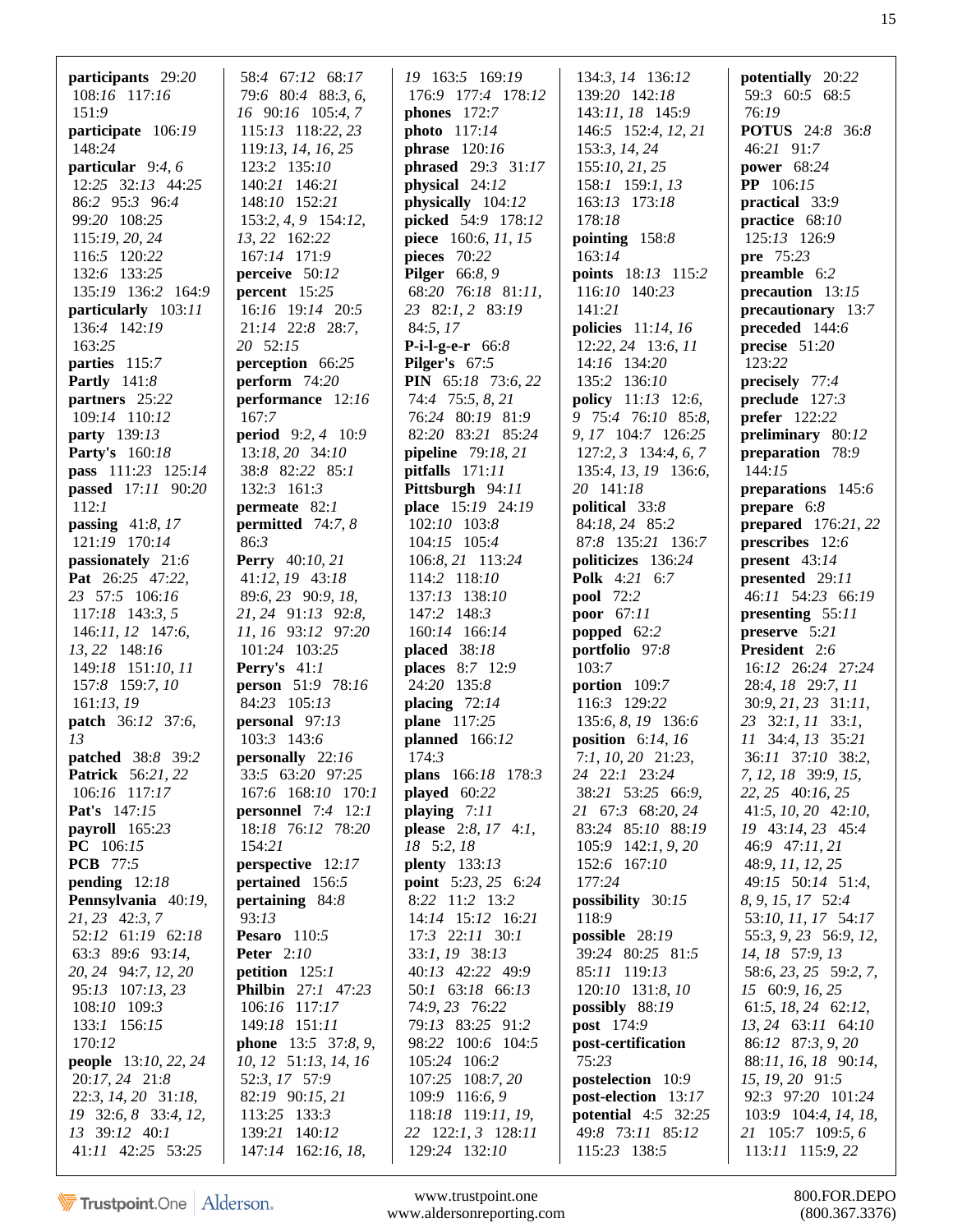| $117:16, 24$ 118:13,                   | <b>prior</b> $7:15, 25$                  | proposing $98:12, 14$         | 165:10 177:22                       | quotes 28:3 60:11,                        |
|----------------------------------------|------------------------------------------|-------------------------------|-------------------------------------|-------------------------------------------|
| 15, 21, 25 119:7, 18                   | 67:22 68:2, 24                           | 99:3 102:25 103:14            | <b>pursue</b> 67:21 95:23           | 12 88:5 91:18                             |
| 127:12 132:14                          | 73:12 75:14 93:1                         | prosecuting $68:13$           | pursuing $87:8$                     | quoting $61:1$                            |
| 136:2, 9 141:25                        | 97:22 114:10                             | prosecution 5:11              | push 127:8                          |                                           |
| 142:5, 9, 10, 20                       | prison $113:3$                           | prosecutions 12:19            | <b>pushed</b> 101:20                | $<$ R $>$                                 |
| 144:25 145:3                           | <b>private</b> 16:6 113:9                | prosecutor $8:10$             | put 35:10 43:21                     | races 58:5, 13                            |
| 150:6, 10 151:10,                      | 115:7                                    | 132:11                        | 67:11 75:16 76:24                   | rack $45:8$                               |
| 14, 20, 25 152:7, 14,                  | privilege 4:6                            | prosecutorial 81:19           | 78:12 88:6, 17                      | radar $111:8$                             |
| 17 153:1, 7, 22, 24                    | privy $143:6$                            | prospect 30:9                 | 91:17 118:24                        | Raffensperger 150:2                       |
| 154:8 155:11                           | pro $46:9$                               | 31:11, 15 135:20              | 146:6 147:20                        | Ragsdale 3:6                              |
| 156:3 157:4, 16                        | proactive 85:1                           | 142:23                        | 148:11 152:2                        | raise 30:9 31:11,                         |
| 158:2, 3, 5 159:18,                    | probably 26:2                            | protect 119:15                | 153:11, 14 154:1                    | 15 41:5 42:10                             |
| 22 160:1, 17, 22                       | 32:14 52:1 79:3                          | protection 110:6              | 163:24 165:8                        | 52:9 73:23 132:24                         |
| 161:6, 15, 22 162:9,                   | 81:2 82:22 94:4                          | protocol 64:18                | 169:2 177:5                         | raised 20:21 27:24                        |
| 20, 21 163:1, 7, 14                    | 111:24 117:3                             | 77:20                         | Putting 31:1 88:19                  | 28:4 30:13, 15, 19                        |
| 164:23 165:13                          | 120:18 123:12                            | <b>provide</b> $4:5$ 5:9, 16  | 146:9 168:22                        | 52:16 66:24 93:3                          |
| 166:6 168:20, 25                       | 137:20 164:4                             | 18:10, 11 22:2, 21            |                                     | 97:20 108:19                              |
| 169:21 170:2                           | 166:16                                   | 73:10 90:15                   | < Q >                               | 109:24 114:4                              |
| 171:8, 19 173:3, 24                    | problem $16:18$                          | provided 18:12                | qualified 153:20                    | 116:5, 9, 13, 20                          |
| $174:13, 20$ 176:1, 5,                 | 21:9, 17 22:10                           | 19:1 23:3 48:6, 8             | quarter $144:20$                    | 132:25                                    |
| 8, 14, 15, 22 177:5,                   | 28:21 40:7 41:12                         | 50:21 62:24 74:20             | question $4:12$                     | raises 42:14 136:2                        |
| 8, 15 178:1, 14, 25                    | 42:20 69:7                               | 82:6 100:21 110:2,            | 23:17, 23 31:1                      | raising $30:18$                           |
| 179:4, 7, 12                           | problems $41:3$                          | 3 111:14 113:20               | 32:20 50:3 59:15,                   | 40:13, 17 140:23                          |
| presidential 2:7                       | 42:21                                    | 138:16 139:20                 | 19 60:13 73:1                       | ramifications 155:14                      |
| 21:19 98:21                            | procedural $116:20$                      | 174:20                        | 75:19 86:21 95:12                   | <b>Ramsland</b> 19:22, 25                 |
| 103:15 110:25                          | <b>Procedure</b> 3:15                    | providing $40:2$              | 109:1 132:5                         | ran 25:1 70:20                            |
| <b>Presidentially</b>                  | 64:18 68:3                               | 55:22 110:16                  | 136:13 138:18                       | 113:1                                     |
| 158:13                                 | procedures 20:20                         | proximity 27:19               | 149:12 150:8                        | rang $52:3$ 177:4                         |
| President's 12:16                      | 54:4, 5 95:19                            | prudent $105:19$<br>153:5     | 158:9 164:16                        | rate 15:25 16:17                          |
| 24:16 40:13 49:20<br>50:2, 7, 25 58:19 | proceed 3:19 69:6,<br>10, 13 75:14 81:15 | <b>public</b> 22:18 23:9      | 169:14 173:10<br>questioning $3:19$ | 19:11, 14, 15 20:6<br>21:14 22:9 28:8, 21 |
| 59:10, 23 60:19                        | proceeded $175:6$                        | 33:22 34:14 65:16,            | 6:10 74:15 123:13                   | rattling $44:16$                          |
| 62:6 118:19                            | <b>PROCEEDINGS</b>                       | 17, 24 66:21 69:12            | 126:23 128:13, 20                   | <b>reach</b> 79:15 100:1                  |
| 119:11 136:14, 17                      | 2:1                                      | 73:6, 10 75:6, 13             | 170:23 174:19                       | 139:9                                     |
| 157:6                                  | process 22:17 25:4                       | 76:3, 9 77:1, 5               | questions $3:20, 21$ ,              | <b>reached</b> 45:9 97:23                 |
| press 66:24 78:10                      | 37:25 64:19 77:17,                       | 79:13, 17 80:1, 7,            | 23 4:8 5:1, 2, 4, 16                | 104:24 113:10                             |
| 125:2 128:2, 6                         | 20, 22 78:1 79:19                        | 18, 23 81:23 82:1,            | 6:3 11:3 20:21                      | reaching $141:21$                         |
| pressed $129:8$                        | 80:18 87:8 150:18                        | 15 112:22 113:1               | 44:6 81:9 82:7                      | <b>react</b> 138:19                       |
| pressure $34:3$                        | produced $70:18,24$                      | 115:25 127:23                 | 83:15 84:5, 7, 8, 9                 | 141:14                                    |
| presumably 19:22                       | 100:19 117:15                            | 159:4 170:7                   | 86:12 89:4 107:15                   | reaction 98:4                             |
| 141:13 144:8                           | professional 7:25                        | publicly 10:17                | 120:14 128:12                       | 99:20 120:25                              |
| 151:8 155:4 176:18                     | 96:22 97:13                              | 59:1 67:12 78:12              | 141:5 150:8, 15, 24                 | 129:21 147:12                             |
| presume $61:24$                        | 102:24 143:7                             | 127:22                        | 168:5, 10 169:16                    | 148:17 172:2                              |
| <b>pretty</b> 21:6 36:3                | professionalism 6:6                      | pull 34:19 35:21              | 171:4 175:19 180:3                  | read 12:8 30:1                            |
| 42:19 49:11 78:15                      | 179:20                                   | 46:4 69:19, 23                | quick 44:6, 7 45:10                 | 85:7 87:23 94:22                          |
| 98:1 102:14                            | progress $28:23$                         | 87:24 89:9 96:10              | 83:8 114:18 129:2                   | 98:11 105:1, 25                           |
| 111:17 112:15                          | progressed 28:10                         | 113:6 134:18                  | 178:22                              | 107:7 108:11                              |
| 121:8 144:23 164:3                     | Prohibition 115:6                        | 149:13                        | quickly $21:20$                     | 142:22 160:15                             |
| previous 87:17                         | promoted $8:17$                          | pulled 25:5 133:9             | 34:17 61:20 66:24                   | 180:2                                     |
| 96:9 156:8                             | prompted 106:24                          | <b>pure</b> 120:16 121:3,     | 86:10 94:24                         | <b>reading</b> $43:2$ $61:3$              |
| previously 33:22                       | <b>Proof</b> 98:24 99:8                  | 17 129:20, 22                 | 147:19 155:24                       | 62:10 88:8 94:23                          |
| 84:24 166:11                           | 100:25                                   | purportedly 21:12             | quiet $144:21$                      | 139:4, 8, 11                              |
| primarily 9:11                         | <b>proper</b> 12:2 78:2                  | 113:10 160:16                 | quite 15:11 129:7                   | ready 148:18                              |
| 26:6 64:24 65:12<br>94:9               | properly $32:5$ 50:4                     | purpose 105:2<br>135:24 136:7 | 155:2 159:6<br>quotation 86:16      | reaffirmed 10:20<br>130:19, 21            |
| primary $16:25$                        | 67:8 95:10<br>prophylactic 14:11         | 163:22                        | quotations 88:2                     | real 34:17 68:17                          |
| <b>Principal</b> $6:15, 25$            | proposal $102:14$                        | purposes 168:11               | quote 58:7, 22 60:8                 | 122:3                                     |
| $7:16, 22$ 9:3                         | 103:12 107:20                            | pursuant $1:17$               | 62:11 86:18 87:1,                   | <b>reality</b> 115:18                     |
| principles 136:20                      | proposed 73:8                            | 12:25 13:12 16:6              | 22 88:2 129:25                      | 157:21                                    |
| printed $24:25$                        | 103:2 104:22                             | $17:16$ 19:5 69:1             | 160:15, 16, 20                      | realized $42:10$                          |
|                                        | 113:11                                   |                               | 164:24 169:6                        | 112:21                                    |
|                                        |                                          |                               |                                     |                                           |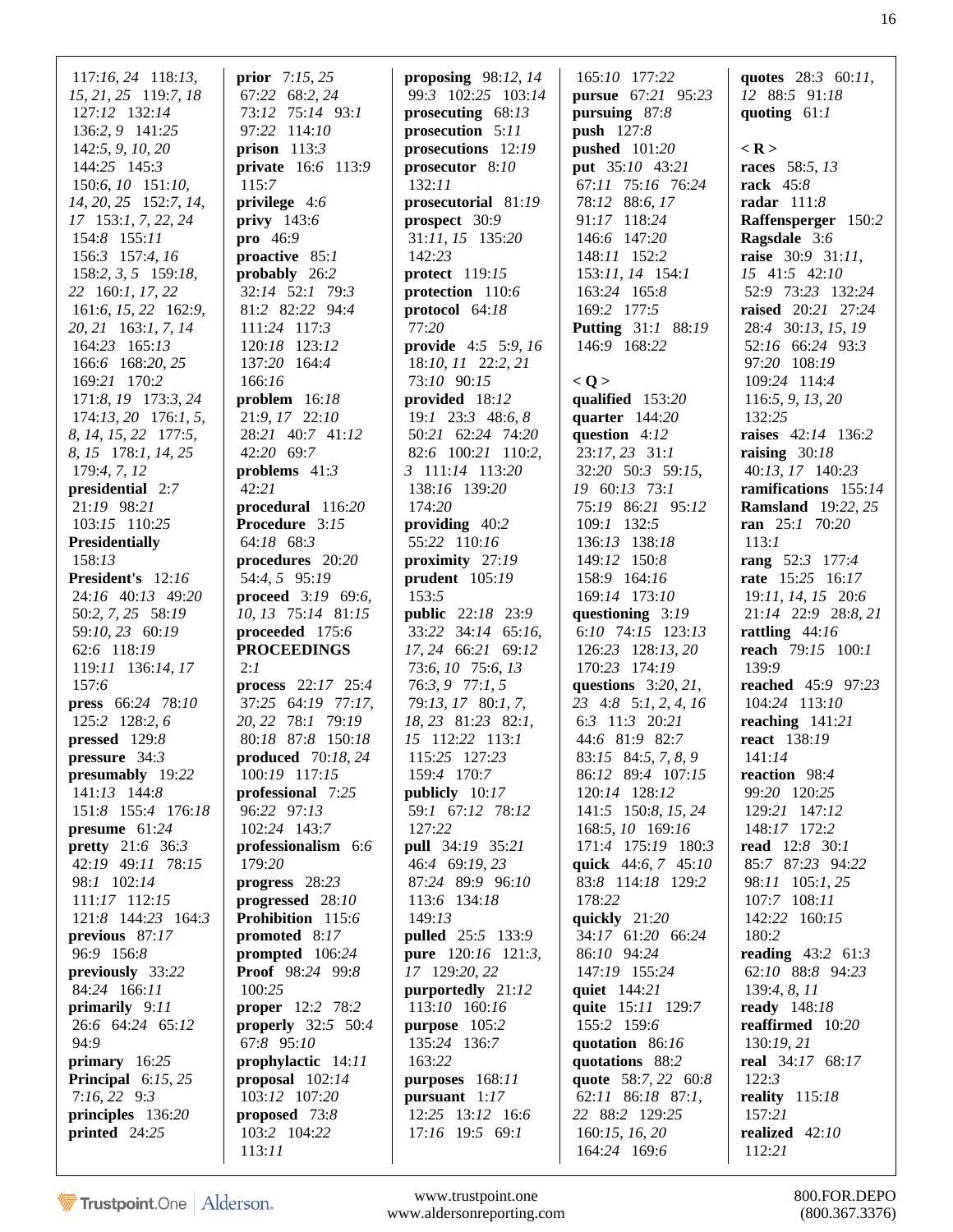| <b>really</b> 13:16 16:16   | 128:1, 10 139:23             | rejecting $50:15$ , 16   | rendered 49:20              | resignation 16:11            |
|-----------------------------|------------------------------|--------------------------|-----------------------------|------------------------------|
| 21:14 28:24 29:24           | $174:11$ $175:10, 22,$       | rejoinder $41:18$        | 50:6, 8                     | 53:18 66:19 67:7             |
| 30:7 59:9 60:23             | 24 179:25                    | relate 49:24 74:25       | repeated $75:10$            | 68:25 150:19                 |
| 73:17 75:24 86:10           | recorded 180:4               | 124:10, 11               | 132:13, 14 136:4            | 161:11, 16 165:8             |
| 91:21 100:11                | recorder 28:3                | <b>related</b> 15:1 34:2 | repeatedly $45:4,7$         | 166:12, 22 173:22,           |
| 102:23 121:12               | <b>records</b> $54:5$ 82:6   | 49:20 50:7 52:21         | 70:21 72:19                 | 25 174:3, 4, 5               |
| 135:20 142:16               | <b>recount</b> $19:4, 7, 9,$ | 54:11 58:25 67:15        | 119:17 152:7                | 176:7, 13                    |
| 144:22 145:11               | 14 23:7 26:2                 | 68:5 95:9 114:19         | 156:11 163:14               | resignations $153:23$        |
| 155:12, 19, 24              | 28:15, 22 29:16, 18          | 121:3 125:25             | 169:11                      | 157:22                       |
| 156:23 177:16               | 30:6                         | 127:9 164:21             | replace $152:1$             | resigned $66:14, 17$         |
| real-time $21:3$            | <b>recruit</b> 160:18        | relates $44:15$          | 156:25 163:8                | resigning $26:12$            |
| reason 5:15 10:22           | redounded 33:7               | relating $48:751:10$ ,   | replaced 142:24             | 154:22 161:14                |
| 13:5, 17 18:19              | refer $61:6$                 | 18 56:15 59:6            | replacing $49:5, 17$        | resolve 71:6                 |
| 27:13 30:20 38:12           | reference $41:4,8$           | 64:4 66:10 73:11         | <b>report</b> 15:18, 20, 24 | <b>resolved</b> 63:7         |
| 40:4 66:16 100:15           | 46:6, 16 61:12, 13           | 82:6, 15, 20 105:18      | 16:8, 14, 19, 20, 24        | resort $115:17$              |
| 101:12 135:18               | 88:13, 21 104:3, 16,         | 121:21 173:9             | 17:5, 7, 9, 21, 23          | <b>Resources</b> 89:1        |
| 138:17 161:7                | 18 107:5, 20                 | relation 51:12           | $18:7, 9, 11, 15$ 19:1,     | <b>respect</b> 9:8 26:20     |
| 172:25                      | 108:10 119:25                | 52:18 88:14              | 2, 13, 17, 23 20:4          | 47:18 49:19 50:5             |
| reasonable 71:22            | 134:14 140:10, 19            | 100:20 110:5             | 23:11 24:18, 21             | 51:21 53:19 54:18            |
| reasons $116:11$            | 174:16                       | 131:3 144:14             | 25:8, 10, 14, 19            | 55:1, 4 58:11 64:9,          |
| 120:7                       | referenced 46:18             | relationship 75:21       | 26:4, 7 28:6, 16, 19        | 19 65:24 66:4                |
| recall 13:4 15:7            | 47:8 58:16                   | 79:16 96:23 97:14,       | 29:8, 25 38:1 69:5          | 73:25 74:14 77:1,            |
| 16:4 17:23 24:3             | references 70:9              | 17 103:3 143:7           | 78:16 146:21                | 17 78:19 81:14, 22,          |
| 25:20 26:10, 17, 23         | referencing $67:18$          | 172:16                   | reported 22:9               | 24 82:8, 12, 13              |
| 28:12 29:9 30:12,           | referrals $121:7$            | relatively 155:7         | 25:13 59:1 69:3             | 86:1 126:25 127:2            |
| 18 31:7, 9, 21 37:2         | referred $36:15$             | relayed $124:7$          | 72:25 97:1 156:16           | 171:6 174:21                 |
| 38:20 40:14 49:24           | 70:10 126:15                 | relaying $40:2$          | reporting 112:22            | 175:2,10                     |
| 52:6 61:8 66:14             | 170:19                       | 110:20                   | 113:1 138:12                | respectively 79:11           |
| 74:13 75:22 77:7            | referring $35:17$            | release $78:10$          | 140:16                      | <b>respond</b> 35:4 43:8,    |
| 82:17, 21 108:18            | 87:12 88:18 120:15           | 125:2 128:3, 6           | <b>reports</b> 17:12 42:1   | 20 58:17 99:25               |
| 111:15 117:10, 12           | refers $47:1, 5$             | relevant $46:10$         | 59:4, 17 60:20              | responded 61:24              |
| 125:12 126:3 157:8          | <b>reflect</b> 127:19        | 76:7 100:10 140:2        | 64:20 77:19 111:25          | 102:8, 11 120:9              |
| recalling $15:15$           | reflected $62:25$            | reliability $22:13$      | represent 31:19             | 122:5 148:13                 |
| receive 4:9                 | 85:6 91:18 106:9             | 56:1                     | 33:12 119:13                | 172:10                       |
| received $24:4, 16$         | 110:4 118:21                 | <b>relied</b> 23:6 116:7 | representation              | responding 156:24            |
| 25:10 52:22 58:25           | refusal $131:4$              | relieved 30:5            | 171:13                      | response 28:25               |
| 77:19 79:10 89:22           | refused $131:13$             | 164:12                   | <b>Representatives</b>      | 46:17 62:6 85:20             |
| 90:8, 17 93:12              | 175:4                        | reluctant $69:10, 13$    | 92:20                       | 86:20 98:6 100:4             |
| 97:25 100:24                | refusing $120:3$             | <b>remain</b> 6:18 103:7 | represented 168:2           | 101:17 102:11                |
| $108:1, 2$ 129:24           | 131:18                       | 174:6                    | representing 115:6          | 118:24 121:17                |
| 142:4                       | refute 112:17                | remained 7:20            | represents 32:8             | 132:4, 7 134:16              |
| <b>Recess</b> 83:10         | regard 13:18 17:7            | 8:14, 24 57:5 66:11      | reprimanded $141:20$        | 141:10                       |
| recitation 67:19            | 18:21 22:24 23:11            | remaining $120:20$       | <b>Republican</b> 87:7      | responses $4:9,11$           |
| recollect 19:6              | 37:23 44:17 58:20            | remember $13:3, 8$ ,     | 160:18                      | responsibilities 7:12        |
| $30:20$ 54:1 66:8           | 98:20 100:9                  | 16, 21 15:12 24:15       | <b>request</b> 23:2 98:4    | 89:3                         |
| 74:3 102:9 117:4,           | 121:21 122:8                 | 26:19 27:15 29:10        | 99:25 100:8 130:7           | responsibility 9:13          |
| 9 118:18 131:6              | 126:19 163:11                | 30:24 38:23 40:15        | 131:9 134:5 138:7           | $16:25$ 41:15 79:1           |
| 170:5, 18                   | regarding $59:3$             | 53:2 54:15 71:14         | 170:3                       | 136:14                       |
| recollection 17:19          | 97:24 127:22                 | 73:14 75:24 77:4,        | <b>requested</b> 2:4 15:8   | responsible 64:25            |
| 47:19 54:14 58:21           | regardless 127:16            | 9 80:11 91:17, 18        | 138:16                      | 78:20 94:9 97:9              |
| 70:13, 14 71:7              | registered 61:19             | 104:17, 23 106:25        | required $5:4$              | 136:21                       |
| 73:9 143:25                 | 62:18                        | 112:10 117:7, 22         | research 116:7              | <b>rest</b> 62:8 86:24       |
| recommendations             | regular 97:6                 | 126:4, 7, 8 130:5,       | <b>reserve</b> 128:13, 21   | 87:5, 6 107:7                |
| 48:7, 8, 12 50:21           | 131:22 177:18, 20            | 15, 23 131:3, 6          | 175:14                      | 151:18 161:20                |
| 55:3, 8                     | reiterate 55:17              | 135:16, 17 137:12        | resign 66:20 67:5           | <b>restate</b> 50:3 70:12    |
| <b>record</b> 2:9, 18 4:11, | reiterated 33:22             | 157:12                   | 146:7 147:10                | <b>result</b> 20:25 24:18    |
| 19 36:24 45:10, 13,         | 58:23                        | <b>remind</b> 7:17 13:22 | $148:2, 15$ 154:3, 6,       | 57:4 139:25                  |
| 15 60:10 67:17              | rejected 46:18, 22           | reminded 141:17          | 10, 11, 20, 21 155:4,       | <b>results</b> $31:14$ 56:3, |
| 70:13 76:3 83:12            | 47:12 49:16, 17              | <b>remove</b> 105:9, 12  | 5, 19 159:10                | 7 61:7                       |
| $122:22$ $123:5, 6, 8$ ,    | 172:2,3                      | 152:1                    | 166:13 167:4                | retention 54:5               |
| 22 127:18, 19               |                              |                          | 173:19                      |                              |

www.trustpoint.one 800.FOR.DEPO<br>w.aldersonreporting.com (800.367.3376) www.aldersonreporting.com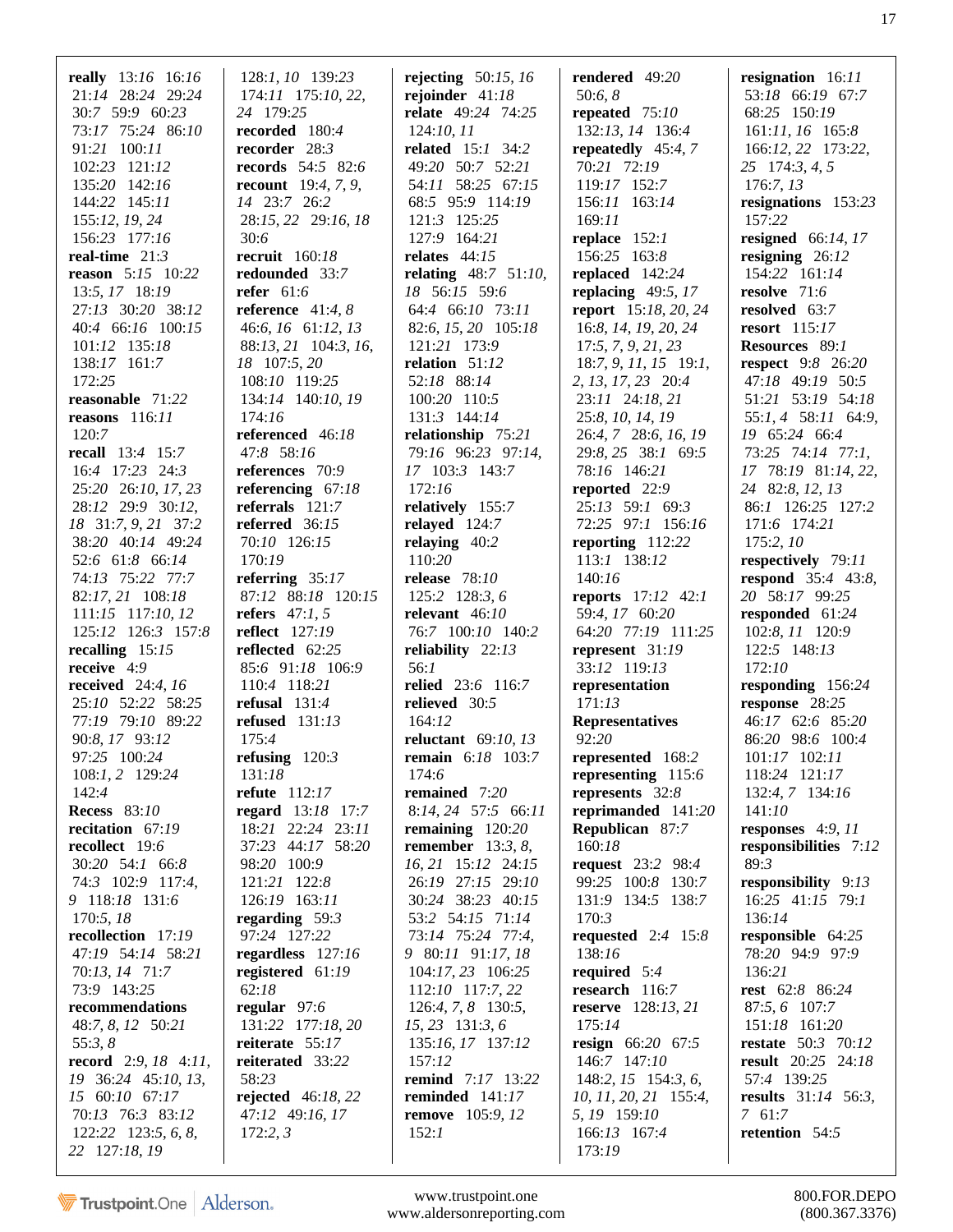| retired $6:19$                | 96:20 98:15, 19                  | <b>Rudy</b> 130:18, 22       | scale 10:18 23:17       | 42:1 55:25 93:23           |
|-------------------------------|----------------------------------|------------------------------|-------------------------|----------------------------|
| retread $172:1$               | 136:18 168:23                    | 131:7, 19, 22                | 93:23                   | 101:5 109:18               |
| retreading $123:21$           | <b>roles</b> 69:2                | <b>rule</b> $115:20$         | scan 25:2               | 150:19                     |
| <b>return</b> 83:3 135:1      | <b>roll</b> 6:18                 | <b>Rules</b> $3:15$          | scandal 92:19, 20       | <b>SENATE</b> 1:1 6:6      |
| 163:6                         | rolled 38:11 63:4                | run 53:21 54:19              | scenario $131:19$       | 7:8 58:5, $13$ 124:3,      |
| returned 117:24               | <b>Rome</b> 110:10               | 70:25 111:9, 16              | <b>Schedule</b> 165:19  | 15 139:2 154:15            |
| 176:10 177:9                  | <b>room</b> $25:21, 24$          | 162:7, 12, 23                | scheduled $144:12$ ,    | 158:13 174:17              |
| revealed 19:7                 | 29:25 30:23 48:18,               | running $45:3,7$             | 18                      | Senate-confirmed           |
| review 15:21, 24              | 24 50:22 54:7                    | 70:19 81:6 162:10            | scheme 79:24            | 7:5                        |
| $16:4, 7$ 20:5                | 100:5 102:17, 20                 | <b>Russell</b> 19:22         | 112:25 113:1            | <b>Senator</b> 3:3, 7 5:23 |
| 125:10, 24                    | 117:7 118:14                     | <b>Russia</b> 174:21         | Schneider 17:20         | $40:11, 21$ $45:11, 16$    |
| reviewed 71:16                | 152:13, 17, 18                   |                              | school 8:3              | 123:9 127:21               |
| 113:20 125:8                  | 153:3, 7 168:9                   | $\langle S \rangle$          | <b>SCIF</b> 137:22      | 128:3, 16 169:16           |
| revisiting 175:18             | 172:21 178:11                    | sake 89:10 129:8             | scope 4:6 21:9          | 174:19                     |
| <b>Rice</b> 174:25            | <b>Rosen</b> 10:1 11:12          | <b>Sally</b> 174:25          | 35:5 76:21, 24          | send 14:1 17:14            |
| Rich 15:6 63:12,              | $24:4, 6, 15, 22$ 27:1           | sanctity 58:12               | $81:19,20$ $82:4,6$ ,   | 46:22 49:12, 13            |
| 19 162:21 163:2               | 29:7 32:14 34:3                  | <b>Sara</b> $2:15$ 51:2      | 10 84:4, 6, 11          | 82:14 93:18, 20            |
| <b>RICHARD</b> 1:8 2:4,       | 35:17 36:10, 15                  | 57:19 58:16 83:5             | 95:10, 16               | 94:1, 13 99:3              |
| 10 66:7 76:18                 | 37:5, 19 38:19                   | 123:10, 13 126:23            | <b>Scott</b> 40:10, 21  | 139:2 140:25               |
| 81:11, 23 83:19               | 39:19 46:7 47:24                 | 127:23 128:23                | 41:1, 12, 19 43:17      | 152:8 166:21               |
| rid 118:22                    | 48:6 49:5, 17, 20,               | 150:25 164:15                | 92:7, 11 94:11, 14,     | sending 47:12, 16          |
| riddled $25:14$               | 21 50:6, 8, 16                   | 167:22 175:16, 21            | 18 95:1, 8 96:1, 5      | 50:15 93:15 97:22          |
| ride 143:16                   | 51:13 56:5, 6, 10,               | Sarah 167:25                 | scrambling $94:14$      | 122:9 156:1                |
| right $7:2$ 11:19, 20         | 23 57:4 61:14, 17                | <b>SAs</b> 60:7              | se 127:24               | sends 15:3 106:8           |
| $12:24$ 17:13, 25             | 62:17 63:12, 15, 18              | sat 102:20 143:1             | seat 105:16, 22         | 126:20                     |
| 22:7, 25 26:17                | 74:5, 20 79:23                   | 149:19 150:1                 | 151:15                  | senior 84:23 101:2         |
| 28:2 30:2 33:8                | 85:23 87:4 90:13                 | 151:19 172:23                | seated $151:9$          | 163:21 164:11              |
| 34:16 35:18 36:14,            | 96:17 97:13, 16                  | satellites 110:24            | second 39:5 49:5        | sense 20:10 22:1           |
| 22 43:3, 22 46:19,            | 100:6 101:20, 25                 | 121:15 122:7                 | 81:8 83:1 128:5         | $27:13, 23$ 34:1           |
| 24 47:14 48:16, 18            | 102:3, 10, 23                    | satisfied 28:25              | 129:15 135:12, 19       | 37:5, 15, 24 93:15         |
| 49:6, 18 50:18                | $103:17$ $105:13$ , 16,          | Saturday 137:15              | 136:6                   | 98:22 99:2 101:8,          |
| 51:23 58:2 60:10,             | 17 109:13 114:25                 | 142:8                        | secretary $17:9$        | 19 103:24 131:11,          |
| 14 61:11, 15 62:1,            | 117:18 118:10                    | saw $45:3$ 97:6              | 24:16, 23 25:2          | 12 157:3 178:23            |
| 11, 16 68:7 78:23             | 119:17 125:3, 22                 | 100:19 123:24                | 52:13 62:22 63:6        | 179:12                     |
| 85:7 86:9 87:1, 2             | 129:19, 23 130:2,                | 124:3 149:21, 23             | 95:18                   | sensitive 23:19            |
| 92:24 94:10 97:5              | 16, 19, 21 131:1, 13             | 150:21, 22 172:18            | section 8:17, 18        | sent 11:11 13:12,          |
| 106:18 107:24                 | 133:20 134:1                     | 177:8                        | 65:16, 17, 24, 25       | 24 14:1, 13 15:8           |
| 108:6 109:3, 24               | 137:2, 16 139:12                 | saying 13:21 28:11,          | 66:12 73:6, 10          | 24:6, 11, 17, 20           |
| 112:5 118:10                  | 141:10, 25 142:11,               | 12 31:23 33:16               | 79:14, 18 80:18, 24     | 25:2 26:7 46:8             |
| 120:2 123:22                  | 21, 23 143:6, 24                 | 36:7 39:17, 21               | 82:16                   | 49:11 69:21 89:21          |
| 125:16 127:7                  | 145:19 146:23                    | 40:25 42:25 43:7,            | Security 15:17          | $90:10$ $101:1, 3, 17$     |
| 129:19 134:14                 | 149:1 151:11, 20                 | 13 59:20 60:9                | 17:4 19:2, 18           | $102:12, 13$ $107:21$      |
| 135:17 136:10                 | $152:1, 22$ 154:1                | 61:8 86:14, 15               | 20:21 100:13            | 109:13 110:6               |
| 138:20 139:11<br>140:19 141:2 | $163:8, 15$ $165:11,$            | 91:13 104:23                 | 112:6 126:1, 5<br>148:2 | 114:25 120:15              |
| 144:1 147:19                  | 14, 21 167:6, 9<br>172:24 176:18 | 111:2 118:15<br>119:12 120:9 | see 4:9 15:5 17:17      | 125:1 134:19<br>154:14     |
| 148:8, 23 150:10              | 178:6 179:2, 13                  | 122:1 130:14                 | 19:21 29:18 30:7        | <b>sentence</b> 55:2 60:6, |
| 151:20 153:1                  | <b>Rosen's</b> 24:14, 25         | 131:21 133:24                | 41:9 42:5, 13           | 25                         |
| 155:10 156:15                 | 99:12 101:16                     | 138:10 139:6                 | 46:20 49:15 50:19       | separate 49:9 93:6         |
| 157:17 160:4                  | 104:15 120:22                    | 140:5, 14 155:11             | 63:14 71:10 72:12       | 152:4                      |
| 166:1 170:22                  | roughly $37:2$                   | 157:8, 13 158:2              | 80:17 81:16 95:1        | <b>September</b> 174:15,   |
| 172:13 174:10                 | round 6:10 96:9                  | says 15:5 40:11              | 100:14 103:19           | 17                         |
| rights 119:15 148:7           | 120:12 122:13                    | 44:10, 11, 21, 22            | 105:4 109:25            | series 35:16 42:20         |
| ringing $178:12$              | 129:6 170:22, 25                 | 46:8, 20 58:3 60:8,          | 110:3 111:18            | 146:20                     |
| risks $171:11$ $175:3$        | rounds $3:19$                    | 25 73:5 91:7                 | 117:14 122:13, 16       | serious 30:2               |
| road 166:4                    | routine 14:7 72:11               | 92:11, 18 107:10,            | 131:7 134:7 141:4       | seriously $39:13$          |
| <b>role</b> 6:12 7:11         | 78:8 166:17, 25                  | 17 108:11 113:16             | 143:16 145:17           | 171:20                     |
| $8:24$ 9:5, 8, 17             | routinely 69:7                   | 115:6, 14, 16                | 173:16 174:8            | serve $146:8$ $153:20$     |
| 10:8, 10 22:3 55:7            | <b>RPD</b> 111:2                 | 123:23 125:4, 23             | seeing $55:25$          | 177:13 178:5, 25           |
| 65:19 91:3 92:4               | <b>Ruby</b> 44:21                | 133:23 140:11                | seen 14:3 16:14, 20,    | served $6:15$ 8:7, 8,      |
|                               |                                  | 144:25                       | 21 17:23 28:6           |                            |
|                               |                                  |                              |                         |                            |

www.trustpoint.one 800.FOR.DEPO<br>w.aldersonreporting.com (800.367.3376) www.aldersonreporting.com (800.367.3376)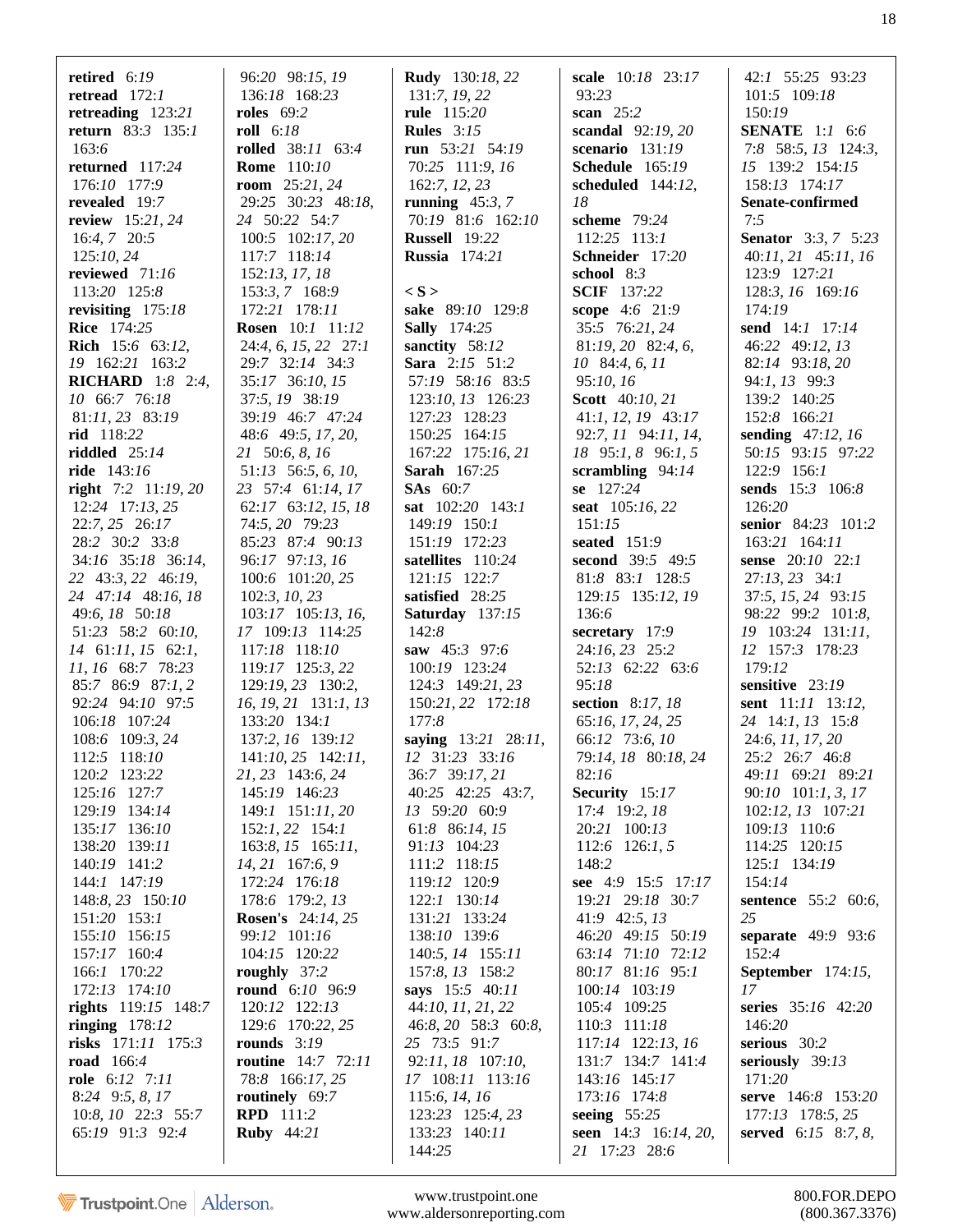| 21 128:15                             | similar $39:10$              | 122:5, 10 130:11             | spelled $112:7$                            | statements $5:9$ , $12$                |
|---------------------------------------|------------------------------|------------------------------|--------------------------------------------|----------------------------------------|
| service 128:17                        | 40:24 41:5, 24               | 131:15 132:10, 12            | spent 8:6 164:7                            | 23:9 127:21                            |
| serving 8:12 165:2                    | 77:2 107:18                  | 138:5, 9, 20 141:15,         | split $75:23$                              | <b>STATES</b> 1:1 8:13                 |
| set 90:12 93:12                       | similarly 159:5              | 20 143:3, 23                 | spoke 14:6 81:2                            | 21:16 32:5 44:16                       |
| 147:13 161:19                         | simply $66:20$ 89:1          | 145:23 151:22                | 82:22 83:19 102:2                          | 65:4 87:16 98:19                       |
| seven $8:6$                           | 102:12 155:18                | 152:11 153:3, 6              | 140:14 144:23                              | 99:2, 5 116:11                         |
| shaking $122:16$                      | single $21:12$               | 157:1 158:5 159:3            | 149:17                                     | 119:8 121:15                           |
| shapes $30:8$                         | $\sin$ 29:14 39:22           | 163:13 164:1, 10             | spoken 90:24                               | 128:15 139:4                           |
| shared 84:25 108:8                    | 46:23 52:9 53:1              | 167:10 169:10                | 138:23                                     | 161:24                                 |
| sharing $108:3$                       | 55:13, 17, 20 57:24          | 172:21                       | spot 147:20 148:11                         | stationery 110:7                       |
| 111:19                                | 64:8, 21 69:25               | sorts 12:11 92:5             | spouse 128:25                              | statistical 61:6                       |
| shaved 149:8                          | 76:8 83:2 145:11             | 115:22 134:21                | stability 148:4                            | statistically 61:2, 9                  |
| she'd $164:16$                        | 153:16 154:3, 10             | 135:14                       | staff $2:21$ $3:20, 21$                    | status $168:4$                         |
| shook 145:24                          | 158:10 179:17                | sounded 162:25               | 5:23 6:6 13:2, 25                          | statute 5:11 177:22                    |
| 157:16                                | sit $26:17$ 31:10            | 171:8                        | 26:24 27:3 45:12,                          | stay 61:11 145:20                      |
| short 3:24 26:17                      | 54:1 74:4 75:22              | sounds $14:10$               | 16 56:22, 25 57:5,                         | 148:3 159:11                           |
| 51:25 81:6 96:6                       | 77:10, 14 124:10             | 22:20 26:21 36:10            | 6 78:5 100:18                              | 165:12, 22, 23                         |
| 108:9 146:10                          | 125:12 126:7                 | 39:1 43:14 79:17             | $106:15$ $107:1$                           | $174:3$ $178:1$                        |
| 161:3 163:5 171:2                     | 130:5 149:11, 13             | 85:8, 15 108:2               | 108:19, 22, 24                             | stayed 166:19                          |
| 173:14 179:22                         | 151:15, 17 170:5, 18         | <b>source</b> 24:22          | 109:24 110:15                              | <b>Steal</b> $91:3$                    |
| short-circuit 120:14                  | sitting $9:15$ 25:23         | <b>Southern</b> 161:25       | 111:21 114:12                              | stemmed 72:9                           |
| shorter 122:21                        | 43:15 113:3 162:21           | 162:10                       | 121:19, 24 123:9                           | stenographer $4:10$                    |
| shortly 14:13 21:1                    | situation 20:23              | sovereign $115:15$ ,         | 134:9, 12, 20, 24                          | 36:2                                   |
| 28:12 77:15 87:24                     | 34:9 105:1 106:1             | 17, 18                       | 136:1 149:24                               | step 99:8 137:11                       |
| $100:3$ $108:1$                       | 138:2 142:14                 | speak 5:19 21:5              | 159:5 163:10                               | 152:18 155:24                          |
| 117:25 144:24                         | 147:15 154:21                | 55:6 60:23 75:1              | 169:17                                     | 157:20 162:11                          |
|                                       |                              |                              |                                            |                                        |
| 149:23 164:16<br>168:8 177:3          | 155:23<br>sixth 25:21 137:22 | 122:25 153:2<br>Speaker 46:9 | staffers $178:19$<br><b>Staff's</b> 106:22 | stepped 33:21 66:9,<br>20 161:13       |
| shot 146:16                           | 142:25                       | 113:25                       | 126:14                                     |                                        |
|                                       |                              | speaking $31:4$ 55:3         |                                            | steps 68:22 75:9                       |
| show 44:24 117:16<br>showed 19:9 45:6 | sketch 39:7<br>slam $120:1$  | 63:17, 18 67:17, 20          | standard $28:13$                           | 79:19 80:12 85:11<br>86:3 95:3 177:24  |
| 72:18 146:24                          | small $75:16$                | 77:24 127:3                  | 68:3 131:15<br>standing $31:25$            | <b>Steve</b> 48:1 105:7,               |
| 172:23                                | smart 99:17                  | speaks 98:7, 10              | 32:2, 8, 9, 13, 18, 20,                    |                                        |
| showing $19:14$                       | snap $61:21$                 | special 24:7 30:10,          | 22 61:19 107:18                            | 14, 15, 16, 20, 21, 22<br>143:2 151:12 |
| 102:11                                | so-called 109:14             | 15, 22 31:2 52:22            | 108:3 115:16                               | 154:4, 5, 6, 7, 9                      |
| shows $29:19$ 44:11,                  | software 8:23                | <b>specific</b> $13:16$ 24:5 | 116:12 119:9                               | 159:13                                 |
| 20 111:8                              | 15:22 16:8 18:21             | 43:23 53:11 55:9,            | 120:5, 7 148:9                             | <b>Steven</b> 105:1                    |
| shred $124:3$                         | 21:16 25:16, 17, 18          | 10 75:12 76:11, 15           | standpoint 79:8                            | 106:17                                 |
| shredded $52:23$                      | Solicitor 32:15              | 82:2, 23 111:15              | start 2:20 83:8                            | sticking 84:6 103:6                    |
| 54:2, 10 124:11                       | 105:10, 11 114:5,            | 120:7 125:9 156:3,           | 89:7 90:2 91:7                             | stilted 153:1                          |
| shredding $54:4$                      | 24 116:17                    | 19 157:12 167:3              | 129:6                                      | stolen 31:18 39:11                     |
| 123:25                                | solo 101:9                   | 170:18                       | started 7:19 27:3                          | 153:9                                  |
| shrugged $141:15$                     | somebody 111:4               | specifically $5:8$           | 42:9                                       | stood 61:10 158:19                     |
| shut $72:6$                           | 113:18                       | 20:5 27:15 30:12,            | starters 36:4                              | <b>Stop</b> $91:3$ $122:16$ ,          |
| sic 107:5                             | somewhat 132:17              | 14 31:2, 7, 10               | 113:14                                     | 20                                     |
| side 38:4 69:4                        | 158:22 179:22                | 38:20 41:23 42:23            | starting $7:18$ 42:18                      | stopping $146:16$                      |
| 79:5 80:6, 8 85:24                    | sorry 13:6 42:18             | 52:7 53:16 57:23             | 86:21                                      | stored $54:8$                          |
| 112:3 134:8 139:5                     | 62:2 104:2, 8                | 75:22 76:8, 11               | starts 99:11 136:5                         | story 110:14, 22                       |
| 168:11 169:15                         | 117:10 129:15                | 78:1 79:18 82:17             | state 2:8 16:5, 7                          | 121:13                                 |
| 170:23 175:19                         | 130:23 154:5                 | 85:7 104:17                  | 18:22 19:5 23:8                            | strange $92:1, 2$                      |
| sides 48:25 85:5                      | 158:24                       | 111:14 115:12                | 40:21, 22 44:19                            | 122:1                                  |
| 152:15                                | sort 9:20 13:7               | 117:4, 9, 10 118:2,          | 45:5 46:10 52:14                           | strictly $122:20$                      |
| signature $19:21$                     | 18:13 22:6 27:25             | 5, 15 121:3, 17              | 62:22 63:7 70:8,                           | strike $6:23$ 112:13                   |
| $63:13, 24$ 122:4, 6                  | 30:24 37:25 38:3             | 125:12 130:23                | 10, 15 71:15 72:4                          | strong 26:3 158:22                     |
| 133:22                                | 39:13, 16 42:15              | 134:15 137:25                | 74:10 95:18, 20                            | strongly $159:17$                      |
| signatures 122:11                     | 44:16 49:14 65:3             | 142:6 156:5                  | stated 75:3 152:6                          | struck 98:13                           |
| significant $23:14$ ,                 | 66:23 70:23 71:25            | specifics $13:3$ 54:1        | statement 33:22                            | 121:10                                 |
| 15 116:20 155:15                      | 80:12 90:18 94:14            | 130:15 131:6                 | 34:2, 11 44:13                             | structured 152:22                      |
| signifies 107:9                       | 97:17 99:6 100:21            | speculate $114:15$           | 60:15 64:9 99:11                           | stuff $93:18, 25$                      |
|                                       | 101:9 103:17                 | speculating $131:10$         | 118:24 128:7                               | 121:25 157:23                          |
|                                       | 118:24 120:19                |                              | 158:22                                     |                                        |
|                                       |                              |                              |                                            |                                        |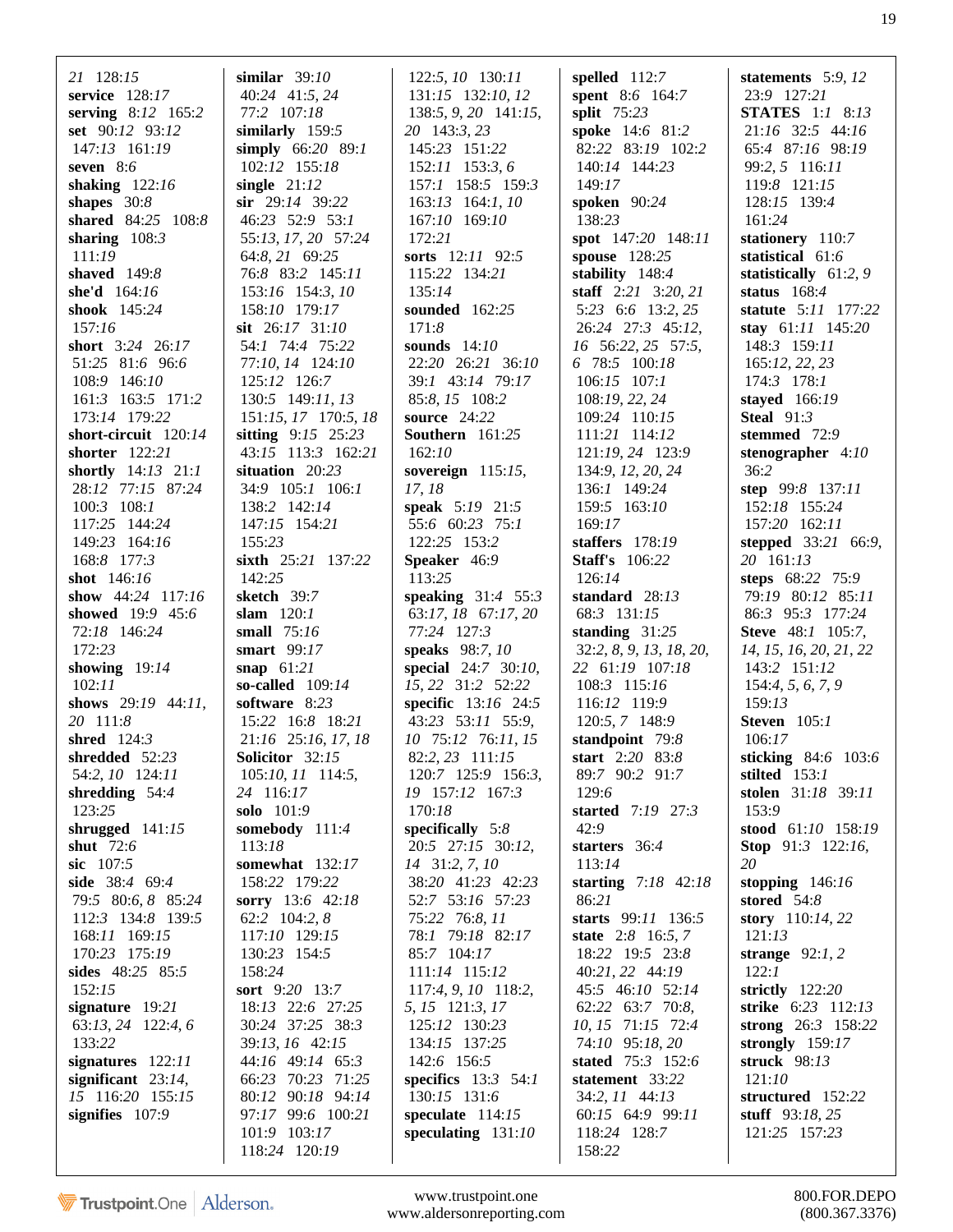| $160:1$ $165:17$                                                                                                                                                                                      | supposed 69:3                                                                                                                                                                                                        | <b>taken</b> 14:8 22:7                                                                                                                                                              | testimony $4:5$ 51:2                                                                                                                                                                                                             | 17 158:4 160:3                                                                                                                                                                                                     |
|-------------------------------------------------------------------------------------------------------------------------------------------------------------------------------------------------------|----------------------------------------------------------------------------------------------------------------------------------------------------------------------------------------------------------------------|-------------------------------------------------------------------------------------------------------------------------------------------------------------------------------------|----------------------------------------------------------------------------------------------------------------------------------------------------------------------------------------------------------------------------------|--------------------------------------------------------------------------------------------------------------------------------------------------------------------------------------------------------------------|
| stunned $98:5, 8$                                                                                                                                                                                     | 110:22 133:1, 22                                                                                                                                                                                                     | 95:4 131:4, 5 132:9                                                                                                                                                                 | 123:21 124:15                                                                                                                                                                                                                    | 162:4 167:16                                                                                                                                                                                                       |
| subject 5:10 96:18                                                                                                                                                                                    | 150:6                                                                                                                                                                                                                | takes $106:8$                                                                                                                                                                       | Texas 107:23                                                                                                                                                                                                                     | 169:1 170:4, 12, 14,                                                                                                                                                                                               |
| $126:1$ 163:6                                                                                                                                                                                         | supposedly 16:9                                                                                                                                                                                                      | talk 102:4 103:21                                                                                                                                                                   | text 92:12                                                                                                                                                                                                                       | 17                                                                                                                                                                                                                 |
| submissions 108:9                                                                                                                                                                                     | 139:15                                                                                                                                                                                                               | 107:18 122:18, 22                                                                                                                                                                   | thank $2:13$ $3:3, 14$                                                                                                                                                                                                           | thing's $18:6$                                                                                                                                                                                                     |
| <b>submit</b> 173:21                                                                                                                                                                                  | Supreme 32:25                                                                                                                                                                                                        | 130:19, 22 138:22                                                                                                                                                                   | 4:24 $5:25$ 6:5, 8                                                                                                                                                                                                               | think $10:20$ 12:5                                                                                                                                                                                                 |
| submits $173:24$                                                                                                                                                                                      | 107:22 113:11                                                                                                                                                                                                        | 152:25                                                                                                                                                                              | 7:23 9:1 19:16                                                                                                                                                                                                                   | $13:24$ 16:3 17:3, 8,                                                                                                                                                                                              |
| submitted 16:11                                                                                                                                                                                       | 115:17 119:5, 6                                                                                                                                                                                                      | talked 95:8 108:14                                                                                                                                                                  | 45:18 48:4 55:21                                                                                                                                                                                                                 | 9, 18, 23 18:12                                                                                                                                                                                                    |
| 53:18 66:23 176:6                                                                                                                                                                                     | Sure 4:20 8:2                                                                                                                                                                                                        | 124:8 129:20                                                                                                                                                                        | 61:16 62:5 63:8                                                                                                                                                                                                                  | 20:13 22:6, 11                                                                                                                                                                                                     |
| submitting 161:11                                                                                                                                                                                     | 9:17, 18 12:1 13:9,                                                                                                                                                                                                  | 134:2 138:7 145:5                                                                                                                                                                   | 64:8 65:23 66:3                                                                                                                                                                                                                  | 23:11 24:14 25:5,                                                                                                                                                                                                  |
| 176:12                                                                                                                                                                                                | 10 15:16 16:23                                                                                                                                                                                                       | 146:11, 12, 15                                                                                                                                                                      | 78:18 83:2, 9 90:6                                                                                                                                                                                                               | 8, 19 26:1 27:17                                                                                                                                                                                                   |
| subpoenas $23:1$                                                                                                                                                                                      | 20:17 29:5, 12                                                                                                                                                                                                       | 155:17 161:10                                                                                                                                                                       | 123:10, 11 128:14,                                                                                                                                                                                                               | 29:6 30:5, 21, 25                                                                                                                                                                                                  |
| subsequent 29:4                                                                                                                                                                                       | 31:6 33:18 34:18                                                                                                                                                                                                     | talking $26:5, 6$                                                                                                                                                                   | 16, 18 129:4                                                                                                                                                                                                                     | 32:14 33:9, 20                                                                                                                                                                                                     |
| 30:14, 17, 25 67:6,                                                                                                                                                                                   | 35:6 44:14 50:4                                                                                                                                                                                                      | 28:18 31:3, 8                                                                                                                                                                       | 150:25 167:21                                                                                                                                                                                                                    | 34:7 35:7 36:19                                                                                                                                                                                                    |
| 7 89:5 104:17                                                                                                                                                                                         | $52:11, 25$ $53:5, 6$                                                                                                                                                                                                | 35:13 37:11 39:16                                                                                                                                                                   | 168:13 170:21                                                                                                                                                                                                                    | $40:11, 22, 23$ $44:11$                                                                                                                                                                                            |
| 121:21                                                                                                                                                                                                | 59:7 67:2 68:16                                                                                                                                                                                                      | 44:24 79:6 99:6, 7                                                                                                                                                                  | 175:19 177:15                                                                                                                                                                                                                    | 49:25 51:2 52:14                                                                                                                                                                                                   |
| subsequently 18:8                                                                                                                                                                                     | 92:14 98:1, 12                                                                                                                                                                                                       | 100:6 115:8                                                                                                                                                                         | 178:21 179:17, 19,                                                                                                                                                                                                               | 54:12, 22, 25 59:7,                                                                                                                                                                                                |
| subsidiary $110:11$ ,                                                                                                                                                                                 | 104:10 109:18                                                                                                                                                                                                        | 120:18 121:2                                                                                                                                                                        | 21                                                                                                                                                                                                                               | 18 64:10, 15, 16                                                                                                                                                                                                   |
| 12                                                                                                                                                                                                    | 110:15, 22 111:17                                                                                                                                                                                                    | 129:19 135:12                                                                                                                                                                       | thankfully $23:24$                                                                                                                                                                                                               | 67:19 69:5, 23, 24                                                                                                                                                                                                 |
| substance 58:9                                                                                                                                                                                        | 128:24 131:10                                                                                                                                                                                                        | 140:21 143:1                                                                                                                                                                        | <b>Thanks</b> 32:24                                                                                                                                                                                                              | 70:10 71:22, 24                                                                                                                                                                                                    |
| substantial $67:21$                                                                                                                                                                                   | 135:2, 3 139:23                                                                                                                                                                                                      | 150:2 160:10, 21,                                                                                                                                                                   | 53:15 83:6 125:6                                                                                                                                                                                                                 | 72:11 74:15 75:17                                                                                                                                                                                                  |
| substantiated 95:5                                                                                                                                                                                    | 143:2 151:2 164:3                                                                                                                                                                                                    | 23 173:1 175:8                                                                                                                                                                      | 129:1                                                                                                                                                                                                                            | 76:21, 23 81:19                                                                                                                                                                                                    |
| substantive 122:6                                                                                                                                                                                     | 168:15, 24 172:25                                                                                                                                                                                                    | talks $81:19$                                                                                                                                                                       | then-Acting $101:16$                                                                                                                                                                                                             | $82:4, 5$ $83:16$ $84:3,$                                                                                                                                                                                          |
| succession $105:4$                                                                                                                                                                                    | 173:1                                                                                                                                                                                                                | tampering 138:11                                                                                                                                                                    | then-Attorney 10:16                                                                                                                                                                                                              | 10 85:6, 20 87:12,                                                                                                                                                                                                 |
| sufficient $10:12, 24$                                                                                                                                                                                | surprise $131:18$                                                                                                                                                                                                    | tandem 136:19                                                                                                                                                                       | then-Chief 114:11                                                                                                                                                                                                                | 14 91:4, 19 92:3                                                                                                                                                                                                   |
| 33:24 86:7 95:6                                                                                                                                                                                       | 160:7, 8                                                                                                                                                                                                             | tape $28:3$ 44:11, 18                                                                                                                                                               | theories 44:17                                                                                                                                                                                                                   | 93:7 95:16 97:4,                                                                                                                                                                                                   |
| suggest 122:19                                                                                                                                                                                        | surprised 88:20, 22                                                                                                                                                                                                  | 45:3                                                                                                                                                                                | theory 109:14, 21                                                                                                                                                                                                                | 12, 14 98:24 99:23                                                                                                                                                                                                 |
| suggesting $41:21$                                                                                                                                                                                    | 92:7 97:19 103:2                                                                                                                                                                                                     | taxpayer 60:2                                                                                                                                                                       | thereof $46:12$                                                                                                                                                                                                                  | 100:14 101:12                                                                                                                                                                                                      |
| suggestion 99:9                                                                                                                                                                                       | 177:1                                                                                                                                                                                                                | team 6:7 125:5, 24                                                                                                                                                                  | Theresa 14:24                                                                                                                                                                                                                    | 102:2, 13 103:19                                                                                                                                                                                                   |
| suggestions $101:21$                                                                                                                                                                                  | surveillance 140:20,                                                                                                                                                                                                 | 154:14 175:2, 6                                                                                                                                                                     | $17:8, 9, 11$ 24:10,                                                                                                                                                                                                             | 104:4 107:4, 10                                                                                                                                                                                                    |
| suicide $157:10$<br>suit 115:19<br>suitcase 70:18 72:8<br>sum 58:8<br>summarize $35:1$<br>summary $18:13$<br>25:19 35:13 50:25<br>60:9<br>summer 174:20                                               | 24<br><b>Susan</b> 174:25<br>suspicion $72:15$<br><b>Swan</b> 4:22<br>swing 99:5 121:15<br>sworn 46:11<br>systems 16:17 19:8<br>30:11                                                                                | Technically 7:3, 9<br>television 45:3<br>tell 12:8 25:9<br>28:13 88:3, 6, 16<br>100:2 118:22, 23<br>119:2 120:1 130:7<br>131:21 139:19<br>143:12 147:21, 23<br>155:16, 17 165:4     | 17 35:8<br>thermostat 99:17<br>thing $9:20, 21$ 14:7<br>17:12 18:5 30:7<br>33:14 38:1 39:14<br>55:21 78:25 92:24<br>94:20, 22 146:14<br>159:11 168:25<br>things 8:11 9:18                                                        | 108:22 109:2<br>110:20 111:11, 16,<br>23, 24 114:2, 12<br>116:4 117:24<br>120:18 121:9, 23<br>123:1 126:12, 14,<br>22 128:20 129:4, 9,<br>11 131:3, 11, 21<br>133:5, 16, 24                                        |
| summoned $100:4$                                                                                                                                                                                      | $\langle T \rangle$                                                                                                                                                                                                  | 166:5 178:11, 18                                                                                                                                                                    | $15:20$ 17:1, 6                                                                                                                                                                                                                  | 134:12, 14, 18                                                                                                                                                                                                     |
| 101:15                                                                                                                                                                                                | table 44:24 172:23                                                                                                                                                                                                   | telling 93:8 103:5                                                                                                                                                                  | 20:25 23:18, 21                                                                                                                                                                                                                  | 135:4, 11, 25 136:8,                                                                                                                                                                                               |
| <b>Sunday</b> 117:5                                                                                                                                                                                   | tabulating $72:7$                                                                                                                                                                                                    | 108:22 119:15, 21                                                                                                                                                                   | 25:15 29:4, 11                                                                                                                                                                                                                   | 9, 11 137:7, 25                                                                                                                                                                                                    |
| 143:23 144:13, 22                                                                                                                                                                                     | tabulation 67:22                                                                                                                                                                                                     | 148:8 152:19                                                                                                                                                                        | 31:23 32:7 33:11                                                                                                                                                                                                                 | 140:10 142:3, 11                                                                                                                                                                                                   |
| supervise 136:15                                                                                                                                                                                      | 70:20                                                                                                                                                                                                                | tells $145:3$                                                                                                                                                                       | 38:24 39:10 41:3                                                                                                                                                                                                                 | 143:3, 15 144:4                                                                                                                                                                                                    |
| supervised $9:16$                                                                                                                                                                                     | tabulations 71:23                                                                                                                                                                                                    | temp $46:9$                                                                                                                                                                         | 42:11, 14 43:21                                                                                                                                                                                                                  | 145:17 146:2, 17                                                                                                                                                                                                   |
| supervising $136:22$                                                                                                                                                                                  | 110:25                                                                                                                                                                                                               | tenor $39:8$                                                                                                                                                                        | 44:3 54:23 65:14                                                                                                                                                                                                                 | 147:6, 7 148:7                                                                                                                                                                                                     |
| supervision $12:3$                                                                                                                                                                                    | tainted $59:13$                                                                                                                                                                                                      | tens 63:14 64:14                                                                                                                                                                    | 68:13 72:1 78:8                                                                                                                                                                                                                  | 149:16, 22 150:3,                                                                                                                                                                                                  |
| supervisor $136:18$                                                                                                                                                                                   | take 3:24, 25 14:2                                                                                                                                                                                                   | tension $76:2, 3$                                                                                                                                                                   | 79:5 81:15 82:18                                                                                                                                                                                                                 | 22 154:18 155:12                                                                                                                                                                                                   |
| supervisors 78:24                                                                                                                                                                                     | 17:4 18:6 32:16                                                                                                                                                                                                      | <b>tenure</b> 6:24 9:5                                                                                                                                                              | 92:5 93:3, 19                                                                                                                                                                                                                    | 159:7, 10, 24                                                                                                                                                                                                      |
| supplement $175:23$<br>support 18:22<br>25:25 31:12 40:7<br>60:7 112:17<br>supported $156:13$<br>160:3 170:13, 15<br>supports 28:16<br>suppose $45:7$<br>114:15 122:7<br>126:15 129:1<br>141:2 153:25 | 33:1 44:7 45:10<br>56:2, 6 64:13 83:7<br>86:3 87:3 90:18<br>108:24 112:16<br>$115:11, 15$ $122:21,$<br>22, 24 123:12<br>132:6, 10 137:11<br>144:25 147:2<br>153:25 155:24<br>157:20 159:3<br>163:11 165:24<br>166:14 | 10:10<br>term 7:6, 10 57:7<br>169:21<br><b>termed</b> 18:10<br>terms $43:13, 19$<br>84:11 149:3<br>155:11 175:19<br>terrible $152:19$<br>Terrific 11:10<br>129:5<br>testified 124:3 | 95:10, 15, 24 96:1<br>97:8, 10 98:14<br>107:1 109:21<br>113:20 120:23<br>122:5 125:14<br>126:13, 19 131:16,<br>23 132:24, 25<br>133:13 138:14, 21<br>139:1, 15, 17, 19<br>141:4, 16, 23<br>143:22 146:6, 9<br>153:13 156:11, 12, | 160:25 162:12<br>164:12 166:2, 3<br>167:9, 10, 13, 14<br>169:14 170:21<br>171:17 172:18<br>173:4, 5 175:18, 23<br>176:4, 23, 25<br>177:13, 16 179:7<br>thinking $86:17$<br>176:15<br><b>Thinks</b> 91:10<br>123:24 |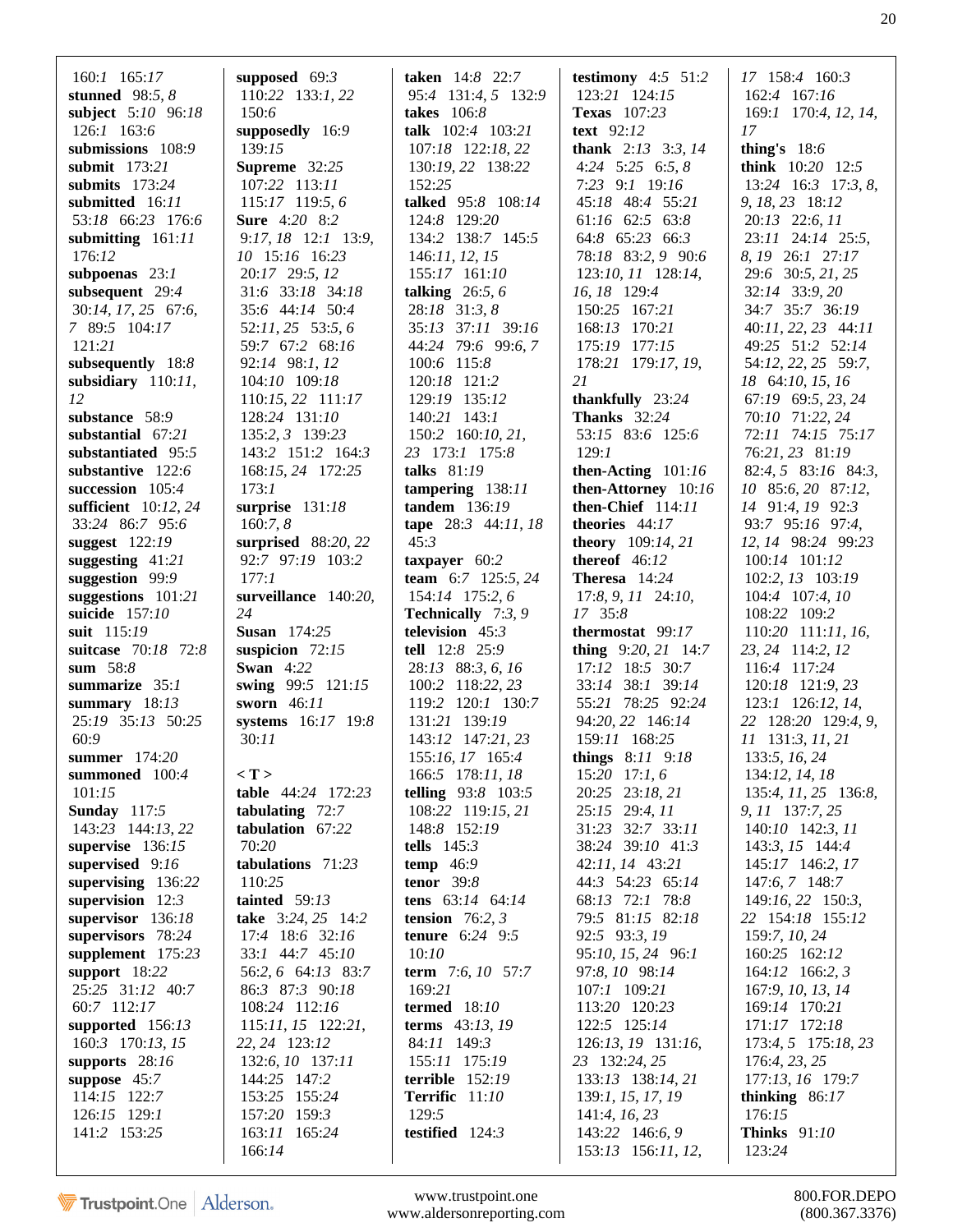| <b>third</b> $43:6$ $44:9$ | <b>titled</b> $98:24$ 128:3, | trucks 123:24            | <b>U.S</b> 7:17, 19 8:1, 5,       | understood 27:17           |
|----------------------------|------------------------------|--------------------------|-----------------------------------|----------------------------|
| 86:13 115:5 152:9          | 7                            | 124:4                    | 20, 24 9:11, 17, 22               | 33:6, 18 59:11             |
| thought 13:25              | titles $57:12$               | true $21:21,22$          | $10:5$ , $11$ $15:3$ , $9$ , $14$ | 78:18 81:3 85:3, 5         |
| 22:17 37:15 38:13          | today $2:13$ 4:17            | 22:10 28:14 54:21        | 16:23 17:15, 18                   | 87:7 88:18 98:12           |
| 42:18 44:1 71:25           | 6:8 $45:19$ 54:1             | 156:16                   | 21:2 24:3, 23 25:2                | 99:4 102:18                |
| 90:6 93:6 101:13           | 55:1 76:2 77:10              | truly $54:17$            | 26:8 37:19 43:5                   | 126:17 135:18              |
| 103:12 106:5               | 83:4 123:12                  | <b>Trump</b> 47:11       | 54:13 56:18 64:1,                 | 139:23 168:7               |
| 132:21 155:22              | 128:14 169:18, 25            | 48:11, 12, 15 49:16      | 2, 6, 24 65:2, 11, 12,            | underway $28:11,23$        |
| 172:8 179:9, 11            | 179:17                       | 56:9, 12, 14 162:21      | 21 69:2, 9 71:8                   | 29:17 30:6 47:20           |
| thousands $63:14$          |                              | 163:7 171:8, 19          | 72:24 73:21, 22                   | 97:8                       |
|                            | today's $5:16$               |                          |                                   |                            |
| 64:15                      | told 18:3 24:7               | 172:2 173:3 175:2,       | 74:5, 8, 17 78:7, 9,              | <b>undue</b> 135:21        |
| thread $73:4$              | 29:9 38:10 42:6              | 6                        | $11, 23, 24$ 80:3, 7              | 136:7                      |
| three 28:15 38:9           | 72:18 87:3 92:23             | <b>Trump's</b> 2:7 127:8 | 84:25 89:21 94:6,                 | unduly $136:23$            |
| 51:11 94:12, 13, 15        | 93:21 102:15                 | trust $20:18, 24$ $21:8$ | 8, 11, 12, 15, 19, 20             | unfolded $27:24$           |
| 100:5 102:20               | 103:12, 13 104:5,            | trusted $102:25$         | 95:3, 4 107:17                    | 101:20                     |
| 151:8 164:6, 7             | 11 109:6 111:6               | trusts $107:7, 10$       | 108:3 110:8, 12, 25               | unfolding $142:18$         |
| 171:15                     | 118:1 119:7                  | truthful $5:1, 16$       | 124:19 125:14                     | Unfortunately 75:4         |
| three-wayed $37:14$        | 121:13 130:4                 | truthfully $5:5$         | 131:17, 24 139:9                  | unhappy $179:13$           |
| threshold $64:21$          | 139:7, 9, 21 141:21          | try $18:6$ 39:23         | 140:8 154:19                      | unique $85:2$              |
| thumbnail 39:7             | 142:2 145:19                 | 112:16                   | 159:19 160:9, 24                  | unit 65:17 75:6, 14        |
| time $3:4, 22, 25$         | 146:7 156:12                 | trying $21:24$ 22:21     | $161:18$ 162:1, 5                 | 76:4, 9 77:1, 2, 4         |
| $7:25$ 8:16 9:4            | 164:21, 22, 24               | 38:11 41:11 67:14,       | $164:17$ $165:3$ , 13,            | 82:2                       |
|                            |                              |                          |                                   |                            |
| 10:9 11:21 12:22           | 165:10 169:11                | 16 68:23 111:23          | 17, 22 166:17, 25                 | <b>UNITED</b> 1:1 8:13     |
| 13:15, 20 14:13            | 173:22 178:9, 14             | 122:20 136:7             | 167:7 168:17, 21                  | 21:16 65:4 116:11          |
| 19:25 22:8 23:2            | tomorrow $161:11$ ,          | <b>T-shirt</b> 149:8     | 174:6                             | 119:8 128:15               |
| 27:5, 13, 17, 19           | 17 164:13 165:8,             | <b>Tuesday</b> 166:16    | ultimate 49:20                    | 139:4 161:24               |
| 29:1, 21 34:11             | $14, 22$ 177:1               | tumultuous 13:20         | 50:7, 14 51:1                     | units 64:21 74:2           |
| 35:16 36:11 37:3           | tone $42:15$                 | turn $3:5$ 45:12, 15     | ultimately $8:19$                 | universe $134:24$          |
| 38:8 45:18 46:10           | tonight $143:16$             | 53:24 57:15, 22          | 18:11 19:4 40:6                   | unreasonable 59:2,         |
| 50:12 55:1, 14             | 176:25                       | 58:15 60:24 62:20        | 71:13 114:14                      | 14, 18                     |
| 59:1, 8 64:6, 16           | $top$ 16:23 18:1             | 83:5 96:10 106:7         | 143:15 157:4                      | unrelated $99:10$          |
| 67:16 68:17 74:3,          | 20:9, 11 36:7                | 123:8 124:20             | <b>unable</b> $5:16$              | unreliable $25:14$         |
| 6, 9, 18 76:1 77:9         | 40:10 46:19, 24              | 150:14, 23 167:22        | <b>unacceptable</b> $141:9$ ,     | unrestricted 4:5           |
| 79:4 81:6 82:22            | 107:6 113:16                 | 170:24                   | 13, 16                            | <b>unusual</b> 132:17, 18, |
|                            |                              |                          |                                   |                            |
| 83:2, 20 84:23             | 138:9 170:18 172:3           | <b>turned</b> 141:25     | unaware $132:25$                  | 21 134:12 138:1            |
| 85:1, 16 86:18             | topic 27:21                  | 150:9 154:4, 5           | unbelievable 28:7                 | 166:20                     |
| 87:13 89:10 91:4           | topics $4:6$                 | <b>Turning 9:2 18:20</b> | unbelievably 121:16               | unwarranted 67:12          |
| 92:15 96:21 97:5,          | totally $67:12$              | $24:2$ 37:1              | unclear $26:15$                   | updated $130:12$           |
| 11 98:11 99:4              | <b>touches</b> 157:11        | tweet 145:25             | uncover 86:5                      | upset 102:14               |
| $101:8$ $102:1$ $105:5$    | traditional 21:5             | two 11:19 15:3, 9        | undermine $22:15$                 | $up-to-date$ 10:1          |
| 106:23 113:2, 22           | trail 99:18                  | 18:18 20:3 22:12         | undermines 28:16                  | urgency $46:10$            |
| $114:3$ $120:11,12$        | train $93:6$                 | $24:2, 3, 16, 25$ 26:1,  | undermining $76:19$               | urgent $96:19$             |
| $122:13$ $123:3, 11,$      | transcribed 2:3              | 8, 14 27:6 28:15,        | underneath $61:23$                | <b>USAerospace</b>         |
| 14 125:10 128:13,          | 3:17 86:18                   | 24 30:7 33:20            | understand $4:13$                 | 109:13 110:11              |
| 14, 19, 21 129:8           | transcript 180:3             | 34:7 40:14 44:6          | 5:2, 3, 6, 13 18:19               | <b>USC</b> 5:11            |
| 130:25 132:3, 22           | transition 6:16              | 49:3 50:20 80:15         | 20:13 21:21, 24                   | use $7:6, 9$ 22:15         |
| 133:14 138:4               | $7:14$ 107:3 175:2, 6        | 81:13 94:4 96:19         | 24:10 32:2 34:18                  | 58:19 75:9 85:8, 9         |
| 139:13 143:1               | transitioned 174:8           | 107:9 109:6 117:9        | 35:5 39:22 60:12                  | useful $38:3$              |
|                            | translating $60:5$           | 120:20 122:5             | 61:20 64:17 65:15                 | usual $54:4$               |
| 145:4 146:10, 25           | transmittal 98:25            |                          |                                   |                            |
| 147:8 149:10               |                              | 124:8 127:25             | 97:12 99:7 101:2,                 | uttered 55:2               |
| 150:21, 22 155:19          | 99:9                         | 128:6, 9 135:3           | 22 109:20 110:17                  |                            |
| 161:4 165:16, 24           | traveling 90:9               | $144:3, 5$ 151:7         | 119:10 128:15                     | $<$ V $>$                  |
| 172:17 173:6               | trial $79:4$                 | 163:15 165:16            | 129:7 137:2                       | validity $54:18$           |
| 175:2, 14 178:24           | tried 59:19 119:17           | 168:10 171:16            | 147:24 158:9                      | variety 8:7 65:9           |
| 179:4, 17                  | 151:15 158:1                 | types 126:10 134:8       | $161:10$ $162:3$                  | 78:3 116:10                |
| times 21:6 32:12           | trips $13:9$                 | 175:11                   | 177:9 179:9                       | various 17:6 20:25         |
| 51:10, 11 58:23            | truck 53:12 54:2, 9          | typical $80:13$          | understanding                     | 24:20 40:1 42:4,           |
| 61:8 70:25 73:9,           | 124:11 170:11                | typically 3:24           | 11:22 12:20 13:14                 | 14 43:14 44:17             |
| 13 75:8, 12, 17            | truckful 52:22               | 36:16 43:14 80:2         | 22:12 88:15 91:24                 | 93:13 118:5                |
| 81:3 98:12 114:11          | truckload 170:11             |                          | 140:7 144:8, 11                   | 120:23 144:13              |
| timing $147:1$             |                              | $<$ U $>$                | 155:13,22                         | 169:20                     |
|                            |                              |                          |                                   |                            |